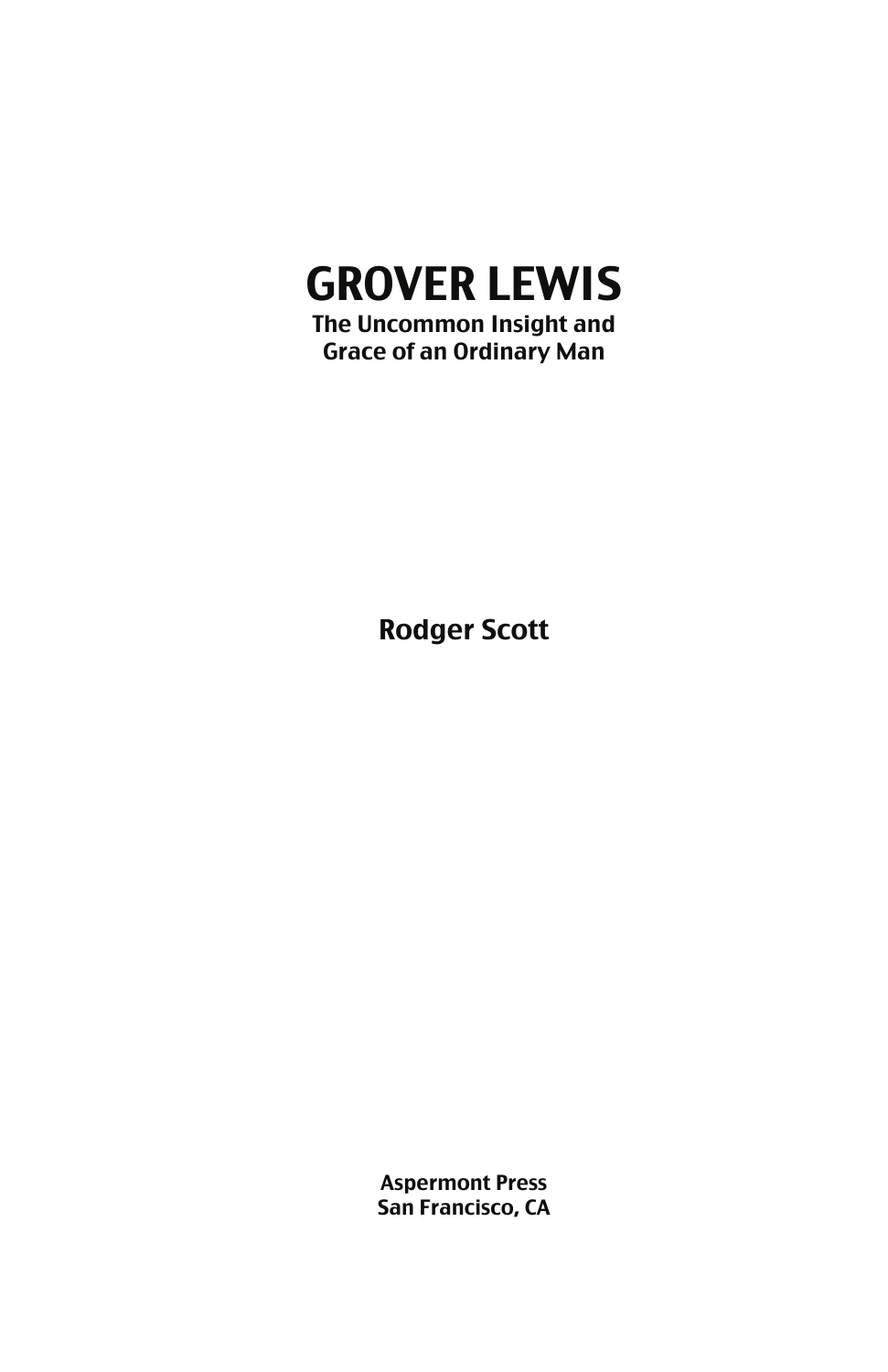Grover Lewis: The Uncommon Insight and Grace of an Ordinary Man ©2017 by Rodger Scott All Rights Reserved

Printed in the United States of America

Publisher: Aspermont Press 1249 Hayes Street San Francisco, CA 94117

Cover Photo: Rodger Scott Cover and Book Design: Joyce Lee

ISBN 978-0-9648562-7-1

First Edition

To order books, contact Aspermont Press at: aspermontpress@gmail.com www.aspermontpress.com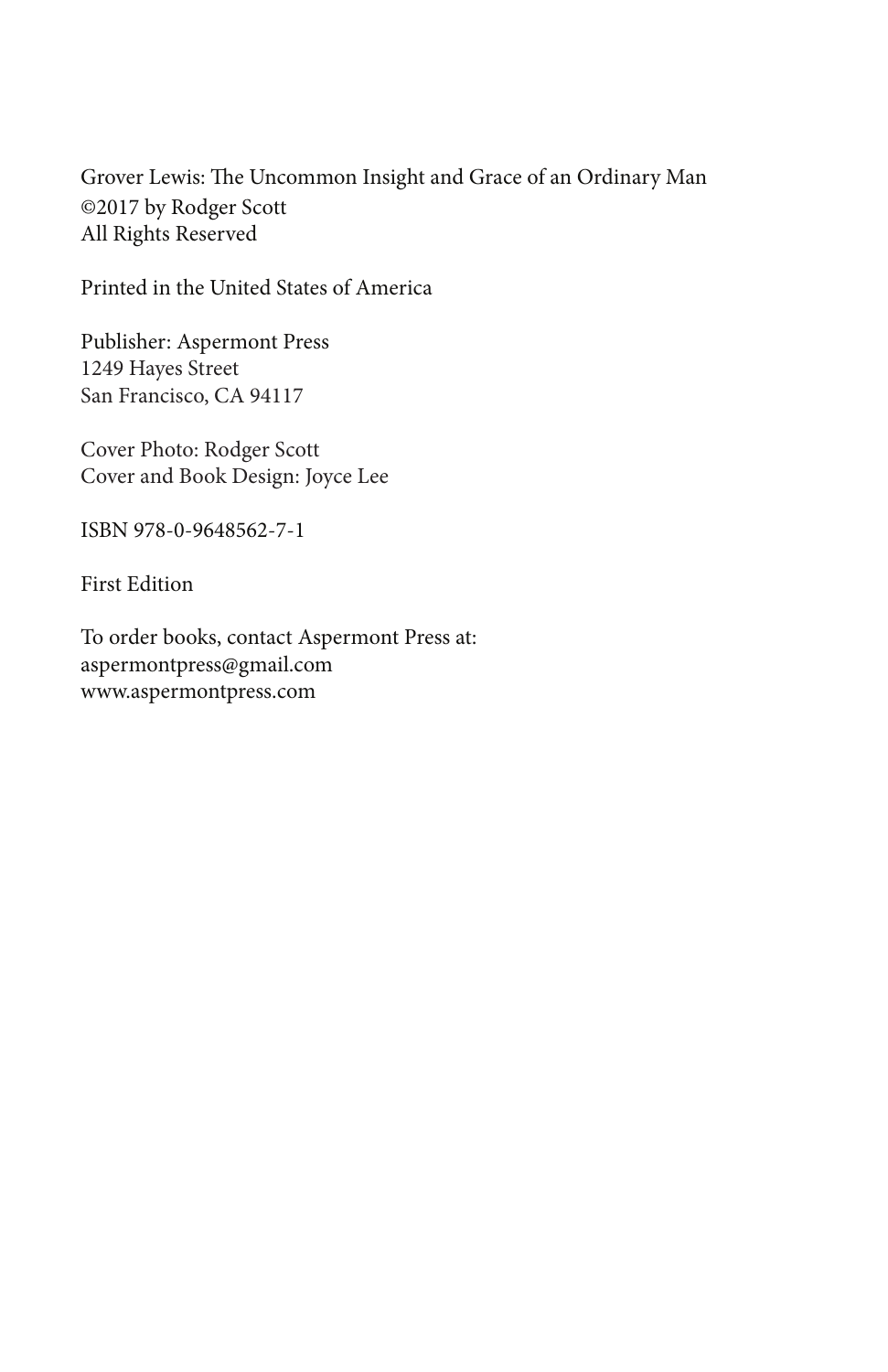Dedicated to Rae Lewis and Maria-Theresa Au-Scott who paid their dues and kept their promises

> And to the memory of Brothers and Comrades Doyle Ewing Chuck Edward Don Goode Joe Cox Kell Robertson Paul Foreman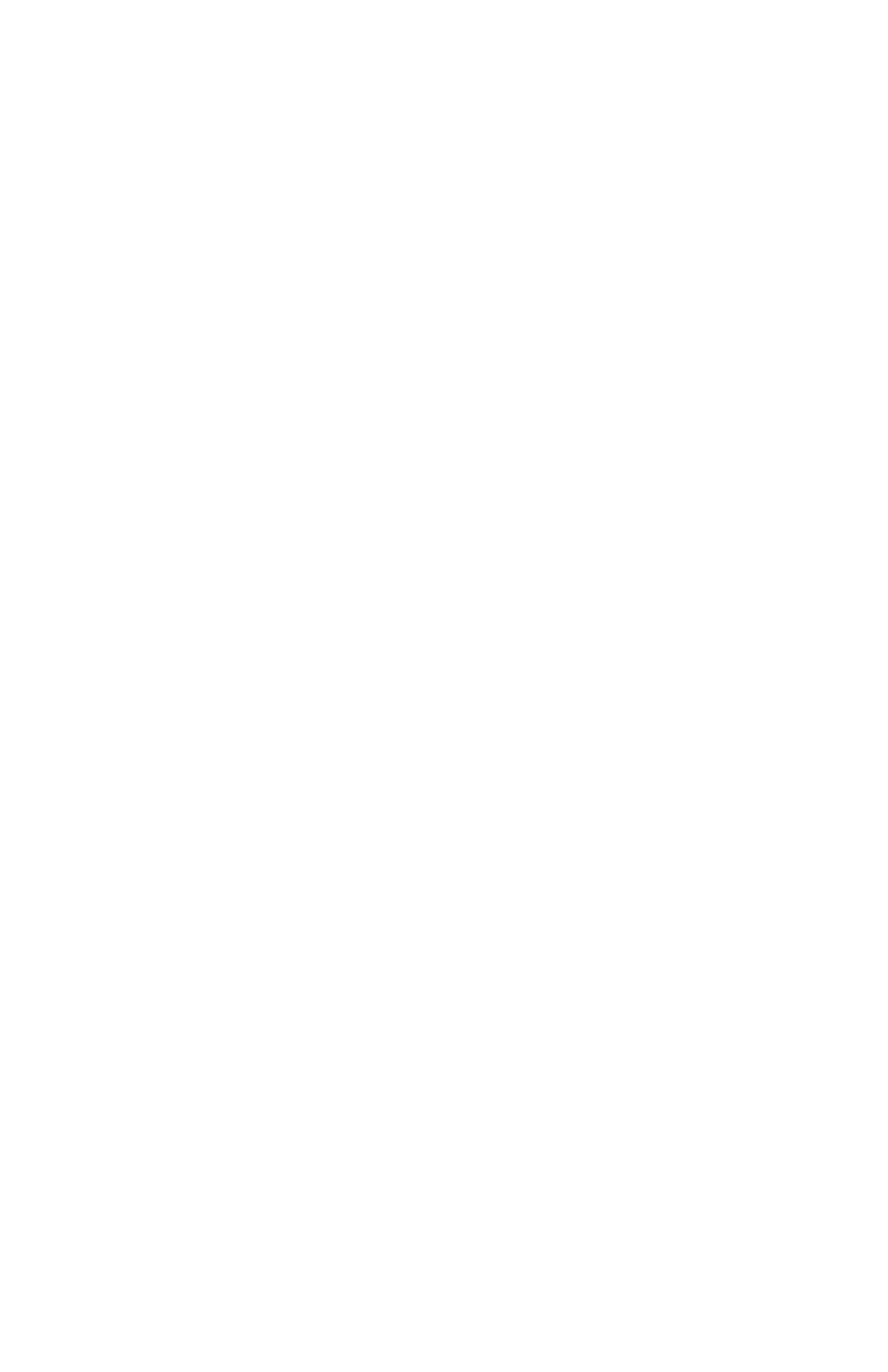# **Table of Contents**

|                                                             | $\mathbf{i}$   |
|-------------------------------------------------------------|----------------|
| The Unfinished Book:                                        | 1              |
|                                                             | $\overline{2}$ |
|                                                             | 5              |
|                                                             | 10<br>13       |
| Jazz, Blues, Country, Classical and Folk-Some Rock and Roll | 16             |
|                                                             | 23             |
|                                                             | 24             |
|                                                             | 27             |
|                                                             | 30             |
|                                                             | 32             |
|                                                             | 32             |
| From Lubbock to Kanarraville Then to San Francisco          | 34             |
|                                                             | 36             |
|                                                             |                |
|                                                             | 40             |
| Leaving Texas Tech With a B.A. and 90 Graduate Units        | 47<br>49       |
| Arbitration Against Rolling Stone                           |                |
|                                                             | 50             |
|                                                             | 53             |
|                                                             | 57             |
|                                                             | 63             |
|                                                             | 67             |
|                                                             | 76             |
|                                                             | 76             |
|                                                             | 82             |
|                                                             | 88             |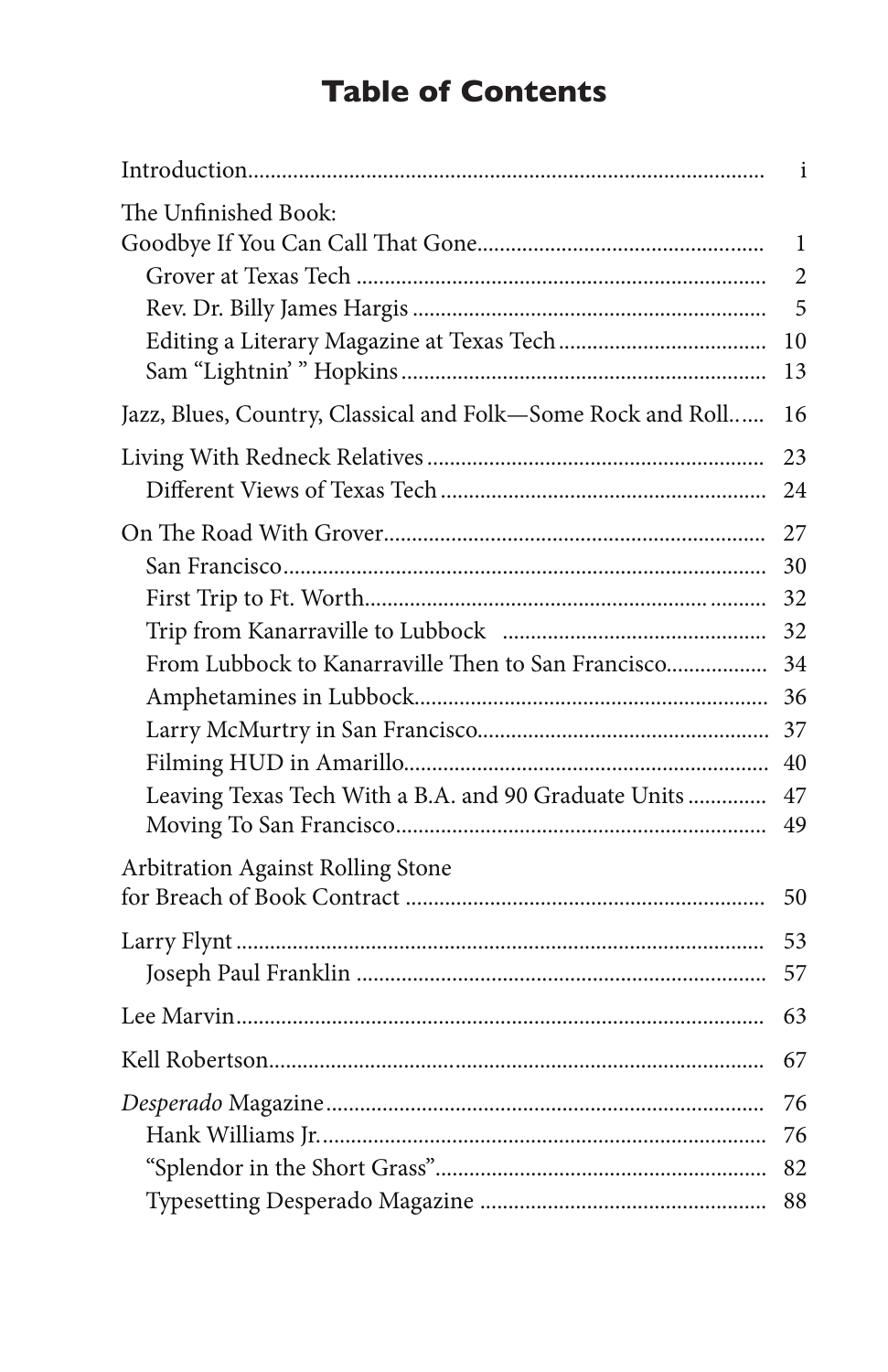| Kell Robertson, Kendall McCook and |  |
|------------------------------------|--|
|                                    |  |
|                                    |  |
|                                    |  |
|                                    |  |
|                                    |  |
|                                    |  |
|                                    |  |
|                                    |  |
|                                    |  |
|                                    |  |
|                                    |  |
|                                    |  |
|                                    |  |
|                                    |  |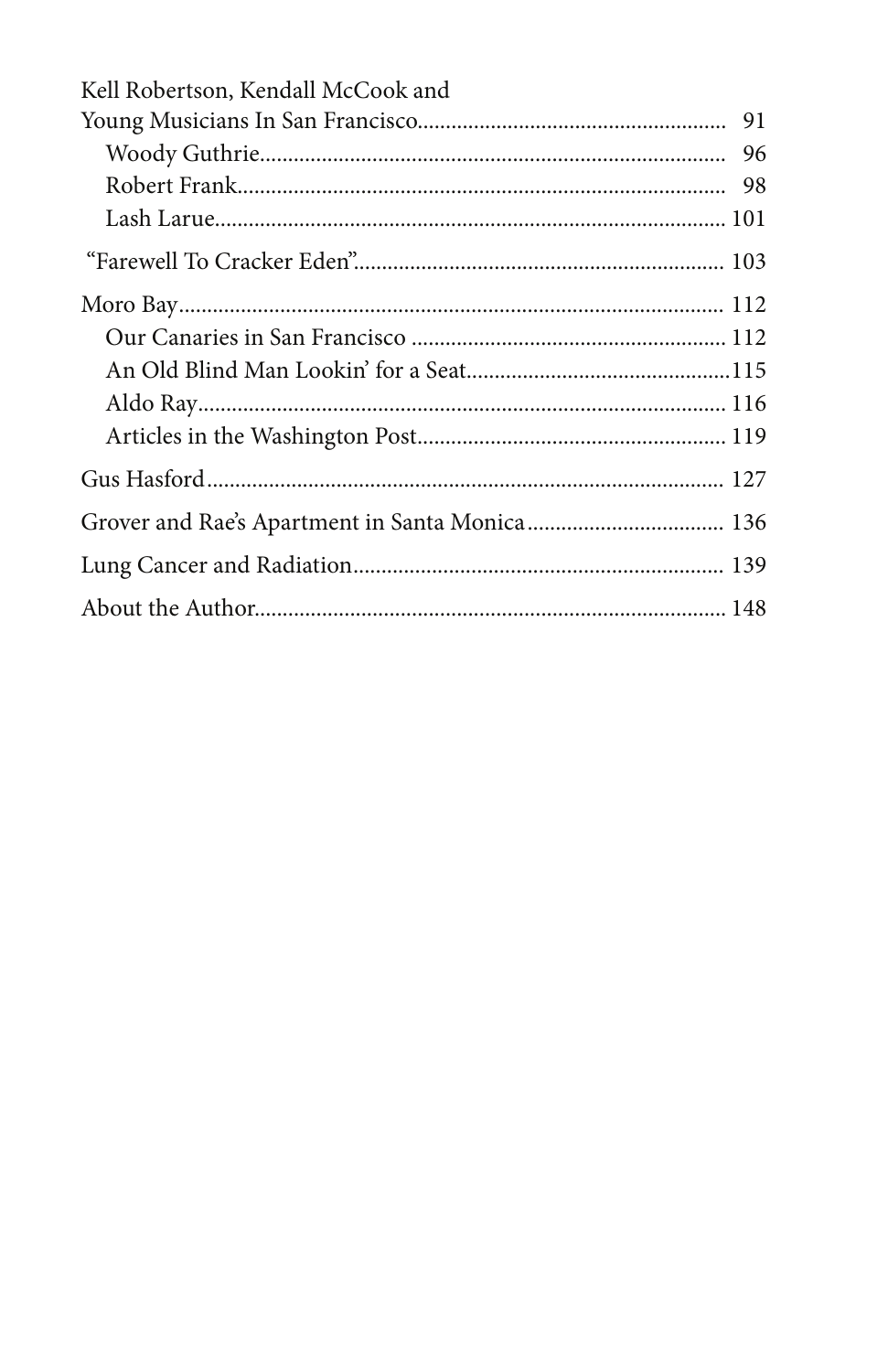### **Introduction**

Santa Monica/Beverly Hills—1978

*I was curious to learn what I could about a man who had entered American publishing by way of an eighth-grade education and a newsletter he had put out for topless bars he then owned in Ohio. In four years [Larry] Flynt had created a magazine empire . . . by tapping into some of the quirkier wellsprings of the American psyche.*

> From "The Shooting of Larry Flynt" New West Magazine March 27, 1978

Nothing about the Larry Flynt story had anything to do with Grover Lewis, except, of course, the fact that it was Grover who was walking twelve paces behind Flynt, in Lawrenceville, Georgia, when shots rang out and Flynt staggered and fell to the ground with bullet wounds that would leave him crippled for the rest of his life. In the stunned seconds after the shots were fired, Grover turned on his tape recorder capturing the sound of a vehicle speeding away, but everyone's attention was focused on Flynt, who was writhing in his own blood and groaning in pain.

Grover, Flynt and Flynt's two attorneys were returning from lunch to the Gwinnett County Courthouse where Flynt was on trial, defending himself against obscenity charges relating to his publication of *Hustler* magazine. Flynt had walked ahead with Gene Reeves, one of his attorneys. Grover and Flynt's other attorney, Paul Cambria, Jr., were walking behind them. My part of the story began with a phone call. I was at my mother's house in Kanarraville. My father had died the previous December, and I had come home to be with Mom for a few days while Grover was covering the trial in Georgia and interviewing Flynt and his wife, Althea, at their home in Columbus, Ohio. The phone call was from Paul Cambria who told me about the shooting. The first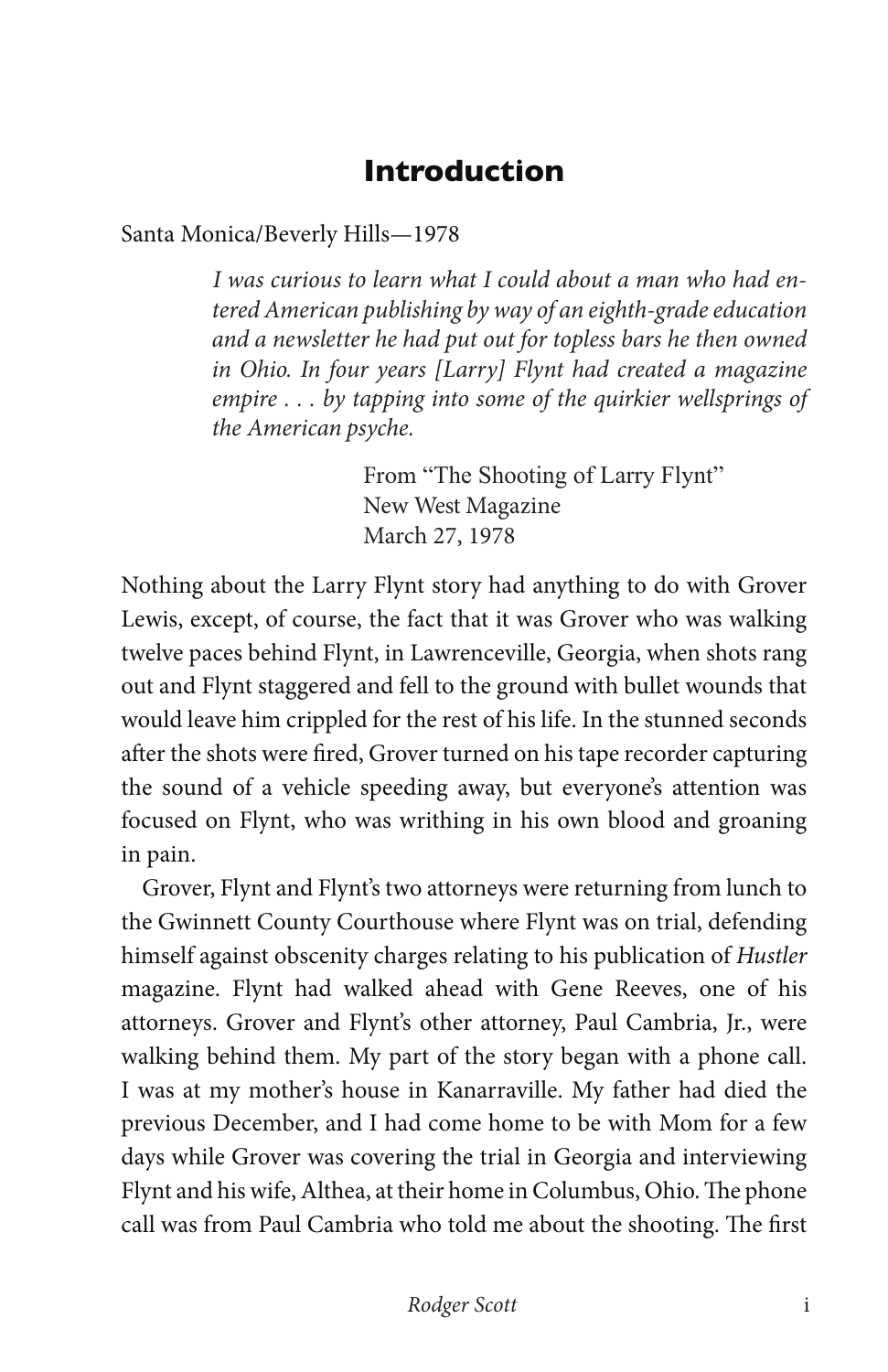televised reports were saying that a writer, who was with Flynt, had also been shot. Grover had asked Cambria to call me because he didn't want me to hear the first report on TV news and be worried. Grover was unable to make the call himself because he was being interviewed by the Georgia police.

 Moments later I received another phone call. This one from Jon Carroll, the editor of *New West* magazine, where both Grover and I were currently on staff. Jon had assigned the story to Grover and when Grover called him from Georgia, immediately after the shooting, Jon decided to pull apart the March 27th, 1978, issue which had just been "put to bed" and insert the Flynt shooting as the new cover story. He was arranging through contacts in Georgia to get Grover back to Los Angeles and he wanted me back there too. I told Jon I would leave as soon as I could get the car loaded. I kissed mother goodbye and as I was going out the door she handed me a small handful of Valium. I was on the road back to Los Angeles less than an hour after the phone calls.

Grover was waiting for me at the home of Larry Dietz and Penny Bloch when I arrived late that afternoon. Larry had, until very recently, been Executive Editor at *New West*, and Penny still was a copy-editor there. Grover was a wreck. Clearly in shock, his pupils were dancing around even more vigorously than usual. He was well-oiled from a long flight that served cocktails, but clearly the alcohol had had no tranquilizing effect on him. His hands were trembling and cold. He was wound up tight and still wearing the clothes he'd had on since morning. He was disheveled and frantic and there was a peculiar odor emanating from his person. Not just body odor you'd expect from a smoker who had been traveling and hadn't showered in a couple of days but something else, funky and rank.

Larry had picked Grover up at LAX and the plan was that Grover would tell the story to Larry and Larry would sit at his typewriter and transpose it into publishable form that would be a reasonable facsimile of the tone and voice of a Grover Lewis story. Penny and I would transcribe tapes and edit the pages as they rolled out of Larry's new IBM Memory typewriter. It was crucial that Jon Carroll have the manuscript in Beverly Hills by early the next morning, so he could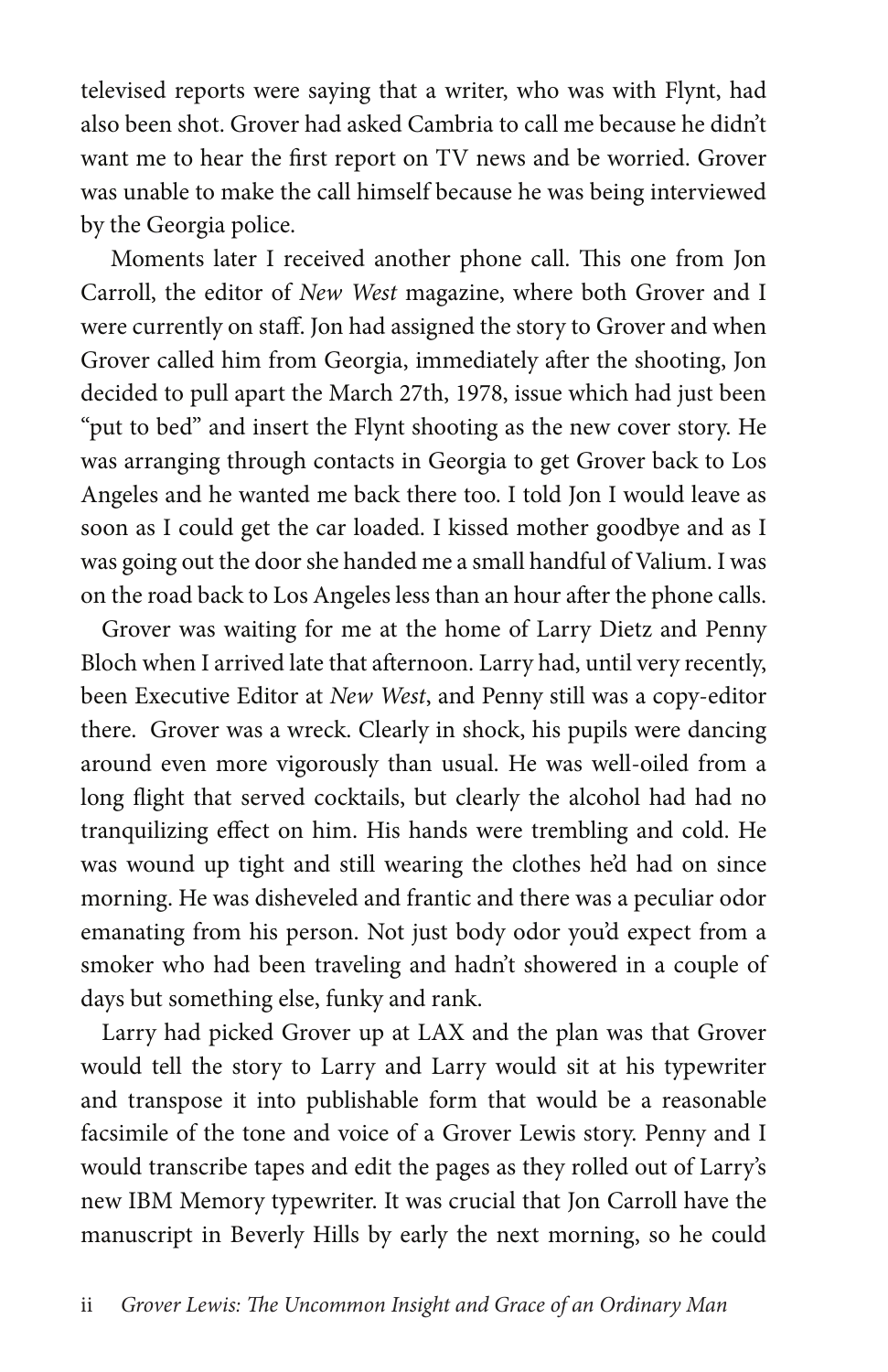meet his print deadline. Not to meet the print deadline was not an option.

The story came out in lumps and bumps. Lucid, informed paragraphs of reportage would pour out of Grover for a while and then he'd veer off into murky territory, paranoid fantasies filled with violence and raw fear. He believed the shooter was still out there looking for him and could show up at any moment. When he'd slip into one of these episodes I would sit by him and talk to him, soothing and reassuring him. Penny would heat water and make him another toddy out of Dietz's high-dollar Scotch, and Larry would turn up the thermostat and find another sweater. This would settle Grover for a while and we'd all return to the story. As the night wore on, the three of us were exhausted and impatient and poor Grover was still amped up and wired. His wild rants were becoming ever more frequent, frightening and elaborate. He complained constantly that he was cold and finally Larry brought out a blanket and his navy-blue Brooks Brothers blazer. He helped Grover into the jacket and I tucked the blanket around him. As I did so, I vowed to myself that I would take him to the emergency room as soon as we were released from this hellish project.

As first light appeared over the Santa Monica Mountains, we had the story in decent shape and we all hoped to get a few of hours of sleep before Larry delivered it to Jon. As Grover and I were preparing to leave I told him he should take off Larry's Blazer and return it to him, but Grover refused, saying the jacket was warm and he needed to keep it against the early-morning chill. I persisted and told him it was only a short drive home where he had warm clothing of his own, but Grover was adamant that he would not take off the jacket. Ever the gracious host, and sensing a stalemate, Larry said it was fine. Grover should keep the jacket on and we could return it in a day or two.

When we got home I gave Grover one of mother's Valium, hoping it would help him sleep. He wanted another hot toddy and I made him one, skimping a little on the booze. I took a Valium, too, and began preparing for bed. Grover's bed preparations involved taking off his shoes. Everything else stayed on. I was far too weary to object and we collapsed into bed and sleep.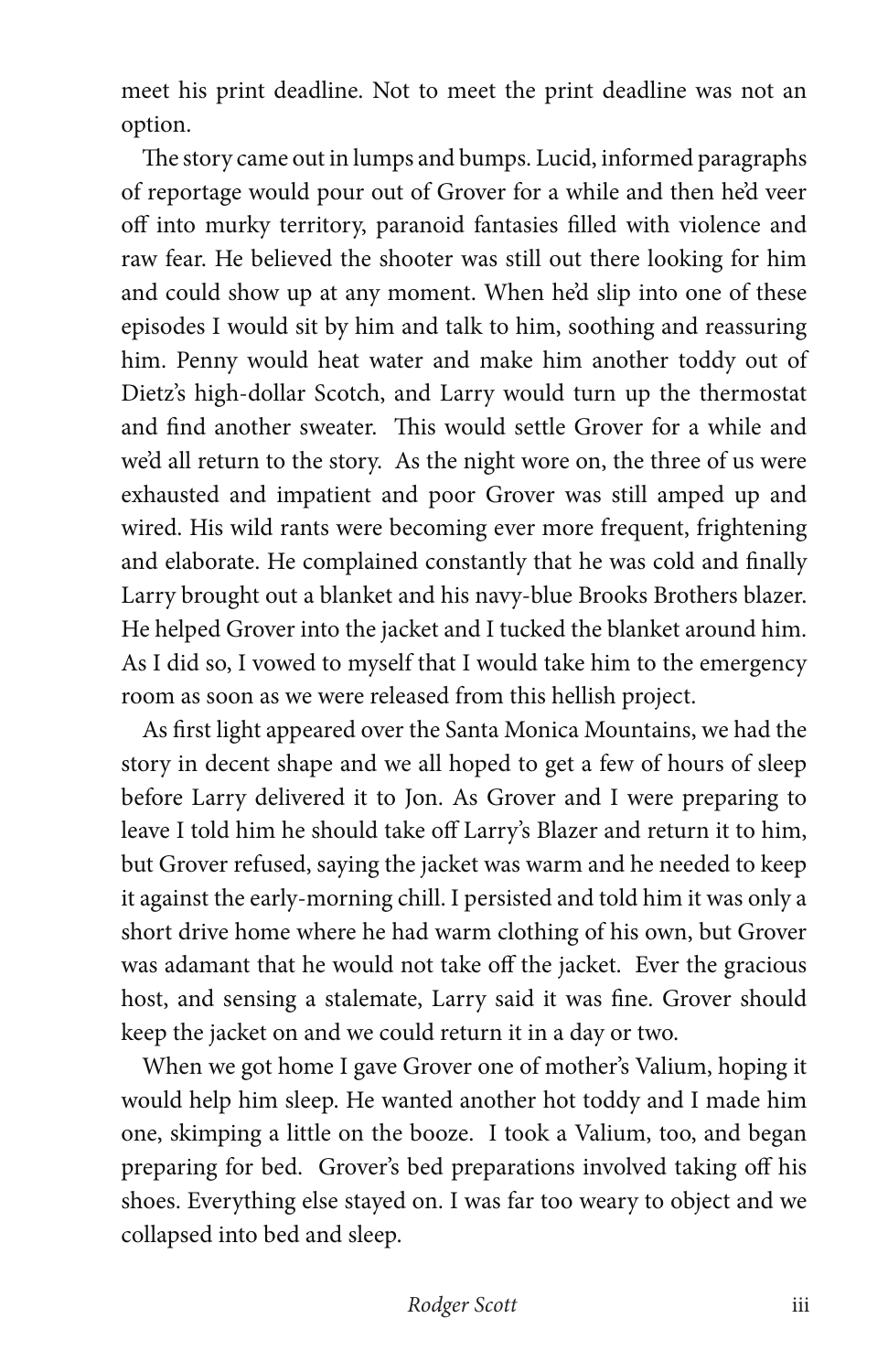Sleep didn't last long. The phone began ringing around 7, waking us both. It was Jon and he told me that Larry had asked for a shared byline on the story. I handed the phone to Grover. I heard him tell Jon that under the circumstances, he was willing to share his byline, which I thought was both generous of Grover and the right thing to do. It occurred to me that perhaps Grover's decision was aided by the fact that he was still wearing Larry's navy-blue Brooks Brothers blazer which was, in fact, looking a little rumpled.

Back on the phone with me, Jon insisted that I spend the rest of the week at home with Grover, to calm and anchor him and encourage him toward re-entry. Obviously Dietz had told him of our overnight excursions into the dark zone. But re-entry proved elusive. In the next couple of days Grover's drinking did not taper off at all. He refused to take off his clothes or attend to his personal hygiene and all my efforts to get him to a doctor—or even outdoors—failed miserably. I might as well have suggested a trip to Mars. He paced around the apartment and kept the thermostat up high. Chain-smoking cigarettes, his only "nourishment" was black coffee laced with booze.

In this lingering paranoia I think that the sounds of the Flynt gunfire played and replayed in his head and every time his attention fixed on that sound, he was thrust backward, into the room with Opal, a gun in her face, and Big Grover firing in a murderous rage. In an instant Grover's protector and the one person in his life who loved him unconditionally dropped to the floor (not unlike Flynt dropping to the ground) and was gone forever. It all made him, as they say, temporarily insane. This was the only time anything like that had ever happened, and nothing like it ever happened again.

On Friday morning, feeling defeated and dispirited, I drove into the office by myself to pick up copies of the new issue. Grover was just getting up as I arrived back home. Having the magazine in his hands improved his outlook at once. The cover was red, of course, and had a reasonably accurate drawing of Flynt and Grover done by Julian Allen. The cover line said "The Shooting of Larry Flynt, An Eyewitness Account, By Grover Lewis." We took our coffee into the living room and settled in to read the story. Larry did get his share of the byline,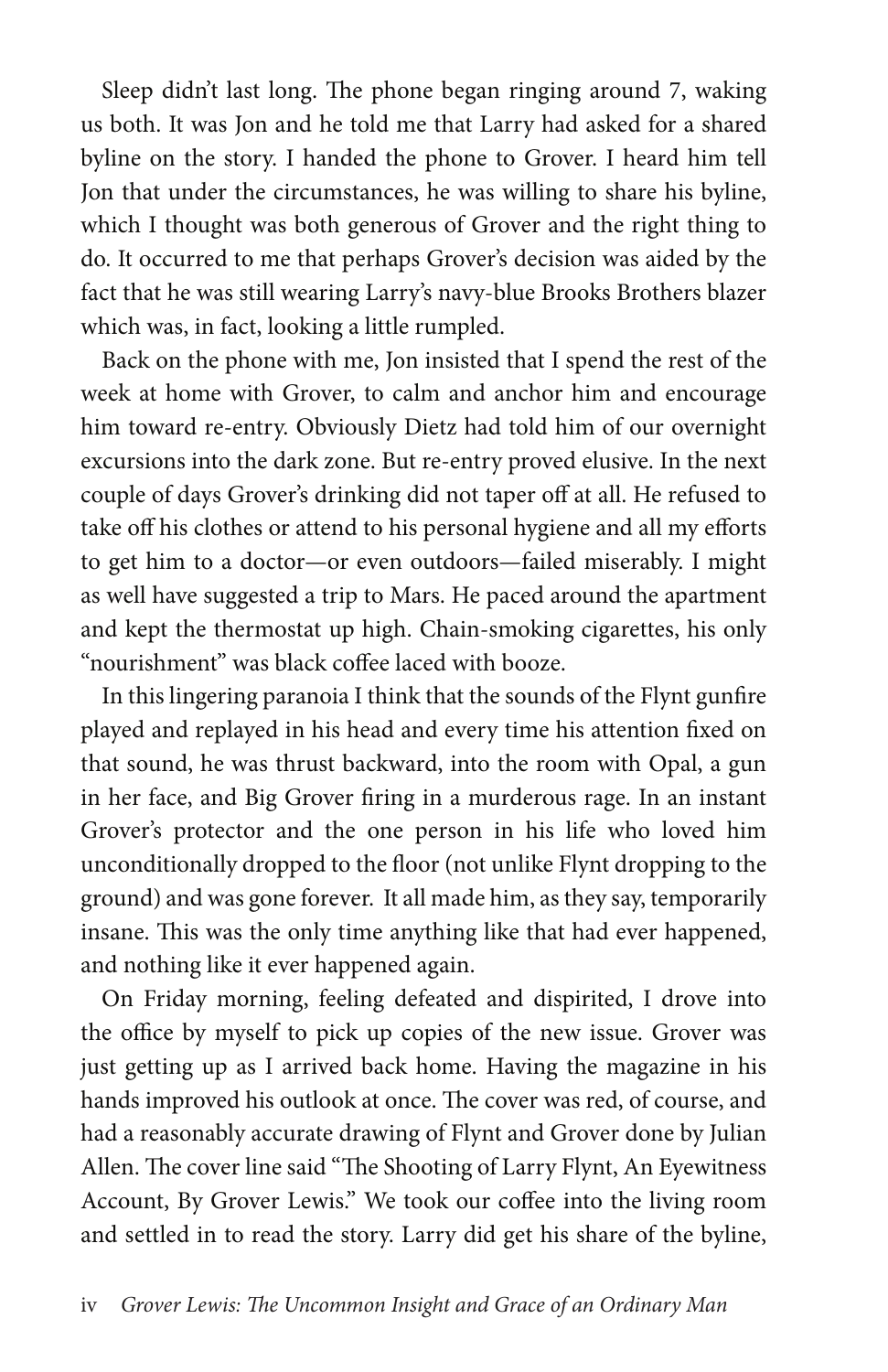and we were relieved to discover that it all held together rather nicely.

Encouraged by the improvement in his mood, I persuaded Grover that it really was time to take off his by now rather fragrant collection of clothing—he had lately added a Pendleton Black Watch scarf to his ensemble—and take a good hot shower. While he was in the bathroom I snagged Larry's jacket, emptied the pockets and hustled it out to the car so I could get it to the cleaners as soon as possible.

Freshly showered and shaved and in clean (warm) clothes of his own, Grover looked wonderful. My spirits surged and I felt like smiling for the first time in days. Here was my knight-errant, home again. Mine, again.

Over the weekend things continued to improve. Grover did not reflexively reach for the Wild Turkey to juice up his coffee. He ate a couple of donuts. We ventured outdoors and walked to Palisades Park to look at the ocean and the sunset. On Sunday morning we went to our local deli and he actually ate breakfast: sausage, eggs, grits, biscuits and gravy. It was the first meal he'd had since the shooting. On Monday we went into the office together.

We were welcomed enthusiastically by Jon Carroll and the editorial and art staffs and as word circulated that Grover was in the office, staff members from all the other departments drifted by to say hello. There was genuine concern for Grover and he was visibly delighted by the responses to him and to the story. Joe Armstrong, the new Publisher of both *New West* and *New York*, was in town and with some fanfare he presented Grover with a bonus check for \$1,200.00. Hazard Duty Pay, I supposed. The story was something of a coup for the magazine. Except for television and daily newspaper coverage, ours was the first periodical on the newsstands anywhere in the country with a story about Flynt and the trial and the shooting.

Grover got a lot of attention that week; not all of it pleasant. Two FBI agents came into the office and talked briefly to Jon and to Grover. They wanted to "borrow" the cassette tapes he had of the Flynt interview and the aftermath of the shooting. They said they would make dupes of the cassettes and return them in a few days. We handed them over pronto. True to their word, the same agents returned them a few days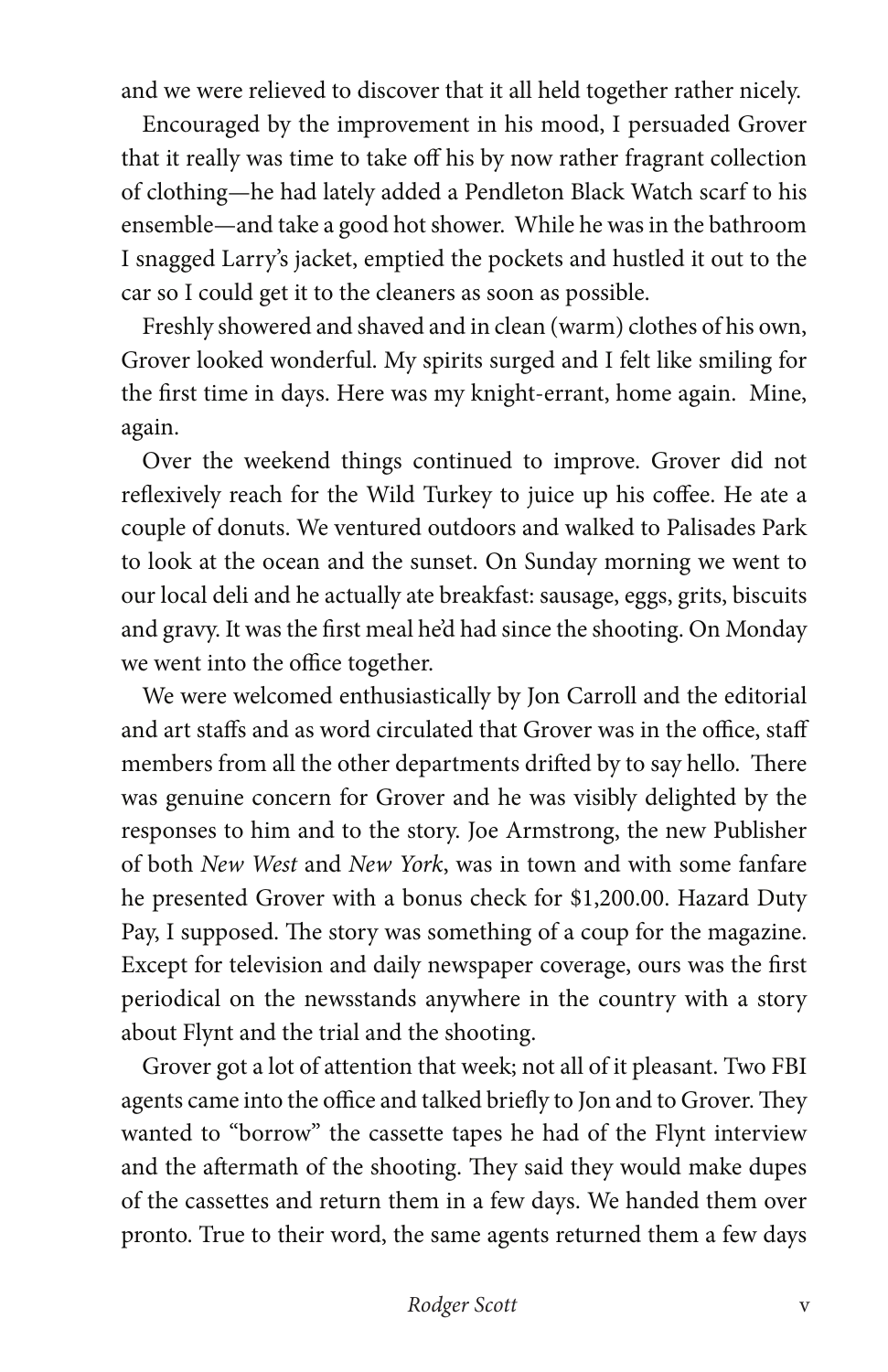later. More disturbing, there were several threatening phone calls, both to the *New West* office, and to our home. One woman, whose voice I recognized, called twice. Both times at 3 a.m., and when I answered she spat out only one word: "Pig!" Later in the week, Dick Adler wrote in his gossip column for the *Herald Examiner* "How could Grover Lewis be an eyewitness to anything? Everybody knows he's blind." The solution to the threatening phone calls was obvious: get an unlisted number, which I did, immediately. And The Her-Ex swipe was old news by the next morning when another edition hit the newsstands.

Grover was coming into the office every day now and we'd have lunch together or with other staff members or writers. With the infusion of bonus cash fattening our budget, Grover wanted to go shopping. Specifically, he wanted to go to Brooks Bros., which was conveniently located right across the street on Wilshire Blvd. And, to be precise, he wanted a navy-blue blazer, just like the one of Larry's he'd worn for four days straight. That was just fine with me. I thought it was a splendid idea. I went shopping too, but I went to Neiman-Marcus for new shoes and perfume.

*New West* was a bi-weekly publication and the high point of the issue's run on the stands was Grover's appearance on Tom Snyder's late-night talk show. This felt like the big time for sure and we both dressed up. Grover, of course, wore his new blazer. A stretch limo showed up at our apartment to pick us up and drive us to the Burbank studios of NBC. "I could really get used to this," I said to Grover as he handed me into the back seat. Sidney Sheldon was Snyder's other guest that night and it was jarring to be in the same pre-show hospitality suite with those two very different writers. Sheldon, so very smooth and polished, phony as a 3-dollar bill, and Grover, hyper-articulate but still bristling and as serious as a heart attack. Sheldon clearly had no idea who Grover was. (He scarcely knew who Flynt was, or so he claimed,) but Grover, demonstrating that he could be rational and poised when the situation required it, reined in the adrenalin and was gracious and charming. I was on pins and needles the whole time; grateful when the show-attendant walked each of them to Snyder's desk, so I only had to deal with one of them at a time.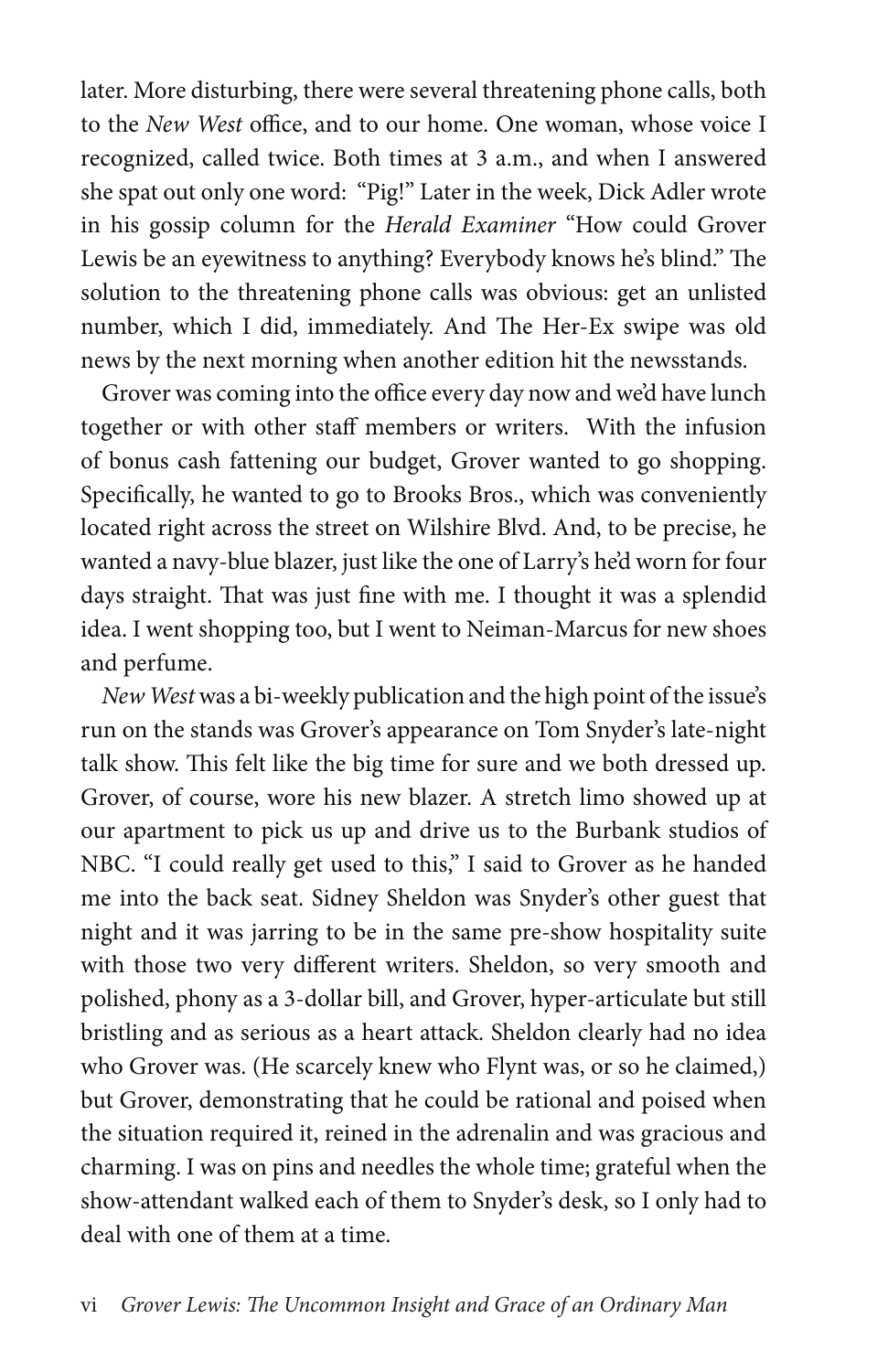Sheldon was there to promote his new book, which sounded, to me, depressingly like all the other books he had written, the ones whose sales had made him a very rich man. I don't remember that much about Grover's interview, except that both Snyder and Grover were focused and intense and Grover's comments seemed to carry a subtext: Something corrosive and dangerous had been set loose upon the land. Grover was so buoyed up by the attention and the bonus money (not to mention the cross-town travel-by-limo), that I began to think perhaps we were out of the woods, but my optimism was premature. By the time the next issue of the magazine came out, the spotlight had moved on to other players and while I was at the office every day, Grover was home with no one to talk to and nothing much to do. As the coming weeks unfolded, I began to understand that, for Grover, being in such close proximity to gunfire and seeing Flynt fall bleeding to the ground, had been a mind-shattering event. It had thrust him back into the violence of his childhood, and the deaths of his parents; the mysteries surrounding their double homicides, and the disastrous impact their deaths had had on his life. In no time he had slipped into the haunted precincts of his past and from there it was an easy slide into depression. A professional, if I'd been able to get him to one, would have diagnosed his condition as post-traumatic-stress-disorder.

Lacking the concentration to read, Grover played music and watched old movies on TV, but he called me at work two or three times a day, just to talk and to ask when I'd be coming home. One afternoon he called to say there were FBI agents on the porch and they kept ringing the doorbell. "Did they show you identification?" I asked. Grover said, "I didn't answer the door." I said "I think you should answer the door and ask to see their identification and if they are really from the FBI you should let them in and talk to them." I told him I'd call again in a few minutes to check on the situation and make sure he was okay. That seemed to satisfy him and when I called a few minutes later, he said he "was fine. When are you coming home?" He made no mention of any FBI agents out on the porch, or elsewhere. Eventually, our lives did begin to resume their familiar contours. Grover had eased way back on the hard liquor. He was regularly taking walks. He began going to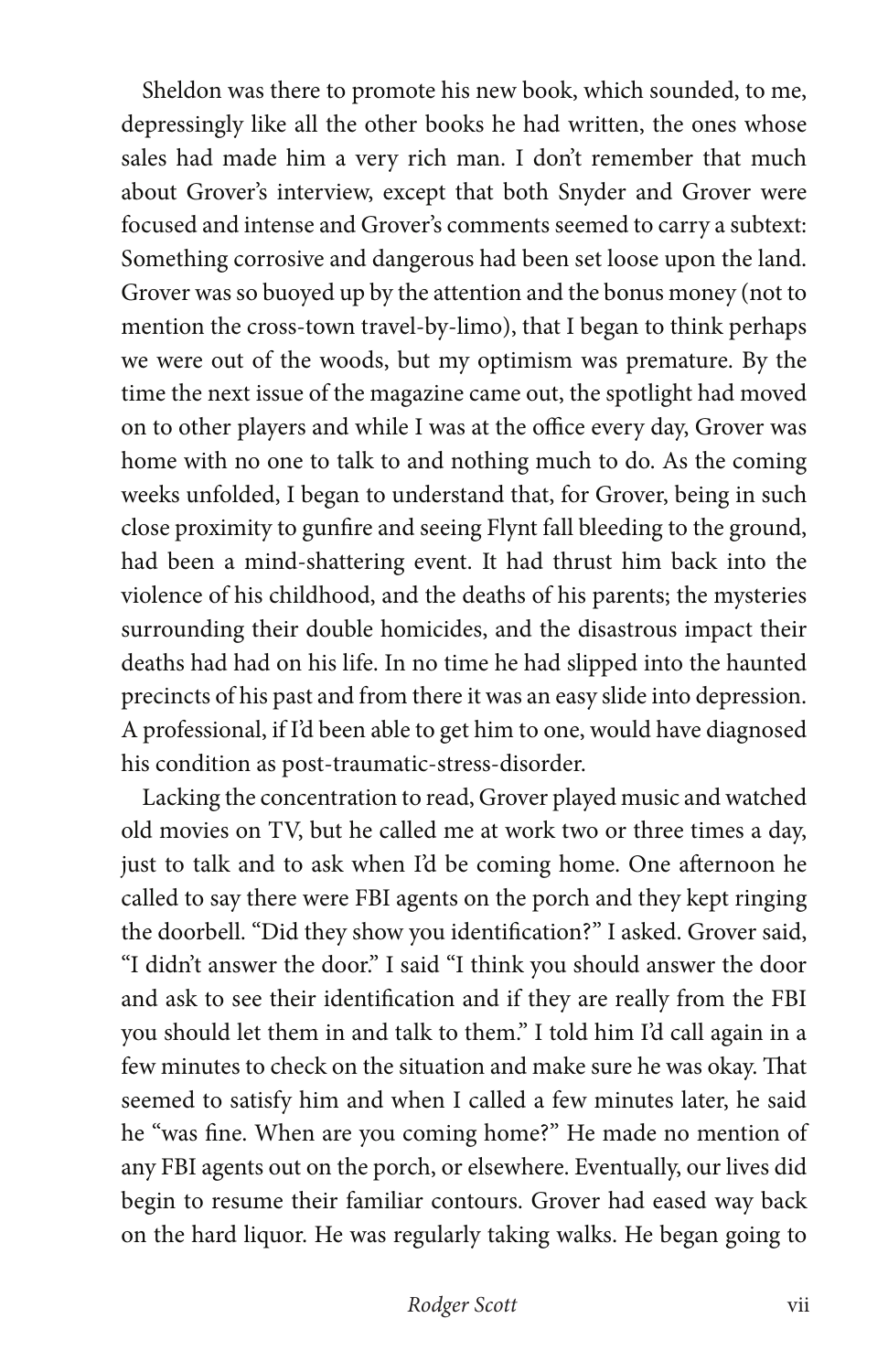the neighborhood library to catch up on new books and magazines. He visited his local barber and got a haircut. These were positive and encouraging developments.

One Saturday morning in early May I was puttering around the apartment enjoying the prospect of the weekend and spending some time outdoors in the heavenly southern California weather. I was in the bedroom and Grover came in and said "Come into the kitchen and have some more coffee, I need to talk to you about something important." He held out his hand to me. His tone was somber and left no room for argument. I had a pretty good idea about what would be coming next. Seated in the breakfast nook with our coffee, he took my hands, (both of them this time) and said "There is something I haven't told you. I deeply regret it, but it is something you need to know. I have two children, Shannon and Clay, and I have been estranged from them for many years." We continued holding hands and I looked at him as sweetly as I knew how and said "Well, honey, I already knew that."

Letting go of my hands, Grover immediately became defensive, as if I was the one guilty of betrayal, and in a sharp voice he said "How could you have known about it?" I ignored his sharp tone and, again, as sweetly as possible, I said "Knox told me about the kids when he visited us in San Francisco four years ago. He looked stunned, and for perhaps the only time in our lives together, he appeared to be speechless, so I continued. "That's all I know. That you have two children."

"Why didn't you say something to me about it?" he asked. This, too, in a sharp tone." "What was I going to say?" I said. Me, still being sweet. "Obviously I spent a lot of time thinking about it," I told him, "but just as obviously I knew I wasn't going to be going anywhere, even if you did have kids. I guess I figured that if you could keep a secret about the children, then I could keep a secret about them, too." Then I said "Now that our secrets are out, why don't you tell me about the kids."

It was a tearful, sometimes wrenching story and we sat at the table the rest of the morning while it unfolded. He got out pictures of them and, of course, they were beautiful children. He told me they had been adopted by his ex-wife's second husband and that he had had no contact with them for many years. He deeply regretted that fact but he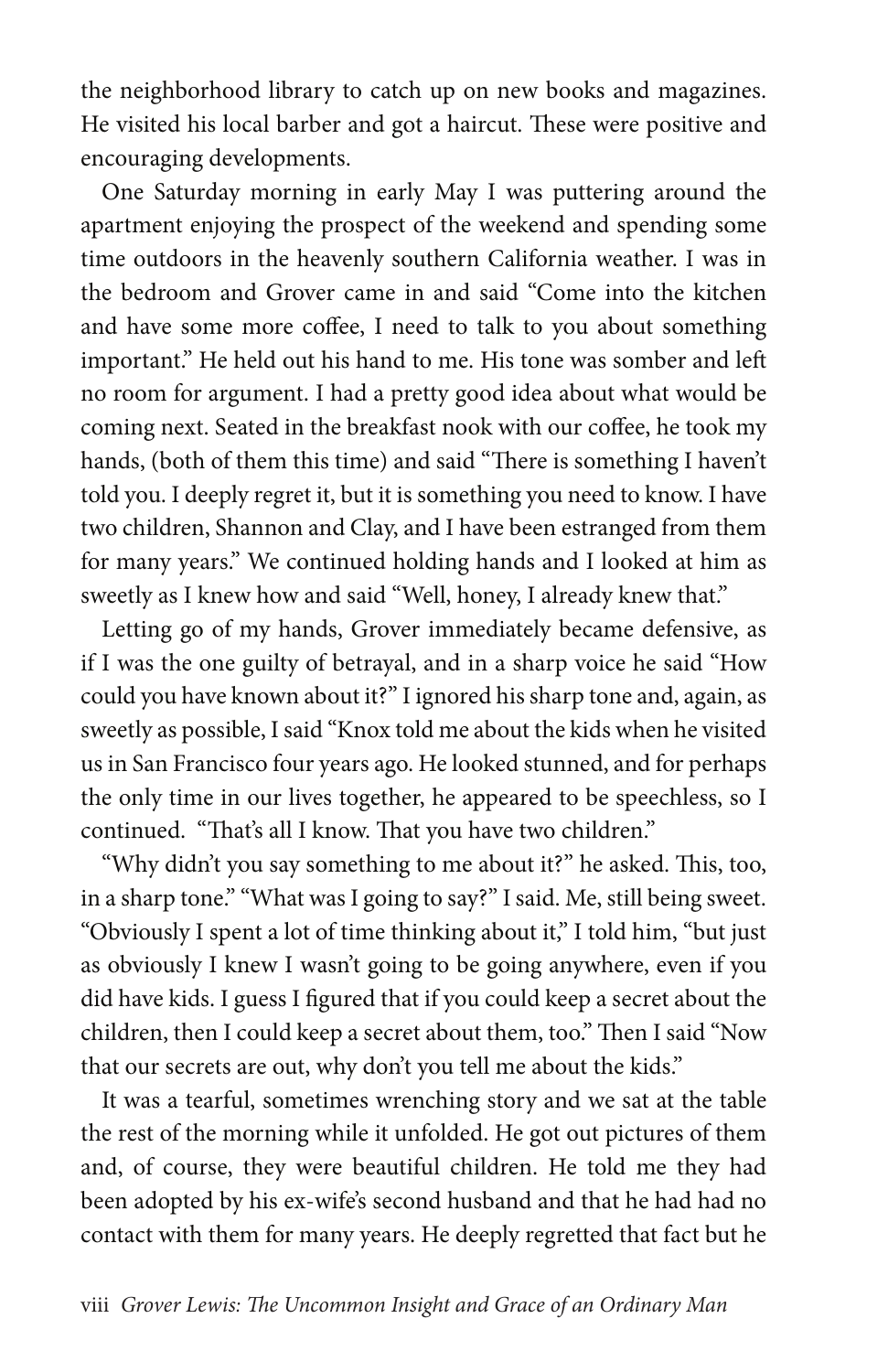had no idea how to address it. At present he didn't even know where they were living. At the end of our conversation that morning I had a much clearer understanding of the man I was married to; some of his history, a few of his fears and at least one of his failures. I also had a clearer understanding of the depth and configuration of the emotional scars he still carried from his own ghastly childhood of neglect and abuse.

My reluctance to confront Grover about the children after I had learned of them was centered in my belief that his health was in perilous condition. I understood that if trust was ever to to grow between us, we first had to survive or, more precisely, Grover had to survive. Since Grover had never once thus far demonstrated the slightest interest in survival, I was obviously the one who had to come up with a plan.

Mine was the easy part of the puzzle. My personality is not a complicated one. I am not an angry person. So, when Bill Knox, in his own blundering way, informed me that I had step-children, it was relatively easy for me to regard it as just another piece of unmoored information.

Grover's part was more problematic. He had a formidable intellect and was obviously tough-minded. He possessed a steel-jacketed logic that was difficult to argue with. For a man whose life had dealt him a dark hand, he had a keen wit, and there was a musical quality to his voice and in conversation his precisely articulated words came out as if each had first been struck by a tuning fork.

Nevertheless, his physical package was visibly fragile, the embodiment of years of neglect and excess and faulty nutrition. He no longer used amphetamines, but he still, not infrequently, drank hard spirits as though death was his object, not mere entertainment or diversion. Compared to the complex workings of Grover's mind, and my own daily encounters with his brilliant and inventive conversation, his dissembling about the kids was a minor transgression and some part of me feared he might not survive a confrontation. Every day he made me laugh. Every day he brought music into my life. In my mind, in those years, finding out the "truth" about his kids was simply not worth the risk. After that May-Saturday confessional our relationship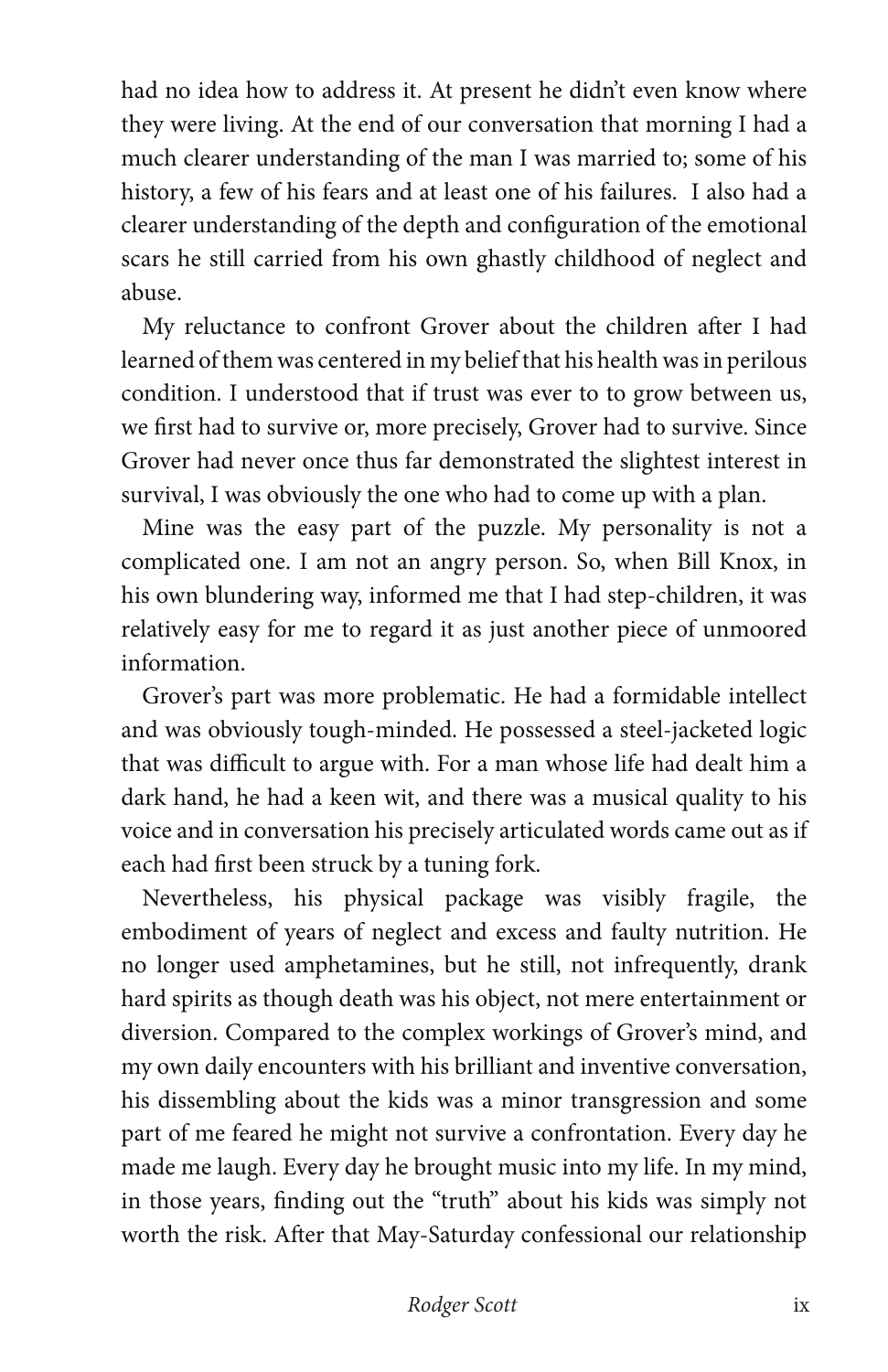finally acquired the element of trust that had been missing for four years. Without the necessity of keeping secrets our marriage blossomed and we relaxed into domesticity and true intimacy.

I think for the first time Grover realized that my interest in him and my commitment to him were genuine. I think he finally realized something else, too, something I had known from the beginning: He needed a lot of love and I had a lot of love to give him.

Rae Lewis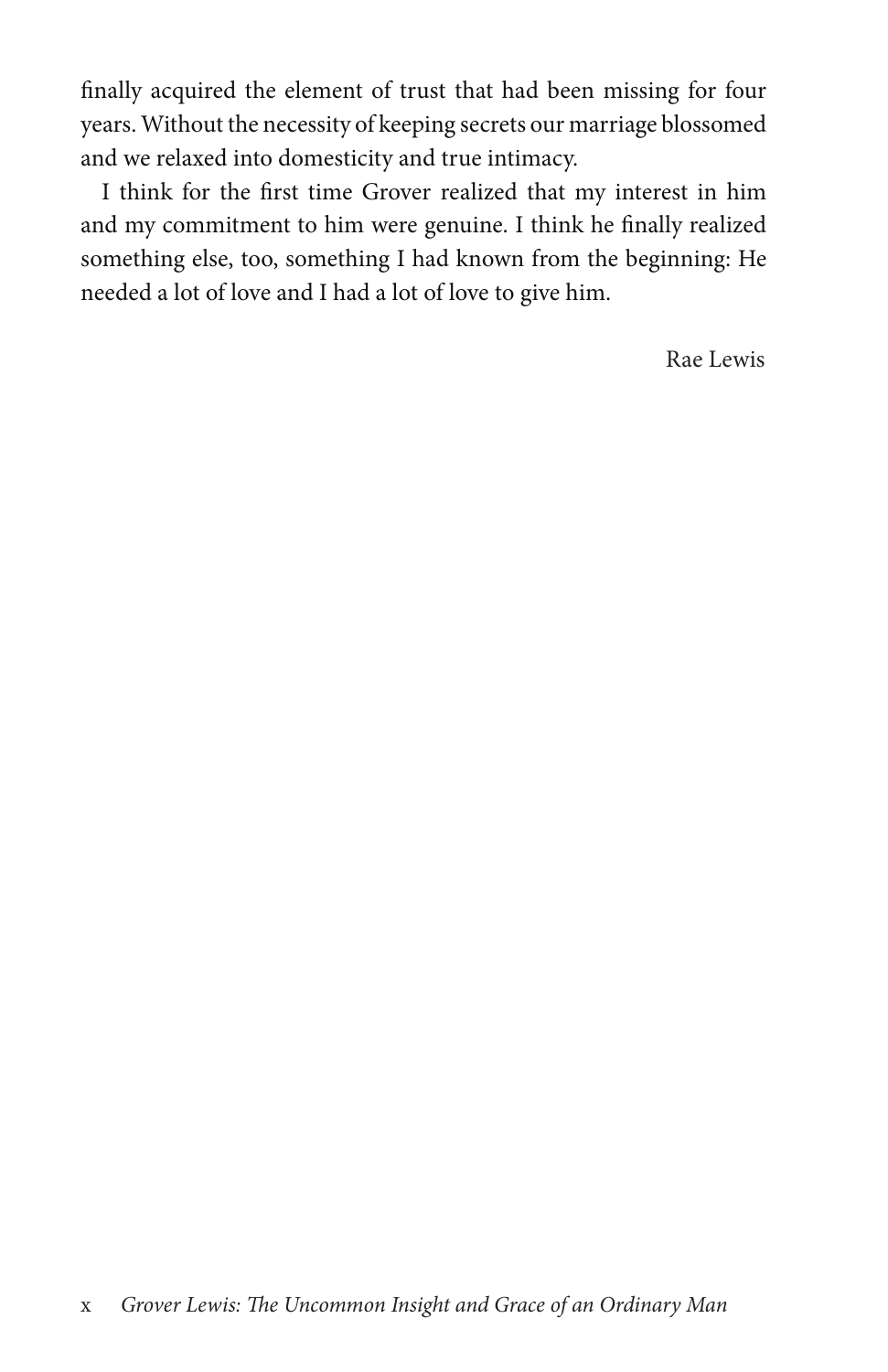# **The Unfinished Book:**  *Goodbye If You Can Call That Gone*

On a warm Tuesday in April, 1995, five days before Grover Lewis died of lung cancer, he dictated notes to his wife Rae on the book about his life, *Goodbye If You Can Call That Gone.* The book, which he had started a few months before, begins with a quote from George Santayana: "Everything in nature is lyrical in its ideal essence; tragic in its fate, and comic in its existence."

History and legend bind us to the past, along with unquenchable memory.

In the spring of 1943, my parents—Grover Lewis, a truck driver, and Opal Bailey Lewis, a hotel waitress—shot each other to death with a pawnshop pistol. For most of a year, Big Grover had stalked my mother, my four-year-old sister, and me across backwater Texas, resisting Opal's decision to divorce him. When she finally did, and when he finally cornered her and pulled the trigger as he'd promised to do, she seized the gun and killed him, too.

A next-door neighbor of Opal's—called "Dad" North because of his advanced age—witnessed the mayhem shortly after dawn on a rainy Monday morning in May. Big Grover was twenty-seven years old, Opal twenty-six, and they'd been married for almost eleven years. My father survived for half a day without regaining consciousness, and died in the same charity hospital where I was born. Opal died where she fell, under a shadeless light bulb in the drafty old rooming house where she'd been living alone and struggling to keep Titter and me in a nearby nursery school....The fatal events took place in my hometown of San Antonio when I was eight.

Grover concluded in the last year of his life that, in spite of the police report and press accounts, his mother probably hadn't shot his father. It was much more likely that "Dad" North, had—when the old man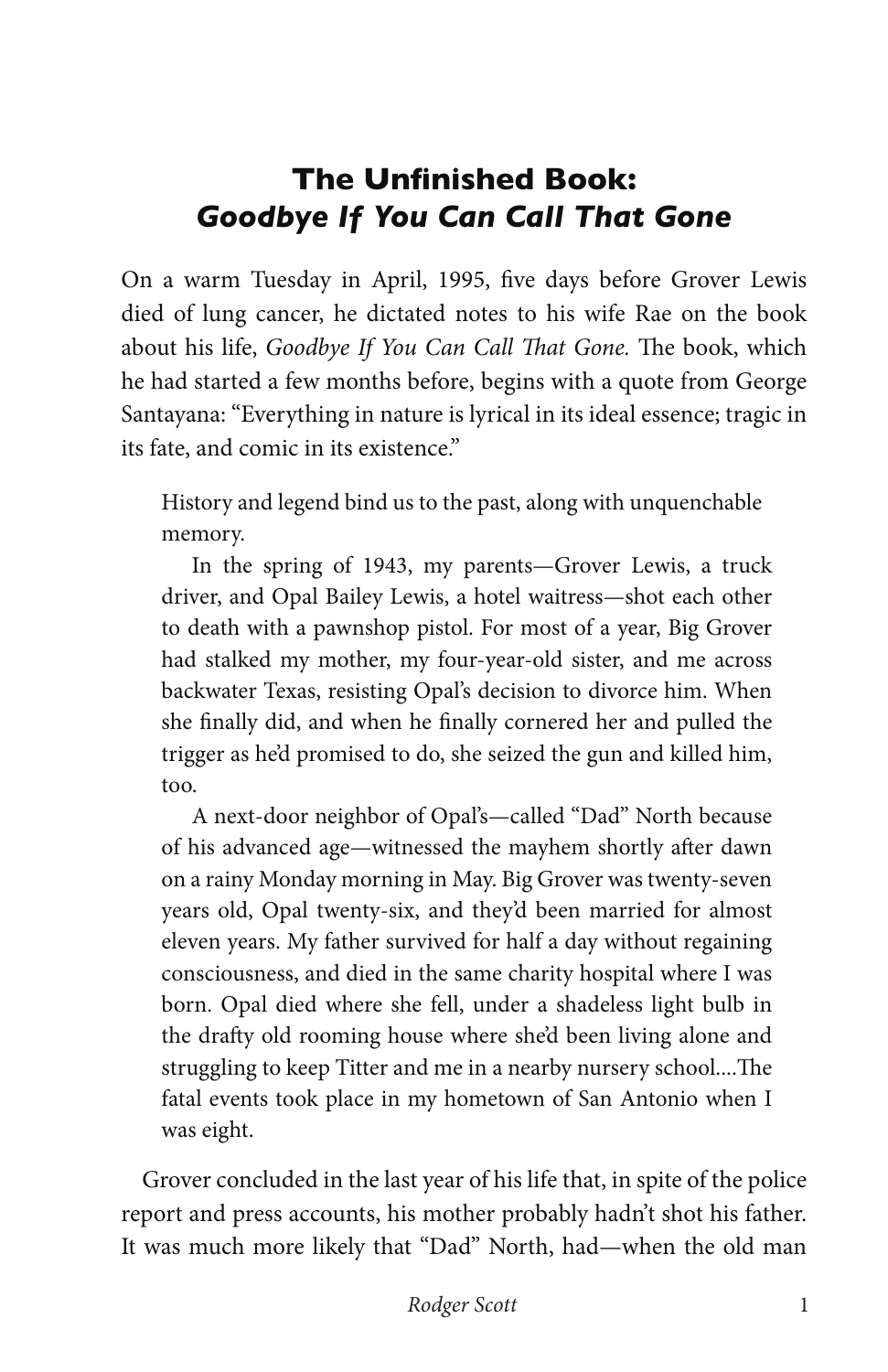intervened, trying to protect Opal―but the police wanted to spare Mr. North further investigation and publicity.

#### **Grover at Texas Tech**

I met Grover in the fall of 1960 in an American literature seminar at Texas Technological College, a large land-grant state university on the high sandy plains of Lubbock. Grover had a National Defense Education Act fellowship and was in the first semester of a three-year doctoral program. He had chosen Texas Tech over Emory University and often lamented that choice. A professor in the English Department, Lawrence Boling, used two expressions that complemented Grover's not overly charitable view of the town and the college: "The people around Lubbock have a good clean brand of ignorance," and "The rascalar density (which Boling determined, as scientifically as he could, to be the number of sons-of-bitches per square yard) in the Tech administration building is among the highest in the world."

At the age of 26, Grover was, by intellect, a socialist skeptical of ideology and, by instinct, a sharecropper populist circumstantially at home in the Democratic Party of John Kennedy. During the selfintroductions in the first class, he described himself, without hesitation or self-consciousness, as a writer, and announced that his work had been published in *Nation* magazine. Grover also listed the specific academic and literary awards he had won. I was sitting behind him and couldn't see his face as he spoke. He was wearing a light-blue chambray shirt, navy denim trousers, a beige corduroy sport coat and black Wellington boots. His glasses had black plastic frames and thick tinted lenses. I was bothered by his lack of modesty but attentive to his audacity. He spoke with a kind of sincerity and authority that made what would normally seem self-aggrandizement almost matter-of-fact observation. The first impression was that he was a self-promoter.

Grover said that reading good books was the best way he'd found to inform and liberate the mind and that he would try to be fair and objective in deciding whether graduate education was integral, incidental or antithetical to that process. There were several things about Grover Lewis that set him apart from the other graduate English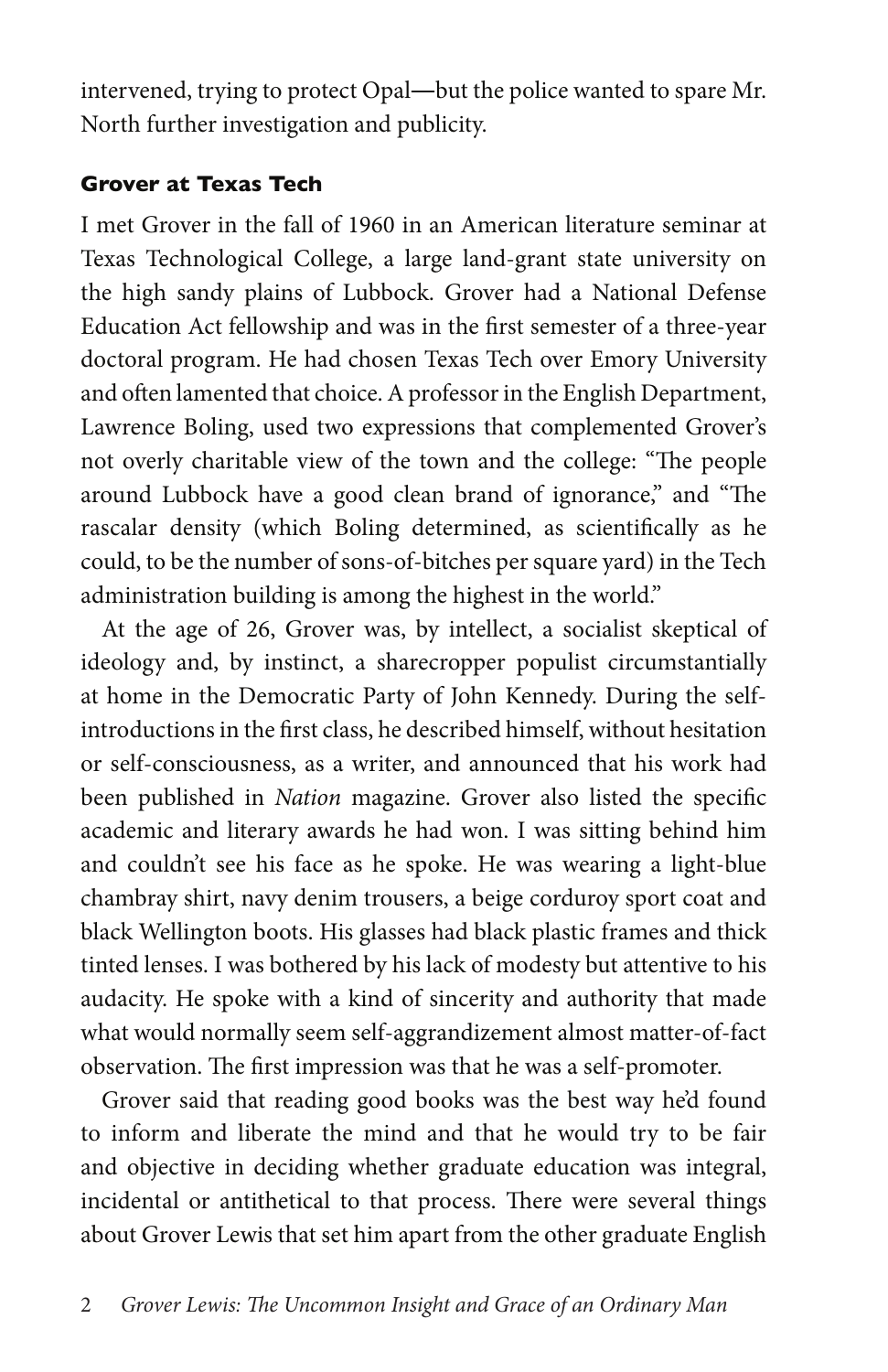majors who wanted to write like William Faulkner but only talked like him. When Grover was reading, which he often did during class, he would hold the book or paper four or five inches from his glasses and move his head from left to right in a jerky motion then smoothly from right to left, repeating the process until he had finished. Other activities taking place in the classroom had no effect on his concentration.

Two or three weeks later when the instructor asked us to indicate what our seminar projects would be, the titles could have come from the table of contents of dreary literary journals until it was Grover's turn. He said, "I'm going to do a screen adaptation of *The Scarlet Letter."*

The instructor, Dr. John Guilds, who had told us at the first class meeting that he had published several articles on the theme of the unpardonable sinner in Nathaniel Hawthorne's writing, visibly disapproved of Grover's project but had already sensed that the slender graduate student with thick glasses believed in—and practiced with the appropriate level of combat—a simple and supremely democratic principle: The quality of a person's logic is always more important than his rank. And Grover had a distinct, resonant voice to punctuate his eminently logical yet sometimes jarring views. He had not only read more of the best American writing of the 19th and 20th centuries than the professor but invariably expressed his understanding of literary and human questions in lively, graceful language that compelled respect from anyone who valued precision and lucidity. In principle and practice, Grover rarely offered sanctuary to the pompous and selfserving.

Grover's screen adaptation of *The Scarlet Letter* ran 109 pages; it followed the screenplay format and had the technical instructions, terminology and specifications of a film script. At the end of the presentation, which was about as compelling to the instructor as a theological treatise on the Koran would have been to a Hardshell Baptist, Dr. Guilds observed gravely: "Well, Mr. Lewis, that certainly represents a lot of work." The professor offered no further comment.

After class as Grover and I were having coffee in the student union, I said: "Guilds didn't have much insight to offer on your screenplay."

"I suspect this may be the only one he's ever read, but as a scholar he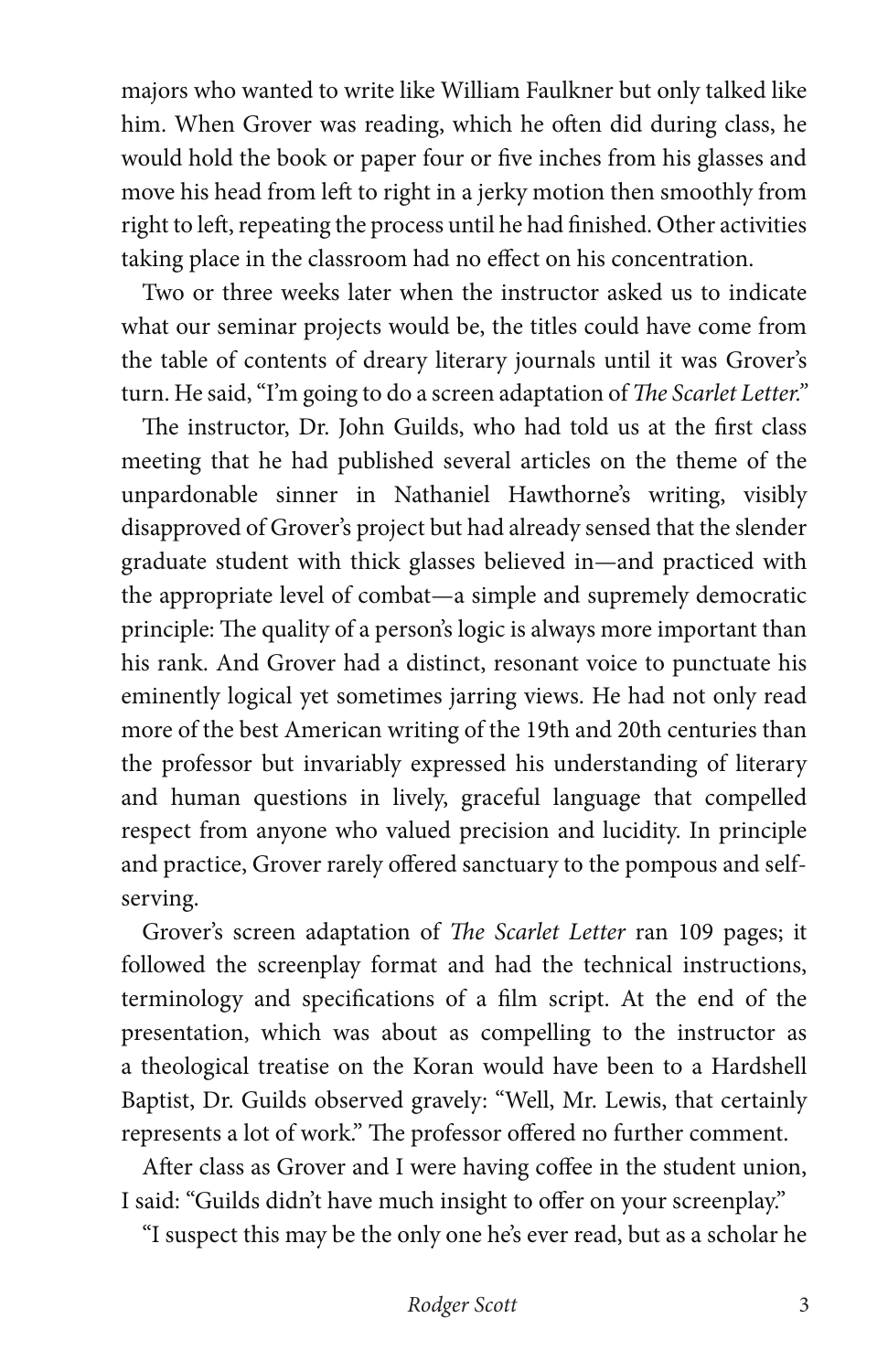may be tryin' to keep on open mind on whether film is an art form."

A few weeks later my seminar report was on "The Unpardonable Sinner in Nathaniel Hawthorne's Works." I suggested that Hawthorne was probably agnostic and was more interested in the social and individual psychology than in the theology of Puritanism and that Hawthorne—like thoughtful, independent-minded people of any religion—rejected tenets of faith that placed an unbearable burden on credibility, and dogma that left no room for humanity. I concluded that the unpardonable sinners in Hawthorne's works, like the infamous oppressors of history and contemporary psychopaths, were not literally doomed to hell but were lost souls because they were incapable of empathy or compassion. The instructor strongly disagreed and added that I hadn't made a very convincing case for my "narrow and unconventional interpretation" that was "more sociological than literary."

In the hall, Grover said: "I can tell you're bothered by Guilds' reaction, although the way you challenged him you must've expected it. Your report was based on common sense, thoughtful and reasoned analysis. Your only error in judgment was thinkin' the people who run this college place much value in those things."

Grover moved through the corridors of that high plains academic bureaucracy like a cagey trusty on a prison farm who knows he can outwit and outmaneuver his keepers. He loved literature and ideas and his passion for both never led him to mistake academics for intellectuals.

The second semester Grover was at Texas Tech the college put together a week of cultural and artistic activities. One of the faculty members who claimed to be a friend of William Faulkner promised to do everything he could to have "ol' Bill" be the keynote speaker. Grover remarked that "Faulkner had the good sense not even to acknowledge the letter of invitation." Grover wrote and presented a paper on Woody Guthrie. The dust bowl folksinger and labor activist who had ties to the Communist Party during the 1930s was a hero to Grover.

Woody was from Oklahoma and had lived in the Texas Panhandle town of Pampa, but few people at Texas Tech in the early 1960s had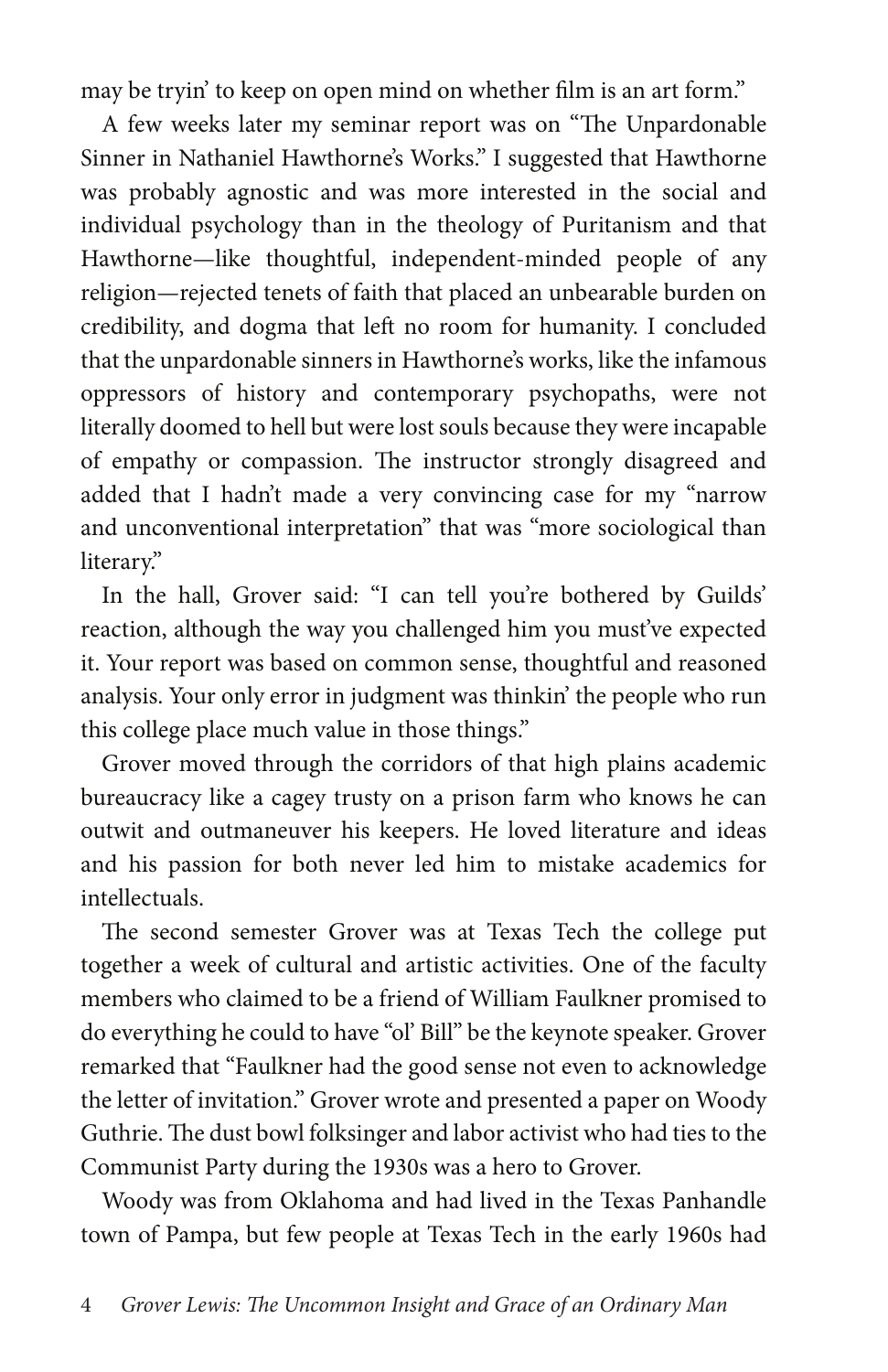heard of him. That same week Grover debated a young graduate student on whether Ernest Hemingway was a major writer, and began the debate with the statement: "I suppose the people here this evening have seen the surreal posters all over campus HEMINGWAY: A MAJOR WRITER?—to question whether Hemingway is a major writer is a bit like saying: 'Jesus Christ, question mark.' "

#### **Rev. Dr. Billy James Hargis**

For several months Grover wrote the liberal political column of the campus newspaper and another student wrote the conservative column. When the Rev. Dr. Billy James Hargis came to Lubbock in 1962 to deliver his Christian anti-Communist message, Grover wrote in the first paragraph that a group of Lubbock businessmen, a de facto chamber of commerce, had invited the Rev. Dr. Hargis to town. Grover then described Hargis, who had studied for one year at a small Bible college in Bentonville, Arkansas, as "a 270-pound barnstorming fascist." That was Grover's last column.

In the fall of 1962 I had a one-year fellowship to study Spanish and linguistics at San Francisco State College. Out of boredom or loneliness, I was turning the radio dial late at night and happened to hear the voice of Hargis introducing a "Latin American expert" from England named Lord George Blarney (truth can be stranger than parody as well as fiction), who had just completed a book called *Cuba, the Truth*.

In a proper British accent, the man described Cuba's attempt to overthrow the government of Venezuela "under the able leadership of the dedicated anti-Communist and gentleman soldier, General Perez-Jimenez," (he pronounced the name "Peray Jimenay"). The "expert" revealed that a ship had sailed from Cuba to Venezuela with a load of weapons for Venezuelan insurgents. He described the color and tonnage of the ship, the precise number of rifles, grenades and other weapons, including the names, models and capabilities of the arms as well as where they had been manufactured and how they had gotten to Cuba.

The dates of departure from Havana Harbor and arrival in Maracaibo Harbor included not only the month and day but also the exact hour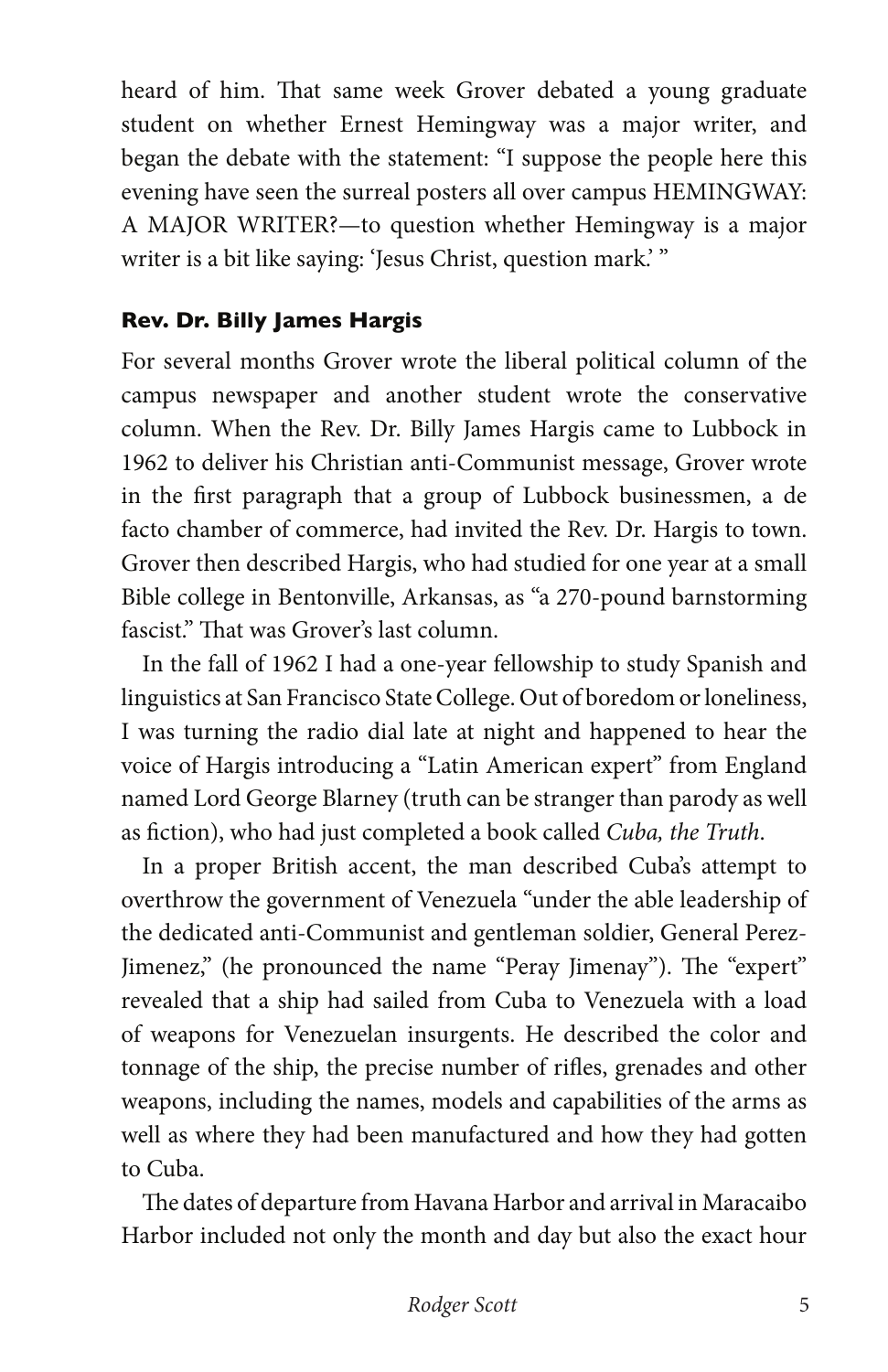and minute. Hearing the British accent and encyclopedic details that we associate more often with the narration of Public TV documentaries than with the cracker accents and shade-tree theology of radio evangelists, I realized that Southern fundamentalists weren't the only ones who had seen the light and were reaping the material as well as the spiritual rewards of preaching Jesus and fighting Communists.

At the end of the program I wrote a letter requesting the free book, *Cuba, the Truth*. I added a question mark to the title and sent a 25 cent "love offering to carry on God's work of fighting Communism." I misspelled at least 30 words and ended the letter urging Dr. Hargis to use his influence to investigate the Police Department of Lubbock, Texas, which, I charged, had been taken over by the Communists. I signed the letter "Grover Lewis." When I told Grover what I had done, he smiled: "The only thing I object to is that you gave a quarter to those swine."

Billy James Hargis—who was born in 1925 in Texarkana, Texas was adopted by a railroad worker and his wife. The family was too poor during the Great Depression to own a radio. When Billy James was 10 years old, his mother was hospitalized and near death. Billy James prayed for God to save her; and promised to devote his life to God's service if He did. She survived and he kept his promise. When Billy James was 17, the Disciples of Christ Church ordained him. In the next six years, little beyond his size—he was six feet six inches tall and weighed 260 pounds—distinguished him from other country preachers who reminded the congregation every Sunday that all had "sinned and fallen short of the glory of God" but confessing their sins and accepting Jesus would save them from an eternal burning Hell and ensure them a place in the Kingdom of Heaven.

In 1948, the young Rev. Hargis read a religious pamphlet that documented the connection between Communism and the NAACP; and his life was never the same after that—and the next jarring revelation was equally mind- and career-altering: The National Council of Churches, he came to believe, was a Marxist organization. At the age of 23, Rev. Hargis recognized that it was as much his sacred duty to drive Communism out of America as to save the souls of sinners.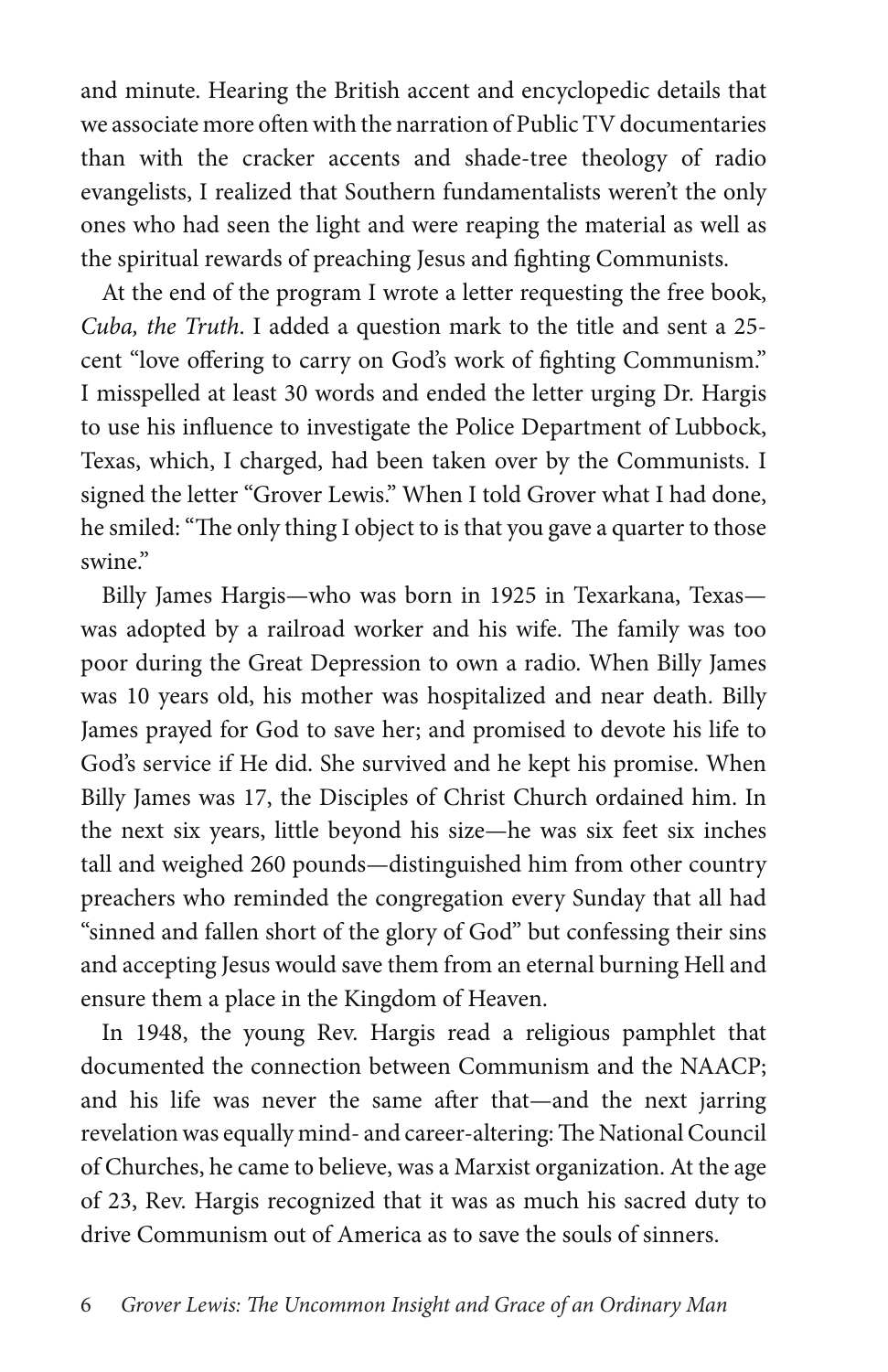In the early 1950s, the Cold War and the undeclared war in Korea helped Senator Joseph McCarthy convince the good people of our economically and militarily powerful country that we were losing the battle against Communist subversion. The anti-Communist preacher's fame and fortune allowed him to play a bit part on the cultural stage of that era: Hargis and his Christian Anti-Communist crusaders floated helium-filled balloons with Bible verses attached to them from West Germany into East Germany, and some media sources reported that Rev. Hargis not only supported and collaborated with McCarthy but also wrote some of his speeches.

On May 31, 1961, Bob Jones University awarded Rev. Hargis an honorary Doctor of Laws degree, and the success of his labor continued much like Jesus's parable of feeding the multitudes with the "loaves and the fishes." By the mid-1960s, Rev. Dr. Hargis had created a media empire that included hundreds of television and radio stations, and his organization published and distributed books, a newsletter, and LP records of his sermons.

In 1971, he founded American Christian College in Tulsa, Oklahoma, and ran a summer camp for young Christian crusaders. Until the mid-1970s, Hargis and his multi-media empire educated the people on the truth and sanctity of segregation ("ordained by God"), states' rights, and a literal interpretation of the Bible—and on the moral and practical failure of "Communism, Socialism, Russia, China and the welfare state." Rev. Hargis coined or adopted two terms to describe Civil Rights activists: "race agitators" and "race rioters."

Rev. Dr. Hargis pointed out that none of the 70 leading ministers of the National Council of Churches had voted for Barry Goldwater in the 1964 election, also that the National Council of Churches urged the U.S. "to get out of South Vietnam and turn over the country to the Communists and to abandon Chiang Kai-shek and turn the country over to Mao Tse-tung and the Chinese Communists."

In the 52-minute radio program, "The Cross and Sickle," Tom Anderson introduces Hargis:

The Great Society—or the Great Step Backward, as some of us Americans like to call it—is neither modern nor unique. The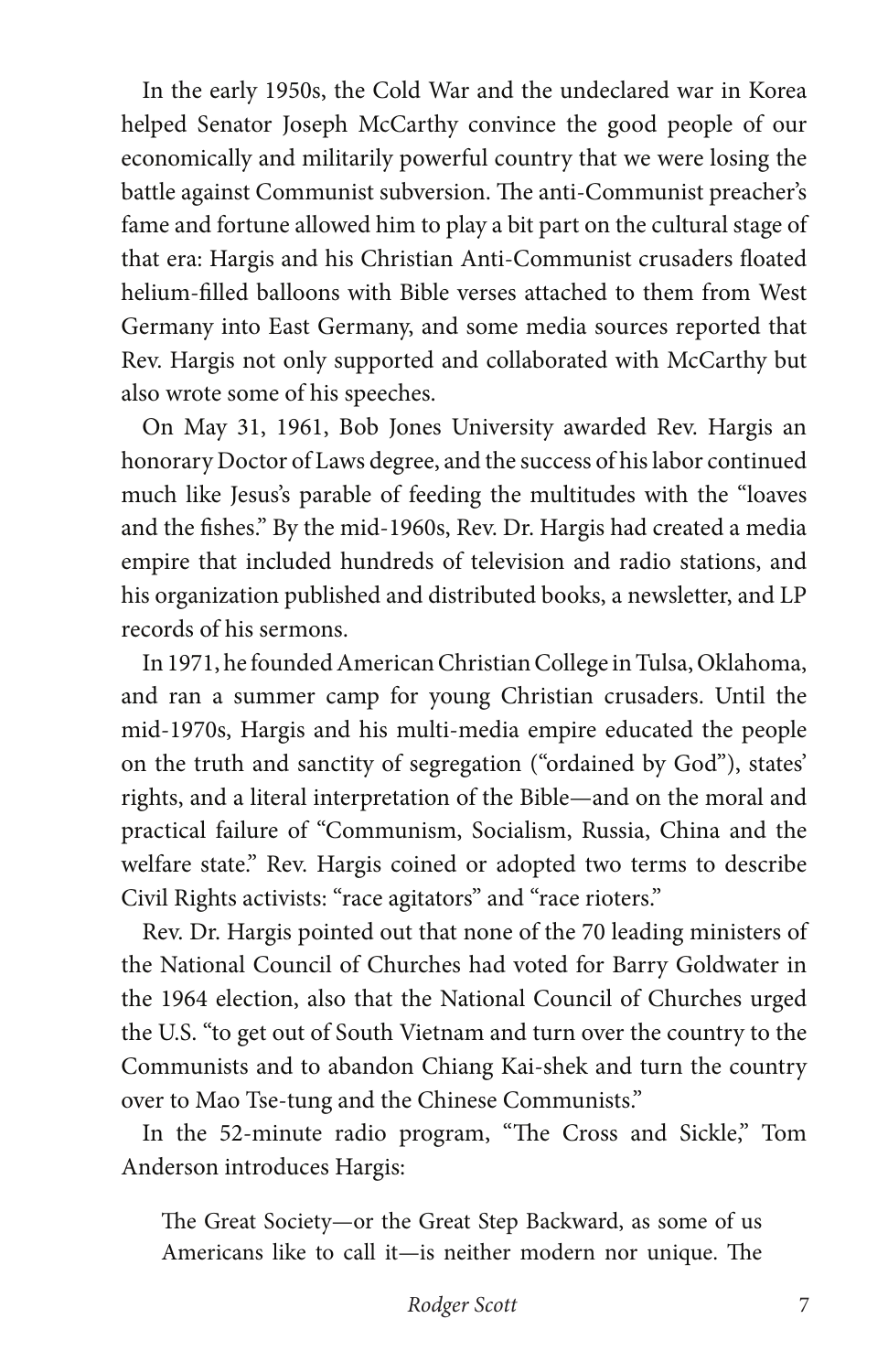Great Society is Socialism. Socialism is a 2,000-year-old failure. We know what Socialism is. We don't have to guess—unlike the young bride who was complaining to her mother about her husband's drinking; and her mother asked her: "Well, why did you marry him if you knew he drank so much?" She said, "I didn't know he drank so much until he came home sober one night."

Our speaker, Billy James Hargis, has fought the liberal lepers who promote Marxism, Naziism, Socialism, immorality. For the past 20 years, Reverend Hargis has the dignity and the guts to take an outward, open stand for these United States and for Jesus Christ. Billy James Hargis doesn't spend his time opposing other conservatives as so many conservatives do.... Billy James Hargis preaches Christ's way. I haven't figured out yet what kind of way it is the hierarchy of the National Council of Churches preaches but it's not the American way and, from what I know about my Bible, it's not Christ's way. Dr. Billy James Hargis goes to the extreme buying time on more than 400 radio stations to tell the American people to stick with God instead of the United Nations. Billy James Hargis preaches Christ and His virgin birth, His divinity, His miracles, His saving power, His resurrection, and His promise of eternal life. This is as Senator Fulbright says of our Constitution: "out-of-date and unsuited for our modern, complex life."

Billy James Hargis is a dedicated, fundamental, born-again Christian who knows the full story of the insidious, Marxistoriented, pro-Communist organization now going under the name of the National Council of Churches. Dr. Billy James Hargis is about to lay it on the line all about the Judas goats who are leading their flocks to the slaughter.

Dr. Hargis begins:

Now, ladies and gentlemen, I believe that the National Council of Churches is an instrument of Satan. It's not good for freedom; it's not good for religious orthodoxy.... Every problem in the United States today—race agitation, immorality, and even a Socialistic political revolution, is due directly to both active leadership of the National Council of Churches or its failure to declare itself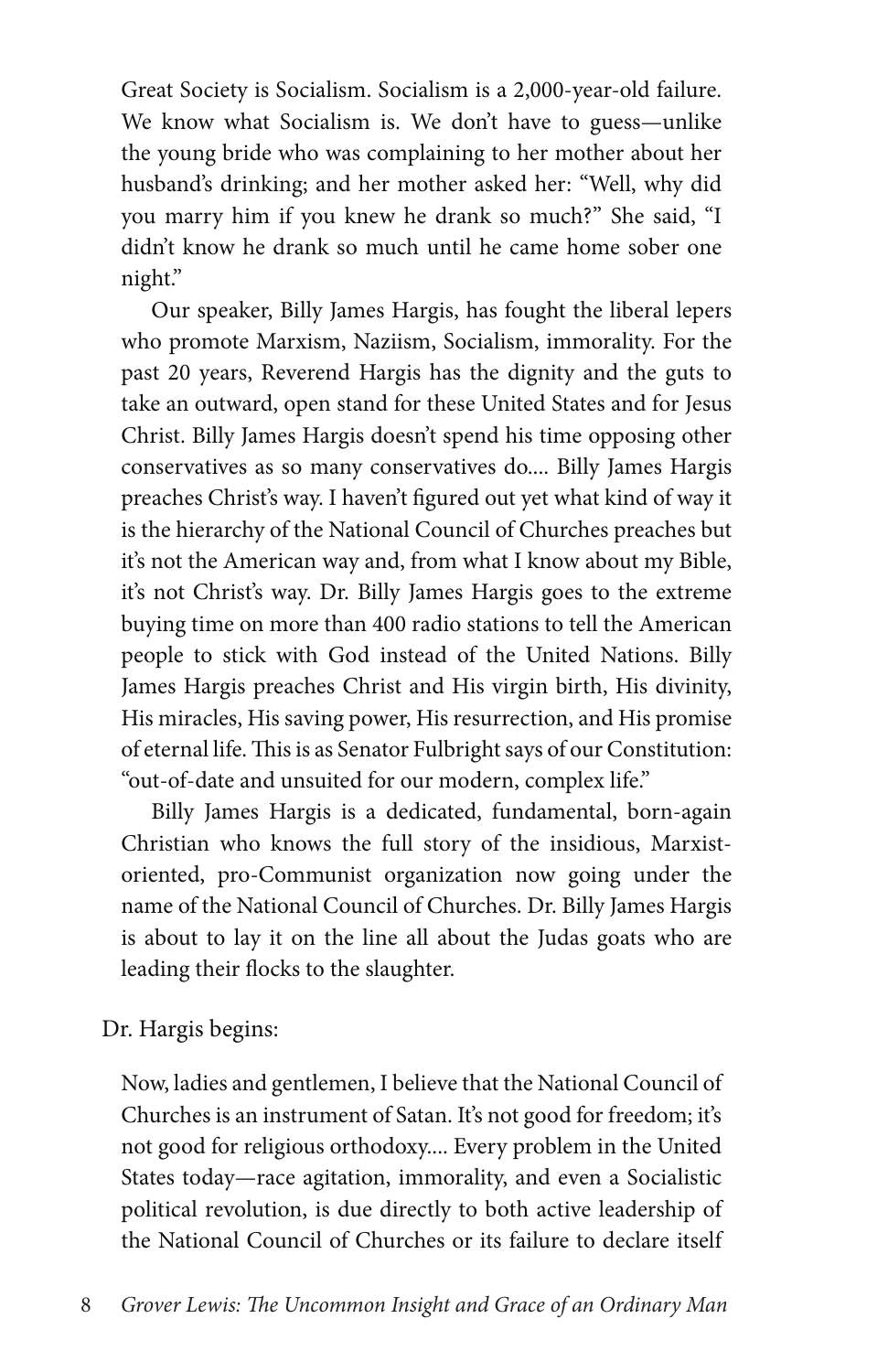in defense of Christian traditions. I contend that every problem that confronts us today is the making of the National Council of Churches perhaps more than any other organization.

Hargis also condemned Berkeley activist Mario Savio ("this little brat"), Langston Hughes, W.E.B. DuBois, Dalton Trumbo and Kirk Douglas, but his harshest criticism was of the Episcopal vicar and other members of the clergy in San Francisco who wanted to bring homosexuals and lesbians into the church.

I believe that the church of Jesus Christ ought to set an example of righteousness and virtuous living and when a minister participates in filth like this, this man is not fit to be a minister in the gospel of Jesus Christ. (When four Protestant ministers sponsored a dance for homosexuals in San Francisco, the police broke up the dance, and the ministers charged that the police harassed everyone who attended, including the ministers.)

Hargis' response:

They charged they'd been harassed by police officials. They shouldn't have been harassed; they ought to have been hanged. I say that facetiously but that's the truth. Now, don't go out and say that I advocated hanging the four preachers. I said that facetiously. They should've been fired from their churches, to say the least, and driven out of their ministries, and their ordination papers should've been taken away from them. They should've been de-frocked for very good reasons.

My biggest disappointment is when I see God's people failing to accept a responsible role in this fight to preserve Christian freedoms in the world.... Everything we have said on radio in the past 20 years was true. They've ridiculed us; they held us in contempt. They questioned our motives—even the administration moved against us—and we had to go out with tin cups and beg people to give us a dime or quarter to save their kids and their kids. And when I got a few dollars to buy a few minutes of radio time, they questioned my motives and called me a "patriot for profit." How much can one human being take? I've taken 20 years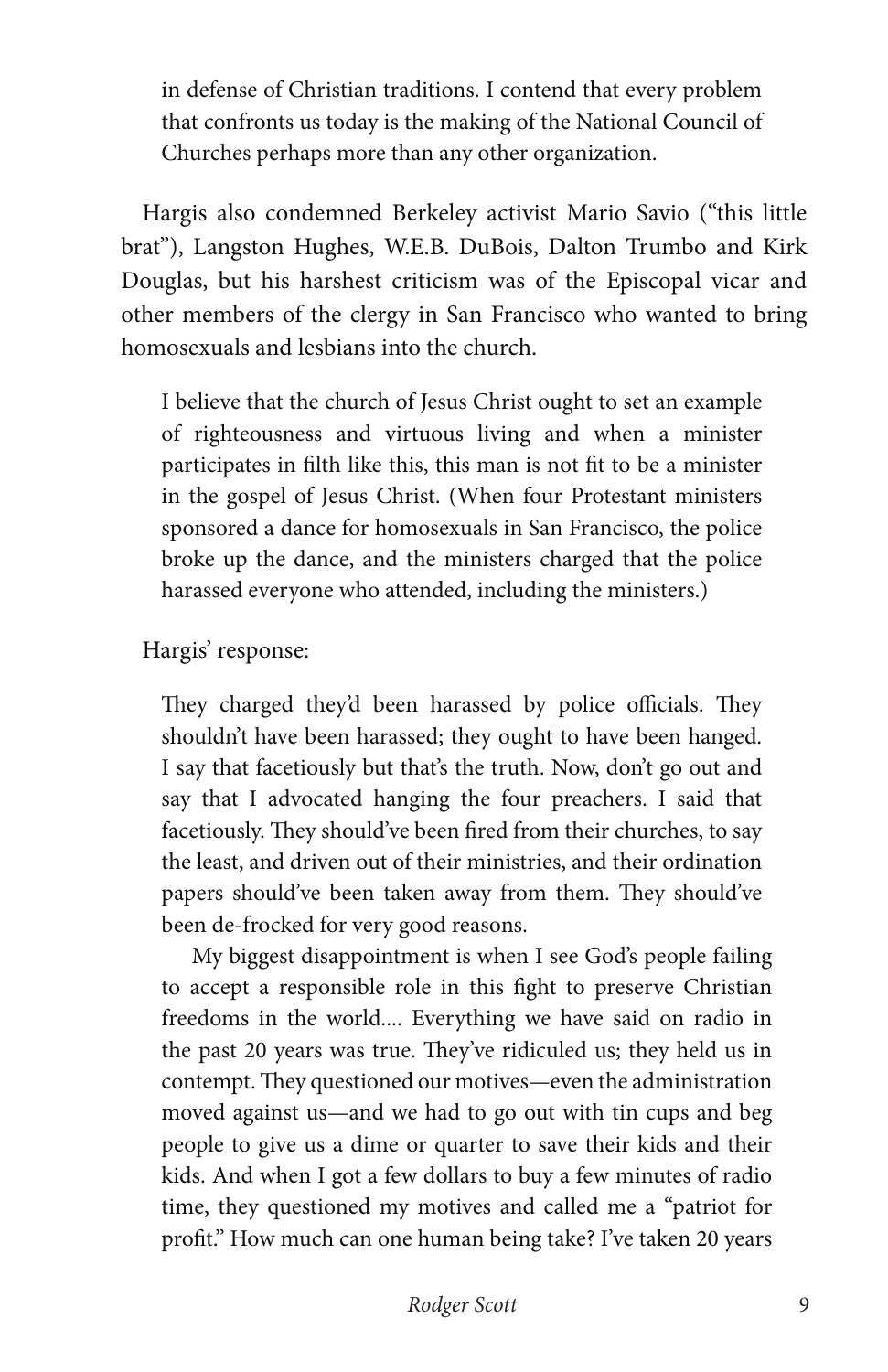of ridicule and contempt, but, bless God, I'd rather die fighting Communism than have to live under Communism.

In 1974, Rev. Hargis was forced to resign as president of American Christian College after two college students—one male, one female claimed Hargis had had sex with them. In 1976, *Time* magazine reported on that and other alleged incidents at the Hargis farm in the Ozarks and on tour with his All American Kids musical group.

In 1977, Tom Snyder invited Rev. Hargis to appear on his TV show. In the hour-long interview, the radio preacher and televangelist showed qualities I didn't expect. Watching that program 38 years after it was taped, I found him to be thoughtful, witty, and articulate. If the 52-year-old reverend was acting, he certainly fooled me when he described himself as a "country preacher" and a "repentant sinner." I don't think Grover, who was on the Tom Snyder show the following year, saw the Hargis interview. If he had, I suspect he would've concluded that Snyder erred on the side of humanity in his charity and good will toward the fallen preacher.

Billy James Hargis never recovered from the scandals. Declining enrollment forced American Christian College to close in 1977. In Hargis's published statements and autobiography, *My Great Mistake*, printed in 1985, he continued to deny all the sexual allegations. He told a reporter in Tulsa, Oklahoma: "I was guilty of sin but not the sin I was accused of."

After becoming an internal exile on his farm in Neosho, Missouri, Billy James Hargis continued to make daily and weekly radio broadcasts, to write books, and to publish the monthly *Christian Crusade Newspaper*.

In the last years, the Rev. Dr. Hargis suffered from Alzheimer's disease and died in Tulsa, Oklahoma in 2004. He was 79 years old.

#### **Editing a Literary Magazine at Texas Tech**

Grover edited a literary magazine at Texas Tech. The name of the college appeared one time on the back cover in tiny, barely readable type beneath a black and white photograph of the door to Grover's office, which was in the Chemistry Building. Immediately above the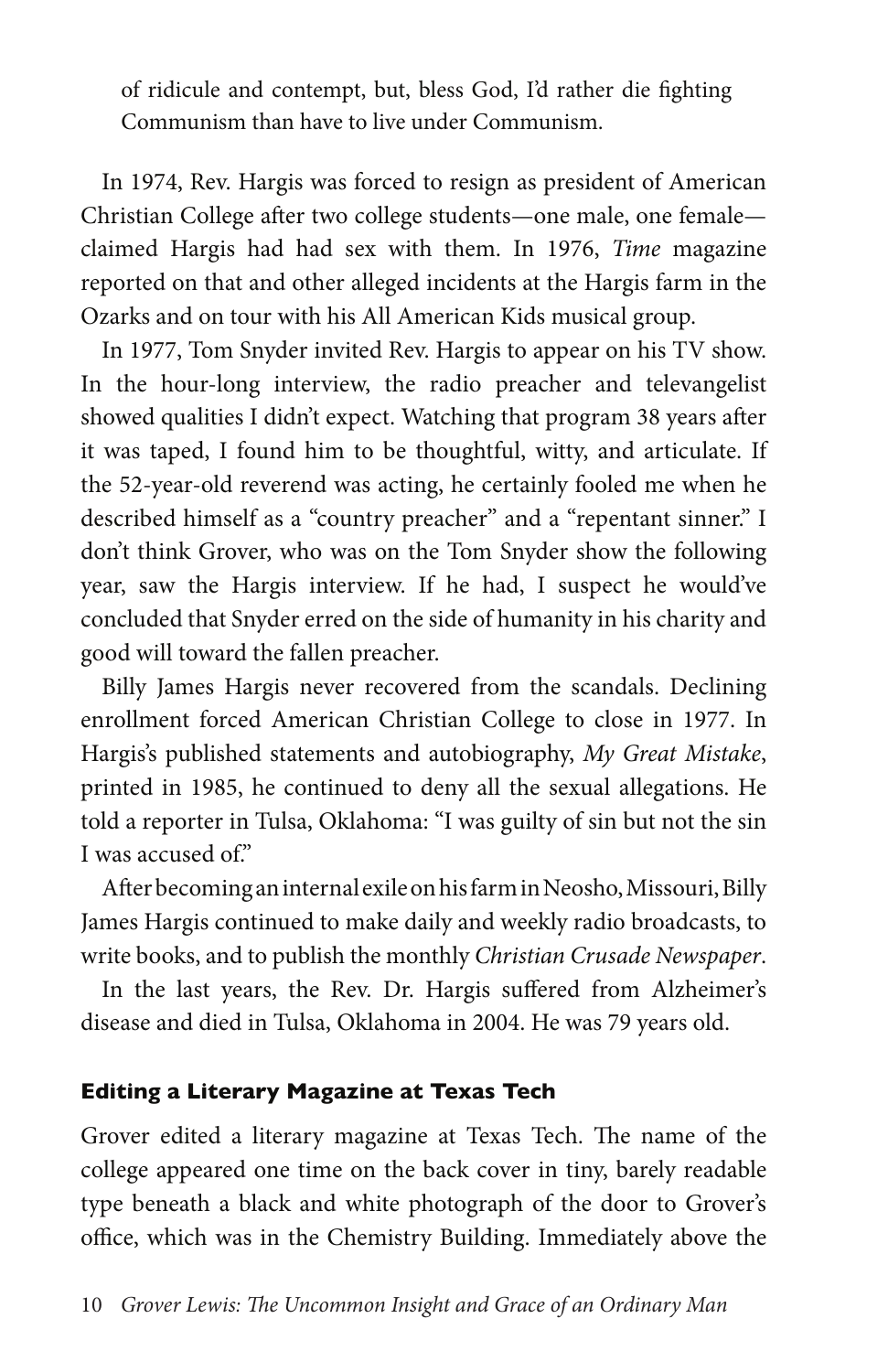door were the words DEPT. OF . A short time before Grover and the other teaching assistant in the English Department had been assigned to that office the word CHEMISTRY had been painted over and more than a year later ENGLISH was still missing. Immediately below the back cover photo was the message: "Thanks for the use of the hall."

During Grover's sixth and final semester at Texas Tech, I went back to Lubbock for a brief visit. Knowing that Grover had bypassed the M.A., I asked if he was going to finish his dissertation and get the Ph.D. "No, I'm not," he answered without explanation.

"Did you have more political problems?"

"No," he said, "I just quit goin' to class in the middle of the semester. I started thinkin' about it and decided that havin' a Ph.D. from anywhere would be hard enough to live down but havin' one from Texas Tech would be impossible to live down."

 $\overline{a}$ 

In the late summer of 1960, Grover and Peggy, his first wife, had moved into a red brick house on 20th Street less than two blocks from the southeast corner of the Texas Tech campus. If he and I were discussing something after class, I would walk with him to the southeast edge of the campus and we would part company there.

We were standing in the deep grass near the wide intersection when I told Grover that I had considered making a placard CATHOLICS FOR NIXON to counter the BAPTISTS FOR KENNEDY placards that some West Texans had carried when John Kennedy made a brief campaign stop at the airport a few miles north of town. I added that I agreed with Truman's comment that Nixon was a "lying son-of-abitch" but I didn't think Kennedy would turn out to be much better, especially for working people, since he was a Harvard-educated rich boy with more charm and good looks than intellect and principle.

Grover said that Kennedy didn't strike him as being bright or principled but he expected some of the Kennedy advisers to be both and that about the only good thing Nixon could accomplish as president would be to make "Eisenhower's benign incompetence look a little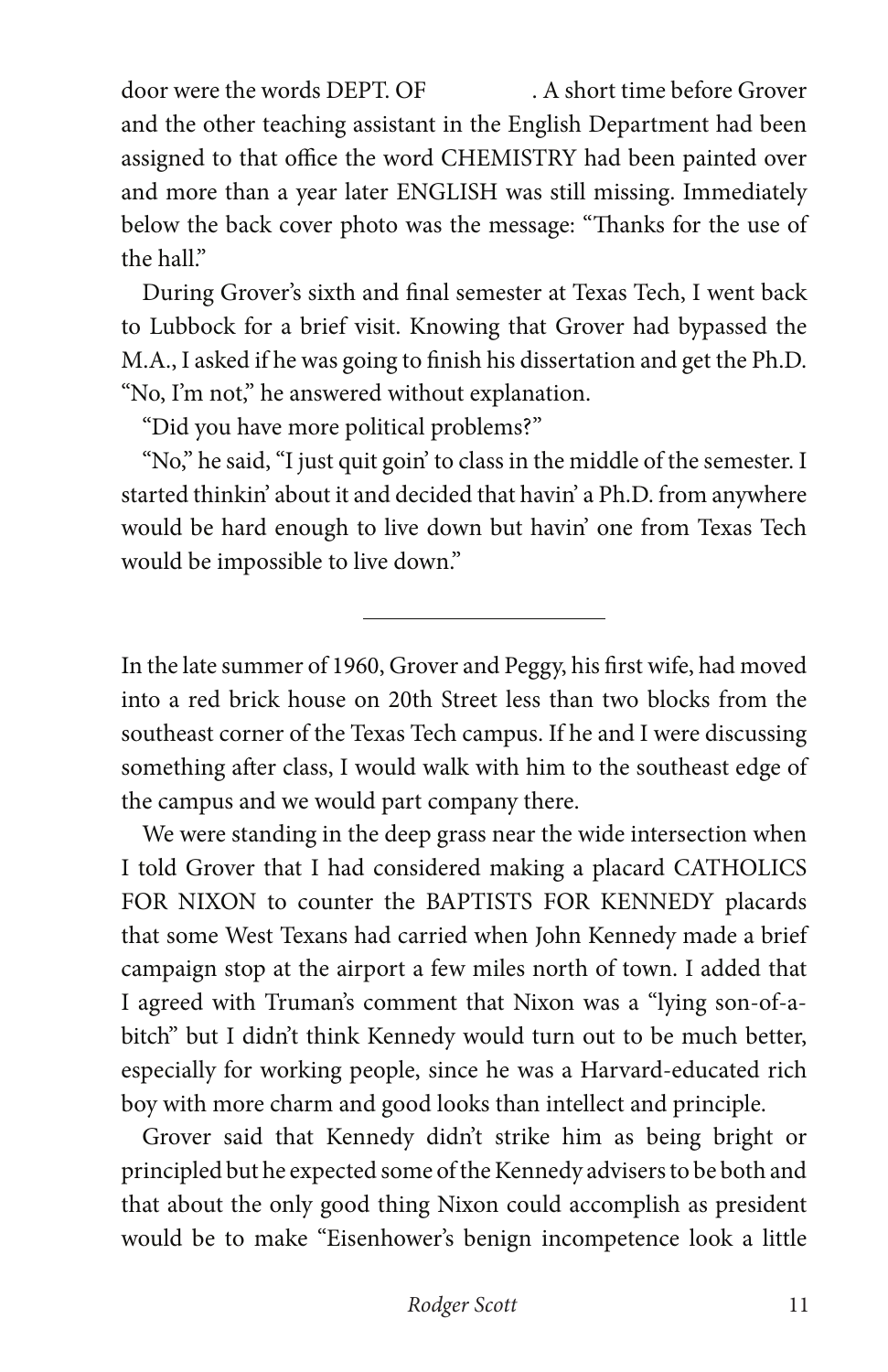better by comparison." Grover then gave me a brief history of Nixon's rise to national prominence by redbaiting and destroying the political career of Helen Gahagan Douglas, a "decent and intelligent woman," in their race for the Senate in 1950. Grover characterized Nixon's anti-Communist pronouncements as "cast in *Readers' Digest* rhetoric but born more of opportunism than the ignorance and paranoia we're used to."

Grover and I became friends during that fall semester of 1960. He assured me that my undergraduate major in foreign languages was not a disadvantage for someone beginning graduate work in English: "You don't need anybody to tell you how to interpret literature—or life either. Thoughtful people can do both for themselves."

After we'd had several conversations walking across campus, he would invite me to their house for a beer or coffee or dinner in the evening. Grover and Peggy had a two-year-old daughter named Shannon and their son Clay was born the second year they lived in Lubbock. One of her toys was a green inflated plastic dinosaur as big as Shannon. It was the logo of Sinclair Oil Company, so they named it Sinclair Lewis.

G.W. Maxwell, a friend from high school, and I dropped Grover off in mid-afternoon, and he suggested we have a beer. As Grover was playing some Country and Blues records, G.W. went into Grover's study and was looking at the bookshelves, squinting to read some of the titles.

On the way to the car, G.W. said: "I never seen so many books in somebody's home. You don't think he's read 'em all, do you?"

"Most, I think."

My initial impression of Grover as a self-promoter with an exalted plan for his life as a "writer" changed drastically as I observed him in class. He would take on anybody intellectually, although there was little competition from other students or faculty, but he wasn't a bully or a snob. He was a kind of Jeremiah with imagination and wit, an intelligent country boy who knew the ways of the city. Becoming a friend of Grover's wasn't an accomplishment but it was a blessing.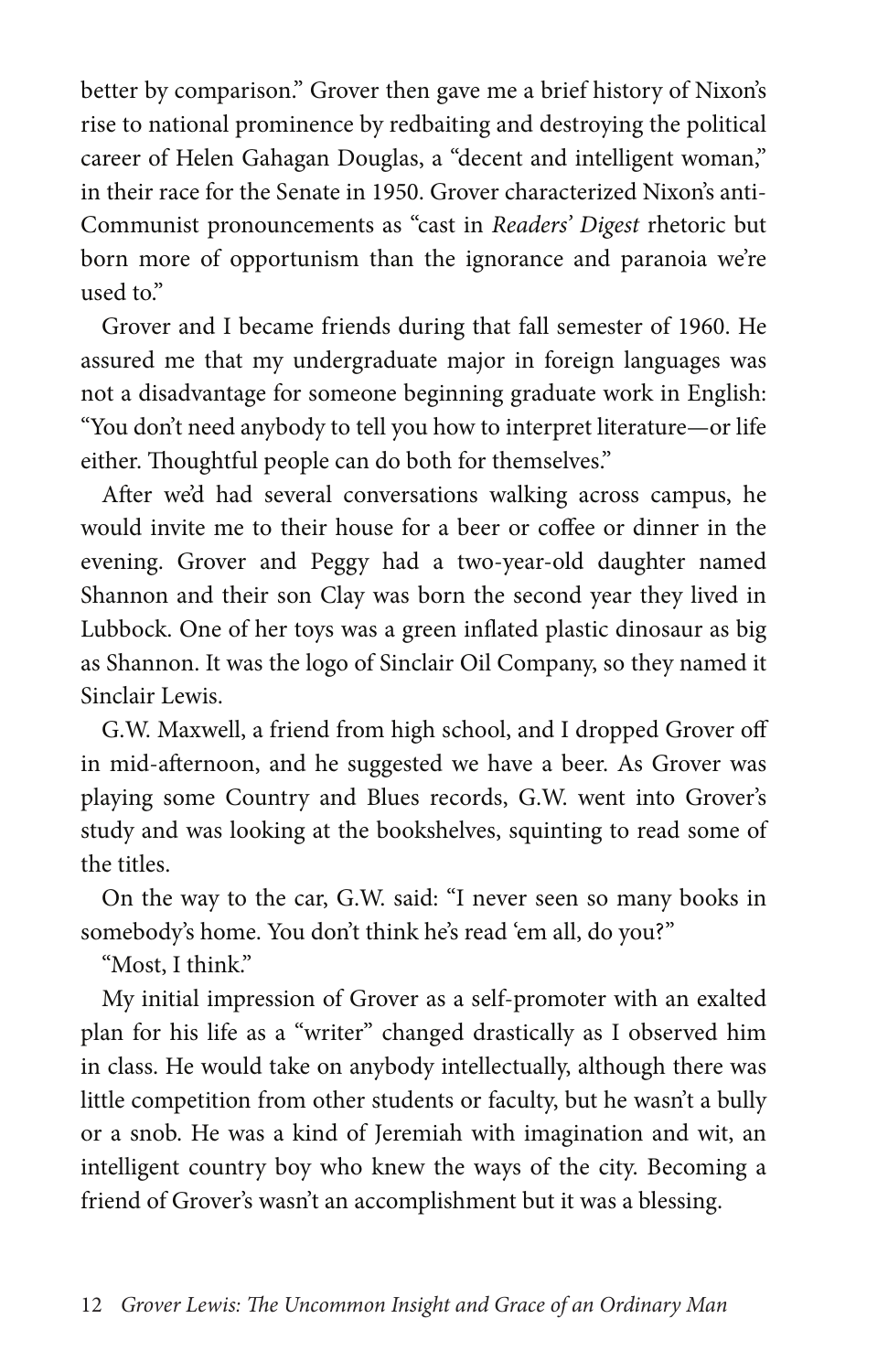#### **Sam "Lightnin' " Hopkins**

The summer before I met Grover, he had traveled all the way from Dallas to Houston to meet Sam "Lightnin' " Hopkins, the country blues singer. A year and a half later, Grover and Graham Compton—a friend of ours who did some writing, played the guitar a little, studied part-time at Texas Tech, and worked full-time as a surveyor—drove to Houston to spend a couple of days with Hopkins. They met his brother "Son" Hopkins, also a talented musician. After two days of playing guitar and singing, drinking and talking, Graham and Grover starting loading the car for the 550-mile trip back to Lubbock. Graham picked up his guitar and gave it to "Son," observing after he and Grover returned to Lubbock: "The way ol' 'Son' played that guitar, it didn't seem right for me to have it."

When Fantasy Records, of Berkeley, California, released "Lightnin' Hopkins Double Blues" in 1972, Grover, who was associate editor of *Rolling Stone* magazine at the time, described on the record jacket his first meeting with the great Texas bluesman:

I first met Sam Hopkins in the summer of 1960, and it took some effort. I drove the 300 sweltering miles from Dallas to Houston in a car without air conditioning and prowled around Dowling Street, the main artery of the jukebox-sprawling black ghetto called the Third Ward for almost a week before anybody would give me a tumble as to where the legendary country bluesman might be located.... But I persisted in the hunt, for reasons that I probably didn't fully understand at the time, and finally, having heard about this young white dude who was beating the bushes for him, Hopkins found me.

Wearing a jaunty porkpie hat, enormous oval shades, and a white barber's towel draped around his neck, Hopkins pulled up at the curb of a side street just off Dowling late one afternoon in a battered old black-and-pink Dodge sedan. Uncapping a pint of bourbon, he took a deep swallow and eyed me warily. "You ain't just signifyin', is you?" he asked with a metal edge in his voice. "You mean you come all the way down here from Dallas just to hear me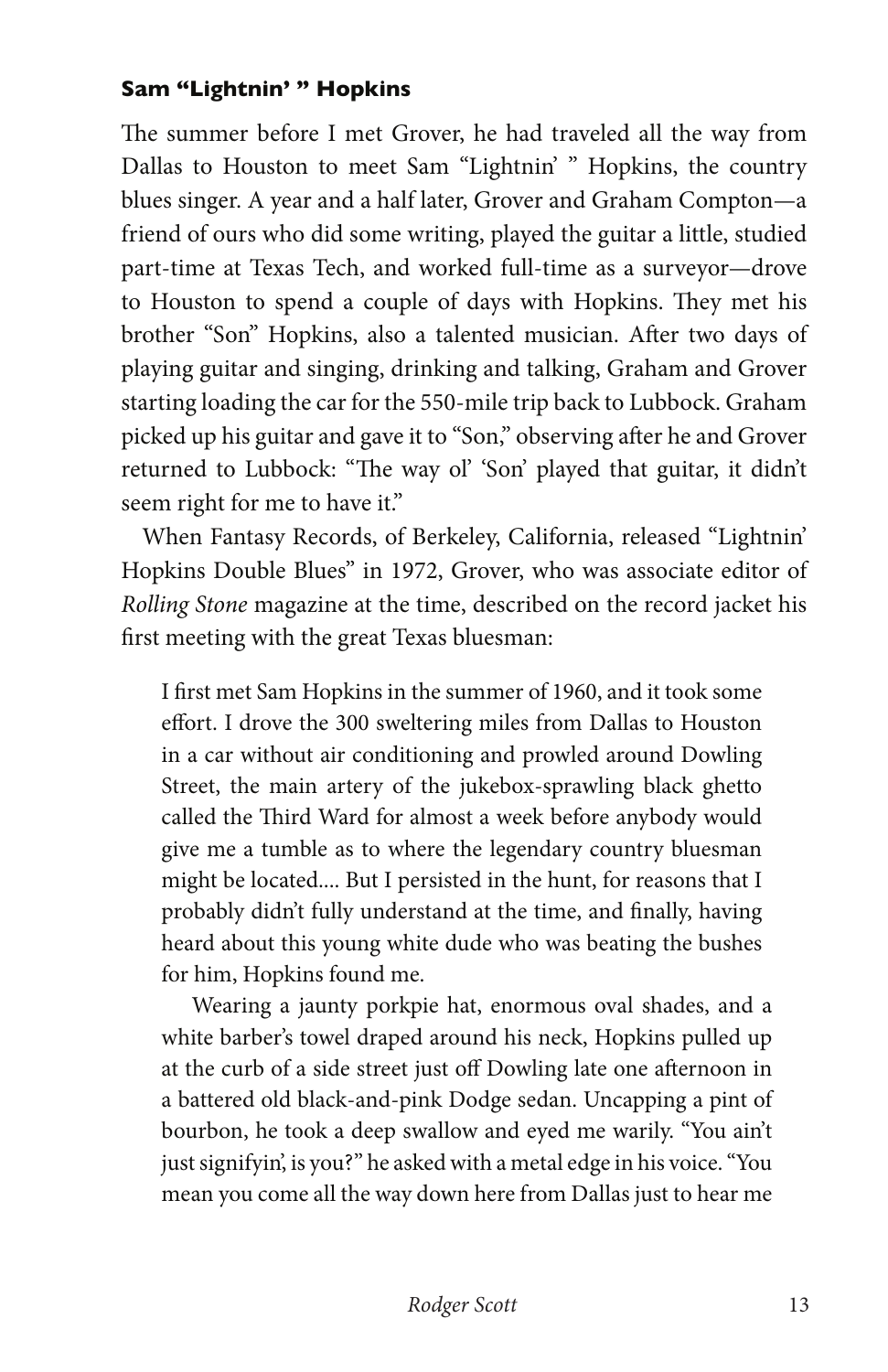play?" When I nodded yes, he searched my face quizzically and then slapped his knee and rocked back and forth with laughter. "Climb in this ol' hoopy, white boy," he crowed, leaning across to open the car door. "There's a little hell-dive around the corner that sells the coldest beverage in Houston town. Les' you and me go over there and get our heads tore up."

Which we did. The head-tearing up process which began at a piss-smelling little beer parlor wore on for days, at the end of which I knew considerably more about sour mash whiskey than I had counted on. But in the end I also knew considerably more about myself, and the South (and that knowledge ultimately freed me to leave it forever), and my own forebears who, like Hopkins in his young manhood had been share-croppers....

Texas had changed greatly since my childhood days when, striding along beside my grandfather, I'd roamed the heartburstingly beautiful dogwood trails of the lower Red River Valley. The transformation, roughly coeval with my own lifetime, hadn't all been for the good....

Somehow, all of us in Texas, I gradually began to understand, had left behind the old fierce, personal capacity for love and anger that engenders and sustains tribes. Collectively speaking, we were all running scared and alone. Later, traveling and living in other parts of the country, I would understand the referent "we" encompassed not merely Texans, but Americans at large.

Growing up absurd in the Fifties, I found myself increasingly attracted to the few dwindling areas in Dallas that hadn't changed beyond recognition in the span of my own memory: the hustling, strident Farmers Market: Deep Ellum with its bawling street singers and gaudy pawn shops; a rundown "back o' town" section with massive stone staircases soaring crazily out of the debrisstrewn foundations of wrecked Victorian mansions.

Invariably, I'd encountered the two most fully-articulated aesthetic expressions of my rolling, lonesome native country: the wild, fellaheen plaint of the hillbilly ballad and the brooding, archaic blues sung by men like Sam Hopkins....

All the pungent flavor of his experience, I discovered, was hidden somewhere in the canon of his music: the country dances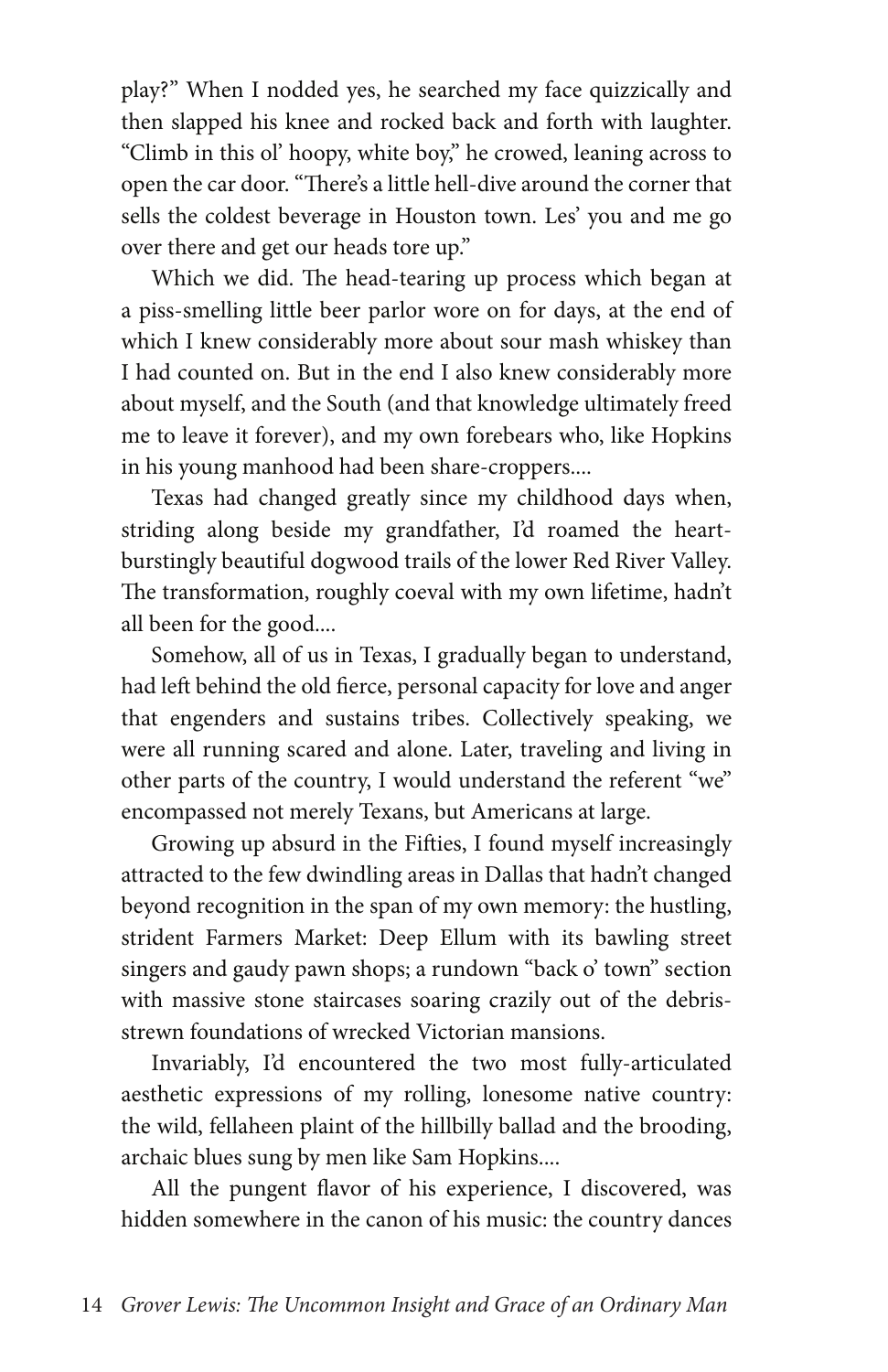and Baptist "association" suppers in Leona and Grossbeck and Buffalo Springs, where he first heard the harsh, intense poetry of singers like Blind Lemon Jefferson and his cousin, Texas Alexander....

Yet it wasn't merely the cold-turkey facts of Hopkins' day-today existence nor his anguished esoteric music that accounted for my unflagging interest in him. Instead, it was the burgeoning realization that, lying at the heart of both his existential experience and his intense, personal creative efforts, there existed a working fund of values of profound significance for a generation such as mine, born circa Munich.

From Hopkins' music, I learned long before I met Hopkins himself something of the essence of the bleak, barbaric microcosm of his fallen and perishing world—and in the end I understood that he had come to full terms with it.... Accepting the bedrock necessity of unceasing struggle for existence as a simple, inflexible condition of life, he had summoned up the strength, the courage, and the raw marrow to forge ahead and confront a vaster dilemma: the problem of fashioning something outside oneself worthy of continued life....

Sam Hopkins, I understood at last, had accomplished in his fashion as much as any man can do. With only one good arm and a splintered toothpick for a bat, he had coolly stepped up to the plate and knocked the concrete ball aimed at his head clear out of the largest goddamn park there is.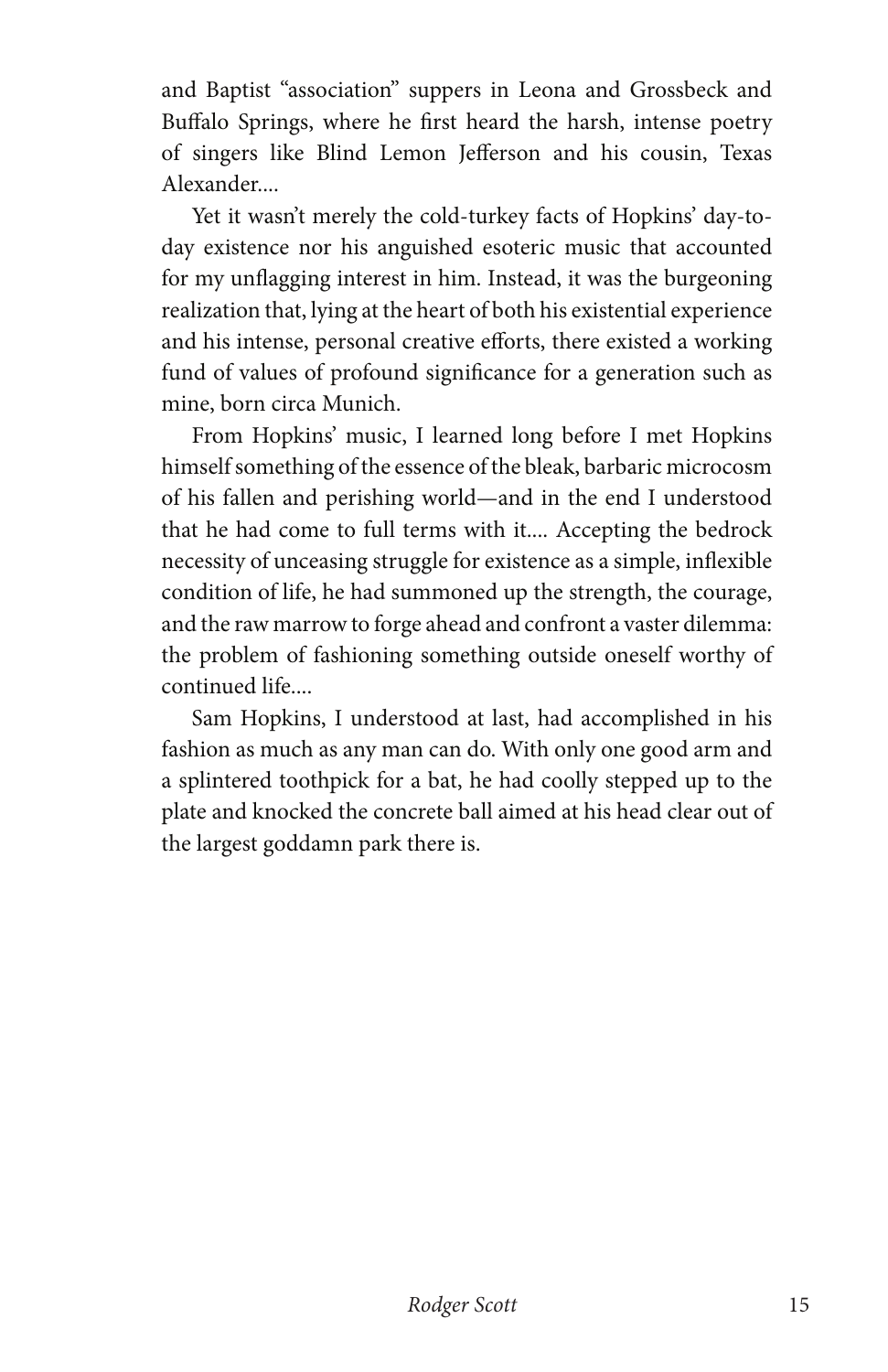## **Jazz, Blues, Country, Classical and Folk— Some Rock and Roll**

Grover liked jazz, blues, country, classical and folk music—and some rock and roll. He had an extensive collection of records and tapes, and over the years he would mail me tapes of country singers (his favorites were Jimmie Rodgers, Hank Williams and Kitty Wells) and Mexican Rancheras.

As a child, I didn't like country music, maybe for some of the same reasons I didn't like drugstore or singing cowboys. I also associated that music with people I'd grown up with who pronounced "dance" to rhyme with "saints" and were convinced it was unsanitary to have a toilet inside the house; but when I was in the army stationed in Kaiserslautern, Germany (known to the troops as "K-town") I spent near equal amounts of time listening to classical and country music. The beauty and order of classical music were as distant as anything I could imagine from the regimented chaos of Army life between the Korean and Vietnam eras, and the music probably helped to sublimate what my "superiors" described as "anti-social tendencies and insubordination" on the occasions they reprimanded, restricted, court-martialed me or refused to recommend me for promotion. In 22 months, I was promoted once.

I also came to recognize a third of the way around the world from home that country music was part of my heritage. Every morning in the barracks I would wake up to the music of Jimmie Rodgers, Hank Williams, Bob Wills and the Texas Playboys, Ernest Tubb, Lester Flatt and Earl Scruggs, Slim Whitman, Bill Monroe, George Jones, Ray Price, Lefty Frizzell, Johnny Cash, Mother Maybelle and the Carter Family.

The Armed Forces Network disk jockey would sign off by identifying himself, starting with his rank of Pfc.; then, with a Blue-grass banjo galloping in the background, he would say: "Good Lord willin' and the creeks don't rise, see you tomorrow mornin' at six oh five." Eighteen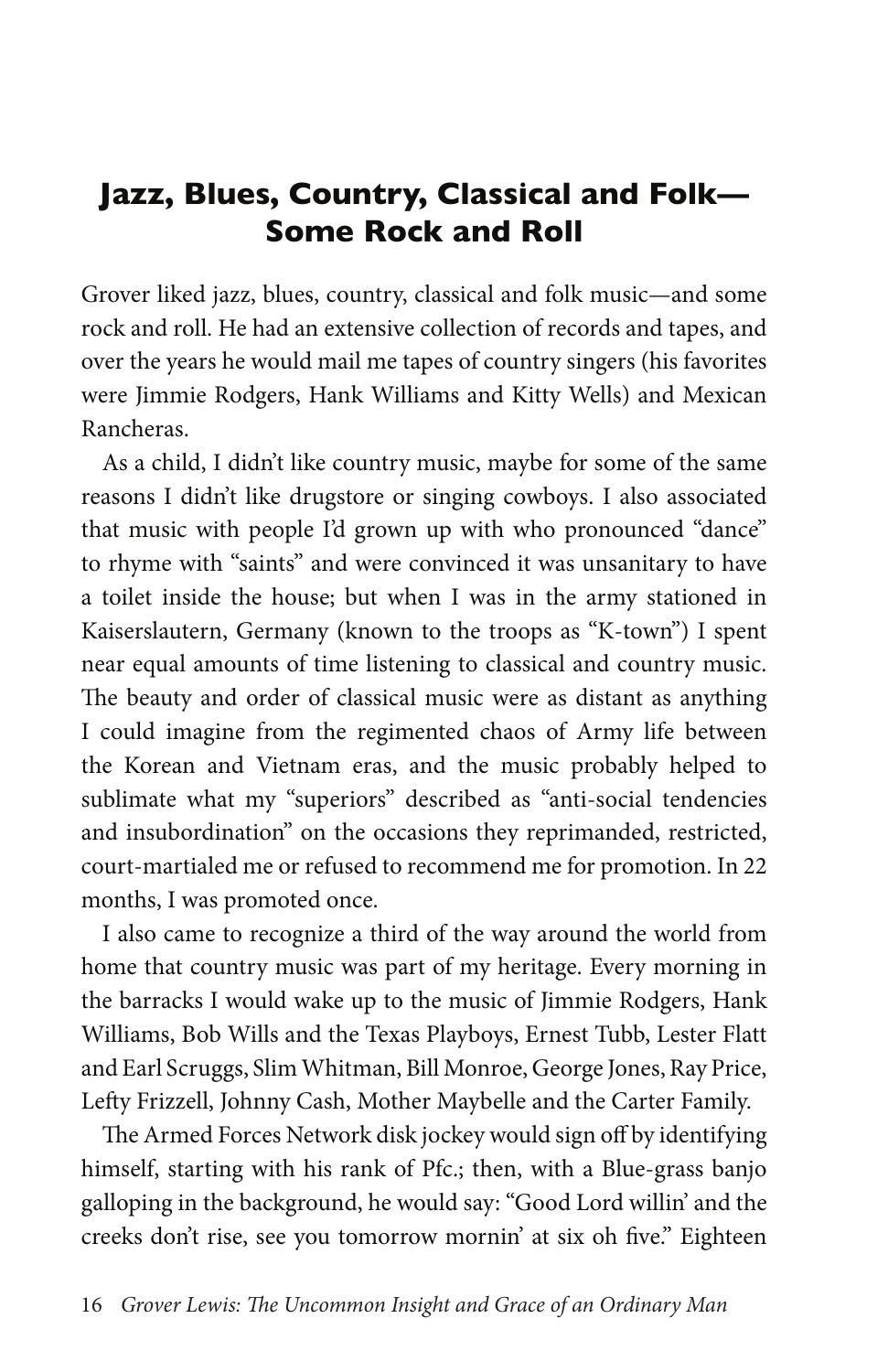months later when I met Grover, it didn't seem out of the ordinary that somebody who read *New Yorker* magazine would love Jimmie Rodgers' songs of freight-hopping hoboes, the blues of Lightnin' Hopkins and Robert Johnson—and Woody Guthrie's nasal hymns to ordinary, courageous and decent people.

I was single and lived with my parents about a mile north of the Texas Tech campus. On several occasions Grover went home with me and if it was around noon, Mother would insist that we have lunch with her. When my mother was home alone during the week, she would often bake a pan of cornbread to go with the red beans that she always cooked in rainwater that drained from the roof and was left in a 5-gallon water bottle until the sand and bits of leaves settled at the bottom. To go with the cornbread and red beans, she would cut thin slices of white or red onion and pour up large goblets of buttermilk for herself and whoever joined her. The first time she invited Grover to lunch, she said: "I can fry some ham and make a salad if you'd prefer that."

"No, thank you, ma'am, cornbread and red beans with fresh onion and buttermilk sound mighty good to me."

I don't recall Grover and my parents ever having a long conversation but my mother, without a doubt, told Grover more stories than he wanted to hear about the accomplishments of her nine children. She also related how hard it was to control her weight since "things that aren't fattenin' just don't taste good."

Grover liked my mother's descriptions of a girl or woman as "pretty as a speckled pup" or "ugly as a mud fence." Mother described a neighbor lady as "so lazy she had to carry a cat under her arm to breathe for her." Mother's compliment to a friend or family member who had prepared a delicious meal of many dishes was: "You really put the big pot in the little one." Her assessment of a mother's love: "Every ol' crow thinks her little crow's the blackest."

My parents studied for eight years in a one-room schoolhouse in Comanche County, Texas. Mother told me that Daddy was the best student in algebra and history and she was the best in reading and English. My dad added: "Your mother was good in grammar, but I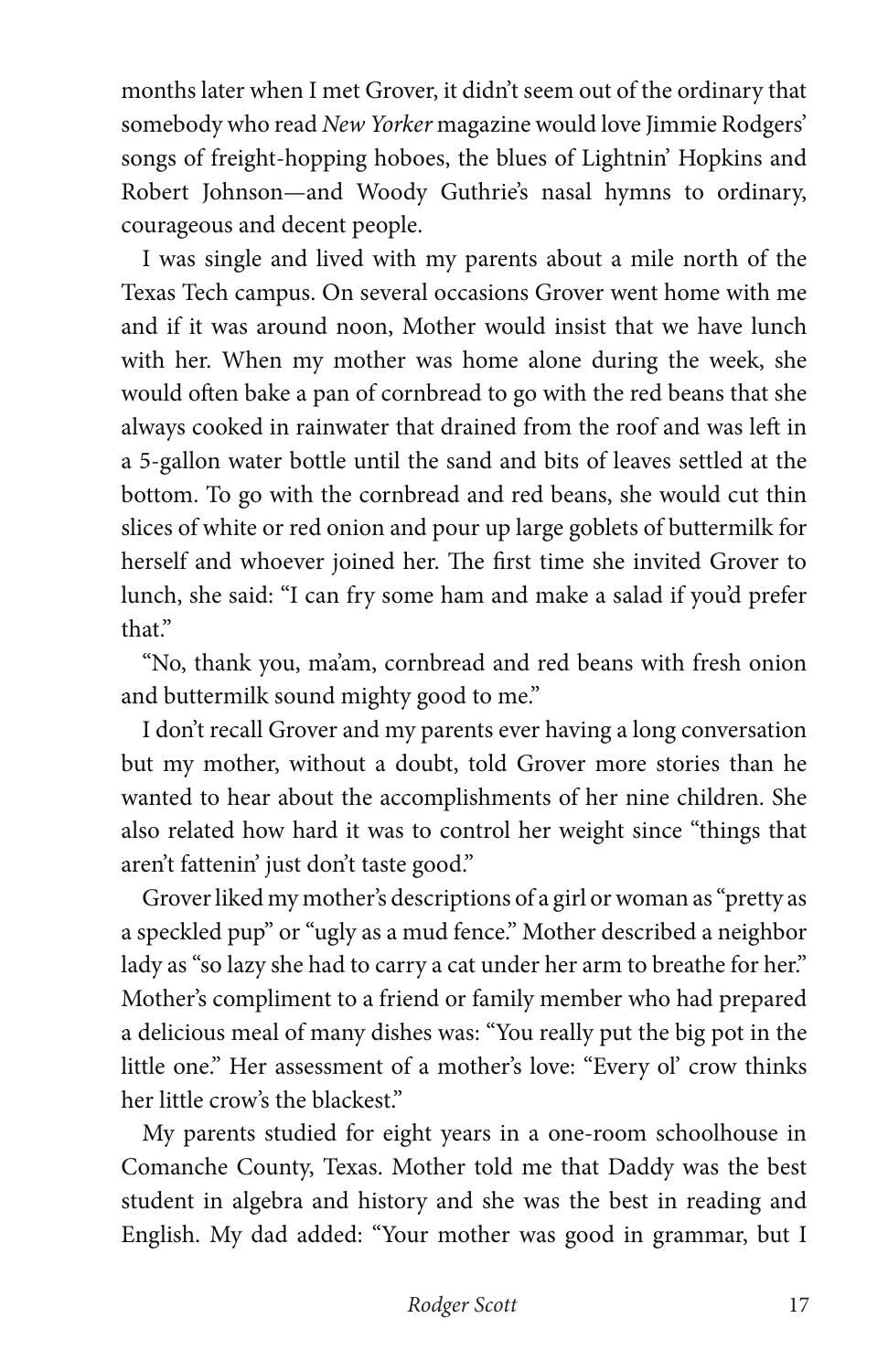managed to go to school for eight years without ever learnin' what a verb was."

Both of them told stories to their children and our friends about Gus Hogan, the class comedian, who would mimic the teacher when his back was turned. Gus, whose sister dated and eventually married the teacher, was a short, slightly built, enterprising lad who would jump out of the second-story window for a dime.

There were many stories about the Crews family: The parents and nine of the ten children were retarded. Mother recalled that the twins, Claude and Maude, were very different. He was brilliant and she was considered the most retarded. Mr. Crews couldn't read or write but could total the bill for a wagonload of groceries in his head before the storekeeper could figure it out with pencil and paper. "One of the Crews boys got his sister pregnant," Mother said, "and when the baby was born, Mr. Crews killed the poor little thing and buried it there on the farm. People knew what happened but nothin' was ever done."

Anderson Crews could pick up a 500-pound bale of cotton and carry it a few feet but was still in the primary grades. When the teacher, who was inches shorter than Anderson, scolded or paddled him, he would cry like a little kid. The Crews family went to a Holiness church, and Anderson learned to speak in tongues and pray like the preacher. My dad described Anderson getting down on his knees in the school yard: "He prayed for rain till tears rolled down his cheeks and late that evenin' we had the biggest rain and storm you ever saw."

Grover heard several of those stories. He and my dad also exchanged ironic observations on ignorance in high places, especially in politics, churches and academia. My dad described a TV interview with a former Texas governor who had been charged with taking money improperly, if not illegally: "Can you imagine a grown man and exgovernor, at that—sayin' to a group of journalists, 'I didn't take that money; I used it to pay debts'?"

"Well, that's not the same as takin' it, is it?" Grover said.

Grover was deferential to my parents and listened more than he talked. During the short drive back to the campus after one of the visits, he said: "You're lucky you had folks like that to raise you. They're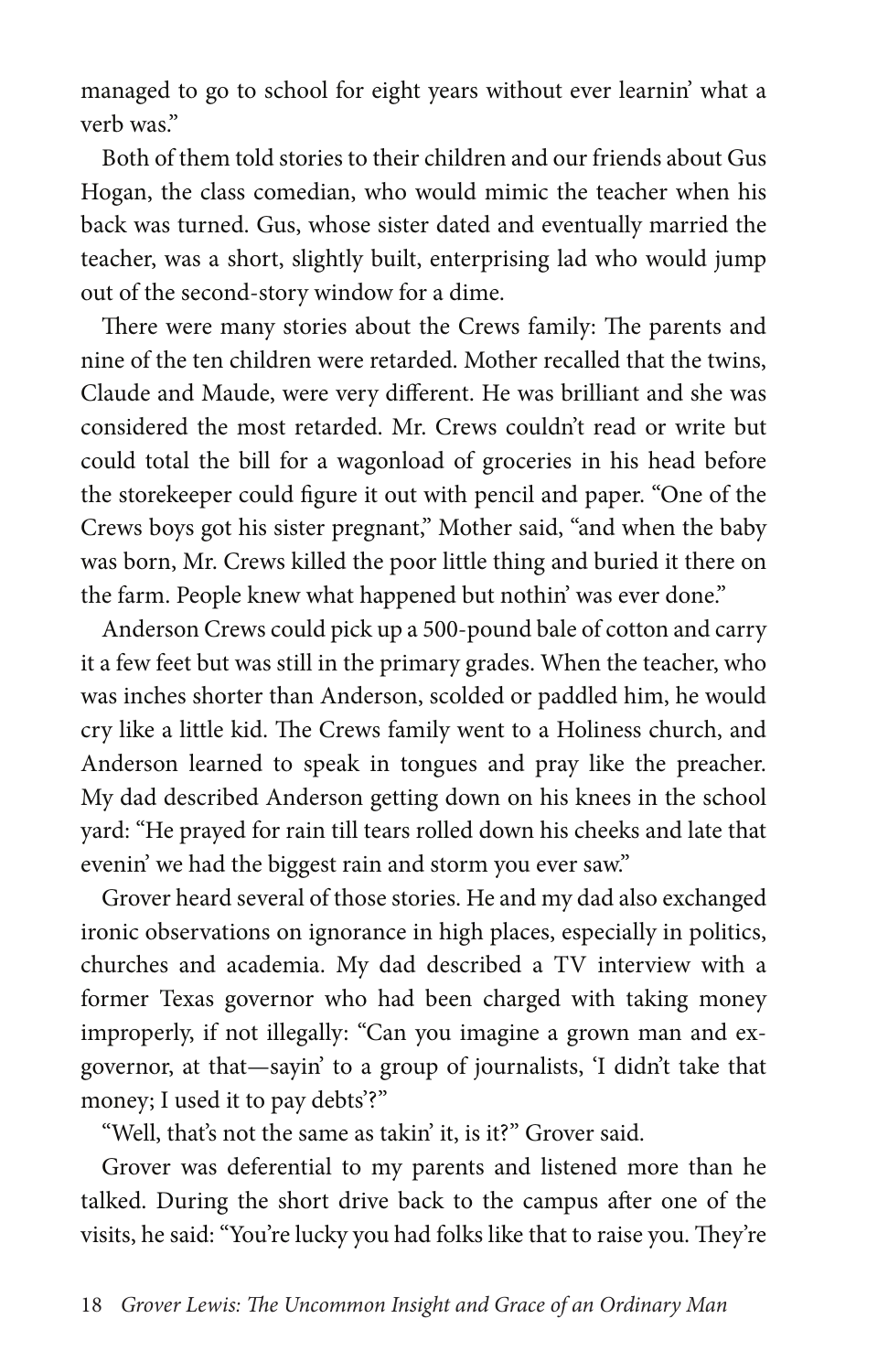like my people—at least the ones I looked up to."

"In high school I was kicked-out six times and in our part of town at least as many guys went to prison or the military as to college."

"You made amends and your folks are proud of you—and your brothers and sisters as well."

"You treat me like I'm somebody."

"You are somebody; in fact, both of us are."

 "Maybe next time we can get Mother to talk a little about her children."

Grover smiled, "I expect we could persuade her to."

When I mentioned to my parents that Grover was probably the smartest person I had met at Texas Tech or maybe anywhere else, they listened without comment then my dad asked: "Is his eyesight gettin' worse?"

"He doesn't think so, but sometimes in the summer he has ulcers on his eyes."

"Poor boy," my mother said.

When I told Grover my mother thought he really liked cornbread, red beans and buttermilk, he said: "I do."

Grover met several of my friends from childhood and was as friendly and respectful to them as to my parents. He asked one day if I had known Buddy Holly. I told him that I had since Holly was one year behind me at Lubbock High School but that I didn't recall ever having a conversation with him. I explained to Grover that many of my high school friends were good athletes: football and baseball players, sprinters and boxers. Most were from the poorer sections of town and among the toughest guys in school—people that Buddy Holly didn't feel very comfortable around.

I drove Grover past Lubbock High School, the aging but distinguished tan-brick complex with faded-red Spanish-style tiled roofs that occupies a whole city block, and showed him where the Westerner Drive-In Cafe had been. The high school and drive-in were half a mile from the house Grover and his wife were renting.

Buddy Holly and other teenage musicians and singers performed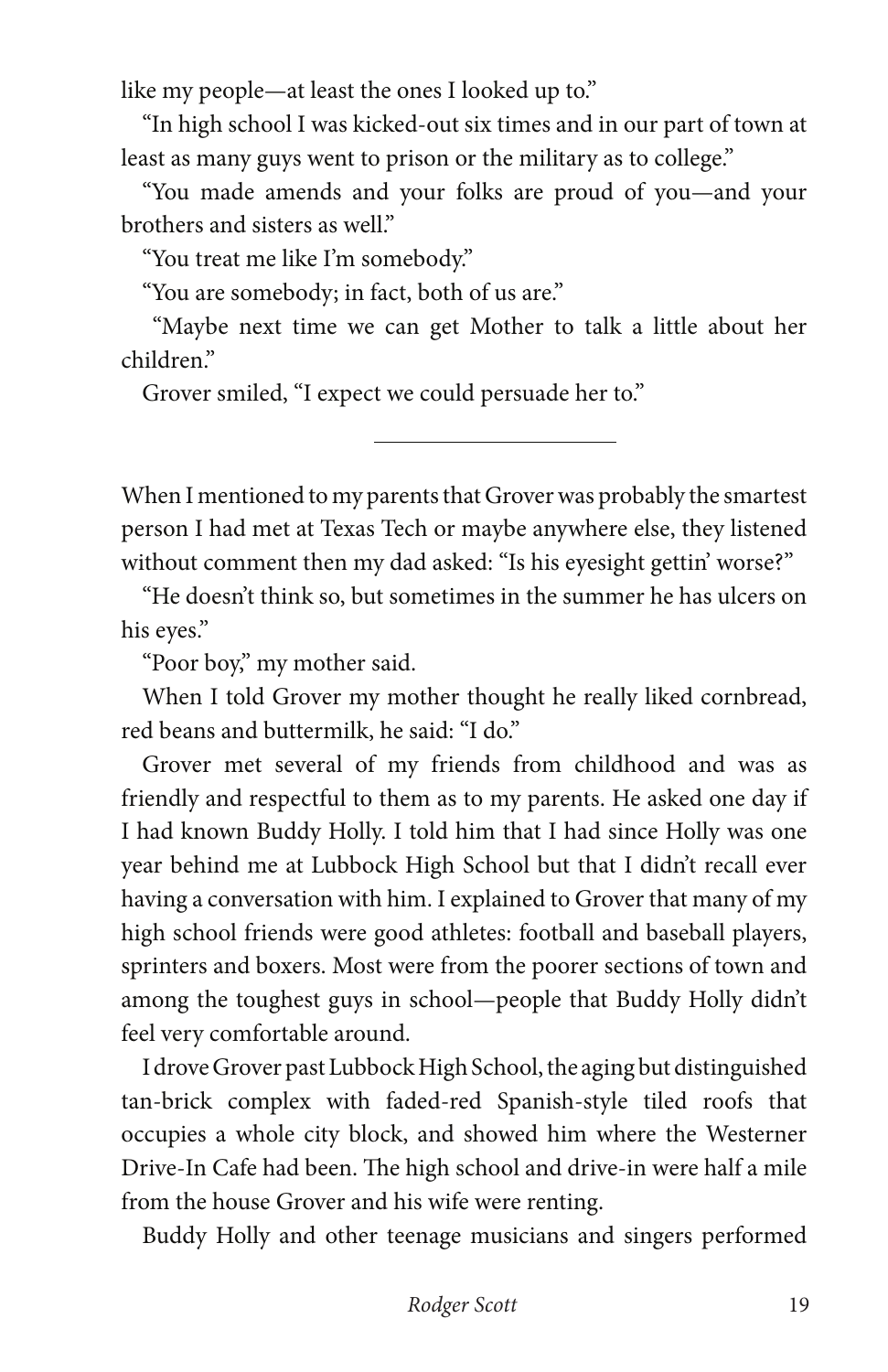during the late spring, summer and early fall on a ground-level concrete slab in front of the drive-in for the mostly high school customers in their cars. In 1953 Holly was 16 and was a better guitar player than singer. At the time, his voice hadn't changed and was more suited to the Vienna Boys' Choir's "Hallelujah Chorus" than to the Crickets' "That'll Be the Day" and "Peggy Sue."

Buddy Holly was a short, thin, self-conscious and bookish boy who wore glasses with black plastic frames. He usually came to the drive-in a few minutes before he was to perform, set up his equipment, played and sang several country and rock and roll pieces then left, conversing as little as necessary to do his set.

On a warm summer evening, Holly and the two other musicians started playing, and in the middle of the first number the sound system began to fade out; it would work for a few seconds then fade out again. Buddy was embarrassed and frustrated but managed to finish the piece.

"Tinker," whose real name is Hugh but only his teachers and parents ever called him that, got out of his car and assured Holly that he knew what the problem was and could fix the sound system in no time. Tinker had several trial-and-error methods that included shaking each speaker, turning the power off and on, and taking the microphone apart. After 45 minutes of Tinker's best efforts, the sound system wouldn't work at all.

The wife of my friend Chuck Edward worked as a car-hop at the drive-in. Joy, who was in her junior year, was a small, cute blonde who could talk as tough and dirty as any boy on the premises.

Chuck, who was one year older and a senior, was thoughtful and unassuming. He was six-feet tall and weighed around 145 pounds. Chuck shared "Doc" Edward's agnostic views and love of books; and he became a journeyman brick-layer like his dad, but Chuck didn't drink like Doc, have his short temper or abrasive manner. Being slender and handsome yet regarded as one of the smartest and best Golden Gloves boxers in that part of the country, Chuck got a predictable number of challenges from young men who couldn't believe that a skinny, polite 18 year old, who looked more like a student librarian than a Golden Gloves champion, could be the boxer and street fighter they'd heard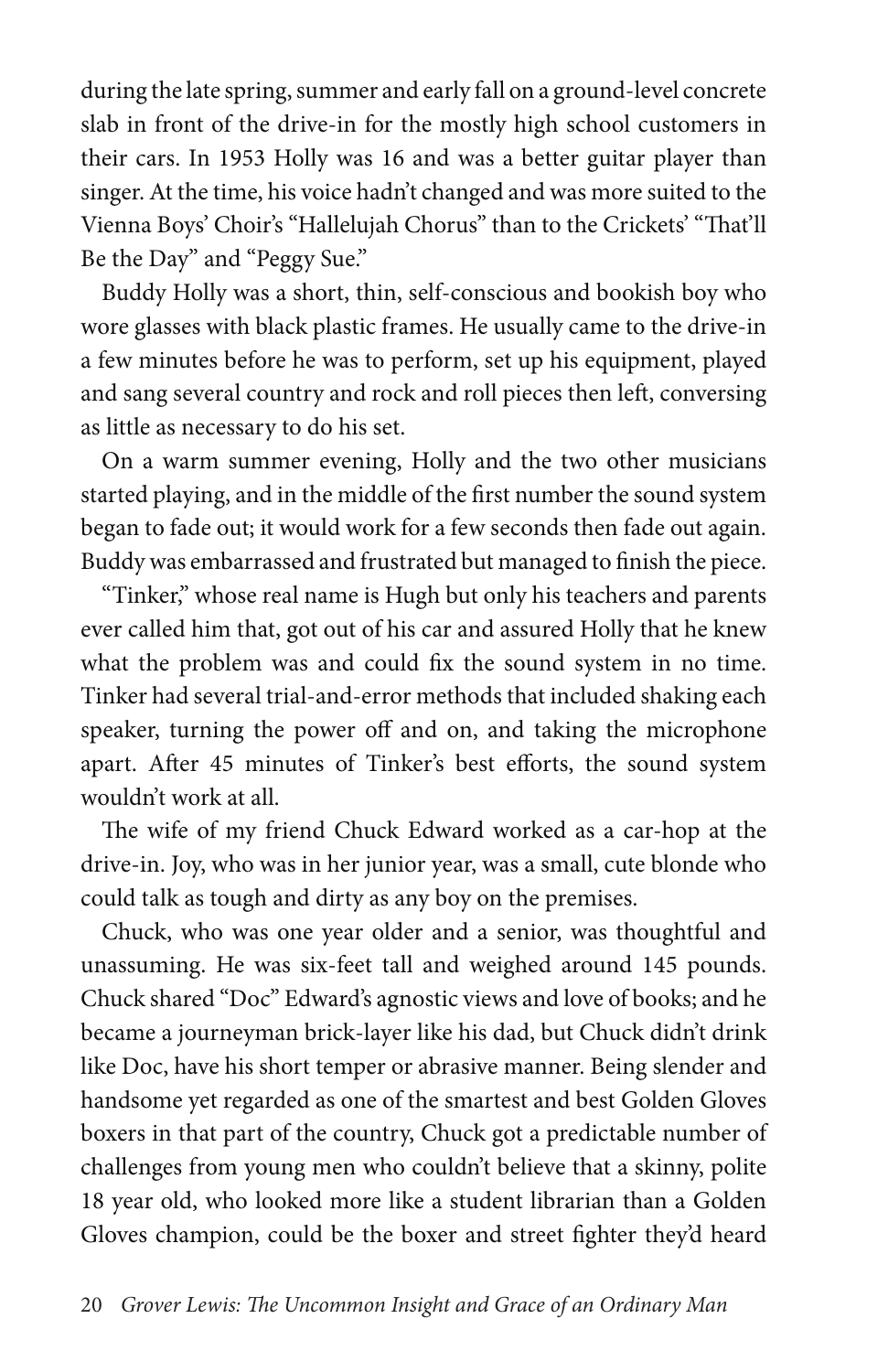so much about. In almost every instance, they quickly regretted their decision. Chuck never had a problem making the 137-pound limit for the light-weight division, yet he could take a 100-pound weight in either hand and lift it above his head.

If a fight at the drive-in lasted more than a couple of minutes, somebody would generally yell: "The cops are comin' "—whether they were or not since that was a graceful way out of a bad situation for the loser and a chance for the winner to quit while he was ahead. People would jump into the cars and speed off in different directions, leaving the drive-in almost deserted. As a general policy, Joy and the other car-hops served the performers complimentary hamburgers, hot dogs, French fries, milkshakes and soft drinks since on most occasions the musicians weren't paid for their work. After the fights, they got more than the usual ration because some of the customers didn't come back for their orders.

I pointed out to Grover the area just down the street from the drivein and told him about Buddy Holly running into the rear end of a new, shiny dark-green Chrysler sedan that Joe Bob Martin's parents had let him drive to school that spring day in 1953. Mrs. Holly had picked up Buddy at Lubbock High just after classes ended. Buddy took the wheel of the grey mud-spattered four- or five-year-old Hudson and half a block from the school, as he was accelerating to pass another car, he rammed the Chrysler, throwing Mrs. Holly into the windshield.

Her forehead was bloody, there was a softball-sized break on the passenger side of the Hudson's windshield, the grill was damaged and the hood had buckled from the impact. There were scores of students on the sidewalk watching and talking. Buddy and his mother were standing between their car and the curb. Both were embarrassed, Buddy in the extreme. The only visible damage to the Chrysler was a small scratch on the rear bumper but Joe Bob insisted on calling the police.

"Ol' Joe Bob sounds like a real humanitarian," Grover said.

One warm fall evening I stepped up on the concrete porch of Grover

 $\overline{a}$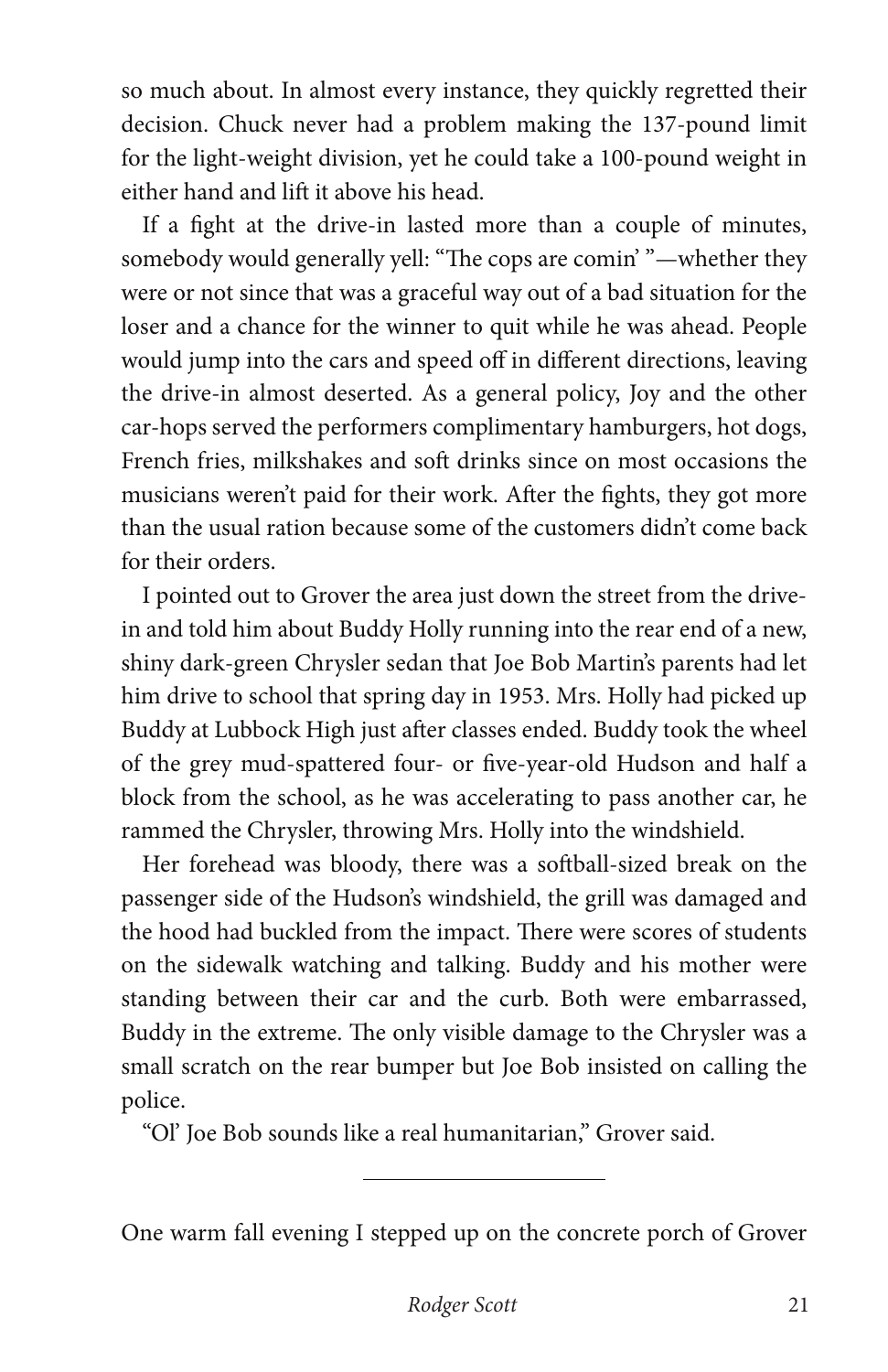and Peggy's house and knocked on the screen door. When Grover came to the door, he was upset. "I just talked to two women," he said, "Jehovah's Witnesses. I was patient and polite then I decided to ask them a question: 'If I knocked on your door and said I'm an atheist, would you listen to my reasons for not believing in God?' One of them said, 'No, of course not.' 'Then get the fuck off my porch,' I yelled, 'and don't come back.'"

On another afternoon when I went by to pick up Grover, the front door was open and I could hear his loud voice: "I want you to understand that I don't want your trashy newspaper thrown in my yard. Your paper is litter and your editorials are insane and offensive, and I don't want to be a statistic to raise your advertising rates." He was on the telephone with I.M. Hall, the editor and publisher of a free weekly newspaper that was primarily advertisements. A recent editorial had upset Grover even more than usual: Hall had charged that the teaching of phonics was part of the International Communist Conspiracy since phonics encouraged people to use the International Phonetic Alphabet; and internationalism inevitably led to Communism.

My dad shared Grover's view that Mr. Hall's editorial absurdities extended prideful ignorance and self-righteous belligerence well beyond the parody scale of our most single-minded satirists. Grover and my dad also considered The *Lubbock Avalanche Journal*, which was the only daily newspaper in a city of more than 100,000 people, about as newsworthy as a local church bulletin or a chamber of commerce newsletter. Grover and my dad were capable of harsh judgments and could be unforgiving, but both had a quality that I've come to regard as the primary index of character: They stood up to people who had more power than they did and were gentle with those who had less power. My dad told me on more than one occasion that he'd found gamblers and bootleggers to be better neighbors than preachers and bankers. Grover said of his own family: "I loved them all—the good ones and the bad ones, and I found out in the case of Cecil and Lester [his uncles who were thieves and bank robbers] the bad ones turned out to be the good ones and vice versa."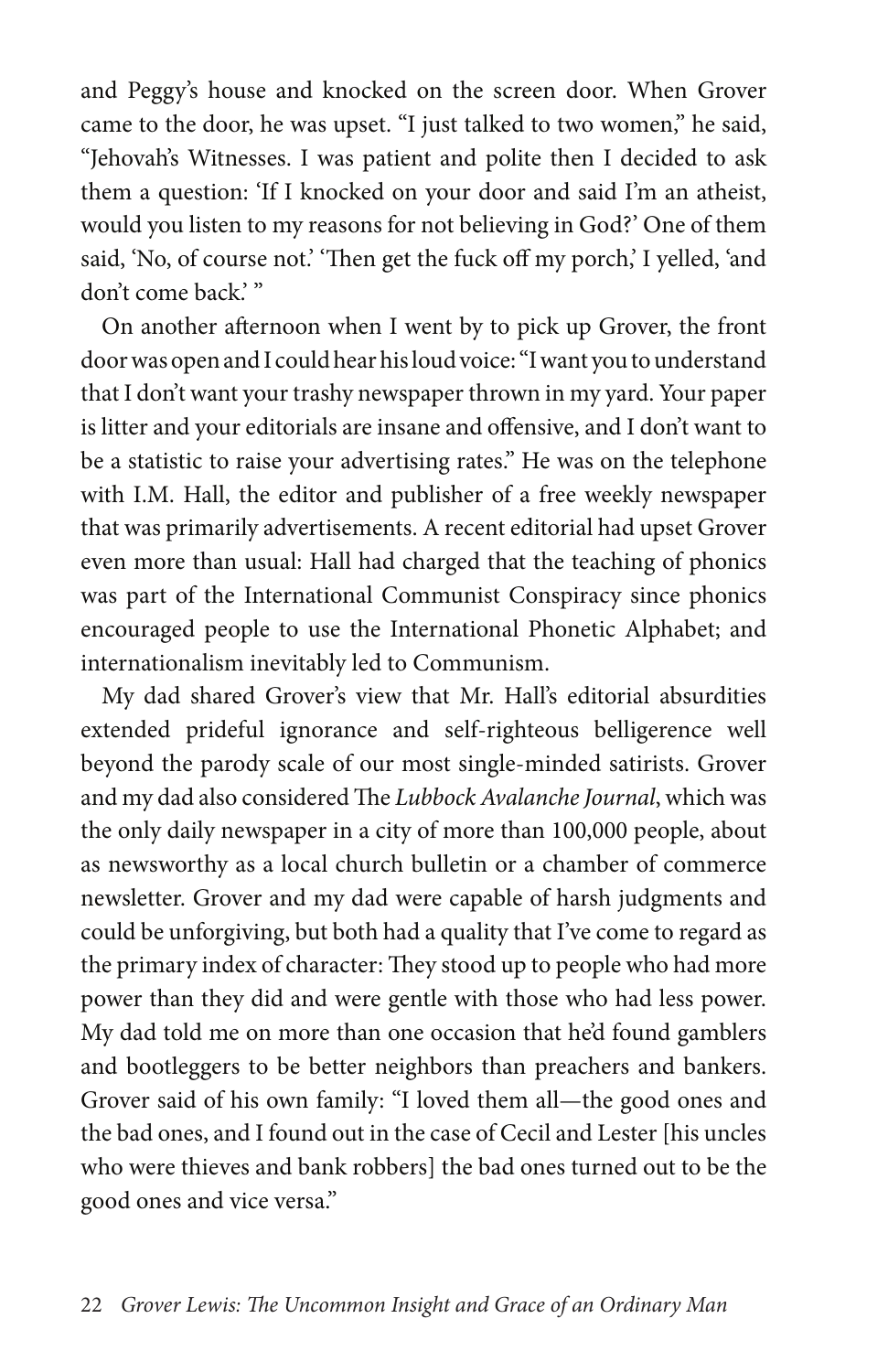## **Living With Redneck Relatives**

After the death of both parents Grover and his younger sister had to live with redneck relatives whose familial obligation to keep them never reconciled the economic strain or broader responsibilities of that choice. When Grover was around 12, they were living with his mother's sister and her husband. Grover had a paper route and had saved for weeks to buy his great uncle, Charlie (known by family and friends as "Spook"), a handsome hardback edition of John Steinbeck's *The Grapes of Wrath*. Spook, by word and example, encouraged Grover to read and Grover discovered at that early age that reading was the best education he would ever get and the only real escape from the misery of being with, and like, the people who had taken him and his little sister to raise but never wanted them.

When the uncle found some "dirty" words in the Steinbeck novel intended for Spook, he marched Grover outside and made him throw the book into a barrel of burning trash. Grover was unforgiving of ignorance, and exponentially so when people paraded ignorance as virtue. Two days before he died Grover recalled the pain of having to burn that book.

At the age of 13 Grover considered killing that uncle or himself. Instead, he moved out of the house and Spook took him in. Over 40 years later, Grover wrote in "Farewell to Cracker Eden," an autobiographical magazine article published by *Texas Monthly* in September 1992:

Spook's insight—his special grace—was to treat me as a younger brother instead of a ward. In his 50's by then, a union machinist and lifelong bachelor, he kept his mind sharp by studying the Bible and parsing out "the lies in the papers." Half a Wobbly in his secret heart, he taught me a multitude of useful things, one of the germinal ideas being that decency and common sense were most likely to be found in common people.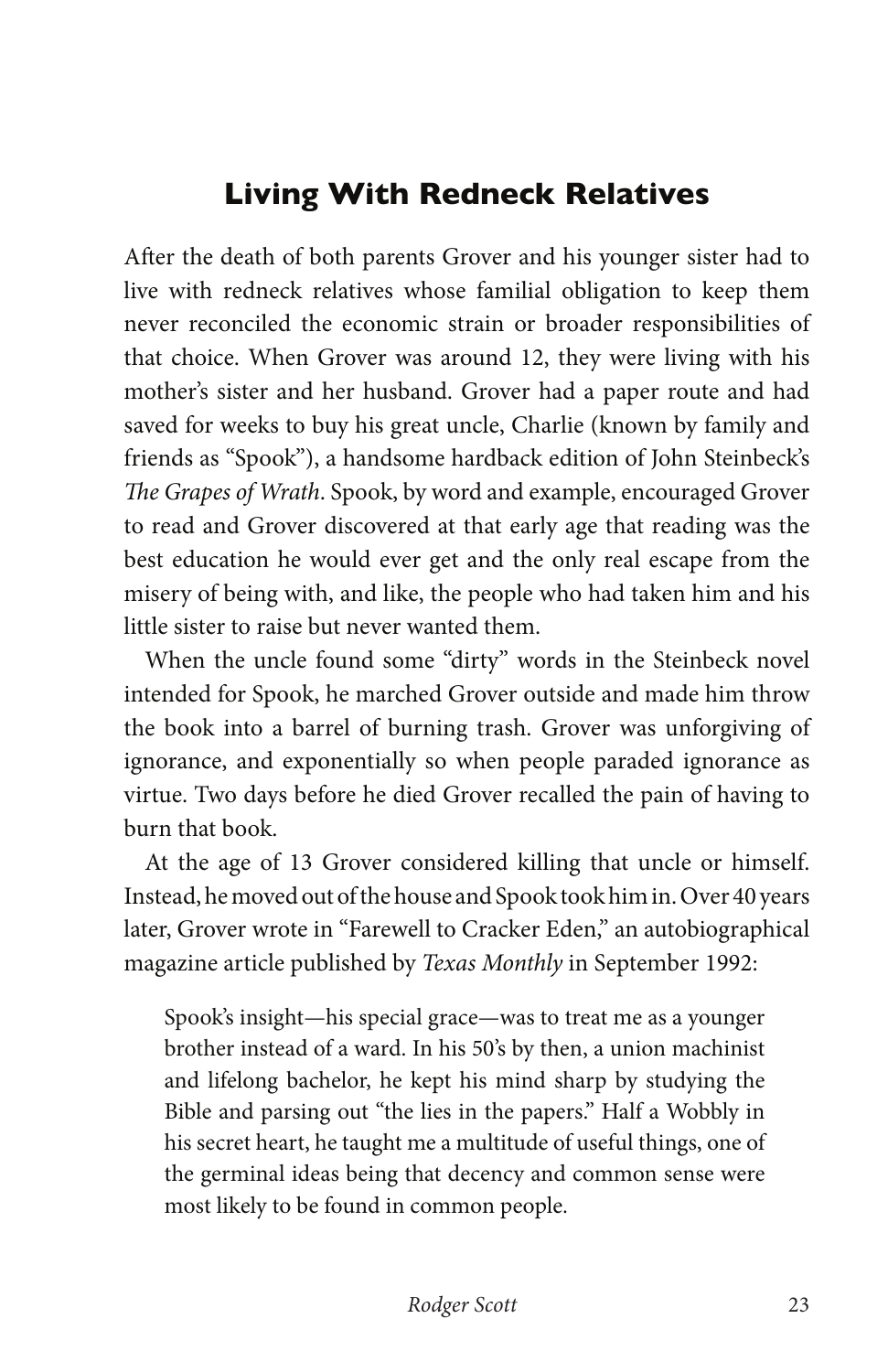The circumstances of life, which speak more directly than popular entertainment or cultural myths or holy books, reminded Grover every day that he was as common as people could be. Opal and Big Grover got married when they were teenagers, both had little education and jobs that were no less common than the tragedy of their violent deaths. But Grover had an uncommon intelligence and he learned from Opal and Spook that decency is more a matter of will than circumstance. He also learned, younger than most, that ignorance can be an indeterminate sentence.

Grover gave Spook credit for saving his life. They lived in an old boarding house. "Spook and I had lived upstairs in a bare room with a bare bulb above the iron bedstead. When I started working after school, I bought us reading lamps, feeling grown-up about pitching in."

The boarding house was near school and a library:

The old library had saved my life as much as Spook had. I'd found my own sacred texts in there, groping for direction in that period when the self doesn't really know what it is yet. A precocious reader by the age of 12, I read an average of four or five books a week all through high school, including trash, the classics, and everything in between. Above all, I learned how to read and think critically, with no clear sense of vocation yet, but at least the ghost of an ambition forming. Predictably, my hardshell relatives claimed I was ruining my mind by "thinkin' " too much. Doggedly, I read on. Working a night job, I sometimes skipped school to read because reading was as essential as breathing to me.

#### **Different Views of Texas Tech**

Grover and I were in four or five of the same classes at Texas Tech. Generally, I had a higher opinion of the instructors than he did. I told Grover that going to Texas Tech when I was 17 had changed my life and that that I'd had some brilliant instructors when I was an undergraduate, especially in the Foreign Language Department: respected scholars who were fluent in five or six languages and delivered commencement speeches at Princeton and other great schools.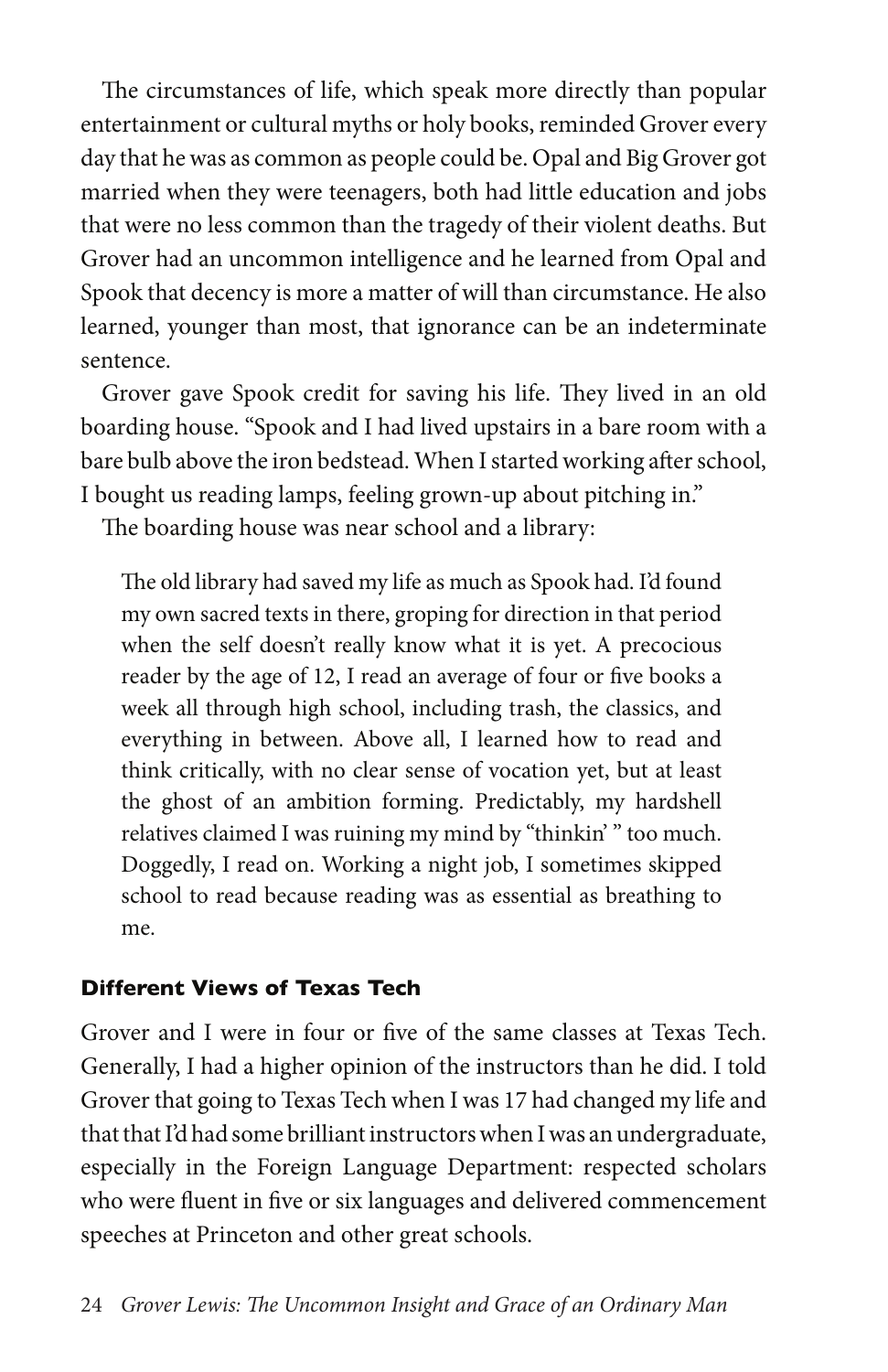We took an English literature class from James Allen, dean of the graduate school, who taught one class each semester. Some of the instructors regarded Allen as a Fielding and Richardson scholar. Grover referred to Allen as "Dean Booby" and read during most of the lectures. When I volunteered that the dean was an animated lecturer and seemed to enjoy teaching more than his administrative duties, Grover responded: "Don't misunderstand me. I'm not sayin' he should be taken out and executed, put on a chain gang or forced to work at a service station on 19th Street. I don't even begrudge him his fancy office and Lincoln Continental, but it assaults my common sense to go to class three days a week and see him perpetrate the fraud that he's a teacher of literature."

There was one professor in the English Department that Grover respected on both a human and an intellectual level: Dr. Alan Gunn, a scholar and poet who took positions that were politically unpopular on the Texas Tech campus and generally objectionable to a majority of the people in Lubbock. Some of the faculty equated Gunn's support for Palestinians with anti-Semitism; and his agnostic views, in the minds of some of my relatives, put him into that category of "atheistic college professors who corrupt the young people who look up to them." Dr. Gunn taught Old English, a course Grover had no interest in whatsoever and resented having to take; however, Grover was always respectful toward the professor, who certainly erred on the side of humanity when he gave Grover a "B-" in the course. Grover also appreciated it that Dr. Gunn chose not to see that I had passed to Grover some of the answers on the final exam.

In a long afternoon seminar, Grover looked a little paler than usual. I asked him if he felt all right. "Physically I'm okay," he said.

"What's wrong?"

"Recently, I've been writin' more than I've been readin' and that's always a bad sign."

Grover went with me to visit my sister Gene (Imogene), who lived on a farm about 10 miles east of Lubbock in the community of Roosevelt.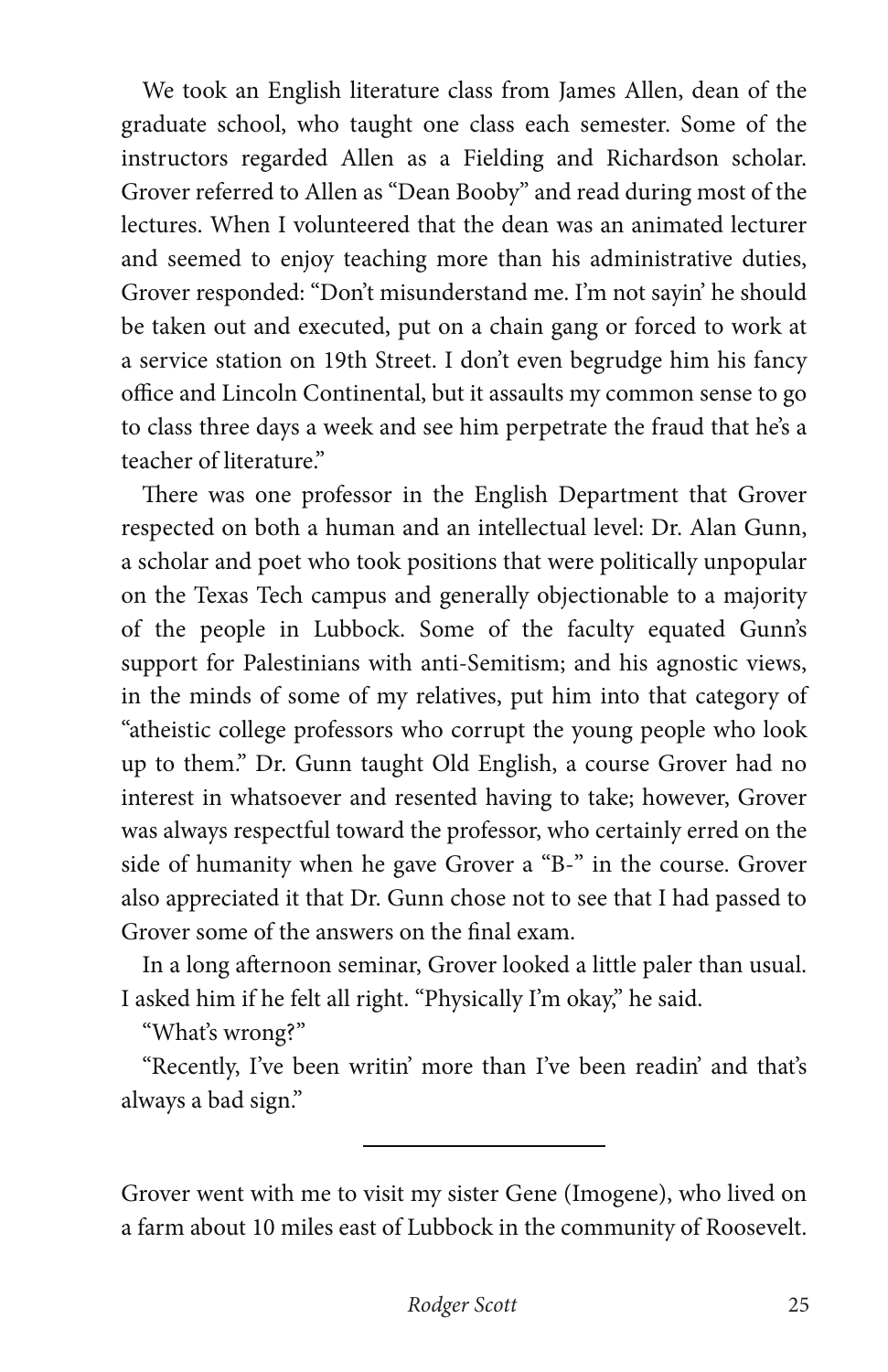Gene served us coffee and cookies and as we sat around the kitchen table, she said she just didn't know what to do about the plan to bus Black elementary school children from Lubbock to the Roosevelt school system. Six years before when I had been expelled for the sixth time from Lubbock High School, I transferred to Roosevelt and lived with Gene and her family for one semester until I graduated. There were a few Mexican-American students at Roosevelt then but no Blacks. Gene thought the busing plan would be unfair to both the local white children and "the little Nigra kids bused in." Grover listened in silence for a few minutes then said: "I don't see any reason for your concern. The white kids'll accept the Negro kids unless the parents influence them not to."

"You can say that," she said, "but if you had children of your own, you'd feel different."

"I have a three-year-old daughter and a son almost a year old." Grover stood up, walked out of the house and waited in the car. When I got in the car, he said: "I've heard that same bullshit all my life. I didn't want to offend her because she's your sister, so I just left."

Grover viewed racism as a combination of Black-White economic competition and self-serving ignorance; and since the relatives who had made his life miserable were religious and racial bigots, his opposition to both forms of bigotry was deep and personal.

When Grover learned that a young woman poet, who had been quoted in the Texas Tech newspaper, didn't object to the poll tax since it was such a small amount of money, he pointed out the irony of poets using symbols in their art, yet that "local poetess" had not understood the symbolism of poor people, principally the Black poor, having to pay for the right to vote in a country that an overwhelming majority of Americans proclaim without qualification to be the most democratic in the world.

When people sought direction from Grover on writing, he had at least two observations: "You have to read in order to write and you need to know how to spell." He also concluded that most people were more interested in talking about writing than actually doing it.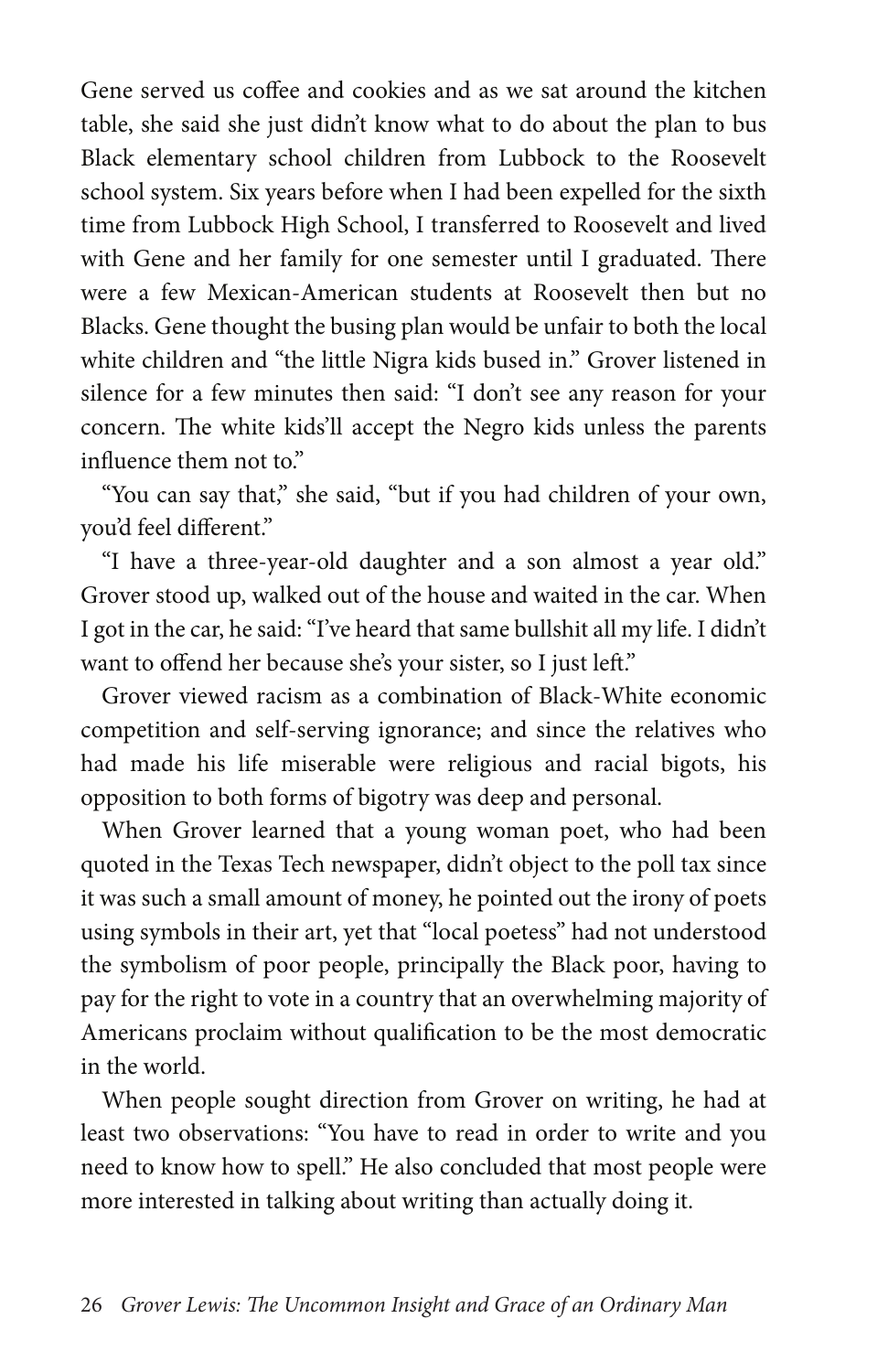## **On The Road With Grover**

One afternoon after class Grover asked if I would be interested in making a trip to Fort Worth with him, suggesting that we use his and Peggy's car, a two- or three-year-old Valiant, which was more comfortable and reliable than my old MGA roadster.

Grover wasn't much of a stoic and he didn't accept gracefully mechanical failure or bad judgment that subjected him to inconvenience or hardship, but in other ways he was a great road companion. He couldn't see well enough to share the driving but he would take books and magazines and would read aloud for much of the trip.

He would never abandon me or anyone else he was traveling with to go to sleep at any hour no matter how tired he was, except when he passed out from too much alcohol or when the effects of speed were completely gone and there was no energy left. In the thousands of hours of conversation with Grover in almost 35 years, I learned more about life, literature and the accumulation and application of common sense than from any schooling I ever got, and some of the most memorable conversations took place at odd hours on lonely roads.

The longest trip we made together was from Lubbock to San Francisco in the summer of 1963. We drove to El Paso and visited friends. People talked and drank almost all night, so I'd had no more than three hours sleep when we left in late morning for Los Angeles—800 miles away. The four-year-old Porsche coupe was the best car I'd ever driven and there was no better friend and intellectual companion than Grover; but after 600 miles of hot weather and hard driving, the quality of the conversation, the mechanical grace of the Porsche and the blackest coffee couldn't bring me out of the weariest state I'd ever been in.

Two years before, I had traveled by bus and train from Guatemala City to Monterrey, Mexico, where I ran out of money—except for a few pesos to buy food. I hitchhiked north—getting rides in cars, trucks and pick-ups—to the border town of Piedras Negras and walked across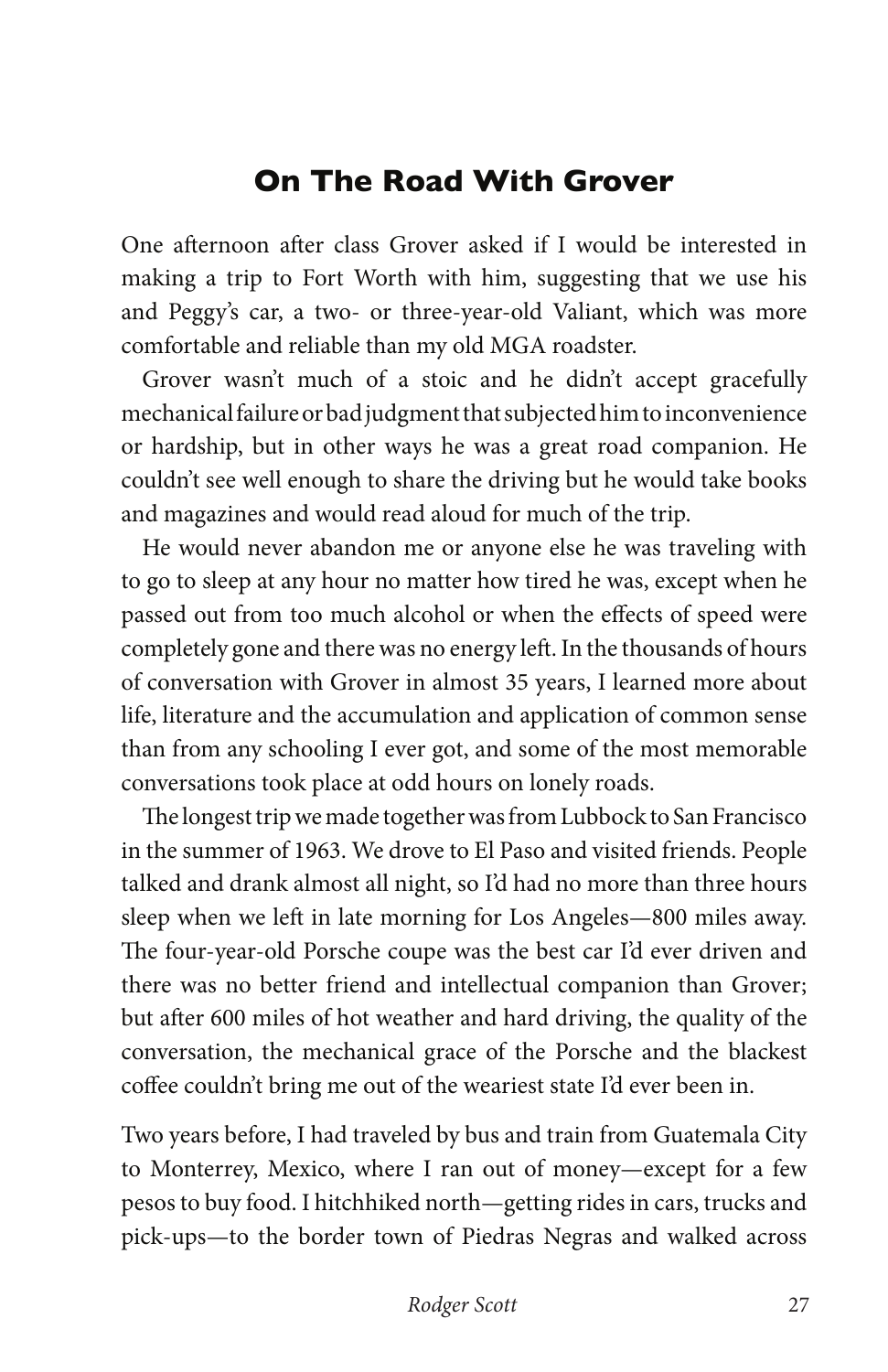the international bridge over the Rio Grande to Eagle Pass, Texas. A lighted sign at a bank read "10:11 pm" then changed to "74°." There were thousands of grasshoppers in the streets and on the sidewalks. It was impossible to walk without stepping on them.

As I stood at the edge of the highway, sticking my thumb out each time I saw approaching headlights, a dark, new sedan stopped a few yards ahead of me. I ran over to open the door, but it was locked. A middleaged man alone in the car shined a flashlight into my face through the rolled-up window. He shook his head and drove off without saying a word. Less than an hour later, a stout older man pulled off the highway and asked where I was going.

"Midland."

"I'm goin' to El Paso, welcome some company, maybe help with the drivin'."

"Not exactly the way I'm goin' but appreciate the ride. Thought I was gonna be here all night. One guy stopped but when I tried to open the door, it was locked. He shined a flashlight in my face; and I guess he didn't like my beard. He took off."

"Nothing wrong with a few days growth. Hate to pass somebody standin' on the road in the middle of the night. I hitch-hiked a lot in the Navy during World War Two." I should have realized he had a vision problem—or at least night vision—because after my bag was stolen on a train in Mexico I didn't shave or even trim my beard for two months.

"I need to sleep a little while, if you don't mind, then I can drive."

"Go ahead," he said and turned on the radio. The first stop on the dial was Mexican accordion music; the second was a preacher from the powerful station in Del Rio. I leaned my head against the window and was in a deep sleep before he got to the third.

I was startled when the car started running over bumps. I heard gravel hitting the doors on the driver's side—but was relieved that there were no cars approaching since we were on the shoulder of the wrong side of the highway. "I can drive now. Had a good nap and I'm wide awake." And I certainly was.

"If you're rested, maybe I need to sleep a little." The man got out, walked slowly around the front of the car, and got into the back seat. It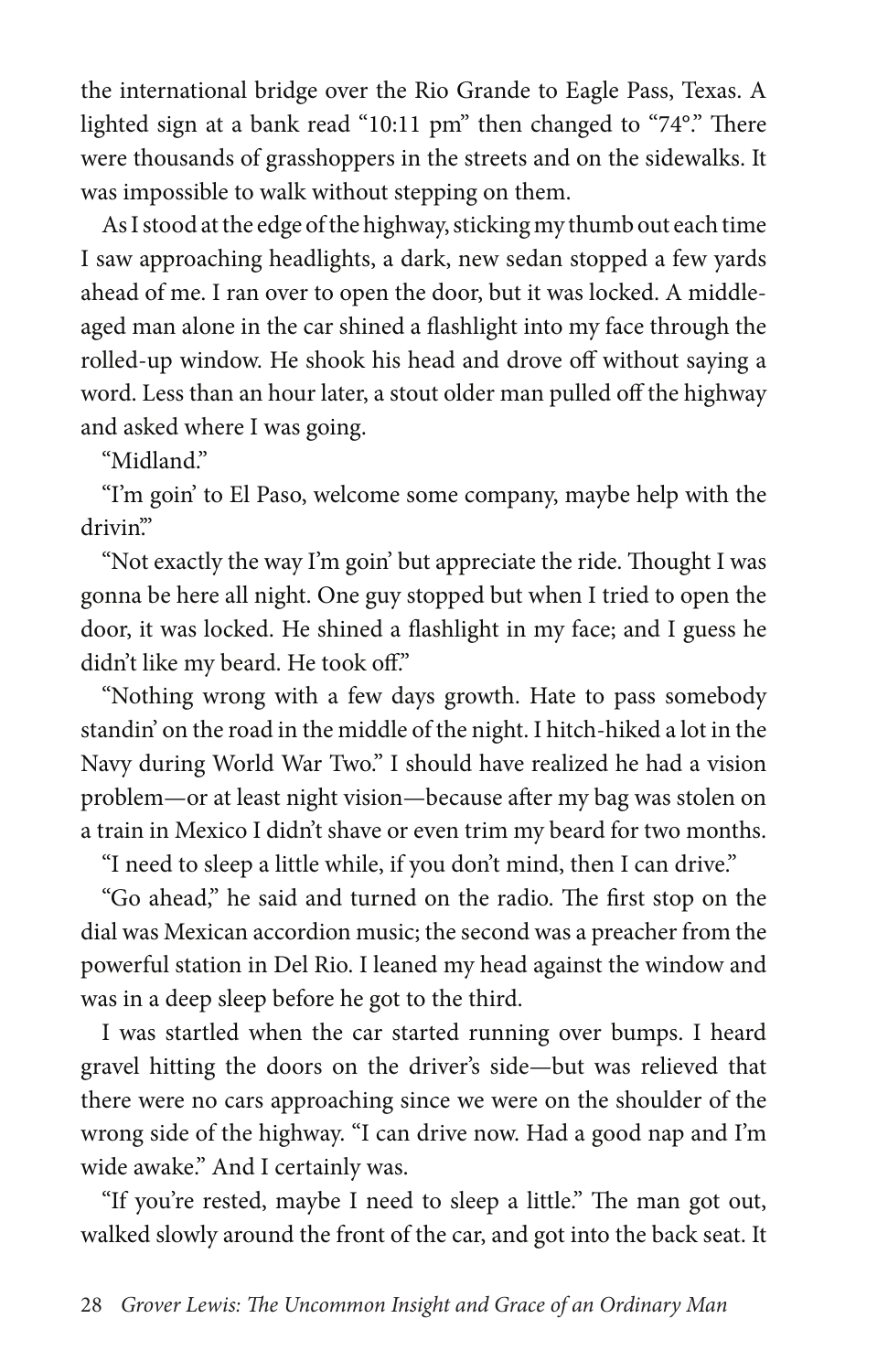was a little after 3:00 a.m. I drove until dawn.

He insisted on paying for breakfast before leaving me on the interstate highway just outside the west Texas town of Van Horn. By early afternoon I was in Midland. Nobody was home at my brother and sister-in-law's house. I opened the gate to the back yard, took newspapers out of my bag and spread them out on the brown dusty grass. In seconds I was sound asleep.

A car pulling into the garage awakened me. I was standing at the gate to the yard when Virginia, my sister-in-law, approached. She was looking down, reaching into her purse for the house keys and didn't see me even though she was three steps away. Suddenly looking up at a dirty, bearded man wearing a wool coat in 80-degree weather, she stopped and opened her mouth but didn't speak.

"Sorry to scare you, Virginia. Nobody was home so I took a nap on the grass."

"My goodness, Rod, I didn't expect you." She hugged me and apologized for not recognizing me until I spoke.

For 11 days I hadn't slept in a bed, shaved, taken a shower or changed clothes; but that trip from Guatemala City to Midland, Texas wasn't as exhausting as the drive from El Paso.

There were few towns along the highway and all the motels had "No Vacancy" neons. Grover and I stopped around midnight and had coffee and pie and I bought hard candies and chocolate bars, which kept me alert for a while. We were in the Mojave Desert not far from Indio when I noticed large black and white birds that I'd never seen before diving toward us, but at the last instant they would fly above the car or bank to one side or the other. Each time I would flinch and move to the opposite side since I thought the birds were going to come through the windshield. Grover said, "What are you doin'?"

"I'm tryin' to dodge those big birds. They almost hit us."

"I hate to tell you this but there aren't any birds out there."

I realized he was serious: "I've got to pull over for a little while. This is the only time I've ever hallucinated."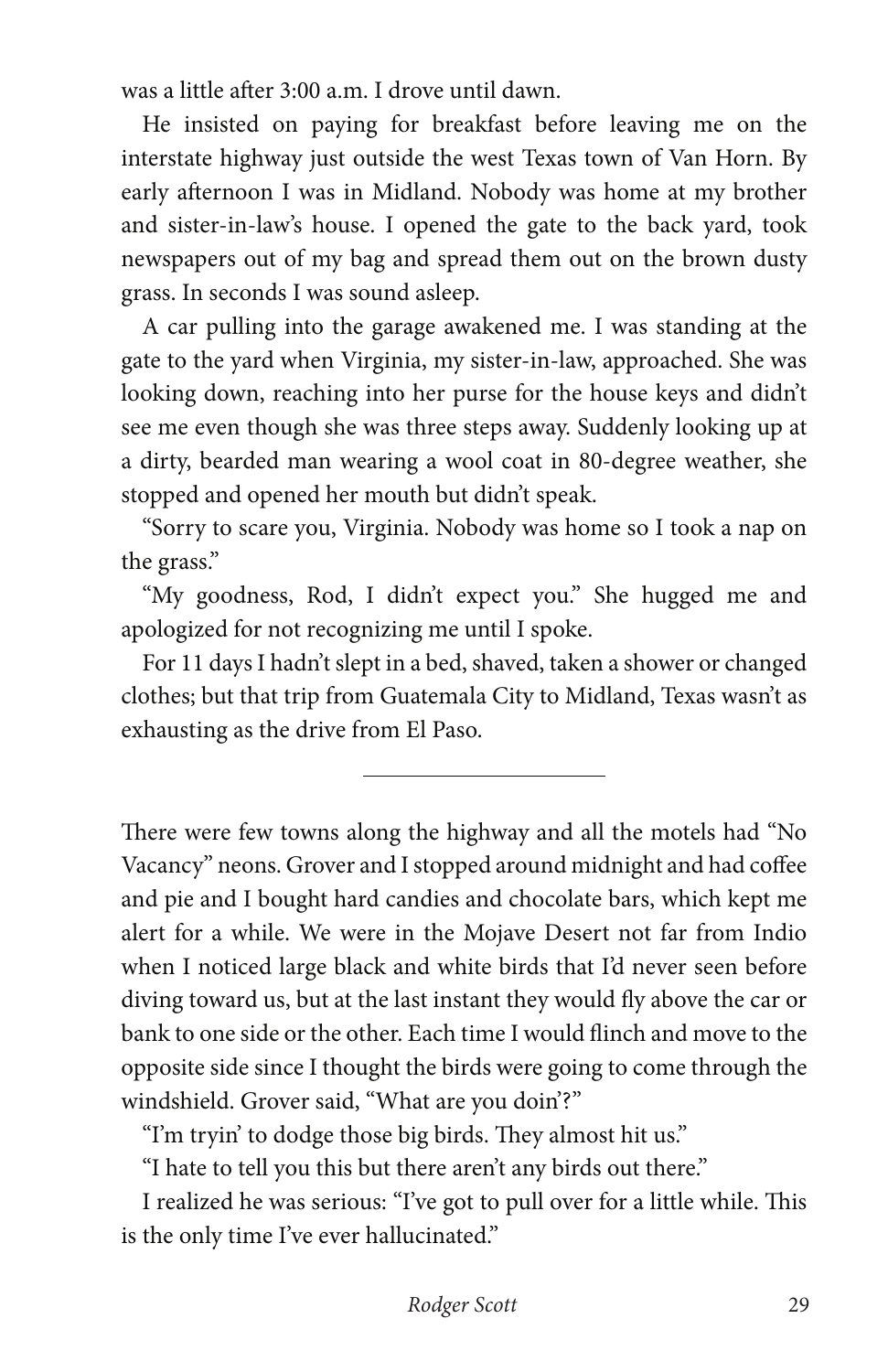"I have several times but never from fatigue."

I stopped the car a few feet off the highway and tried to sleep. Big trucks passed by every few minutes and in my dreams I would be falling asleep at the wheel and veering toward an oncoming truck. I'd wake up sweating and struggling to turn the steering wheel. Since that was more miserable than being on the road, we took off. I managed to stay awake and didn't see any more birds, but a few miles farther into the desert we encountered high winds that made the car hard to steer. The winds sandblasted the paint on the front of the Porsche and put two stress cracks between two and three inches long in the middle of the windshield.

In less than an hour, we were almost out of the desert. In the first light of morning, there was little traffic and no wind. "You don't see any more birds, do you?" Grover asked.

" $No$ "

"I'm glad."

We reached my sister and brother-in-law's house in Lakewood, California, about halfway between Los Angeles and Long Beach, a little after 7:00 a.m. My sister Billie was 12 years older and treated me as much like a son as a brother. She and her husband Bill always made me feel welcome—even when I turned up early on a Sunday morning or late at night with friends they described to the rest of the family as "a little odd but interesting" or with women who didn't understand much English.

A hot shower, bacon and eggs, and five hours sleep returned me to a world with precise and familiar boundaries between consciousness and dreams, and the brief rest summarily gave memory the distance it needed to treat that long night like any other.

On the last lap to San Francisco, we drove up the coast on Highway 101, then through the coastal ranges and valleys of some of the world's richest farmland with canals as long as highways.

## **San Francisco**

San Francisco was one of Grover's favorite cities. He wanted to look up John Bryan, the editor of a little magazine that he had written for;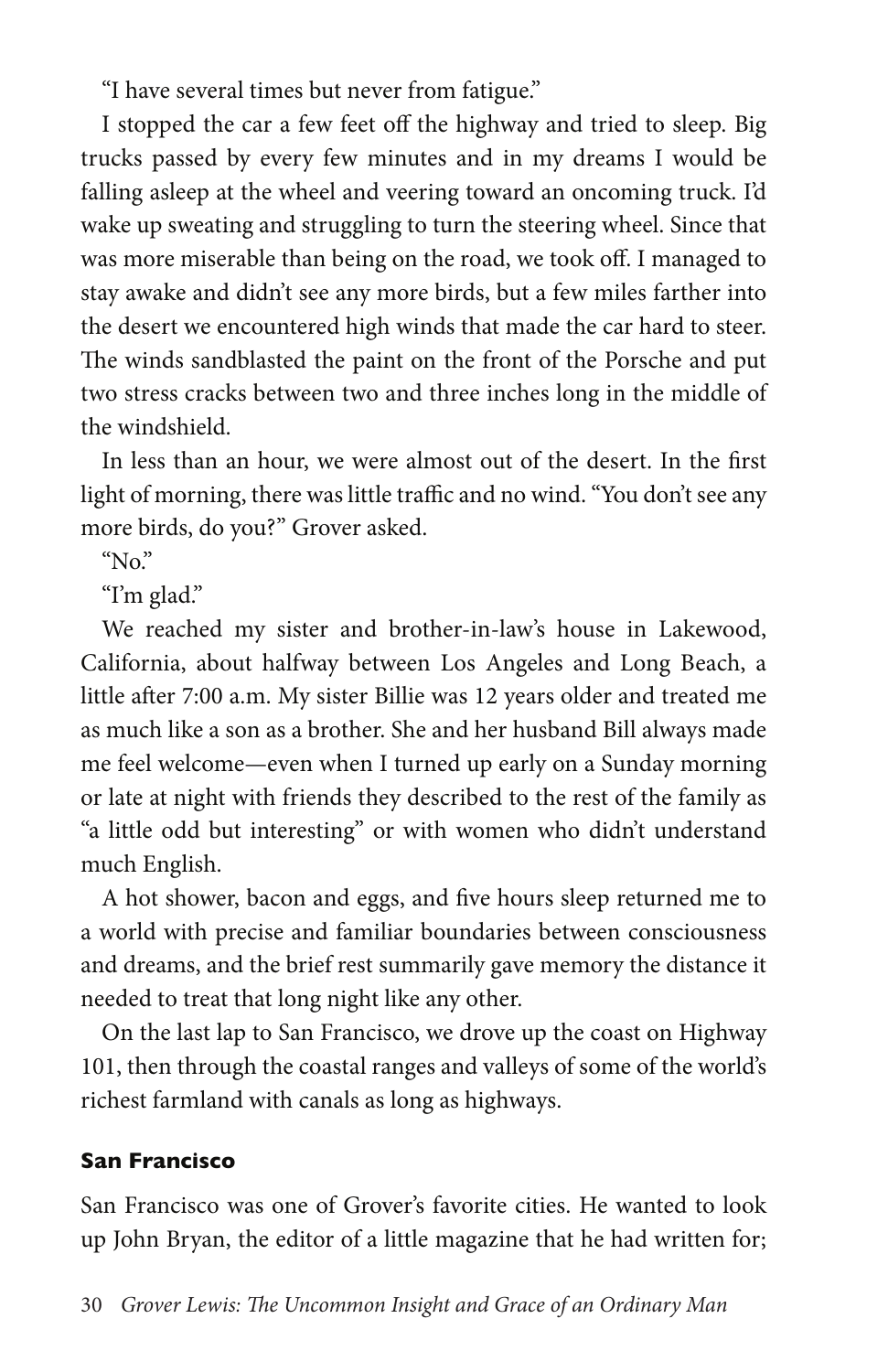and Alvah Bessie, a member of the Abraham Lincoln Brigade in the Spanish Civil War. Bessie was one of the Hollywood screenwriters that had been blacklisted during the McCarthy Era. He was working as the light man at the Hungry I, a nightclub in North Beach, where Lenny Bruce, another of Grover's heroes, had performed. Grover introduced himself to Bessie during a break and Bessie invited him to have a drink after he got off work. They talked for a couple of hours. It was after 3:00 a.m. when Grover got back to the friend's apartment in Oakland where we were staying, but Grover spent another 30 to 40 minutes making notes before going to bed. He said that Bessie was moved that somebody would drive all the way from Texas to look him up and surprised that Grover knew so much about him.

The novelist Larry McMurtry and Grover had met at North Texas State College in Denton in the mid-1950s, when both were undergraduates, and put out a literary magazine that almost got them expelled. In the early 60s McMurtry and Ken Kesey became friends while they were in a writing program at Stanford University. McMurtry had given Kesey's telephone number to Grover and suggested that we contact him. Grover called Kesey and he invited us to visit him at his home on Perry Lane, near the Stanford campus.

Kesey was a strapping, handsome man with alert blue eyes, an instinctive smile and a receding hairline. He moved like a mature athlete who no longer trained rigorously but hadn't adopted a sedentary life style. Kesey and Grover got along immediately; both had definite views and thoughtful observations and were not reluctant to express them. Kesey, unlike Grover, didn't reveal any particular gift for the spoken language, but he presented his ideas with a combination of enthusiasm and extravagance that engaged those around him. His primary theme of the evening was the "renaissance going on in Texas writing." Kesey cited McMurtry, Bill Brammer, John Rechy and other Texas writers he admired and predicted that the "literary renaissance" would continue. The afternoon Grover and I spent with Kesey was months before his LSD punch-bowl parties and two years before the psychedelic bus voyages. McMurtry described him as the "last wagon master."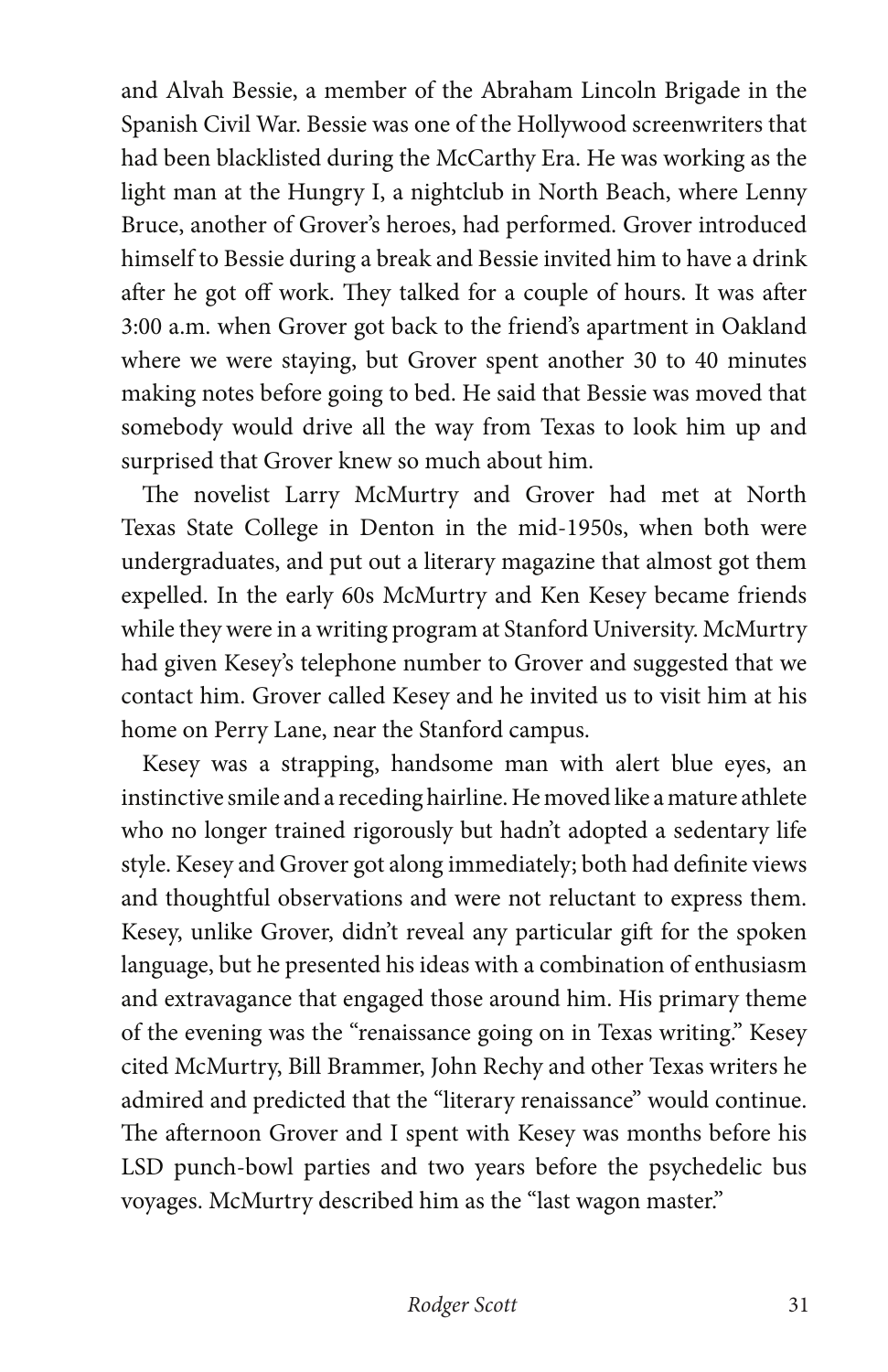#### **First Trip to Ft. Worth**

On the first trip from Lubbock to Fort Worth in 1961, Grover introduced me to friends he had known since high school and people he had studied with at North Texas State College, also to a group of young pre-sixties hippies who had been Grover's students. They considered him a mentor when they were sober and a guru when they weren't.

Two of the young men wore black Wellington boots like Grover's. Larry McMurtry was at one of the parties. McMurtry was an accommodating, polite man in his mid-twenties dressed in Levi's, a cowboy shirt and boots. He was a bit self-conscious and seemed to have mixed views about the ambience of the evening that included serious discussions of literature, music and other matters—and equally serious doses of alcohol and drugs. I sensed that McMurtry respected Grover's intellect and single-minded commitment to writing but found his use of amphetamines, marijuana and alcohol troubling, as did others close to Grover, who was physically frail to begin with and those substances sometimes put him over the edge. None of us, however, urged Grover to moderate his consumption because we knew he would consider our advice well intentioned but preaching.

Grover and I had very few conversations about his use of alcohol and drugs. In the early 1970s he mentioned drinking: "Sometimes, that's the only way I can turn off the mind. I'm offering this by way of explanation; not to excuse it." In response to the gossip that when Grover was working for *Rolling Stone* magazine, he was so drunk that he fell off a barstool at Jerry's, a bar in San Francisco frequented by writers and staff of the magazine. "I was drunk in Jerry's lots of times, but I never fell off any Goddamned barstool there or anyplace else." The last few years of his life Grover drank only an occasional beer or Margarita. "You reach a certain point," he said, "and you know it's gonna kill you if you don't quit."

#### **Trip from Kanarraville to Lubbock**

In 1974 I called Grover and Rae and told them I would be making a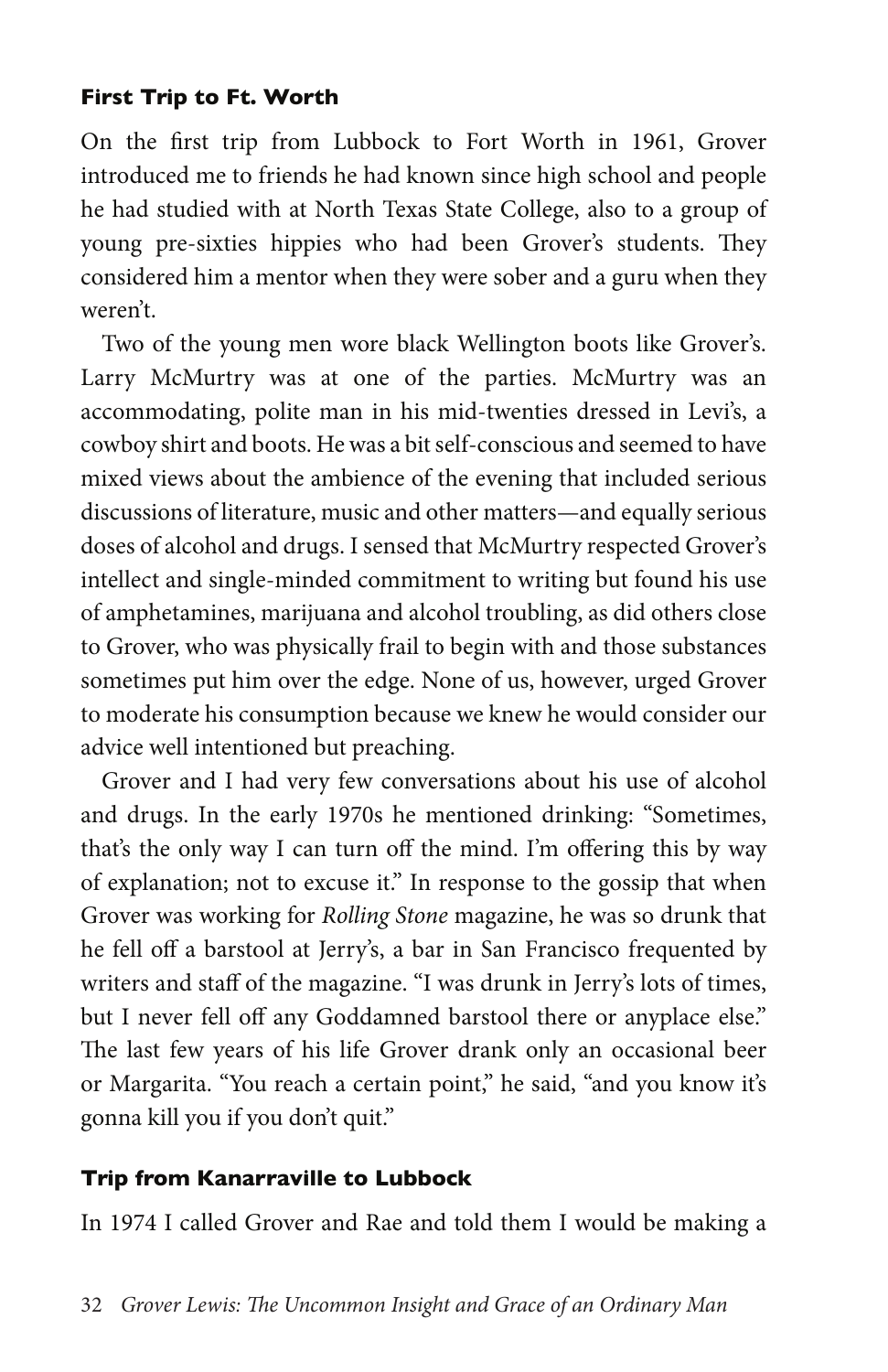trip from San Francisco to Lubbock and that I would like to visit them in Kanarraville on the way or coming back. Rae suggested that Grover needed a little vacation from southern Utah and might go with me to Lubbock. We agreed and after a night in Kanarraville, Grover and I took off around mid-morning in the dark-blue 1970 Peugeot that I'd bought three years before.

Most of the trip went well. We ran into some cold weather and snow flurries but no problems; however, Grover was drinking more than he usually did. As we were passing through the little town of Taiban, New Mexico, I started looking for a small, abandoned chapel that I had photographed a few years before. I wasn't sure it was still there, but I saw it around 120 yards north of the two-lane highway. I turned onto the dirt road and told Grover I wanted him to see the old chapel.

It was a cold, overcast morning around 8:30. Grover stayed in the car while I took a few shots. When I got back in the car and tried the starter, the motor barely turned over. I waited a few seconds then tried again but the car wouldn't start. "I think it'll start if we push it," I said.

"What's wrong?"

"I think it's something electrical. Let's see if it'll start," I said. Grover was cold and drunker than I realized but he got out and started pushing. I was on the driver's side with the door open. After we pushed the car 30 or 40 feet, I jumped in and put the car in first gear, and when I released the clutch, the car started; but it had little power and was missing. We drove about a mile until we came to a service station. I left the car running and went inside and asked if there was a garage anywhere nearby. The man said, "Yeah, there is and they work on foreign cars."

We weren't sure the shop was open but there were three cars in the parking lot at the side of the building. I left the car running and went inside. The mechanic opened the large door and told me to drive the car inside. Grover got out of the car and walked over to the heater and stood in front of it for a few minutes. When he came over to the car, the hood was up and the mechanic, who had a strong German accent, was asking me what had happened. Grover started speaking with a German accent: "Vee hope you cahn fix it."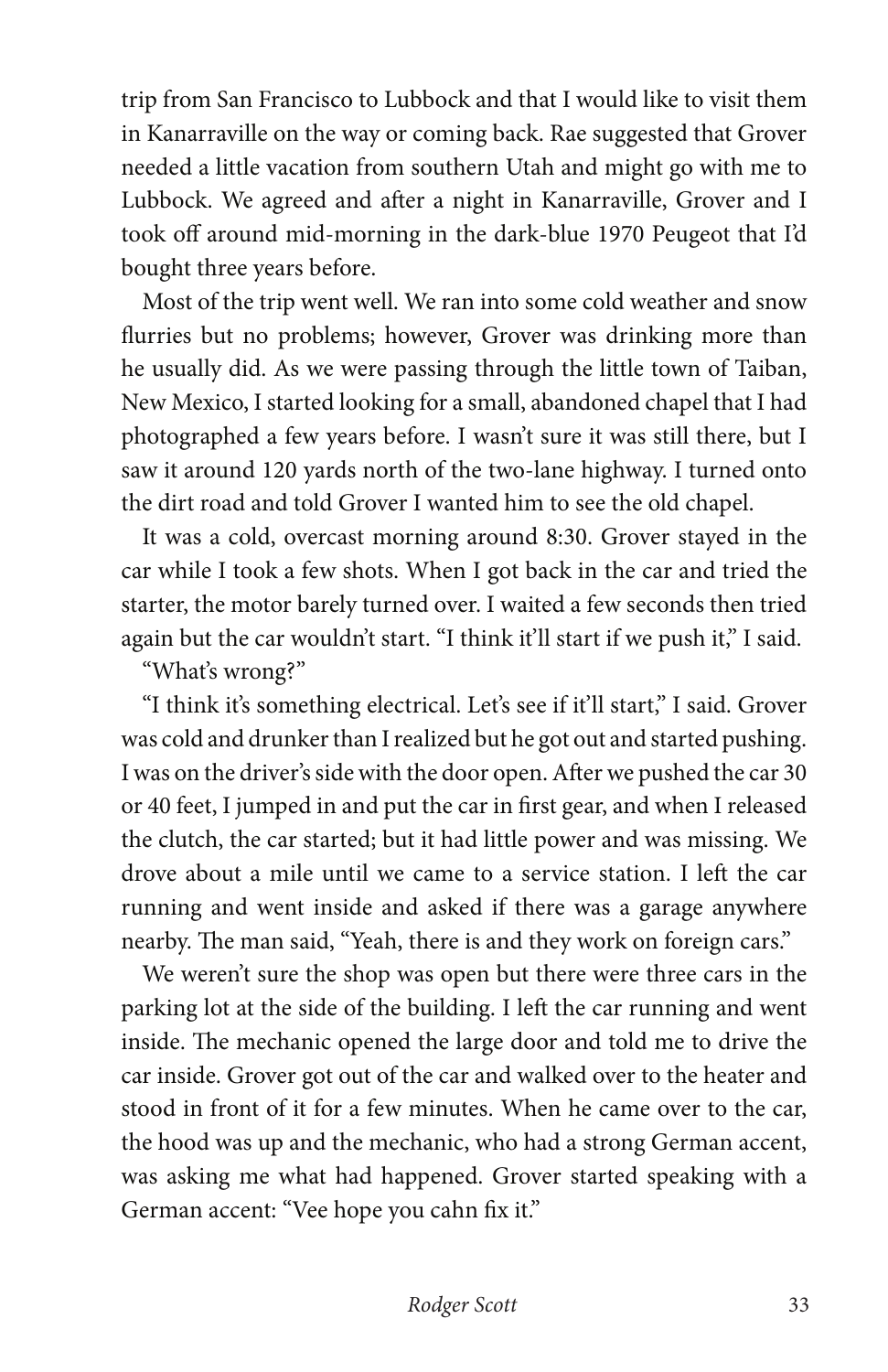I walked Grover back to the heater, moved a chair next to it and suggested that he sit there and get warm. I went back to the car and said to the mechanic: "My friend's a little drunk and we were driving most of the night."

He nodded and said, "No worry."

In less than 20 minutes, he repaired the car and charged \$35. I looked around and realized Grover was gone. I went to the parking lot and found him. He had opened the back door of one of the cars and was folding a long grey woman's coat with a fur collar. "I'm gonna take this to Rae," he said.

I grabbed the coat and put it back in the car. "It belongs to the people inside." Grover looked disappointed but didn't protest. We walked to the front of the shop, and the German mechanic was pulling the car out. I thanked him and we took off. Later in the day Grover had sobered up some and didn't remember much about the coat. When I told him what he'd done, he said: "I'd appreciate it if you wouldn't tell anybody about this." I didn't for over 30 years.

### **From Lubbock to Kanarraville Then to San Francisco**

Returning to San Francisco from Lubbock in 1975, Maria-Theresa and I called Grover and Rae to see if they were up for a short visit. I asked if they needed anything from Texas. They didn't but as a prize for filling up at a Texaco station in Lubbock I'd gotten a baseball cap with a Texas Lone Star flag design and thought it would be a good idea to have Grover give the cap to Jack Thibeau.

A few months before Jack had run into David Howie, a poet and friend of ours, in a bookstore in San Francisco's North Beach and asked: "What do you hear from those two Texans?" Since there were many ways to describe Grover and me, "those two Texans" was a description that definitely fit but was not one Grover or I would've consciously chosen, especially Grover, since his life in Texas had been so tragic and isolated from people who loved and appreciated him. I had a very different view of Texans. The high winds and sandstorms of the Texas Panhandle depressed me and, I believe, contributed to my frequent 10 to 12-hour headaches that often ended in vomiting, but I can't imagine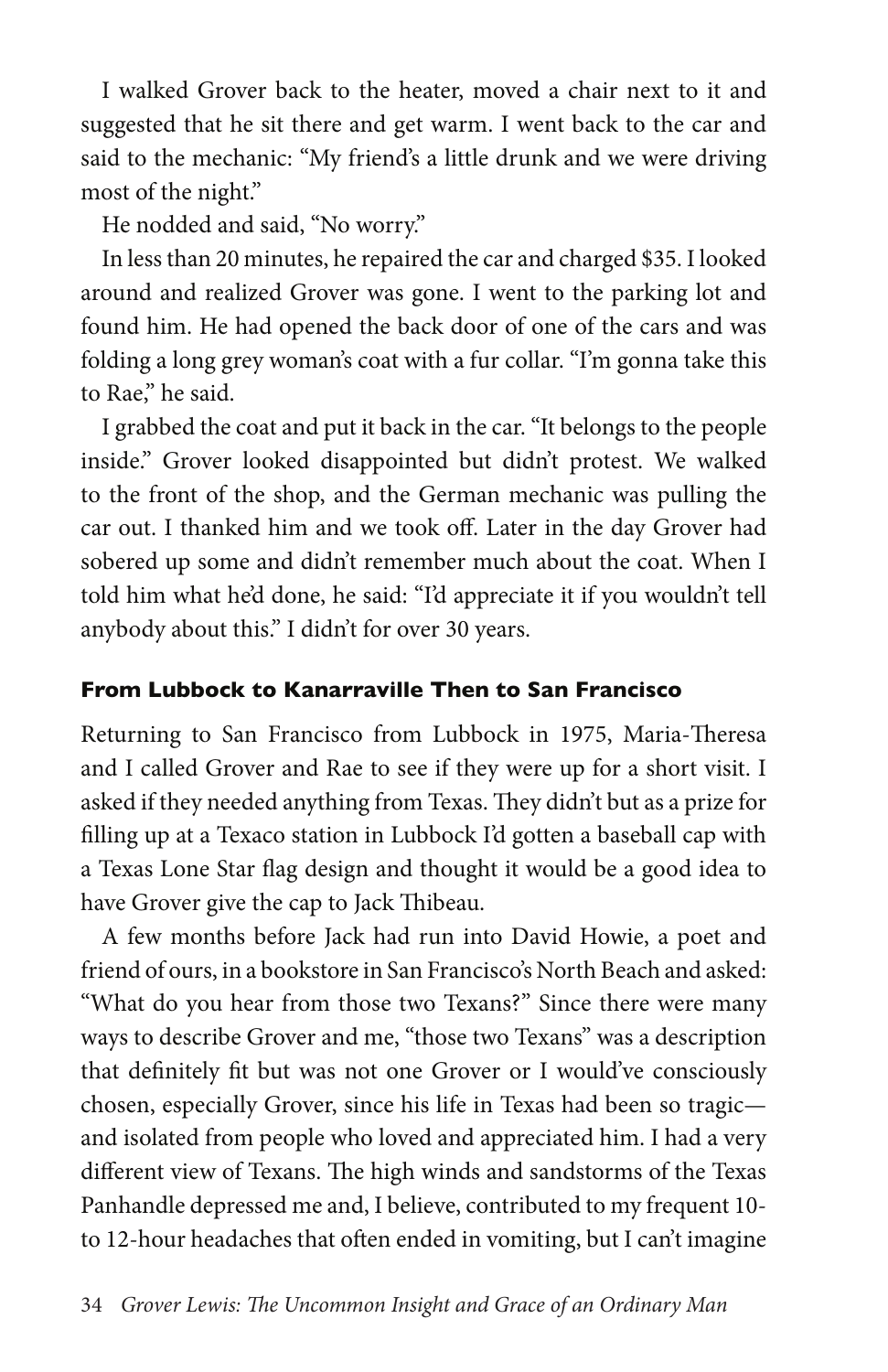having a better life anywhere else in the world than I had growing up in Lubbock.

Years later Rae told me that Grover kept the baseball cap.

Maria-Theresa and I chose a route through the mountains and around midnight in southern Utah we were less than an hour's drive from Kanarraville when the car started missing and losing power as we were climbing. After reaching the summit, I found a place to pull over. I got out and raised the hood, hoping there was some minor electrical problem I could fix. None of the spark plug wires were loose, so I took off the distributor cap and pushed in the contact point, which had a coiled spring around it. When I took my finger off the contact point, it shot out several feet. In the darkness, I couldn't see where it landed. I turned on the headlights and crawled around on my hands and knees searching through the rocky soil for almost an hour. Coyotes were howling several hundred yards away. With a break in the electrical system, there was no way the car would start.

Since the contact point was only a little larger than the diameter of a coat hanger—and there were some in our luggage—I took the pliers and cut off a piece of a coat hanger around an inch and a half long and inserted it into the distributor cap. The piece was too long and the cap wouldn't close. In the second try, I cut off too much and the car wouldn't start. I cut a third piece about a quarter-inch longer and closed the distributor cap. As I tried the starter, Maria-Theresa said: "I hope you know what you're doing."

"Me too."

The engine started and continued to miss but we were going downhill for several miles. When we were out of the mountains, the top speed of the car was less than 45 so the last 40 miles to Kanarraville took over an hour. Grover and Rae were waiting up for us. It was almost 3:00 a.m.

At breakfast I asked if there was an auto parts store in the town. "No," Rae said, "but in Cedar there is." I called the parts store 13 miles away in Cedar City and said: "I need a distributor cap and a rotor for a 1970 Peugeot."

"A what?"

"A Peugeot, the French car."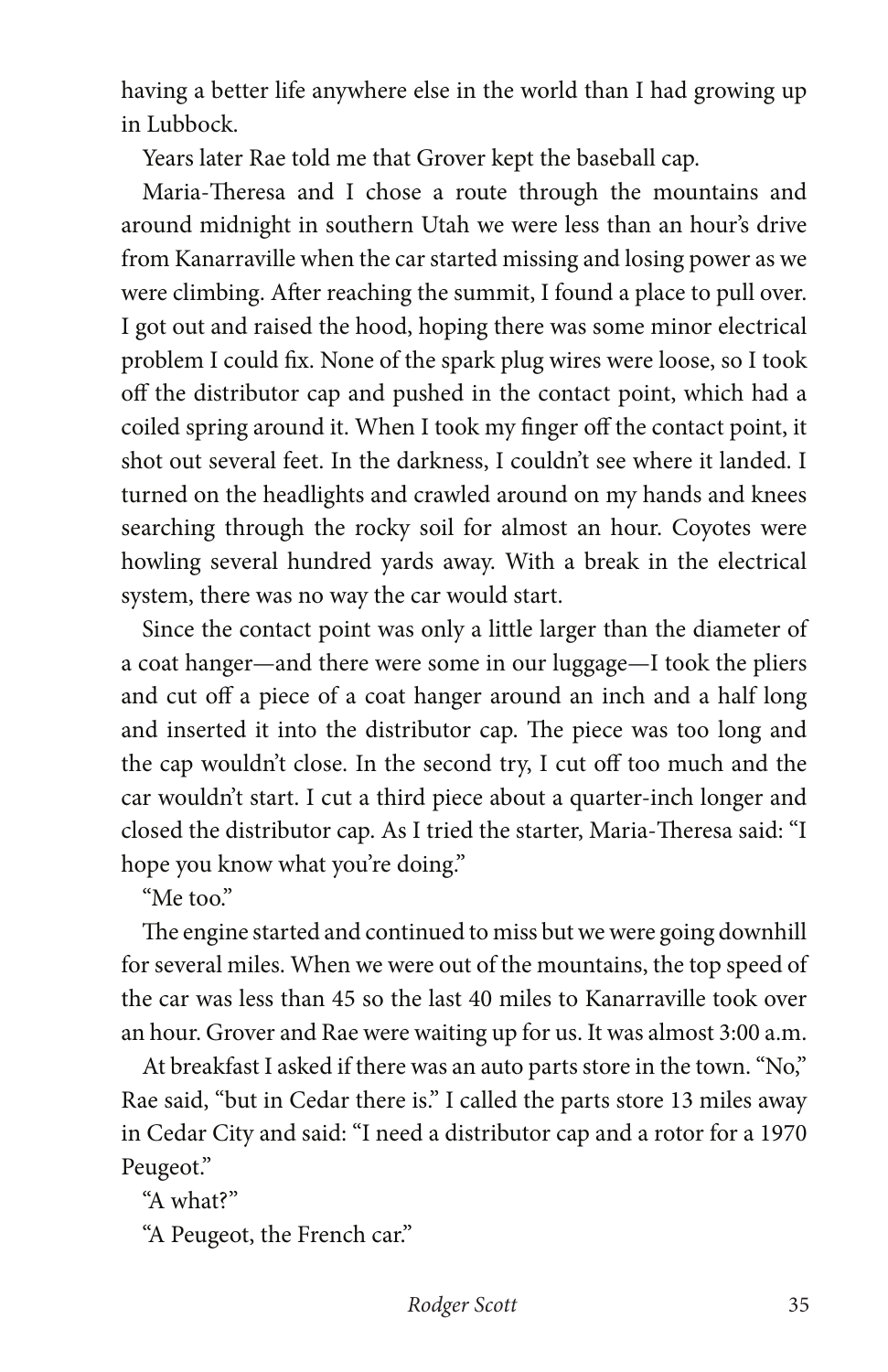"Spell it."

"P-E-U-G-E-O-T."

"Oh, out here we say 'Pee-Got' for that but we got a distributor cap and rotor."

Grover had little to say about that adventure but I had the impression he was glad he hadn't been stranded with us in the middle of the night on a deserted mountain road with coyotes howling in the distance. He probably gave me higher marks for perseverance than judgment.

On the way back to San Francisco the car ran fine.

### **Amphetamines in Lubbock**

Grover knew that some of my friends in Lubbock used drugs and asked if I could get him some amphetamines. Sensing that I had reservations about his request, he said: "Don't worry; I'm not gonna do anything crazy. I just like to have the pills around when I have deadlines and I'm over-extended." A friend from junior high days, a former gambler who'd become a used car salesman and told me that he had cheated more people in car deals than in poker games, took me to an osteopath whose office was in a modest frame house in a residential area. Parked in the unpaved driveway was a brown Cadillac sedan that was worth half as much as the house.

The doctor was a tall, gaunt man with acne scars. His glasses had thick, powerfully magnifying lenses. He was wearing a white medical coat. No one else was in the office. "Afternoon, Doc," my friend said. "I need a prescription—diet pills." The doctor nodded and put his hand into a tinted one-gallon bottle containing brown and pink capsules. He filled a small plastic container, then wrote the instructions: "Take two, twice a day." My friend paid him six dollars and said, "Thanks, Doc." The doctor nodded.

A few weeks later Grover asked if I would get some more pills for him and said he'd like to go with me. Again, there was no receptionist, no patients. The exchange was very similar to the first. As I took the money out to pay him, I asked, "How much is the prescription, Doctor?"

"Six dollars," he said, looking through the window at a passing car.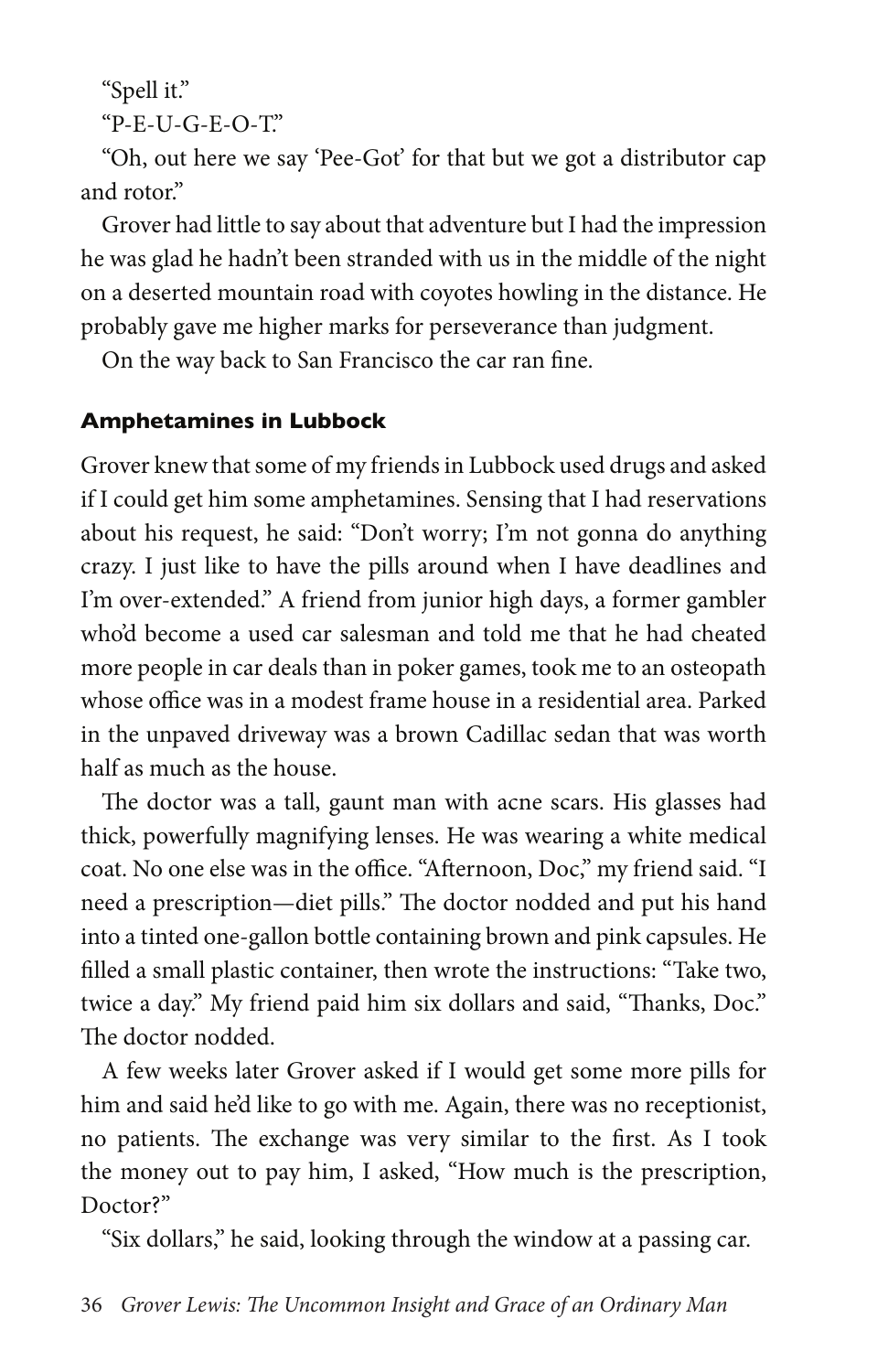"Thank you."

When we got back to the car, Grover said: "I've seen corpses with better color; I suspect the ol' doc has sampled a few too many of his own pills."

On each trip to Denton and Fort Worth, Grover would shift into a combined natural and chemical high that sometimes lasted over 48 hours. Rarely he might nap or nod off but he wouldn't go to bed unless it was with a woman or he passed out and someone put him there. Sometimes the effects of fatigue, alcohol and marijuana would cause Grover to function like a frail old man, veering in and out of consciousness, but his wit and lucidity never deserted him.

When McMurtry, who didn't drink or smoke, noticed that I wasn't drinking, he observed: "It upsets some people at gatherings like this when they're drinking and you're not. I've even been accused of feeling superior to people for staying sober and watching them get drunk and make fools of themselves, so I've learned to keep a drink in my hand all evening."

## **Larry McMurtry in San Francisco**

When I moved to San Francisco in the fall of 1962, Grover suggested that I look up McMurtry, who, with his wife Jo and their infant son James, had settled in the city after he completed the Wallace Stegner Writing Fellowship at Stanford. I was curious about how McMurtry and Grover had become friends at North Texas State College. McMurtry mentioned the interests the two shared in literature and the commitment to writing, then smiled: "When Grover first met me, he thought I was a hopeless hick." I asked Grover about that and he responded: "I don't know why Larry would say that. He was kind of young and country when we met but he was intelligent and well read."

McMurtry took off two or three days from his writing to drive me around the city until I found an apartment. He also took me to City Lights and Discovery bookstores and other places he liked in North Beach. We were in his car when I asked if he had a city map. He said that he did, in the glove compartment, which wasn't locked. I opened it and found a short-barreled .22-caliber Harrison and Richardson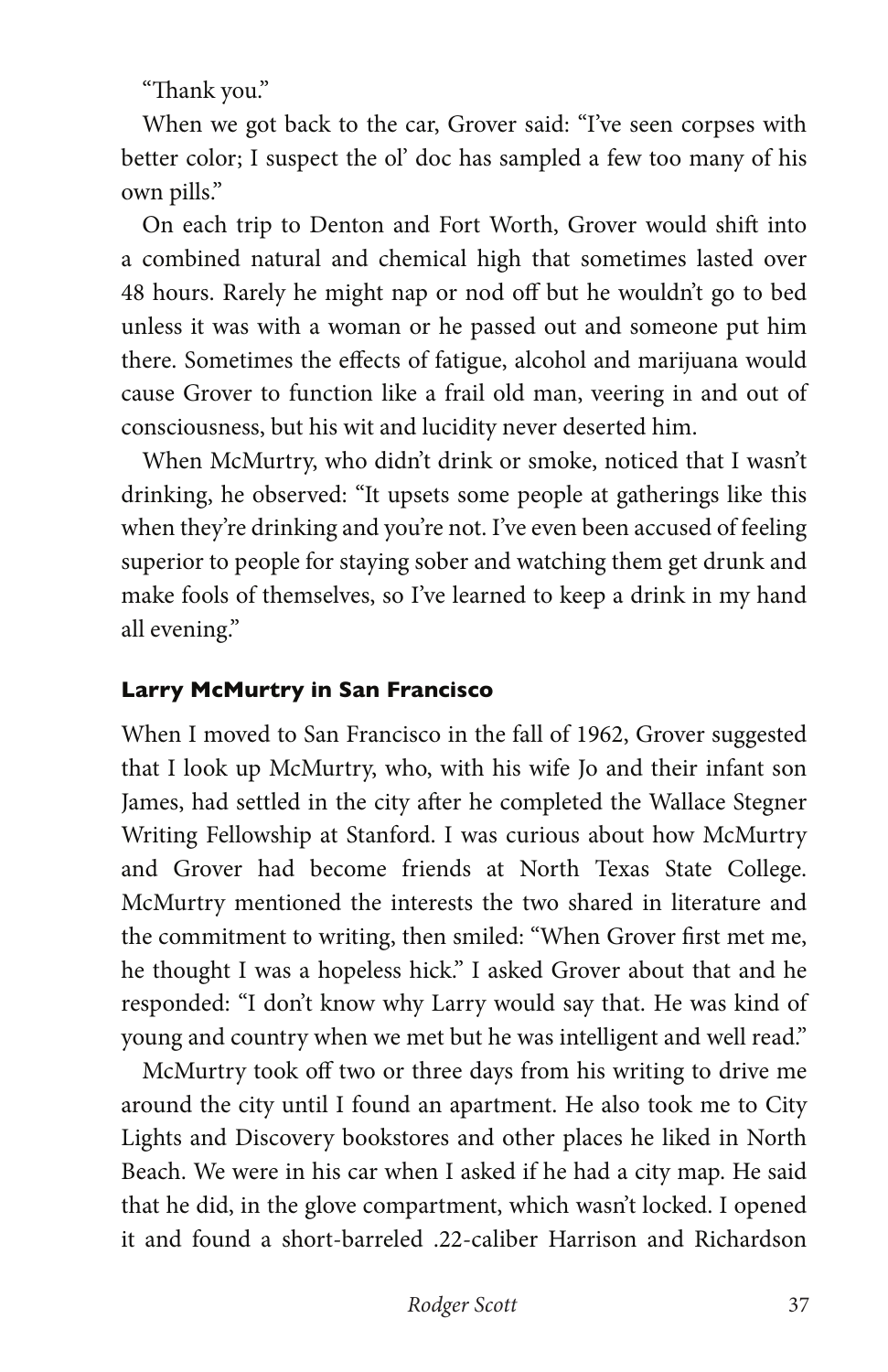revolver on top of the map and other papers. I noticed it was loaded and recalled that McMurtry hadn't acquired the city habit of locking his car. "Do you keep this in the car all the time?"

"Yes," he said, "I was waiting for a bus one night in Houston when I was a student at Rice and a carload of guys stopped and beat me up for no reason at all. I got the gun after that and I'd shoot somebody now before taking another beating like that." I mentioned to Larry that I'd had a .22 caliber pistol made by the same company but with a long barrel. The cousin of my friend Chuck Edward came to Lubbock and offered me \$35 for the pistol. I agreed. He took the gun back to Detroit and around six months later robbed a bank with it and went to prison.

In 1985 Grover wrote a piece for the Los Angeles Times to commemorate the hundredth anniversary of the publication of Mark Twain's *Adventures of Huckleberry Finn*. In that piece he recounts some of his and McMurtry's experiences as undergraduates at North Texas State College, where both earned literary awards and were included in "Who's Who Among American University and College Students" but were threatened with expulsion for publishing an alternative literary magazine that upset the administration:

Dr. Martin Shockley, who could recite most of *Huck Finn* from memory, was the first man I ever knew who actually twirled his mustache. He was well into middle age when Larry McMurtry and I began to take his American literature classes at North Texas State in the mid-1950's, but still robust and vigorous—"well set up"—with a boxer's watchful eyes and wide shoulders, and the broad, smiling face of someone who likes to laugh and often finds sufficient reason to. And his voice was of a wonderfully sonorous and sarcastic bass that seemed to come up from the depth of his belly, so that everything he said was in a way a gut statement, and you tended to believe him even if you had some evidence that he was exaggerating....

Dr. Shockley fiercely opposed the McCarthy-type incursions against intellectual freedom common to the period and was considered an irritant or worse by the campus powers-that-be. A noted Twain scholar and 19th century generalist, he published regularly in the leading academic journals and was always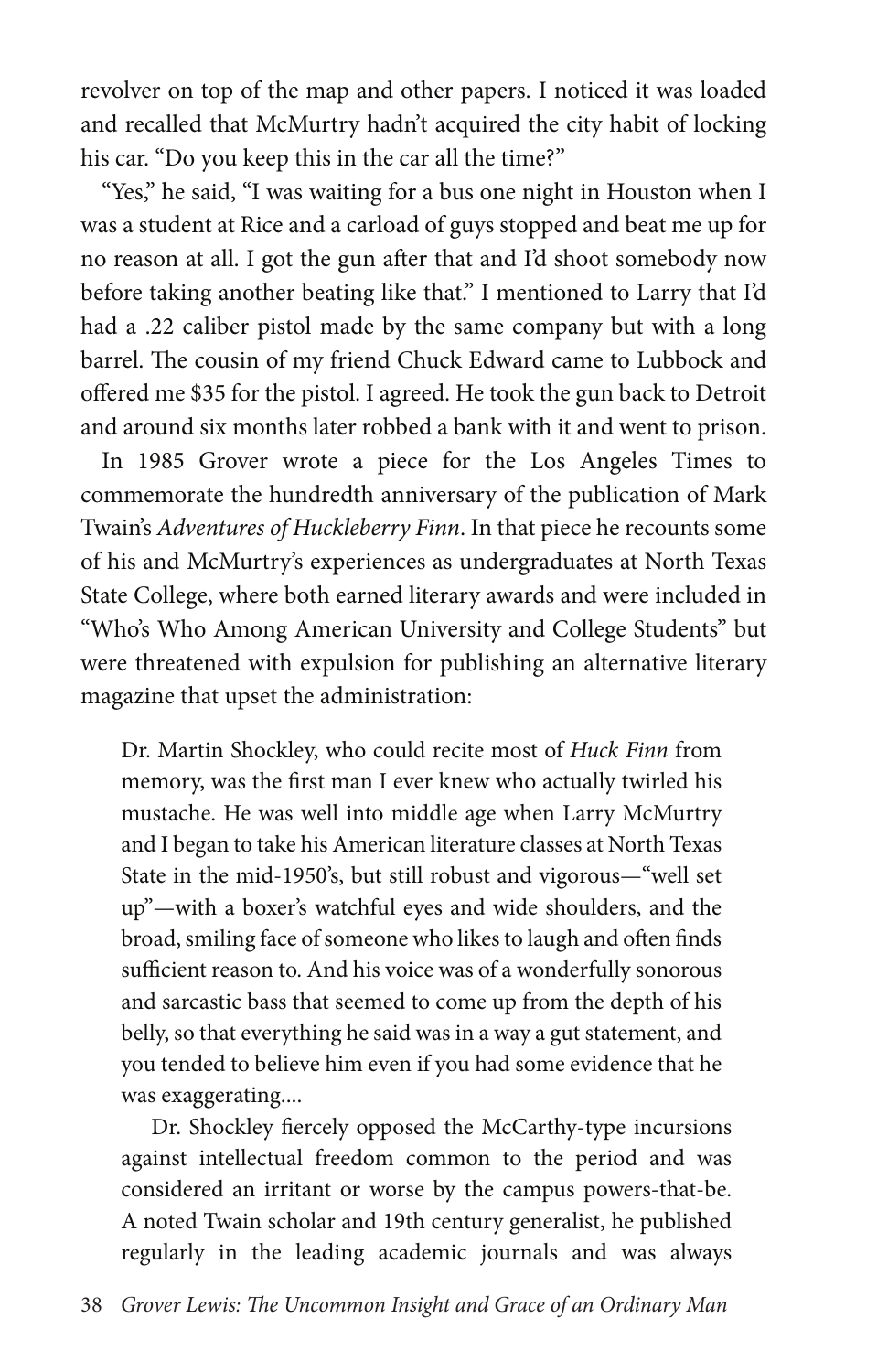immersed in some new line of research. Legend had it that he had declined a partnership in his family's Virginia banking business to pursue scholarship, only to be hounded from distinguished job to lesser job to his present position by the racist yahoos who largely controlled Southern education back then, just on the verge of mass desegregation. Perhaps that explained the air of exile about him at odd moments. He seemed a man of brooding scruple, alternately cordial and aloof, flinty and compassionate, "public" and reclusive....

The school was a kind of gulag operation in the boondocks, a melange of ugly buildings surrounded by greasy eating joints. I lived on the main drag in a rickety rooming house with a pool table on the second floor, taking my suppers at a farmers' cafe downtown because I could get a week's meal ticket there for \$3. Nobody in my family—what was left of it—had possessed \$30 all at once since the Civil War. I had been married early, worked a couple of years and then entered college as a kind of private dare to myself. Webster defines character as "strength of mind, individuality, independence, moral quality." I wrote stories and poems in the evenings, and looked up quite a few such definitions. I harbored the dread that Dr. Shockley would find me "stewpid." Larry McMurtry, my closest student friend, felt the same insecurity, and we tried to keep each other's spirits bucked up.

Dr. Shockley kept his eye on McMurtry and me. We were the aspiring young writers on campus, the two who had begun dividing up the literary prizes awarded each semester by the school magazine, *Avesta*....

"Mistah LOO-WIS! Mistah MUG-MURTRY!" He was waving his stick like a baton. "Step over here closah, if you please, gentlemen."

McMurtry and I approached warily. "I hope he doesn't have a magic bulldog or anything," Larry said in a worried tone.

"Umn-hmnn...yas, yas...I thought so." Dr. Shockley twirled his mustache while looking us over crisply. He tucked his cane under his arm like a riding crop. "I've seen you two boys togethah like this for several yeahs now..." Dr. Shockley said with a mockdolorous shake of the head, "and I still can't make up my mind which of you is in low company."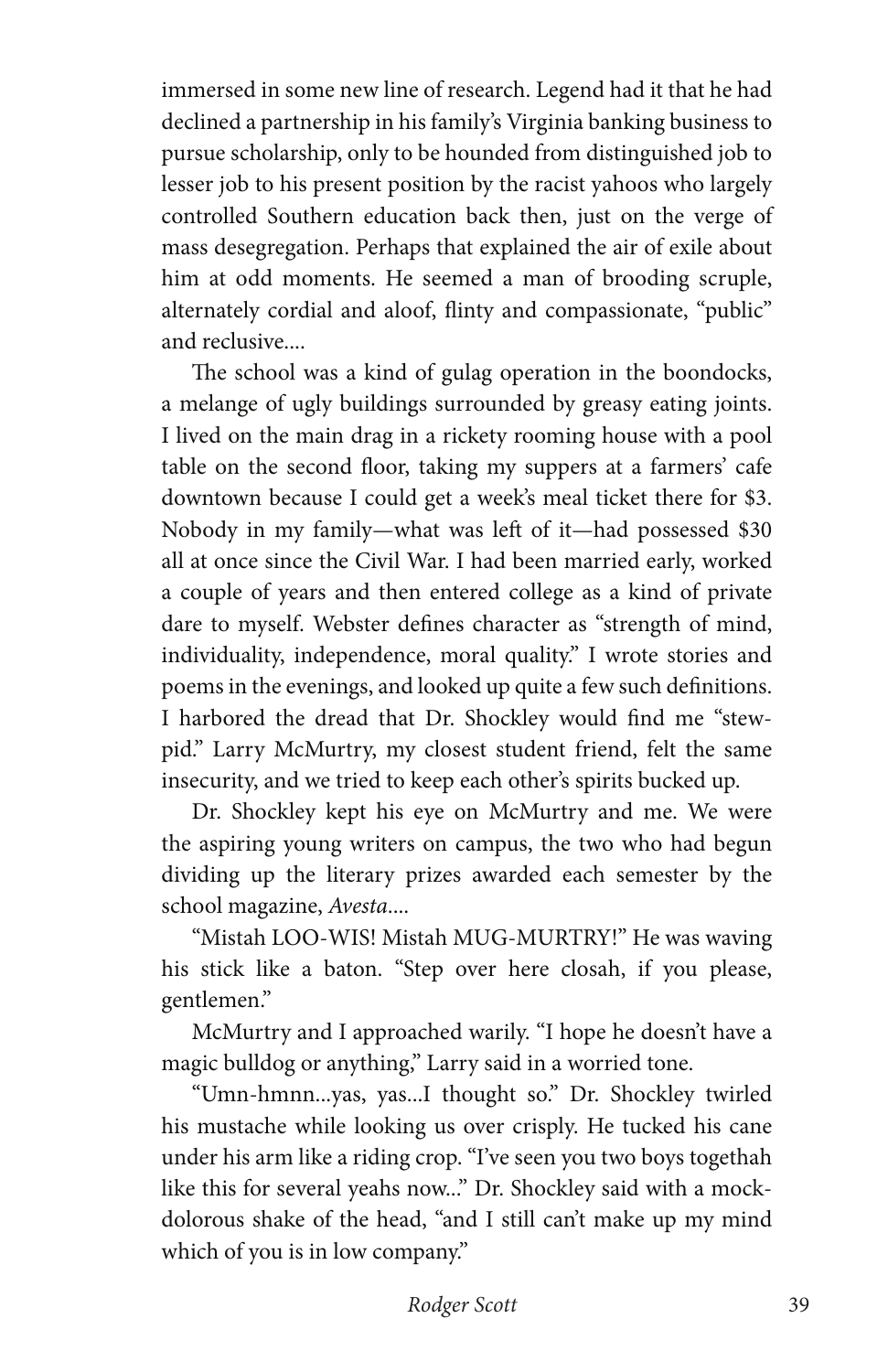Because of the threats to expel them, Grover and Larry were relieved when they were allowed to graduate and had the diplomas in hand:

McMurtry wore blue jeans under his baccalaureate robes at the ceremonies, as I recall. Afterwards, at a private function, a group of faculty stalwarts and scrubbed new B.A.'s stood around someone's living room, holding glasses with something brown in them. "To your health, Mistah Loo-wis," Dr. Shockley proposed. I returned the sentiment, and after a couple of sips, I fell to confessing my uncertainties about the future. "Ah, the fantods of youth...umn-hmnnn...yas, yas." Dr. Shockley lifted his glass and clinked it solidly against mine. "Re-read *Huck Finn* every two yeahs, young man," he said, "…and you may develop some charactah yet."

#### **Filming** *HUD* **in Amarillo**

In 1961 Harper and Row published McMurtry's first novel, *Horseman Pass By*. Paramount Studios bought the movie rights to the book and was filming it as *Hud* (the name of the character played by Paul Newman) in Amarillo, Texas and the small nearby Panhandle town of Claude. Patricia Neal, Melvyn Douglas and Brandon de Wilde were also starring in the film, directed by Martin Ritt. McMurtry and Mike Hutcherson (one of Grover's protégés who had been traveling around with McMurtry doing still photography for a book McMurtry intended to do on rodeos) observed the filming for a couple of days, and Larry suggested to Grover that he might like to spend a couple of days watching the Hollywood film crew at work.

Mike met Grover and me in Lubbock and the three of us drove 120 miles north to Amarillo. It was late afternoon when we pulled into the Ramada Inn parking lot. The first person I recognized was Paul Newman, who was sitting by the swimming pool. Several people greeted Mike and asked about McMurtry. Bob Hinkle, the film's technical adviser—a congenial man in his mid-to-late-thirties who was wearing a short-sleeved white shirt, Levi's, boots and a white straw cowboy hat—went out of his way to introduce us to people as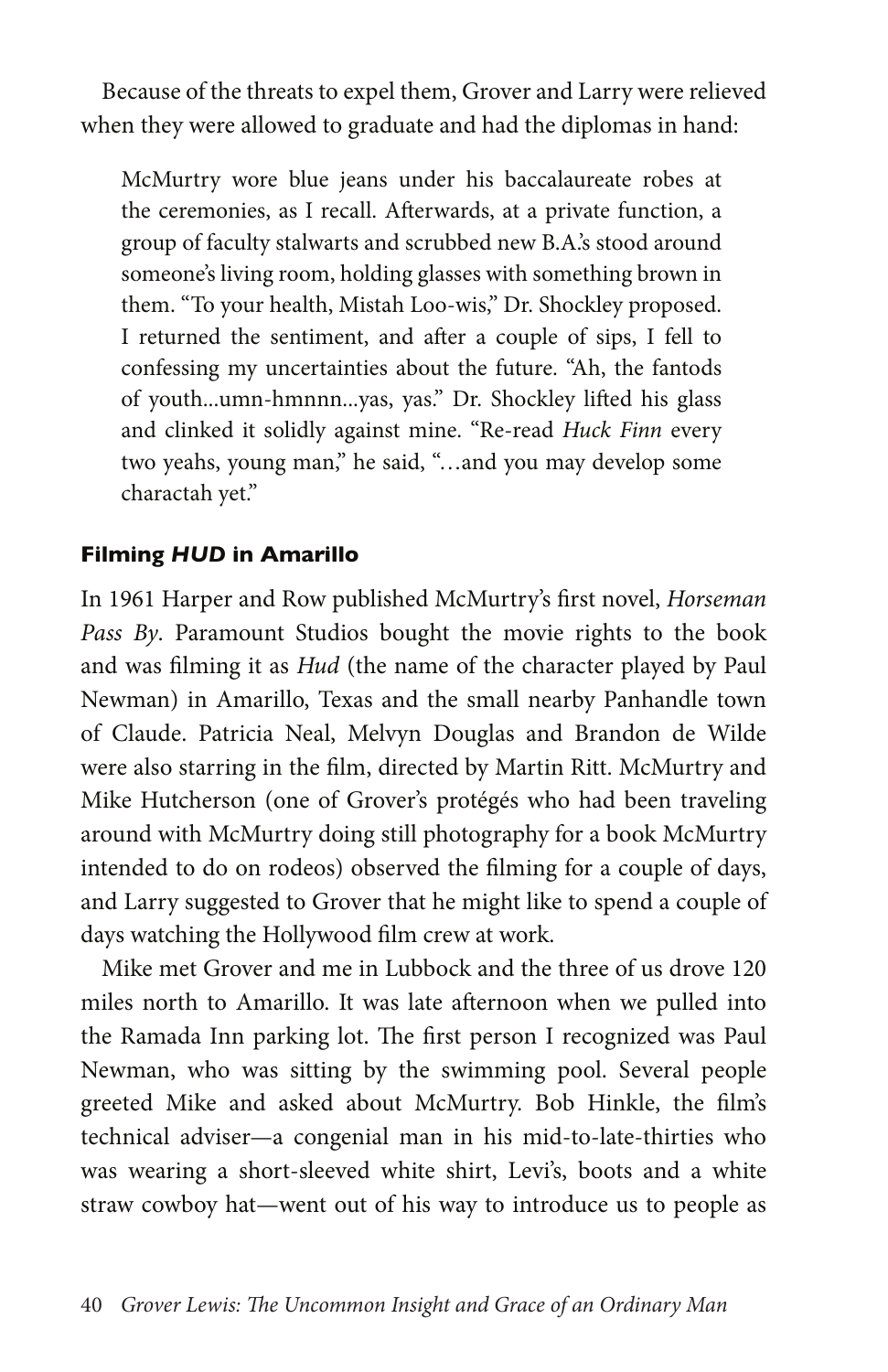"the good friends of Larry McMurtry's." Between introductions, I told Hinkle that Grover was a good friend of McMurtry's but that Mike and I didn't know McMurtry very well. He nodded and asked me where we were from. When I said Lubbock, he volunteered that he was from Brownfield, a small town 39 miles southwest of Lubbock.

"I boxed in two Golden Gloves matches in Brownfield," I said, "and had the spectacular record of one loss and one draw." Hinkle chuckled. He knew the boxer who had beaten me and said he had become a milkman in New York City. Hinkle continued to introduce us to the actors and technicians as "good friends of Larry McMurtry's."

"You boys have a room yet?" he asked. "No," Grover said, "we came directly here."

"Well, there ain't no rooms left here and no point in payin' someplace else," Hinkle said. "We'll find somebody here to put you up. Where's that little shit Brandon?" Hinkle quickly found out where Brandon de Wilde was and took us to see him. He was conversing with two young men in the parking lot. They were sons of a rich local ranching family. Brandon was admiring their cars: a new Chevrolet Impala and a Mercedes-Benz 190 SL coupe that still had German or Swiss license plates even though the older brother had brought the car to Amarillo more than a year before. When Hinkle mentioned that the three of us needed a place to stay, de Wilde said we were welcome to share his suite if one of us didn't mind sleeping on a sofa.

The conversation shifted quickly from cars to Texas and politics. The two brothers didn't like Texas any better than Grover did. Grover said he was troubled by Amarillo's political climate, which he described as "virulently reactionary even by Texas standards." The brothers had traveled extensively throughout Europe and other parts of the world. They described Amarillo as dull and provincial but were not critical of the conservative political climate, although the one with the Mercedes coupe added that he liked the "head of Don Yarborough [a liberal Texas Democrat] but not his politics." Grover responded: "I like his politics but not his head."

When the younger brother asked me what Grover and I did in Lubbock, I told him that we were graduate students at Texas Tech and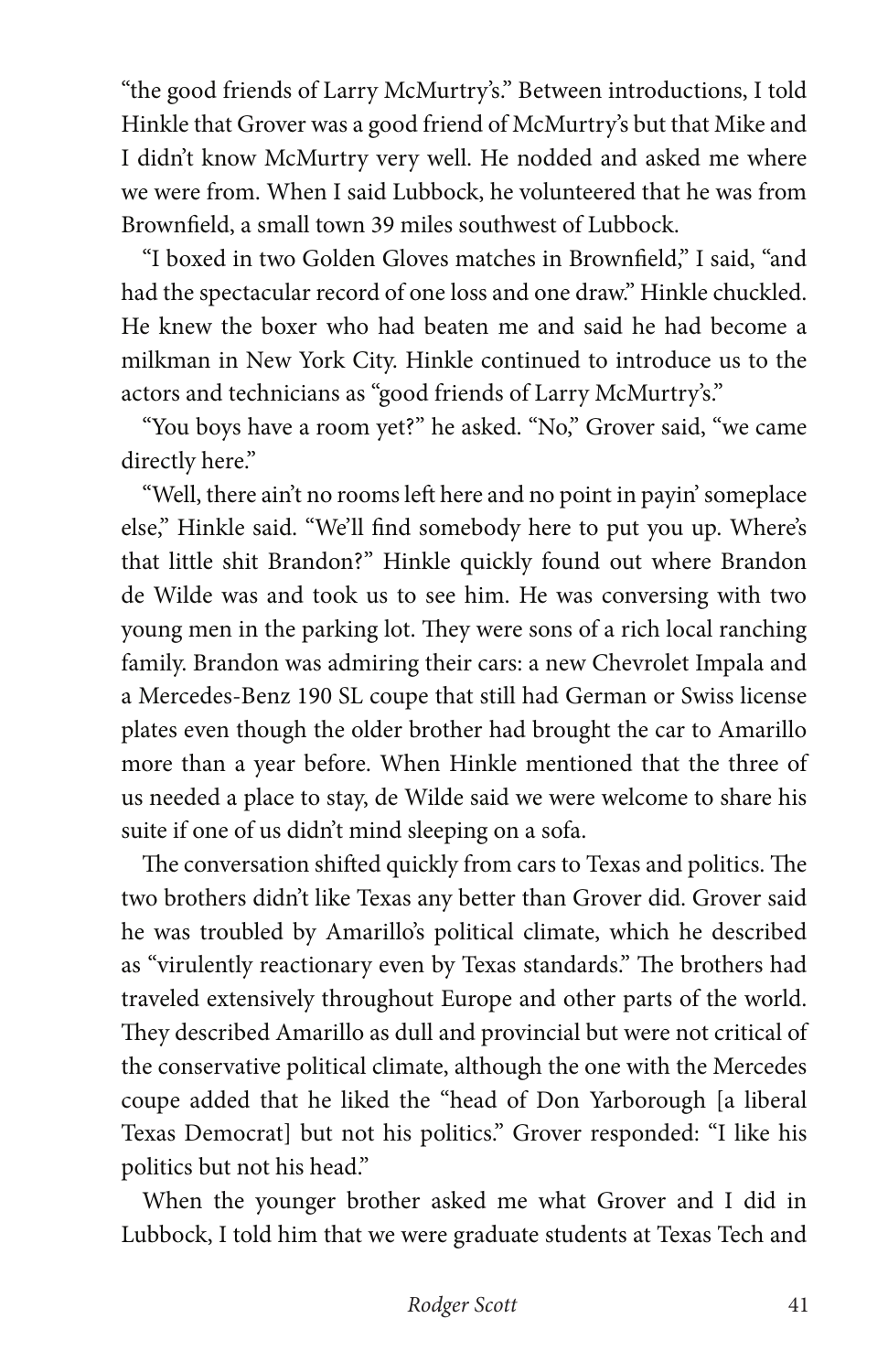that Grover was also a writer. That evening Grover reminded me of that part of the conversation and said: "I noticed you hesitated to describe me as a writer. I'm a graduate student by circumstance and a writer by choice. I may succeed or fail as a writer, but that's what I am and that's what I'll always be."

Brandon de Wilde, who was 20 years old, was playing the part of Lonnie, a boy in his late teens who looks up to Hud Bannon, his wisecracking, womanizing uncle, played by Paul Newman. Inevitably, de Wilde's role as Joey, the tow-headed little boy in *Shane*, came up quickly in the conversation. His performance in the great western had earned him an Oscar nomination for best supporting actor, but he didn't win. Brandon pointed out in a polite enough way that he was a bit weary of people doing an impersonation of him shouting: "Shane, Shane, come back, come back," as he runs after Alan Ladd at the end of the movie. He preferred that people pay more attention to his recent roles.

Grover said he understood, then complimented Brandon on his performance in *All Fall Down*, a movie based on the novel by James Leo Herlihy, starring Warren Beatty. Brandon was pleased by Grover's compliment and description of the movie as "an intelligent, serious film." Brandon de Wilde was a curious personality; at the age of 20, he had been an actor for more than 10 years. His first movie was *The Member of the Wedding*, released in 1952. Brandon made perceptive, mature observations about filmmaking and the actors he had worked with, including Alan Ladd, Warren Beatty and the actors in *Hud*. In other ways he was like a child; he spent an inordinate amount of time deciding what food to order and had an obsessive interest in cars, especially sports cars.

Hinkle continued to introduce us to the actors and production crew the next morning. Grover was eager to meet the director, Martin Ritt, and Melvyn Douglas, who played the old rancher. Since filmmaking is such a slow, tedious process, Ritt and Douglas had the time and inclination to be attentive to us. Grover knew almost as much about films as literature and he asked Ritt several questions about the films he had made that Grover admired.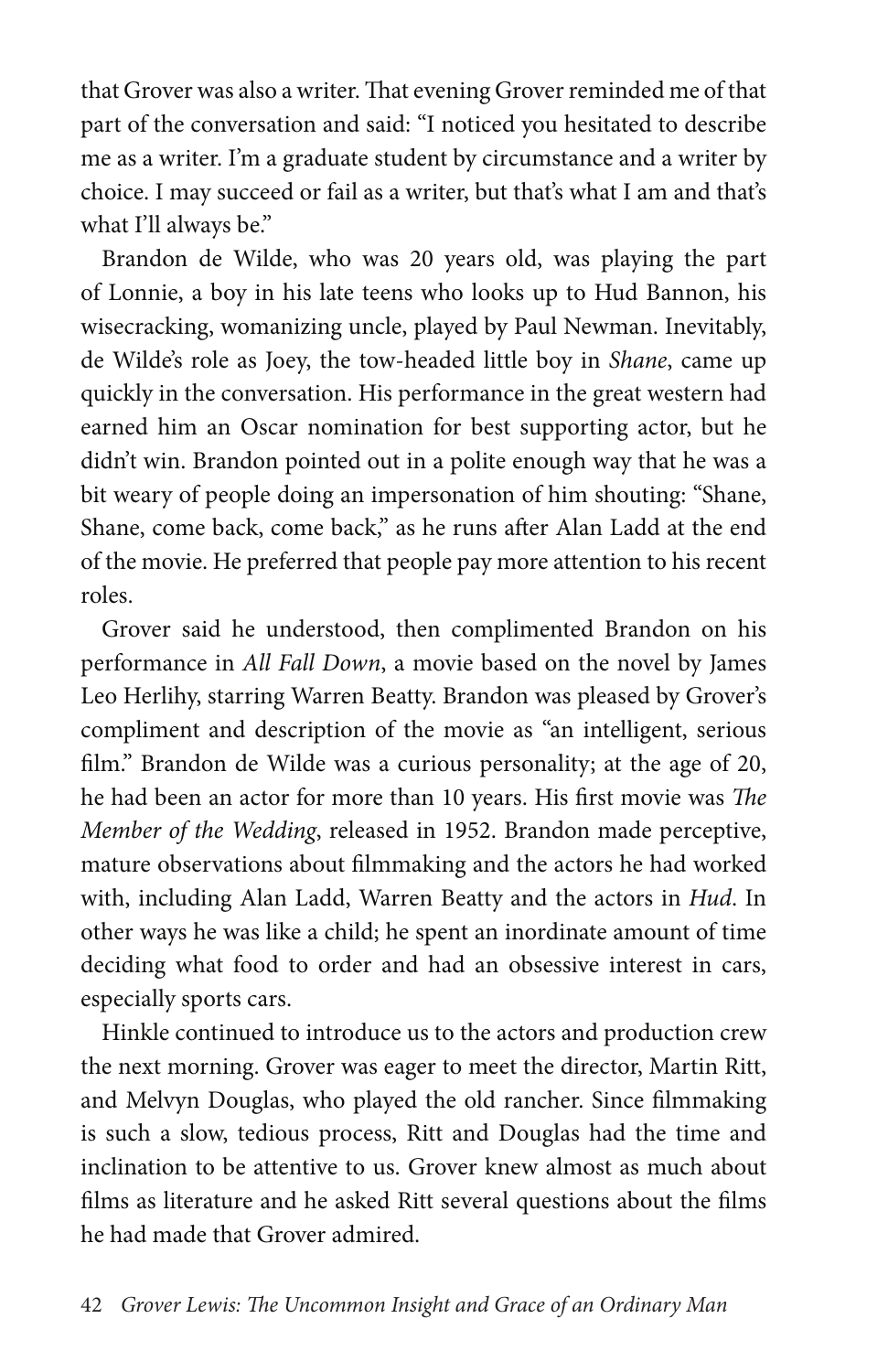As everyone was waiting around to load up and travel 30 or 40 miles to the ranch house near Claude for that day's shooting, we started a conversation with Melvyn Douglas, a tall, distinguished man in his sixties with silver-grey hair and a full mustache, who had returned from Spain a short time before. After Richard Nixon had red-baited and defeated his wife, Helen Gahagan Douglas, in the 1950 Senate race, the Douglases chose to live in Spain under General Franco, rather than in the U.S. during the McCarthy Era, and had stayed there 12 years. When Grover mentioned the irony of fleeing McCarthyism and being in exile under Franco's repressive regime, Douglas said: "All my Spanish friends hate that fascist bastard even more than we hate Nixon but Spain's a great country in spite of Franco." Grover invited Douglas to ride with us out to the ranch house near Claude and he accepted.

When the Douglases left the U.S., he was a leading man but after they returned 12 years later he had a much more limited choice of roles. Grover observed that Douglas had suffered almost as much at the hands of Richard Nixon as his wife had.

"No, that's not really true. In my case it was more a matter of choice, but I'll never forgive that son-of-a-bitch for what he did to Helen."

Douglas told us that a group of rich ranchers in the Amarillo area had invited the film crew to a party a few nights before and had served some of the best food, wine and liqueur that he had ever seen. He said at one point in the evening one of the women began to criticize the national Democratic leadership for wasting so much money on "giveaway programs" that weren't needed and would never work anyway. Douglas didn't interrupt or comment, but a few minutes later he approached her and said: "You and your friends here remind me of the Spanish aristocracy."

Douglas said the woman seemed pleased. "In what way?" she asked.

"You really don't give a shit about anybody but yourselves," Douglas responded. He said the woman gave him a strange look, wished him "good luck in the film business" and walked away. Grover and Douglas sensed that they had a lot in common. They talked about acting, writing, the Kennedys, the Spanish Civil War—and some of the actors and screenwriters that both of them admired who had been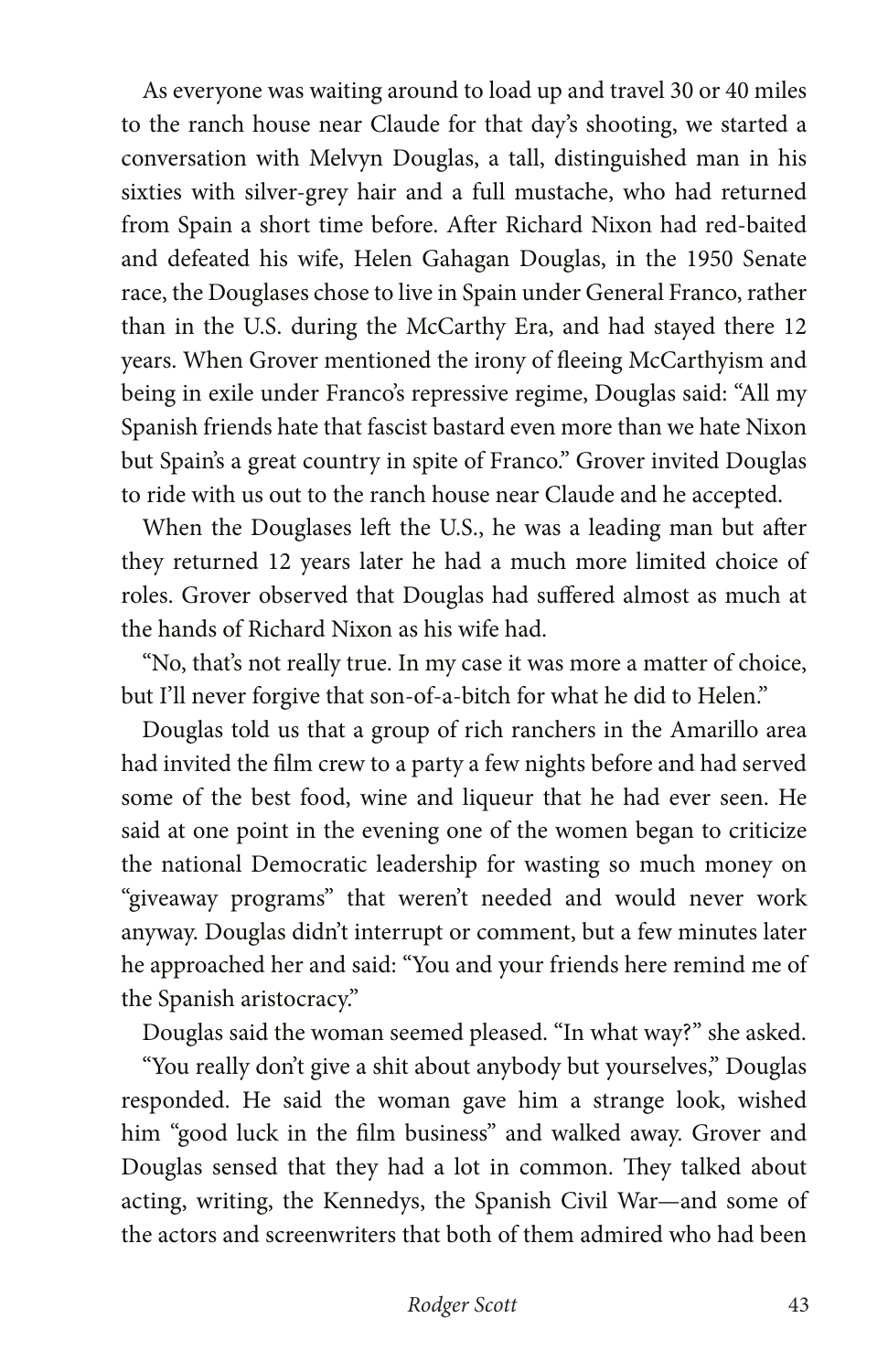blacklisted during the McCarthy Era. That evening they continued their discussion at dinner, which was catered by a restaurant that specialized in mesquite-smoked barbecue.

While Grover, Douglas and I were approaching the table, someone suggested that I sit across from Patricia Neal.

"I'm Patricia Neal, very glad to meet you," she said, extending her hand. Ms. Neal had the role of the live-in cook for the three ranchers played by Douglas, Newman and de Wilde. She was a striking woman, even dressed modestly in the tan blouse and brown skirt she had worn for the afternoon's filming. In McMurtry's book the cook is a young black woman and, unlike the screenplay, there is no romance between the cook and Hud, Newman's character. Ms. Neal mentioned how different the screenplay was and asked: "What does Mr. McMurtry think about all these changes in his book?"

"I think he was surprised by some of them, but he recognizes that film is a different medium." I didn't tell her that McMurtry was amused that the screenwriters seemed defensive about some of the changes but he didn't object since he had nothing to do with the screenplay and Paramount had paid him well for the rights to his book.

I told Patricia Neal that I admired her work, especially in the film *Face in the Crowd*. She responded: "That was an ambitious and, I think, successful film. I was very fortunate to get to work with talented, intelligent people like Elia Kazan, Andy Griffith and Walter Matthau." When it came up in conversation that I had been accepted by the Peace Corps, she said: "I think that'll be one of the best experiences of your life. If I were young, I'd do the same thing." After dinner as people got up to leave, she extended her hand and said: "It was a pleasure to meet and talk to you. Good luck in the Peace Corps."

"Thank you and good luck as well. I'll never forget visiting with you." I was sad to see dinner end but relieved that I hadn't made a fool of myself. I told Grover and Mike afterward that sitting across the dinner table from a beautiful, intelligent woman like Patricia Neal was a bit like being in heaven for 45 minutes then ending up back in the Texas Panhandle. Grover said: "I don't know anybody who'd confuse heaven with the Texas Panhandle."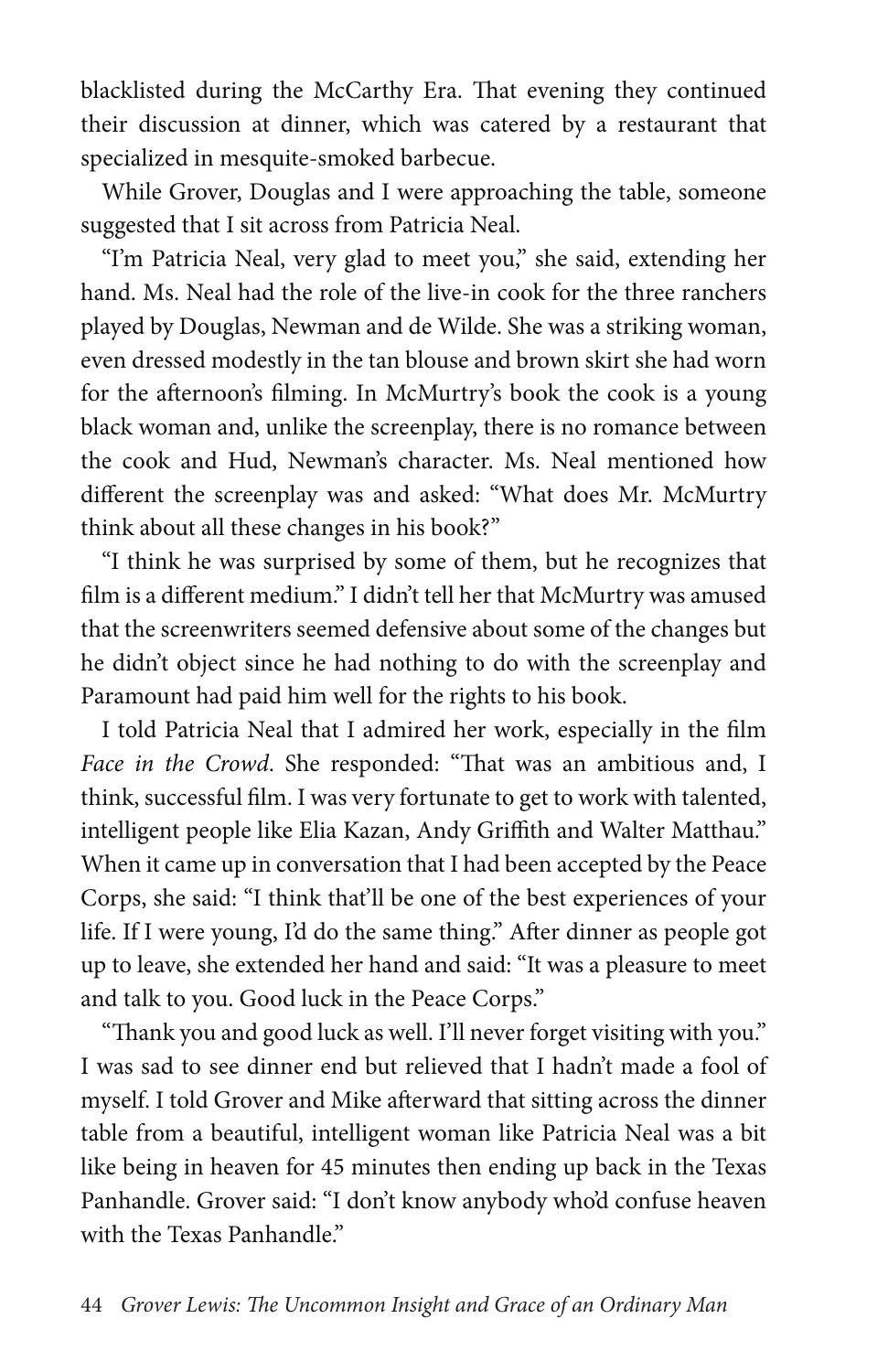The only people Grover had wanted to converse with who hadn't been very responsive were Paul Newman and James Wong Howe, the brilliant cinematographer. Howe, a small Chinese-American man in his late fifties or early sixties, was wearing a navy-blue baseball cap with a flat bill, a black sweater, blue jeans and black boots. He was friendly and gracious when Martin Ritt introduced him to us, but he was so preoccupied with his work that we thought it would be an imposition to approach him afterward. On several occasions when we encountered him, he always smiled, spoke and nodded but never stopped to visit with anyone on the set.

Newman usually didn't participate in the banter and horseplay that took place on and around the set between takes. He kept to himself, going over his lines and working on gestures for the approaching scenes. He walked from the back porch of the ranch house to the car four or five times, then he asked one of the technicians a question before making the walk one final time. Newman wasn't aloof or unfriendly but it was clear to us and to the other actors and production people that he didn't welcome distractions. At the first meeting with Newman, Bob Hinkle, the technical adviser, said: "Paul, I'd like to introduce you to these fellers, good friends of Larry McMurtry's." Newman nodded and extended his hand: "I remember Mr. Hutcherson; I met you and Mr. McMurtry a few weeks ago. How're you doing?" On the way to the room, Grover observed: "Did you see the way ol' Mike lit up when Newman not only remembered him but called him 'Mr. Hutcherson'?"

We were in the motel when someone knocked on the door. It was the young man who owned the new Chevrolet Impala. Within a few minutes, Brandon de Wilde asked if he could drive the car. The young rancher consented and Brandon invited Grover, Mike and me to go with them. Mike declined but Grover and I joined them. Brandon had poor eyesight and was supposed to wear glasses, especially for reading and driving, but he rarely wore them since he thought glasses made him look "dorky." He drove through the city, jamming the accelerator to the floor after each stop and exceeding the speed limit by at least 30 miles an hour. Brandon asked how to get to the nearest highway, which turned out to be a straight two-lane farm-to-market road. He headed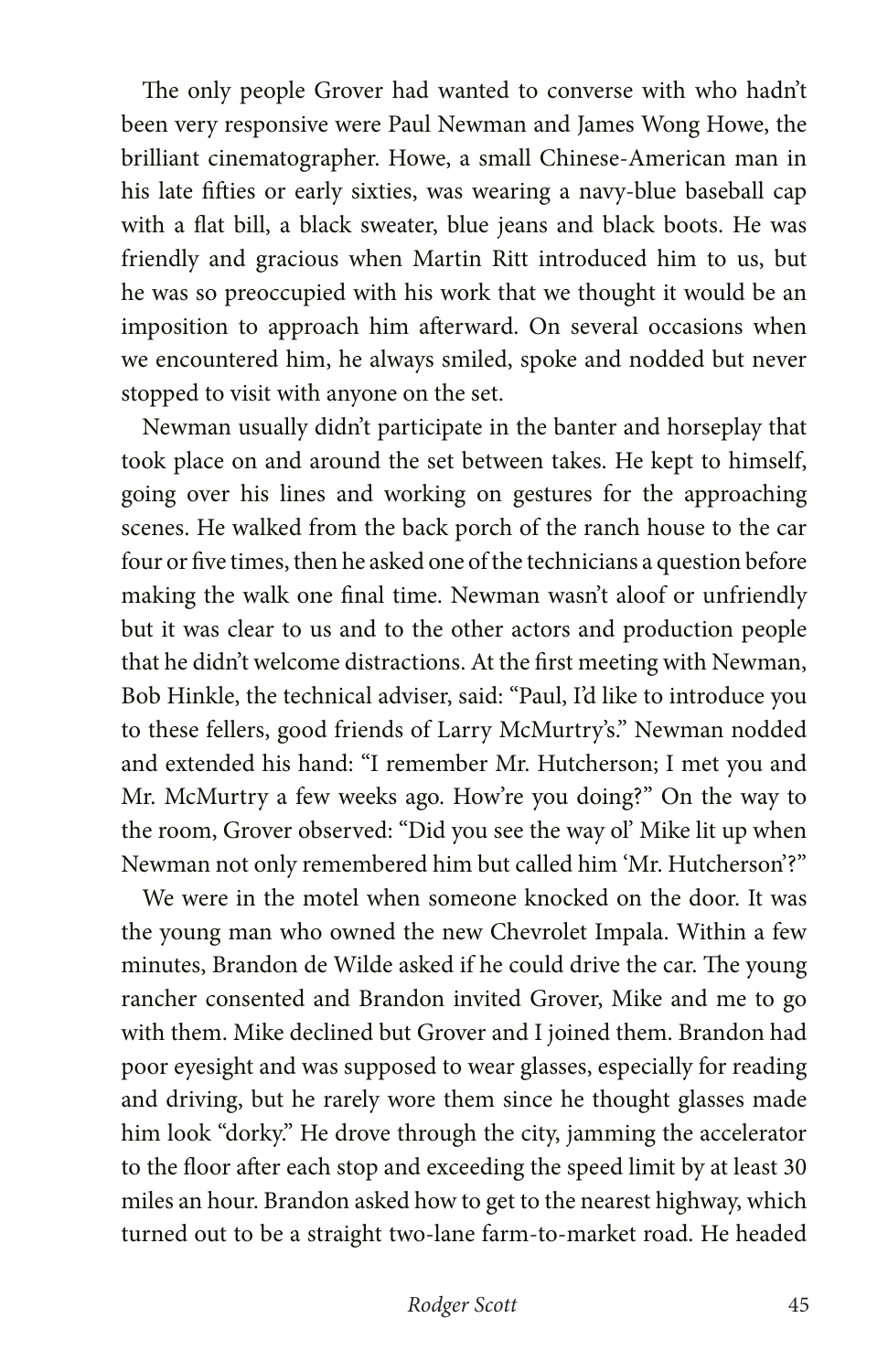east at full speed, putting his head almost on the steering wheel and squinting. In less than a minute the speedometer needle passed the 110 mph mark. "At 120," Brandon asked, "what are we clocking?"

"Over a hundred," the owner answered.

Grover, who was sitting across from me in the back seat, said: "I can't believe this. Goddamn it, Brandon, slow down or stop the car and let us out."

"Relax, Grover, I've got the car under control."

"The hell you do," Grover raised his voice. "If I'm gonna die, I want it to be for some purpose, not for somebody's adolescent amusement. I'm serious. Stop and let us out."

"Okay, okay." Brandon slowed to 75 for a few miles, then stopped the car on the shoulder of the highway and made a U-turn. "It's no fun to drive a car with this kind of power unless you use it." (A decade later on July 6, 1972, Brandon died in a car accident in Denver, Colorado, where he was working in a stage production of *Butterflies Are Free*. In a rainstorm, his car skidded into a flatbed truck parked just off the road in a suburb of Denver. Brandon had worked as an actor for more than 20 years. He would have been 30 years old in October of that year.)

Between conversations and late each evening, Grover took extensive notes. He was impressed at how competent and serious the actors and the production people were. They were also friendly and unpretentious. The only person we met who fit the Hollywood stereotype in any sense was Hinkle, yet he was kind and accommodating to us. Grover had a beer with him in his suite. Hinkle told him that the vice squad of the Amarillo Police Department had threatened to shut down the movie operation because teenage girls were slipping into the Ramada Inn rooms at night (sometimes through the windows) for sex, alcohol and marijuana.

Grover said: "You've got to see ol' Hinkle's room; it's like a movie set." We knocked on the door. "Come on in; it's open," Hinkle said.

"We thought we'd join you for a beer, Bob, if you have any," Grover said.

"We got a cooler full," Hinkle said; "you boys help yourselves—now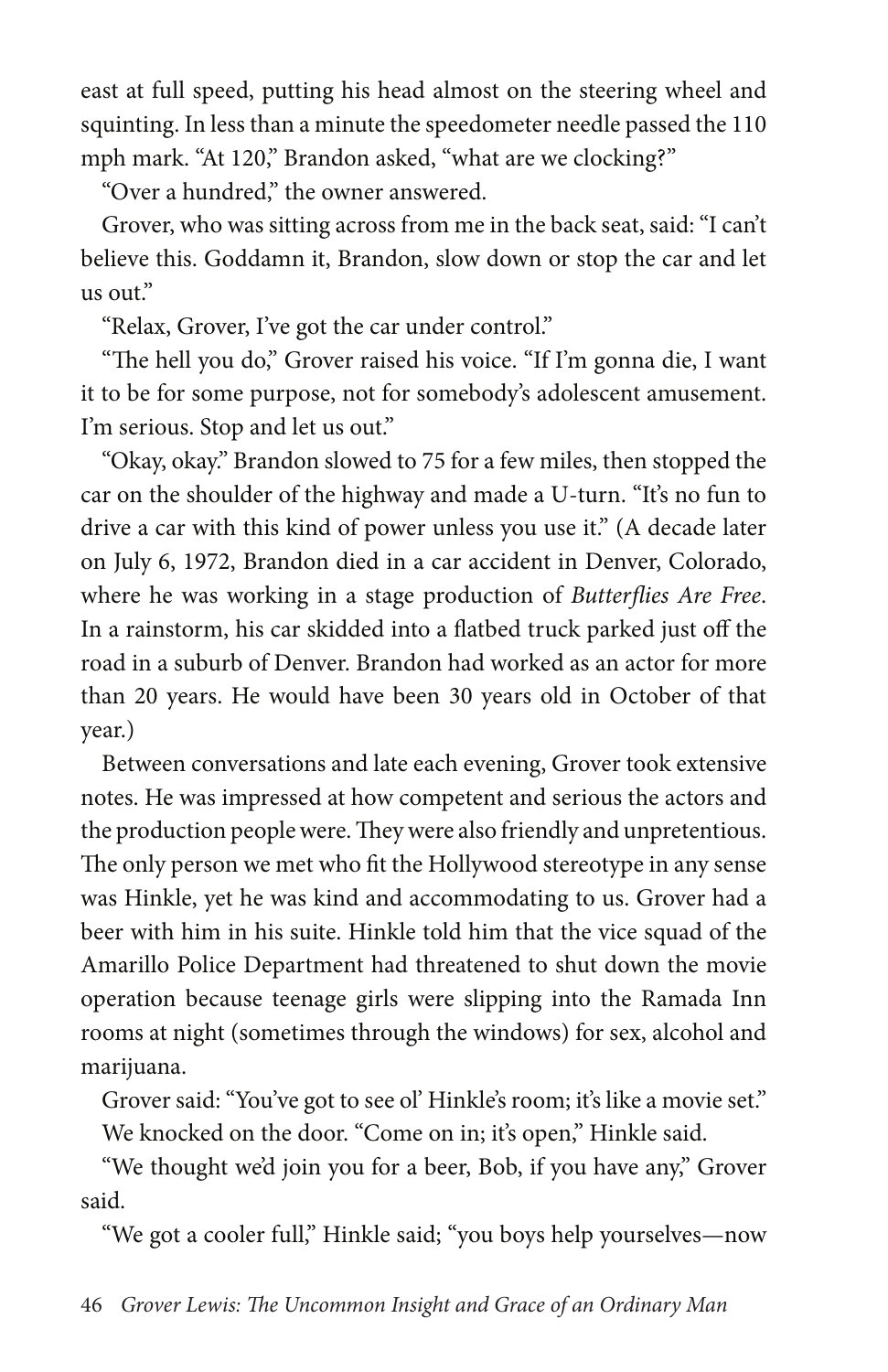or later—the room's usually unlocked." Lone Star Brewery not only supplied all the complimentary beer the film crew could drink but also provided coolers and fresh ice. Above the door inside Hinkle's room, the Lone Star publicist had put up a pair of steer horns that spanned five or six feet with a leather Lone Star logo joining the horns. In the middle of the carpet there was a tan hand-tooled saddle that smelled of new leather with a gun belt slung around the saddle-horn. The gun belt with real cartridges and the scabbard—which held a largecaliber, long-barreled revolver—were also hand-tooled. On the desk was a scrapbook with Hinkle's photos and movie credits; also an IBM Selectric typewriter and a partly completed screenplay. On one wall was a large poster of the movie, *Old Rex*, a story about a dog that was "produced by Robert Hinkle."

Hinkle had been the technical adviser for *Giant* also and had told us several stories of drinking and carousing with James Dean and Rock Hudson. When Grover asked Bob how he would compare the two films, Hinkle said: "Oh, I got a lot more pussy when we were making *Giant.*"

On the road back to Lubbock, Grover was taking notes. When he finished, he said: "I've come up with a title for the piece I'm gonna do: 'Splendor in the Short Grass: The Deer Park People in Texas.' "

 $\overline{a}$ 

Grover chose the first part of the title for an article he did in the early 70s for *Rolling Stone* magazine on the filming of *The Last Picture Show*, the second novel of McMurtry's to be made into a movie. Grover had a small part in the film: the alcoholic father of Timothy Bottoms' character, the high school boy who has an affair with the coach's wife, played by Cloris Leachman. "Splendor in the Short Grass" became the lead piece in Grover's book, *Academy All the Way*, published in 1974 by Straight Arrow Books, the publishing arm of *Rolling Stone*. The *New York Times* described the article as "extraordinary."

### **Leaving Texas Tech With a B.A. and 90 Graduate Units**

Grover left Texas Tech after three years of graduate school without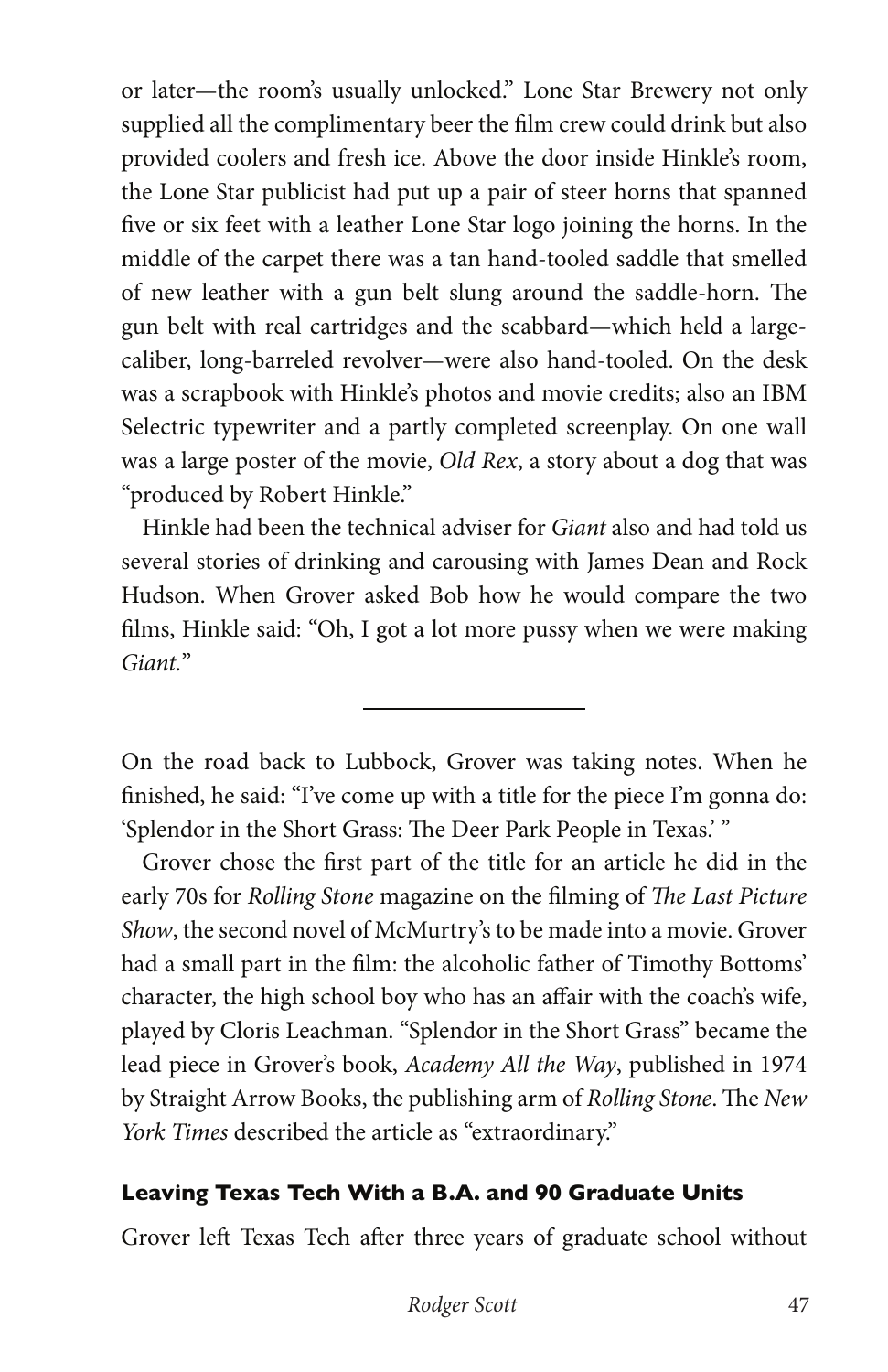a master's degree and with no chance of getting a Ph.D. His love of language and literature and his commitment to the life of the mind would have made him a brilliant teacher but that wasn't his interest. He also believed that writing and teaching took the same kind of psychic energy.

Grover worked as a music and book critic at the *Fort Worth Star Telegram* from 1963 to 1966 and met some of the old journalists who had worked with Edward Anderson, the journalist, novelist and screenwriter whose best-known novels were *Thieves Like Us* and *The Hungry Men*. Grover saw in Anderson's life and work a kind of energy, intelligence and humanity that moved him. Over the years Grover wrote about Anderson, traveled to the Rio Grande Valley on two occasions to meet his widow and friends. From 1966 to 1969 Grover worked for the *Houston Chronicle* then left Texas with about as much regret as a parolee walking out of Huntsville Prison, known by hip country boys who had spent time there as "Uncle Bud's."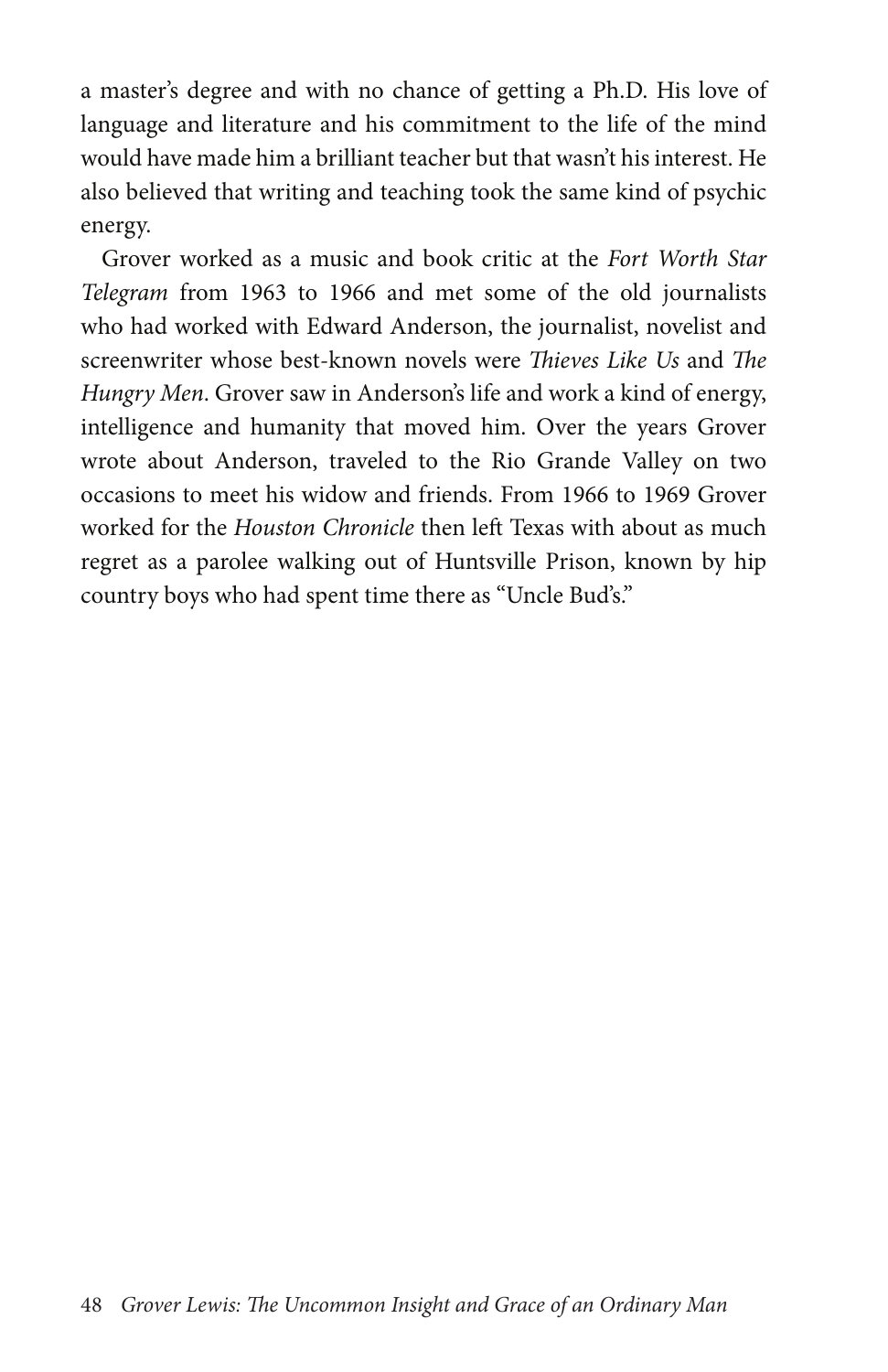## **Moving To San Francisco**

In 1969 Grover moved to San Francisco and worked for two years as the West Coast correspondent for the *Village Voice*. From 1971 to 1973 he was an associate editor at *Rolling Stone* and during this period did some of his best work.

He met and married Raona Ence Seavey (Rae), an energetic, attractive blonde from the Mormon country of southern Utah, who also worked for *Rolling Stone*. Although Grover's vision was a degree away from legal blindness, he never missed beautiful women or physical detail. He had indeed met more than his share of attractive women—but not with Rae's common sense, decency and stability. On July 4, 1973, they chartered a bus to Reno and got married in a public park.

I missed the wedding because I was in China with a delegation of teacher-unionists, but I saw photos of the lively ceremony, including some of a young British man who had invited himself along, then drank until he passed out and spent most of the trip on the floor of the bus.

As a wife, partner and friend, Rae took good care of Grover. She occasionally scolded but always looked up to and loved him; and she kept him alive for 23 years.

Grover had the independence of mind that allowed him to disagree with people he respected and to agree with people he loathed. His character was shaped by pain and struggle, also by determination and concentration—both in the extreme. To me, he was a big brother and mentor yet I felt protective toward him because, even in his twenties, he lived and worked with a kind of intensity that demanded more stamina than he possessed. In recent years the solitary act of writing, his disciplined crafting of language that revealed the exceptional qualities of ordinary people and the complexities of the human spirit, took too much of his energy.

After Grover and Rae made a life together, I still worried about him,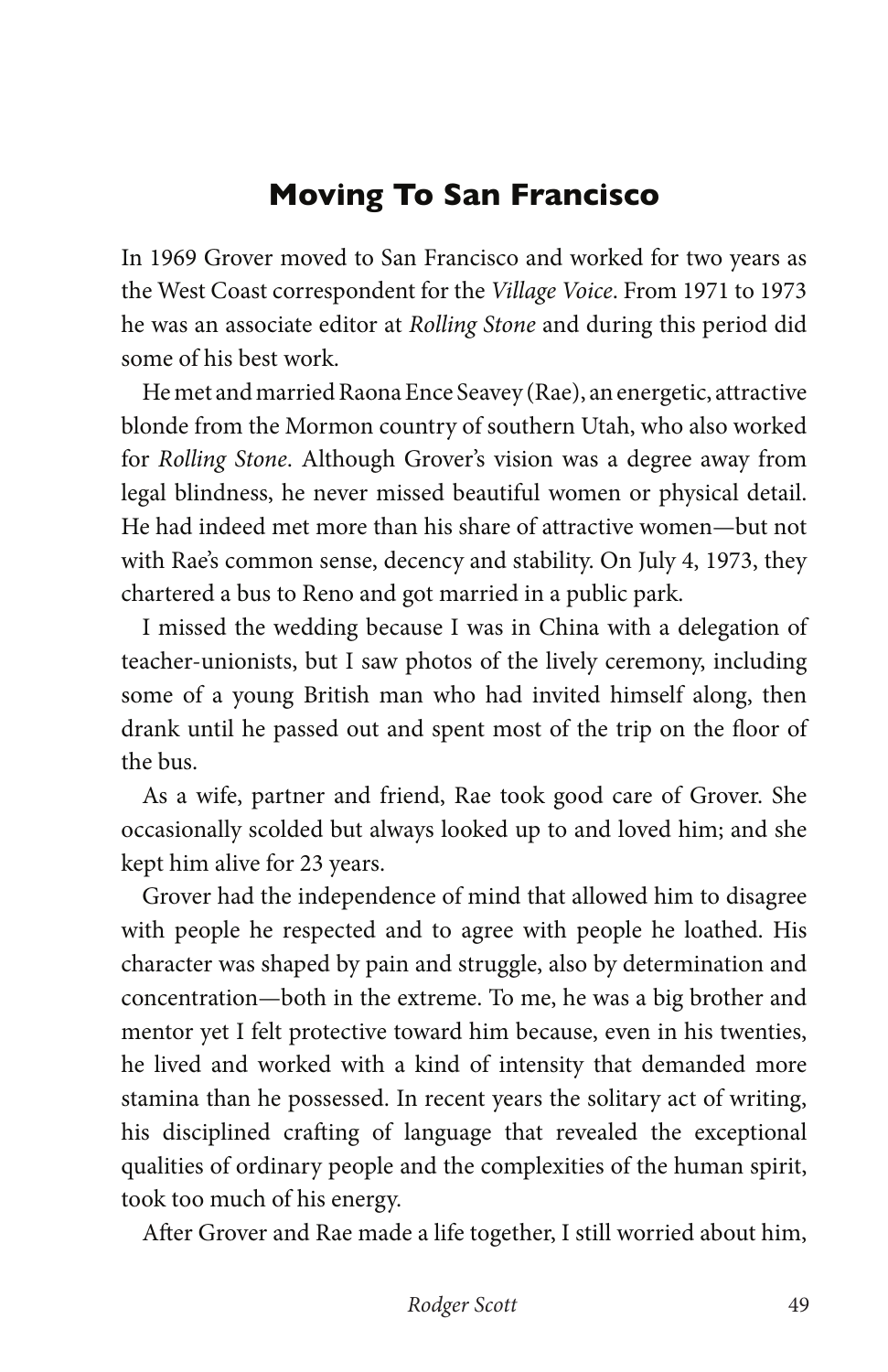but I knew she would do her best to look after him—and that he would listen to her, as much as he would to anybody.

#### **Arbitration Against** *Rolling Stone* **for Breach of Book Contract**

In 1973 Grover signed a contract with Straight Arrow Books to do a book on former Texas Governor John Connally, and he and Rae planned to move to Texas in order to be close to Connally, his family and friends. After Grover and Rae gave notice on their apartment at the edge of San Francisco's Haight-Ashbury district, rented a house in San Antonio, and made other plans and commitments relating to the move, it occurred to Jann Wenner and the Straight Arrow editor that Connally's political star had begun to fade and doing a book on him wasn't such a good idea after all. When Connally (a conservative Texas Democrat more widely known for having been shot when John Kennedy was assassinated than for any legislative or administrative accomplishment) became a Republican, a journalist observed that it was common for rats to desert a sinking ship but Connally's case was the only one he had ever witnessed of a rat joining a sinking ship.

Grover—who was the first to refer to the boy editor and publisher of *Rolling Stone* as "Citizen Wenner"—believed that Wenner had decided not to honor the contract then instructed editor Allan Rinzler to call Grover into the office and tell him that the book deal was off.

Wenner added afterward: "We hope you understand, Grover." It wasn't Grover's nature or habit to turn the other cheek or to defer to people who, in his judgment, derived power more from ambition or circumstance than merit. Grover understood two things with a singular lucidity: Wenner's imperial certainty that any expression of regret from the mighty could right major wrong or banish all complications—and that Straight Arrow had indeed breached the book contract. Grover filed for arbitration, eventually winning a \$10,000 judgment—not a figure that would shake *Rolling Stone* financially but it made the victory more than symbolic.

In a country where we murder some of our most heroic citizens than name streets and schools after them, it's as astonishing as it is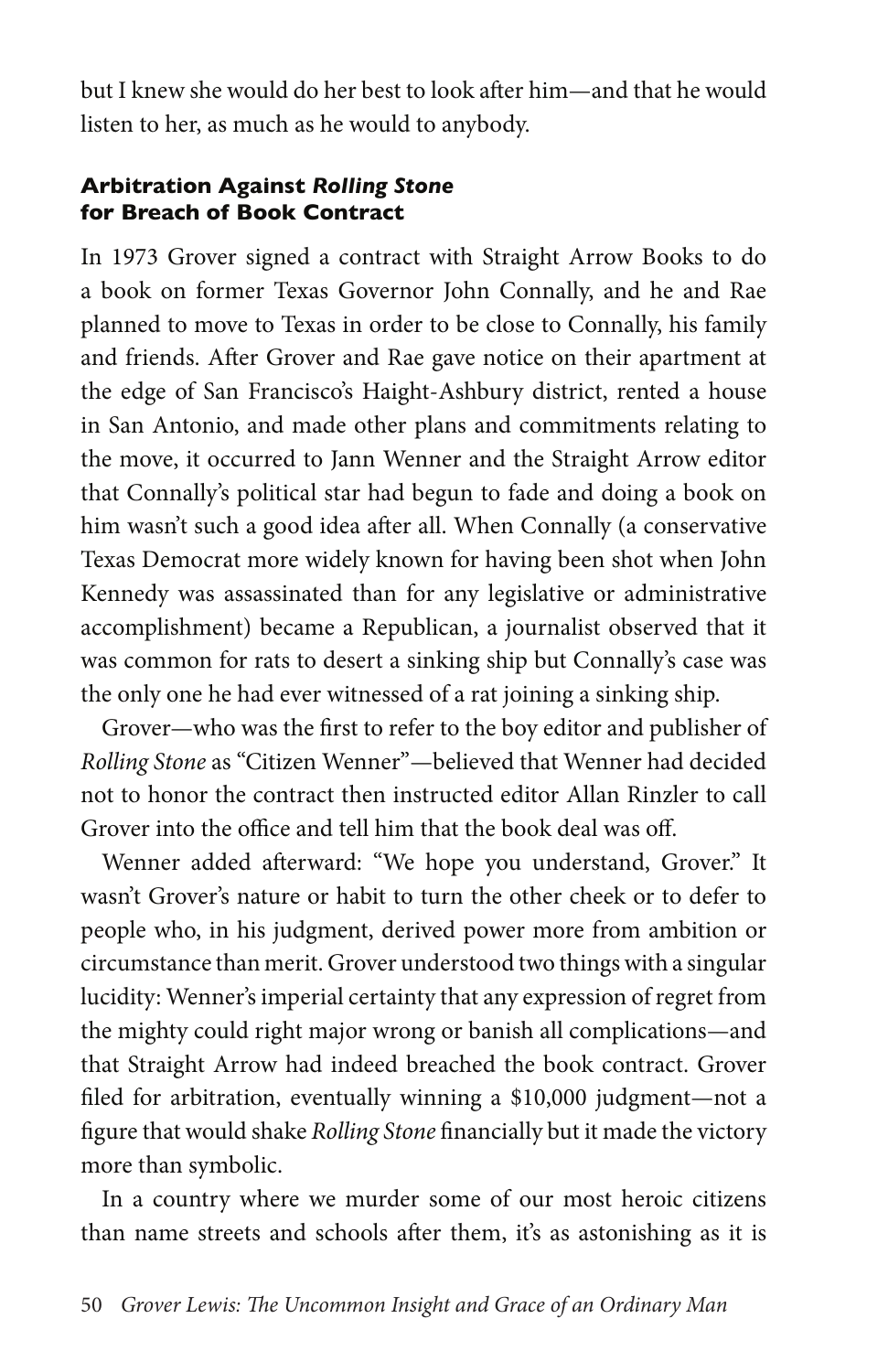encouraging when the little people win. After hearing the arbitrator's decision, Grover suggested we have a beer to celebrate.

When we got on the elevator, the only other person there was Jann Wenner. Grover looked at him and smiled: "How ya doin' there, lad?" Wenner's hair wasn't combed, his eyes were bloodshot and he looked as if he'd slept in his clothes for a couple of days. "Uh, okay, I guess," he said, without looking at Grover. As soon as the elevator stopped, Wenner got off, even though we hadn't reached the first floor. Grover watched him hurry down the hall. "I'd say ol' Jann's definitely a loser but not a very graceful one."

Straight Arrow Books had published Grover's collected poems, *I'll Be There in the Morning If I Live*, in 1973 and his collected pieces on films and music, *Academy All the Way*, the following year.

 $\overline{a}$ 

Because of the arbitration, Straight Arrow never made any real effort to promote and distribute either book, so most copies were remaindered.

When Grover and I stopped in San Luis Obispo around two years later on the way to L.A., we noticed a bookstore near the restaurant where we'd had lunch. When Grover had time, he rarely passed up bookstores. On a large table of "Books on Sale" near the front entrance, I found *Academy All the Way*. The price was two dollars. We bought the book. I thought about asking the young man behind the cash register if he recognized Grover from the photo of him in a flat-brimmed black hat on the back cover of the book but decided not to. Grover was a bit disappointed in the fate of his book but amused by the coincidence.

 From 1974 on, Grover's work appeared in the *Los Angeles Times, Washington Post, St. Petersburg Times, L.A. Weekly, New West, California, Cosmopolitan, Playboy, Texas Monthly, Movieline* and other magazines, but he never came close to earning as much money from his writing as he had in the early seventies at *Rolling Stone*.

Grover had the kind of intelligence that genetic chance shapes but never explains. I can't say that Grover Lewis was the smartest person I ever knew, but few people I've met worked as hard as he did to refine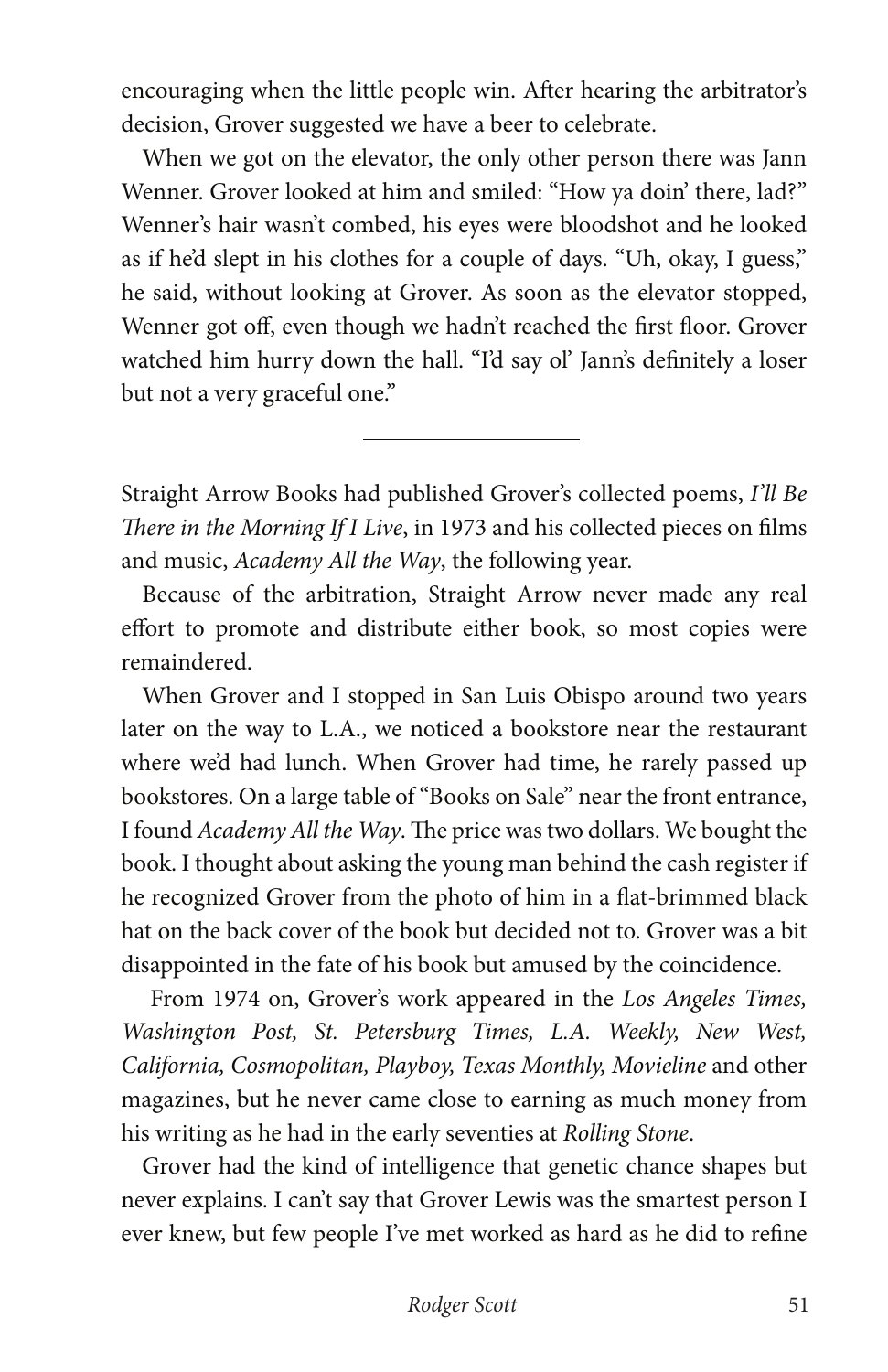the gift of language. He believed that reading had literally saved his life. And there is no better index to the quality of Grover's thought and character than what he did with language. His writing has grace, humanity, intelligence and wit. And whatever Grover wrote—an article, a book review, or a letter—he worked with deliberation, intensity and concentration because he believed that his work revealed his character and values.

As a journalist, much the same way he did as a human being, Grover attracted and sought out interesting and talented people, then observed them until he found the right voice and circumstances to let them tell their own stories: "My interest was always aroused by fringe people: rebels, poets, mavericks, poor-boy aesthetes and creative badasses. My goals as a journalist were to write stories with human resonance beyond the surface events, to discover the knowable truth and to search for a unique style—a personal voice. On principle, I refused to write a story to hype a personality or a product, and this made for some hairy times with editors."

Grover wrote an article for the *Village Voice* about a naked man killed at the Altamont Concert by Hell's Angels hired to provide security for a Rolling Stones concert. He did a story for *Rolling Stone* magazine on a 130-year-old ex-slave named Charlie Smith—regarded by the American Medical Association and the Social Security Administration as the oldest man in America—also articles for *Playboy* on musician and composer Randy Newman and on the filming of Ken Kesey's novel, *One Flew Over the Cuckoo's Nest*. In *New West*, he wrote about Sandra Sutherland, a successful woman private investigator in San Francisco, and Larry Flynt, publisher of *Hustler* magazine, one of the most despised men in America in the eyes of Christian fundamentalists and women across the political spectrum.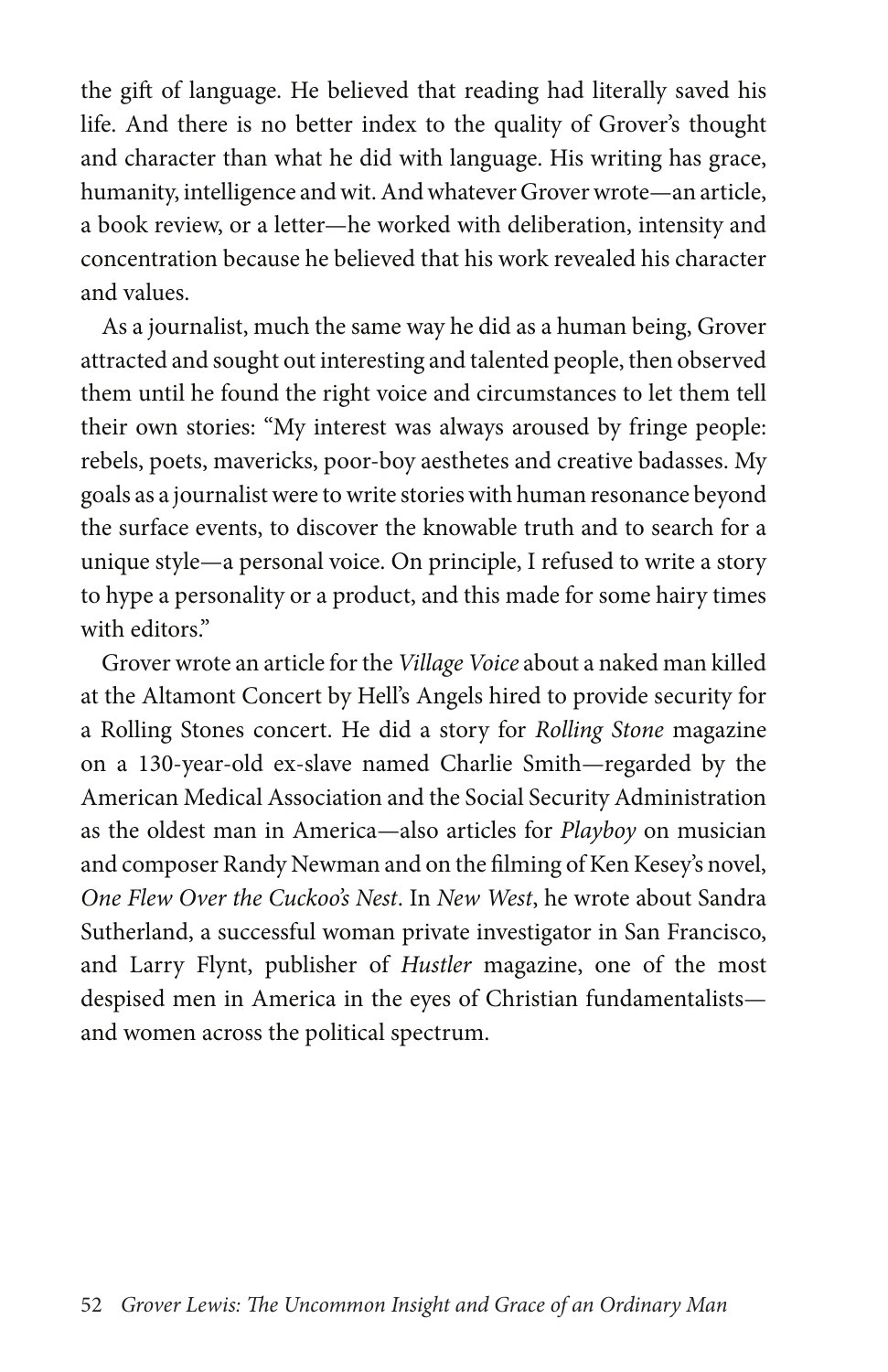# **Larry Flynt**

In March 1978 Grover traveled to Lawrenceville, Georgia, to interview Flynt, who had been charged with obscenity and was on trial in that small Georgia town. Grover was intrigued by Flynt's striking and particular contradictions. He was a born-again Christian who offered a prayer before every meal yet continued to publish one of the country's most scandalous skin magazines. Flynt ran a multimillion-dollar magazine empire but talked like a hillbilly. He was a former street hustler with little formal education who believed in the First Amendment and had a close friendship with spiritual leader Ruth Carter Stapleton (President Carter's sister), comedian and social activist Dick Gregory, conspiracy theorist and lawyer Mark Lane.

I had spent five days with him, shuttling between the hotel in Atlanta and the courthouse in Lawrenceville, Gwinnett County seat, 30 miles up Interstate 85. Over the weekend we had flown up to Flynt's Tudor mansion in Columbus, Ohio.

I was curious to learn what I could about a man who had entered American publishing by way of an eighth-grade education and a newsletter he had put out for topless bars he then owned in Ohio. In four years Flynt had created a magazine empire (and brought his yearly profits to an astounding \$10 to \$15 million) by tapping into some of the quirkier wellsprings of the American psyche.

Like so many life events, Grover's intersection with Larry Flynt had more ironic consequences than philosophers or bookies would anticipate. Grover regarded Flynt as an odd mixture of opportunist and hero with intriguing complications and contradictions. Flynt could be a bully with a conscience and a businessman with a mission.

After having lunch at a cafeteria, Flynt and his lawyer, Gene Reeves, accompanied by Grover and another man were walking back to the state courthouse, where Flynt was to continue testifying. Grover and Flynt were conversing and Grover had the tape recorder on when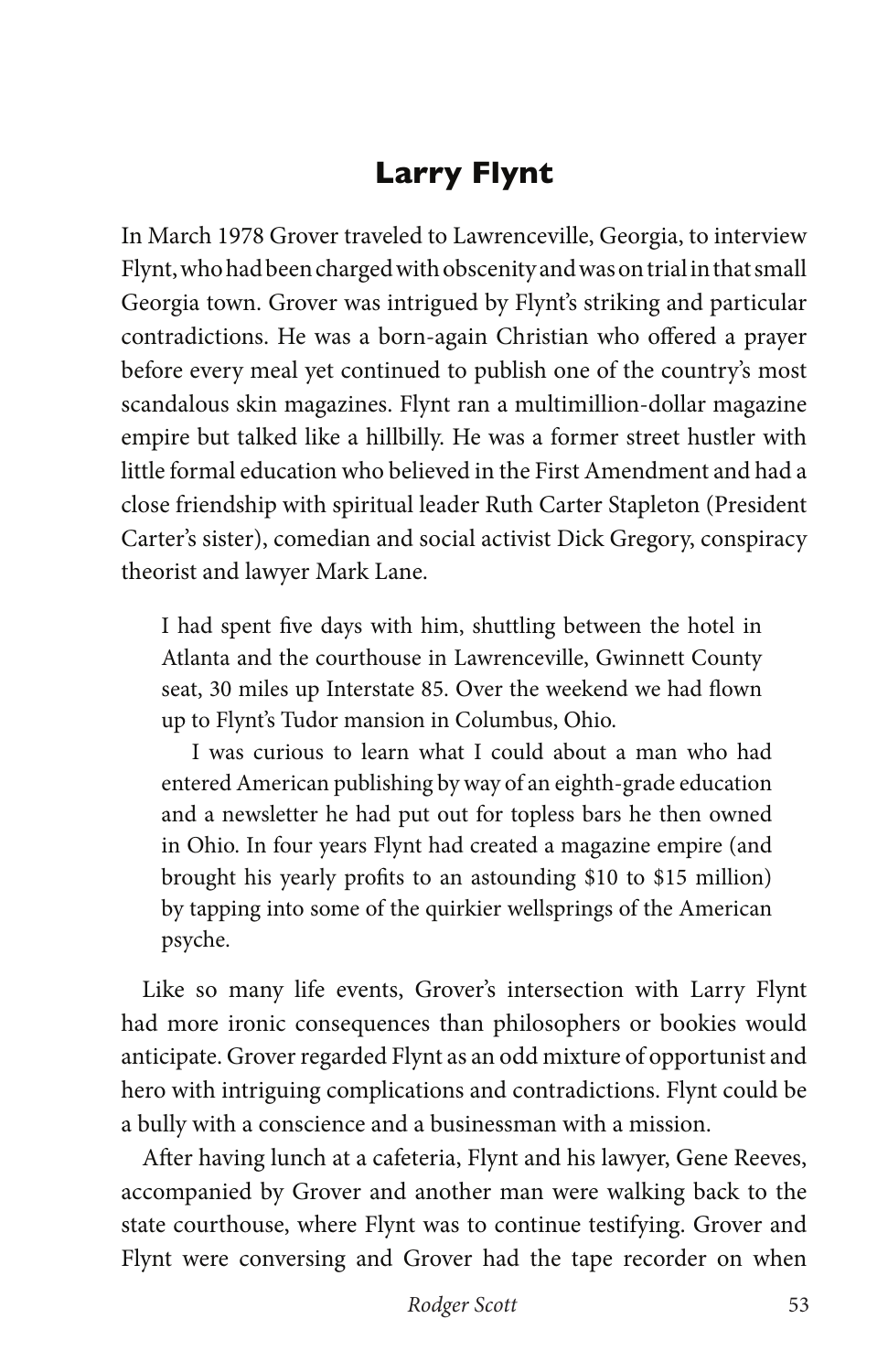Reeves interrupted to say that he needed to discuss something with Flynt regarding the trial. Grover and the other man let Flynt and the lawyer walk about 10 or 12 paces ahead, so they could confer in privacy. A few seconds later, Grover heard the sound of gunfire, which he described as "muffled only slightly by the noise of the traffic." Two shots were fired; and after a pause, two more:

Flynt's arms swung from his body as if he were reaching out to clutch at someone unseen. Then he began to groan horribly.... I took a step toward Flynt, who remained on his feet, twisting from side to side and staggering. Then I realized there was a gunman out there. I turned and raced for the protection of some shrubbery next to the driveway of an old frame house. Flynt toppled and fell, face down, on the pavement.

I heard a car roaring away and I ran toward Flynt. His groans blended into the chorus of screams from passersby, who were out for their lunch hour, as they rushed over to him. Neighborhood kids shrieked in terror and excitement. A woman standing over Flynt sobbed, "God help us."

He was writhing spasmodically on the sidewalk, his face grinding against the concrete. "Try to lie still, Larry," I called out. "Try not to move." He groaned again as the first siren arrived. A cop ran to the body and I dashed up the yard to the old house that loomed over the scene of the shooting. A woman, gaunt and weeping, her lined face out of a Walker Evans 1930s FPA photograph, tried to quiet her kids, who tugged at her skirts in fear. "Ma'am, I was walking with him. What is the address here?" "One-thirty-eight Perry Street," she sobbed. "What is your name?" "Collins." The professional journalist: "Your full name, please." "Sandra Collins. Oh! I heared the gunshots, I was settin' on the couch—"

One of her kids shouted, thrilled, horrified, "Two of 'em got shot, Momma!" I had forgotten about lawyer Reeves, hadn't noticed him lying there bleeding between two cars in the gutter.

When the paramedics loaded Flynt into the ambulance, Grover got in with him. On the way to the hospital, Grover and the paramedic noticed that Flynt was losing color: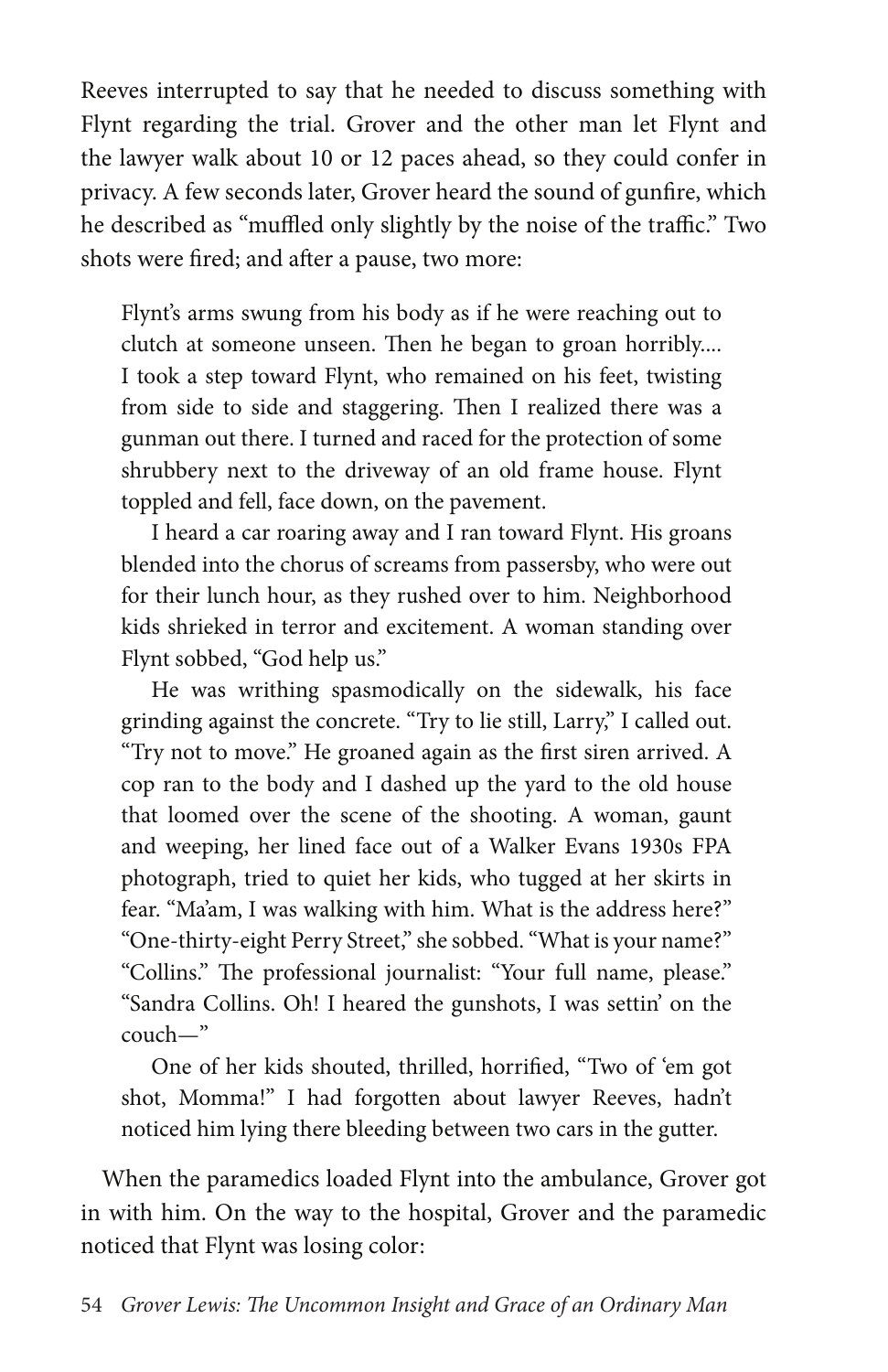He began to rock from side to side. The paramedic said to me, "Hold my watch for me." He didn't want to get Flynt's blood on it.... Flynt moaned. "Give me something for my pain." "Hang on, Larry," I said. "You can't let the sonsabitches kill you."

Flynt and his attorney survived but Flynt has remained paralyzed from the waist down.

 $\overline{a}$ 

 $\overline{a}$ 

Grover came to San Francisco to visit Maria-Theresa and me around three weeks after the shooting. He was still a captive of the scariest event of his adult life. When we were walking in the Mission District, Grover would look over his shoulder several times in the distance of one block. George Lewis, a friend who had grown up in a Sicilian neighborhood in New York, put his arm around Grover and said: "Don't worry, Grover, I've got your back."

"Thanks," Grover said, "but who's got yours?" When we got back to the apartment, Grover relaxed a bit after drinking a couple of beers and sharing a joint with George.

Grover's description of several key details of the shooting differs from the *New West* article bearing the long title: "The Debauchery, Redemption, Persecution and Attempted Assassination of Larry Flynt" by Grover Lewis with Lawrence W. Dietz. Editor Jon Carroll described Grover's traumatic reaction to the shooting and the collaborative rush to get the article written in time for *New West* to be the first magazine in the country with the story:

And he was walking five feet behind him when Larry Flynt was shot. He called me on the phone, just panicked. Just terrified. He said, "You have to get me out of here. They're crazy. They're shooting." Which is a reasonable conclusion when a bullet has just passed your body and hit the guy in front of you. We figured out how to get a plane. And then the other side of me, the monster journalist, wanted the story for the next issue. We had the only eyewitness to the Larry Flynt shooting in the country, and he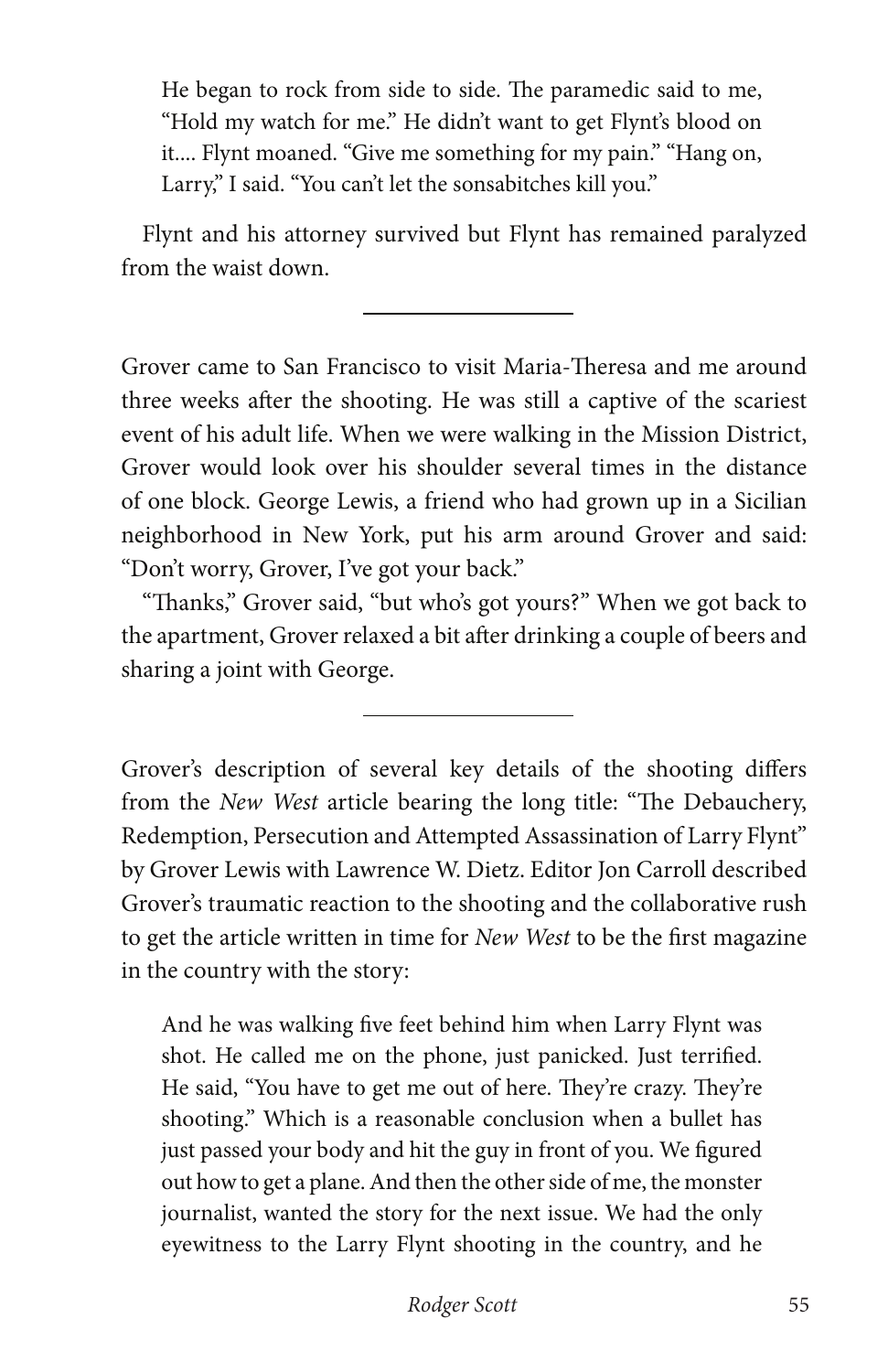said, "I can't write a word." So we came then to a very interesting question: Am I a friend of Grover Lewis's? But I also wanted the story. So I put him and Larry Dietz, the previous editor of *New West*, out on the back of Larry's house in Santa Monica with two typewriters facing each other. Grover talked and wrote, and Larry listened and typed. And together over the weekend, they produced the manuscript. Monday was our deadline for an issue to come out on Thursday.

Grover wrote about people as different as Larry Flynt and Audie Murphy, Gene Autry and Barbra Streisand, Lash LaRue and Paul Newman, Hank Williams, Jr. and Bette Midler, Woody Guthrie and anti-Communist preacher Dr. Billy James Hargis, Elisha Cook, Jr. and Lee Marvin, Lightnin' Hopkins and The Rolling Stones, Gus Hasford and Larry McMurtry, Aldo Ray and Robert Redford. Jack Nicholson and Stacy Keach, John Huston and Sam Peckinpah. Grover was always drawn to "creative badasses" and "hip country boys" and he gauged Flynt to be a bit of both.

One of Grover's first comments about Flynt: "He's likable in his way, astute in business matters, tough as a stump, smarter than you'd expect, and he really believes in the First Amendment." During the trial, Grover spent a weekend at Flynt's mansion in Ohio. "I wanted to get to know him when nobody was snapping pictures or gawking at him. He had a big guard dog—a Doberman, I think—and one day he said: 'What would you do if I sicked the dog on you?' 'I'd take out my pocket knife and cut his throat.' "

I recalled Grover's account of Matthew Bailey, the father of Grover's mother, who was a handyman and made extra money doing plumbing and other odd jobs in his spare time. Matthew took his granddaughter with him on a Sunday afternoon to do a plumbing job at the home of one of his friends. When the friend's little black dog bit the girl on the arm, she screamed. Matthew put down the wrench and went into the living room to see what had happened. Without saying a word, Matthew took out his pocket knife and slashed the little dog's throat. "I don't think Larry was serious," Grover said, "but the dog was big and dangerous."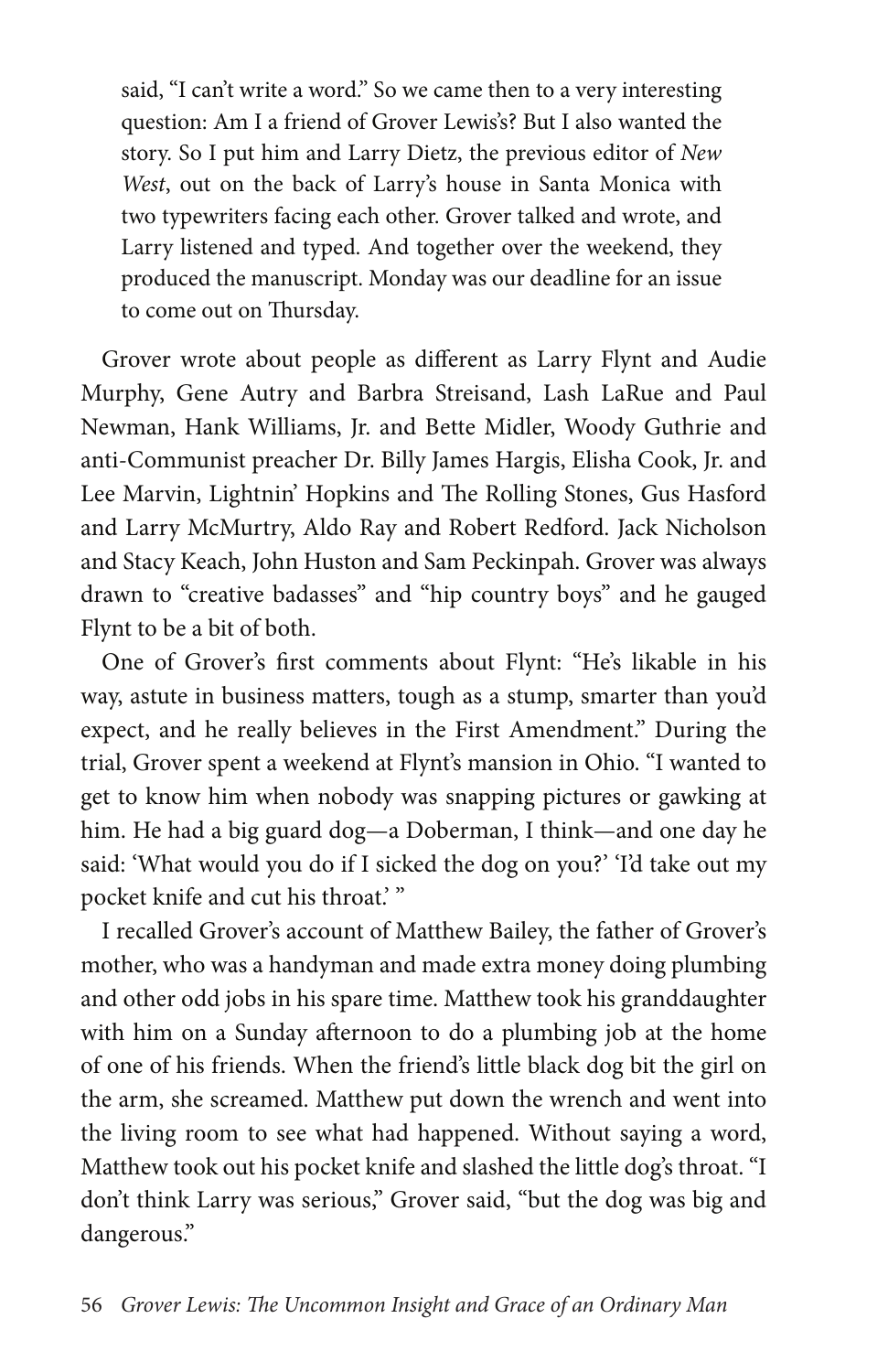Many theories emerged about the motive for shooting Flynt. Grover described the three most prominent: "Some people think it was a Mafia hit over magazine distribution, or because of Flynt's contributions to conspiracy theorists, or that some religious fanatic shot him because he's a smut peddler." Grover reasoned that the attempt to kill Flynt was more likely a mob hit related to distribution of *Hustler* magazine than an attack by an anti-pornography group, the CIA or a rogue government agency to prevent him from publishing material on the Kennedy and King assassinations. Since Flynt's lawyer, Gene Reeves, had been shot only a few seconds after he and Grover had traded places, Grover concluded that a dangerous, accomplished marksman was still at large and could find him if he wanted to.

George asked Grover what he had done when the shots rang out. "The first thing," Grover said, "was to hit the ground; the second was to turn on the tape recorder." The recorder picked up the sound of a car speeding away.

The shooting, it turns out, had no connection to the mob or the CIA—and was only peripherally related to pornography.

### **Joseph Paul Franklin**

In a 1996 *Hustler* magazine interview, "21st Century Flynt," writer Aaron Lee asked Flynt about the incident: "No one has ever been convicted of your shooting. Looking back, what are the most likely theories about who shot you?" Flynt responded:

A man who is serving two life sentences at a Federal Institution in Marion, Illinois, confessed to my shooting. He's a racist named Joseph Paul Franklin. He confessed to bombing synagogues in the '70s, shooting a black and white couple out jogging in Utah and shooting Vernon Jordon [sic], the civil rights leader. He was upset with me for publishing an interracial photo feature, *Butch and Peache*s in the December '75 issue of *Hustler*. Authorities seem to think he's the guy. I don't know and I don't really care. I don't look at it as who shot me, but rather what: a mentality.

On May 29, 1980, Vernon Jordan, then president of the National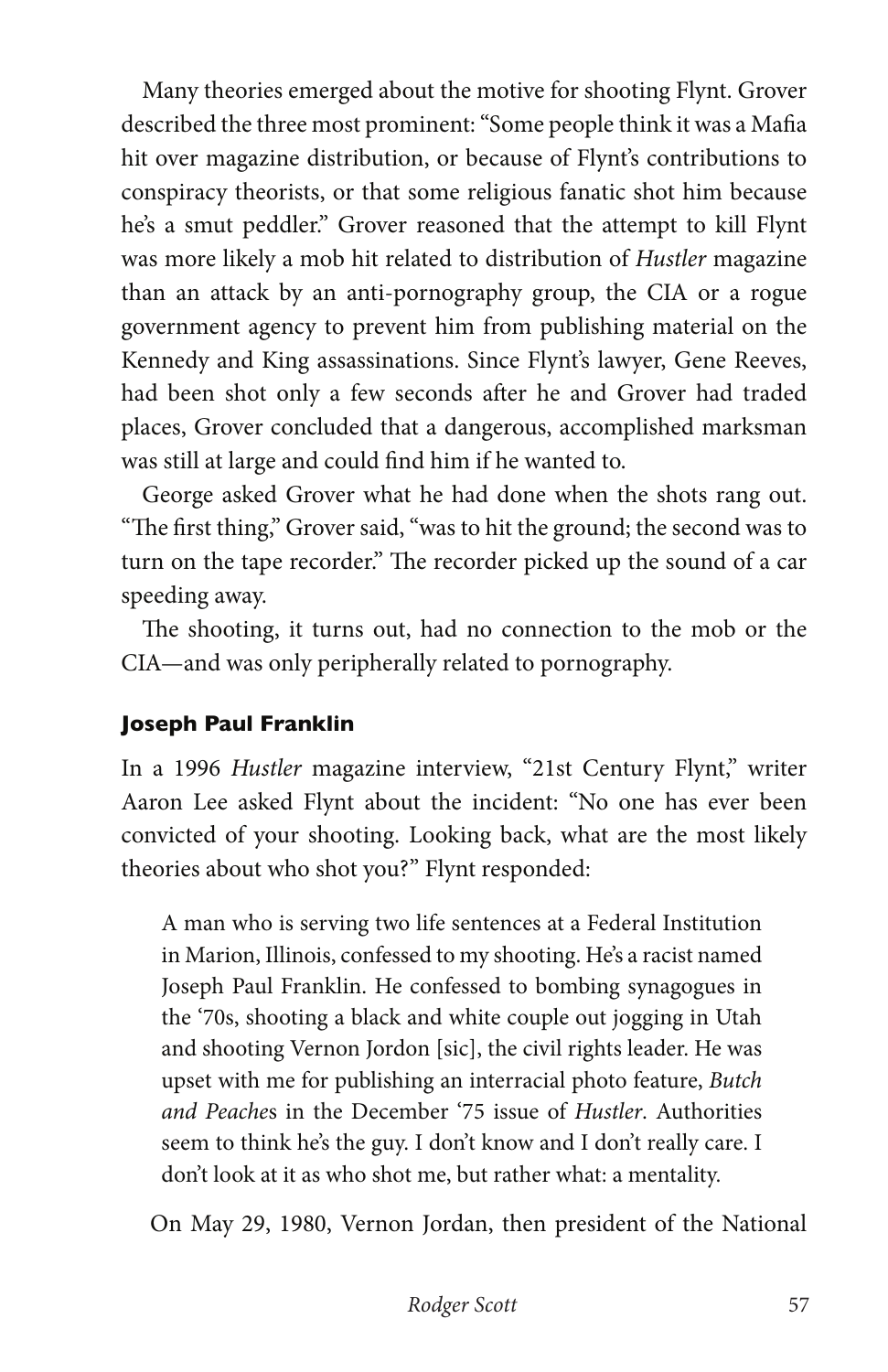Urban League was shot in the back at a hotel parking lot in Fort Wayne, Indiana, as he was getting out of car driven by a white woman. Prosecutors brought Joseph Paul Franklin to trial for the attack on Jordan but failed to convict him. Franklin admitted afterward that the jury had made a mistake. Investigators and prosecutors in 11 states have linked Franklin, by indictment or confession, to at least 17 and maybe as many as 22 murders that took place between 1977 and 1980. His other crimes include six assaults, two bombings and over a dozen bank robberies. Franklin targeted African Americans, interracial couples, and Jews. In recent years, he admitted killing two African-American boys, aged 13 and 14, in Cincinatti, Ohio a week after shooting Jordan; also two white women in West Virginia in June 1980 who were hitchhiking to a hippie festival. Authorities believe Franklin killed a white woman hitchhiker in Wisconsin after she told him she was dating a Jamaican.

In 1999, two decades after Franklin had failed to kill Flynt and Jordan, the two men shared the world media stage with Independent Prosecutor Kenneth Starr, President Bill Clinton, and the managers of the House of Representatives, who tried to remove Clinton from office. Starr's four-year \$50-million pilgrimage, Clinton's self-righteous finger-wagging lies and semantic escapism, and the Republican House managers' embracing redundancies like "perjurious lies" as fervently and frequently as the "rule of law"—and substituting "genitilia" for "genitalia"—the good ol' boys with college and law degrees ultimately inflicted more damage on the English language and the Republican Party than on Clinton. The collateral damage not only eclipsed some of our most memorable political satire but also confirmed Grover's observation about language and politics: "Corrupt politics debases the plain truth, and debased language in turn empowers corrupt politics."

On November 20, 2013, Joseph Paul Franklin was executed by lethal injection in Bonne Terre, Missouri. He was convicted of killing Gerald Gordon in 1977. Franklin knew nothing about Gordon but picked him at random in front of a Jewish synagogue in St. Louis after a bar mitzvah. His two daughters were standing a few feet away. Franklin said that he wasn't an experienced killer at that time or a very good marksman but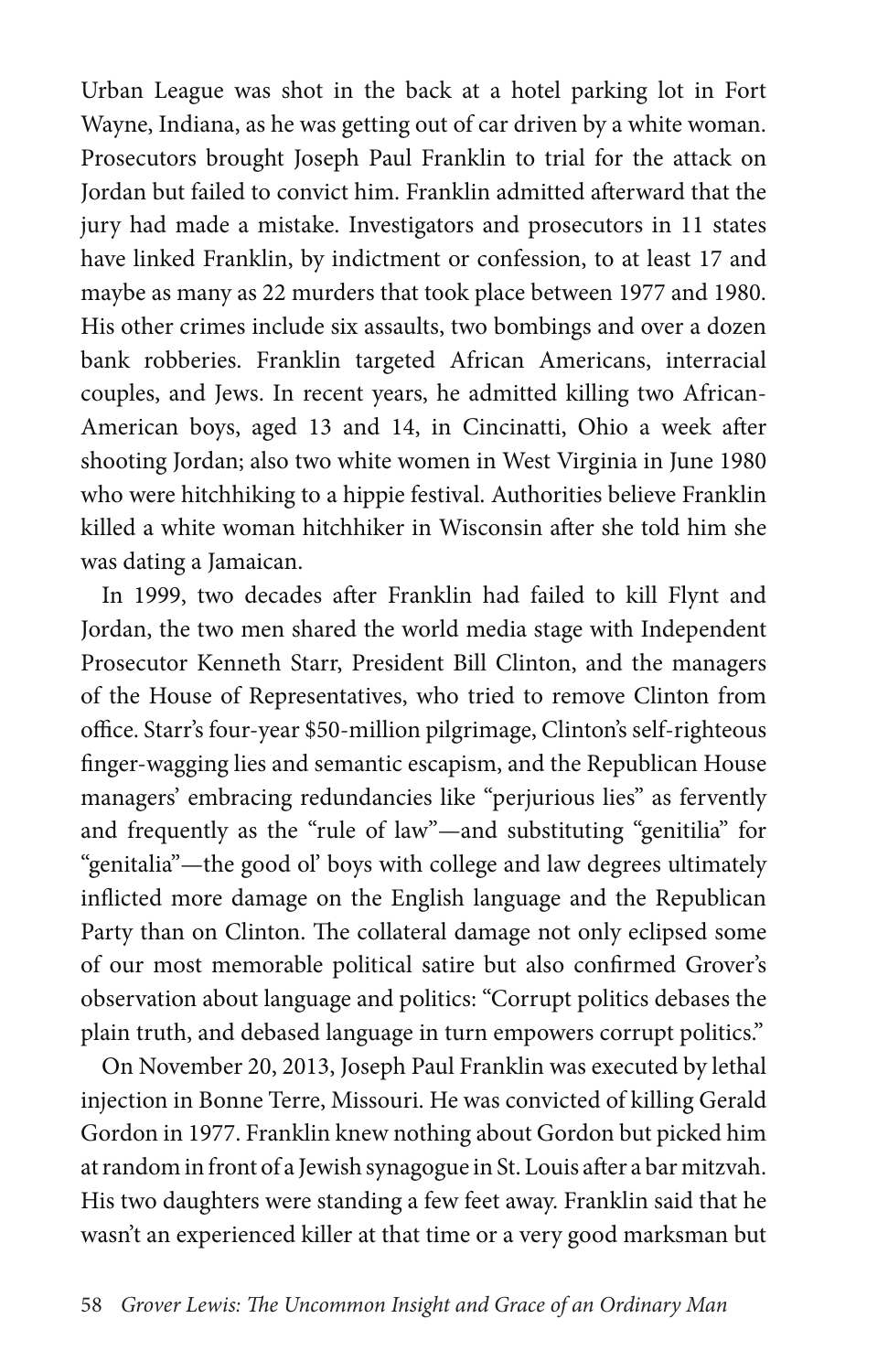he planned the shooting carefully: He left his car some distance away from the synagogue, rode a bicycle to an area within range that had bushes to provide cover, and carried a large-caliber rifle with a scope. He fired several shots, killing Gerald Gordon and wounding two other people, then threw the rifle to the ground and rode the bicycle back to his car and drove away. No one reported seeing him.

 $\overline{a}$ 

Franklin was born Adam Clayton Vaughn in Mobile, Alabama in 1950. He came from a dysfunctional, alcoholic family and was beaten often—mostly by his mother, he said. After dropping out of school, he was an enthusiastic reader of Ku Klux Klan and American Nazi literature and was strongly influenced by Adolph Hitler's manifesto, *Mein Kampf*. He said after reading that book, "I never felt the same again." At the age of 26, he changed his name to Joseph Paul Franklin: Joseph Paul after Paul Joseph Goebbels, the Minister of Propaganda of the Third Reich, and Franklin after Benjamin Franklin. Soon afterward he started shooting people.

Franklin was a cunning, methodical killer who used a .44-caliber rifle with a scope and continued to kill from a distance, then calmly follow his well-planned escape—as he had in St. Louis.

Around five years ago I was channel-surfing late in the evening and tuned in to a trash-TV docudrama on serial killers that featured Joseph Paul Franklin. I missed the first 15 minutes of the one-hour program, but in the part I watched no connection was made between Franklin and the shootings of Larry Flynt and Vernon Jordan. The episode that I remember best was an interview with a prostitute that Franklin had picked up at the street corner she was working. The couple went to a quiet part of the city and had sex then Franklin drove her back to the corner where he'd met her. Franklin pulled up to the curb at the intersection with the car partly blocking the pedestrian crosswalk. When a Black man who had to walk around the car shouted an insult, Franklin said to the woman, "You think I ought to shoot him?"

"Course not," she said. "And you'd be arrested."

"No, I wouldn't; people would be so concerned about tryin' to help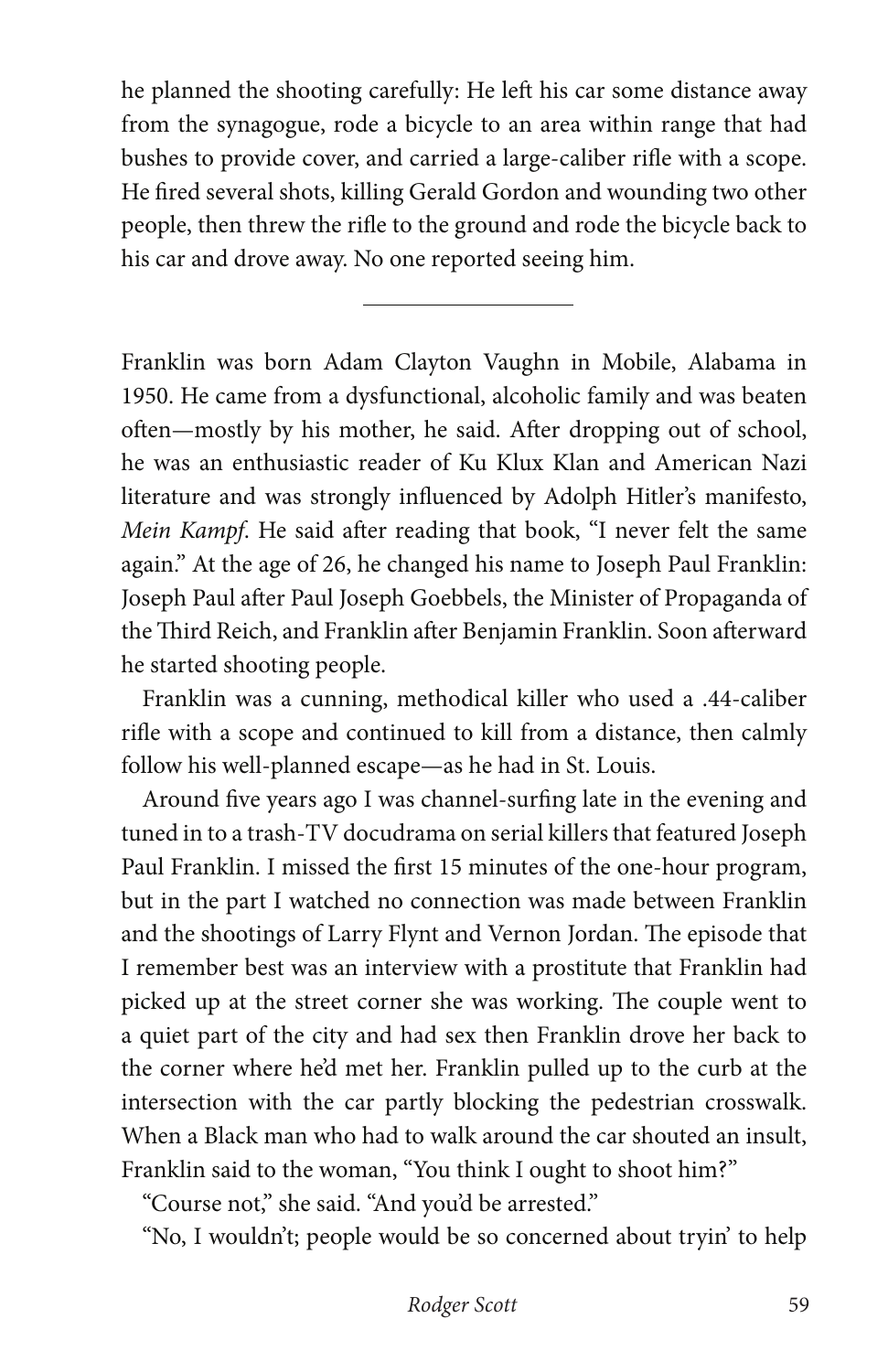him nobody would pay any attention to me."

Franklin supported his homicidal campaign by robbing banks and selling his blood to blood banks.

In the 33 years Franklin was incarcerated, he practiced meditation, read extensively, especially in comparative religions, and expressed remorse for killing the Jewish man in St. Louis and the two Black teenage boys in Cincinatti. In a *New York Times* article in February 1997, Franklin said: "I have nothing in my heart but love for Larry [Flynt] now. I really regret what happened. Larry has some faults, but I don't hate him anymore. It's the only shooting I've committed that I've ever cried about." And in a Fox 2 News interview with Tom O'Neal shortly before Franklin was executed, he referred to Flynt as "My ol' pal Larry," adding that he supported "Larry Flynt for president" because Flynt would "close Gitmo and stop killing men, women and children with drones in Pakistan."

Flynt petitioned the court to stop Franklin's execution and wrote in the *Hollywood Reporter*: "I have every reason to be overjoyed with this decision, but I am not. As I see it, the sole motivating factor behind the death penalty is vengeance, not justice, and I firmly believe that a government that forbids killing among its citizens should not be in the business of killing people itself." Flynt, however, didn't forgive Franklin: "As far as the severity of punishment is concerned, to me, a life spent in a 3-by-6-foot cell is far harsher than the quick release of a lethal injection," he wrote. "I would love an hour in a room with him and a pair of wire-cutters and pliers, so I could inflict the same damage on him that he inflicted on me. But I do not want to kill him or see him die."

Interviewer Tom O'Neal asked Franklin, "Do you think you deserve to die?" Franklin paused then responded: "Well, to tell you the truth, I actually think I do, yeah. To be quite honest with you, I cannot say no to that question."

Franklin's execution was scheduled to take place at 12:01 a.m. on Wednesday, November 20, 2013; however, on Tuesday afternoon, U.S. District Court Judge Nanette K. Laughrey in Jefferson City granted a stay of execution, ruling that neither Franklin's lawyers nor the court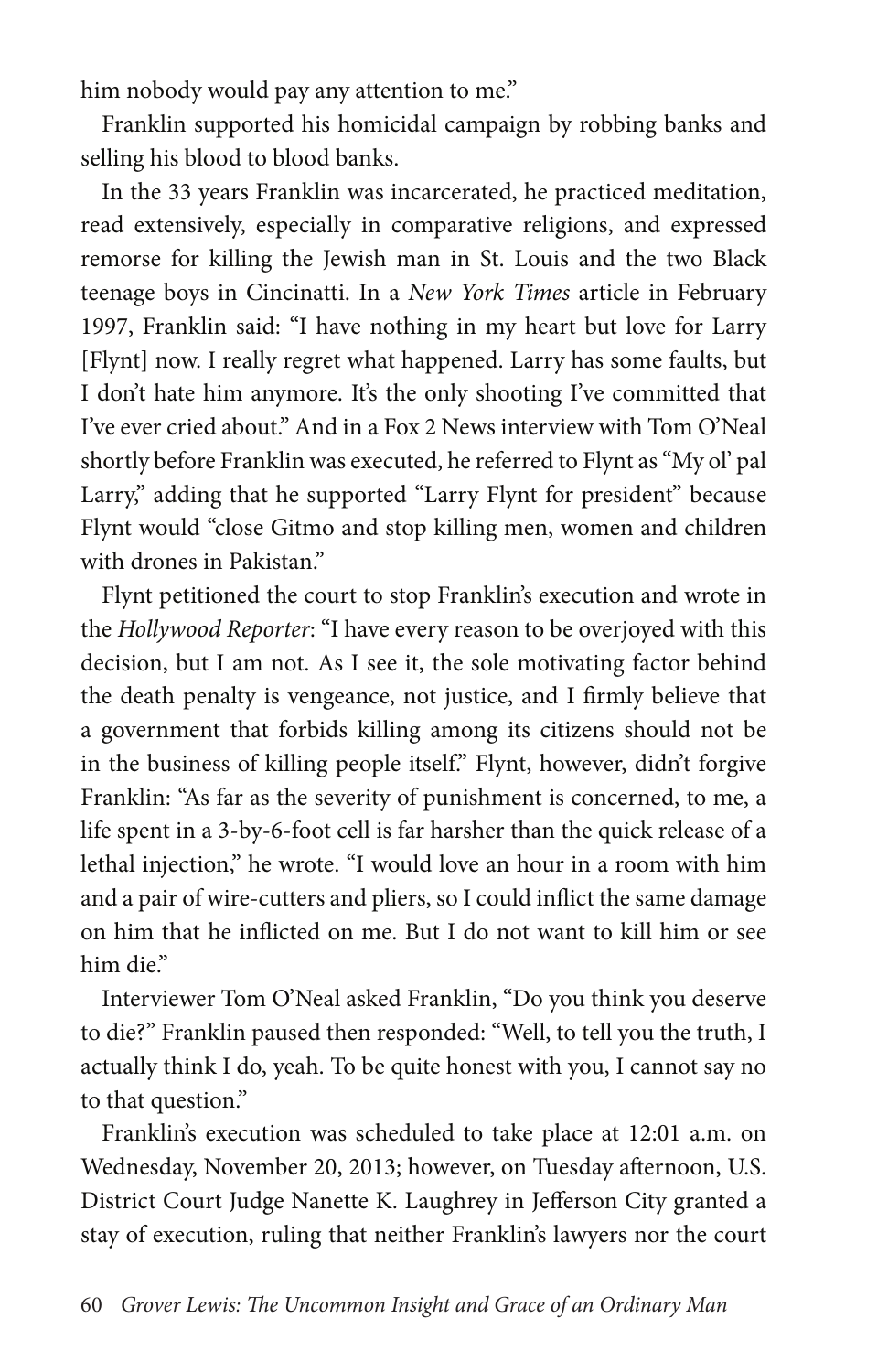had been able to address the question of whether the state's method of execution was constitutional "because the Defendants keep changing the protocol they intend to use." The stay was also issued "to ensure that the Defendants' last act against Franklin is not permanent, irremediable cruel and unusual punishment in violation of the Eighth Amendment."

In the U.S. it's difficult to obtain the lethal drug, anesthetic propofol, which is widely used in executions, because most of the suppliers are drug makers in the European Union, which opposes the death penalty and has threatened to stop supplying the drug to the U.S. to execute inmates. When Missouri Governor Jay Nixon ordered the state to find a new drug, the Department of Corrections chose pentobarbital. Judge Laughrey criticized the state for three reasons: 1) changing the plan of execution just a few days before it was scheduled to take place, 2) using a lethal injection of pentobarbital that is produced by a secret compounding pharmacy, and 3) rejecting the challenge to the method of execution because the challenge was untimely. Tuesday night U.S. District Court Judge Carol E. Jackson in St. Louis granted a second stay of execution based on Franklin's claim that he was mentally incompetent to be executed.

Missouri Attorney General Chris Koster, however, successfully appealed the orders of Judge Laughrey and Judge Jackson to the 8th Circuit Court of Appeals, which overturned the stays the two judges had granted the day before. Then at 5:20 a.m. on Wednesday, the U.S. Supreme Court upheld the Appeals Court decisions, so the execution proceeded. Attorney General Koster's successful argument was that "the use of sufficiently potent pentobarbital, in the dose planned, will lead to a rapid and painless death," and he reminded the Supreme Court that previous rulings had acknowledged that "there is some risk of pain in any method of execution." Attorney General Koster also argued that Franklin had no right to relief from the court because he had not exhausted his administrative appeals. (When a court refuses to hear a case because the litigant hasn't exhausted administrative remedies, the litigant must pursue the issue at a lower level. If relief isn't granted, then the litigant has exhausted that administrative remedy and can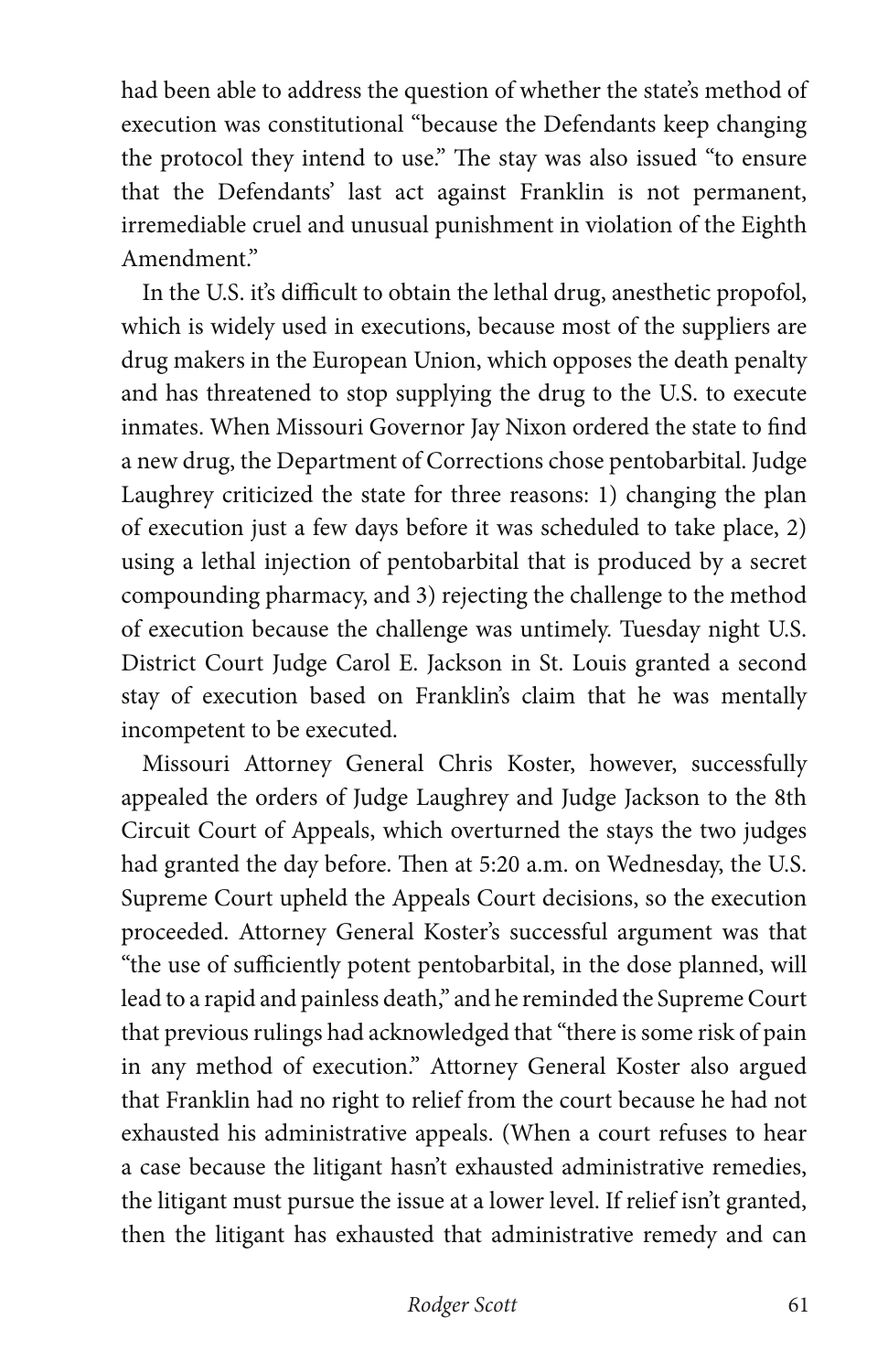proceed to the next level of appeal. In Franklin's case, carrying out the execution on Wednesday eliminated the opportunity to exhaust any future administrative appeals.)

On Wednesday, November 20, 2013, at 6:05 a.m. Governor Nixon ordered the execution to proceed. Franklin was strapped to the table in the death chamber, waiting for the injection. Prison is the ultimate bureaucracy and nothing is more relative than the calculation of time: 33 years behind doors that other people lock and unlock ended as quickly as a summer thunder storm.

Franklin declined the last meal, saying it should be given to a homeless person. There were three media witnesses and six representing the state. Franklin's four witnesses had left at 4:00 a.m., not expecting the execution to take place before they returned. The prison guards had cordoned off an area outside the prison for those who came to support or oppose the execution, but no one came.

Franklin made no statement—written or oral. The execution team injected five grams of pentobarbital at 6:07 a.m. Ten minutes later the medical examiners confirmed that Franklin was dead.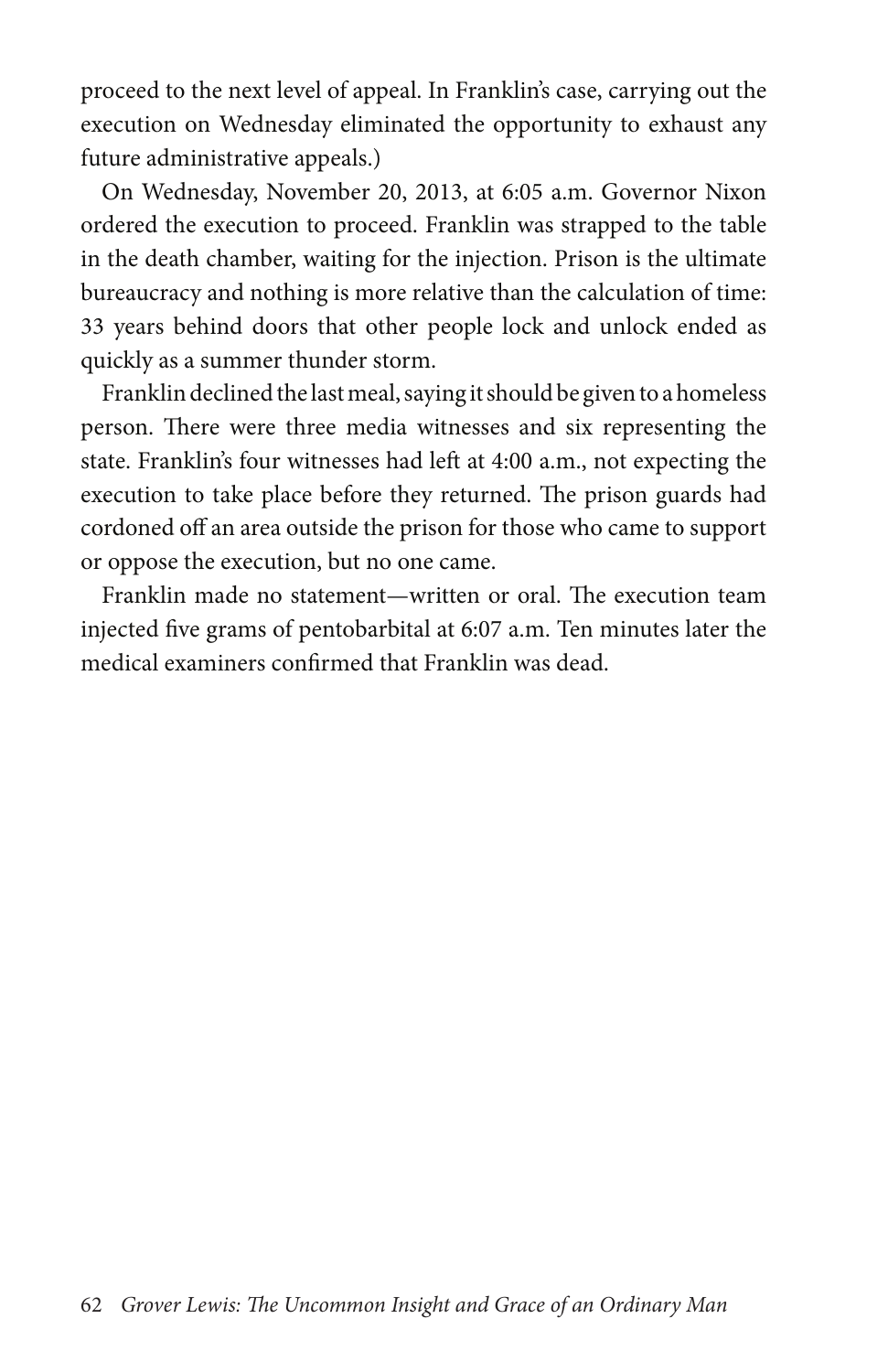## **Lee Marvin**

I asked Grover which person he considered the most intelligent of all the Hollywood people he'd interviewed. "Lee Marvin," he responded immediately but never said precisely why.

After re-reading Grover's 1972 *Rolling Stone* interview with Marvin in Oregon's Willamette Valley during the filming of *The Emperor of the North Pole*, the Depression-era movie about hobos riding the rails, I can see why Marvin's audacity, imagination, knowledge and wit appealed to Grover.

Lee Marvin was from an affluent family. His father was an advertising executive and his mother was a fashion editor. Marvin told Grover his parents had sent him to exclusive private schools:

 "...quite a few of 'em, but I was a poor student. I really didn't give a rat's ass about Algebra II or Shakespeare to be read. Finally, when I got kicked out of this Catholic academy in Florida for pushin' a kid out a window, I said, fuck it all, and joined the Marines. After basic training, I got shipped out to the Pacific."

Leaning forward, Marvin grasps his ankles and looks ruminative. He elides past the fact that as a teenager he saw action in the battles of Kwajalein, Eniwetok, and Saipan, was awarded a Purple Heart, and was sent back to the U.S. to be hospitalized for wounds for which he still receives a partial disability pension.

Marvin was a tall, physically powerful man. When he was drinking and, in periods of his life, Marvin admitted that was more the rule than the exception—he could get as wild as the outlaw biker he played in *The Wild One* with Marlon Brando and the murderous old cowman character in director John Ford's *The Man Who Shot Liberty Valance*.

Marvin recounted one of those episodes at the end of filming a onehour TV show called *The Losers*, directed by Sam Peckinpah. Marvin said the project was "wild" and "dopey," adding: "For an hour show, 300,000 feet of film was exposed for an equal amount of dollars."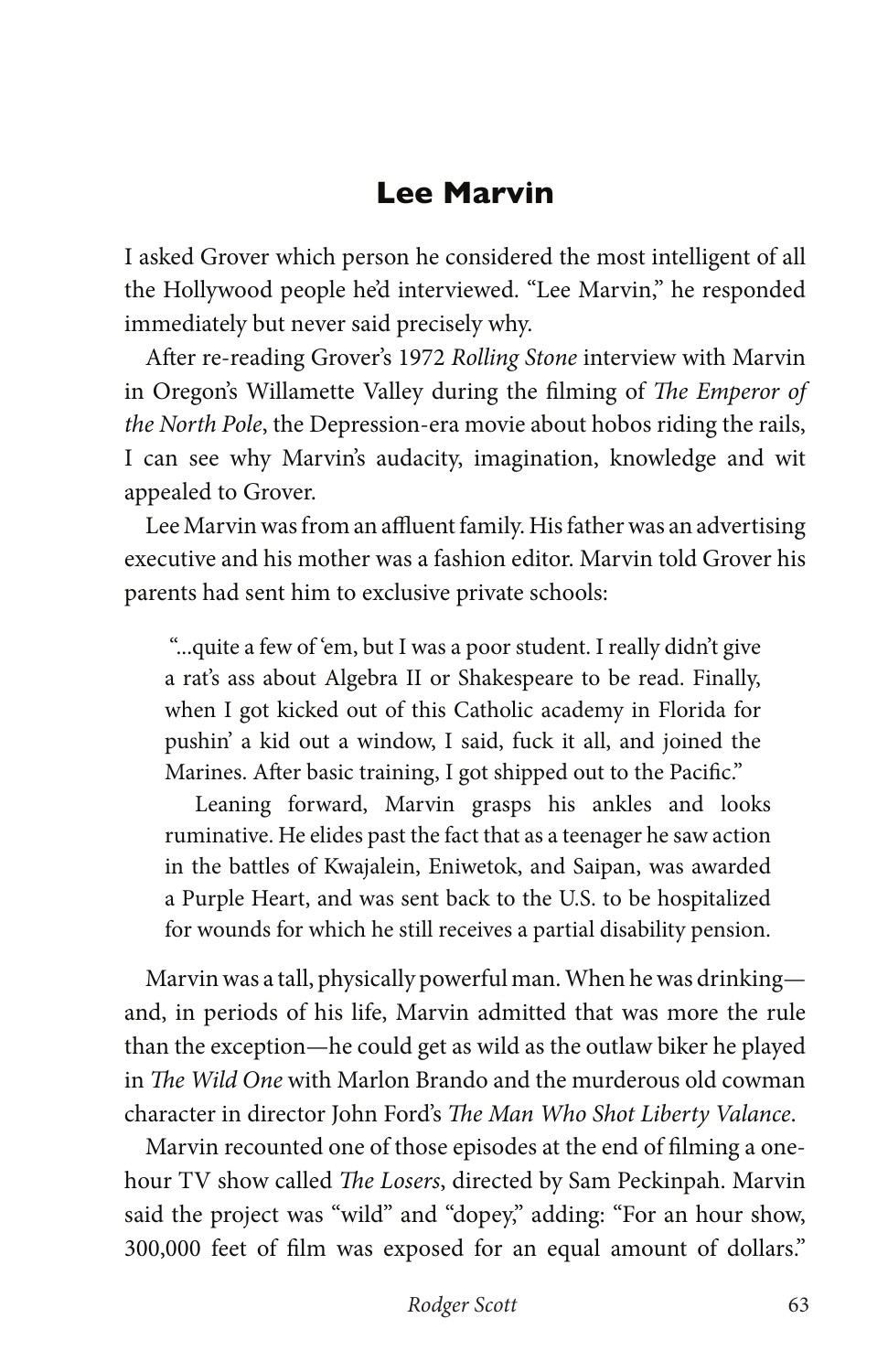And the human cost included actor Keenan Wynn's having four ribs broken, director Sam Peckinpah's being hospitalized for a "belch-out" and Marvin's getting locked-up for drunk and disorderly behavior.

"After the picture wrapped, there was a cocktail party. By that time Keenan and me were both really shitfaced, snockered. Suddenly Sam eased up at my elbow and said, 'Don't you think you ought to eat something?' Well, that was a cue, right? *Vavoom!* I mean, shit, we were standin' alongside a thirty-foot-long table heaped with hors d'oeuvres. Well, the next thing I knew, I'd decked a nurse who was trying to get a needle into me, and I had Sam up against the wall with his feet off the floor like this—? cackling fiendishly, Marvin clambers erect to his full six-footthree height to pantomime the scene—"and I said, 'Sam—I hope you know what I mean, Sam.' And he finally gave a little sag and went limp and I said, 'OK, Sam,' and let him down.

"The night of that *Losers* cocktail party, I got so sauced-out that somebody had to drive me home. Which meant that the next mornin' I had to go back to the lot to pick up my car. The cop at the gate gave me this weird look and said in sort of a hushed voice, 'Mr. Marvin, I got to tell you. I haven't seen anything like your behavior last night since 1934.' Well, there it was, you see. That guy made my day. What he meant was 'The Old Hollywood,' which was probably why I went out there in the first place."

Marvin dusts his hands together and sinks back down on the steps grinning hugely.

"See, Peckinpah is another guy who likes to act it all out, just like I used to be, so it's kind of fun to mix it up with him, you follow my meaning? Because Sam's always going to try to top you, except just maybe you've been workin' on your technique a little longer than he has and you can eat him up. And if you beat him at his own game, maybe he respects you. With somebody like him, you have to say, 'Hey, Sam baby, watch out. Some guy's not goin' to be so merciful with you the next time. Maybe when the next guy beats you, he's goin' to take your head right through the wall. So you better walk lightly, friend.'"

Lee Marvin was at least as entertaining off-screen as on. His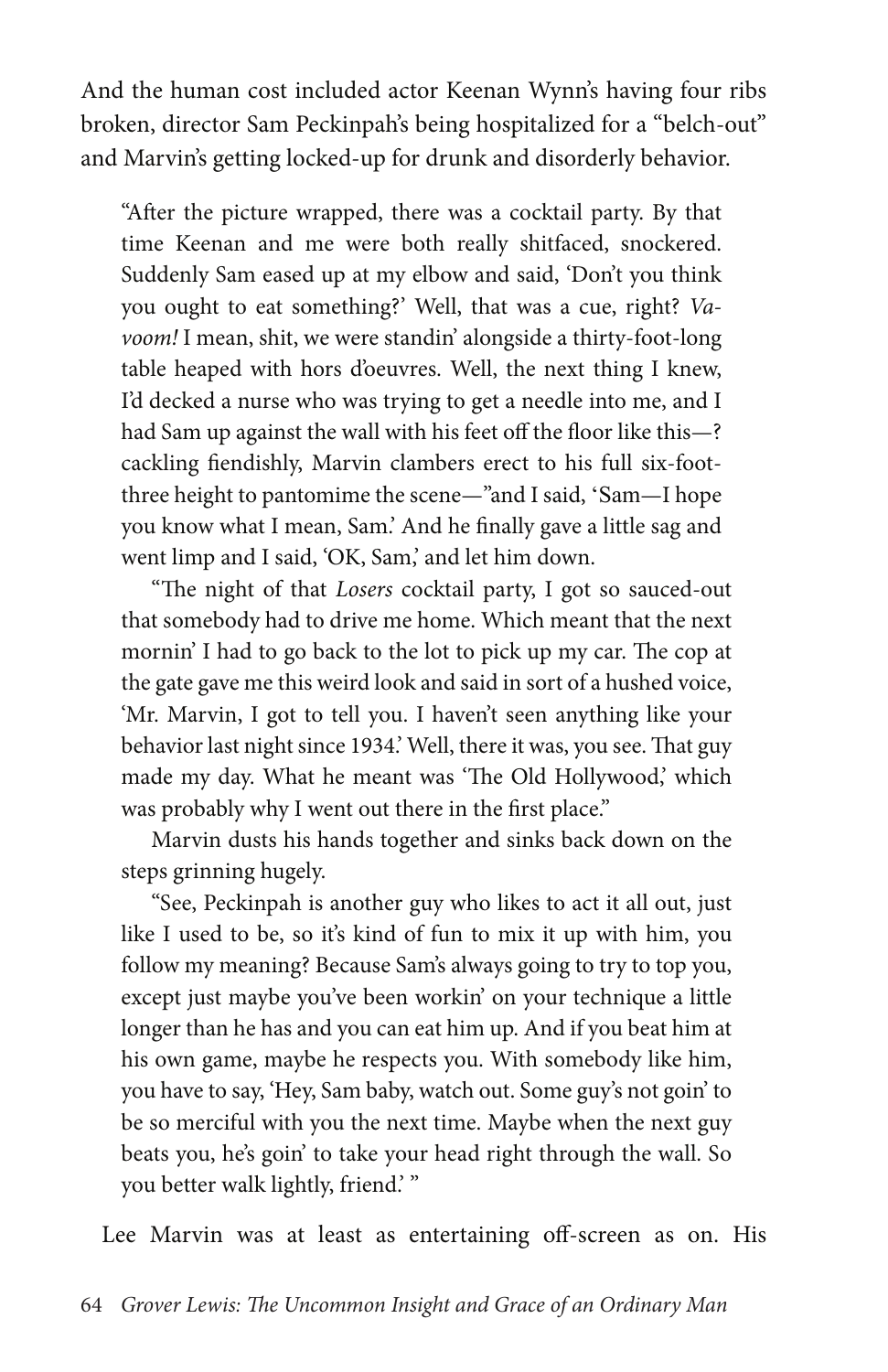anecdotes, observations, lines from songs (especially blues) and shotgun recollections ranged from the erudite and poetic to characterrevealing gossip about some of Hollywood's most respected and accomplished figures. He was irreverent without being cynical and his monologues had more Anglo-Saxon expletives than anyone else Grover interviewed.

Marvin talked about his work in the theater in the late '40s and early '50s: "Introducing the 'great drama' to rural areas, see—holy shit, 33,000 miles of one-night stands, all in the wintertime, and you got 75 dollars a week...." He described his early films, *Bad Day at Black Rock* and *The Caine Mutiny* as "excellent"..."but what the fuck're you gonna do with *Gun Fury* or *Gorilla at Large*?"

After Marvin sang a few lines from a song about "ol' No. 19" and a "Rayroad man will kill you when he can," he explained to Keith Carradine, who played the young hobo riding the rails with Marvin's character, the meaning of "the Great Black Shadow":

"Well, you know they were fuckin' tough, those old-time railroad men," Marvin muses. "I mean, back in the Thirties when this picture is set, there were a lot of more or less ordinary guys ridin' the blinds, see, just plain joes lookin' for work....I was readin' this book by some Englishman—for some reason, the English seem to write better about Americana than Americans do—and this guy'd rounded up some wild old photos. There was one shot of a bunch of itinerants waitin' for a train. They're followin' the wheat crop, see, which started out in the Midwest and wound its way up through this region to Alberta and Manitoba. Between 1890 and 1920, maybe 200,000 men a year bummed the rails to meet those jobs, and they were referred to as 'the Great Black Shadow.' Isn't that wild?"

"Wow," Keith murmurs.

Marvin bumps the toe of his clodhopper against the pickup's wheel. "So in that scene between you and me, I'm gonna say, 'Kid, don't mess with me. I'm the Emperor of the North Pole, and the King of Nowhere. I've gone over the falls and seen the elephant and I've followed the Great Black Shadow.' Hah! That oughta snap a few heads, huh? What's the best rail line you ever rode, kid?"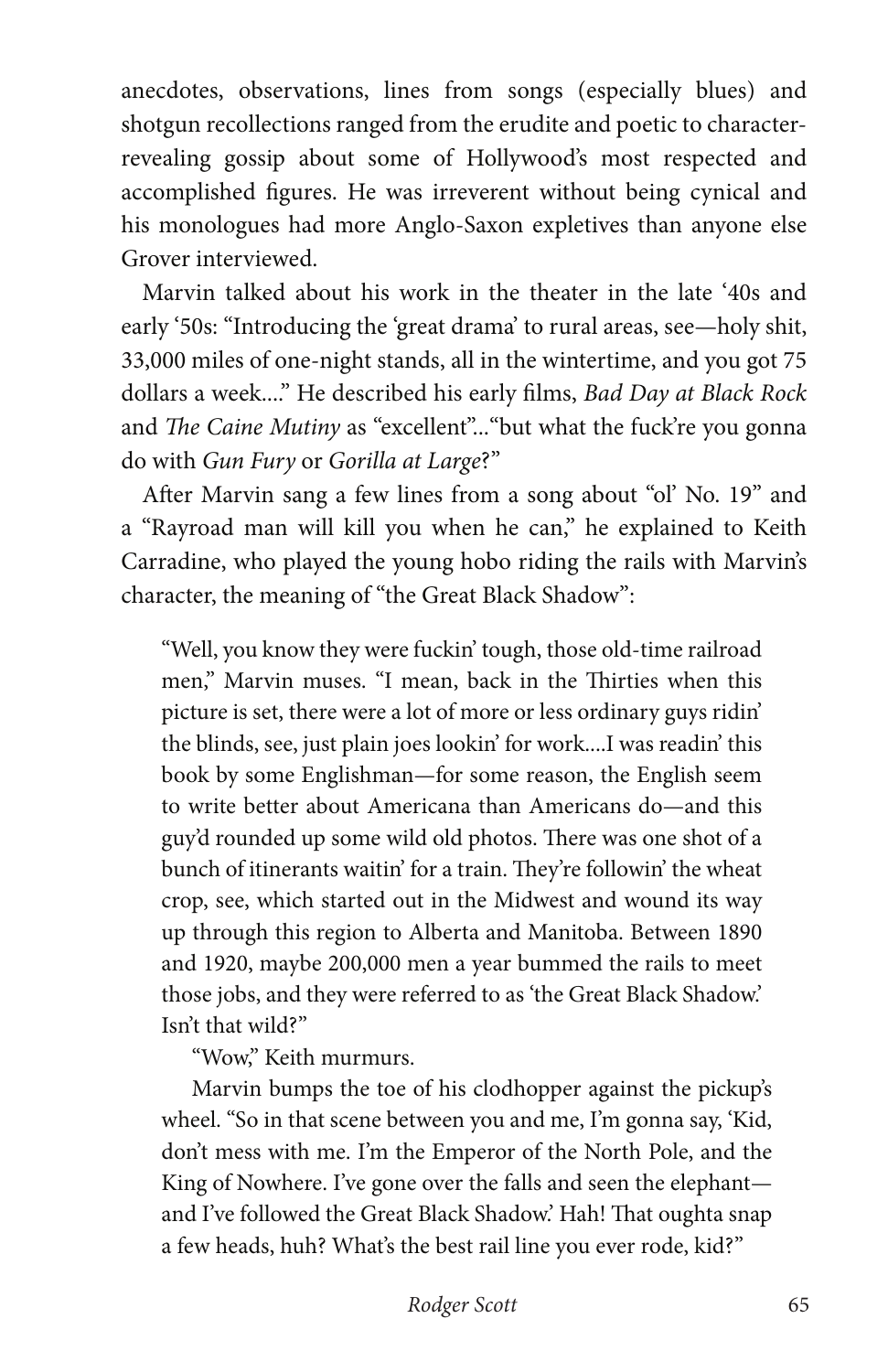"Uh, this one right here, I guess," Keith stammers. "I'm only twenty-three—"

 "Yeah, yeah, I forgot," Marvin grunts, cocking his head at an oblique angle to watch the long-necked herons soar and swoop above the glinting waters of the lake. "Well, it's a damn shame you missed the great ones, kid. The greatest of them all, of course, was the Twentieth Century Limited, and after that came the Empire State Express. Both of those babies went straight from New York to Chicago, first class, no stops, sixteen hours, fuck you, Albany. Their main lines were four rails, nine-inches high, and each yard of that rail weighed 193 pounds to withstand the beatin' they had to take. And the roadbeds were made out of crushed granite, see, because crushed granite won't shift, even under enormous pressure." With a mild sneer, Marvin gestures towards the tracks across the road. "That stuff over there is like nothin'. It's siding rail—tootsie talk. It's a very light road, and comes up too tight to the tie. See how it falls away there? That means the bed can settle and shift. You couldn't fly over those tracks at sixty-five. Shit no, baby, you'd be right off on your ass. That was the same kind of crap they used to make Sherman bowties out of."

With exaggerated gestures, Marvin grins and pretends to be tying a bowtie in the air before him. "During the Civil War," he drawls, "Ol' General Sherman sent his boomers marching through Georgia, you'll recall. Well, the boomers were Sherman's crack front-runners, see—bad motherfuckers to a man. Along the way, they ripped up the railroad. First, they'd burn the ties, then they'd throw the rails on the fire and get them red hot. After that, they'd wrap them around any of the big trees at hand. When a rail cooled, you could never get it off. You could saw down the tree, of course, but you couldn't reheat the rail, because that would kill the tree, too. Fucked either way, see. Sherman bowties. To let the rebs know the boomers'd been there."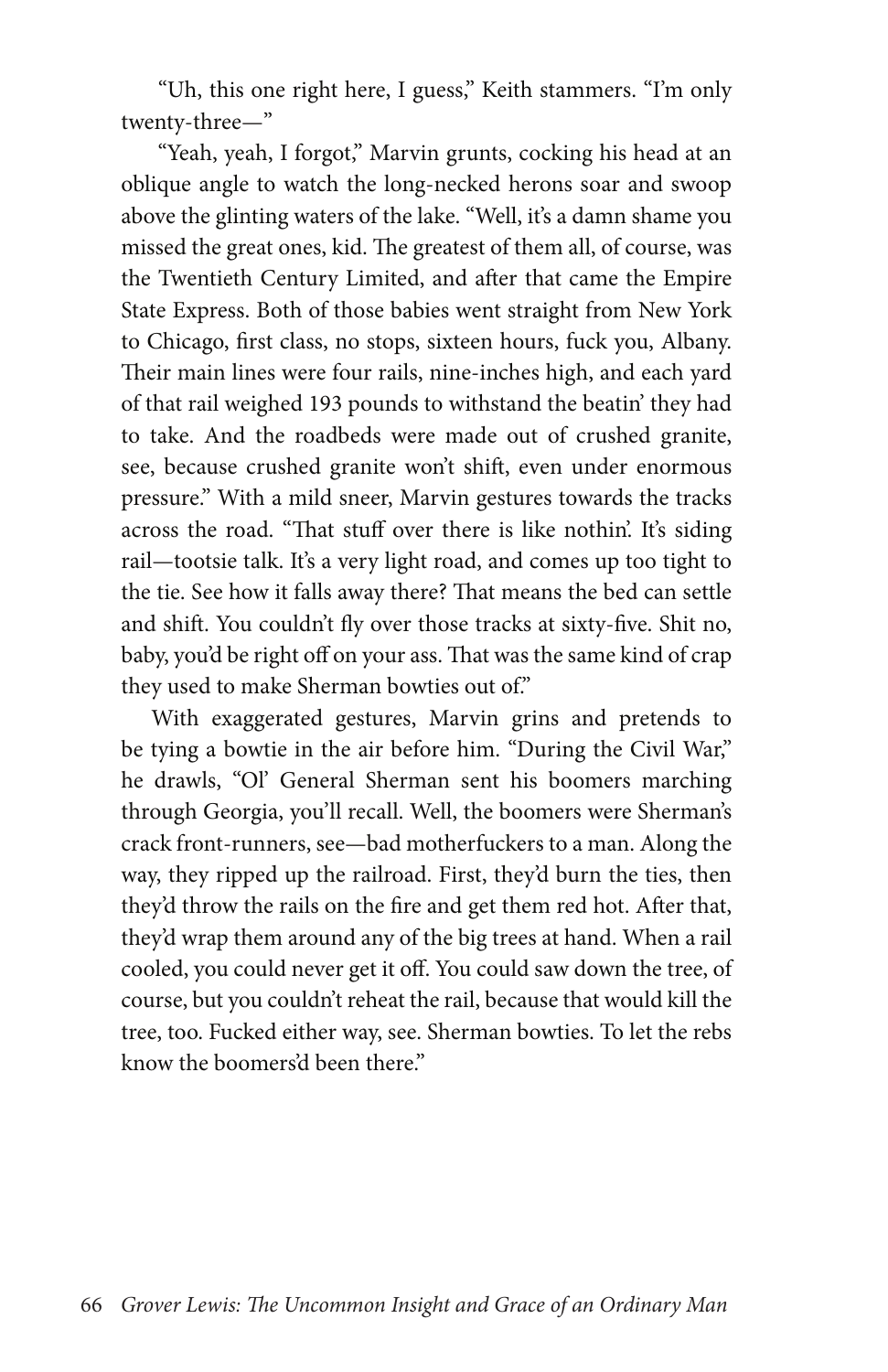## **Kell Robertson**

In the summer of 1972, Grover took me to meet Kell Robertson and Cindy Read and their daughter Penelope, who was three years old, had large brown eyes, and wore black plastic-rimmed glasses. Kell nicknamed the pale, polite little girl "Frog." Grover had described Kell as a talented poet, singer and song writer, and gifted guitar player. A block away from their apartment in an old Victorian house, Grover smiled: "Ol' Kell lives at 7 Coleridge Street."

Kell and Cindy survived marginally. She was on welfare and Kell picked up some money from scheduled gigs but more from passing the hat at bars and coffee galleries after he played and sang. It took only a couple of visits to 7 Coleridge to see that they spent more money on Coors tall-boys and Benson and Hedges filtered cigarettes than on food.

One of Kell's great gifts was his ability to quote long passages from writers he admired like Keats, Shelley, Yeats, Shakespeare, T.S. Eliot, Sandburg, and many others. Another poet Kell loved and quoted often was Thomas Hornsby Ferril, who was also a journalist from Colorado that wrote about the American West.

Kell remembered the lyrics of entire songs of Country and Western and Blues singers he admired, like Jimmie Rodgers, Hank Williams, and Lightnin' Hopkins. The descriptions of his own life, however, were elliptical and inconsistent. There weren't many experiences he wanted to share, much less celebrate. But from those occasional comments, I concluded that he was a drop-out even before he got to high school and that his Army service during the undeclared Korean War had led to a general or dishonorable discharge. I believe he served in Korea but I wouldn't bet that he did—or didn't. Kell told me different stories about the fight with his stepfather, who forced him to leave home when he was a teenager. After hearing the second version, I realized that Kell had the ability to tell a true and powerful story that related more to the human condition than to the facts of his individual life.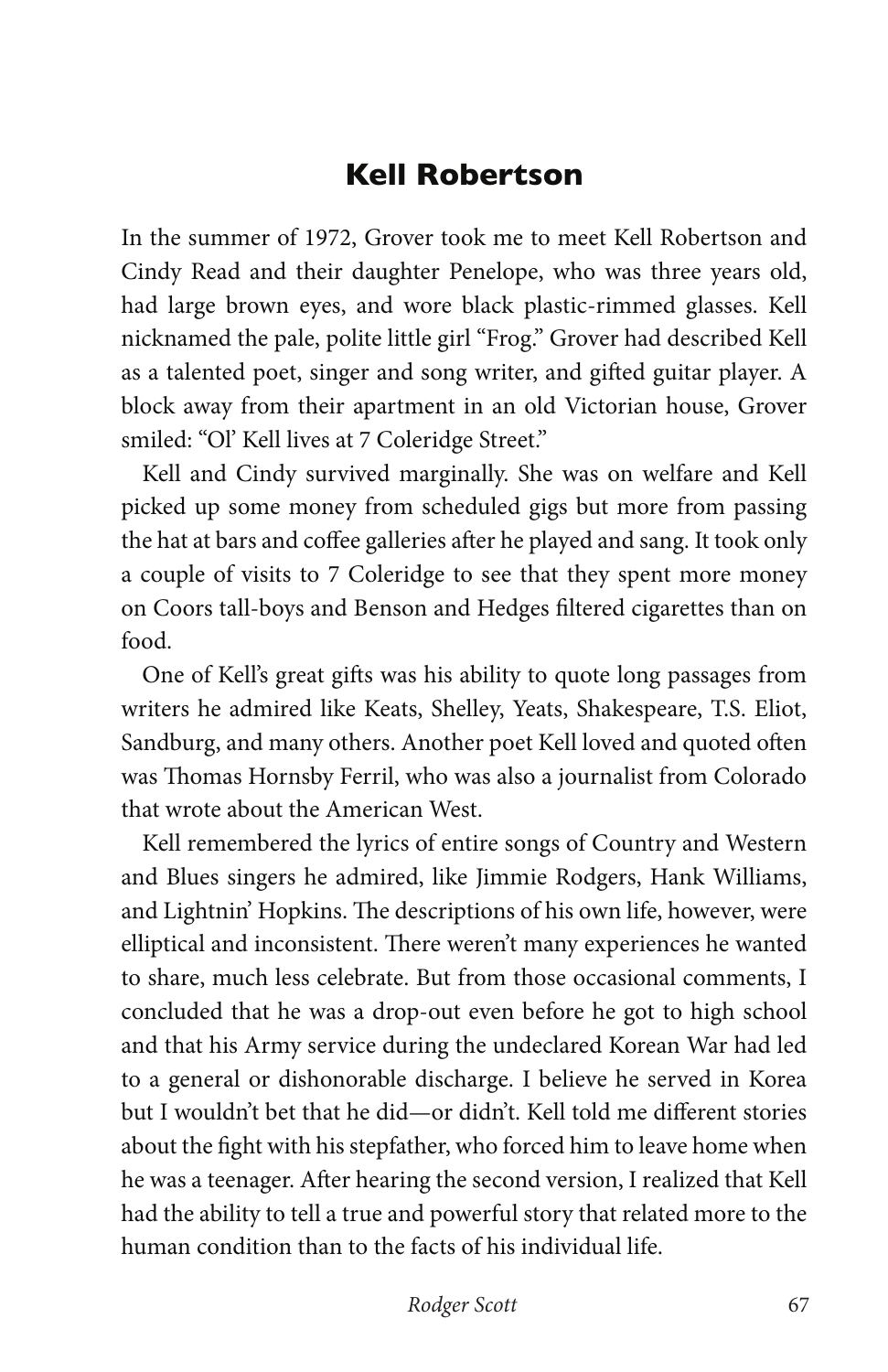Over the four decades of our friendship, Kell never forgot that those who win the wars write the history books, and he believed creativity has a right to liberate—or at least parole—memory. Three of his creative interventions have stayed with me. Kell introduced me to a short, wiry man in San Francisco named Joe Perrillo, who was cool and colorful. Joe had been a serious user of heroin, according to Kell, but had won some recent battles. I never heard him play but Kell and others said he was a talented bass man. I didn't spend much time with Joe but I liked his spirit, quick wit and street wisdom. Kell never complimented Joe directly in his presence or to others but Kell was deferential toward him in a way that suggested Joe was somebody. Kell and I were ending a telephone conversation when he said: "You know Perrillo's dead."

"What happened?"

"I don't wanna talk about it, man. See you later." He hung up.

I didn't see or talk to Kell for a few weeks. I thought it was odd that I didn't hear about any kind of service or memorial for Joe; but since I didn't know him well and his life path hadn't been the most conventional, I didn't think much about the lack of opportunity to pay my respects. Around two years later, George Lewis asked me if I'd heard about Joe Perrillo. "Yeah, he died a couple of years ago."

"No, he died last week."

I called Kell and asked: "Why did you tell me Perrillo died a couple of years ago?"

"I never told you he was dead—he just died a few days ago."

In a poem of Kell's and in a conversation, he regretted going back to a small town in Kansas and discovering that his grandparents' farm had become a shopping mall. When I mentioned that to Kendall McCook, he asked: "Who told you that?

 $K$ ell"

"Jason and Mike went back with him to that little town in Kansas. The farm's gone but there's no damn shoppin' mail anywhere near the place. It's miles from any city big enough to have a shoppin' mall."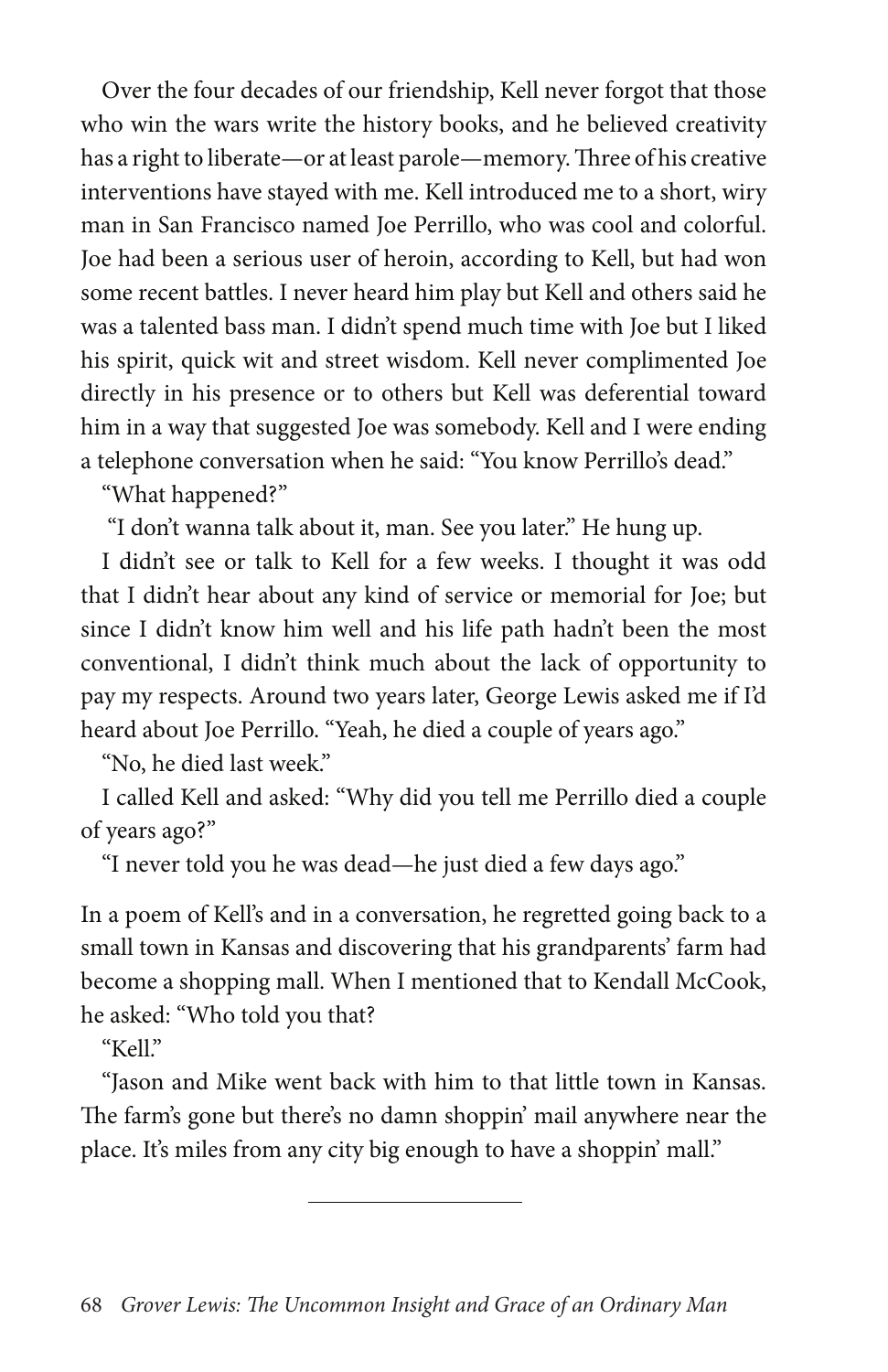In July of 2008, I went to Santa Fe, New Mexico to videotape a memorial to Utah Phillips. The event took place in a hall where Kell had performed on several occasions. The marquee in a pasture near the highway read:

### SANTA FE BREWING COMPANY BREAKFAST-LUNCH-DINNER OPEN AT 7 AM 7 DAYS A WEEK MON A TRIBUTE TO UTAH PHILLIPS

#### KELL ROBERTSON

Kell was the headliner and videotaping his performance and interviewing him for a documentary was the main reason I'd made the trip. It wasn't a good night for Kell. He said he hadn't been feeling well for a few days and he'd had too much beer and too little food that day. He did the song he'd written as a tribute to Utah—also to Woody Guthrie—and a few other songs. At one point, he told the audience: "I'm 78 years old now and this is not as easy as it used to be." It was good to see Kell and Kendall and to meet his talented and generous friend, Argos MacCallum, who made it possible for Kell to survive in a protected and productive place. Argos helped Kell more than anybody else ever had. Kell had another gig at Silva's Saloon, a bar with one of the greatest photo and license plate collections in the world. Neither performance justified the trip but a long interview with Kell and another with Kell and Kendall made it worth flying 2,400 miles, driving 900 miles, videotaping two performances and two interviews and sleeping in four different places on a five-day trip.

Two years later I was on the telephone with Kell. He said, "Kendall and some other people are helping me get Social Security—I think they call it SSI. I'm 72 now and finally on Social Security."

 $\overline{a}$ 

"You're 72?"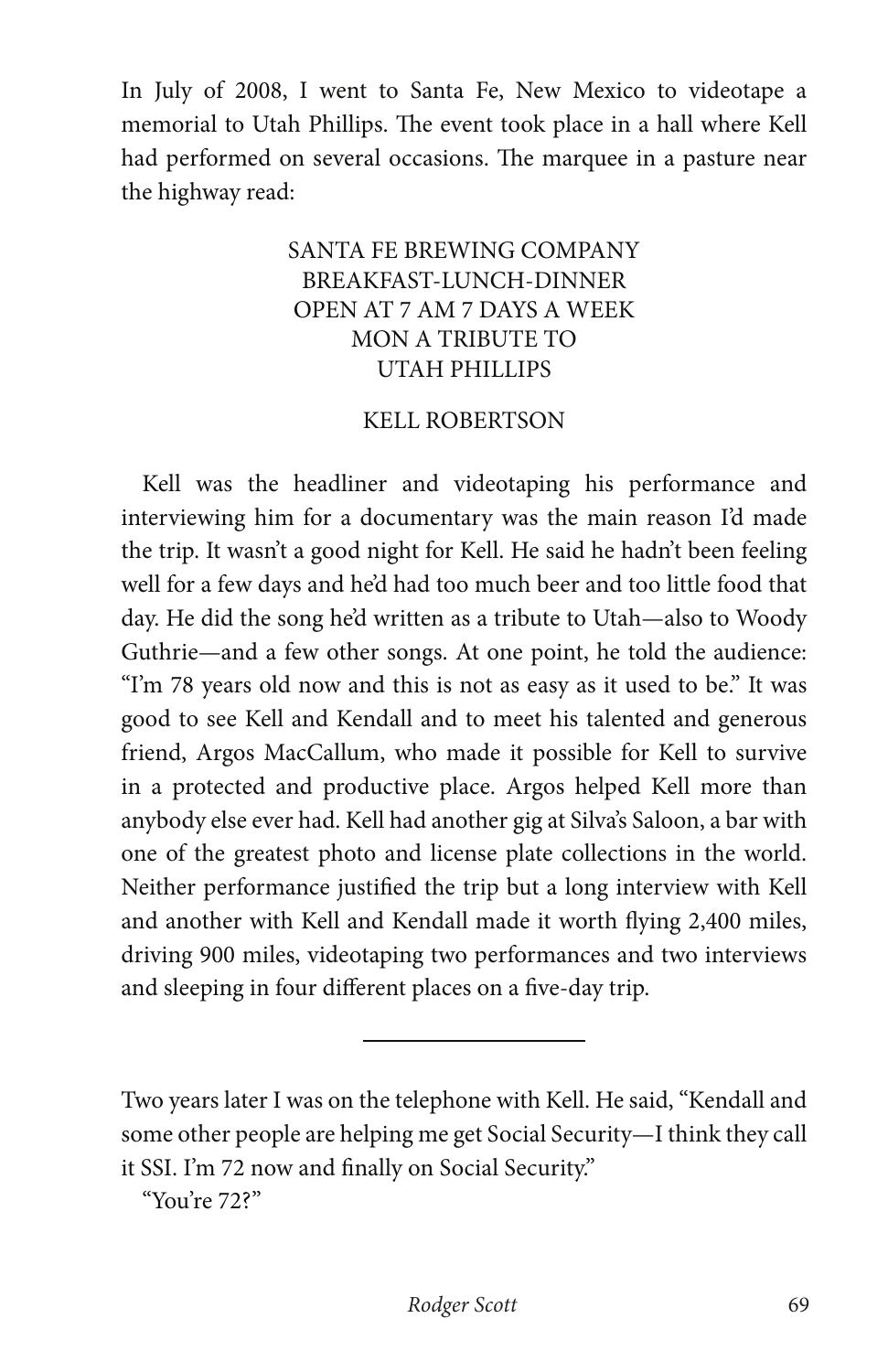"Yeah, that's what they tell me. Born in 1938."

"Do you think there's any way I could hire you to calculate my age for me? I like your creative mathematics: two years ago you were 78; now you're 72."

"Who gives a shit about numbers? I don't even know what year it was when Penelope was born. When I held the little thing in my hands, she peed on me. I leave numbers to the practical people. There's a line in one of Ferril's poems: 'The practical people are coming.' "

I never met anyone free of some moral and behavioral contradictions, but Kell's were memorable: He had a curious combination of selfindulgence and conscience. By circumstance and choice, Kell was a proletarian, and a sterling one; but a person with his musical gifts and intellect who lives on the margins has many opportunities to become a hungry elitist. Like Grover, I was taken with Kell's poetry, the songs he composed and sang, and his command of a steel-stringed Martin guitar that had a higher standard of living than Kell and the women who walked through life with him. (A line from one of his songs to a woman he was attracted to: "I wanna walk around heaven with you.")

People didn't expect eclectic erudition from a stocky man wearing Levi's, scuffed boots, a dust-weathered cowboy hat that was originally black, a shiny black leather vest and mirror shades.

Kell had a hair-trigger mind and as much humanity as the law would allow but he followed a life script that had him perform brilliantly then 15 minutes later he could tempt the gentlest souls among us to grab him by the collar. In the early 1980s Kell was the sole performer on a spring afternoon at the Art Institute in San Francisco. He was relatively sober and the audience loved his poetry and his music. Around a decade later, Kell was so drunk he fell off the stage in a grand old landmark theater in Raton, New Mexico. Kell's behavior instructed us on the truth and relevance of the Christian ethic to hate the sin but love the sinner.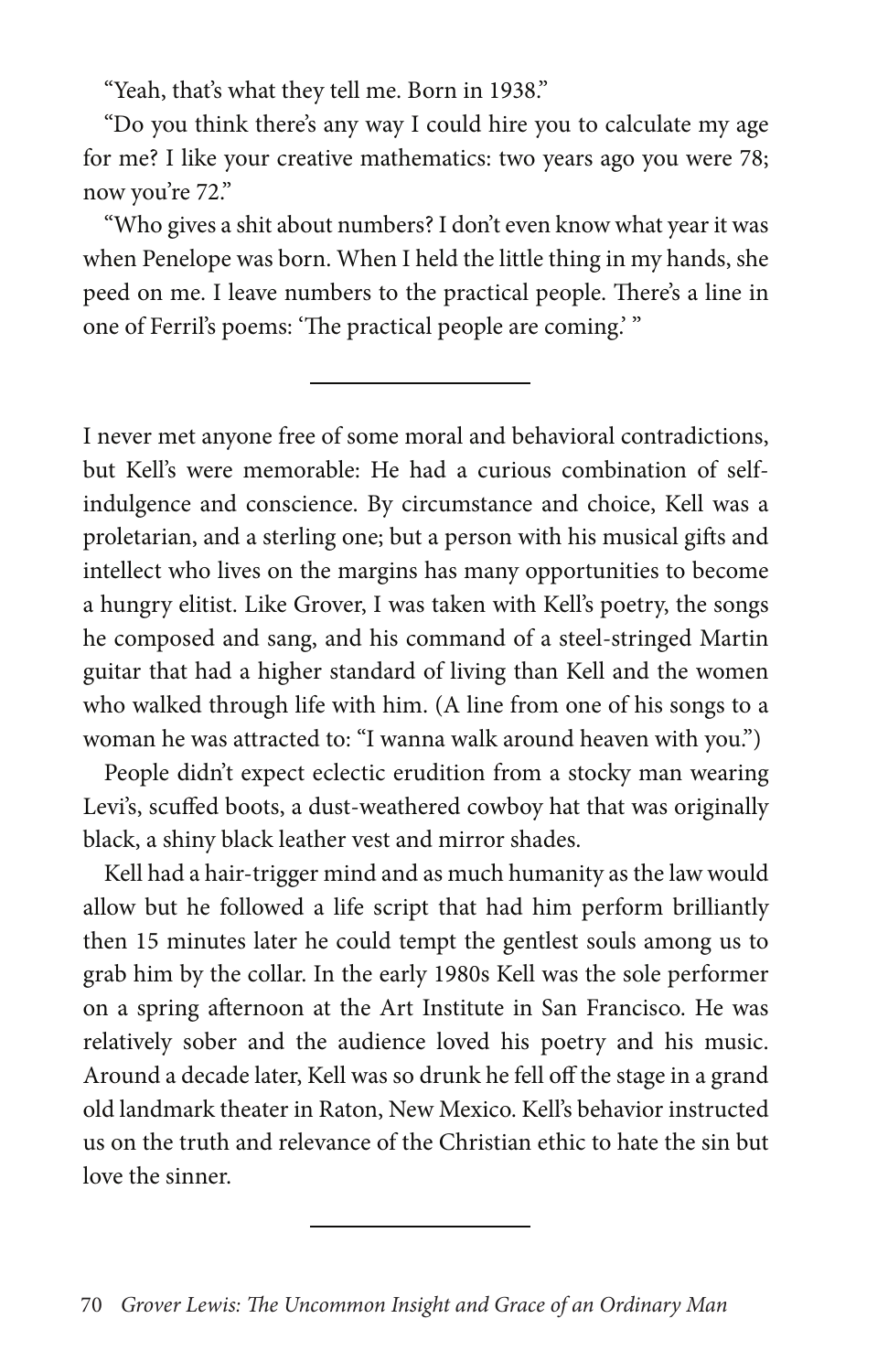In 1975 I was living alone between marriages in a studio apartment at 23rd St. and Guerrero in San Francisco's Mission District. The doorbell rang early afternoon on a weekday. It was Kell and Ben Hiatt, a poet and small press publisher who ran a program that paid poets to go into public schools to read their work and talk about why they wrote poetry. Both had been drinking and brought a six-pack with them. We talked for a few minutes then decided to go to the back yard. When one person is sober and two others are drunk and getting drunker, the social dynamic tends to veer more toward controversy over the irrelevant than to any communication worth remembering.

I'd known Kell for three years and liked being around him when he was in control. I'd seen Hiatt only a couple of times before and didn't dislike him, but when he was sober, he seemed a bit officious. That afternoon he wasn't sober. He reminded me of guys I'd encountered in the Army who inherited a little more power and authority than they knew how to deal with. Hiatt was in a position to accord his poet friends a few dollars and some attention that were both generally in short supply.

After two hours in the back yard and nursing one beer—and being on the periphery of conversations that usually sound much better to drunks than to sober people—I probably conveyed some of my impatience with the wisdom and focus of my guests. Maybe they sensed that because both became unpleasant and aggressive.

Kell stood up and walked over to where I was sitting and lowered his head slightly: "Man, your beard sure is white. How old are you now anyway?"

"About the same age you are," I said. "I guess I've just had a harder life."

Hiatt joined in, "Your beard is so white. I never noticed it before." Both of them started laughing. Kell stared at me and moved closer: "Really, man, why is your beard so damn white?"

"Yeah," Hiatt said, "it's white as an old man's."

I stood up. "You've said four times now how white my beard is. If either one of you says it one more time, I'm gonna show you that in spite of my white beard I'm young and strong enough to kick both of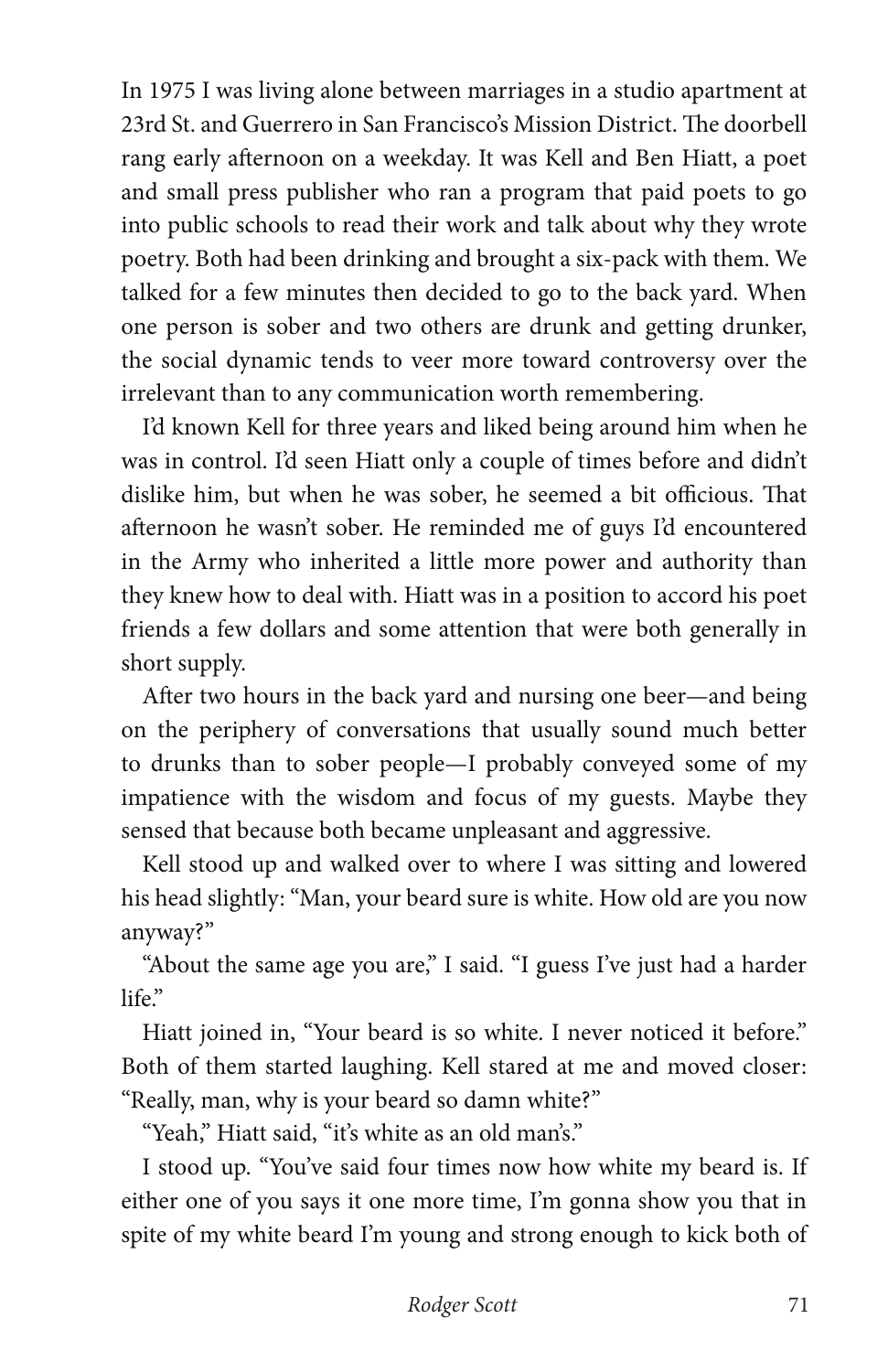your asses, and I guarantee you I'll do it." That ended the conversation about my beard—and a few minutes later Hiatt said, "I need to get on the road soon, so we'd better go." I offered to drive them to Kell's place if they needed a ride—or make coffee, especially for Hiatt, since I couldn't think of a single instance of Kell choosing coffee over beer but Hiatt said: "We have to walk several blocks to the car. I'll be okay. I may drink a little coffee and wait for the traffic to slack off before driving home." I think he was living in Folsom, California.

My threat was more reflex than reflection. I'm glad I didn't have to follow through. When I was 16 years old, my dad said: "If there were no cowards, there'd be no bullies."

More than 30 years after that back yard scene, Kell and I were at his cabin in Santa Fe and talking about Grover. "You know what he said not long after I met you: 'Ol' Rod seems like a nice guy but he's dangerous.' " I suspect that hyperbole stayed with Kell. He knew also that I'd been a Golden Gloves boxer for three years and he didn't realize how bad my eyesight was. And in some part of his mind, he knew that he and Hiatt were being mean-spirited drunken bullies who probably deserved a punch in the gut or a kick in the ass.

In the early 1980s, I got a call from Kell. He was in southern Oregon and planned to take the bus to San Francisco, spend a few days with us, then go by bus to L.A. to visit his mother. "Do you think you can put me up and up with me a few days?"

"I guess so," I said, "I can think of a few people who might be happy to see you."

I met him a little before 7:00 on a cool, cloudy morning at the old Trailways Bus Station at First and Mission. He was wearing the same black cowboy hat he'd bought seven or eight years before when he was working eight-hour days at Shields' Printing in San Francisco, a brown wool coat, Levi's and boots. His hand was shaking as he extended it. "I had a hard night but after a beer I'll be okay." He was pale and walked like someone who had been sitting longer than he should've. I took the suitcase he was carrying. He kept his guitar case, which always had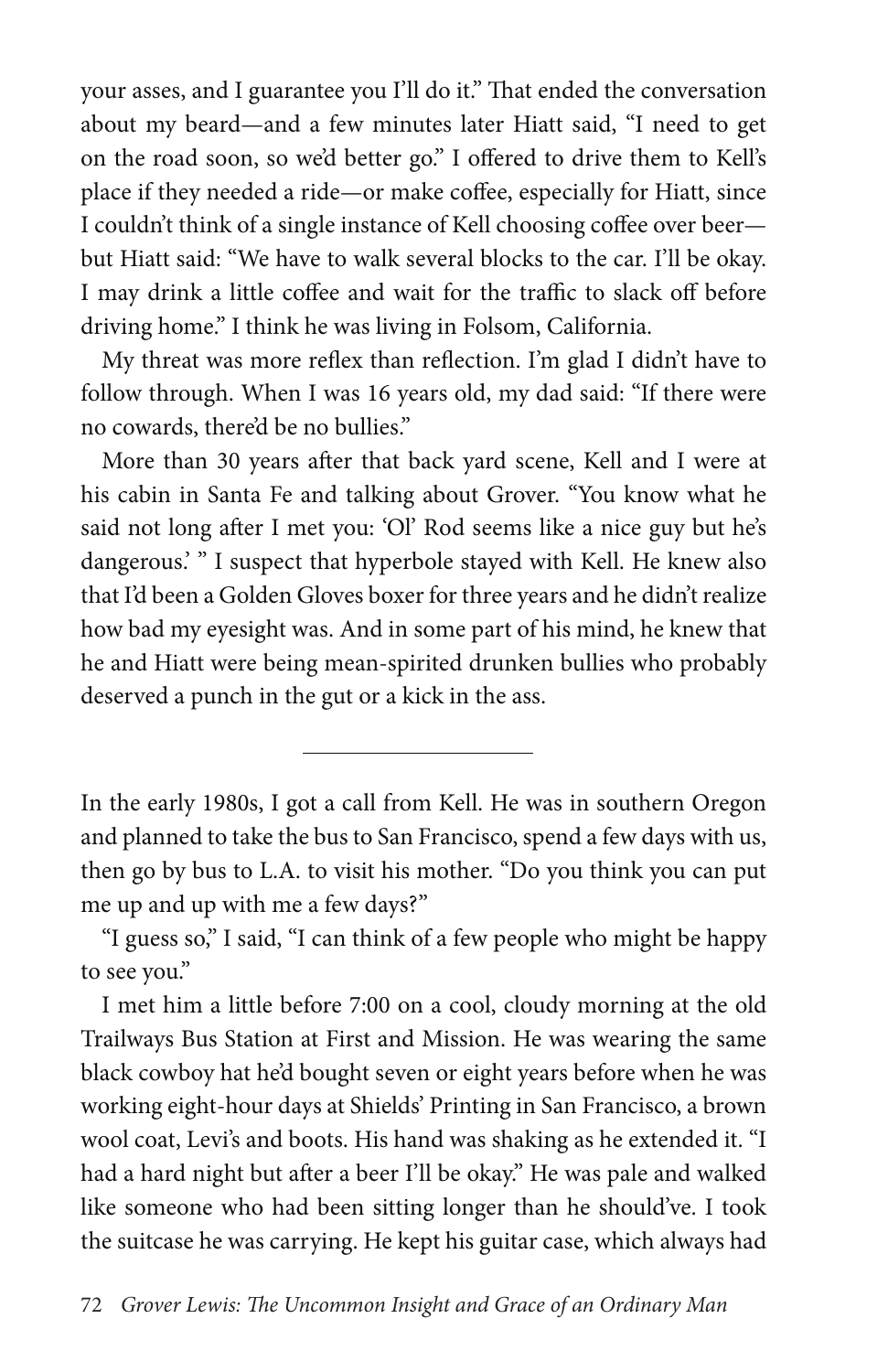room for books, notebooks, cigarettes, and a half-pint of whiskey or cheap wine. Kell wasn't secretive about the contents of his guitar case but it was clear enough that he didn't welcome anybody else opening it or getting too close when he was going through it.

I admired and appreciated Kell for his talent, humanity and wit, but in decades of friendship I don't remember ever seeing him without reflecting that wherever he was and no matter who was with him, Kell had the ability to disrupt orderly lives and to make those whose lives he complicated appreciate the security of the mundane that generally followed the crises. Jack Thibeau, a writer and actor and friend of Grover's, took Robert Duval to spend most of the night talking and drinking with Kell before Duval produced and starred in the movie, *Tender Mercies*. I thought it was a good movie and I could see Kell's influence. I think Duval has that remarkable combination of understanding and loving what he's doing and the compulsion to keep trying when others would quit or coast. Thibeau said of Kell a few years before introducing Duval to him: "If you need somebody to drive your pick-up into the bar ditch, Kell can do that for you as well as anybody I know."

I got a call from Jack Micheline a short time after I'd helped a friend of his with a grievance at New College in San Francisco. As we were having burritos at a Mexican restaurant in the Mission District, I mentioned that I'd gotten a recent letter from Kell and that he was writing some fine songs and poems. "I'm glad he's doing okay," Micheline said, "cause most of the time he's not. Kell's a hero to me and a lot of people, but if anybody can fuck things up, he sure can."

In the three days Kell stayed with us, we had some good visits. He read some of his newer poems and sang some of my favorite songs from the past—and a few new ones.

I finished work mid-afternoon and drove home. Walking up the stairs of the building, I noticed that our front door was partly open. Kell had been in the apartment alone and decided to make a quick trip to one of the mom-and-pop stores in the neighborhood to get a package of cigarettes but ran into a friend and spent several hours in a bar on 16th Street. We had a beautiful blue and white parakeet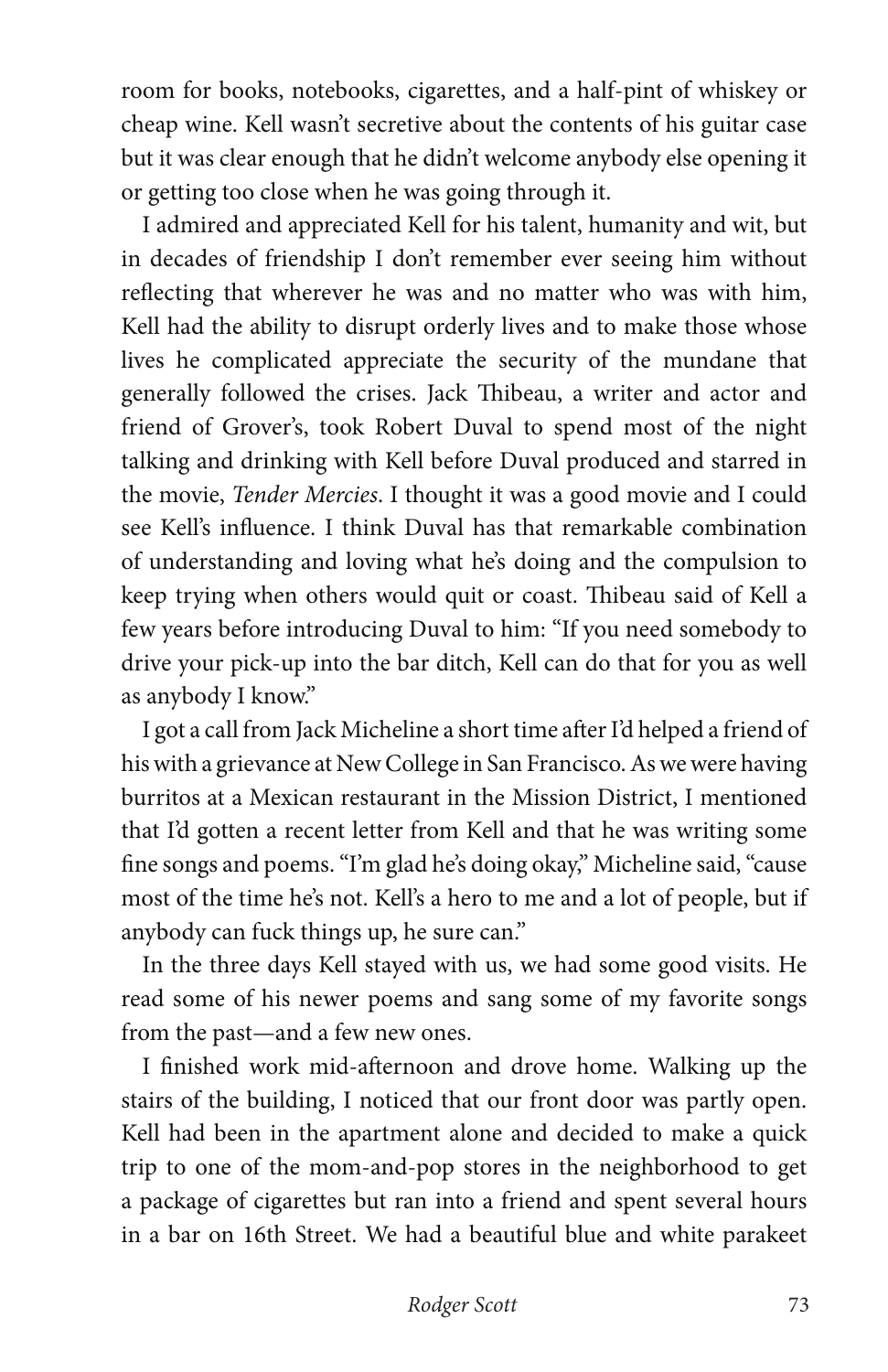named Yenta that flew around in the apartment. Fortunately, he didn't fly down the stairs and out the front door. A day later around 2:30 in the morning, Kell and a tall, skinny woman, who was as drunk as he was, were banging on the front door and laughing. My first class that day was at 7:30 a.m.; and I had told Kell that he was welcome to bring a woman home with him but not in the middle of the night. I felt a bit hard-hearted but I wouldn't let them in.

Kell and Cindy had separated around four years before, and Penelope stayed with Cindy. I never learned exactly what happened on that visit but Kell made Cindy so angry she wouldn't let him see Penelope. Kell convinced me to call Cindy and try to change her mind.

She didn't offer any details: "It's just too much—and always the same," she said. "He upsets her and he upsets me. He can call her and write her and see her in the future—but not now."

"Not even for an hour?"

"No, and I don't think you should keep pushing me. There's a lot about Kell you don't know."

I gave up and passed Cindy's message to Kell when he came back to the apartment. He was drunker than he'd been the previous days. "She's my daughter, Goddamn it. I haven't seen her in years and I'm leavin' town tomorrow." He walked across the kitchen and stopped two paces from me. "I've got a pistol in my suitcase and I'm gonna go in the other room and blow my brains out, and you'll have to clean up the mess."

"I'm sorry you can't see Penelope. You tried and I tried but Cindy's not gonna change her mind."

Kell walked out of the apartment and came back around five hours later. He was still drunk but more sad than angry. "She's my daughter and I came a long way to see her." He went into the bedroom, fell facedown on the bed and in a couple of minutes he was out.

Early the next morning I drove Kell to the bus station. He said it would take him 11 hours to get to L.A. I shook his hand. "Kell, you're my friend and comrade. I love and respect you; and a few days ago I was really happy to see you but I have to tell you I'm equally happy to see you go."

He smiled and nodded. "I suspect, ol' buddy, that a few other souls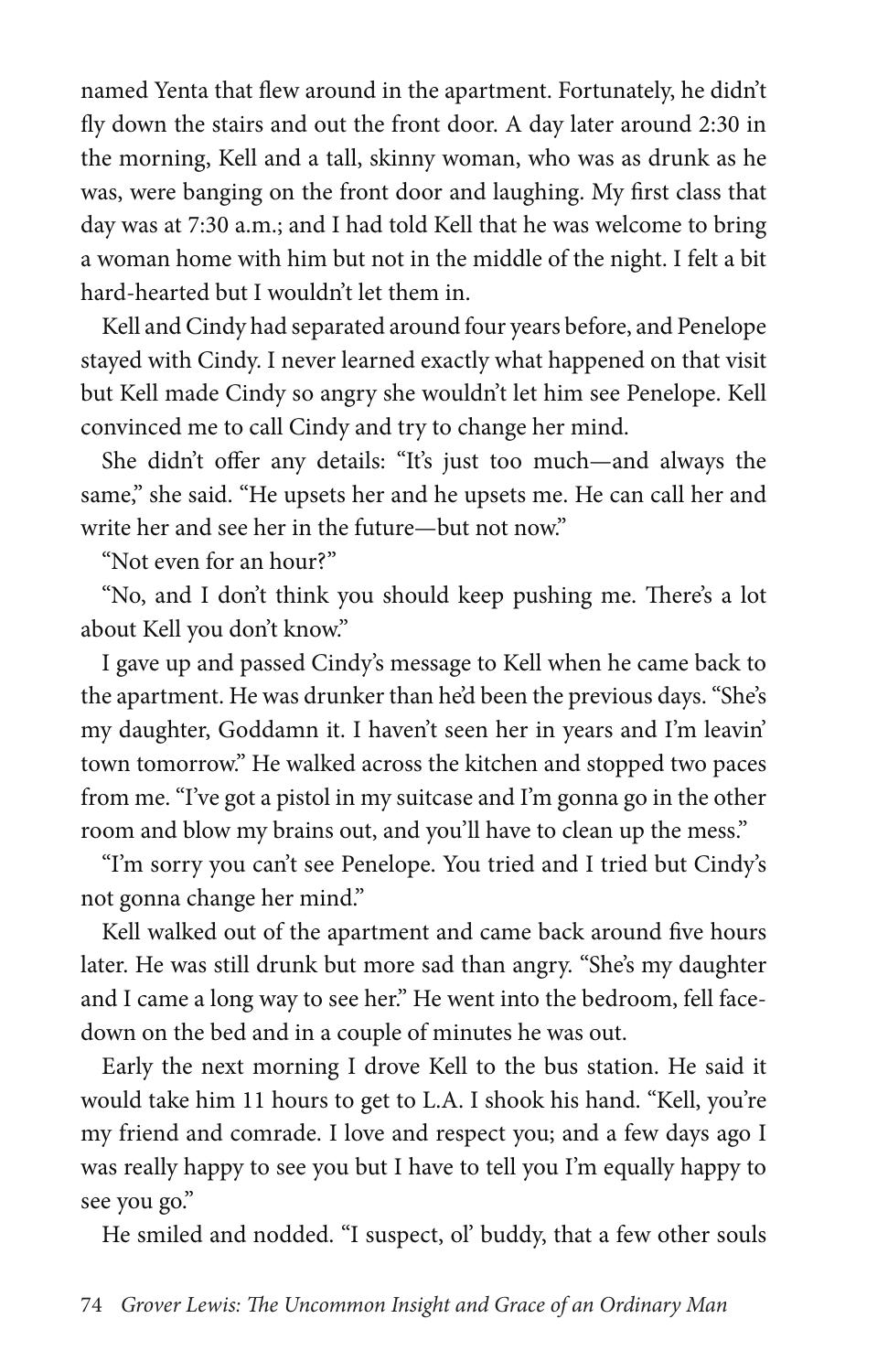share that sentiment. Ride easy," he said as we shook hands again. He picked up his suitcase and guitar case and walked into the bus station. It was Thanksgiving Day.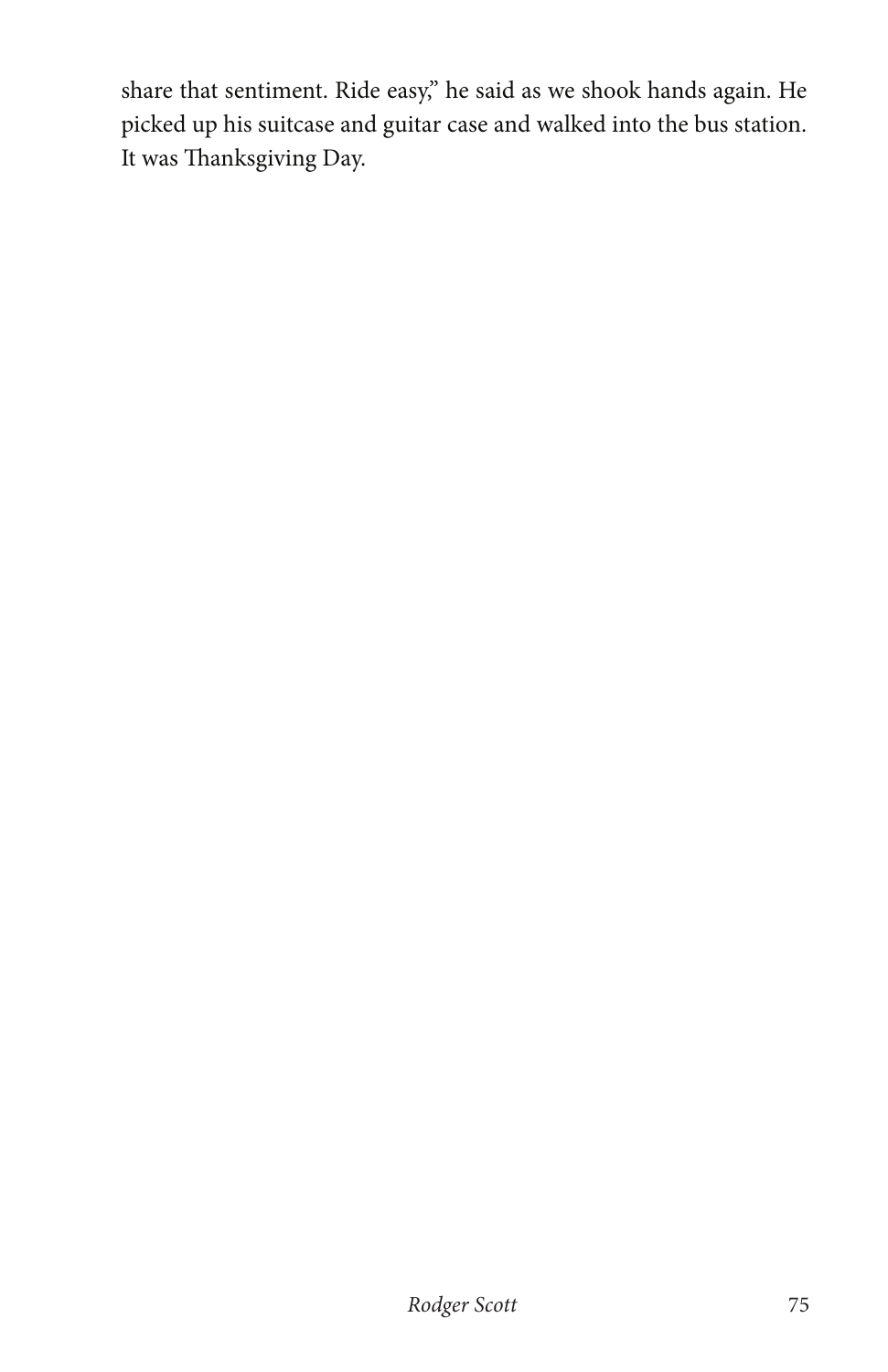## *Desperado* **Magazine**

In 1969 Kell started publishing *Desperado* magazine on a mimeo machine that someone had given or lent him; and Ben Hiatt printed most of the issues that came out in the 70s and 80s. In 1992 Kell and Kendall McCook, a friend and writer from Ft. Worth, Texas I'd met in graduate school in 1970 at the University of New Mexico, decided to print an issue of *Desperado* worthy of the talented writers who contributed their work. Kendall had raised \$2,000 to finance the printing and to pay Kell for editing the issue. Kendall submitted an article on a relative who was a champion rodeo cowboy. Kell chose not to include any of his own work; however, he selected nine poems of a friend, the poet Keith Wilson.

Grover, who was the best known and most successful writer in the magazine, contributed the article, "On the Road with Hank's Kid, 1978," which he'd written about Hank Williams Jr. for *New West*  magazine. The editors had liked the piece but didn't use it. Grover, in principle and practice, believed writers should be paid for their work, so after receiving a kill fee from *New West*, he submitted the article to *Desperado*. When Kell and Kendall told me they wanted to publish a poem of mine, I volunteered to typeset the magazine, assuming that if the job was beyond my limited skills, Maria-Theresa—my wife, who was a fast and efficient word processor in a big, fascist San Francisco law firm—could salvage the results of my well-intentioned incompetence as a typographer.

### **Hank Williams Jr.**

Grover—like many of his generation, Americans of all ages and people throughout the world—admired Hank Williams: a country boy and an artist whose instrumental and lyrical genius spoke a language close to his heart. Hank Williams Jr. was three years old when his famous daddy died and navigating the roads of life had led to mixed fortunes—and when Grover showed up at the Gold Dust West Casino in Reno to go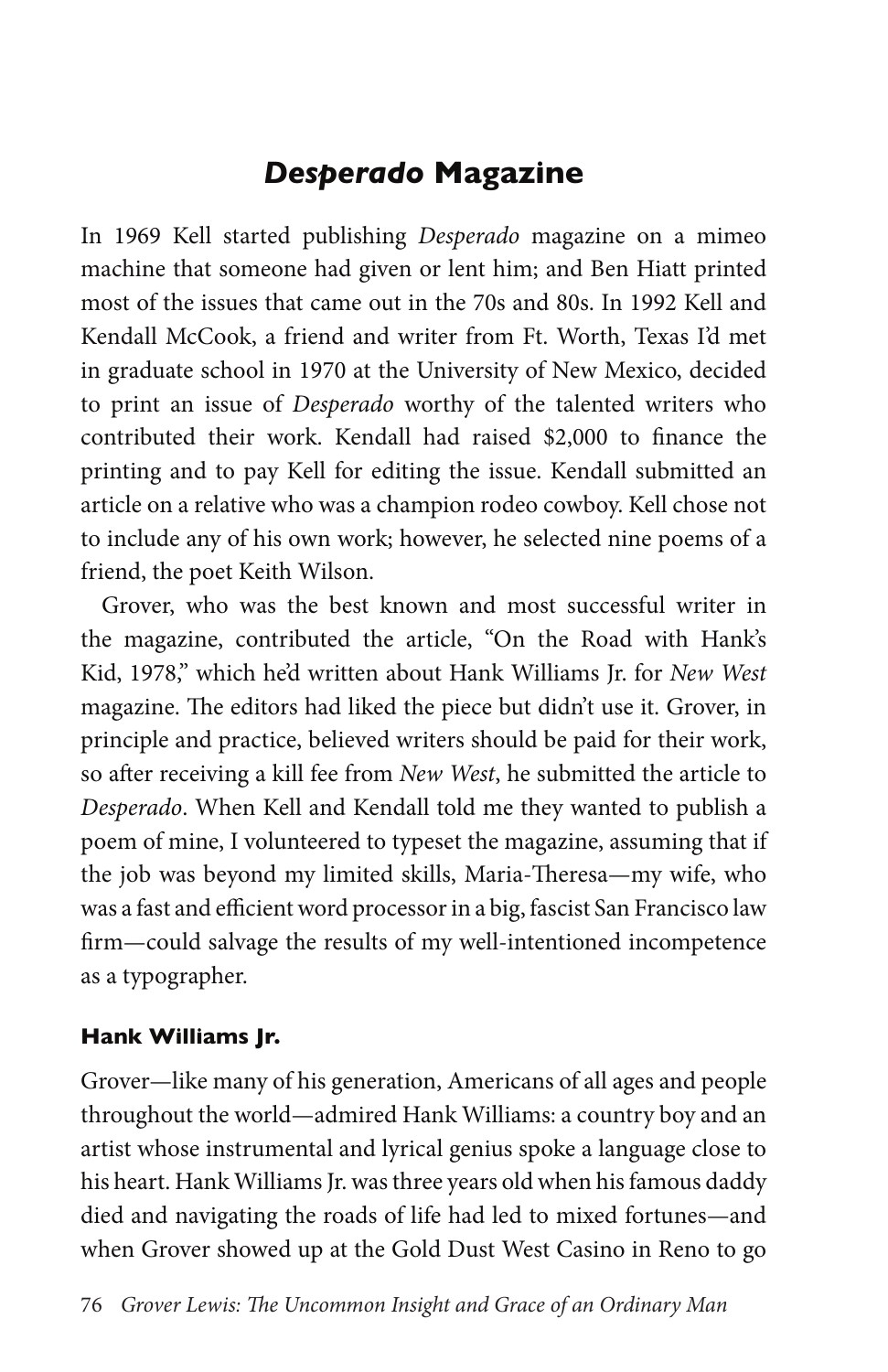on the road with Hank Jr. and the Bama Band, he knew as much about ol' Hank and his boy as anyone on earth could. Grover also knew that on a good night, Hank Williams could take the music of the heart to the celestial honky-tonk then the next day wake up hungover, sick at heart, and facing mortality in bright sunlight.

Grover acknowledged that the Golden Showcase Lounge of the Reno motel and casino wasn't "exactly Hillbilly Heaven but that didn't bother anybody in the elbow-to-ass throng waiting to be seated for Hank Williams Jr.'s 11:30 p.m. closing-night performance." Grover was sitting at a table near the stage with Albert Caudle, the road manager for the Bama Band:

Merle Kilgore, Hank Jr.'s second banana, opened the show with a down-pat medley of his hit compositions "Wolverton Mountain" and "Ring of Fire." Kilgore was a big, bluff Okie whose style ran to squash-blossom jewelry, a lot of affability, and more capped teeth than I had ever seen in one mouth before.

The five-man Bama Band sawed away energetically during Kilgore's turn on-stage, then shifted to a gritty stampede that mingled the juices of western swing, jazz and electronic swamp. It was the cue for Hank Williams Jr. to stride out from the wings and the sight of him put the pure-dee throb on the joint.

He was wearing mirror shades, a black hat with a reb emblem holding a \$50 bill in place, cowboy boots with silver in-laid toe guards, and a sort of chain-link belt made of Mexican and U.S. gold pieces. He was whanging hell out of an antique Martin dreadnought guitar and singing "Jambalaya," one of his daddy's better-known tunes.

You could see by his outfit that Hank Jr. was an "outlaw," meaning that he shared Waylon Jennings' and Willie Nelson's predilection for cussing, carousing, and cutting albums that sold more than 20,000 copies at a whack. Lately, old Hank Williams' only begotten son had been spreading it around that he was taking leave of his old man's music, but I didn't put much stock in it, and the notion seemed faintly ludicrous as the Golden Showcase Lounge began to jump like a seven-minute egg.

Hank Jr. performed more of his father's songs, some old favorites like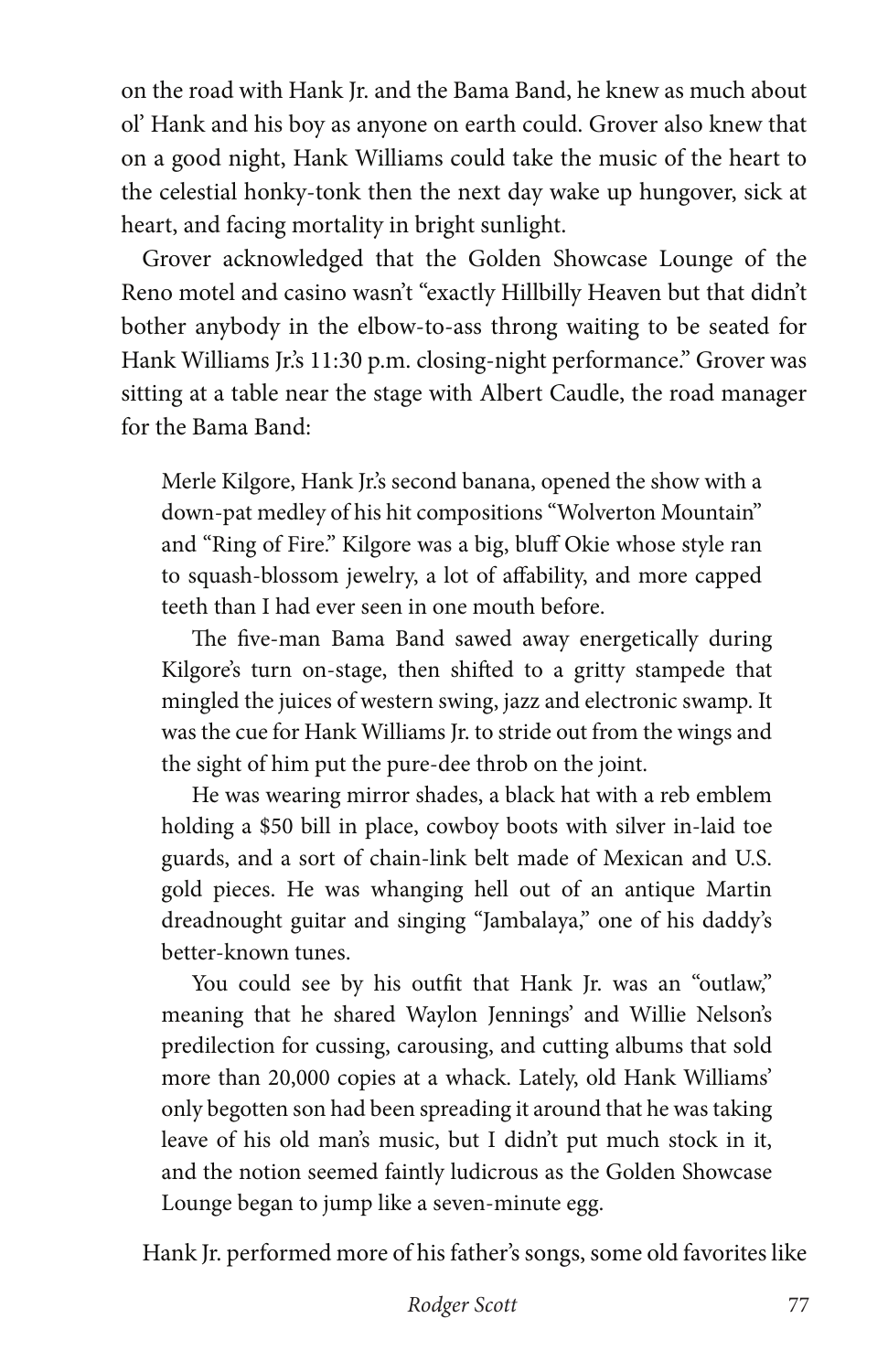"White Lightning"; then "The New South," the title recording from one of his most successful albums.

By this time, the polyester chenille backdrop was whipping like wash in a blue norther, and when Hank Jr. flung back his head and played a passable imitation of Jerry Lee Lewis's "Whole Lotta Shakin' Goin' On," the ladies began to out-whoop the hard-hats. "You Win Again" put Williams on his daddy's track, but that's what everybody expected, really, and the response was hazardous to the naked eardrum. The salvation of the situation was that Hank Jr. sang the plaint achingly well, as he did "Your Cheatin' Heart"—another of daddy's heartbreakers.

"Long-Haired Country Boy" moved the action back down the dope-smoking woods below the Mason-Dixon Line, and "Wabash Cannonball" carried forward the good-timey, quasi-Confederate spirit. "I Saw The Light" was the show's obligatory hand-clapping hymn, but it was also—what?—the fourth or fifth of dad's golden oldies in an hour?

 Hank Jr. closed out the set with a modest and moving blues number about his recent travels and travails. The hard-hats and their ladies listened to the story with close attention, nodding in sympathy at the singer's lightly self-mocking pleas for recognition of his own "home-grown" music. The lyrics made it clear that Hank Jr. merited attention for reasons beyond his paternal lineage or his trendy association with the Hip and Holy Heroes of Southern Outlawry. Old Hank Williams's kid had survived the deadly legend of his famous dead daddy, and he had begun to create intense, mature songs worthy of the creation. In a widelyreported accident, Hank Jr. had even tumbled off the crest of a mountainside and hung in the icy interface between life and death for months, but he had survived that, too. At the end of "Feelin' Better," the room rocked with foot-stomping whistles, and banshee rebel cries.

Grover was one of the first people to board Hank Jr.'s bus, which was parked on the tarmac behind the casino. The young driver directed him to take a seat at a cluttered table in the lounge area behind the front seats.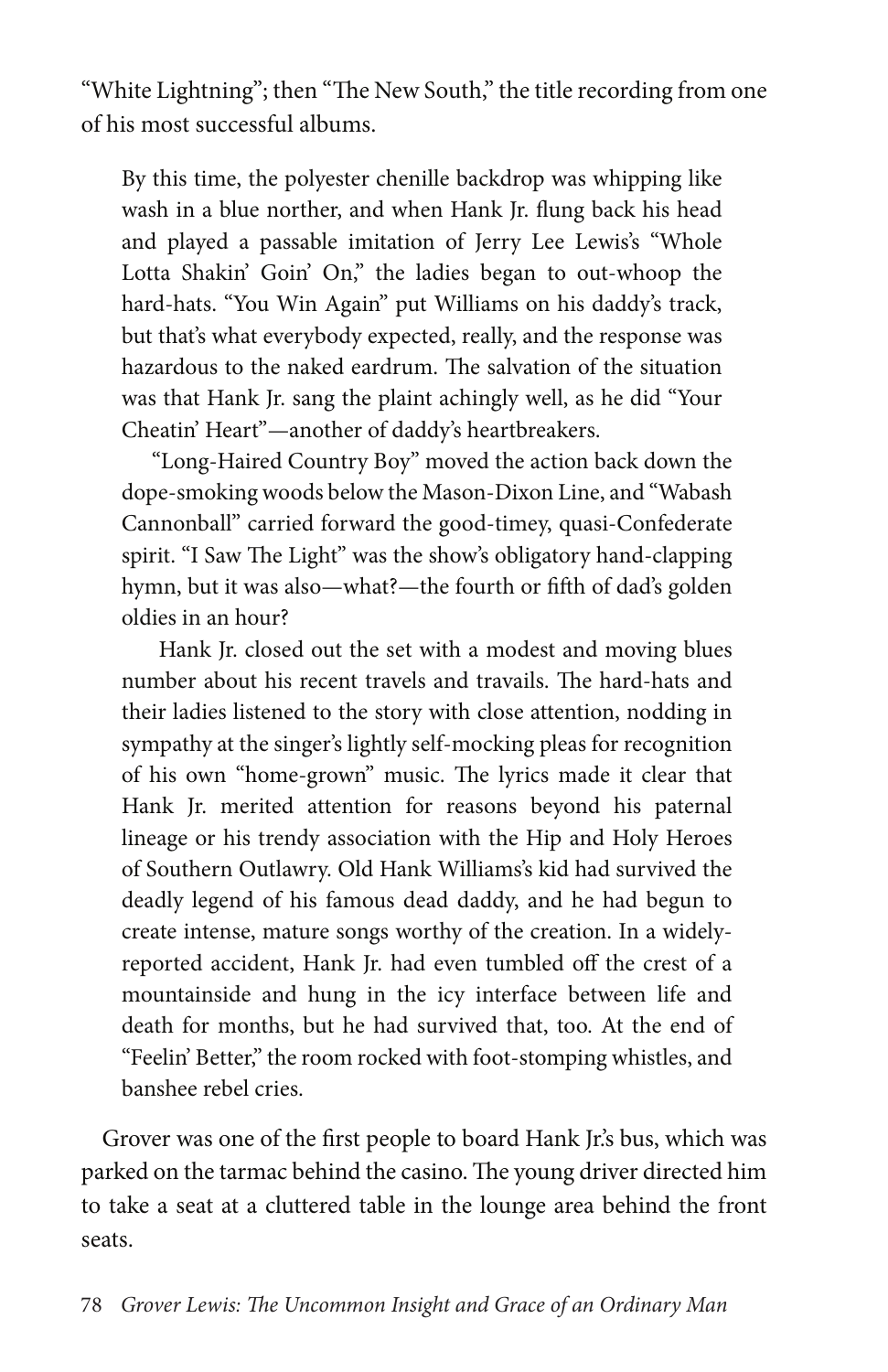Fancy cowboy hats dangled from pegs all over the cabin, and a sign above the door read: PRESERVE WILD LIFE—LET'S HAVE A PARTY. Among the junk on the table were a brace of *Star Wars* comics, a deck of greasy playing cards, a plastic "Fanny Pincher" toy, a "collector's edition" of a magazine called *Who Killed Bruce Lee?*, half of a half-pint of vodka, and an ashtray full of spent .38 cartridges.

It was the next morning before Grover got to spend much time with Hank Jr. The bus made a mid-morning breakfast stop above Bakersfield and a couple of minutes later a second touring bus pulled up at the truckstop. When Merle Killgore saw the bus, he "stopped and grinned: 'Bah God, it's Mel Tillis's bunch. Somebody better turn out the lights and call the law.' "

The bus rolled south again, and I rode for a couple of hours in the rear compartment with Hank Jr. He was wearing a Ruger T-shirt and a billed cap that said "CAT," and he drank small tins of grapefruit juice and chain-smoked cigarettes while we talked. The hoarseness had vanished from his voice, and he was cheerful, blunt-spoken, and less enamored of himself than most musicians I had met. Not a "complex" or a "deep" person by nature, he struck me as remarkably whole, given the serial catastrophes of his 29 years.

Hank Jr. was three when his daddy died, and he had no direct memories of the man, only "mental snapshots." By the age of eight, young Hank was part of his mother's traveling show, "Audrey Williams' Musical Caravan of Stars." Audrey had been old Hank's first wife, and she was a "hard-driving business woman" and stage mother. She took a matriarchal hand in Hank Jr.'s affairs until her death in 1975.

The Caravan of Stars toured the tank towns and rural purlieus of the South, and Hank Jr.'s job was simply to imitate his daddy in style and repertoire. The youngster carried the imitation a step further; at a tender age, he was sneaking around backstage drinking liquor and getting seduced by women who wished he were more than the spitting image of his long-gone lonesome daddy.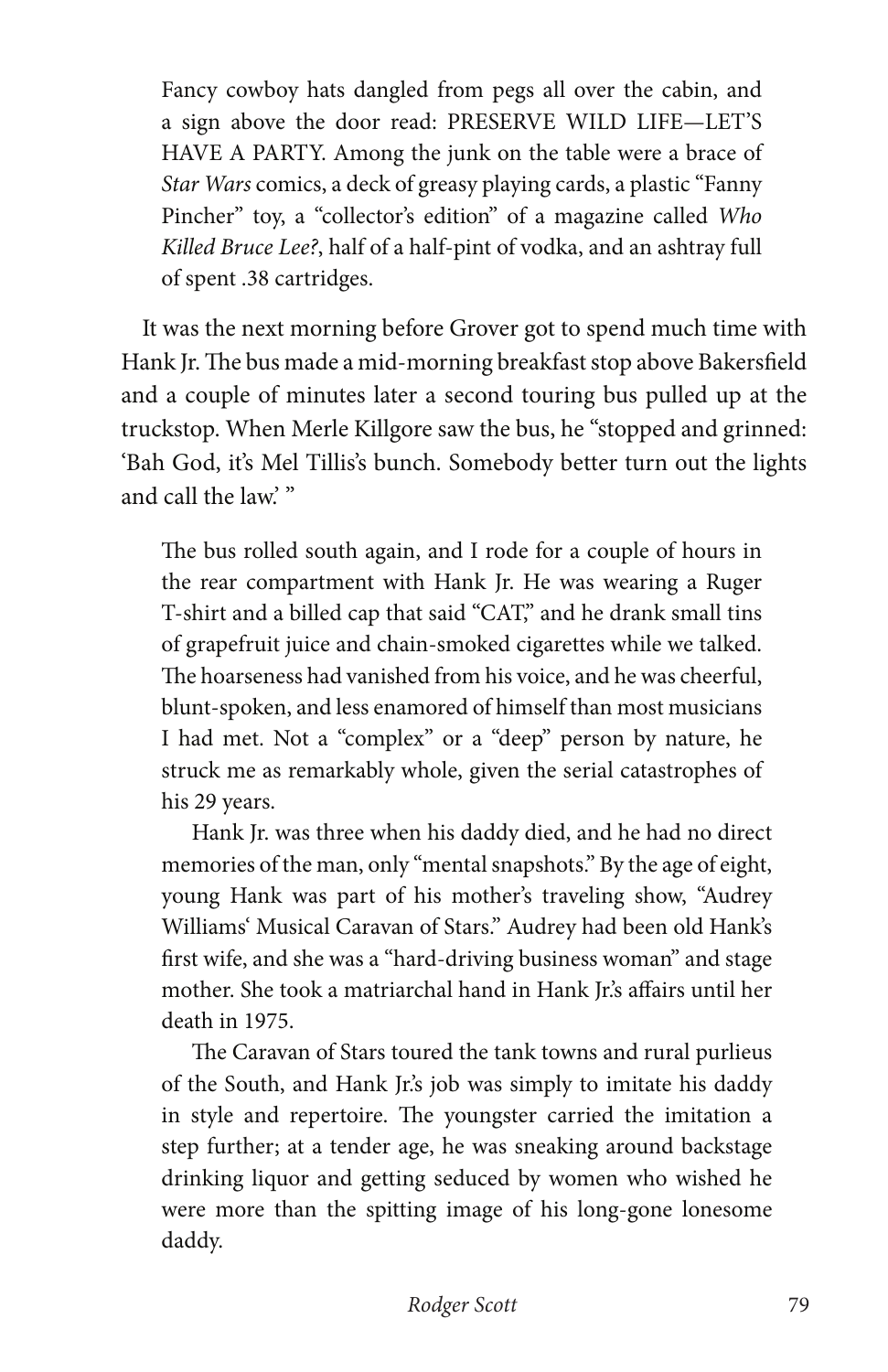At 14, Hank Jr.'s voice changed for the better and he landed a long-term recording contract with MGM, old Hank's label. He appeared on the Ed Sullivan show and toured intensively, playing bigger and better-paying halls. He started writing songs but they were imitations, too. What little formal education he had, he got from MGM tutors like Judy Garland before him. By mid-adolescence, he was committed to the honky-tonk life. He sang like his daddy, and he was girl-crazy like his daddy, and he loved to shoot off guns like his daddy used to do in hotel rooms. When Hank Jr. wasn't chasing women, he was out hunting with his daddy's daddy in the Alabama shinnery.

The incessant touring was the worst part of it; sometimes he was on the road 300 days a year. By the age of 21 Hank Jr. started cracking up. He drank too much, and popped pills. He went through an agonizing divorce, then a second. He was sick to death of singing his daddy's lovesick blues to the virtual exclusion of all other styles, but his Nashville management and the whiteshod capos at MGM saw nothing but green in the arrangement. In a depression he couldn't shake, Hank Jr. upended a bottle of Darvons in 1973. He survived the overdose, but he was none too happy about it. Merle Kilgore had acted the part of an older brother to him over the years, and Merle and Waylon Jennings helped steady him back on his feet. Hank Jr. talked to a shrink who spelled out for him how he had been programmed to selfdestruct exactly like his daddy before him. Hank Jr. quit touring and changed managers and started maneuvering to change labels. He moved off to himself to Cullman, Alabama.

Hank Jr. left Nashville society with no regrets. The "fatcat hypocrites" who ran the place had fired his dying daddy off the Grand Ole Opry for carousing, then claimed his corpse as a sainted martyr. By early manhood, Hank Jr. felt more of an affinity for the despised longhairs of "progressive country" than he did for the aging beer-joint balladeers of his father's generation. Being an "outlaw" meant leaving the three-chord two-steps to the old men, and creating a music that whipped and coiled. Fundamentally, being an outlaw meant attracting a following larger and brighter than the traditional hillbilly audience. The irony of it was that on both counts, old Hank ranked as the mightiest outlaw of them all.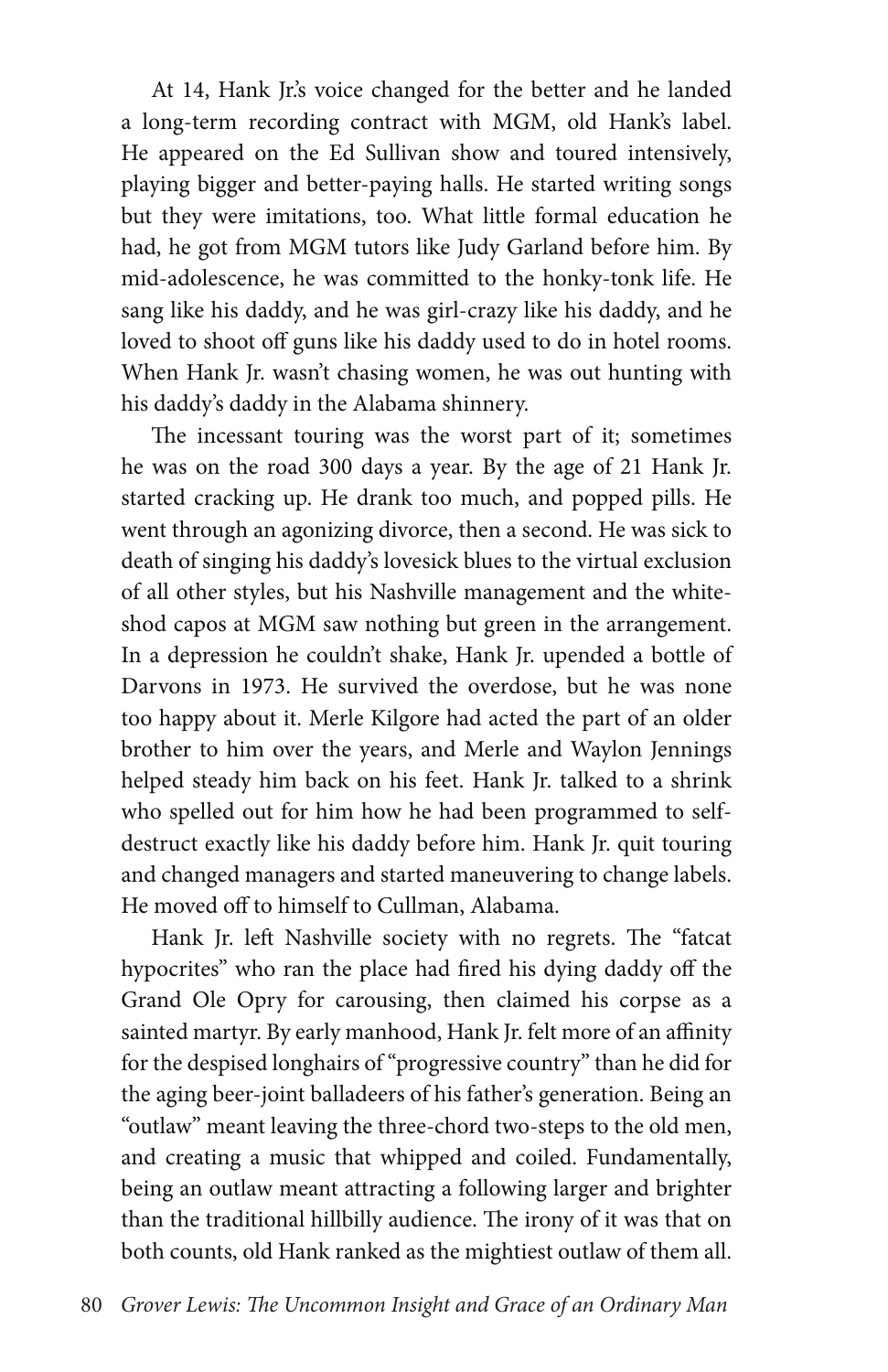I've read the Hank Jr. article at least five times, and I have no doubt that Grover appreciated the character, style and wit of those good ol' boys with more intelligence than formal schooling. Reading silently, I don't laugh out loud very often but I did several times at the colorful and imaginative comments of that misbegotten but unquestionably talented crew on the bus. Merle Kilgore's description of them: "See, this outfit bears more than a passin' resemblance to a land-locked ship of fools, but every fool on this ol' rattler has got his own useful function. Take Brother Wayne up there at the wheel—he's supposed to disagree with everybody about everything." "Naw, I ain't," Wayne protested.

Describing the first performance at the Golden Showcase Lounge, Grover wrote: "The polyester chenille backdrop was whipping like wash in a blue norther." Since I was sure that language was from Grover's own past, I asked: "Were those guys really that witty? Did they talk that way—or did you help 'em some?"

"No, as you'd probably imagine, I was selective in the quotes I used, but that's exactly the way they talked."

Around sundown, the Williams entourage regrouped, and the bus moved out toward a night's layover at an L.A. hotel. The musicians crowded into the cabin, passing along lukewarm pop and beer. Hollywood Jim put on a deafening Dixie Dregs tape and started hopping up and down in place. Hank Jr. fished around in Harold's closet until he found a paper bag filled with airline-sized bottles of Canadian whiskey. He handed out a couple of samples and asked me if there was anything special I wanted. "We got a little something to smoke?" Hank Jr. called out above the music. "Parliaments," somebody offered....The bus headed into what was left of the light, gliding past power corridors and palm trees. Swigging a brew, Plunkett [the bass player] sidled over to Hank Jr., who was sitting with his hat tipped over his eyes and his arm draped around Becky's shoulder. Plunkett had to yell to be heard above the din of the music, and pretty soon he was raving: "I ran into these pissants today, and they was callin' us hillbillies. Well, by God, I'm here to tell you, I ain't a hillbilly. I'm an American! I'm one of them! WE'RE US!"

Hank Jr. pushed his hat back and stared up at his wild-eyed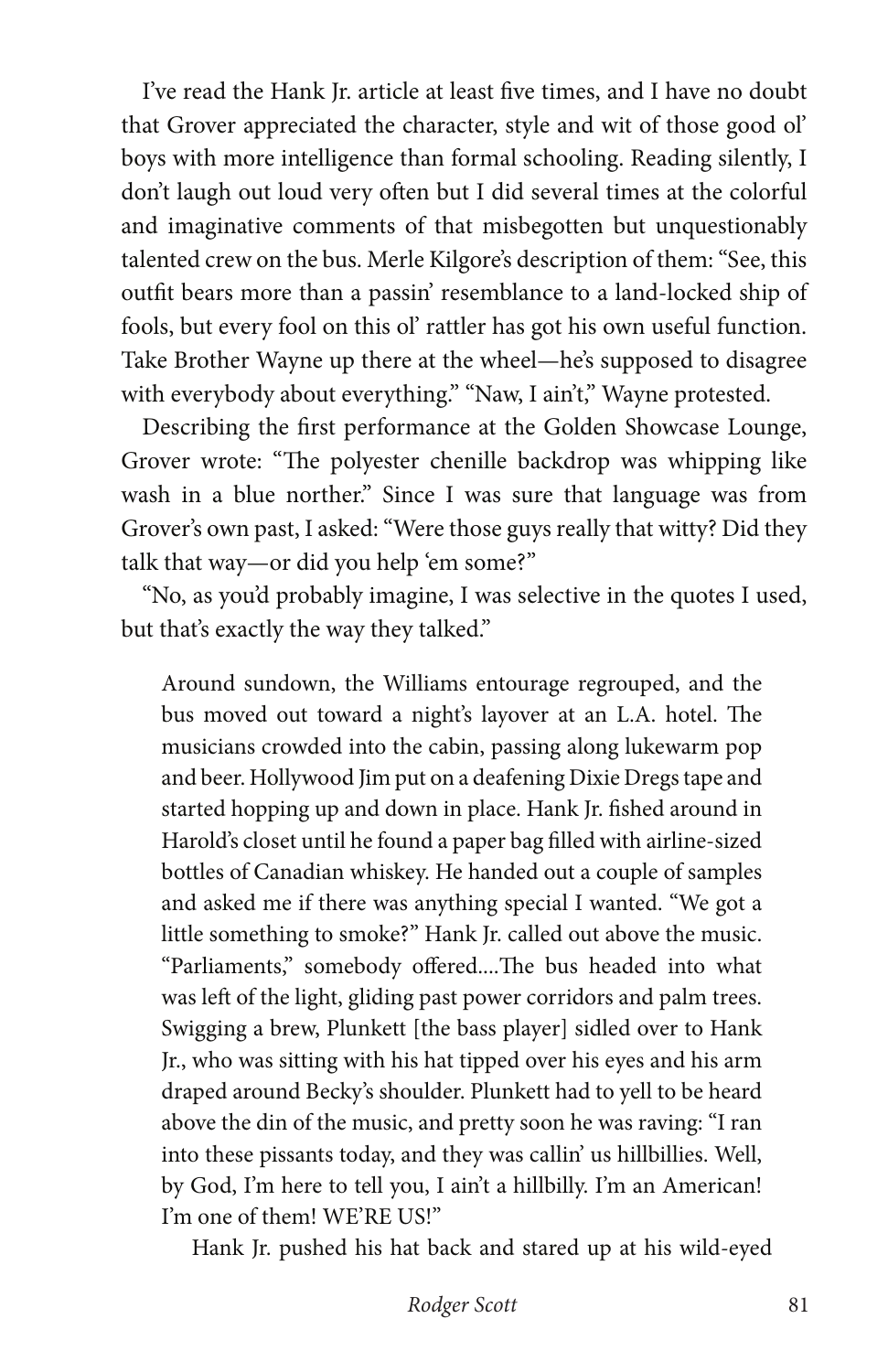bassist. "Plunkett," he said, "you deserve a raise. Despite the fact that you're a commie pinko fruit-loop Yankee avant-guard punkrot ageist sexist pre-vert." "Yeah," Plunkett agreed happily, "I sure am."

#### **"Splendor in the Short Grass"**

I think it's ironic and unfortunate that few people had the chance to read Grover's article on Hank Williams Jr. I concur with the *New York Times* critic who wrote that "Splendor in the Short-Grass: The Filming of *The Last Picture Show*," was "extraordinary." That article became the lead piece in the book the University of Texas Press published after Grover's death. But I liked the Hank Williams Jr. article better. I think Grover was too hard on actor Clu Gulager and that Grover's understandable bias toward Texas—and Texans—displaced a bit of his empathy.

The piece has Grover's eye for detail and ear for colorful language and his ability to make language sing in ways most of us wouldn't hear without his baton and direction. But, from my perspective, Grover's soul and humanity weren't engaged in telling the story. When he wrote that article and the piece on the Allman Brothers Band around the same time, Grover was a brilliant stylist and exceptional storyteller but he didn't have the character and wisdom that made articles like "Farewell to Cracker Eden" and "The Killing of Gus Hasford" as memorable as journalism is likely to be in any era. I've looked hard but can't locate the exact quote of H.L. Mencken's but I'll always remember the essence: Theodore Dreiser wasn't a great stylist but he was a great writer because he wrote about fundamental human questions. If people read Grover's work 100 years from now, I believe many will appreciate the music of his language, the subtlety of his wit, the agility of his mind, and the light of a soul that survived in spite of the darkness he knew as a child and never completely escaped.

When Grover was traveling to Archer City, Texas—McMurtry's hometown, where *The Last Picture Show* was filmed—he described the drive through Wichita Falls.

On the way out of town in a Hertz station wagon, we pass the M-B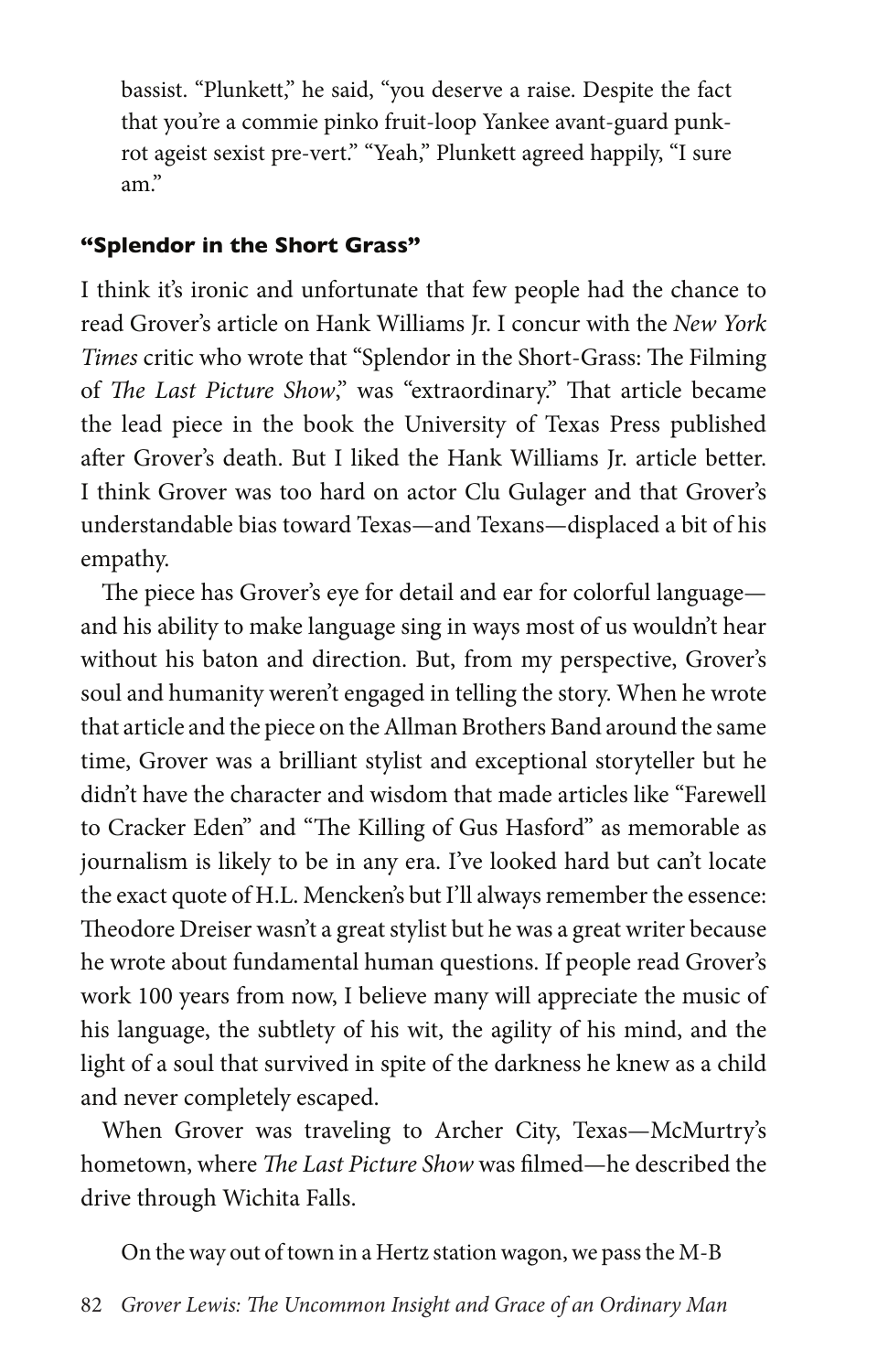Corral, a notorious hillbilly dive where, fourteen or fifteen years ago, Larry McMurtry and I stood among a circle of spectators in the parking lot one drizzly winter night and watched a nameless oilfield roughneck batter and kick Elvis Presley half to death in what was delicately alluded to afterwards as a difference of opinion about the availability of the roughneck's girl friend.

The description and circumstances of that event never seemed right to me, but for some reason, I never asked Grover about it. Decades later that incident came up.

 My friend, Paul Foreman, the writer, small-press publisher and prospector, made a business trip to Sweden to confer with an expert in metallurgy that Paul thought could help him locate and mine gold and platinum. Before leaving Austin, Paul called and asked me to contact Larry McMurtry to tell him that he planned to speak with members of the Nobel Prize Committee for Literature to inform them that McMurtry should be in contention for the next Nobel Prize. Rather than express skepticism about the likelihood of Foreman even getting the opportunity to speak to members of the Nobel Prize Committee much less influence the outcome, I simply wrote a short letter to McMurtry at his bookstore BOOKED UP in Archer City, Texas and told him what Foreman was planning. It had been years since Larry and I had been in touch.

Two weeks later I got a hastily handwritten letter from Larry on stationery with the BOOKED UP logo at the top of the page:

10 July 09

Dear Roger,

Thanks for your letter — always good to hear from you—

However I don't want to be mentioned to the Swedish Academy. That's a bad, political prize. There's no reason a few Swedish professors should get to decide what literature is—

I'm what my old great aunt said—a minor regional novelist that's enough—

I have another memoir coming in winter, called Literary Life. In it I revisit the question of Grover and Journalism. A friendly piece but I did point out the famous evening in which Grover & I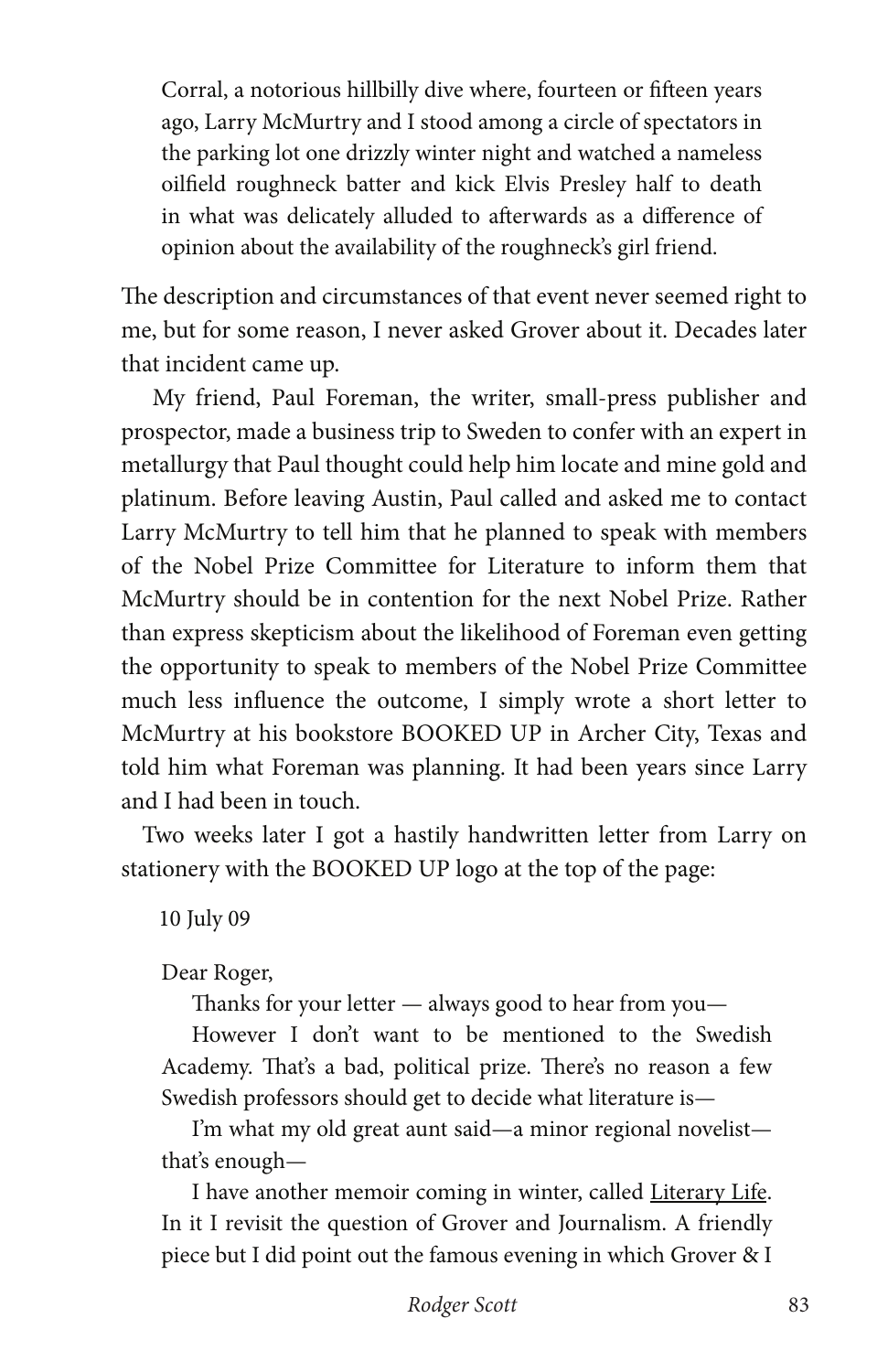watched Elvis Presley having a fight in the parking lot of a honkytonk in Wichita Falls — this hogwash is in the Title essay, no less, Splendor in the Short Grass. Total fiction. I was never at a honkytonk with Grover. I never saw Elvis live. The one time he did play Wichita Falls it wasn't at a honky-tonk and I had been gone for several years.

I also have a Hollywood memoir coming in the Fall of 2010.

Best

L

A few weeks later I responded.

8/5/09

Dear Larry,

I appreciate very much hearing from you. I can imagine how many ways people and circumstances impose on your time.

I agree that the Nobel Prize for Literature is bad in various ways and certainly political and I agree even more with your statement: "There's no reason a few Swedish professors should get to decide what literature is," although the committee has made some good choices over the years. I think Faulkner's acceptance speech is among the best writing I've ever read. I think you're likely to be in contention. If the committee picks you, you could reject the prize and tell the whole world that your old great aunt had better judgment and more character than all the professors on the committee—and she had at least as much right to judge your literary stature.

I reread Grover's description of you and him in the parking lot of the honky-tonk in Wichita Falls watching a roughneck beat and kick Elvis. When I read that piece the first time in the 70s, the story didn't seem right for several reasons. And I certainly wouldn't have described you and Grover as "wild-headed young runners and seekers." Grover also has a shorter version of that incident in "The Legacy of Huckleberry Finn" (p. 241). I never asked Grover why he included either version. I have a vague recollection of hearing somebody else tell a story of Elvis taking a beating in a similar setting. I thought that story was complete fiction or based on some minor offense or misunderstanding that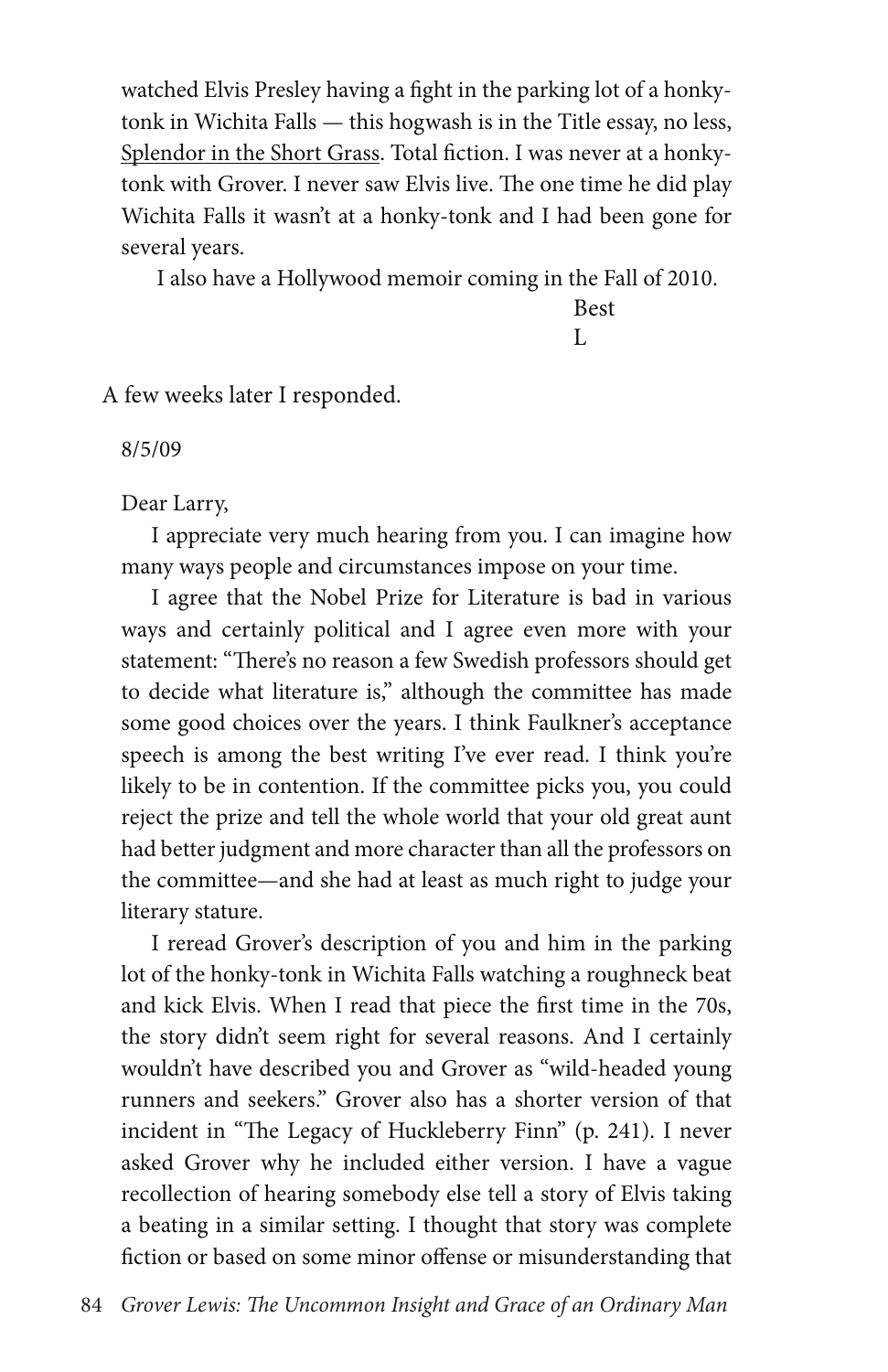might've embarrassed Elvis but didn't lead to a serious beating. Grover might have appropriated the story thinking it had some factual basis and decided for some strange reason to put you and him at the scene.

Last week I talked to Chuck Edward, my oldest and closest friend from Lubbock, who now lives in Kingsland. You met him and Sandra, his second wife, in December, 1962. You don't have any reason to remember him and Sandra, but you might since before taking you to their house, I described Chuck as both a close friend and a hero to me. We fought in Golden Gloves tournaments '52-'54. He was a brilliant boxer, and I was one of the worst. I was strong for my size and could hit harder than anybody I ever fought but I couldn't see very well in the bright lights of the ring without my glasses. Chuck was a union bricklayer who didn't finish high school but loved to read and was an agnostic by the age of 16. When I brought up Grover's description of Elvis's beating in Wichita Falls, Chuck told me that Elvis had performed in Lubbock 3 times before he rose to national fame on the Ed Sullivan show. The first performance was around 1955 at the Cotton Club, a honky-tonk southeast of Lubbock. Sandra was a waitress there. Even though she was 14 or 15 years old, she looked and acted much older and was striking. She was moved, as so many women were, by Elvis's looks and performance and asked him for his autograph. He obliged her by pulling her blouse down and autographing her breast. The next time Elvis came to Lubbock, he and his band did a promotion in the parking lot of the Pontiac dealership on the bed of an 18-wheeler. Sandra and 2 other girls went to the motel where Elvis and the band were staying and had a few drinks. Elvis threw Sandra down on the bed, but that scared and startled her, so she and the 2 girls left. Later, she drove to Odessa to see Elvis but didn't meet him after the performance. Benny, her boyfriend at the time and later her husband and the father of her first son, knew about these encounters and wanted to get even with Elvis. Benny probably fantasized about punching Elvis but that wasn't his style. The third time Elvis came to town he performed in the Parkview Coliseum at the fairgrounds. Benny went into the parking lot, found Elvis's 2- or 3-year-old Cadillac and slashed all four tires.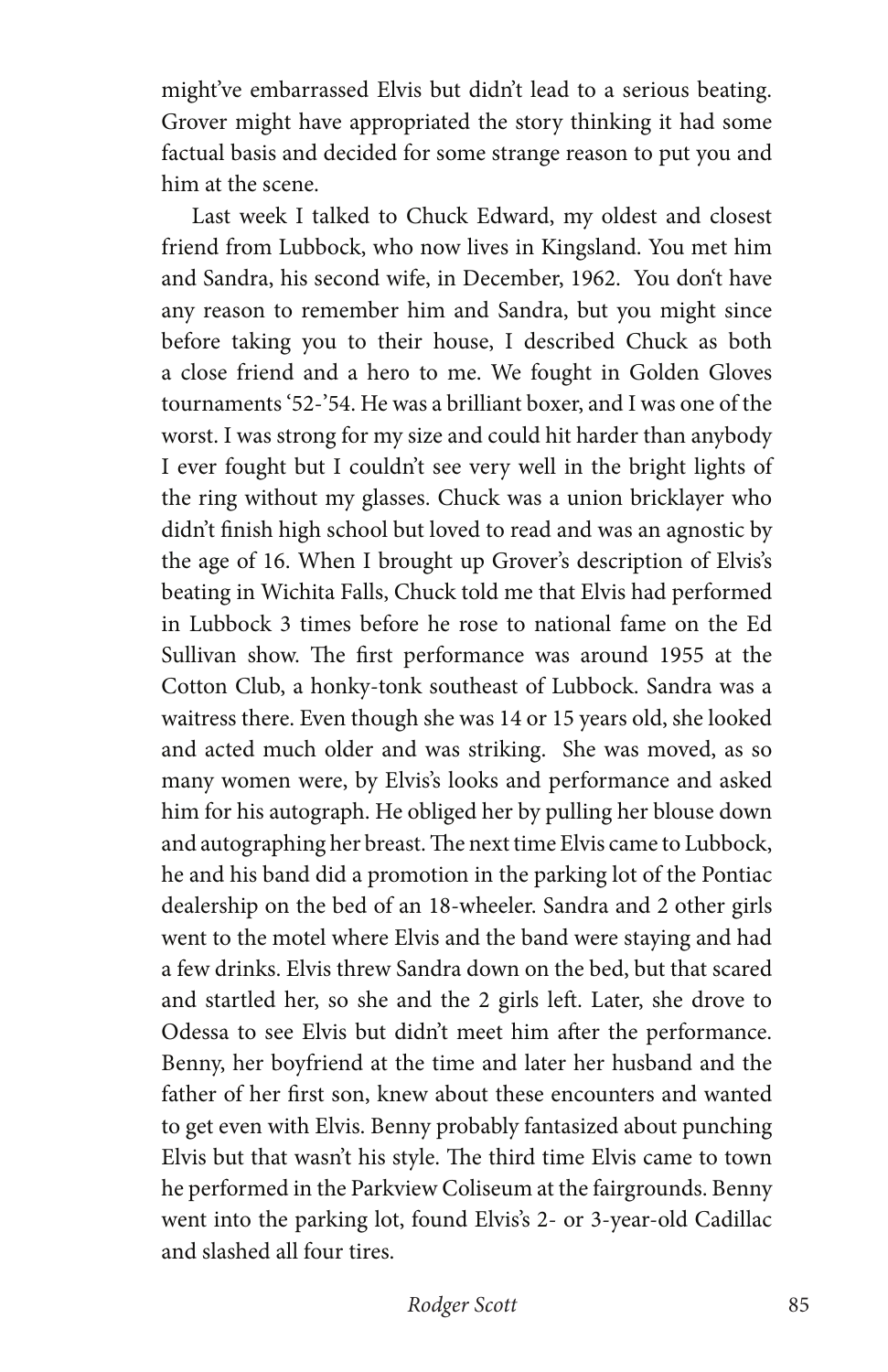Grover's mind always seemed to work well even when he was drunk or stoned, so it's hard to believe that he thought he was describing a real incident at the honky-tonk in Wichita Falls, and it's equally hard to believe he would make up a story that could be so easily discredited. Since you described your piece on Grover and Journalism as friendly, I imagine you tried to point out that shortcoming as judiciously as you could.

I don't think Grover had a gift for poetry or fiction, but I think the kind of journalism he did is among the best Americans of this era have produced and I like to think that's not friendship talking. Two of his best pieces, in my opinion, weren't included in the SITSG Reader: the article he did for the St. Petersburg Times comparing the movies of the 50s and the 80s and the piece on Gus Hasford, the Vietnam vet whose novel became the movie, *Full Metal Jacket*. Grover wrote 2 articles on Hasford; I like the second one better. Gus served time at the prison in Lompoc, CA for stealing hundreds of library books, co-wrote the FMJ screenplay with Stanley Kubrick, and died of untreated diabetes in Greece in his mid-forties. Hasford was the kind of colorful, brilliant eccentric that Grover always gravitated toward.

Grover told me that he and Rae had met you at a book signing (I think in Santa Monica) a couple of years before Grover died. He mentioned that you'd had a cordial meeting and brief but good conversation. He also commented that all the acclaim and success hadn't changed you—unlike some people he had a high regard for who "went Hollywood." I reminded him that you had told me that when Grover first met you he thought you were a hopeless hick. I think you probably recall his response: "I never thought that. Larry was kind of young and country but he was intelligent and well read." Grover was brilliant in many ways as a young man, also irresponsible and self-indulgent. Although he had more than his share of demons, he became much wiser and calmer in the last years, and during the 23 years he and Rae were together she was a calming and stabilizing influence.

I've always believed that extreme fatigue gives us a kind of lucidity that allows us to see what really matters. For the last 5 or so years, Grover was a bit like Dylan Thomas's black sheep with a crumpled horn but his agility with language, his quick and subtle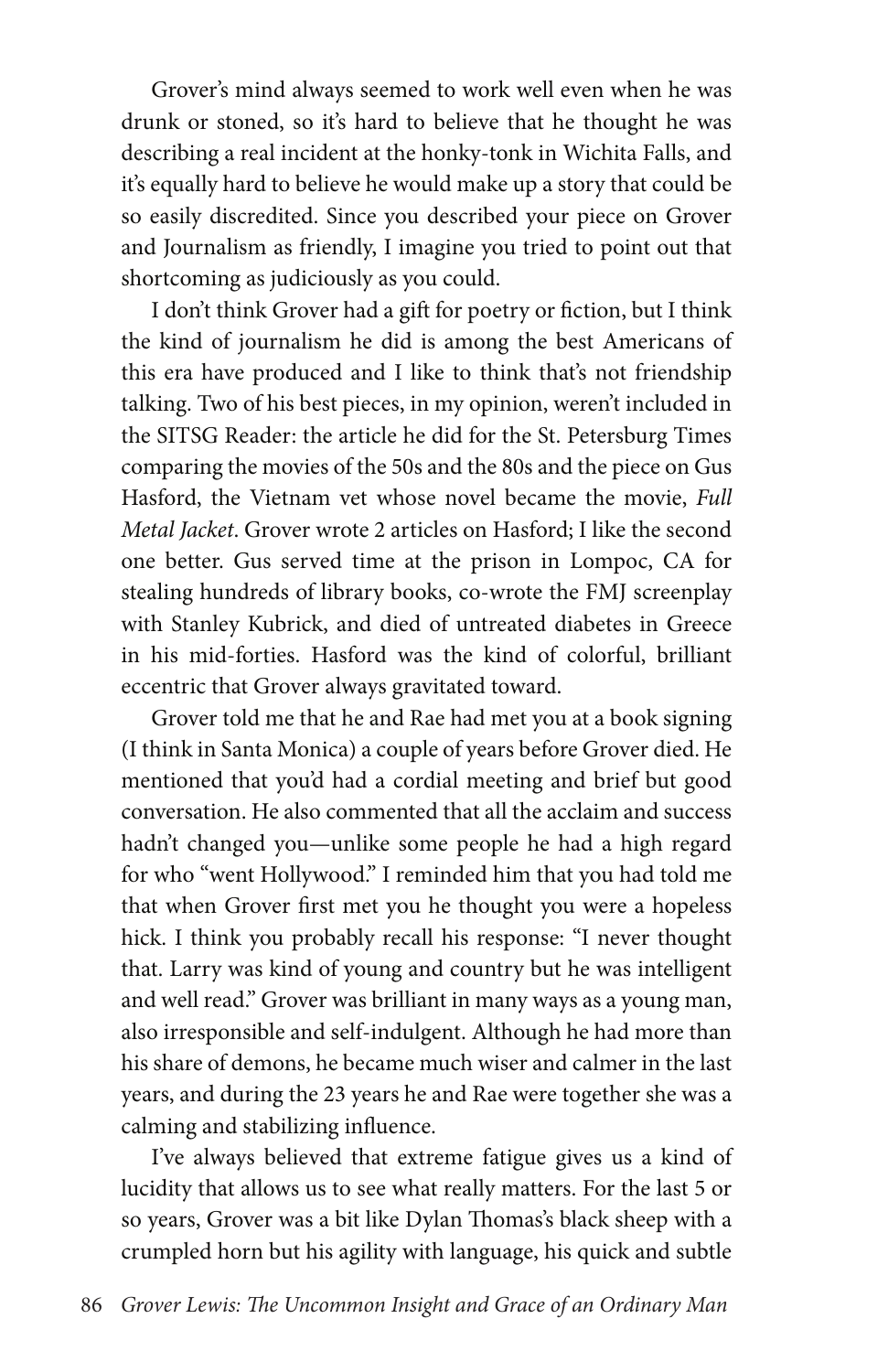wit, and his Jeremiah-like response to crooks and charlatans in high places never diminished.

The most animated argument Grover and I ever had was over the movie, *The Deer Hunter*. I liked the beginning but thought the movie was cynical and unrealistic, anti-heroic but still a simplistic Hollywood focus more on the grotesque than the tragic. Grover thought it was brilliant. He did concede though that the director overstated the case when he described harsh critics of the movie as "scabrous traitors."

I've decided to write a memoir—not because I have accomplishments worth writing about but I've met many good, interesting and talented people in unlikely places. I told an old friend, a history teacher at Corning Community College who describes himself as a 19th Century liberal, that in a 27-month period, I made a trip around the world—beginning and ending in San Francisco. I ran out of money in Paris and again in Tehran, was arrested in East Germany, threatened with expulsion from the Soviet Union, denied entry into China, locked up in a Japanese immigration detention center and went on a hunger strike for 9 days, then after 57 days I was deported. His response: "Well, Rodger, I've always admired people with principles even those whose principles are as misdirected as yours are."

On many occasions the toughest and smartest people I've met have befriended me. You may not remember but when I moved to San Francisco in the fall of '62 to study Spanish and linguistics at SF State, you drove me around the city for 2 or 3 days until I found a place to stay, and you and Jo invited me over for dinner many times. I hope I thanked you at the time but I might not have. That year in SF was the best political education I ever got. I went to many demonstrations and meetings of groups like the Fair Play for Cuba Committee. One day you said to me: "I'm curious to know what motivates you to get involved in all these activities. I have to admit that l really don't care that much about people I don't know personally." "Nobody's raised that issue before," I said, "but the first thing that comes to mind is that we have to assume that the part of humanity we don't know must be pretty much like the part of humanity we do know." The next time I saw you, 3 or 4 weeks later, you told me that you'd been doing some volunteer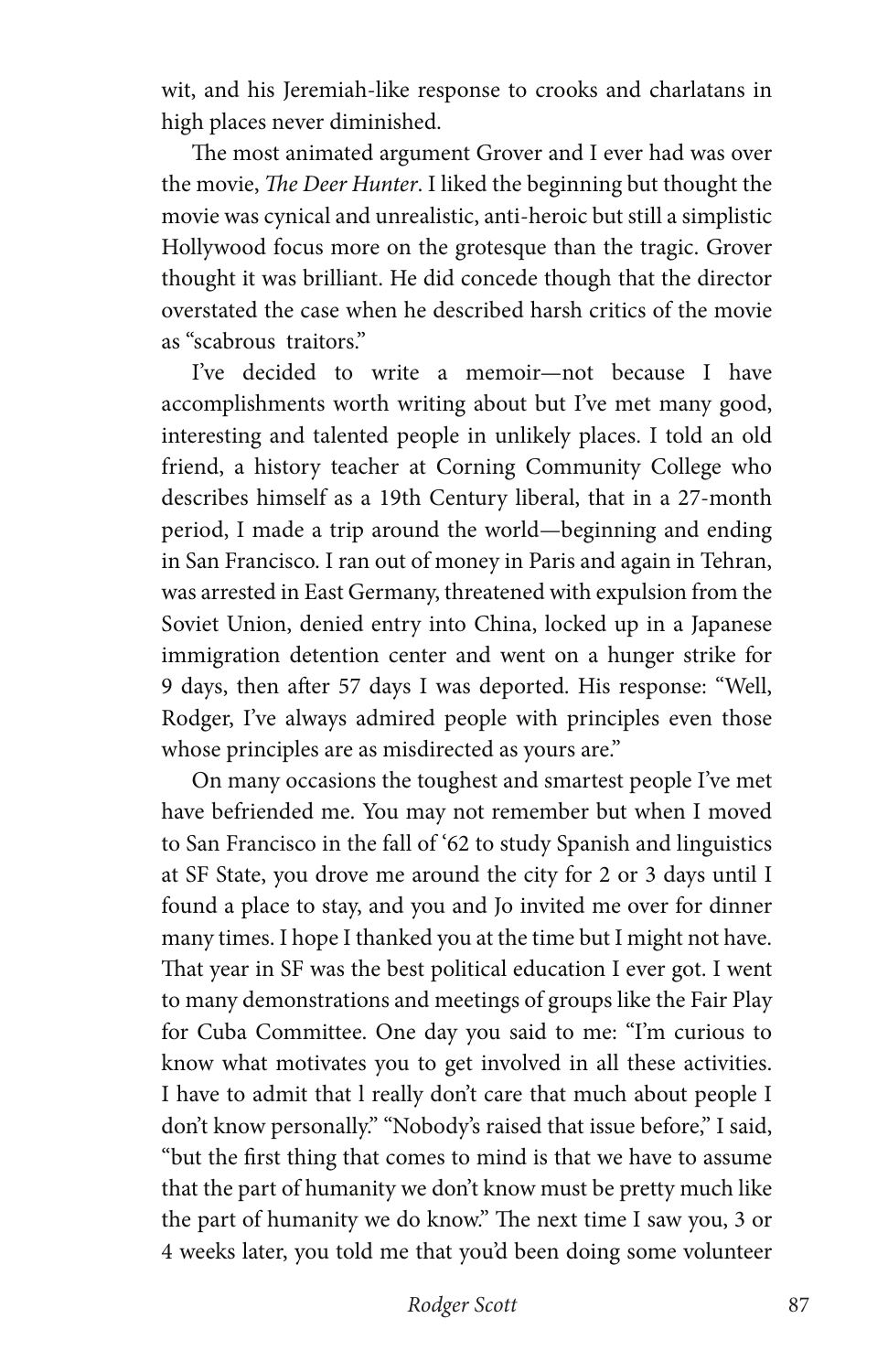work for the Democratic Party. I told that story once to some selfrighteous radical friends in SF and one of them asked: "Why didn't he work for a progressive party?" I like politically enlightened people and aspire to be one myself someday, but people all along the spectrum need to learn and apply the Texan's Prayer: "God, help me to find the truth and save me from those who've found it." In politics and religion I prefer single-mindedness to certainty.

I never told you directly how much I respect and appreciate all you've accomplished as a writer and I admire the wisdom and humanity of your politics. I've always appreciated intelligent, accomplished people who remember where they come from. Take care of your health and keep doing what you do so well.

Best wishes, Rodger

#### **Typesetting** *Desperado* **Magazine**

Typesetting *Desperado* magazine was more work than I'd expected, and Kendall was pushing me to meet a deadline he and the printer in Raton, New Mexico had agreed on. Kell was also writing—and calling me collect—to remind me that I was holding up the process.

Proofreading is always hard work, even for the best and most experienced; but all the effort seemed to have succeeded and around 2:30 a.m.—after many long nights—I was convinced that I had caught and corrected the last error or typo. After sleeping a few hours, I printed out the final copy and saw no need for further proofreading since I was sure the manuscript couldn't have changed in the few hours I'd slept. I took it to the post office and mailed it to Kell. Three or four weeks later, Kendall sent me five copies of *Desperado*. The beige cover was striking—with a black-and-white photo of Kell standing on a wide sidewalk beside a mirror in Ft. Worth holding his guitar; and **DESPERADO** in bold black 36-point type was printed just below his boots. Kendall had spent \$2,000 to print 500 copies.

The next day I got a call from Grover. "What the hell happened to the magazine?" he shouted. "Have you seen it?"

"I got it in the mail yesterday but I haven't read much of it."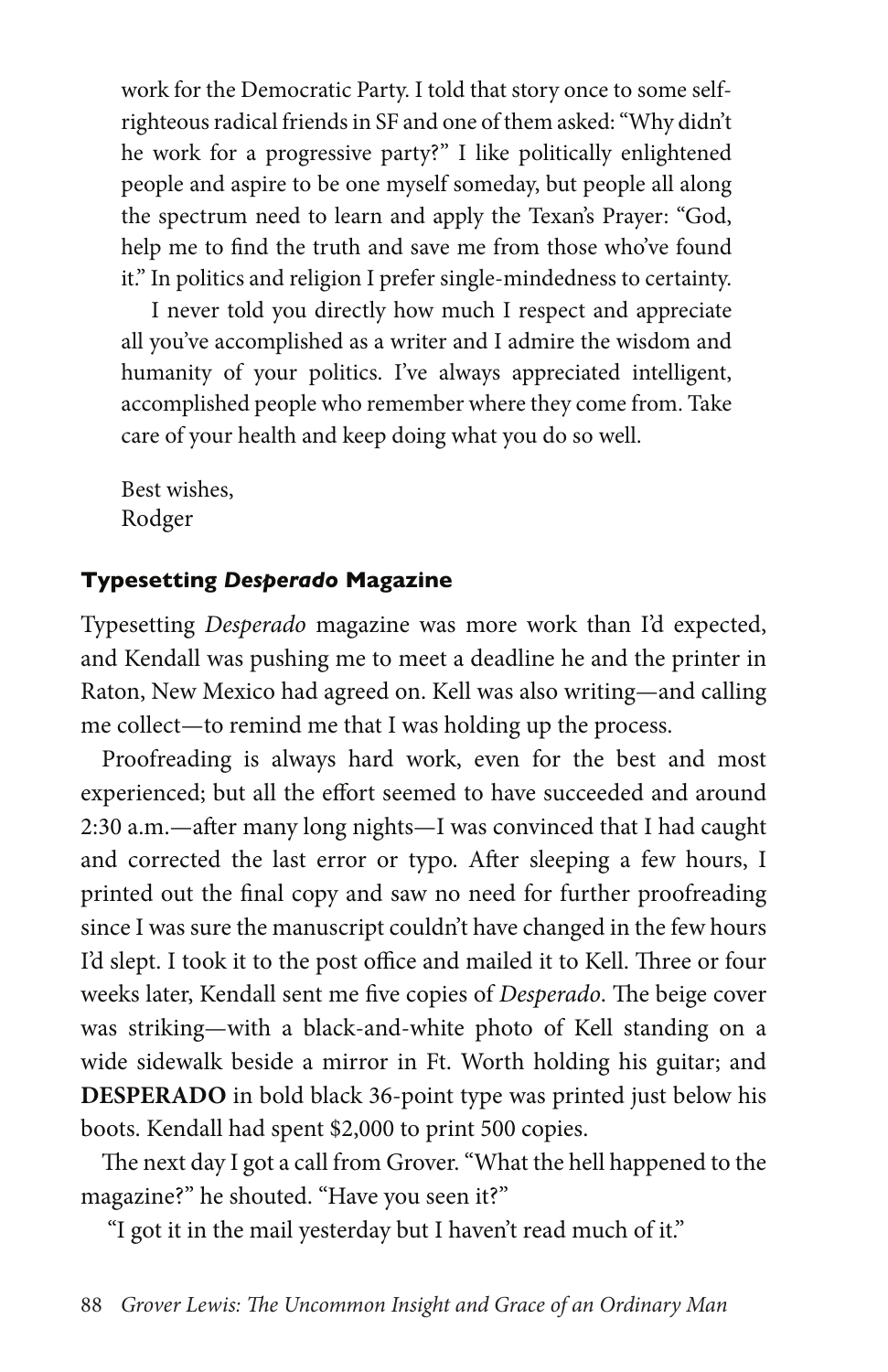"Somebody fucked-up my work. I've called Kendall but I can't reach him and Kell doesn't have a Goddamn phone. Open the magazine and look at the first page of my piece." I'd known Grover for more than 20 years and he had never been that angry before.

I picked up the magazine and went to the first page of his article. In the third line of the first paragraph, what should have read "...Hank Williams **Jr.'s** 11:30 p.m. closing-night performance" read "...Hank Williams **Gurus** 11:30 closing-night performance." I was shocked stunned. "I don't know what happened, but it's got to be my fault. I typeset it."

 "Well, somebody fucked-up, and I want 'em to stop distributing the magazine." Grover was upset with me but more with Kell and Kendall. "You screwed up on typesetting but that's why you have an editor and a publisher. What the hell were they doin'?" The conversation lasted another five minutes. The only other point I recall: "There's nothin' worse you can do to an artist than fuck-up his work."

It didn't take long to figure out what had happened. In the whole magazine that was handsomely printed, there were 17 typos, and 15 of them were in Grover's article on Hank Williams Jr. The most damning and embarrassing part for me was that I had caught and corrected all but two of those typos; however, out of caution and technological stupidity, I had saved an extra Microsoft Word file in case the working file got deleted accidentally—as had happened to me on a few occasions before starting the magazine project. And when I printed out the final copy, I printed the wrong file and didn't take time to proofread it a final time. Spell-checkers, like voice-to-text programs, are powerful and useful tools when they're used intelligently and cautiously, but they can create bizarre disasters that far exceed human negligence. What more convincing example than "Hank Williams Gurus" for "Hank Williams Jr.'s"? Haste does indeed make waste and rushing to meet a deadline increases the odds exponentially.

In a few days, Grover pardoned me for my negligence but he sent letters to Kell and Kendall and left multiple messages on Kendall's answering machine: "You mangled my work. You're hobbyists and vandals!"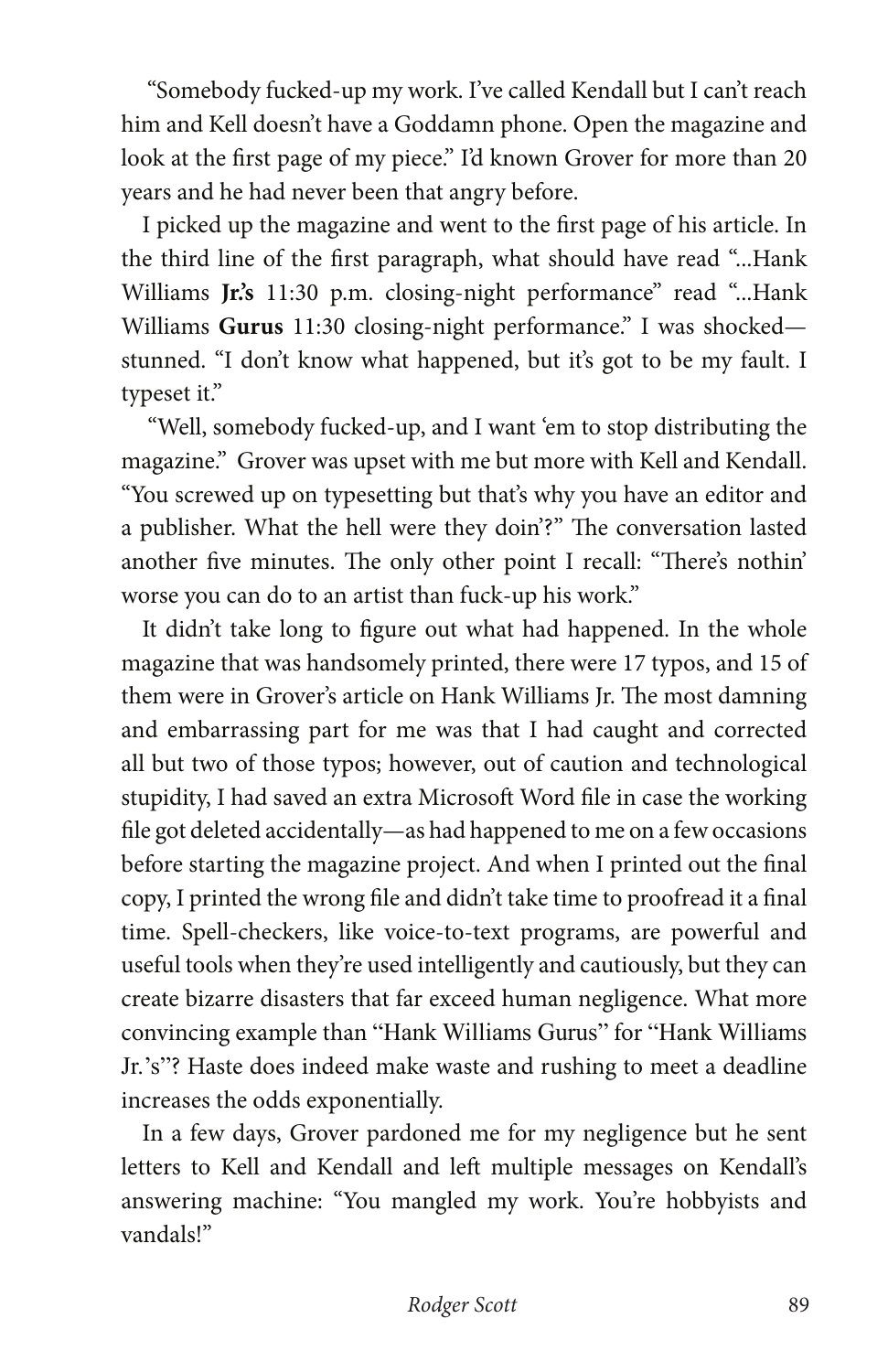When I spoke with Kendall, he had already mailed out more than 50 magazines; and after lengthy negotiation, Grover grudgingly agreed that Kendall and Kell could continue distributing the magazine if we inserted an errata page that began with a one-paragraph narrative. I drafted the paragraph and read it to Grover over the phone:

We apologize to Grover Lewis for mangling his article, "ON THE ROAD WITH HANK'S KID, 1978." The typesetter was negligent, the editor was drunk, and the publisher was in a hurry.

Grover responded: "Sounds like Mark Twain."

I waited months before telling him the final episode: After explaining to Kendall how I had printed out the wrong file, I asked him why the printer had never sent the galley proofs to Kell.

"For one thing," Kendall said, "Kell was drunk for six weeks, and maybe that's what was in the boxes under his bed."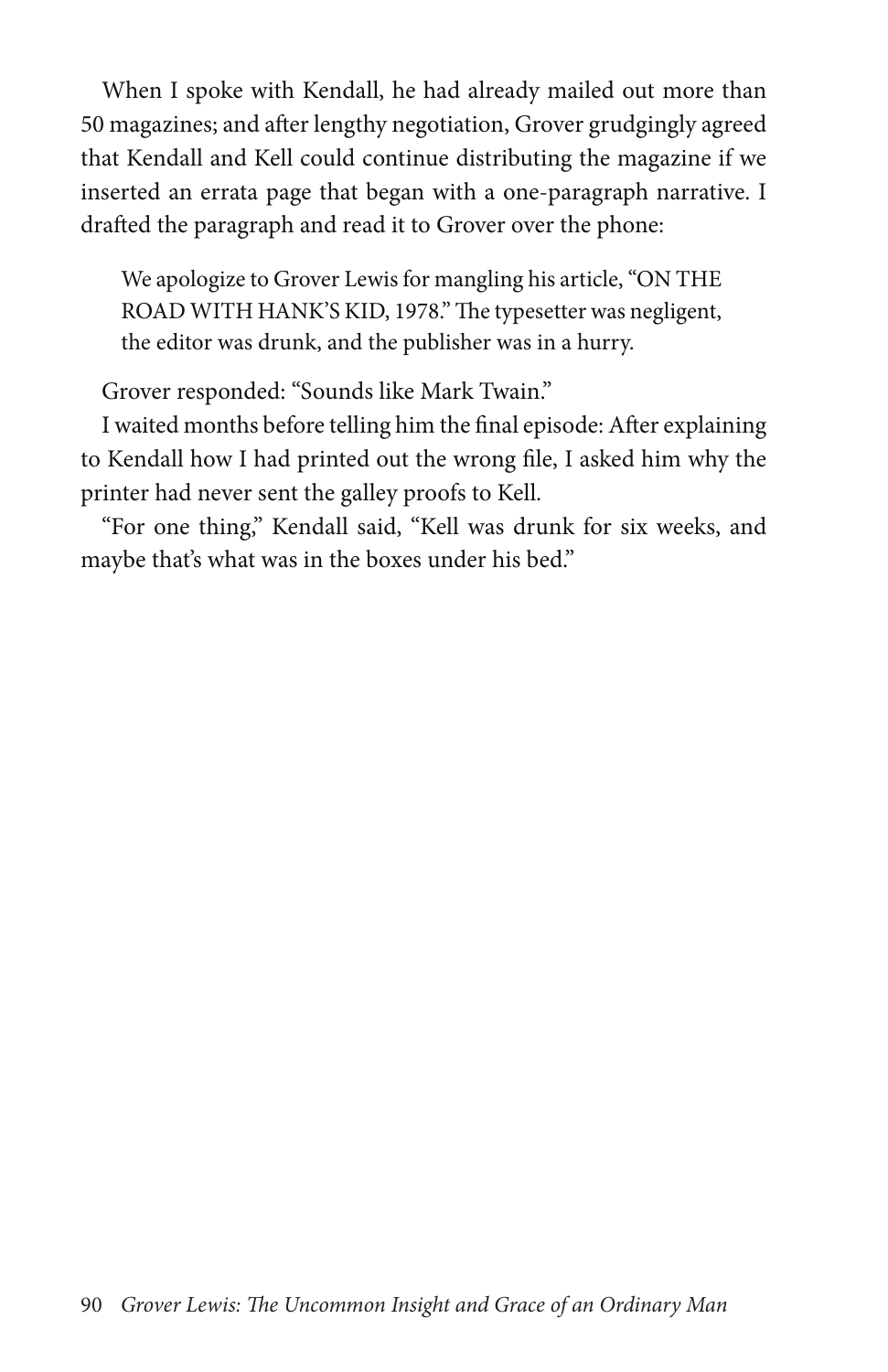# **Kell Robertson, Kendall McCook and Young Musicians In San Francisco**

In 1999 Kell, Kendall McCook, three young singers and musicians, Jason Eklund, Jan Bell, and Mike Goode, came to San Francisco. Jan Bell had set up performances for them in San Francisco and Santa Cruz. I hadn't seen Kell in more than 15 years. He'd lost some hair, gained a few pounds and had slowed down a bit but his mind seemed to have the scope and velocity he'd always had. He complained about arthritis and said his hands "didn't cooperate sometimes" but his music sounded as good to me as it had the first day I met him—and during performances when he was sober enough to finish strong and walk off the stage.

Maria-Theresa and I had an apartment half a block from Alamo Square Park and less than three blocks from the Painted Ladies, the five Victorian houses that tourists from all over the world photograph with the San Francisco skyline in the background. We managed to put them up for almost a week.

Kell played and sang and read some of his poems to an English class at San Francisco City College, and the four performed at a pizza place on Haight Street and at Vesuvio's, a bar and restaurant next to City Lights bookstore. In the English class I requested that Kell sing "Madonna on the Billboard," which was based in part on porn star Marilyn Chambers' Ivory Soap commercial. The students loved it. At Vesuvio's, Kell's best number, in my view, was "Tell 'em Who I Was," a song about an old man on skid row who had been a powerful, influential figure but was offering to sell his leather vest for 50 cents. Kell was in good form—and good company with a large black-andwhite photo of James Joyce looking over his shoulder.

Maria-Theresa and I had two dogs: a small tan female Chihuahua named Mota we had inherited from relatives in Brooklyn (Maria-Theresa's older brother Efrain, his wife Magaly, and their three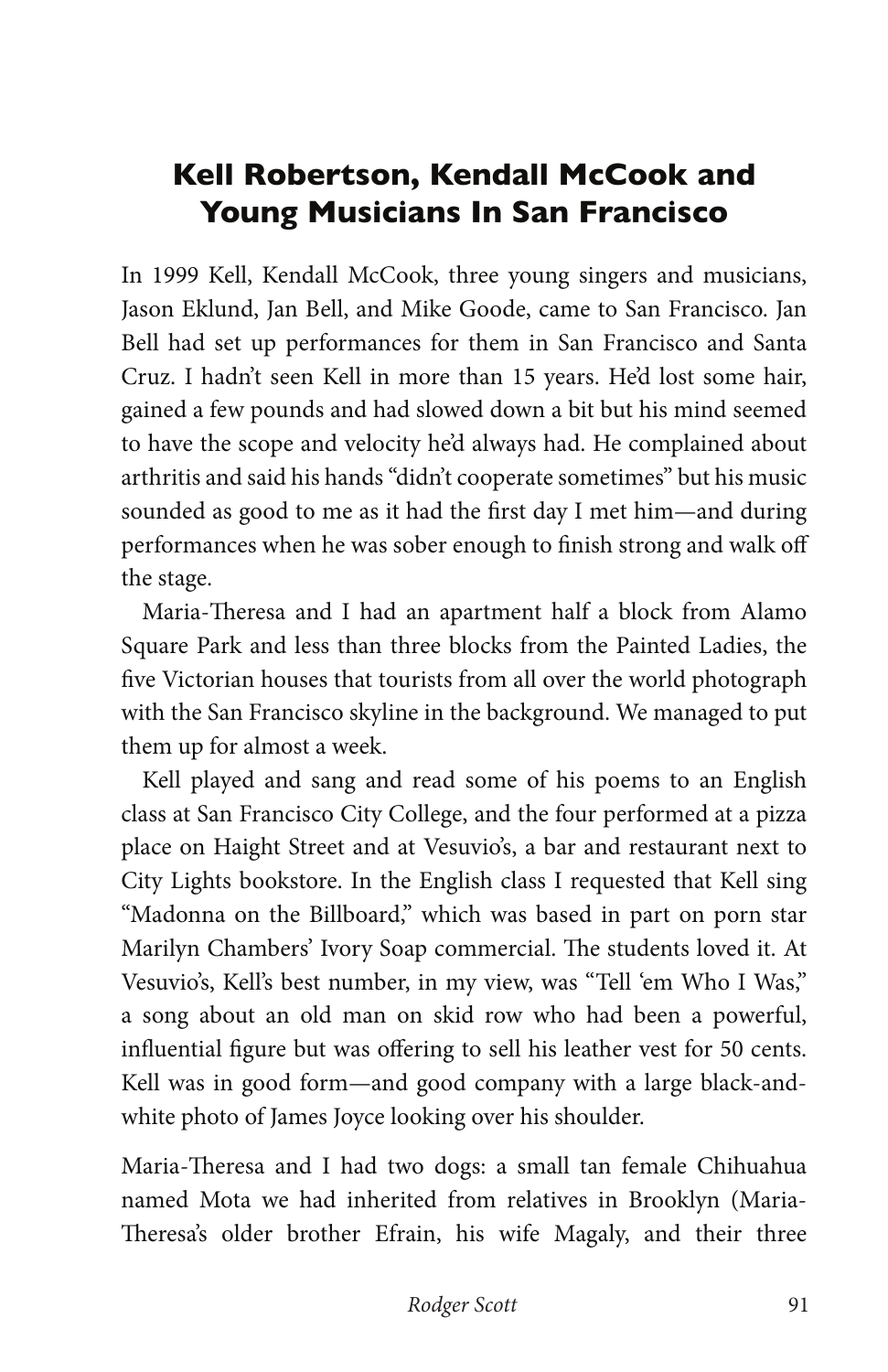daughters spoke Colombian Spanish at home, and in Colombia, "mota" means "smudge" or "mote" as in the Biblical "mote in your eye"—unlike "mota" in Mexican slang, which means "marijuana") and Mr. Gou, a dog we had brought back from Chonqing, China 12 years before.

Since Mr. Gou considered it his duty to attack the mail or any other object that came through the mail slot, I had attached a medium-sized plastic wastebasket below the mail slot to catch and protect everything that came through it. That also turned out to be a convenient place to keep the dog leashes. As usual, around 6:30 on a bright summer morning I reached into the wastebasket to grab the leashes and discovered they were covered in at least two inches of water. I looked through the glass-paneled door into the living room. Kell was sound asleep on the couch. I emptied the urine into the commode, rinsed the wastebasket and washed the leashes then took Mota and Mr. Gou to Alamo Square Park.

Around two hours later when Kell got up, I told him what had happened. "You don't think I pissed in that, do you?" he said. "Some other drunk did that—not me." Kendall was drinking coffee and listening to the conversation. He smiled and said, "Yeah, some other drunk did that; Kell would never do somethin' like that." When I related that episode to George Lewis, who was less charitable toward Kell than the rest of us were, he said: "You should've poured it in his hat."

Around 9:30 in the evening Kell, Jan Bell, and I were sitting around the kitchen table. Kell was drinking his 10th or 12th beer of the day. Maria-Theresa was watching TV in the bedroom and Kendall and the two other musicians had gone to hear a friend perform in a North Beach coffee house. Kell wasn't falling-down drunk but it was clear that, as usual, he'd had a lot more to drink than to eat that day. Kell mentioned that he and a friend had gone to Larry McMurtry's bookstore in Archer City, Texas a few months before, and McMurtry had given him a copy of Thomas Hornsby Ferril's book of poetry. "Why do you like Ferril so much?" I asked.

 "His sense of time. The same thing that turned me on to Sam Lightnin' Hopkins. Sense of time. Those spaces in between words." Kell stood up,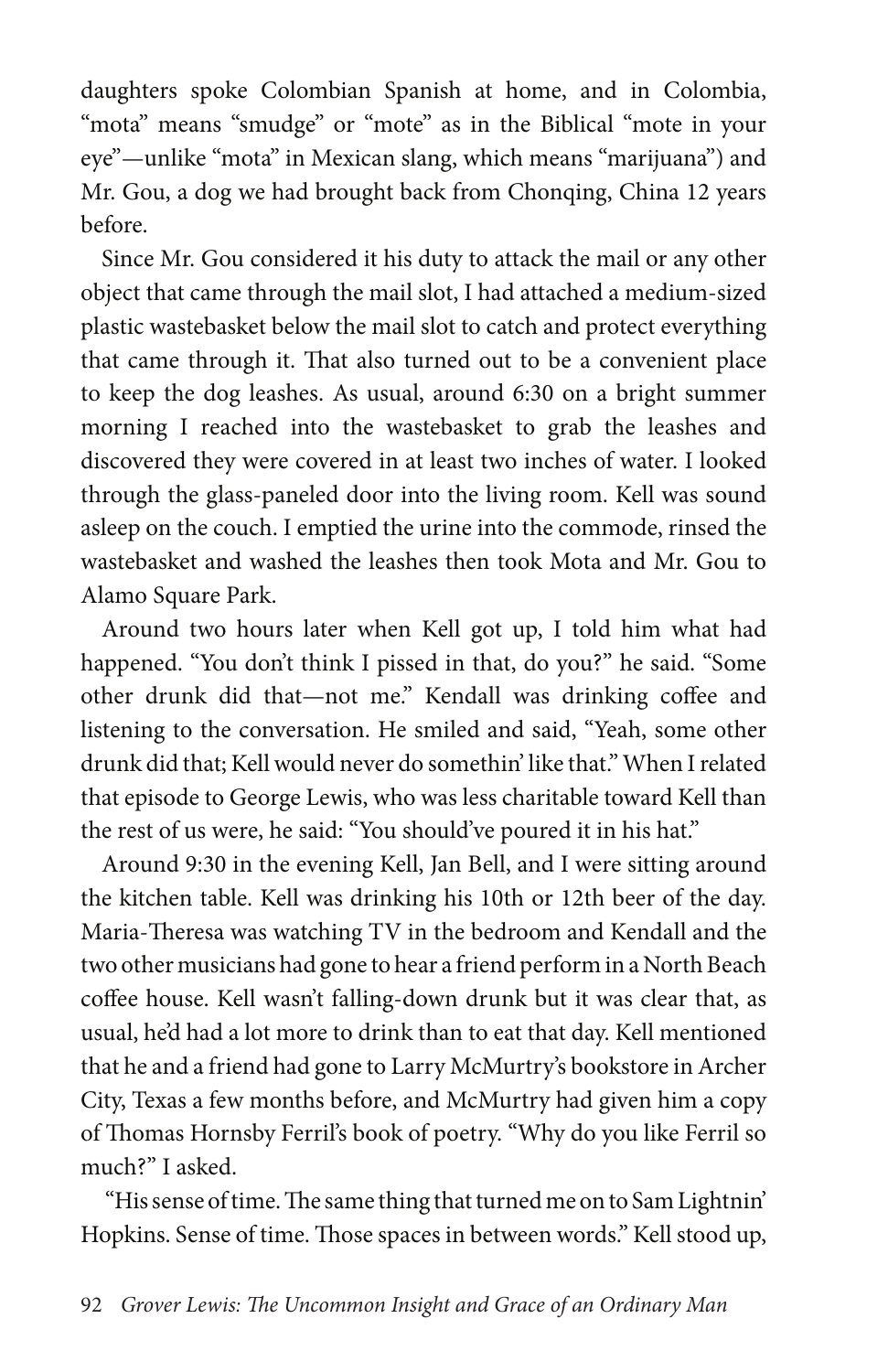went into the living room and came back to the kitchen carrying the Ferril book of poems. He took the book with him everywhere he went. "Like 'Magenta' here," he opened the book and started reading:

> Once up in Gilpin County When a long blue afternoon was standing on end Like a tombstone sinking into the Rocky Mountains. I found myself in a town where no one was And I noticed an empty woman lying unburied In a pile of mining machinery over a graveyard. She was a dressmaker's dummy called Magenta. I named her that because all of a sudden The peaks turned pink and lavender and purple And all the falling houses in the town Began to smell of rats and pennyroyal.

"That's why. When I first read this, it was like when I first read Shelley, I went insane—and Yeats. The first time I heard Hank Williams, man. My mama took me to see Hank Williams. It was at the Louisiana Hayride the only time I saw him. He was so drunk he knocked the mic over. He just got up there and started singing 'The Lovesick Blues.' I knew right away this was something I've got to learn how to do—and how to find."

"Did you say before that you'd met Ferril?" I asked.

"Yeah, I met him, went to his house. I guess Kerouac years ago went up there too. Ferril had a modern train up in the attic that went around and around, and we went up there and played with his train." Kell raised his arm and made circular motions. "He was a friend of Carl Sandburg and about the same age. Sandburg got famous, but he didn't necessarily and I think he was a better poet than Sandburg. That's just my opinion. There's a picture of him playing a ukelele and Sandburg playing a guitar and they're singing these old folk songs they'd put together. Ferril was just one of my favorite people in the entire universe, and he gave me \$20 for the road."

Kell's right hand was resting palm down on Ferril's book. He picked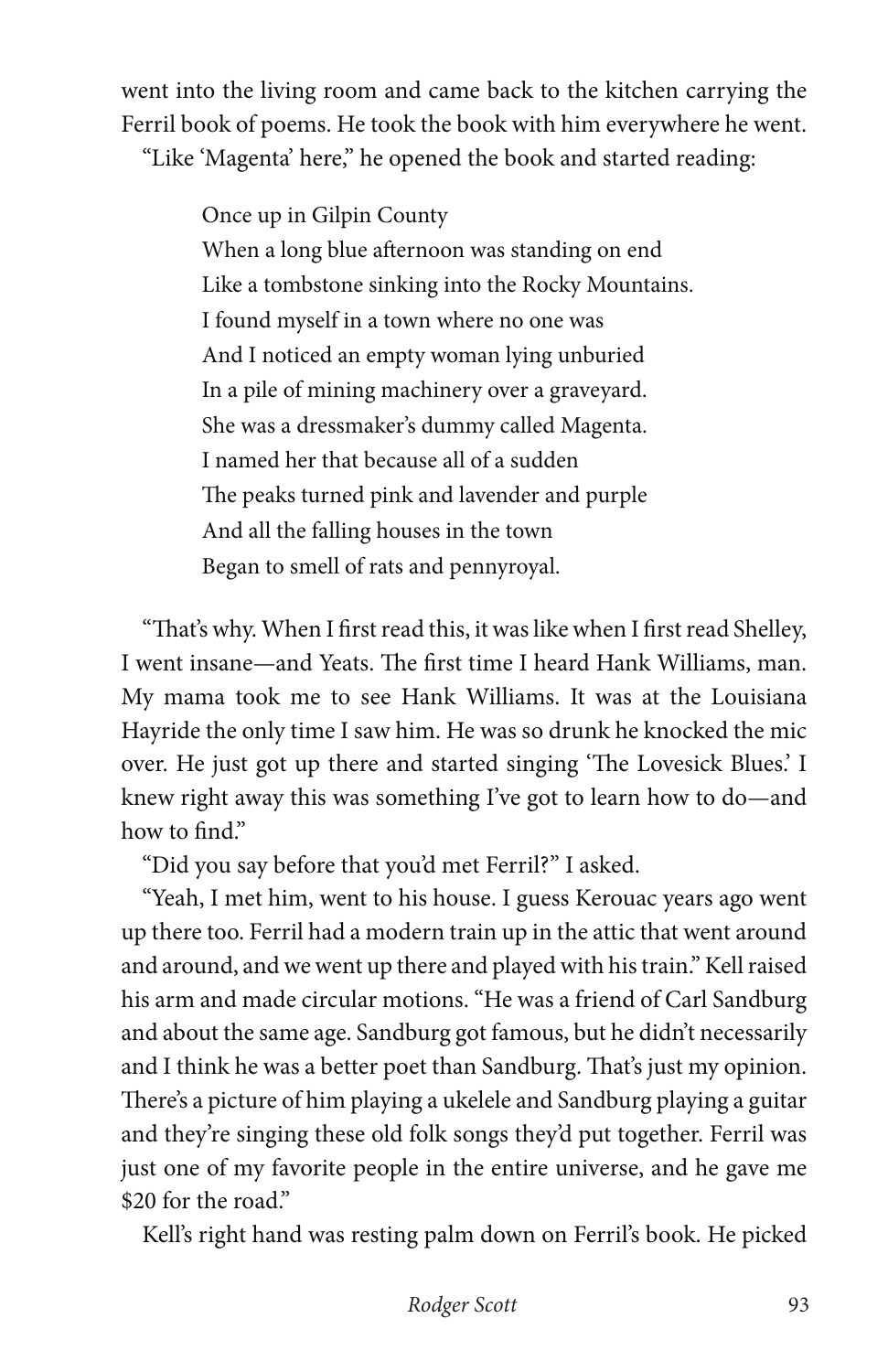up his cigarette and took a long draw then continued: "Ferril said, 'I want to buy you lunch, boy.' He used to have a newspaper, *Rocky Mountain Herald*. He took me down and introduced me to a chick and said: 'This is one of Grat Dalton's granddaughters.' The Dalton boys, yeah she was one of them, and she's a meter-maid. He bought me a steak, breakfast and dinner. We just had a whole day together; and when I left town to go to New York City—and Keith Wilson had given me those electric-blue cowboy boots—I was a midnight cowboy. Ferril was just such a gracious gentleman. He gave me 20 bucks and said: 'Spend it on the girls, boy. That's what life's all about.' And he put me on the Greyhound bus."

Kell held Ferril's book at eye level. " 'Nocturn at Noon' is my favorite poem of his. Course there's nothing in here that's not good." When Kell started reading aloud "The Long Dimension," I couldn't imagine Ferril or anyone else in the world doing a better job of reading that poem; and it was at least a minor, worldly miracle that an old man as drunk as Kell had been 20 minutes before could suddenly be as sober as I'd ever seen him. He was like a messenger proud of the news he was bearing or a child opening a present. On two occasions, he choked up and stopped reading. "I'm sorry, but this poem makes me cry."

"It must be a good poem if it makes you cry." I said.

"It makes me cry; I don't know about anybody else."

He read the last lines of another poem: "What if the crotch of a tree outgrows a boy and an old man stares at a falling leaf at sundown." Kell shook his head: "I love this guy; he's one of the greatest poets I've ever read. He's as good as Yeats and it's hard to be as good as Yeats. I keep quoting Yeats: 'The intellect of man is forced to choose perfection of the life or of the work and if it choose the second, we must refuse a heavenly mansion raging in the dark."

Kell read for another 40 minutes: more of Ferril's work, then Bienvenido Santos' fine long poem, "Lament in April," and several of his own poems from the book, *A Horse Called Desperation*. I asked Kell which of his own poems he liked best. At first, he frowned and said: "I don't know" with some impatience, then said: " 'Answer the Cries of Birds.'"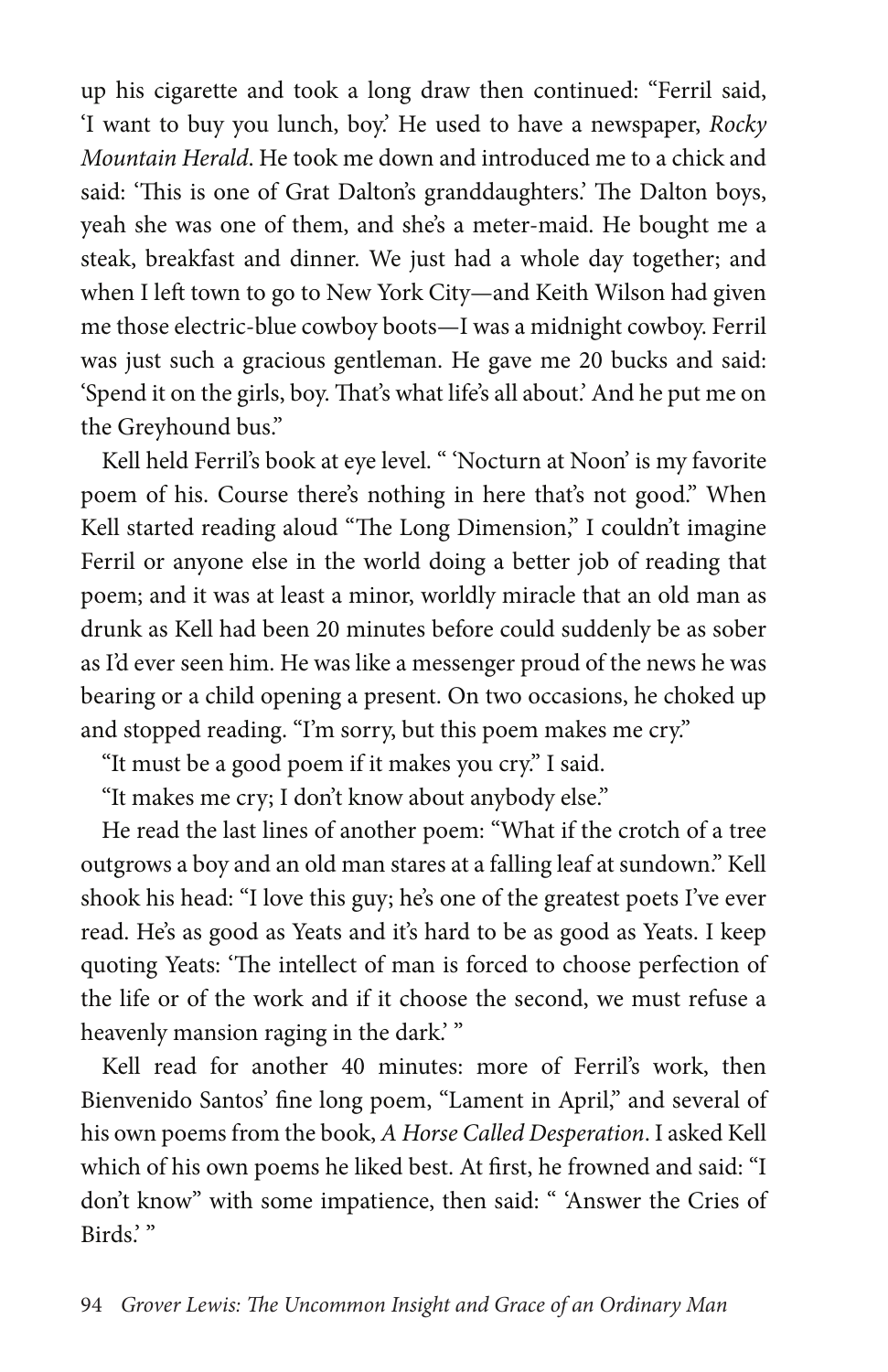Kell took us into a moment of the world when the human mind and a man's voice became part of that long journey of our being—from stars in the darkest sky to the rain of summer afternoon, to the city lights of evening. The music of language is at home in both the mind and the soul. Of all the times I spent with Kell, that evening was the best.

I emailed a copy of the manuscript on Grover to Kendall McCook and received this response on Jan. 25, 2016:

#### Rodger,

I just finished the Grover book. I enjoyed the many pieces of Grover's own writing, especially the Hank Jr. article we fucked up in the Raton *Desperado*. Kell sold 3-4 hundred. It's what kept him alive in '93 when Betsy threw him out and he pulled a gun on me—she drove him to Folsom where he holed up at Foreman's cabin. Sold copies of *Desperado* at the town bar. Grover couldn't have known what a mess our lives had become. Kell needed money, and those magazines were all I could spare.

I also want to remind you of what a treasure *A Horse Called Desperation* became. As you recall, Kell was living at the St. Elizabeth homeless shelter in Santa Fe after Ace finally put him out for bad behavior. December 23rd I received the box of books in the mail and drove to Santa Fe to deliver them to Kell. It was the best Chrismas gift I ever saw anyone receive. Such a beautiful book. Kell laughed with delight. I bought 2 and headed home for the holidays. Kell left the shelter and headed back to the streets, but he hung out at the Cowgirl Hall of Fame (a local bar) where he was able to establish his reputation as a well-published poet. Grover's request and your fulfilling it gave Kell a new dignity and many good years as a Santa Fe legend. I'd like to see that noted in your book .

The Grover book is a monumental tribute to friendship and artistic integrity.

By the way, I'll be reading some of Kell's work from HORSE on March 12th at Silva's Saloon with Larry Goodell and Bill Nevins.

Kendall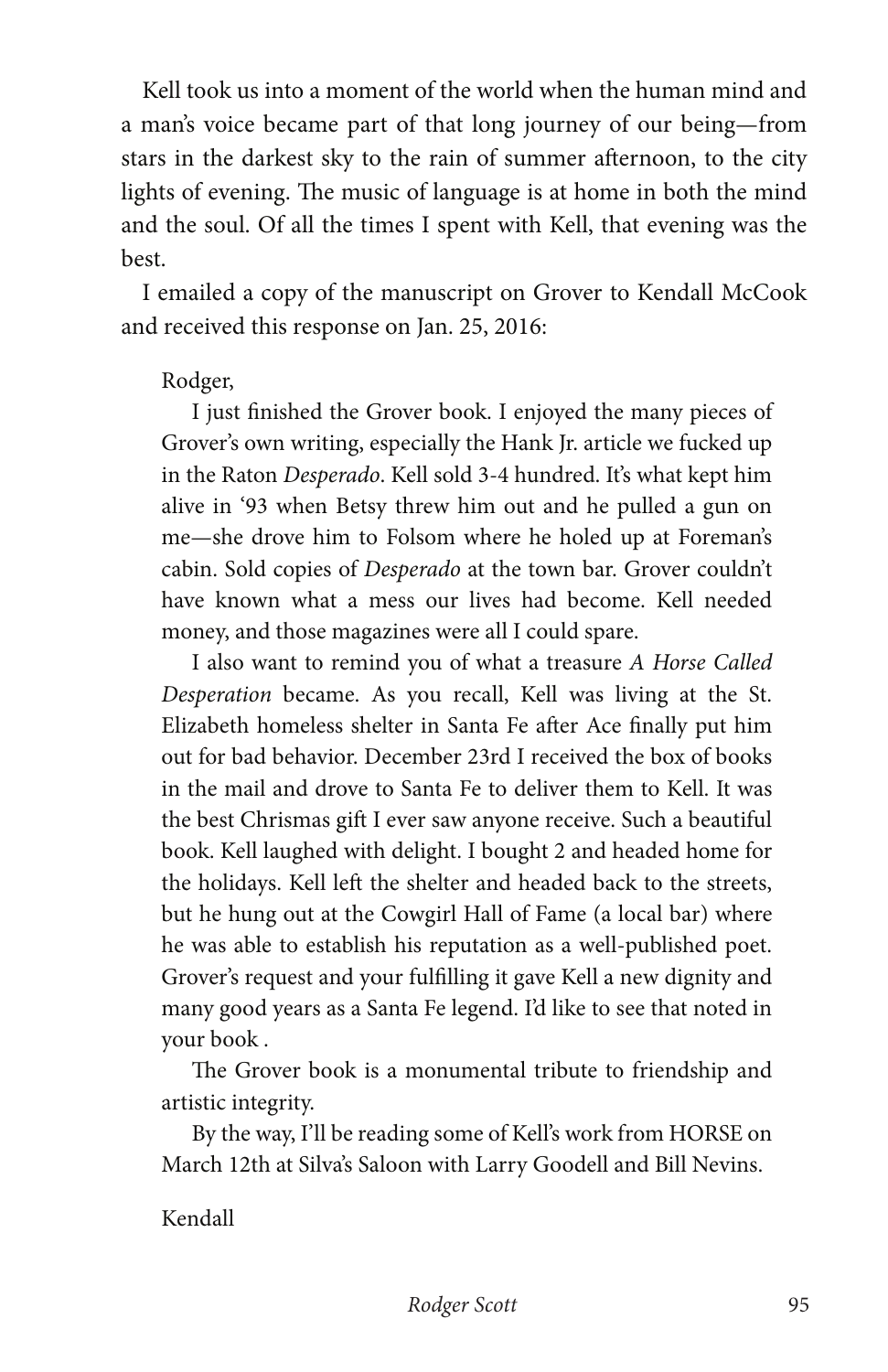## **Woody Guthrie**

In a 1990 *Los Angeles Times* book review of Woody Guthrie's *Pastures of Plenty*. Grover wrote:

Doubtless, *Pastures of Plenty* will hold small appeal for yuppies, anti-semantic deconstructionists or other elements of the postmodernist mob—not to mention political reactionaries who probably will always regard Woody Guthrie as a "red" enemy. But anyone broadly interested in American music or radical politics or recent U.S. life and history will welcome Guthrie's hithertouncollected writings with open mind and arms.

Grover also had a near-infallible sense of when language worked for him and others. In that same review, he begins a paragraph with a quote from Woody:

"I ain't a writer," Guthrie claimed with characteristic underdog modesty in 1941. "I'm just a little one-cylinder guitar picker." In the same vein, he signed many of his letters, "True as the average." But the father of the American folk-music movement never wrote untruer words. From young manhood onward, Guthrie showed every sign of being a special one-of-a-kind person with talent bursting out in every direction.

Among his 1,000-plus songs, the "Dust Bowl Ballads" of 1940, plus the later Grand Coulee Dam song series, along with the achingly mournful postwar ballad "Deportees" (Plane Crash at Los Gatos), assure him immortality in our national song bag. "This Land Is Your Land"—by now as ubiquitous as Frank Capra's film *It's a Wonderful Life* at yuletide—has been seriously urged as a second, or new, national anthem.

Grover assesses the purpose of Guthrie's second book:

The collection, it seems to me, serves two important purposes. First, it confirms the raspy-voiced little Oklahoman as a powerful literary figure whose best writing doesn't need analysis, just praise. What an author like James Agee, say, achieved from the point of view of a middle-class radicalized intellectual of the Popular Front period, Guthrie accomplished as a largely self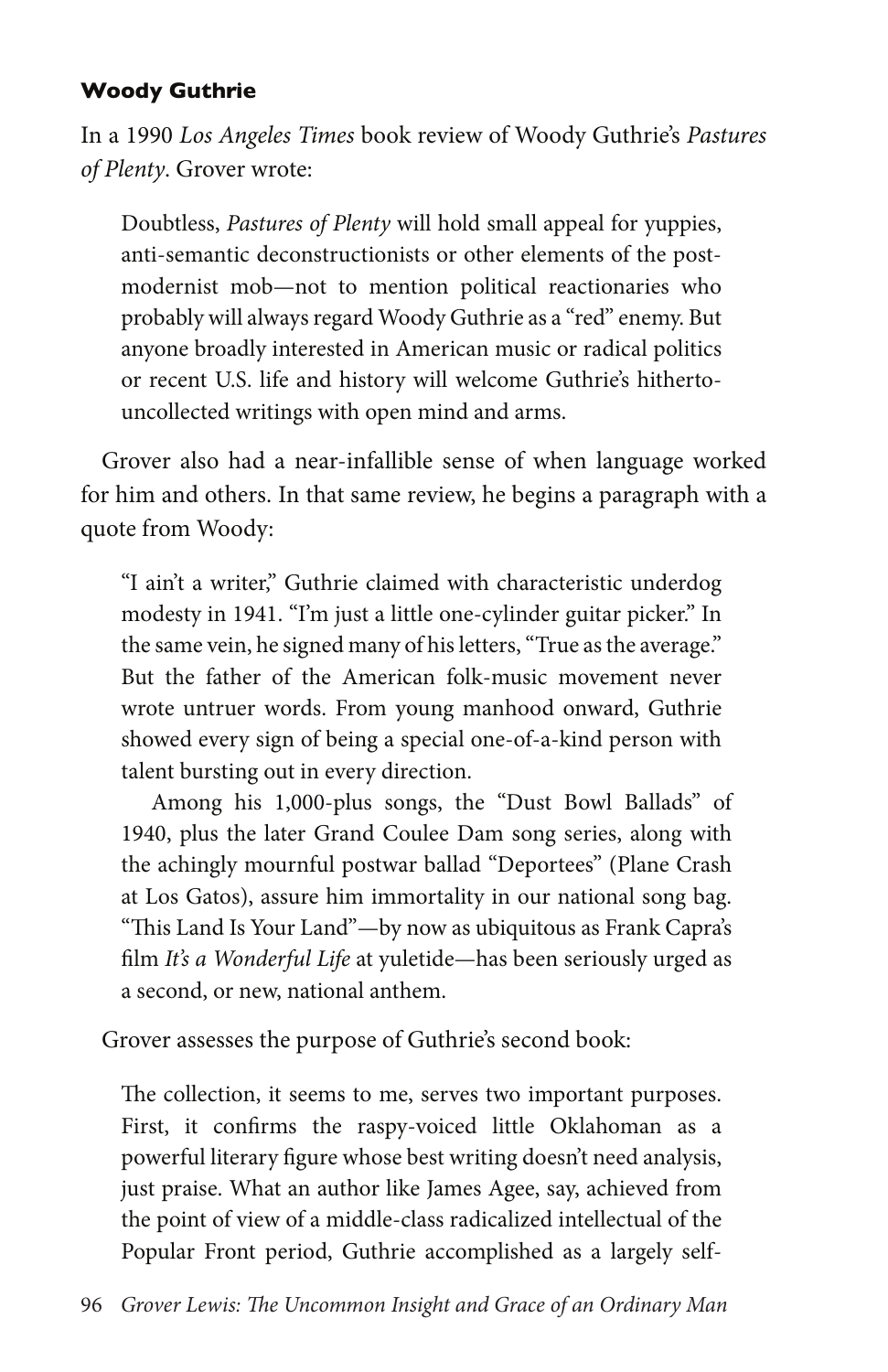schooled—and authentically broke and sometimes homeless member of the working class.

The book's second achievement is that it shows persuasively that Guthrie was a patriot and a fairly solid citizen as opposed to a "subversive" hobgoblin. True, Guthrie's life was far from tidy, and he certainly performed at "red" functions and wrote for "un-American" publications—but he also served as a seaman on three ships that were sunk by Nazi torpedoes during the European war.

In philosophic outlook, Guthrie was more a Wobbly unionist than a Communist—anti-fat cat to the teeth, without any dialectical trimmings. Just as he rose above his raising in matters of race, he hated injustice in all its myriad varieties.

My hunch is that he never joined the American Communist Party, probably much to the Party's relief. Who, after all, would have "disciplined" such a wild hair? As Guthrie wrote in a letter to Alan Lomax: "I don't care what they call me. I ain't a member of any earthly organization…."

In our morally shabby age, when even the term "liberal" has been blackened by the right-wing fat cats of our ruling class, it occurs to me that perhaps we need a little more grit in our diet. *Pastures of Plenty* offers up a homely but filling bill-of-fare of firebrand dissent, and reacquaints us with one of the most glorious and uniquely American voices of the century.

And like ol' Woody, his hero, Grover was more a Wobbly unionist than a Socialist or a Democrat, he also rose above his raising in matters of race and hated injustice in its myriad varieties, and he was also a wild hair who didn't belong to any earthly organization. It occurs to me that since Grover didn't have heroes in his family or neighborhood (with the qualified exceptions of his uncle, Cecil, whose prison sentence for bank robbery was commuted so he could enlist in the Army, then went on to die in combat during the Second World War; and his great uncle, Spook, who treated Grover like a little brother and taught him moral values that guided him through life), Grover took his heroes from history, literature, movies and the news. He picked good ones and then did a better job of following their examples than most of us who had heroes that we could actually talk to.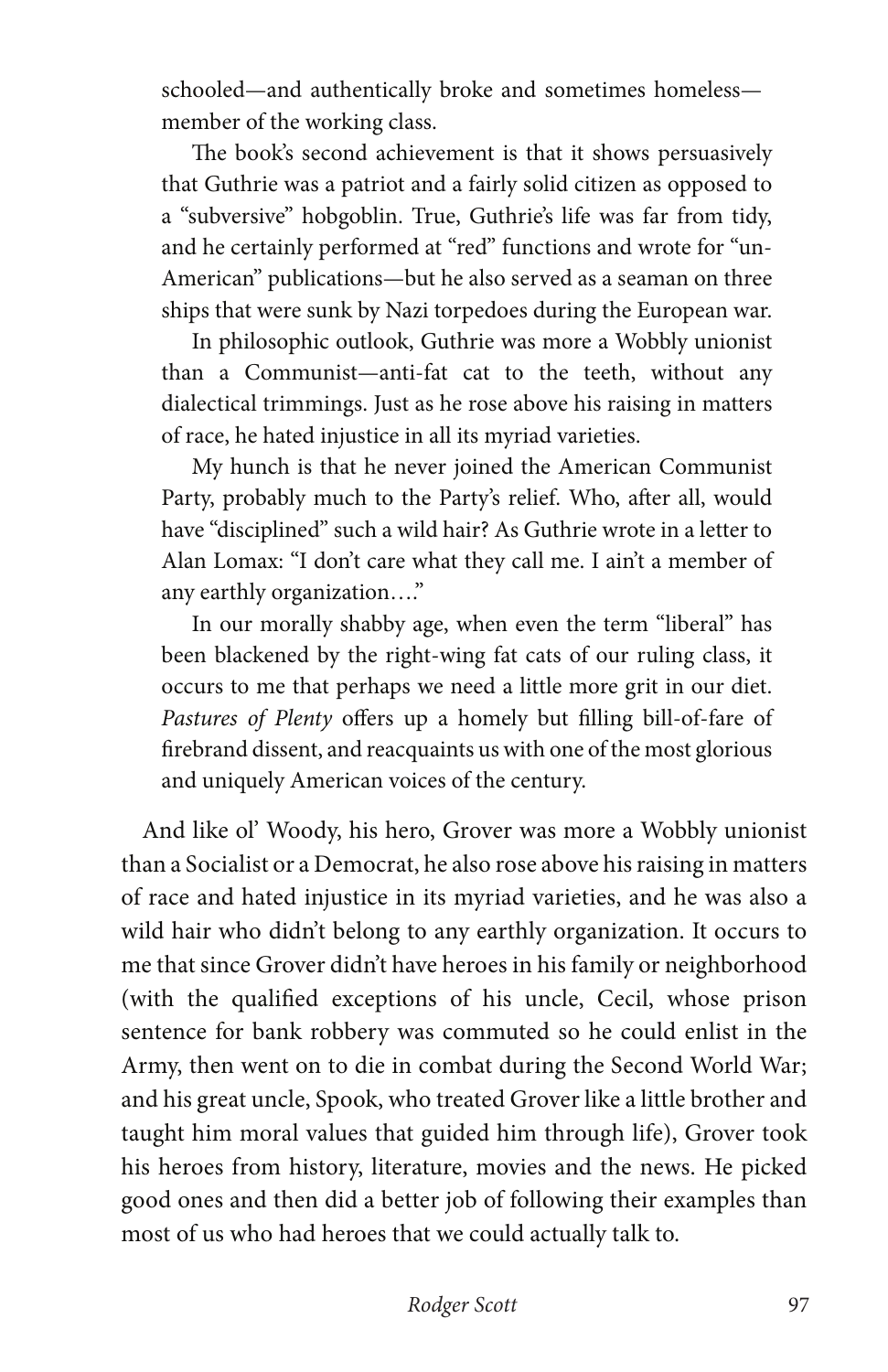### **Robert Frank**

In March 1994, Grover reviewed for the *Los Angeles Times* the third printing of Robert Frank's book of photography, *The Americans*. The first edition had been published in Paris in 1958. The second in the U.S. in 1959. Both U.S. editions contain Jack Kerouac's introduction. Frank and Kerouac had traveled across the U.S. in 1955 on an assignment for *Life* magazine, but the editors rejected Frank's "hard-edged roadside pictures...because they looked too much like Russia." But in 1966 "sponsored by the patrician Walker Evans, Frank won a Guggenheim and spent the following year driving around the country in a clunker car with his family in tow. The entourage must have resembled a hip version of the Joads. In Arkansas, Frank was arrested for possessing a suspicious accent, a stubbly beard and New York plates. (Say cheese, indeed.)"

As a writer and person, Grover had firm convictions on matters of the heart and the mind and almost never hesitated to express them—a quality that got the attention of those he encountered on life's many stages.

I'm a still photographer with more experience than talent or accomplishment, and I was surprised by Grover's perception of and attention to light, color, and detail. I had a cranky old professor of Greek and Spanish at Texas Tech who looked and acted 15 years older than he was. His two prevailing digressions were bureaucratic waste and unexamined reliance on technology. His favorite visual aid, he said, was a book. Grover shared that view, and nothing changed him as much as his lifetime of meeting exceptional people in books. And since reading was so difficult for him—having to hold the page four or five inches from his eyes and move his head jerkily back and forth to finish one line then go back to begin the next—his comment astounded me: "I always try to make my writing as visual as possible." How could intellect and imagination enable someone like Grover, who was virtually blind, to love photography and to see in life and in photographs the images, patterns of light and gradations of colors that people with excellent eyesight can't—or choose not to—see?

Robert Frank was among the talented, creative people with colorful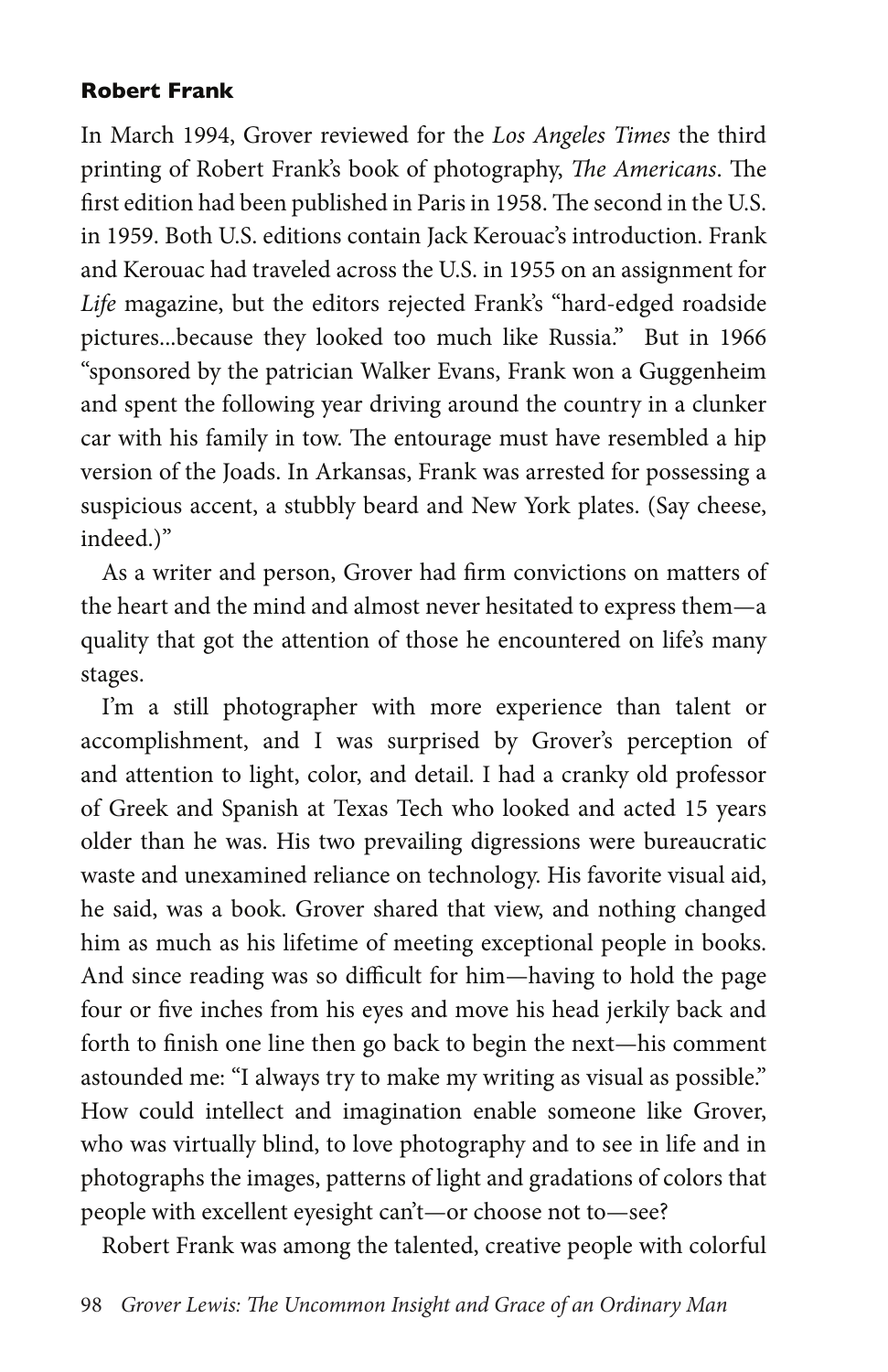eccentricities that Grover was attracted to.

Grover begins the review:

Photography, goes one clear-eyed definition, is a record fixed on silver of the light waves reflected by or radiating from objects. The human eye, like the camera, can collect these rays, but it fixes them only in memory.

The scarcely ambiguous footage of the Rodney King beating to the contrary, such images constitute dead-on accounts of an event such as a crime, or a relative close-up of a place as trackless to the naked eye as deep space. The "information" obtained by such means is real and reliable, part and parcel of the process of comprehending "truth." Still, the camera is merely a tool, capable of no more than mechanical honesty. The individual photographer must supply the aesthetic and make any attempt to distinguish between a random, meaningless moment and the rare moment of reality revealed, existence cast in a new light.

Minds with agility and imagination don't need respected institutions, expert advice or empirical direction "to create," as William Faulkner put it, "out of the materials of the human spirit something that didn't exist before"

Many of the spate of "art photography" books available in overpriced editions these days seem to be trying to get away with art, rather than delivering it. Photographic work of a wholly different and higher order is represented in Robert Frank's knifeedged masterpiece, "The Americans," now available again after a shamefully long period out of print. The volume was first published in Paris in 1958, then in America by Grove Press in 1959. Frank, a Swiss-German emigre, studied with Henri Cartier-Bresson in Paris before settling in New York in 1947. His early images of street life—dark, intense, often disturbing established him as a premier talent in a photographic lineage that includes Jacob Riis, Lewis Hine, Walker Evans, W. Eugene Smith, Weegee and Dorothea Lange.

 You can get a pungent sense of Frank's youthful life and force in Patricia Bosworth's well-researched "Diane Arbus: A Biography"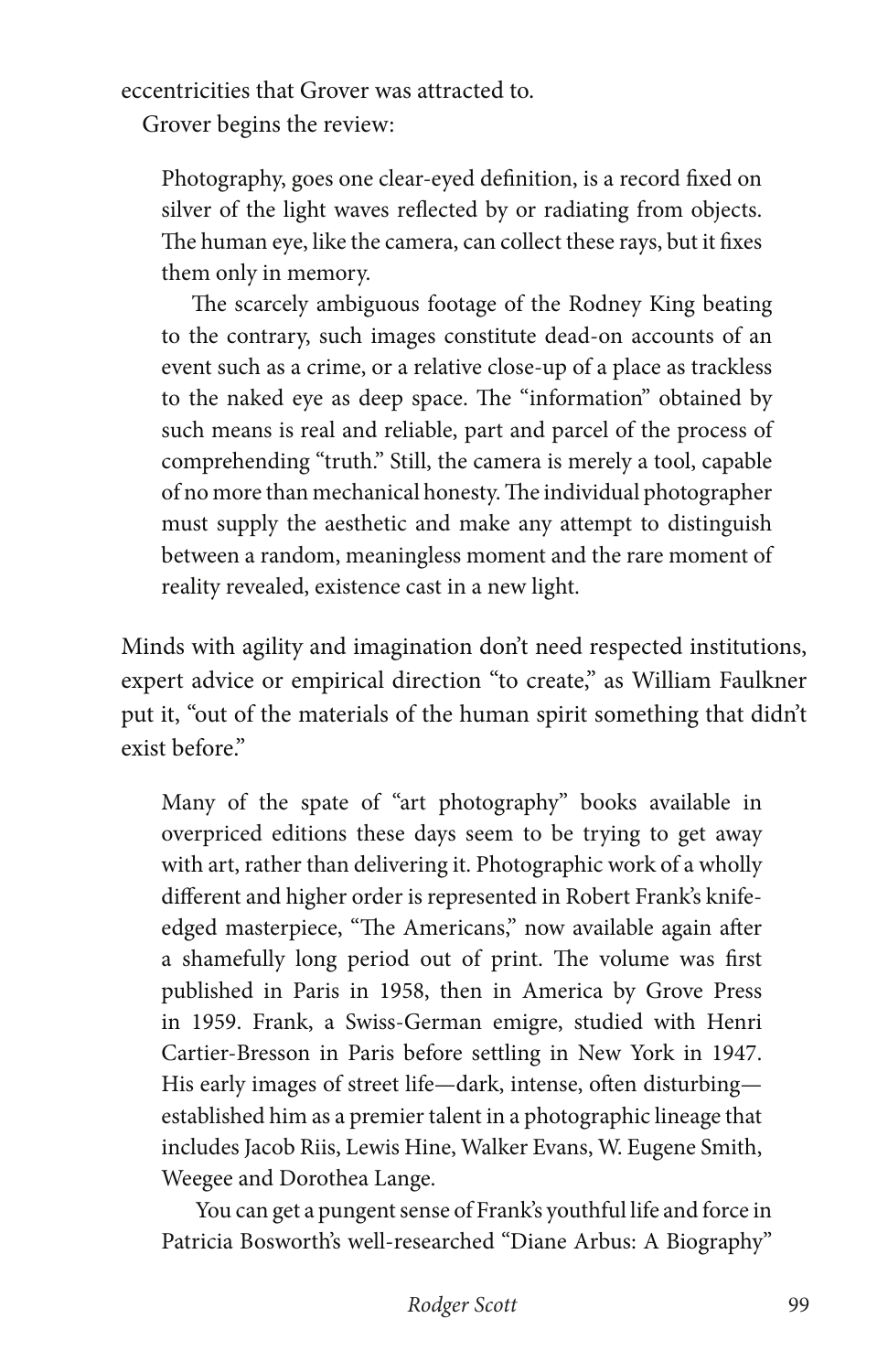(Knopf, 1984). Frank and his sculptor wife Mary lived in a grungy loft with their two wild children while he eked out a bare existence shooting fashion spreads and photojournalism at \$50 a throw for *Fortune, Life and Harper's Bazaar*. The Franks, known as a "pagan couple," were part of a loose-knit arts community that encompassed old-style Greenwich Village bohemia, the Abstract Expressionists and the Beats. In the lockstep mid-1950s, when the Man in the Gray Flannel Suit was our national symbol, Frank personified the dissident artist, and his stark, subversive imagery constituted a form of fugitive expression akin to samizdat. Just as you had to "dig" to understand bop, you had to "have eyes" to dig Frank.

[Frank] kept shooting photos of highways and windows, flags and juke-boxes, crosses and blaring TV sets and rural deathrecurring motifs that reflected the juiceless complacency of the Eisenhower-McCarthy era and its undercurrent of emptiness for those who dwelt outside the hallowed System and who perhaps once in a while entertained "un-American" thoughts.

Prowling through the era's metaphoric lonely crowd, he singled out cowboys, young stud hustlers, a soldier and his whore, a Southwestern Indian bending over a Las Vegas jukebox—mostly solitaries and outcasts. Respect and sympathy are implicit in Frank's selection of images, and each shot has a specific sense of character, location and time that puts the viewer in the heart of the moment that the photograph records.

In "The Americans," Frank went searching for America's soul and found avatars of Desolation Row, prophetic images of the counterculture before there officially was such a thing. He influenced, I am tempted to say, the best minds of my generation not only other photographers, but musicians, poets, painters, scholars, and journalists, including me. With his outsider's eye and his human finger on the trigger, Frank gave us clues about who to watch, what to see, and a way to see it. In shots like quick incisions, he showed a society where, for the first time, anything could happen. Much like De Tocqueville a century before him, he charted a hidden America where mysteries abound and apocalyptic truth—or ragged beauty—always hides just around the next hairpin curve. Thirty-five years after its first appearance,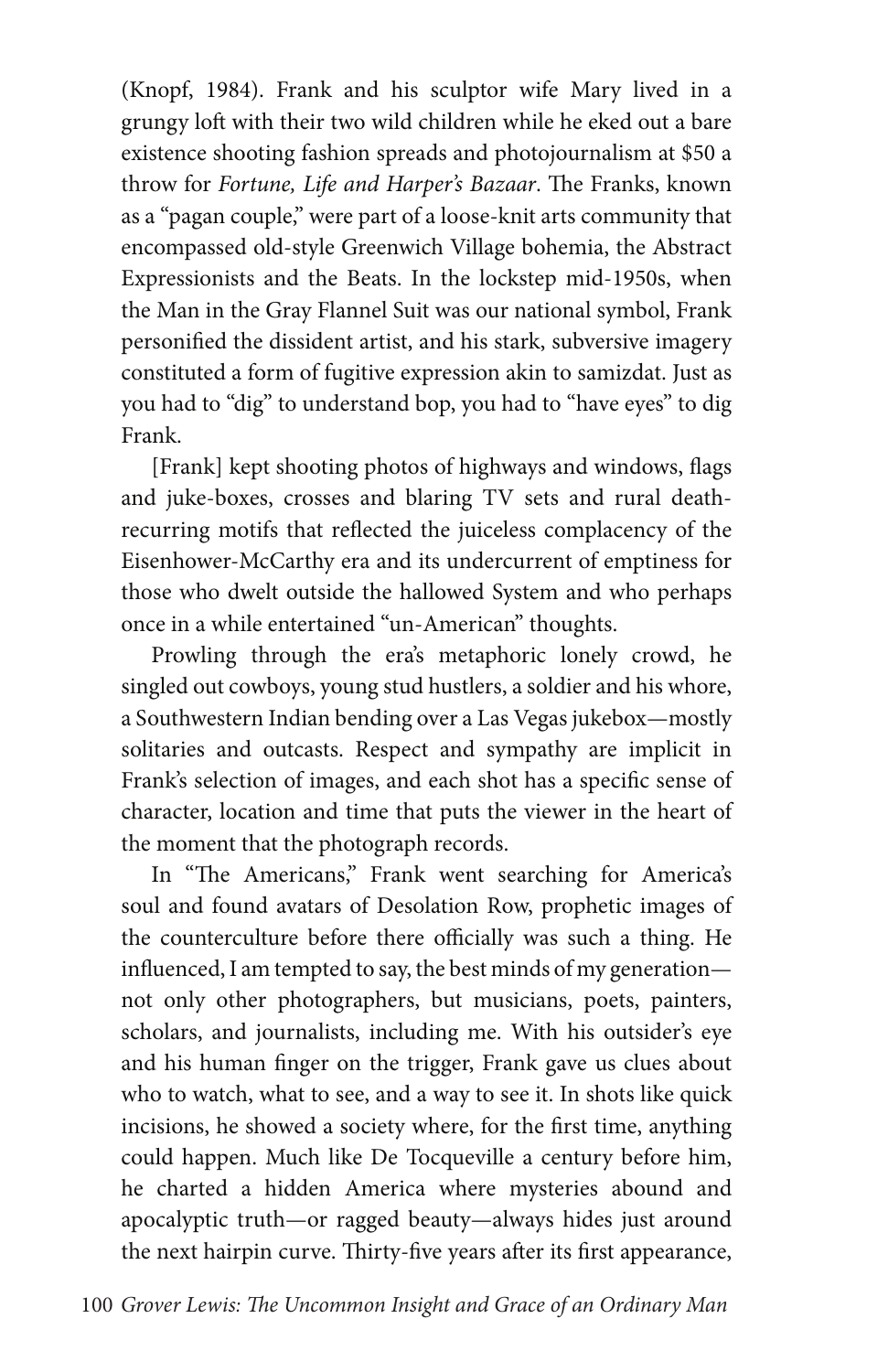"The Americans" is both an enduring testament to Frank's artistic purity and a towering artifact of its time.

Grover, like Robert Frank, learned from unexpected situations "to find your way by intuition, not by intelligence but by intuition." Maybe supreme intelligence relies on intuition to liberate the literal. Einstein said, "Creativity is chance but chance favors the prepared." Einstein, our great poet of the universe and the universal, never met Grover Lewis, and I don't think he met Robert Frank but I believe he understood and encouraged the rest of us to understand—that science and art, the literal and the figurative, search and discover together.

#### **Lash Larue**

In the early 1970s Grover traveled to St. Petersburg, Florida, and did a piece for *Oui* magazine on Lash LaRue, the B-grade cowboy star who always dressed in black and dealt as much misery to desperadoes with his bullwhip as his pistol. LaRue discovered late in life that religion and marijuana were both good for the soul and teamed up with an excarney evangelist who called himself John 3:16 Cook and dressed more flamboyantly than a rock star.

When Grover first mentioned that he was going to do a story on LaRue, I told him that Lash had come to Lubbock in the early 1950s to do a live performance at the Arcadia Theater, which was on Avenue H half a block south of the Post Office. That part of town, known as the beginning of East Broadway, had almost all of the pawnshops, most of the country and western clothing stores, the only movie theater that ran films in Spanish, some dry goods stores and restaurants that couldn't have survived without the fall business of the Braceros—and few merchants in the area were members of the Lubbock Chamber of Commerce. Since the Arcadia didn't run major studio pictures, the theater attracted middle-class patrons only when it had live burlesque or "educational" films showing a live birth or people with venereal disease. LaRue—who was much more modest and articulate off screen than on—performed during an extended matinee intermission. From my seat in the second row, it looked real to me when he took the cap off a coke bottle with his bullwhip from a distance of 10 to 12 feet,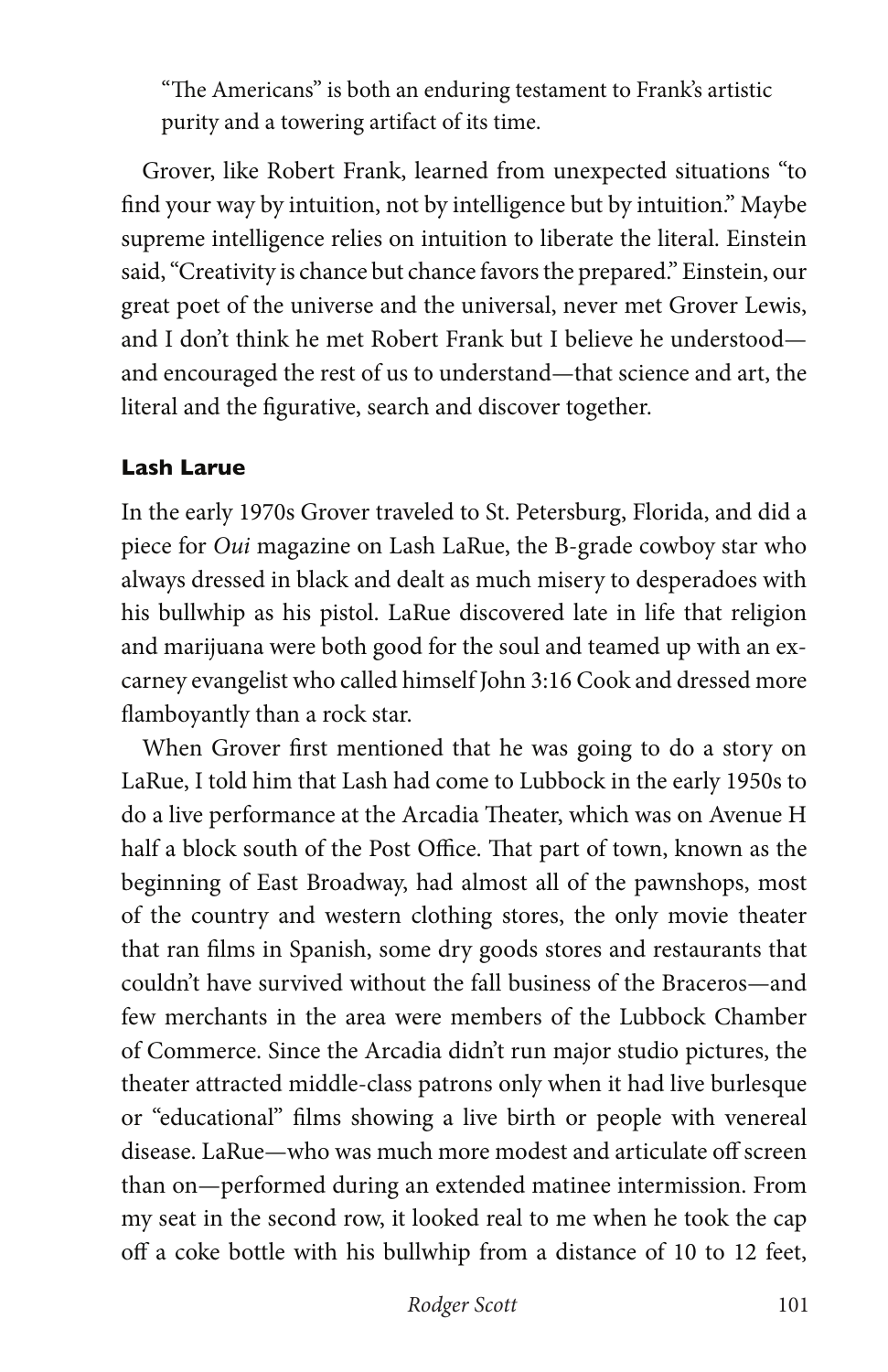removing the cap completely on the third try.

That night he made a guest appearance at Hubber Field, the minorleague baseball stadium owned for a few years by Paul Dean, Dizzy Dean's younger, less talented brother. Robert Ayres, one of the few guys from my neighborhood who would admit to reading books that teachers hadn't assigned, was working in the concession stand renting cushions. Robert had written a serious theme in junior English the previous spring on why he wanted to be a hobo. Ayres watched LaRue signing programs and autographs after the game. When most of the fans had left, Ayres walked up to the actor, who was dressed completely in black, as he had been for the afternoon performance, and was packing two long-barreled revolvers with his bullwhip coiled and looped over the handle of the pistol on his right side. "As a grown man, aren't you a little bit embarrassed to walk around dressed like this?" Robert asked.

"Son, when I was your age, I was taught to respect my elders," Lash responded, looking more pained than angry. Robert smiled faintly, nodded and started picking up cushions that the fans had left in the stands.

Ayres finished high school the following May and got a job with the municipal power company. After a storm had brought down power lines in various parts of town, he was trying to retrieve a line entangled in the branches of a large elm tree and was electrocuted.

(After doing the piece on LaRue, Grover worked sporadically for years on a novel about an old B-grade cowboy star like Lash LaRue kidnapping a movie idol like John Wayne, but Grover eventually abandoned the book.)

In one of his pieces, Grover described a woman jogger as "having a body about as relaxed as a clenched fist." His assessment of Rush Limbaugh: "I'd say he's a fat boy who knows how to talk."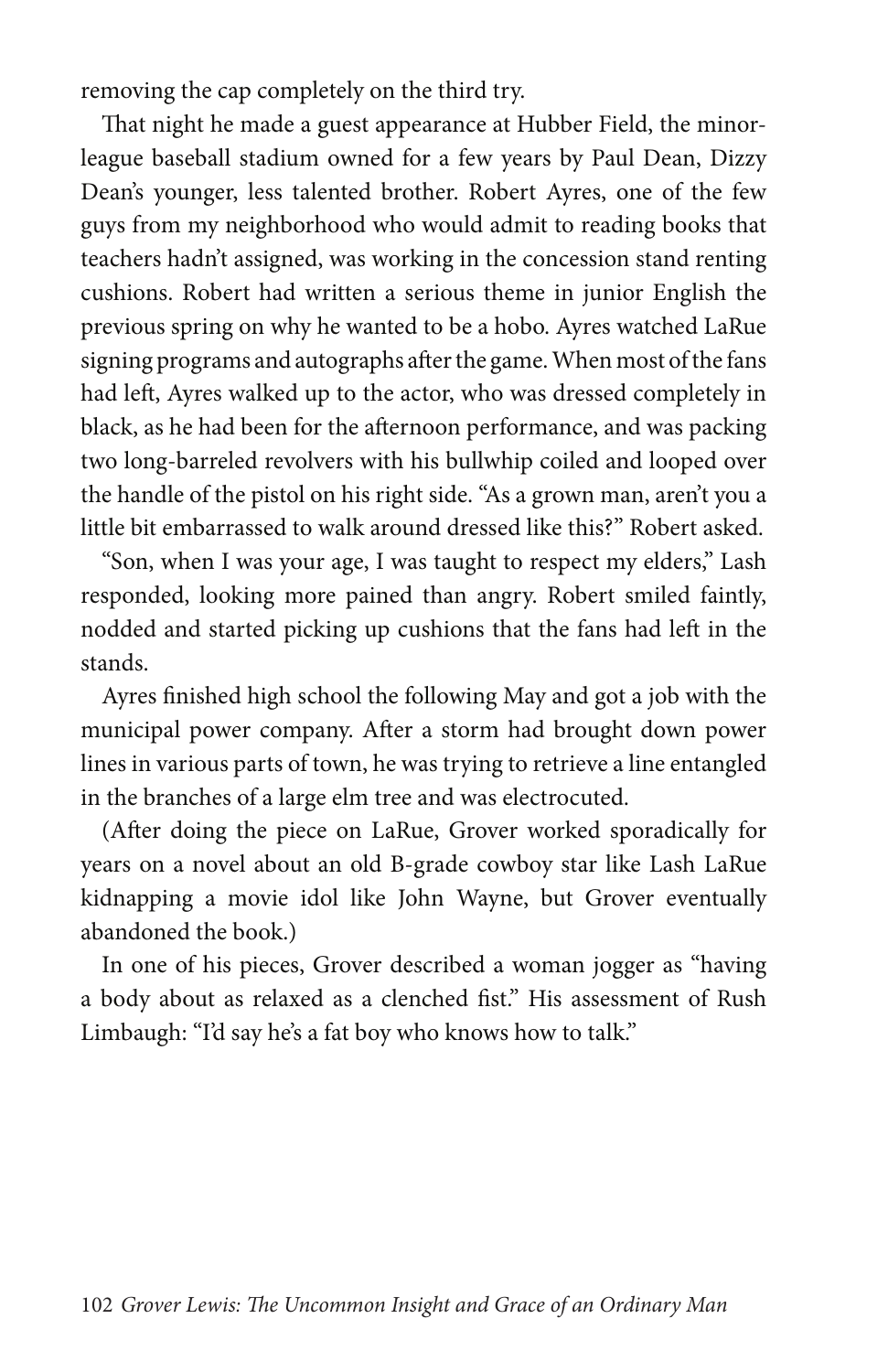## **"Farewell To Cracker Eden"**

In Grover's autobiographical piece in *Texas Monthly,* "Farewell to Cracker Eden," he described his experience in high school with star athletes: "You get used to being treated like dirt by scum." In a part of that article that was cut, primarily for space considerations, Grover observed of Dallas County Commissioner John Wiley Price, an outspoken African American who had been picketing the Dallas Morning News for 66 days over its racist hiring policies: "Price seemed incendiary to me, only in his intelligence."

In 1993 PEN West, the international writers' organization, selected "Farewell to Cracker Eden" as one of the five finalists in the journalism category. In that piece, Grover describes his visit to the high school he'd attended over 40 years earlier:

Corrupt politics debases the plain truth, and debased language in turn empowers corrupt politics. As I walked to Adamson High School, two blocks north of Jefferson, I was thinking about my grammar teachers there in the fifties. Stiff old biddies, they showed you the muscle and blood of language—Latin, even through strict and frequent class drills, backed up by unceasing homework. What I hadn't understood at the time was that it's rare for the establishment to grant its misfits access to such useful and subversive knowledge. In the decades since, "dumbing down" along with the rest of America, official Dallas had moved to plug the leak.

Time and attrition had picked my old alma mater to the bone. In my time, Adamson dwarfed the neighborhood. Now it was the other way around. The school stood like a becalmed ship in a sea of rotting tenements.... I kept encountering the strange dwelling with the familiar. What was once grand about Adamson had dimmed to utilitarian drab. I made my way upstairs alone and found my old locker, then leaned for a minute in a window well, lost to memory if not exactly to nostalgia. The third-floor corridor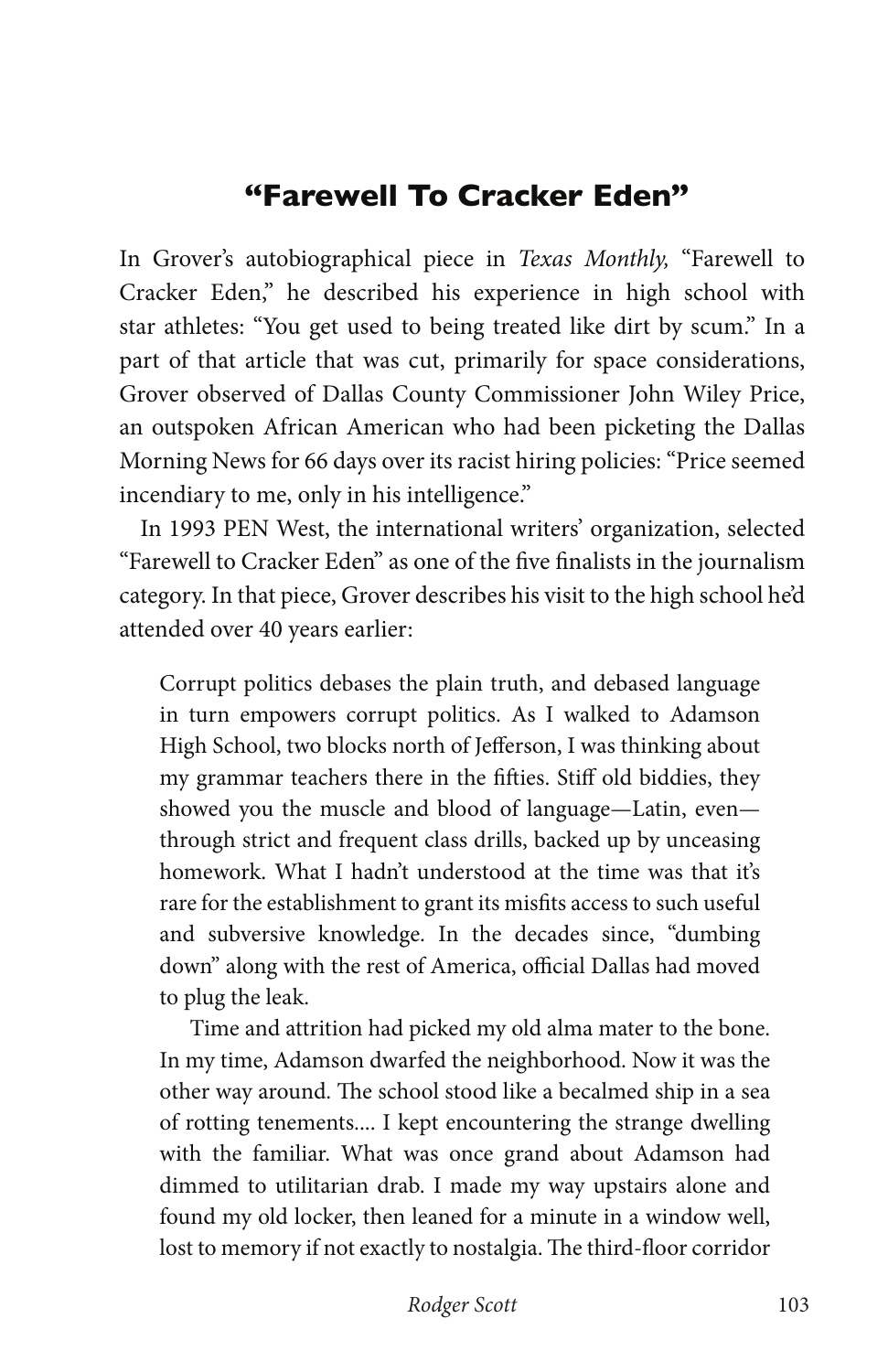was empty, silent. I peered into an unused classroom, recalling one of the stiff old biddies who had taught me how to diagram sentences. I'd worked and reworked an English theme for her about my chance discovery of Clyde Barrow's grave and what it meant to me. Mistaking her shock for enthusiasm, I blurted out my hopes of becoming a novelist or some kind of roving correspondent. A kindly woman in most things, she tapped me on the shoulder with a blunt finger: "You'd best think about something you can actually accomplish." She marked my paper A for composition and D minus for content.

Grover visited the North Oak Cliff Library, which had replaced the old Carnegie Library he had gone to so often when he was in high school, and four cemeteries—going first to his grandfather's grave:

I was standing over Matthew Bailey's marker in the Sunset Gardens section of Restland, near Richardson, within an hour of touching down at DFW. It was eerie to think of that man of wild commotion enshrouded in such stillness. I had attended his funeral in 1960, too old to cry by then and determined not about to break down in front of the pecksniff Baileys. Matthew was in hell now, I presumed. Wherever. Thinking about him made me realize how little our explanations explain. In the years since I had worn his shade like an inner skin—like memories of the ghostly streetcars on Jefferson or Oak Cliff 's furnacered sunsets—and scarcely a month went by that I didn't recall his smell of cheap pipe tobacco and whiskey. During our last conversation—he'd taken on a load of hundred proof to deaden his pain—he blurted out his rancor at the world, or perhaps it was his vision of eternity: "The women won't screw you, sonny boy, but the men will. Ha! Watch out for the sons of bitches!"

Grover, who inherited or absorbed more than a predictable share of Matthew's audacity, told me about living with his grandfather for a short time in a house next to a "holy-roller" church, where the singing, wailing and speaking in tongues went on until late into the night. Grover said that one night Matthew had gone to bed as usual around sundown since he had to get up at 4:00 a.m. After the congregation had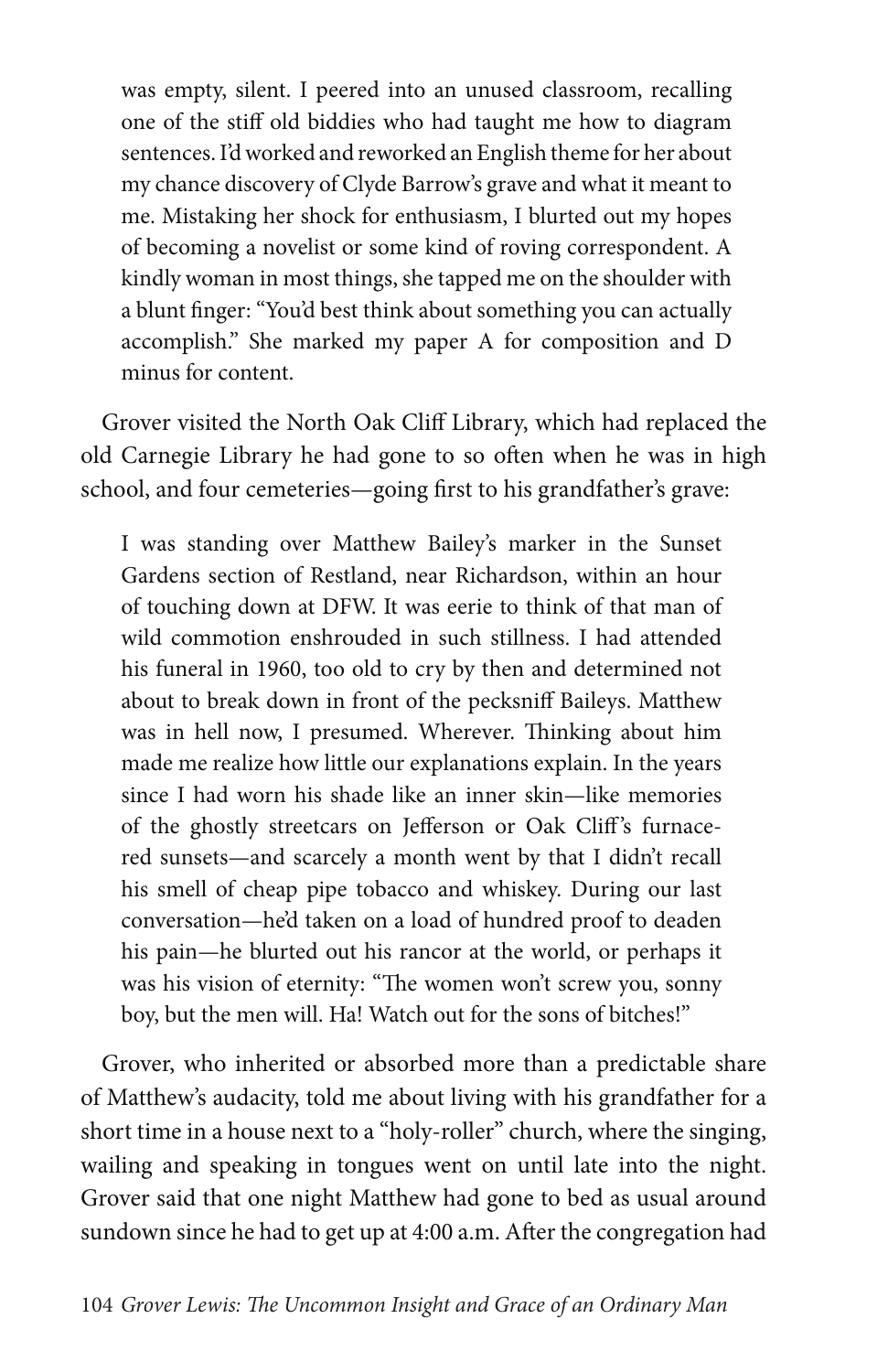awakened him two times, the old man got out of bed, took a ball-peen hammer from his tool box and started for the church. Matthew walked up the aisle in his long-handled underwear waving the hammer. He stopped in front of the preacher and threatened to use the hammer on him if those "babblin' and screamin' idiots" woke him again. Grover said the congregation never disturbed Matthew after that.

Bonnie Parker's grave in the Crown Hill Memorial Cemetery, facing a run-down pod mall in Dallas' Walnut Hill area, was decorated with a little dime store American flag on a wooden staff. She and Clyde had died in a mythic squall of bullets the spring before I was born, but they were still a presence in my mother's house when I was a child. Opal responded viscerally to their narrow, doomed lives, not so much with reason as with heart. I remembered tears coming to her eyes when Bonnie's name would come up, and once, years later in a Yankee city, I'd dreamed of the two of them together, smoking cigarettes without inhaling, and making up poems.

The Barrow family plot, including the graves of Clyde and his luckless dumb-bell brother, Buck, lay in the old West Dallas Cemetery overlooking a gruesomely sleazy stretch of Fort Worth Avenue on Oak Cliff's northern verge. When I'd first discovered the place around 1950, it was overgrown with brush and tangles of knee-high grass—a quiet, murmurous glen sunk in birdsong and neglect. Finding Clyde's marker there had rocked me with a primal force, offering a direct link to my own folks. Afterward, I would return to the cemetery time and time again, making it a private sanctuary where I could mull over my feelings about Opal and Big Grover, mourn them, make peace with them a little.... Now the old grounds were fenced and fresh-mown, courtesy of a local church, but the smell of fast food, oil, and metal hung over the tombstones, and dead-eyed pimps watched me come and go from off-plumbed doorways.

At the other end of Fort Worth Avenue—the Fort Worth End—Lee Harvey Oswald was buried somewhere in the 87 acre Rose Hill Cemetery, the exact location being kept secret to discourage kooks. I searched fitfully for his plot, then gave it up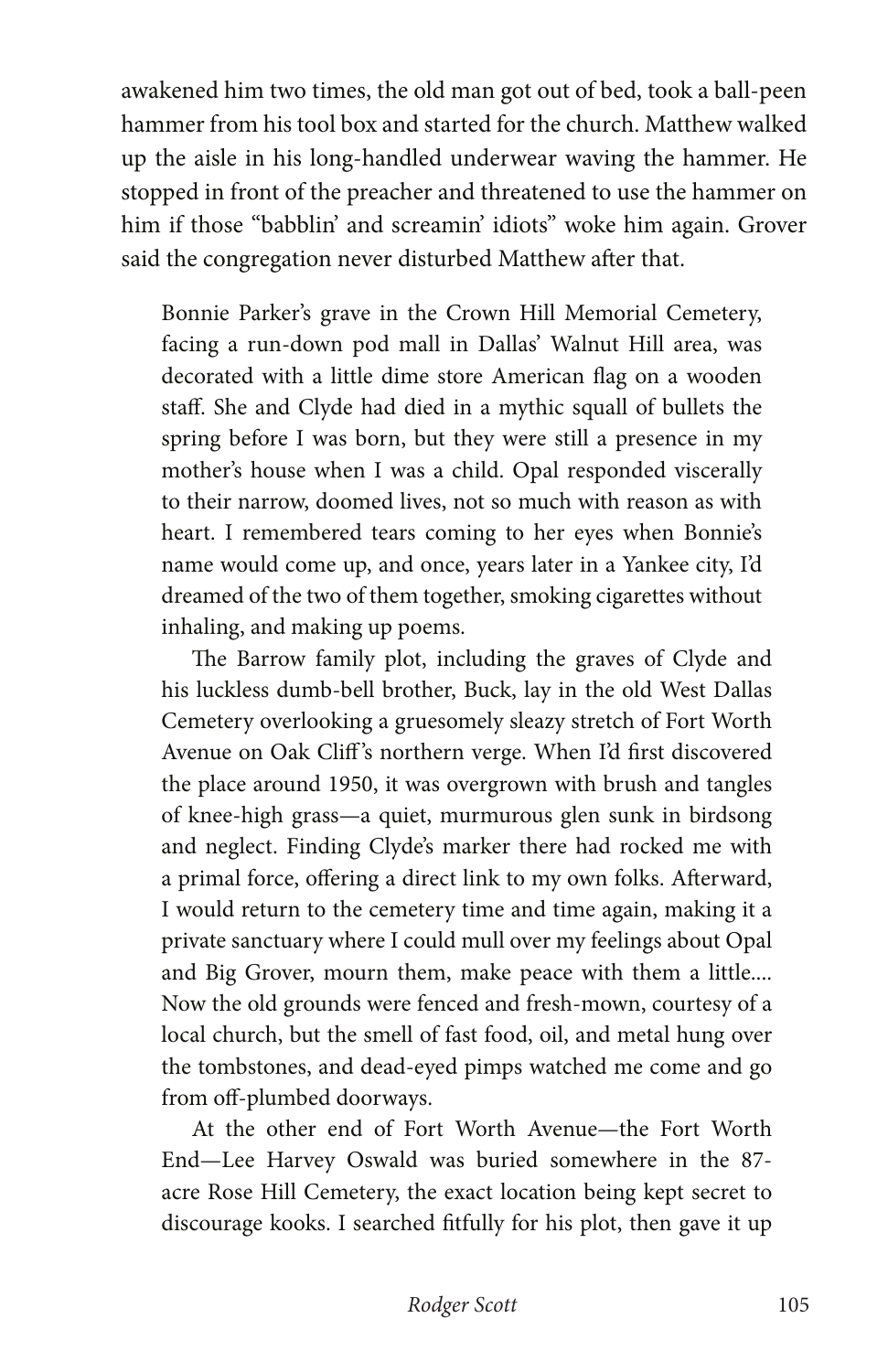and spent an hour or so just wandering the rows of stone, letting my thoughts wander too, hearing what sounded like explosive bursts in the distance. Oswald's "crime of the century" lay 29 years in the enigmatic past, and Lee himself had since disappeared into a blur of disputed roles, his true connective threads obscured by decades of cloud over myth bleeding into legend, turning into smoke. According to the Warren report, he had been a misfit driven to kill by resentment, envy, and madness. Perhaps—that's not wholly inconceivable. But I'd known a dozen Lee Oswalds when I was growing up—quintessential Oak Cliff losers mired in a hopeless system that denied lateral entry. The bottom line was always drawn just above their names.... I sat for a while in a patch of shade, smelling gunpowder. Whether Oswald was guilty or not, I just wanted to bow my head an instant for the poor bastard. The crump-crump-crump in the distance, a passing caretaker told me, was the sound of gunfire from a police training academy across the road. It went on every day. Even unto the grave, Oswald was destined for steerage—the ultimate patsy. "Family," I wrote in the cemetery registry.

There was another connection to Oswald. In the early fifties when Grover was in high school, he worked at the Texas Theater, where Oswald was arrested the day President Kennedy was assassinated:

At the age of seventeen in 1926, Clyde Barrow worked briefly as an usher at Dallas' Palace Theater but soon quit over the paltry \$12-a-week salary. Twenty-five years later, I started work as an usher at the Texas Theater for \$19 a week—still a pittance but enough to see me through high school. The experience jerked some complex knots in and out of my young life, and I finished growing up very quickly.

In the early fifties, the Texas was the principal seat of allowable public pleasure in Oak Cliff—a spit-and-polish place where Daddy took Mama to the show on Sundays. Already twenty years old by then, it was well kept up, not even close to being run-down. But as Jefferson withered, the once-venerable movie house started falling to pieces....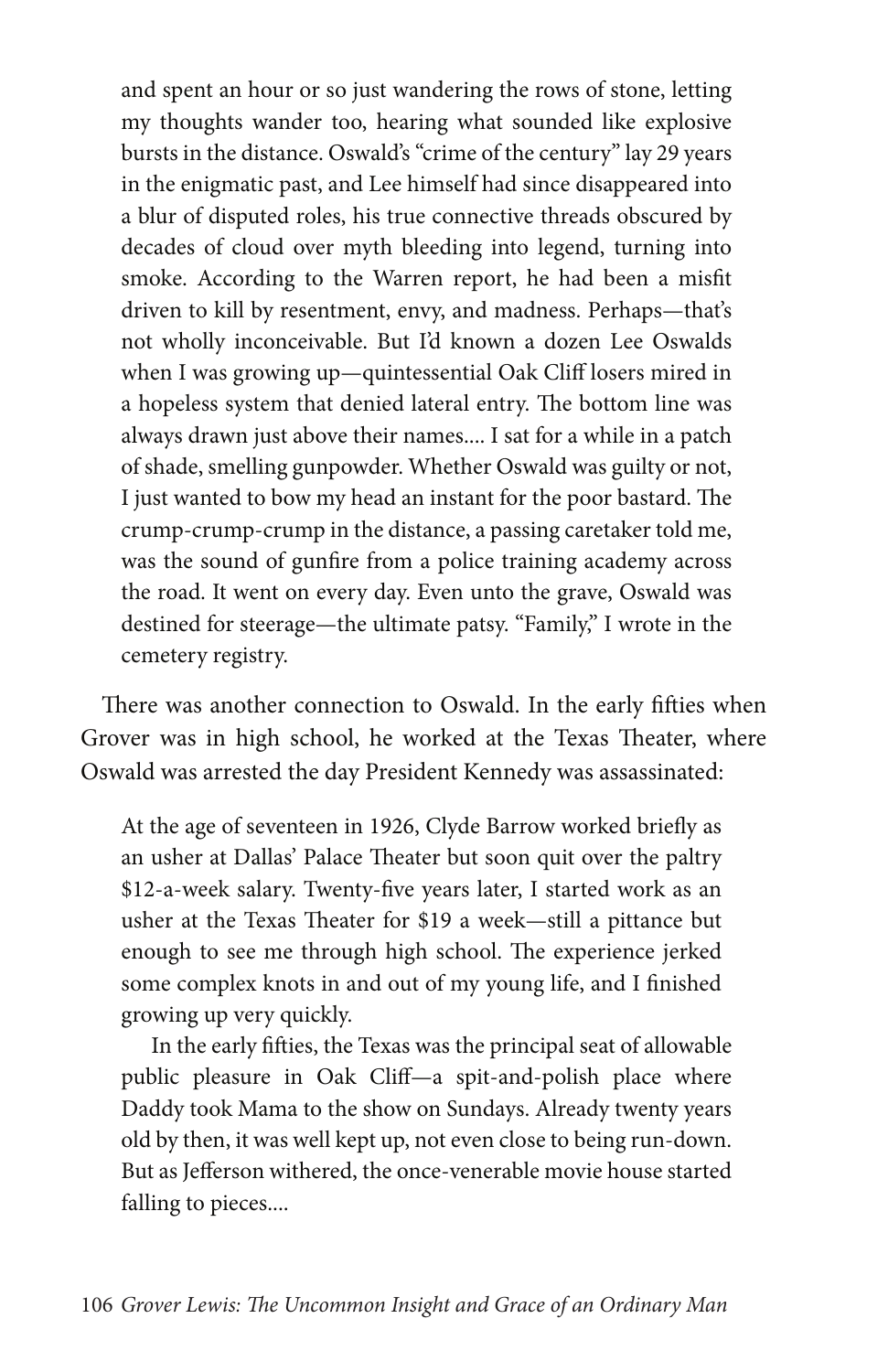Grover went to the theater and learned from the manager and her husband, the doorman, who had been on duty at the time Oswald was arrested, that the Texas had been saved from demolition and partly restored:

The lobby looked frayed, sad, smaller than I remembered. We mounted the foyer stairs, passing a mawkish amateur mural of JFK, and climbed to the balcony.... I wandered along the center aisle, glancing by reflex toward the last rows in front of the projection booth where the riffraff of Oak Cliff 's hillbilly gene pool had traditionally gathered—the dreaded "balcony rats." In the watery light, I found my old spot by the A stairwell. While I was still a green hand, but a tall one, I was stationed there to keep a lid on the general anarchy. After a couple of grueling break-in shifts, less terrified of the badasses than about failing, I bought an oversized flashlight that suggested a club. The bluff worked pretty well for a year, until a beered-up lummox from West Dallas flung himself at me over four rows of seats, and I did the first thing that Matthew or Spook would've done—bopped him on the ear. The injured party went bellowing to the lobby, alerting the manager, who had him hauled off for drunk. As a sort of reward for "cutting it," I was transferred downstairs to the candy case, a choice job compared to standing aisle.

I always appreciated Grover's lively, intelligent and carefully crafted articles on films and music, but for many years I'd encouraged him to write a book about his people—as did others, I'm sure, who knew about the tragedy and oppression of his childhood and his iron determination to make something of his life. Grover's response was generally the same: "I know I should and someday I will, but it's still too painful." After finishing the piece on Oak Cliff, Grover knew he had come to terms with that part of his life.

*Texas Monthly* got many letters in response to the article and mailed them to Grover. He sent me one of the letters from a woman in Dallas and his response to her: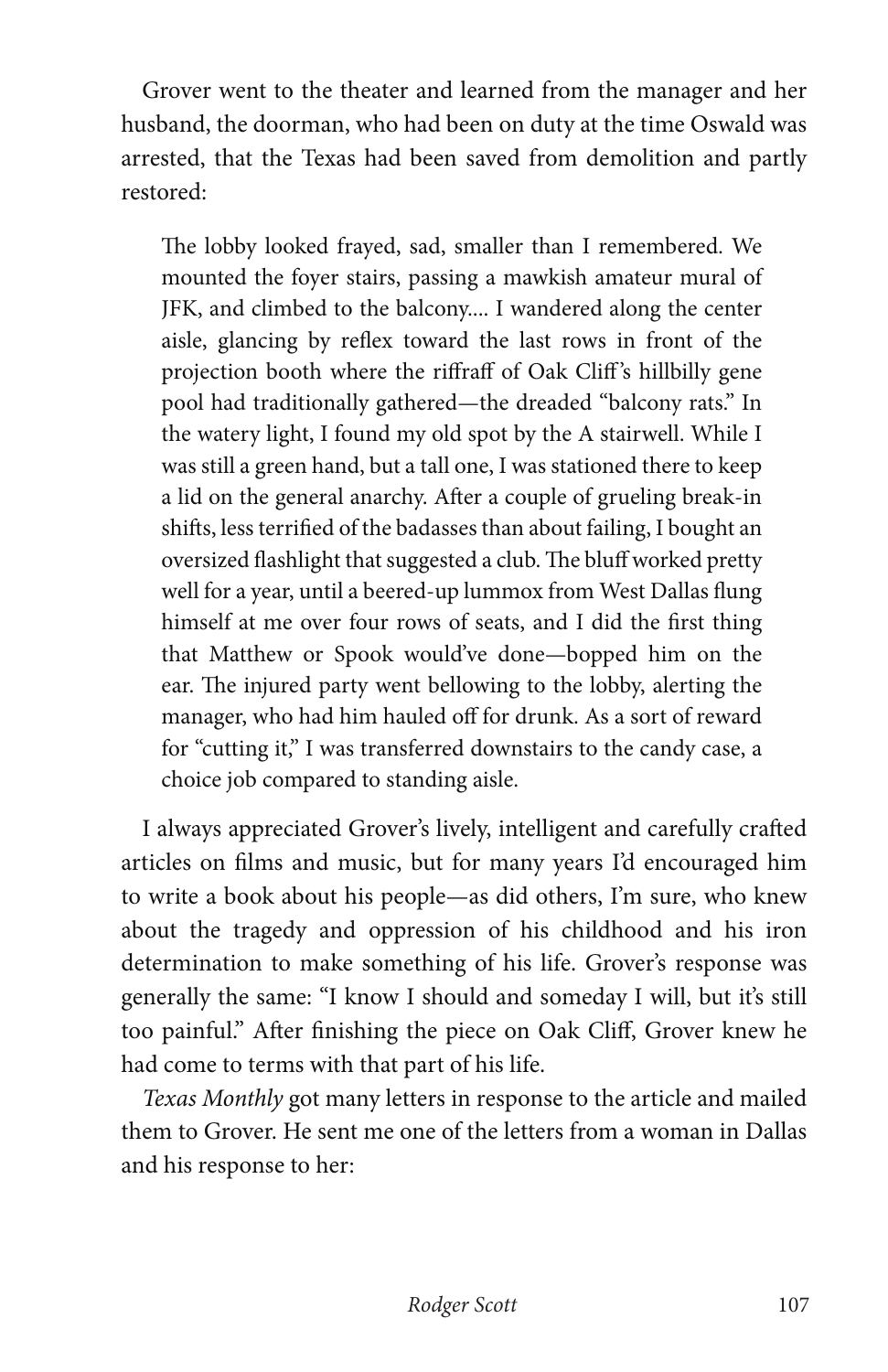Dear Mrs. Sternberg,

I was very touched and honored to receive your letter concerning my *Texas Monthly* piece about Oak Cliff.

By now I've heard from a wide range of readers, and the response has been for the most part heartening and friendly.

None more so than your letter—and none quite as eloquent, either.

Your comments about Texans being a breed apart were well taken. In my experience, I've never encountered kinder—or crueler—people anywhere. I've lived like a fish out of water in California since the late 1960's, working as a journalist and editor, and as you might guess, I look back on my youth and young manhood in Texas with mixed feelings and sweet-and-sour memories.

But yes indeed—those experiences formed my character, and my character is pretty much as you perceived and described it. It seems to me that misery and hardship either tend to make you a full human being or deprive you of the capacity altogether....The love I felt and found as a boy was hard to come by, but all the more precious for it.

I don't know if you're much of a movie fan, but I wonder if you've ever seen the Robert Mitchum picture, "The Lusty Men." Horace McCoy, one of my Oak Cliff inspirations, wrote the screenplay, including the sad, sweet scene where the Mitchum character crawls underneath his former home—a rural shotgun shack—to retrieve the treasures of his boyhood from a Prince Albert can.

I thought of that sequence often as I searched around Oak Cliff for my own past.

It was a cleansing and healthy experience to return there, and the response so far has encouraged me to think about expanding the piece into a full-length memoir. To that end, I'll be returning to Texas this spring with my wife Rae—she's a Utah rancher's daughter and my dear partner in everything—to tend some graves and continue retracing my steps....

In any event, thank you sincerely for understanding what I intended to convey and caring enough to write in response. In my book, "you done real good," too....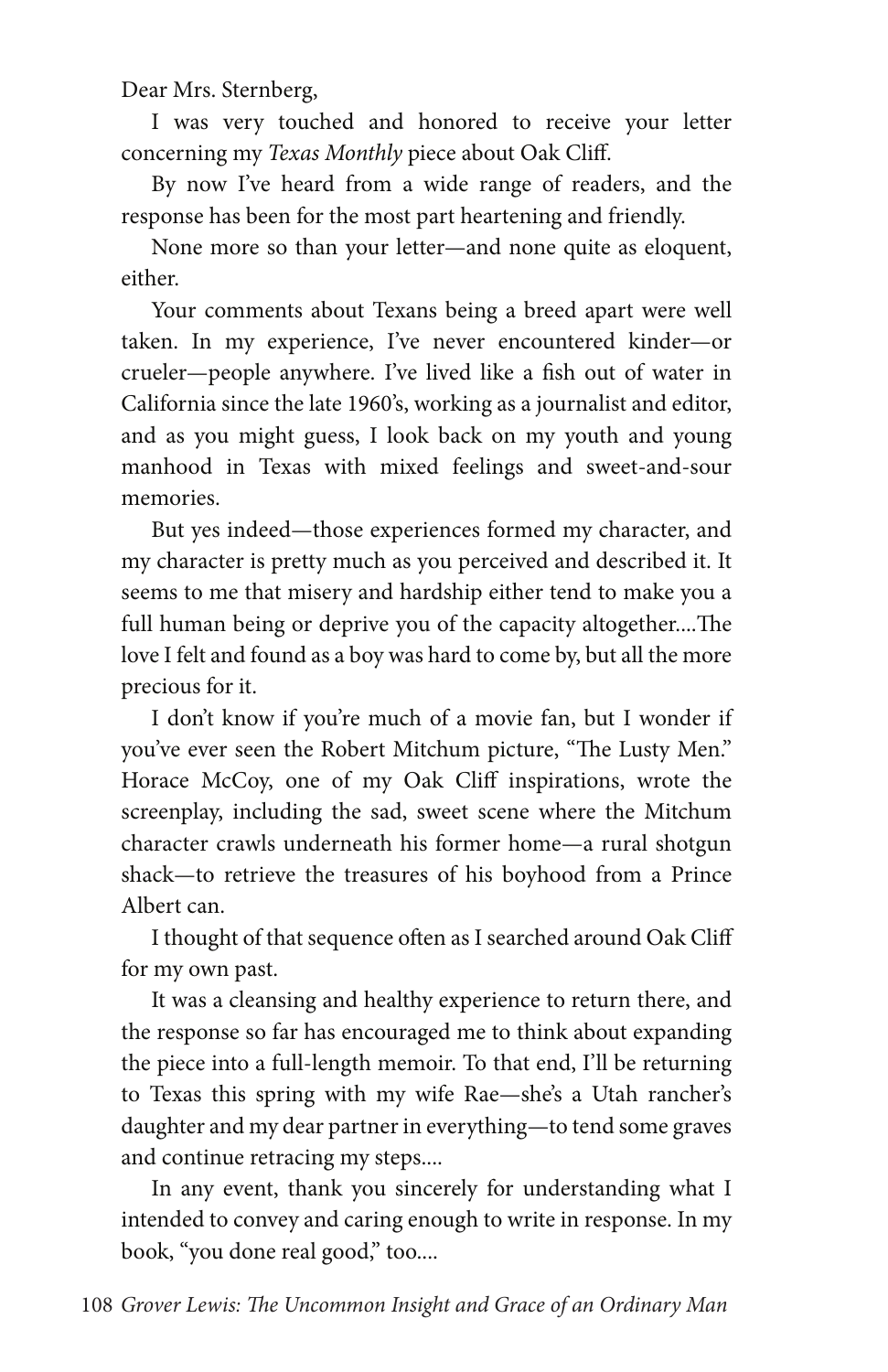I passed on Grover's article to Bienvenido Santos, the Filipino-American novelist, short story writer and poet, who won the American Book Award in 1981 for his collection of short stories, *A Scent of Apples*. In the fall of 1993, Santos had just finished writing his memoir. He stopped off in San Francisco to visit Maria-Theresa and me before making his yearly trip to the Philippines. When I got up around 6:00 a.m. to take our dogs to the park nearby, Ben, who was over 80 years old, was sitting at the kitchen table in his pajamas and robe reading the piece. As the dogs and I passed by, Ben said: "This is brilliant. I wish I could write like this."

When Ben finished, he handed me the magazine: "Why didn't you show me this article before I wrote my memoirs? If you had, I would've done a better job or not written them at all."

 $\overline{a}$ 

In the early 90s during one of Grover's short visits to San Francisco, we were driving around the Embarcadero and Grover told me about the last time he had seen his uncle, Cecil Lewis. It was during World War II and Cecil had just gotten out of Huntsville Prison, where he'd been serving time for bank robbery. Within hours after robbing the bank, Cecil and his brother Lester had been captured by lawmen as they were trying to hide in a cotton field. Consistent with a universal and historical tradition, Cecil was released from prison to join the army and go to war.

Grover's recollection of Cecil:

Cecil was in his olive-drab uniform when he took us across town on a city bus. He was near the end of his leave and would soon be sent to Europe in the infantry. The best thing he knew to do for my sister and me was to take us to a movie and buy us a milkshake afterward. I was moved because we didn't get things like that very often and he wanted to do something for us before he left. After prison he was a broken man. I think Cecil sensed he probably wouldn't survive the war. He died in the invasion of Sicily—just a few hours after being sent into combat.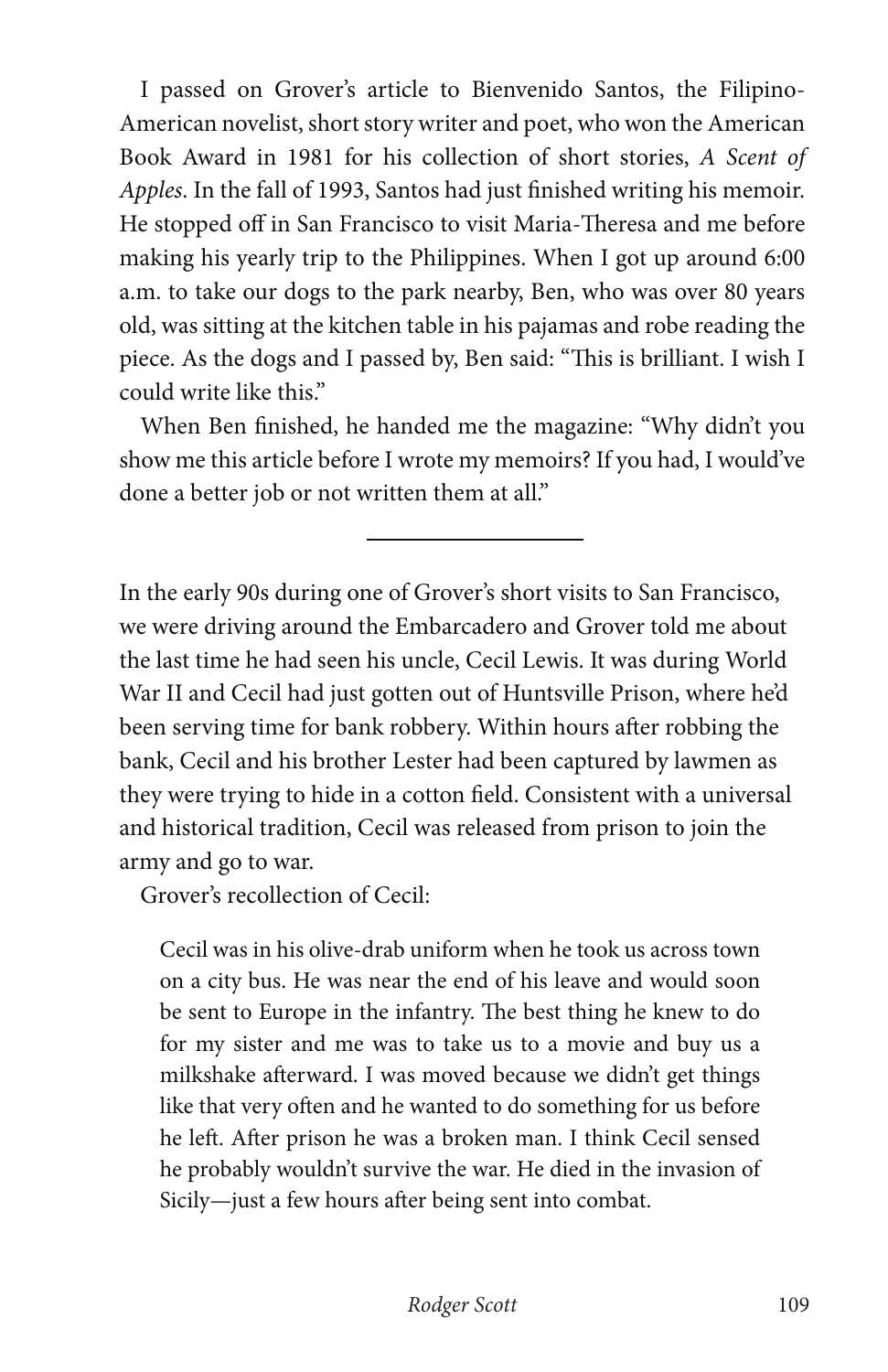Grover described the Lewis brothers—his father, Lester and Cecil: "Big Grover and those boys were wild. They had tender, gentle parents, but they were wild in a discreet way. Les and Cece were never really outlaws—they were thugs that mainly just stole things from people. Salt-of-the-earth, white trash pioneer Texans." After Big Grover and Opal married, they lived in Jacksboro and hung around with Lester and Cecil and their outlaw bunch for around a year. Opal realized that Big Grover was likely to end up in the penitentiary with his brothers, so she convinced him to move to San Antonio: "It was the depth of the Depression but there were WPA jobs. Big Grover got a job at the insane asylum—whacking unruly patients with a bar of soap in a sock. Meanwhile, Lester and Cecil were running the backroads—thieving and picking cotton. Moonlighting thieves, but otherwise lovable and well-behaved boys."

Grover believed that Bonnell Purgeson (the husband of Opal's sister, Shorty) had told Big Grover where to find Opal, in spite of his threats to kill her for divorcing him. Only a few people knew where she and the children were, and nobody else would have told him because they knew he was capable of killing Opal. Grover tried to tell the family that Bonnell had betrayed Opal, but Cecil was the only one who would believe an eight year old. Grover thought Opal's family didn't want to believe him because they were trying to get Bonnell and Shorty back together after Bonnell had moved out of the house.

Five days before Grover died, he recalled telling Cecil how much he hated having to be around Bonnell, who, after the killings, pretended to befriend and comfort Grover and his four-year-old sister:

Cecil was one-half Bonnie and Clyde and one-half Dillinger. In reality he was just a middle-aged, declining country thief. As he was leaving, he took Bonnell aside (Bonnell always had a fawning attitude toward Cecil, who was half a celebrity because he had been in jail) and whispered something to him. I have always believed it was a threat—because Bonnell left soon after that.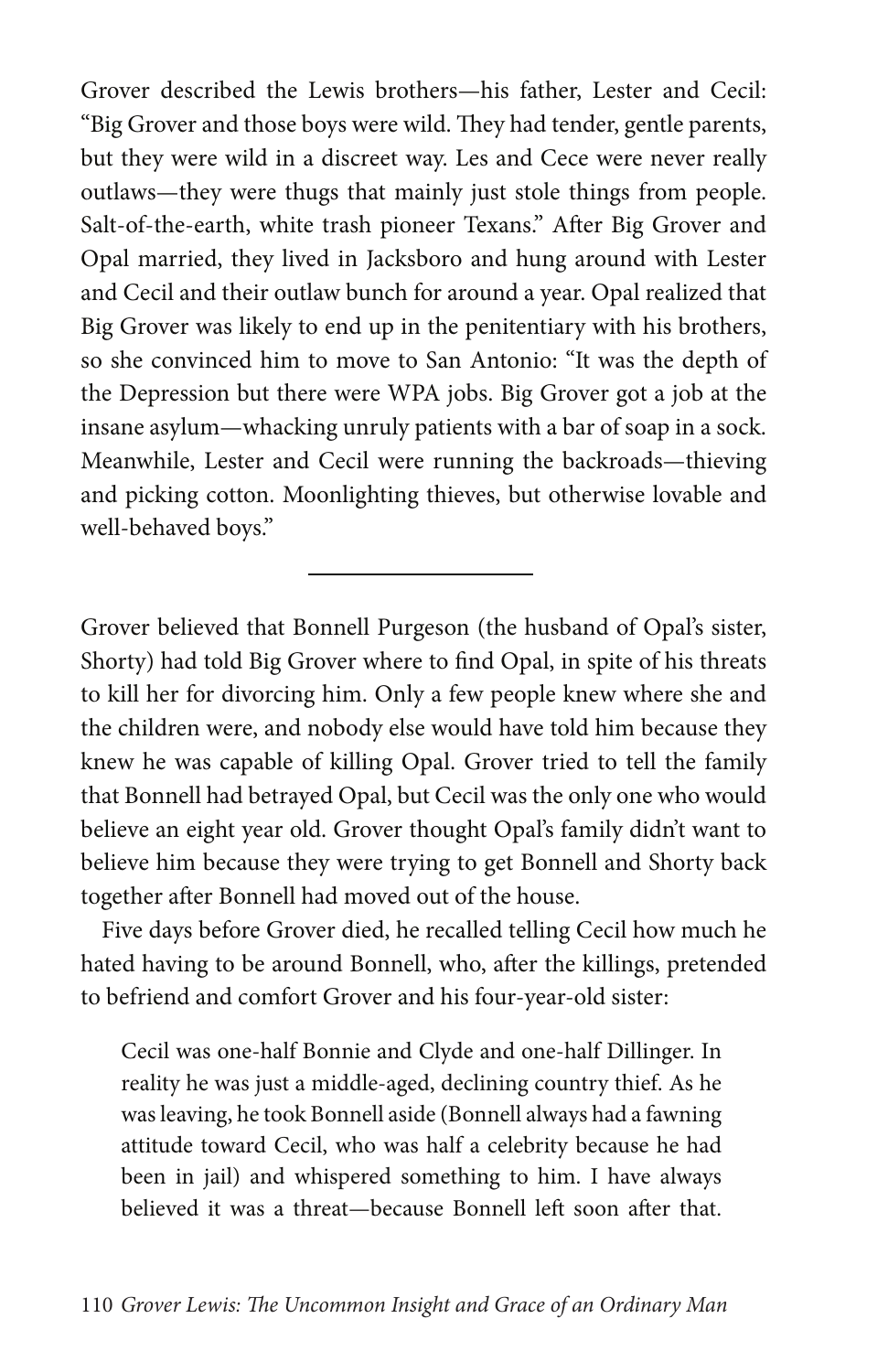Cecil gave me in one stroke a sense of justice and purpose. In a quiet, human way Cecil led me away from the impulse to kill. He dealt out homemade justice to Opal's betrayer. Cecil understood my plight and helped me keep a sense of my own humanity. In dispatching my mother's betrayer with a few whispered words, Cecil showed me that life could have a purpose and a meaning beyond mere survival, and his example bound me close to the juices of universal—not just Texas-style—humanity. For example, my first national story was about the old down-and-out blues singer Sam 'Lightnin' ' Hopkins, and my last was about a photographer who chronicled an old backwoods innkeeper in rural Mississippi.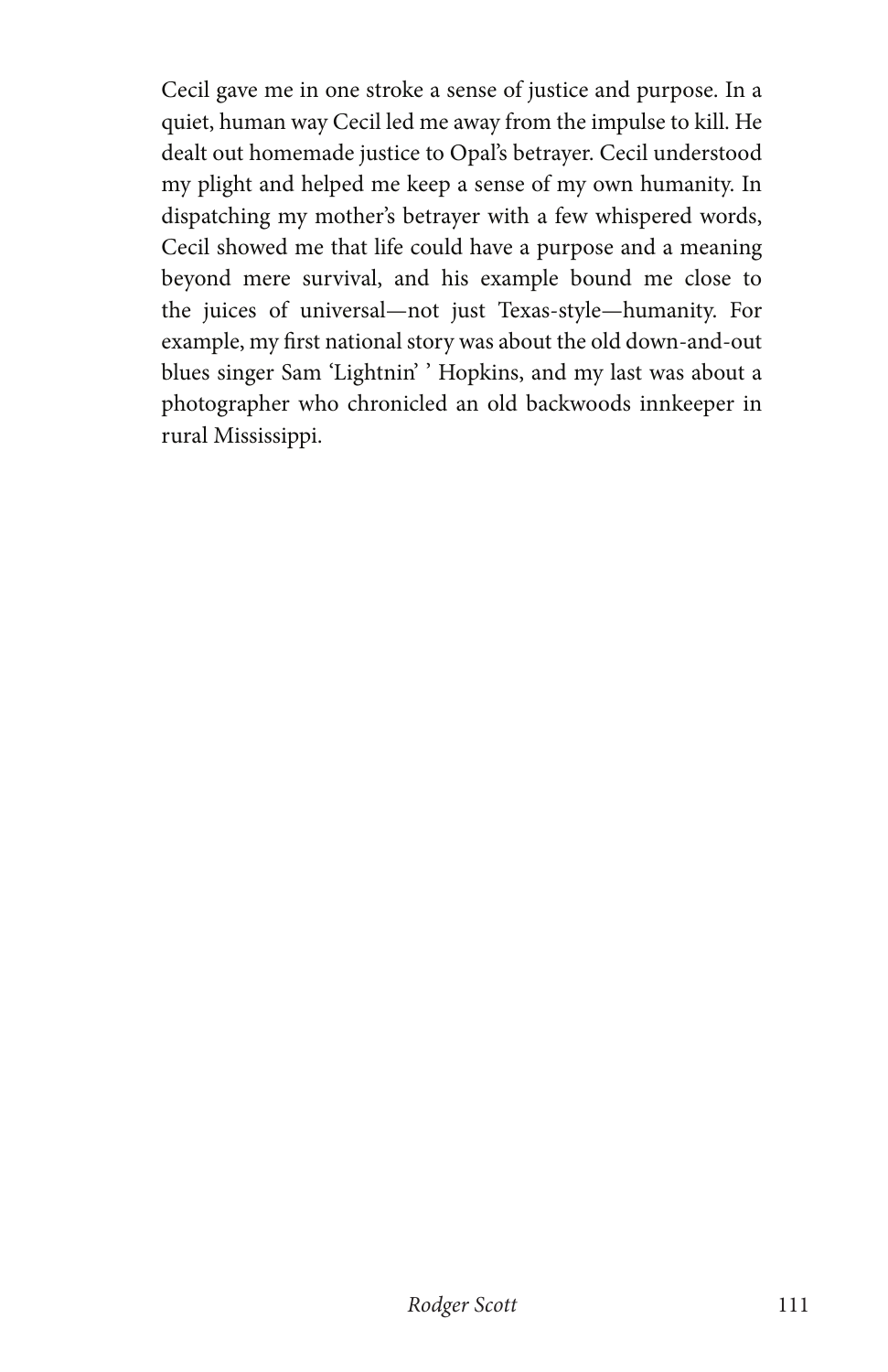# **Moro Bay**

In the fall of 1985, Grover proposed that he and Rae, Maria-Theresa and I meet about halfway between Los Angeles and San Francisco to discuss typesetting and re-printing *Thieves Like Us*, a novel of Texas writer Edward Anderson's that was long out of print and in the public domain. We met in the California coastal town of Morro Bay on Highway One.

As we were walking around town the next day looking for a place to have lunch, Grover gestured toward the large, ugly Pacific Gas and Electric plant near historic Morro Rock and said: "That's an example of corporate lawlessness in the extreme. Those bastards knew exactly what they were doin' when they put that monstrosity here. They said: 'We're gonna mar the beauty of this remarkable place and there's not a Goddamn thing anybody can do about it.' "

At lunch in a restaurant overlooking Morro Rock and the PG&E plant, the waitress recommended pecan pie for dessert. Rae and I followed her recommendation. Seeing the large pecan halves in the pie reminded me of my dad peeling pecans with his pocket knife, with the halves always coming out unbroken. I recalled aloud the many times I'd tried to follow my dad's example―even with his knife―but never succeeded. "In another 30 years," I said, "there won't be a man in America who can peel a pecan with a pocket knife." Grover took out his small notebook and said: "You mind if I use that?"

(Grover was generally more sympathetic toward, than critical of, the hippies but it troubled him to see so many talented and generousspirited young people burned out or destroyed by drugs. And finding the hippies a bit too fluent in platitudes, he coined the term "bliss ninnyisms.")

#### **Our Canaries in San Francisco**

In the mid-1980s when Grover was visiting Maria-Theresa and me in San Francisco, the three of us were sitting at the kitchen table around

112 *Grover Lewis: The Uncommon Insight and Grace of an Ordinary Man*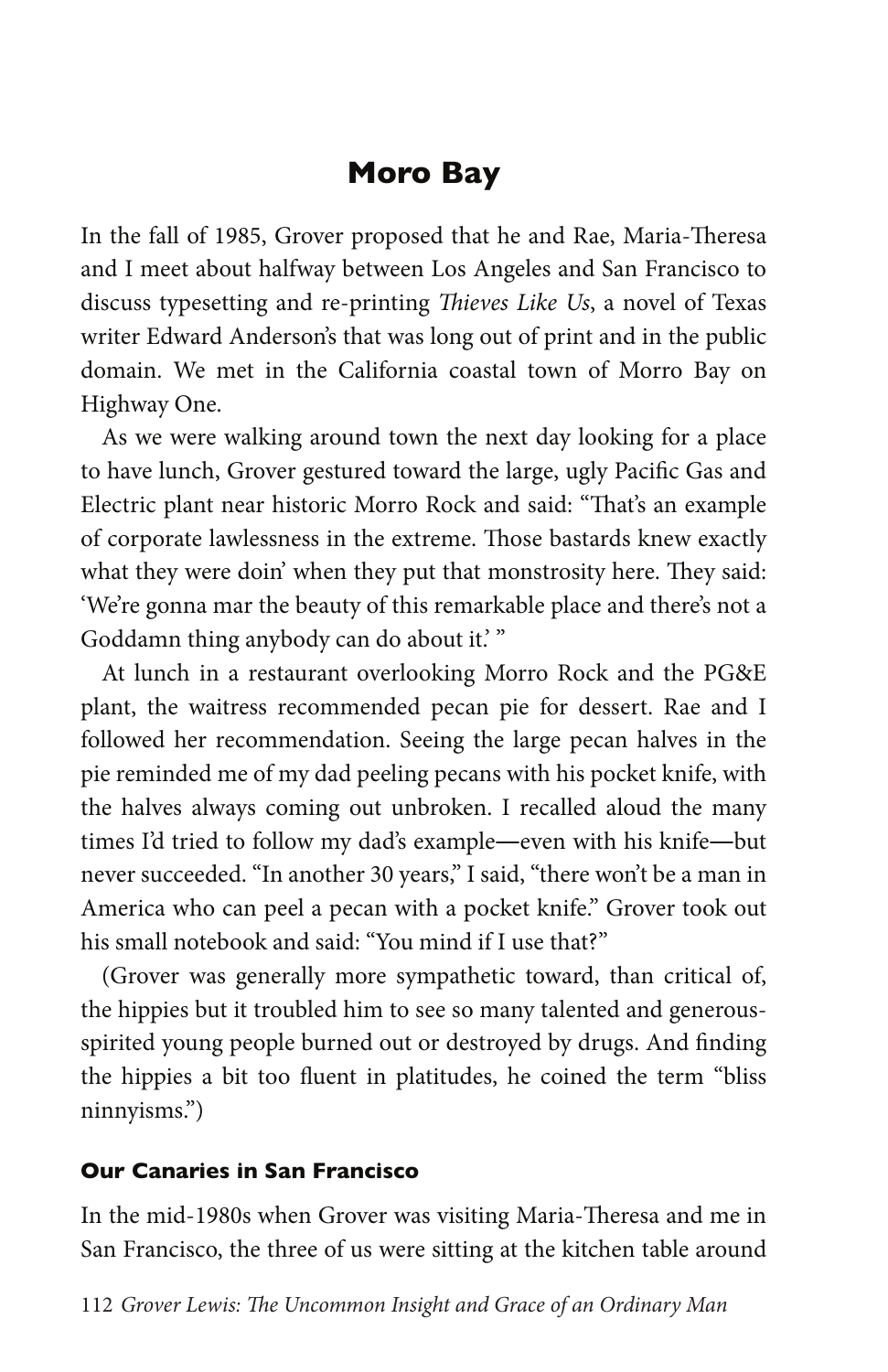midnight. She and Grover were smoking cigarettes and drinking Courvoisier VSOP cognac. Grover took out a joint from his shirt pocket, lit it and took a couple of deep tokes, then leaned over and put his arm around her: "How are the two of you gettin' along these days, hon?"

"Oh, okay, I guess," she said, "but he still criticizes me for drinking and smoking." Grover put his head a few inches from hers and smiled: "Why, hell, you knew when you married him he was a Goddamn Puritan, didn't you?"

 $\overline{a}$ 

Grover was intrigued by our canaries. We had started off with one pair in a small cage. When they increased to nine, we kept them in two large cages; then a friend worked seven weekends to build a cage 30 by 30 inches and seven feet tall. He used bamboo skewers to make the bars. To broaden the gene pool, we bought some other females and males. The most striking was a beautiful black-and-white female that Maria-Theresa named Zelda. One day I counted 30 canaries in the large cage. Grover loved to watch them and listen to them sing. He didn't know that only the males sing or that after the eggs hatch, the males feed the babies and the mother. Grover asked if we would be willing to part with a pair. I suggested that he talk to Rae and if she agreed, I'd drive to Santa Monica with the canaries and a fairly large cage.

When Rae and I spoke, she said Grover had been depressed and she believed having canaries in his work room would cheer him up. Like most people, she didn't like seeing any creatures in a cage but thought the canaries would be well fed and cared for—and that they'd feel appreciated. I drove the yellow-and-black female and the all-yellow male to Santa Monica in April and, even though Grover had been born in November, we decided the canaries were for his birthday. He liked the idea and said: "That's the best birthday gift I ever got."

Grover and Rae named them Freddie and Ginger, and it was over a year before I learned that they had named them after Fred Astaire and Ginger Rodgers.

Freddie sang when Grover used his printer or ran the vacuum, and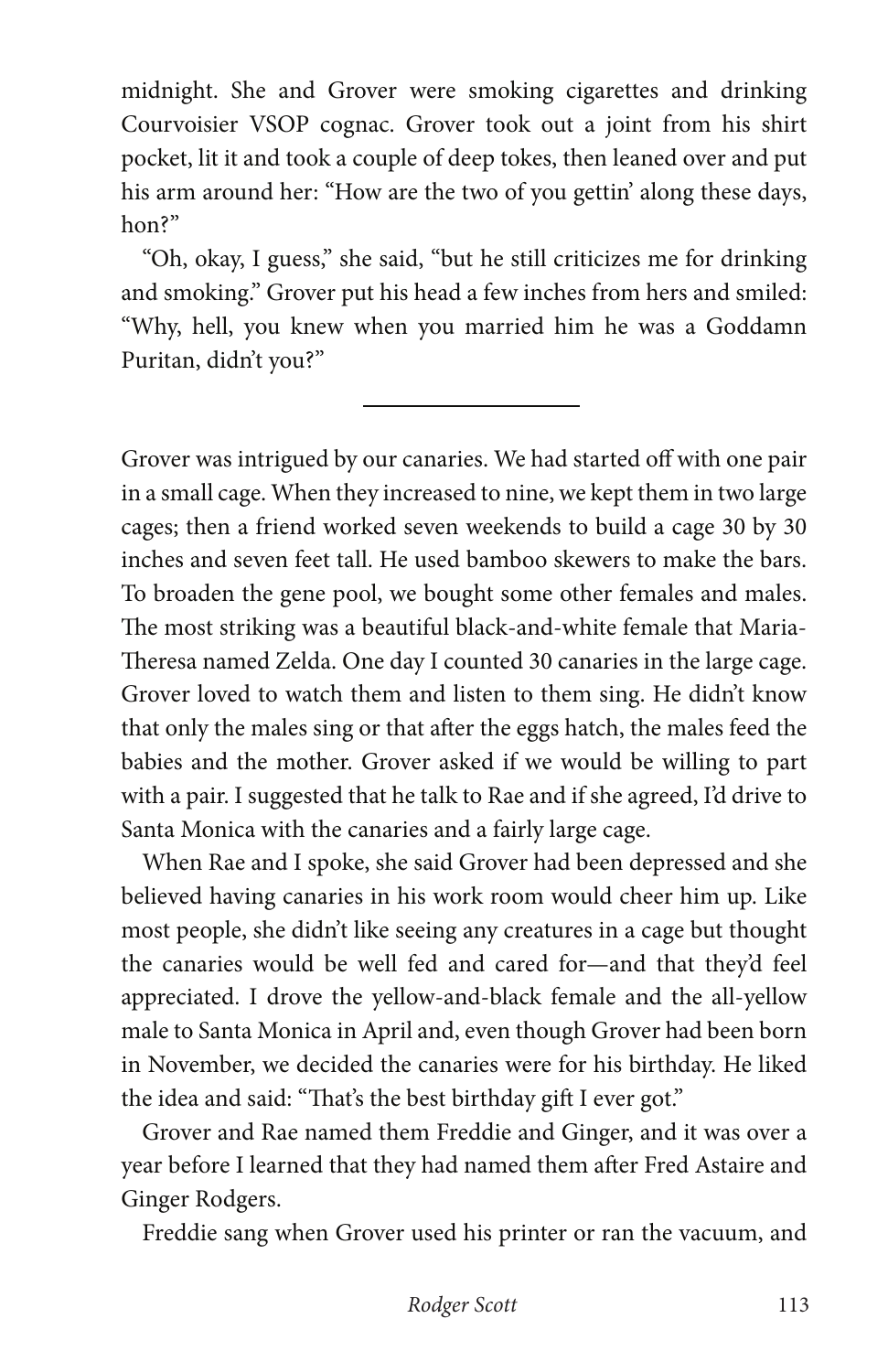Grover helped to take care of them.

When I visited Grover and Rae five years later, Grover said that Freddie's nails needed trimming. Grover held him as gently as he could and I trimmed the nails quickly. But when I put Freddie back into the bottom of the cage, he fell over on his side and didn't seem to be breathing. I picked him up but he was gone. Grover didn't say anything. He looked at Freddie then at Ginger in the cage. Rae brought me a kitchen-sized match box. I wrapped his body in a white handkerchief and put him into the match box. I brought him back on the airplane with me and buried him in the back yard. That night I wrote a poem about him and sent it to Grover and Rae.

#### Freddie

 Freddie knew five years of southern skies and sea air

 The calendar of canaries has different moons but the same beginning and the same ending

 Freddie and Ginger traveled by car from San Francisco to Santa Monica on a warm day in April maybe he sang of that trip or of tropical islands beyond the grey sea of memory

 Grover and Rae never had birds before When Grover ran the vacuum or the printer Freddie sang with the passion of a brilliant tenor

 We trimmed his long nails this morning he struggled some then for the same reason all creatures know but none of us remember the breath of life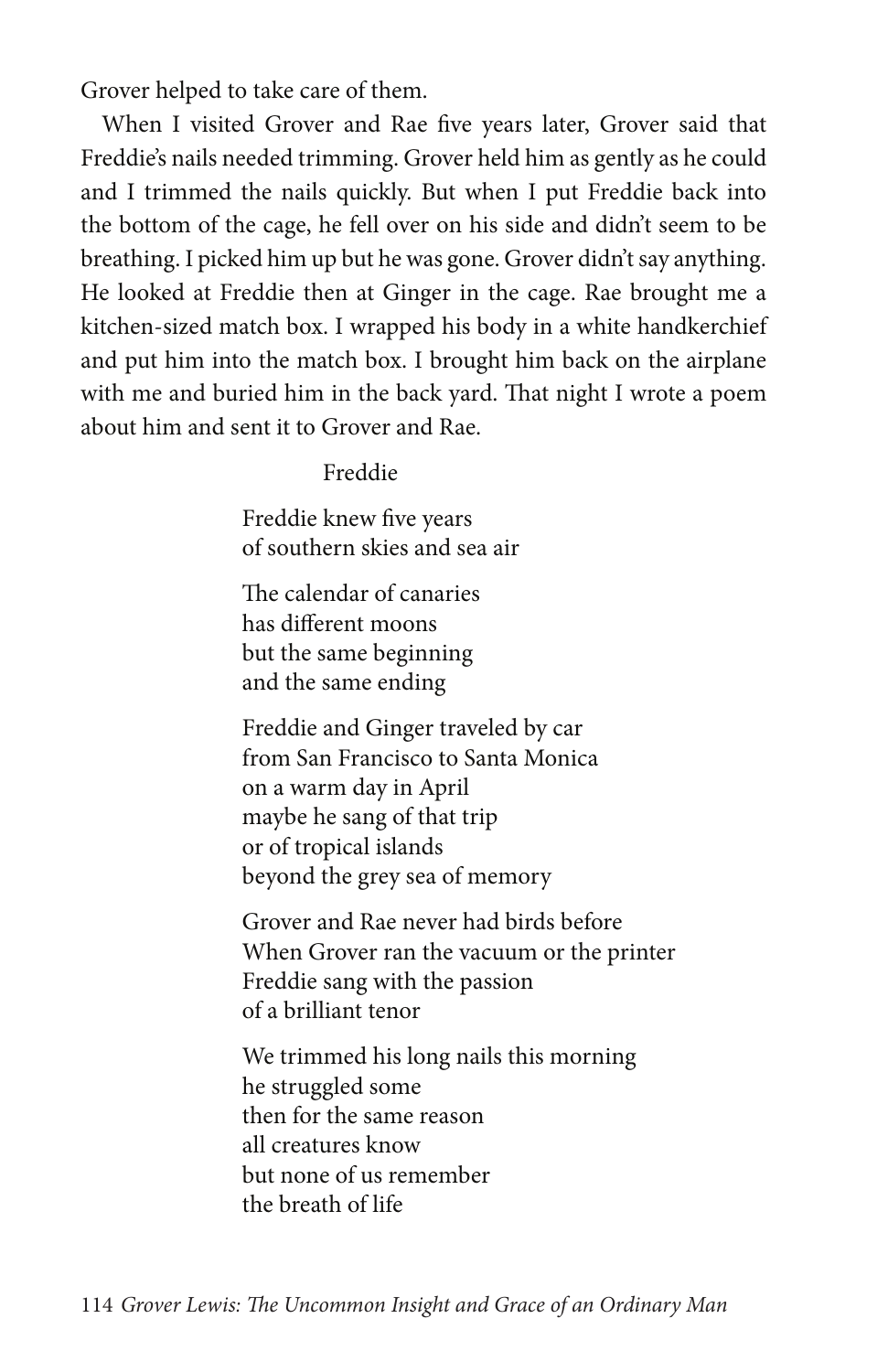and the stillness of death came together

 Like an honor guard with the body of a soldier I brought Freddie back to San Francisco in a match box and buried him near a fir tree beside his brothers and sisters

 I laid a yellow flower on the match box then put three more on the fresh earth

 Tomorrow and many tomorrows Grover will turn on the computer and start to print but the little friend of a species with as much right to be as our own won't be there to sing.

## **An Old Blind Man Lookin' for a Seat**

I admired Grover's willingness to take on anybody intellectually, but it made me uneasy to hear him say things like, "I would've knocked him down," since he was speaking literally and was no match physically for most healthy 12-year-old boys. When I mentioned my admiration for him as a samurai of the mind, he said: "I always thought I didn't have much to lose, and I figured I'd come out pretty well anyway." Grover knew how able and accomplished he was, and he would no more have described himself as "humble" than he would've as "pious"; however, he was genuinely modest, even self-effacing, at times. The last time he came to San Francisco, I went to the airport to meet him and mistook another man for him from a distance. Then when I located him and got within hearing, I said: "I saw an old guy that looked like you near the check-in counter and thought Rae might've traded you in for an older model."

Grover shook my hand, "Or a paler model," he said, grinning.

Three days later when he was returning to Los Angeles, the United attendant allowed me to board the airplane with him after I told her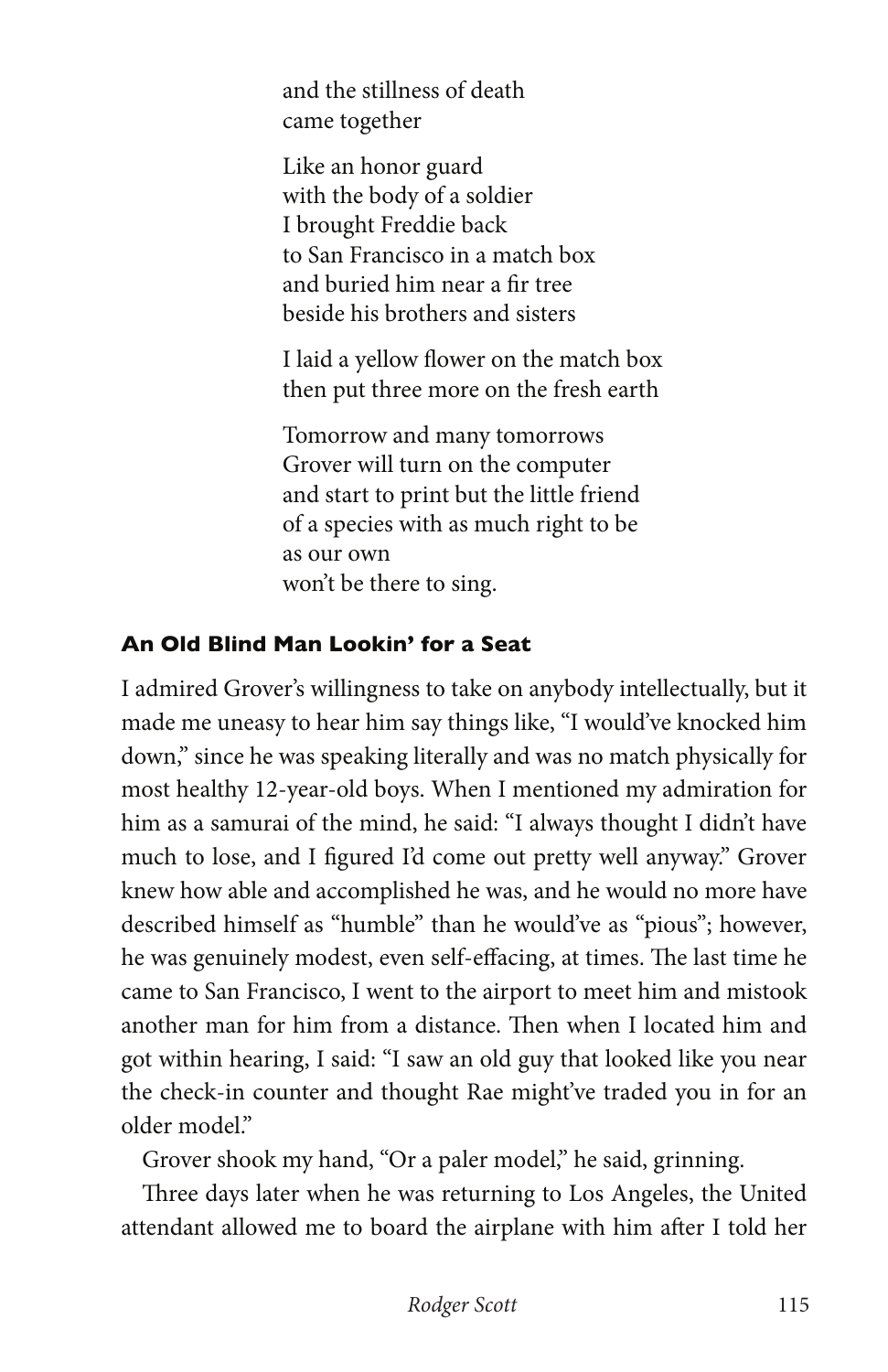he didn't see too well. Grover sometimes had difficulty finding a seat and getting his hand-carried luggage stowed, especially when the flight was crowded. He mentioned the time he had bumped into a Black man sitting in an aisle seat: " 'Hey, watch it, man,' the guy said. I apologized but maybe he thought I was some honky tryin' to push him around, but I was just an old blind man lookin' for a seat."

Grover saw more than his share of humanity's darker side, especially as a child, and he never doubted the wisdom or accuracy of William Hazlitt's conclusion: "If mankind had really wanted what was right, they could have had it long ago." But Grover always managed to find people he admired: tough little guys like Woody Guthrie and Audie Murphy and intelligent tough guys like Lee Marvin, Robert Mitchum, Aldo Ray—and my friend, Chuck Edward, one of the best and smartest people I ever met. Since Grover and Chuck were like brothers to me, I was pleased that they became friends and respected each other.

## **Aldo Ray**

Grover did a piece on Aldo Ray for *Movieline* magazine. Since Ray was being treated for lung cancer, they agreed to meet for the first interview in the cancer ward of a large VA hospital:

The Veterans Administration Hospital in the Northern California town of Martinez sits on a bald, sun-scalded hillside above the busy traffic flowing past on Highway 4. It's a vast, scary institutional pile of a place—acres of masonry and misery located just a few minutes' drive from Aldo Ray's hometown of Crockett in the East Bay opposite San Francisco.... He'd been a major Hollywood leading man in the 1950's and '60's, but his subsequent history had been one long bruise capped off professionally in 1986 by his expulsion from the Screen Actors Guild for the heresy of working in non-SAG films, and on a personal level, by his diagnosis for a malignant tumor in late 1989.

Grover knocked on the door of his room—3-B North, No. 364.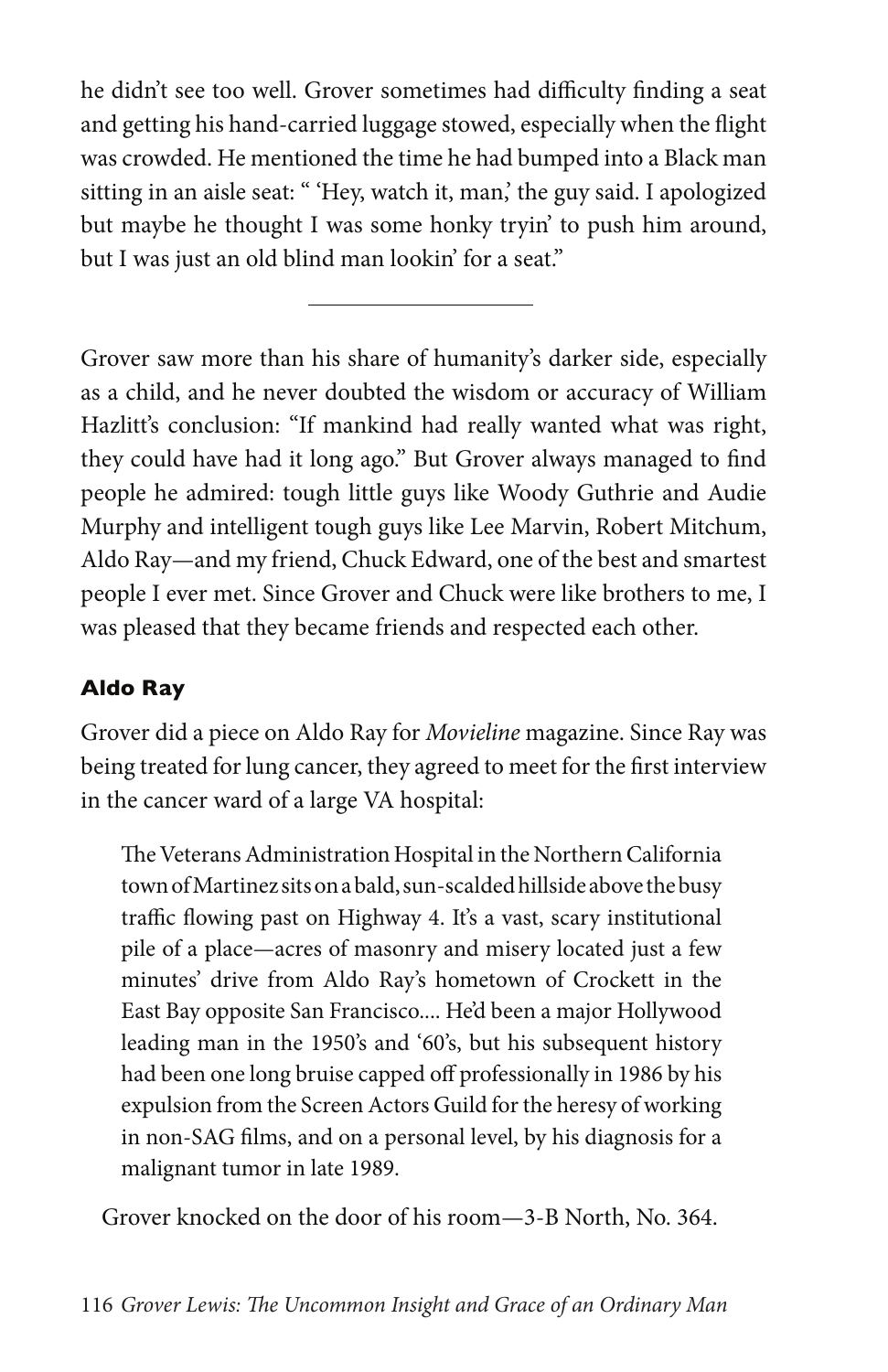Ray stood up quickly from his neatly-made bed and took a short step forward. He was wearing a chocolate-brown robe over pajamas and slippers. Instantly recognizable, he was craggier and stockier now, but still baby-faced handsome and spiffily groomed. He stuck out his hand and we shook hard. "Are you still up for this nonsense?" I asked. With an easy smile, he said he was feeling better than he looked, indicating several raw, peeling spots on his face and neck.

He was backlit by the room's single, off-center window, and he seemed, I thought, remarkably cheerful. With a tentative sense of relief, I began to grasp that he might not be as ill as I'd feared. We bantered for a while, sizing each other up. Within a few minutes, I knew some of the essentials about him. He was manly in the old-fashioned sense, and he had nerve and grace in a complicated mixture. Despite his volubility—his Italian blood and all that—he was innately reserved, shy and stoic at the core. I took him to be wounded, vulnerable, still an innocent of sorts, acutely intelligent, and tough as billy hell. He reminded me a little of Jack Kerouac, another bright jock and drinking man who'd been cursed with stardom.

Grover found Aldo Ray to be a tough, quick-witted maverick who understood Hollywood and stood up to people who had the power and inclination to bully the people they worked with. Grover liked Aldo's stories and used several of them in the piece. At the age of 22 Ray had been elected sheriff of his hometown, Crockett, California. He and his brother, Guido, responded to an ad in the *San Francisco Chronicle* for extras in the movie, *Saturday's Hero,* starring John Derek and Donna Reed. The director, David Miller, gave Aldo a part in the movie and signed him up for a seven-year contract with Columbia. The next big break was landing the male lead in *The Marrying Kind*, directed by George Cukor. Afterward Cukor wanted to cast Ray in the MGM movie, *Pat and Mike*. Producer Harry Kohn agreed, but on the condition that Ray was to get star billing with Spencer Tracy and Katharine Hepburn: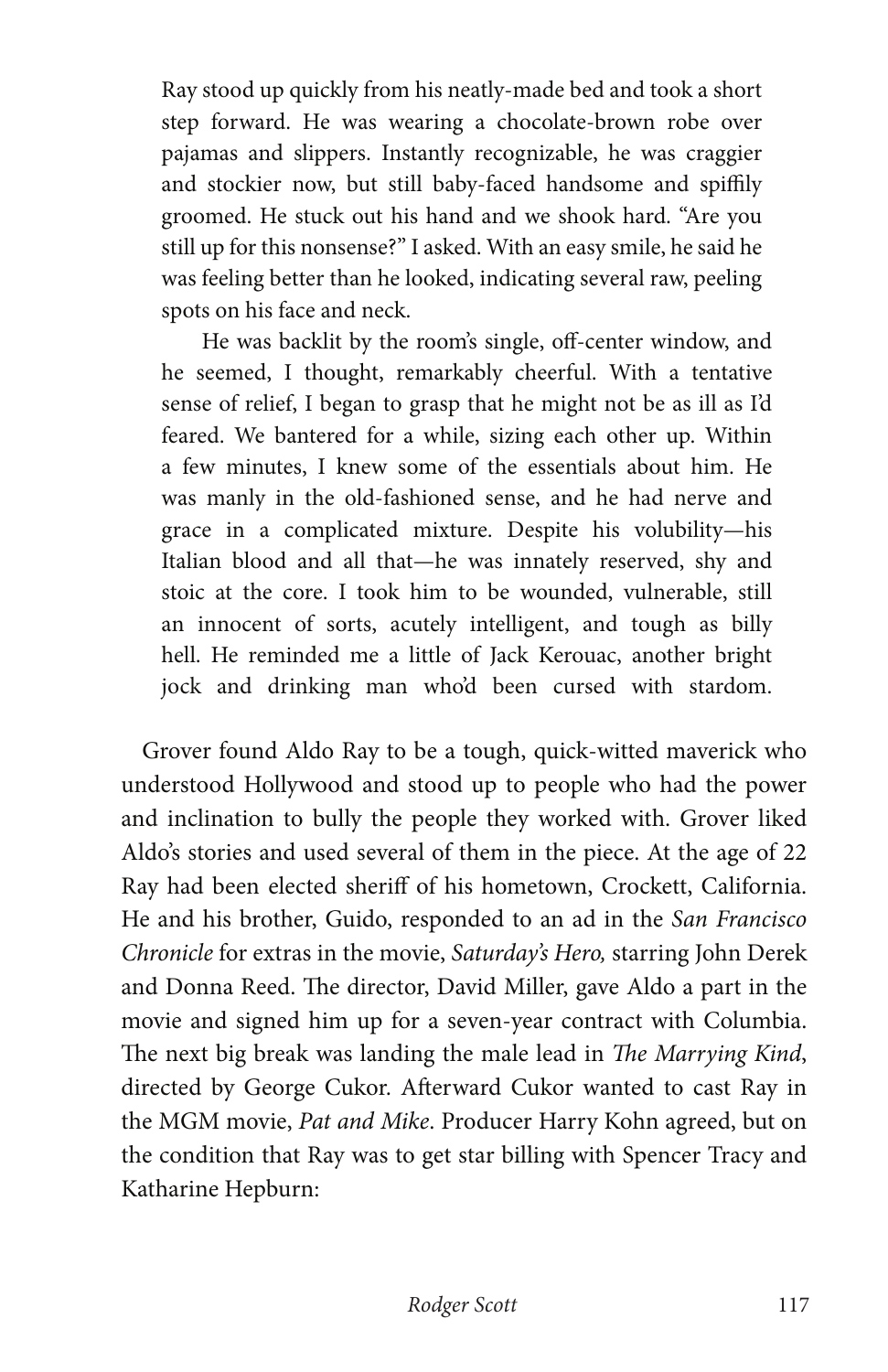"Spencer says, 'You mean the sheriff of Crockett...we're giving the sheriff of Crockett star billing?' " Aldo boomed out a laugh that bounced from wall to wall.

"But Cukor convinced them, and Tracy told me one day, we were walking along: 'Kid, I don't know what it is that you got, and I got, and some of us have, but you can work in this business forever.' That made me feel good, you know, coming from a guy like him. I never bowed down to anybody at Columbia or anywhere else, but my overall idea was, I'll do whatever they tell me because it's their business, not mine, and I've got to learn it."

Ray described a run-in he had with Humphrey Bogart:

 "Before I went to Paramount to make *We're No Angels*, some friends at Columbia had warned me: 'Bogie always picks a patsy on every picture, so don't let him shit on you. The minute he gets on you, go back at him.' Sure enough, we're up to the 17th take on a scene where something mechanical kept going wrong and Bogie yelled at me: 'What's the matter with you, you green S.O.B.? Why don't you learn your craft before you work with the pros?' The glitch wasn't my fault, so I walked over to him and said, 'You talk to me like that again and I'll drive you through that goddamn concrete.' 'What?' 'You heard me.' Bogie says, 'Come with me, pal.' We went to his dressing room and he poured two tumblers of scotch. Boom, boom, chugalug! And every night from then on, we got half-gassed in his dressing room."

Ray worked with John Wayne, who starred in and directed *The Green Berets*. Grover asked him about Wayne.

"Ow, John Wayne," he said with a grimace. "I never considered him much of an actor, much less a director. Wayne was just a personality—I mean, I'm a personality, too, but he was *all* personality.... One day he was telling me how to do a scene a certain way, and I said, 'John, maybe that's the way *you'd* do it, but it's not the way *I'm* gonna do it.' 'Hey, I've been in this business for 40 years and I was a star for most of that time.' I said, 'I don't care how long you've been in the business—you've never learned a fucking thing.'"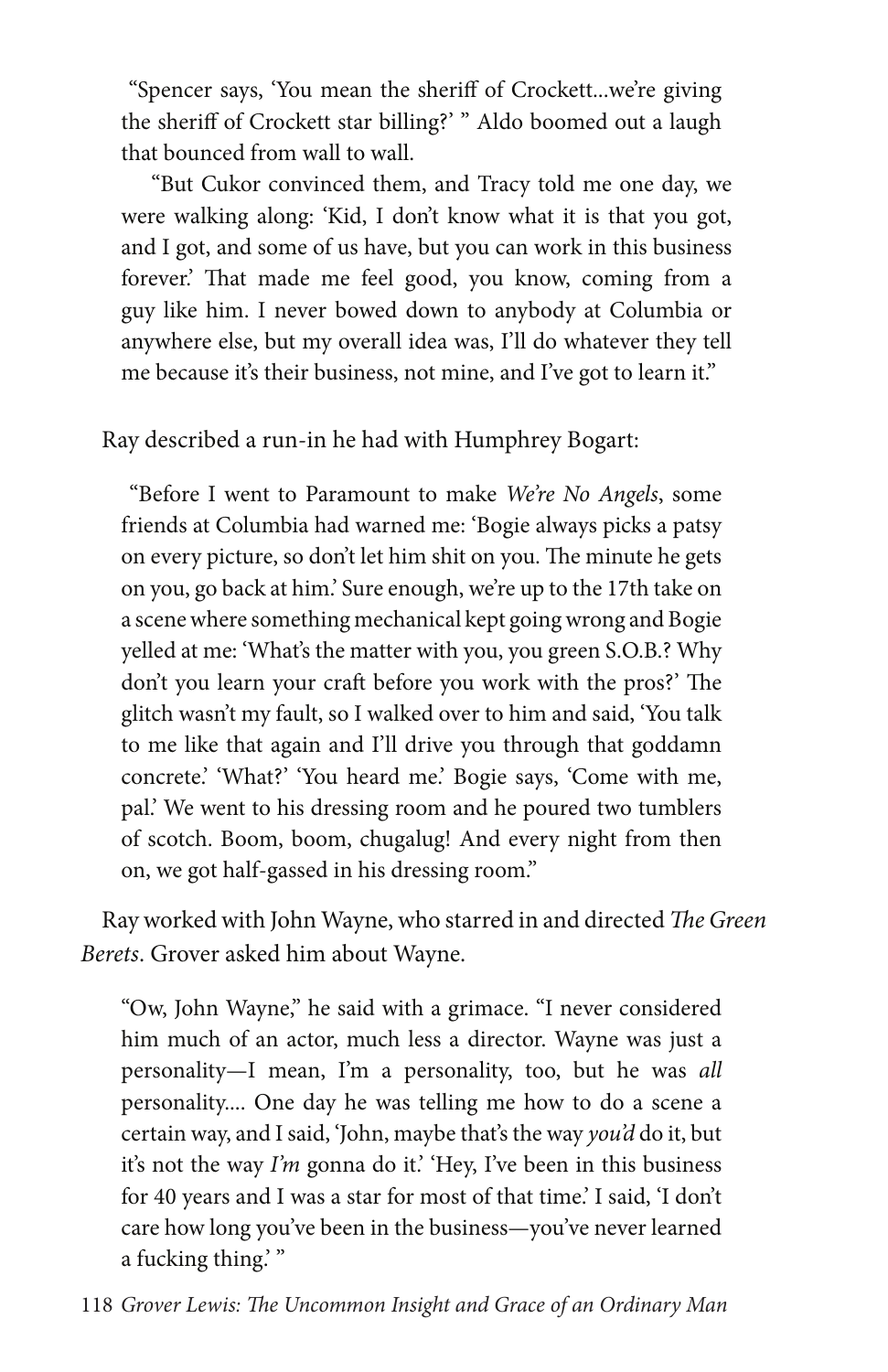In response to a question about Charleton Heston, Ray described him as "a nice fellow but a real hamola."

Aldo liked the piece in *Movieline* and told Grover that it had helped to revive his career. Grover and Aldo recognized that their mutual respect had turned into friendship and they kept in touch, mostly by telephone. Months later Grover called me and reported that Aldo was back in the hospital. "I know he doesn't have much time, so I want to visit him."

Grover flew to Oakland. I picked him up at the airport and we drove to the VA Hospital and spent a couple of hours with Aldo, Maria Da Re (his mother, a lively grey-haired woman in her eighties); Aldo's lady friend, Sandra; Don Allen, president of the Aldo Ray Fan Club; and Aldo's younger brother. Aldo received Grover like an old friend. They talked about the *Movieline* article, Aldo's memoirs, which he wanted Grover to read and advise him on, and several Hollywood personalities. At one point I asked Aldo which actor he respected most, and he answered almost by reflex: "Spencer Tracy, without question. He had a great gift."

"He was my mother's favorite actor," I said.

"She had good taste and a lot of people agreed with her."

 When we left the hospital and drove toward the freeway, Grover was quiet at first. "I'm glad I got to see him one last time." A few weeks later Aldo died.

## **Articles in the Washington Post**

In the mid-1980s Grover did a piece for the *Washington Post* on the old character actor, Elisha Cook, Jr. Cook played characters that were sometimes likable, sometimes petty and belligerent—but always as recognizable as the people we meet in homeroom classes, army platoons, neighborhood bars, and at work. The two characters I associate immediately with Cook are Tory—the small, proud farmer from Alabama in *Shane* that Jack Palance, the hired killer, shoots down after goading him into a fight—and Wilmer, the gunsel in *The Maltese Falcon* that Humphrey Bogart repeatedly confronts and outwits. The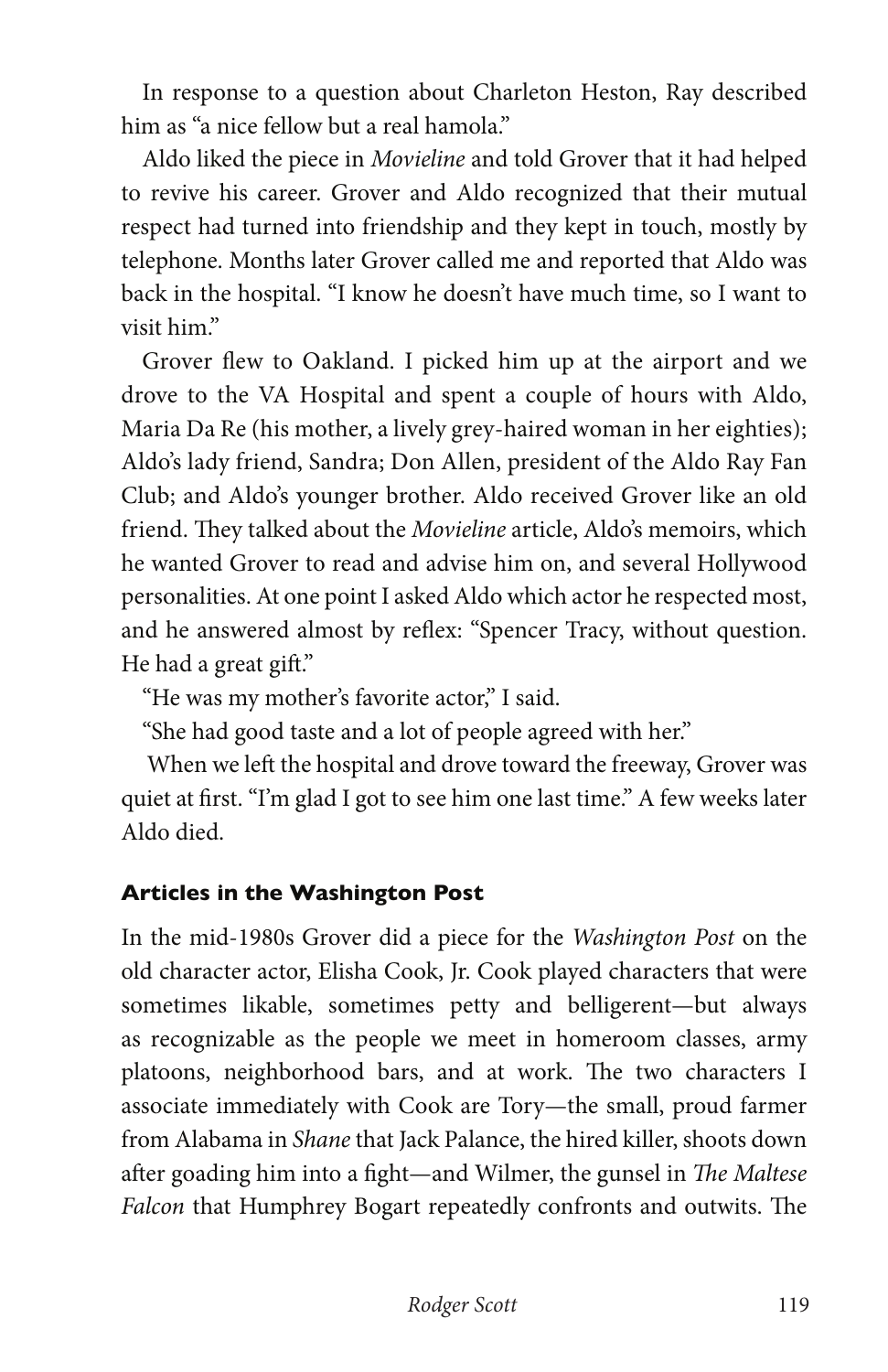article on Cook ran in newspapers throughout the country. Grover and Cook became friends, and he kept in touch with Grover and Rae, mostly by telephone.

In 1986 a *Washington Post* editor suggested that Grover write a longer article on American movies. Since the article could have been written from several different perspectives, Grover relied more than usual on the editor's suggestion to compare the movies of two decades: the 1950s and the 1980s. When another editor criticized Grover for taking that approach, Grover concluded that editors working for one of the finest newspapers in the country ought to have a modest amount of common sense and be able to communicate at least as well as professional wrestlers. He withdrew the piece and sent it to the *St. Petersburg Times*, a respected newspaper with several former *Post* writers on the staff, which ran the article under the title "The Decline of Movies," followed by distinctly un-Post-like captions: "Comedies Without Laughs, Plastic Goon Shows, Junk Fare for Airheads," and "Rambo and his Macho Dumbos." And during a lean time when Grover had little income from his writing, the *St. Petersburg Times* paid him one-third or one-fourth what the *Washington Post* would have paid.

One of the first things a boxer or a street-fighter learns is to land the first punch. As a writer, Grover was similarly inclined. "Time was," he began, "when going to the movies tended to draw us together as a culture, rather than isolate us into wacko gangs."

Grover described the movies of the 1950s:

Ideally, they had well-constructed story lines, attractive and credible stars and a professional sheen in all respects. To succeed at all, they had to have the minimum capacity to entertain.

Movies back then were a broadly reliable yardstick of assimilation, a kind of weekly gauge for what everybody was willing to agree or disagree about. Trashy pictures were commonplace—but they usually came flagged for what they were and posed no realistic threat to overwhelm the market-place…. The better class of pictures—regardless of budget—celebrated or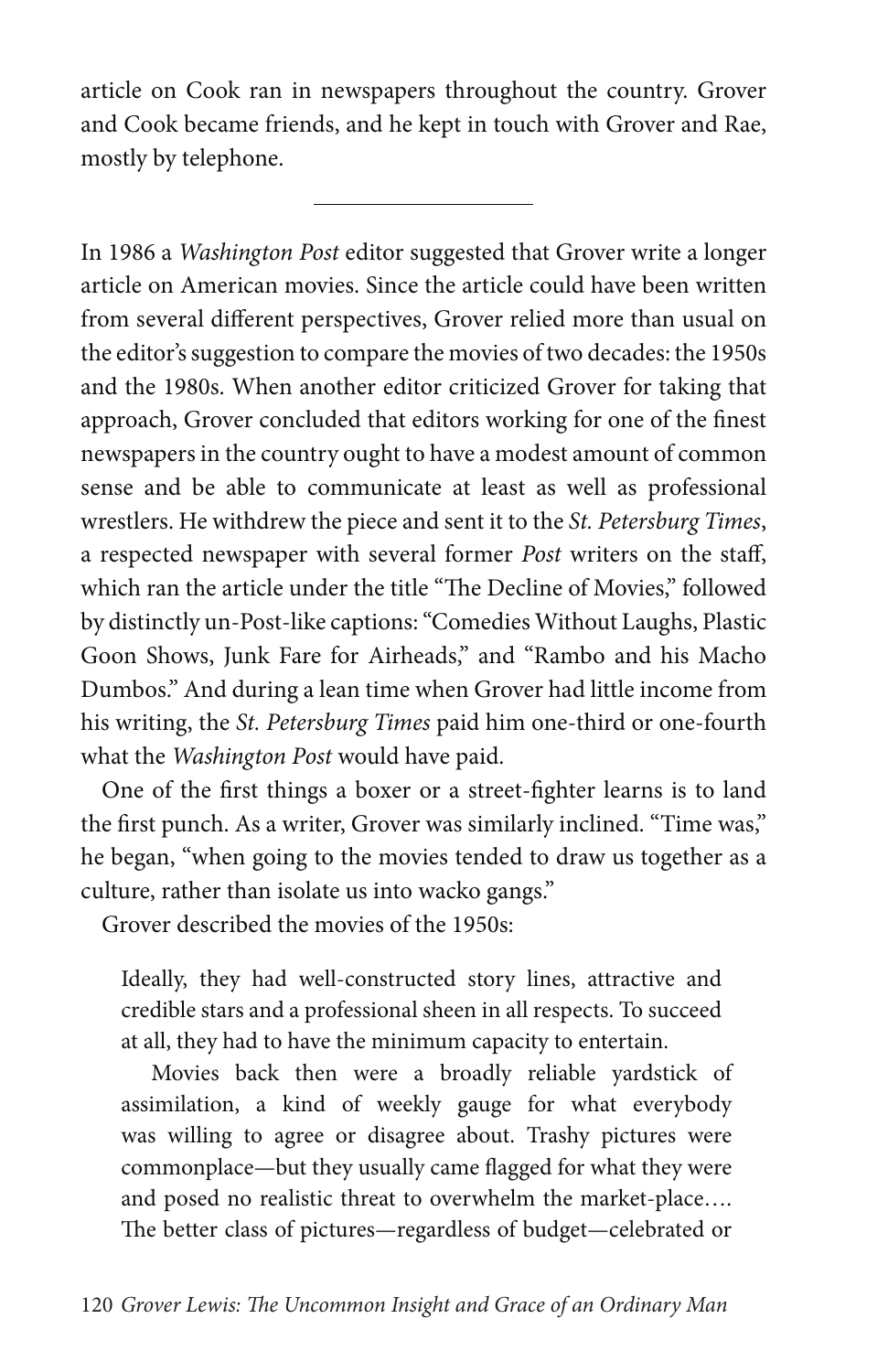at least touched upon the possibilities of decency, compassion, change and growth. They reflected our native optimism and our notions of the heroic. The very best pictures made you want to go and live in them for longer than their running time. They quite literally shaped our dreams.

For my generation, the combined physical and moral and spiritual impact of seeing movies regularly was incalculable. Hollywood's penny entertainments defined the shapes of reality for the age, and shaped the nation into a community of shared experience. All of us learned the proprieties of love and war at the picture show. The movies were a garden of dazzling light, and the verities were familiar and comforting—basic decency and unsullied justice and the promise of happy endings for all….

How the movie business whistled off the broad public and transmuted itself into the profit-glutted but sickly film industry of the 1980s makes for an involved but instructive story. In plain terms, why aren't movies any good anymore in general? Why do most of them strike most of us above the age of 12 as rancid drivel? And weren't most movies clunkers back in their supposed heyday as well?

To answer the last question first—no, not really. Judged by present standards, make that no in thunder.

Consider the pictures the public went to in large numbers in 1956. Virtually all of them were major-studio productions, cast with stars of great candlepower and constructed to exacting professional standards.

Most derived from literary sources, ranging from classic and popular novels to Broadway vehicles crafted in the era of the "well-made play."

The year's biggest pictures were extravagant epics lavishly shot in the last good Technicolor and mounted to show off the new wide-screen processes of the period: *The Ten Commandments, Around the World in 80 Days, The King and I, War and Peace, Moby Dick, Giant....*

It was a satisfying season for moviegoers and moviemakers alike, and a few more reasonably like it would follow. Meanwhile, the movie business was being ripped asunder by the blacklist, the major producing firms had been forced to sell off their theater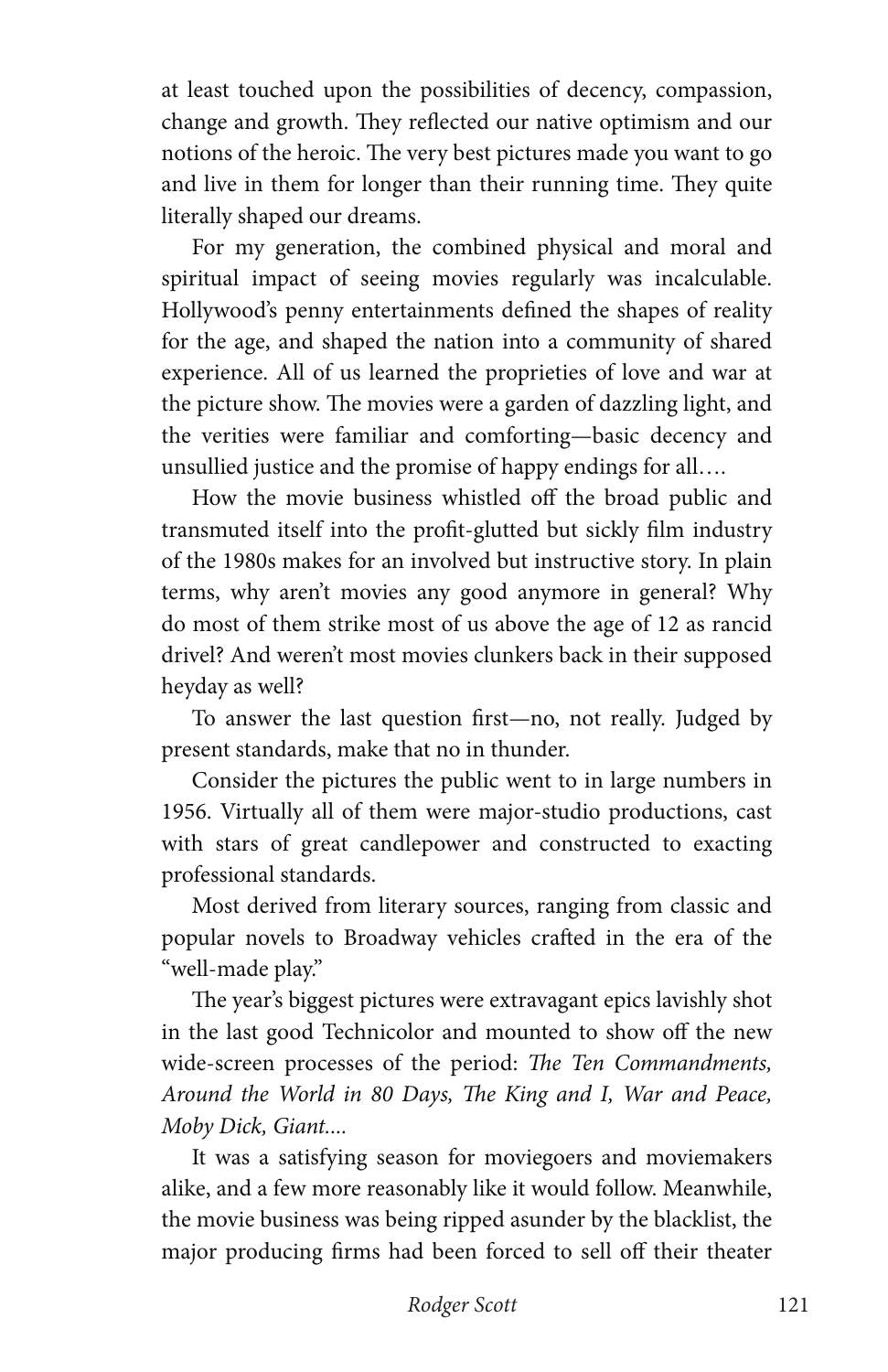chains by federal edict, the top stars were free-lancing, and television was preparing to subsume the movies and rejigger them—as celluloid scrap to be cut up and piddled with between commercials. To cap off the whole mess, the old studio chiefs were going or gone by the end of the ′50s, jumping or being pushed out of power.

The moguls who had built the studios into world empires were tough and often abrasive characters, little noted for their enlightened views—but they were passionate about movies and they possessed an almost voodoo intuition about how far the public would bite without snapping back. As producers, they favored red sails in the sunset, plenty of fast or funny action and, of course, coming in on budget. The movie tycoons themselves came in high and low models, but the best of the lot were hustling showmen in quest of the universal crowd.

The legacy left by this old guard was a kind of secret weapon, if it had been properly used. Greater than any star-studded cast or even any individual studio was the studio process itself. A collective creation improvised out of necessity, the studio system was part art, part craft, an amalgam of talent, organizing principle—and the industrial capability for generating polished and generous entertainments from start to finish. The old moguls had handpicked their talent pools as an elite corps of sorcerers on demand. They had always hired the best talents available, including the crazy geniuses whose main sport was trying to chump the boss. Where else would *Citizen Kane*, say, have come from?

The post-mogul generation of executives took power and promptly junked the studio system.... In a blink, the studios lost the intrinsic means to tell a convincing story, and soon afterward nobody in the front offices had any experience at making pictures anymore. Over the next several decades, the new order of leadership seemed to specialize in riding with both hands conspicuously off the handlebars.

Counting "executive teams," which became popular to spread the cumulative blame, scores of hacks and saviors-withoutportfolio passed through the production pipes in a wild fire drill of administrative chaos. Well-connected amateurs who knew no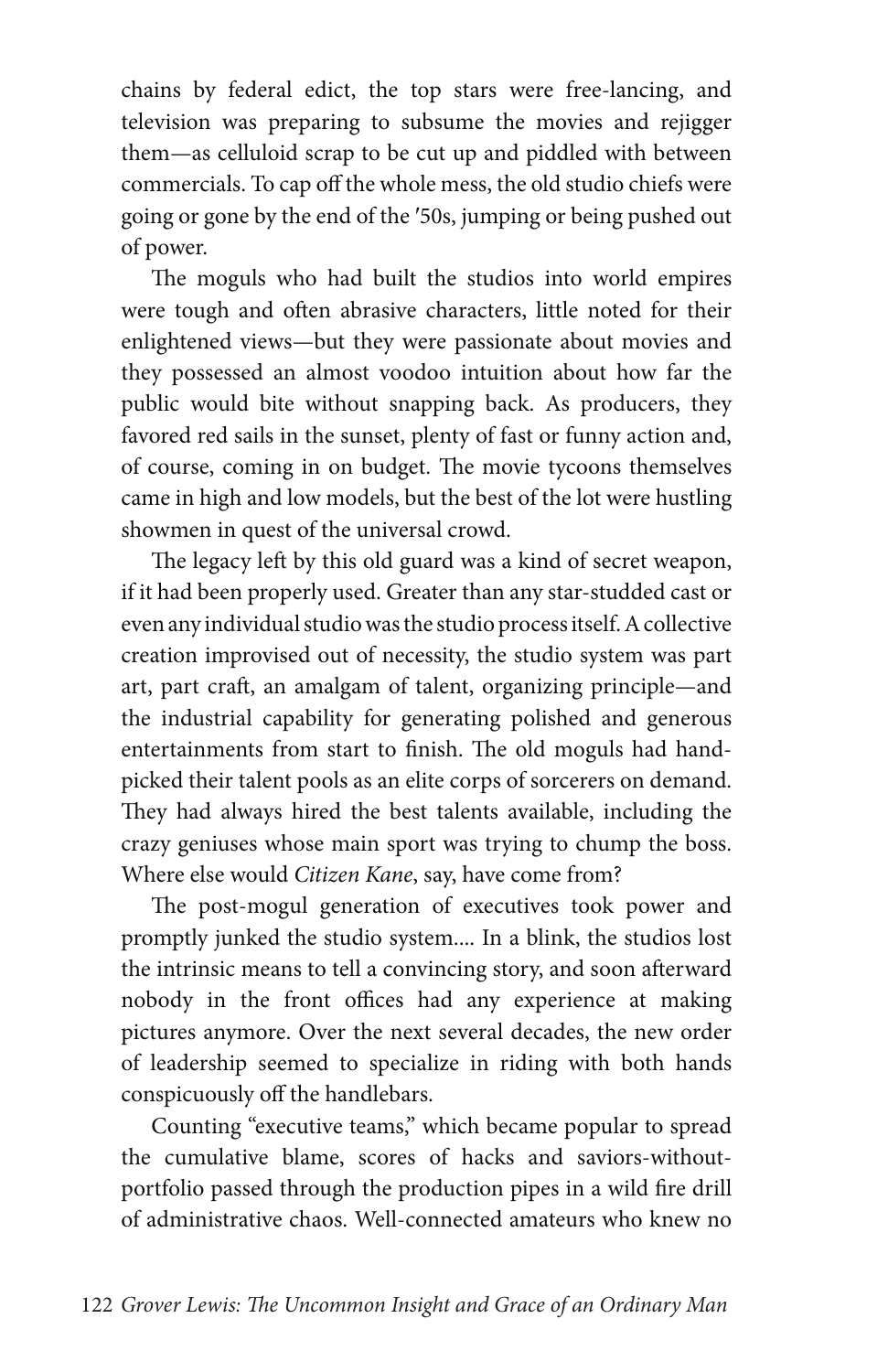more about making movies than you or I plied the market with flat novelties and pale remakes. The "youth producers" materialized in the late ′60s when the radical impulse was to foment upheaval and hack apart the connective tissue of tradition. They easy-rode us, kung-fued us and lifestyled us, in the process helping to create noisy but artificial subcultures. With the advent of "cult" and X-rated features by "auteur filmmakers," it was every crackpot for himself.

Entertainment lawyers and former talent agents took control of the movies in the ′70s. By that time the mass American audience of past years had ceased to exist except as Neilsen numbers, so the new studio bosses—frosty bottom-liners—settled for the children, plus ancillary rights. As a group, these producers were better educated than any of their predecessors, the epitome of what came to be called yuppies. Their worst failing was that they signed talents just like themselves.

The studios at present are run by people who would be middle management in any other industry. Few have ever been moviemakers themselves, nor do they seem to possess the zeal for movies characteristic of the founding moguls. Today's executives are wrong an astonishing 75 percent of the time in gauging the tastes of the public (although they rarely err in calculating their own percentages).

The tale of the unraveling of the movies takes curious turns. It intersects with thorny problems of performing technique and even the latest pop version of high aesthetic theory.

Grover describes Sylvester Stallone as a "flesh nobody" who "was L'il Abner only a generation ago" and also observes that "the screen's handful of serious actors also have trouble 'adapting their instruments' to the service of credible entertainments."

Superstars routinely reserve the right to tailor any script to their own whims and caprice—and even then the level of acting often rings hollow. The hitch here is due chiefly, I think, to the lingering baleful influence of the Actors Studio. Resident gurus there once taught a shamanistic discipline of acting to neophyte talents such as Marlon Brando and Montgomery Clift, who added personal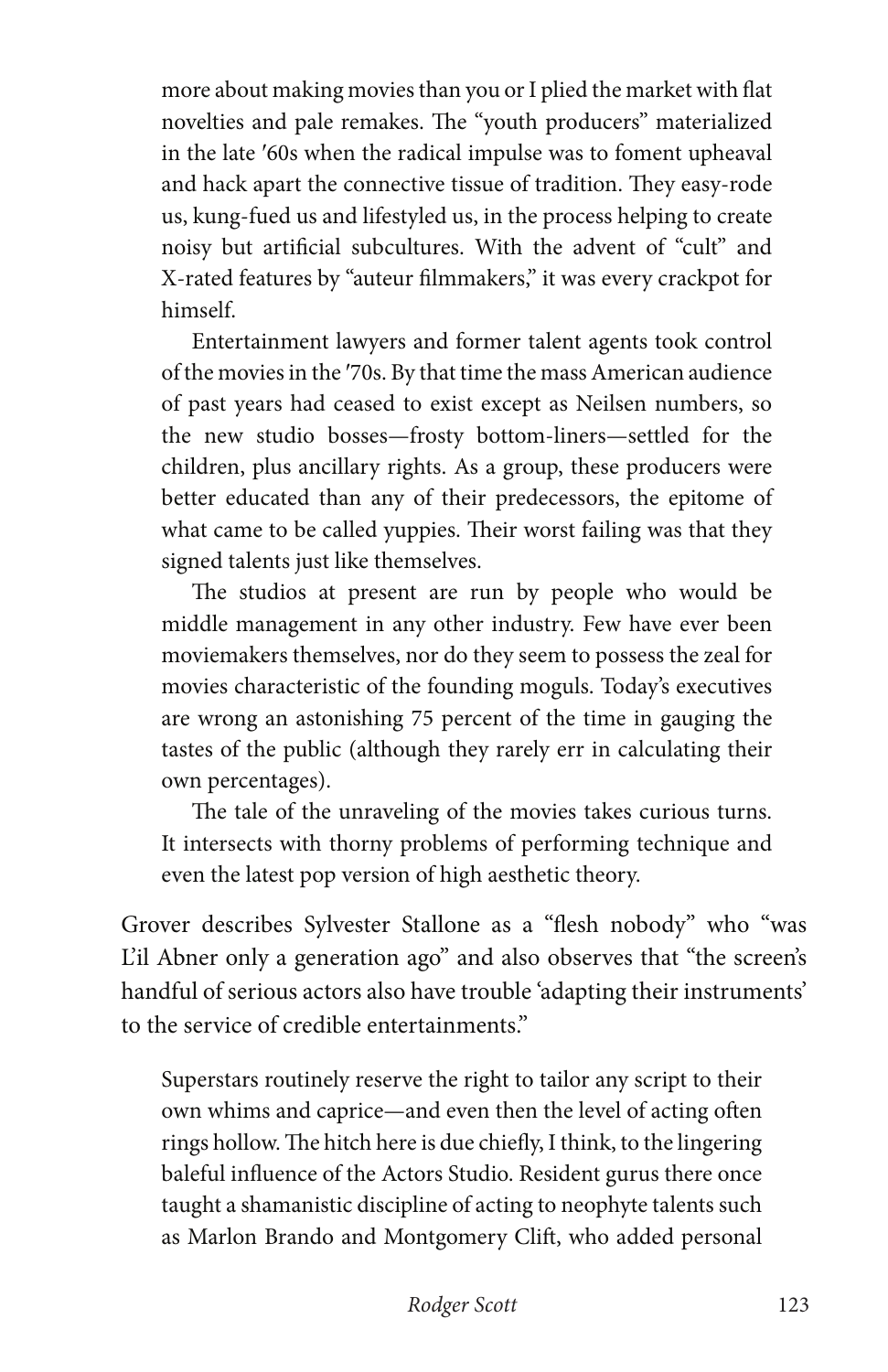magic to the mix and soared. The technique seems mannered and sadly pat today.... The Method by now has probably killed more good actors than whiskey.

Grover was most critical of the filmmakers he associated with The Post Modernist Literary Temper:

 $\overline{a}$ 

Ultra-hip filmmakers sniffed the cultural climate in the ′70s and with the support of trendy producers, began to make bad pictures on principle. Post-modernist taste has it that straightforward narrative is passé and that chic static is vastly preferable to ordinary human sentiment. So the auteurs concocted "little," personal films—drenchingly photographed solecisms, really without the minimal capacity to entertain.

Filmmakers at work in this vein include Robert Altman, Sam Shepard, Terence Malick, Alan Rudolph and David Lynch, among others. Shepard, by virtue of his grossly overblown reputation as a playwright and his handy knack for PR, is the maven of the group.

*Paris, Texas*—directed by Wim Wenders from a script of Shepard's—is emblematic of the current anti-entertainment film. In its portrayal of a loser father enticing his son from relative stability to life in the gutter with a loser mother, the picture is staggeringly untrue to life. It turns reason on its head and passes off the result as sage wisdom. The auteurs' contempt for the public and for common-sense values—is virtually palpable. When "The End" rolls up, a dazed moviegoer from the mainstream has to wonder in some resentment if the creators of such jaded bunk think we're as stupid as they are.

Movies come to us as damaged goods nowadays. Three out of four of them are throwaways, malarkey for the marks. The methods producers use to pitch pictures expressly to marginal demographic tastes foreclose even the possibility of consensual taste and splinter the audience into hostile camps, clamoring for ninja horrors or preppie cartoons. Fade to black on the quaint notion of shared pleasure in the presence of a common convincing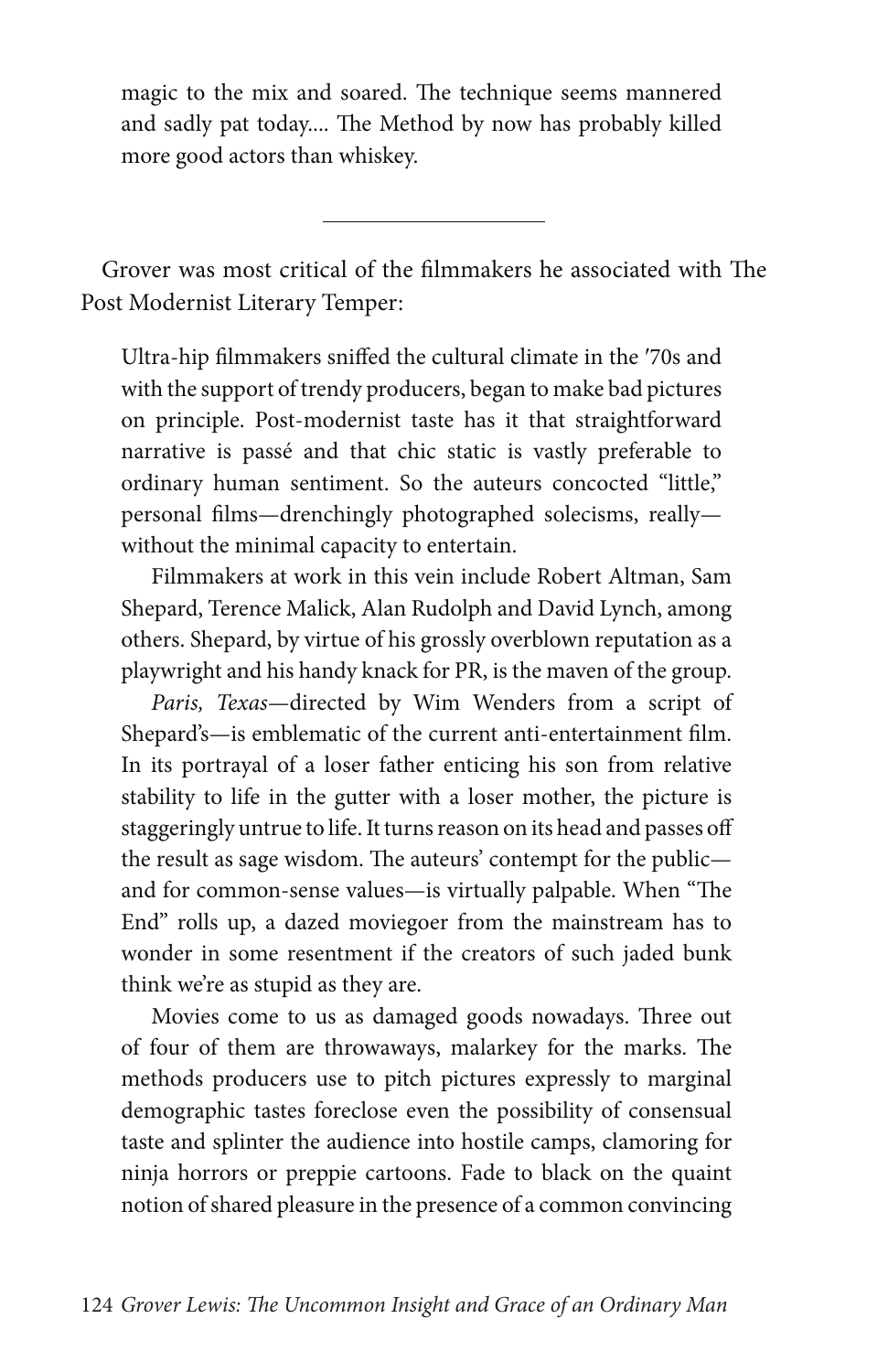story. The movies divide us now and the worst of them don't just drive away intelligence, but help to stamp it out.

None of this does any good for the society at large. While it is pointless to enter a reactionary plea for a return to the basics of yesteryear's entertainments, we shouldn't dismiss the corruptive influence of today's sleazoid fare on the national character.

When Paul Foreman, a Texas writer, small-press publisher and prospector, visited us, I passed on the article to him, commenting that I regarded the piece as one of Grover's best. Foreman read the article and responded: "I think ol' Grover was too hard on Sam Shepard, and I certainly disagree with him on *Paris, Texas*. I think it's a good film; but whatever Grover writes is lively and intelligent."

Grover and Rae first met Paul and his wife, Foster, in San Francisco in 1973. In principle, Grover always supported small presses, but he was critical of three practices he associated with small press publications: inept editing, decisions to publish based more on personal ties than quality of work, and the hyperbolic descriptions of the contributors' literary accomplishments. When I introduced the two couples, Grover, who knew that most of the Foremans' publications had been small poetry books and magazines, spoke first: "I think there should be a four-year moratorium on poetry in this country." Foster bristled: "Do you also burn books?"

"No, I don't burn books," Grover said; "I write them." Years later after the relationship between Paul and Grover had improved, I reminded Grover of that meeting. He smiled: "That wasn't exactly the best way to start things off, was it?"

 $\overline{a}$ 

Grover and I had occasional differences of opinion. I always thought he was too critical of Texans and reminded him that they (we) couldn't be any better or worse than the rest of humanity. The most spirited difference of opinion we ever had, however, was not over something of consequence but rather the movie, *The Deer Hunter*. He regarded it as brilliant and I thought it was cynical and simplistic, even by Hollywood standards.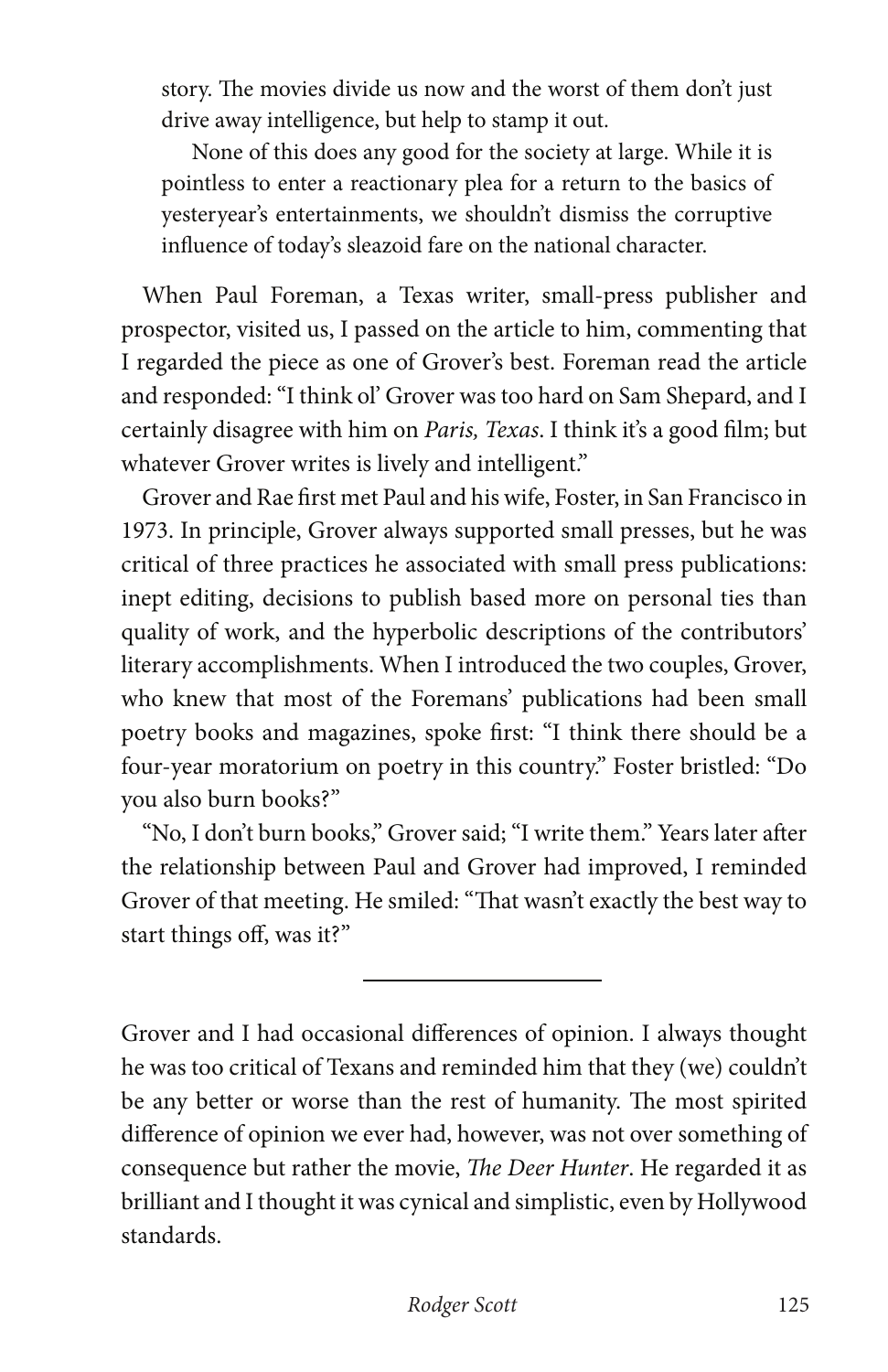In the mid-1980s, Grover urged me to stop traveling to El Salvador: "I respect your willingness to go but it's too dangerous. I hate to see you make those trips."

L

"It's bad PR to kill gringos."

 "I'm serious. Those military bastards would kill you in a minute if they got the opportunity."

In 1985 Maria-Theresa and I brought Grover a hunting knife in a hand-tooled scabbard from the central market of San Salvador and a poster of Augusto Sandino, the Nicaraguan revolutionary and patriot, which he put up on the wall of his work room.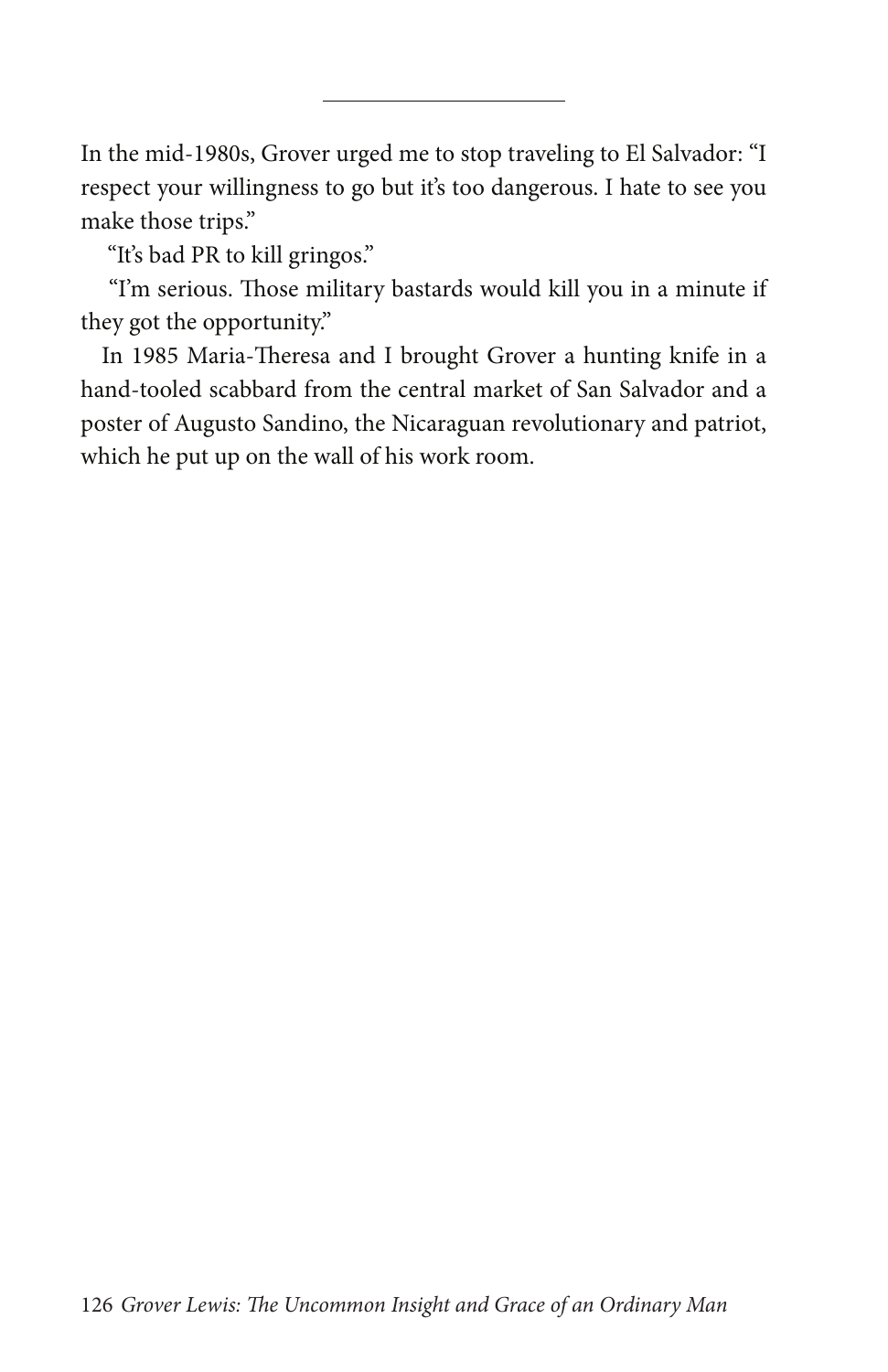## **Gus Hasford**

Grover and Rae's apartment was a refuge to life-weary and lonely friends. Gus Hasford, whose novel on Vietnam, *The Short-Timers*, was made into the Stanley Kubrick movie, *Full Metal Jacket,* was living in his car when Judith Coburn, a journalist and friend, said to Grover in 1982: "I know this psycho vet novelist you ought to meet. Maybe I'll bring him by." She did, and by the end of the evening, Grover and Rae knew that Gus would be a presence in their lives. And the friendship that began that night lasted until Hasford's death in 1993.

Grover did two articles on Hasford: The first was an interview in the *L.A.Times* Sunday magazine in 1987 when Gus flew to Los Angeles for the release of *Full Metal Jacket*, and the second was the cover story of the June 4-10, 1993 edition of the *L.A. Weekly* after Gus had died of untreated diabetes in Greece at the age of 45.

In the L*.A. Weekly* article, "The Killing of Gus Hasford," Grover describes Hasford at that first meeting:

In his early 30s then, a tall, beefy lad in mismatched wash-andwear clothes, Gus shook hands formally with my wife, Rae, and me, declining a glass for his beer, and launched into a streamof-consciousness commentary that ranged from Nathan Bedford Forrest's cavalry tactics to Lion paperbacks, cheerfully finding a thread of comedy in everything.... He had a huge, open, frequent country laugh, and as he paced back and forth with his arms swinging, his eyeglasses and high forehead glinting, he seemed very much like a large child coming on as a swaggering Marine drill instructor. Amiable and eager to please, he was a ceaseless note-taker. If you said something he liked, he jotted it down immediately in the little leather-bound notebook he always carried with him....

In style, he was a master of bombast, invective and insult repartee—but his heart belonged to books. He spread his arms and said he owned over 10,000 volumes. "My God, where do you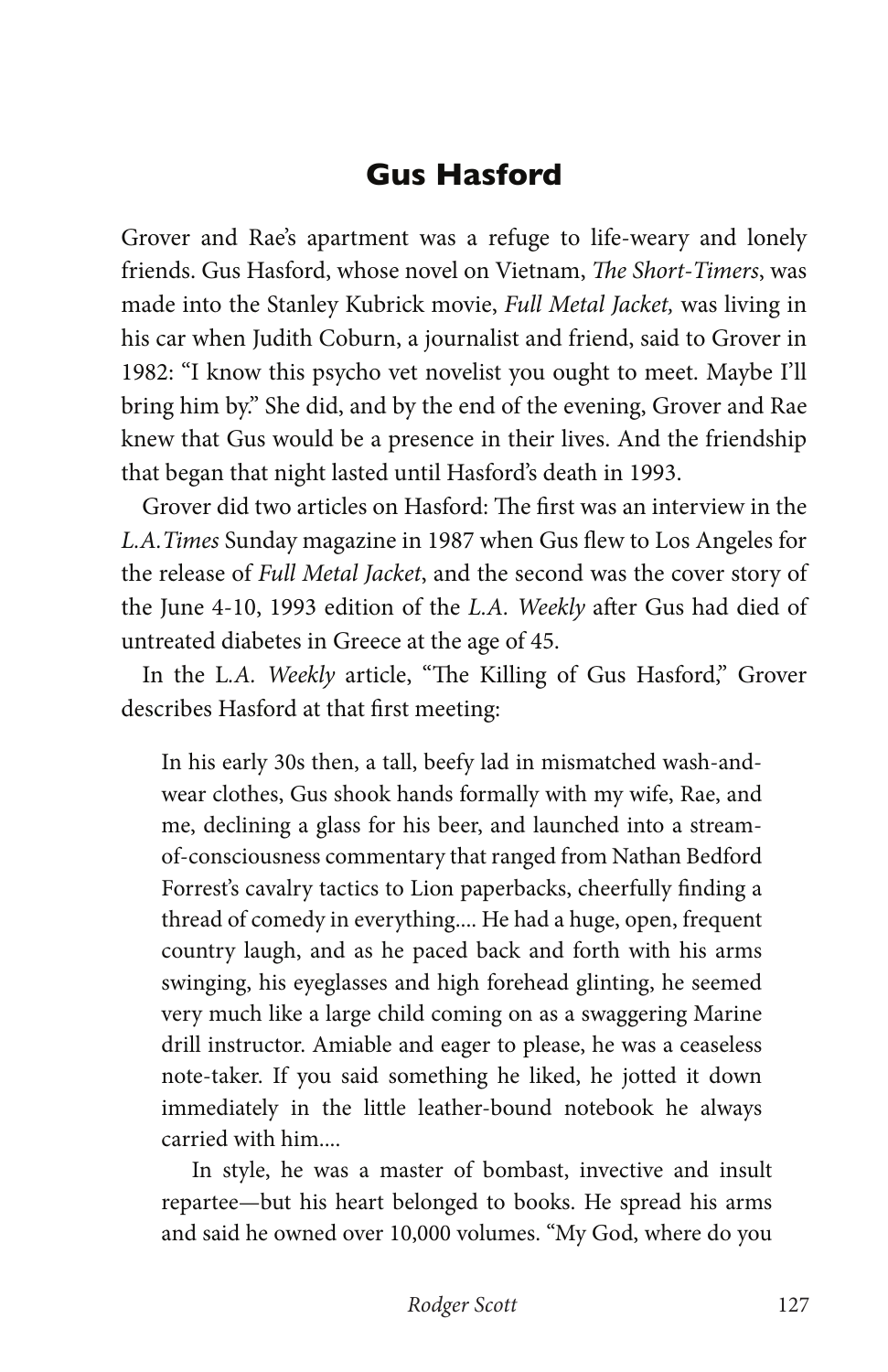keep them?" "In a rental locker up in San Luis Obispo. It's my research library."

He clucked approvingly of my collection of hard-boiled titles, and pulled out a volume of Ambrose Bierce's short stories. He read aloud a favorite passage from "Chickamauga" and said he was planning to write a biography of Bierce, plus a multivolume saga on the Civil War. Plus a novel about an American woman president, which he was presently working on. Plus a sequel to "Shorty" called *The Phantom Blooper*. Plus a series of six L.A. private-eye novels. His notebook was color-indexed to various ongoing research projects, including Mark Twain, anarchy, the Alamo, van Gogh, screenwriting and Abraham Lincoln—all subjects about which he expected to write books eventually.

If Gus was chasing rainbows, it was on a Renaissance scale. He laid out his writing plans with such implacable certainty that you had to nod.... As a journalist, I specialized in playing fly on the wall to star misfits, and I recognized an utter original as Gus offhandedly related the bare bones of his back story. When he was a high-school kid in backwoods Alabama, he'd somehow managed to publish a nationally distributed magazine for writers called *Freelanc*e. Then at 18, he'd joined the Marines to get away from Dixie and Mama. After the war, he'd floated through a decade of shit jobs up and down the West Coast while he honed *The Short-Timers* to a fine and polished point. Now, he was trying to get the bread together for a look-see trip to Australia with an idea of settling there permanently. He rejected American Civ wholesale except for maybe Sizzlers and used book stores. Full of outrageous opinions, he loathed "the brass" in all forms, whether military or industrial....

Our conversation carried on into the night, and something subtle and intensely personal began to flow between us, keyed to the fact that we'd both grown up poor in the cracker South. Beneath his mock-macho manner, Gus projected unspoken miseries, unvoiced suffering—an undertone of vulnerability and isolation that he carried like a shadow. We compared notes on growing up, and I observed that neither of us had been properly raised—we'd escaped. Gus wrote it down. I began to feel protective toward him even as I laughed at his one-liners....

128 *Grover Lewis: The Uncommon Insight and Grace of an Ordinary Man*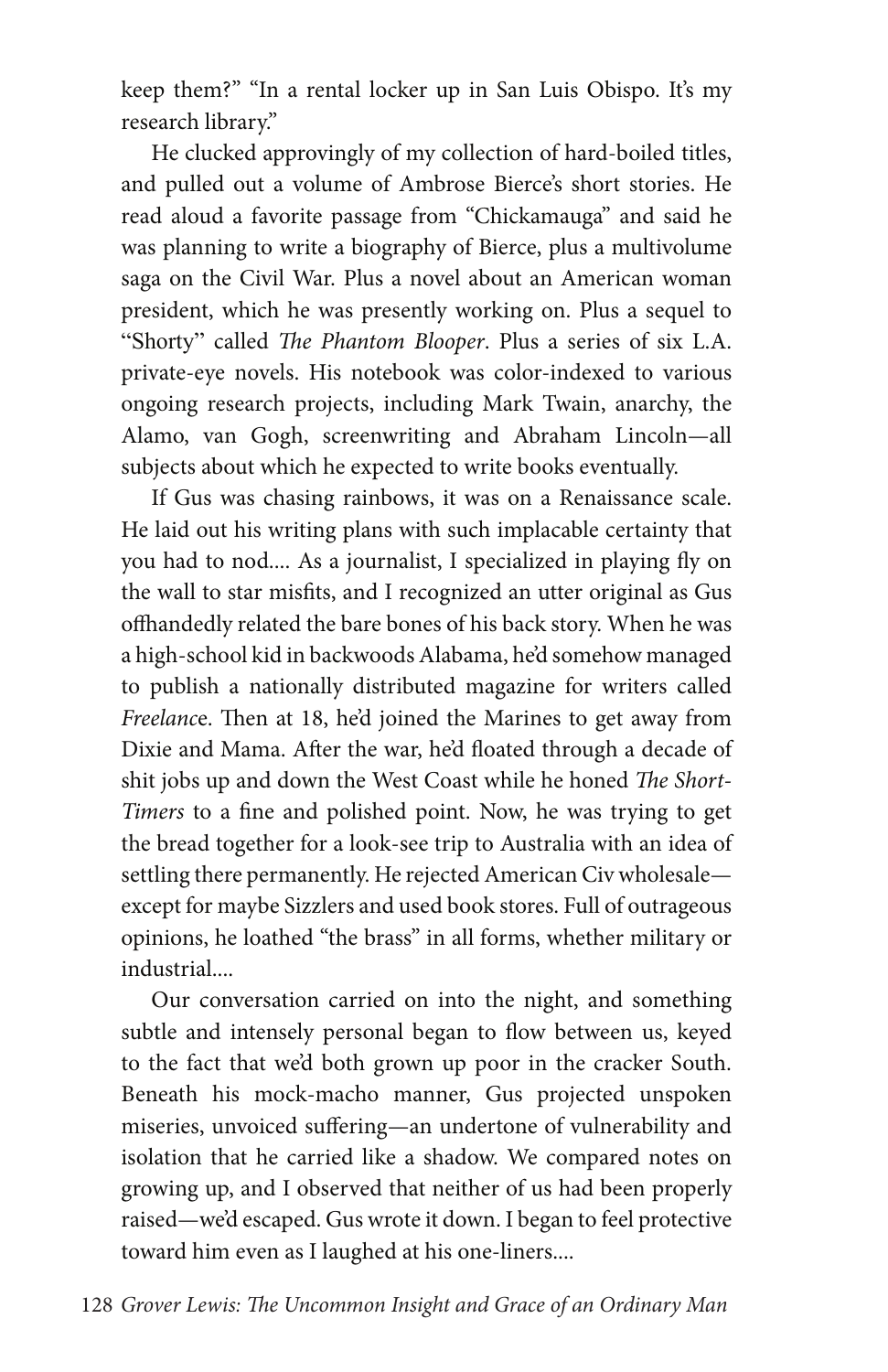Rae, who'd seen Hunter Thompson puke on his shoes and survived, said after Hasford had gone, 'Sweet guy. We'll have to get him some clothes.' We agreed that he was a heartbreaker. Before turning in, I made a few notes of my own, sensing that Gus was going to be a part of our history, not so much as a subject but as someone who taxed my abilities to sum him up.

As a hardcore eccentric, Gus either charmed people on the spot or scared them off quick. Full of an astonishing array of tics, tropisms, quirks and peculiar habits, he was alarmingly innocent about some things and deeply cynical about others. Everybody found him unreliable about time and totally resistant to sane advice.... Part of him was a sunny boy and another part was permanently angry—over his childhood, the war, his poor luck with women.

Shortly after *Full Metal Jacket* was nominated for an Academy Award, Gus was sent to jail for having hundreds of stolen and overdue library books in a storage locker in San Luis Obispo:

 "The best work of fiction about the Vietnam War," *Newsweek* called Gus Hasford's *The Short-Timers* when it was first published in 1979. The slim hardcover sold, like most first novels, in the low thousands, but established its author as one of the premier writing talents of his generation. In the tradition of Stephen Crane, Hemingway and James Jones, the book summoned up the horrors of war in an unrelenting voice with all the potential for world-class success.

Hasford's critical stock rose even higher when Stanley Kubrick filmed the book as *Full Metal Jacket*. Released in 1987, the picture received one major Academy Award nomination—shared by Kubrick, Michael Herr and Hasford himself for best screen adaptation. At a stroke, the struggling, rootless young novelist entered the upper realms of "A-list" Hollywood. But in a skein of envy, spite and the inexorable grinding of bureaucratic "justice" all of them compounded by Hasford's own obsessive passion for books—his newfound celebrity backfired, and he was sent to jail on bizarrely exaggerated charges involving stolen and overdue library books.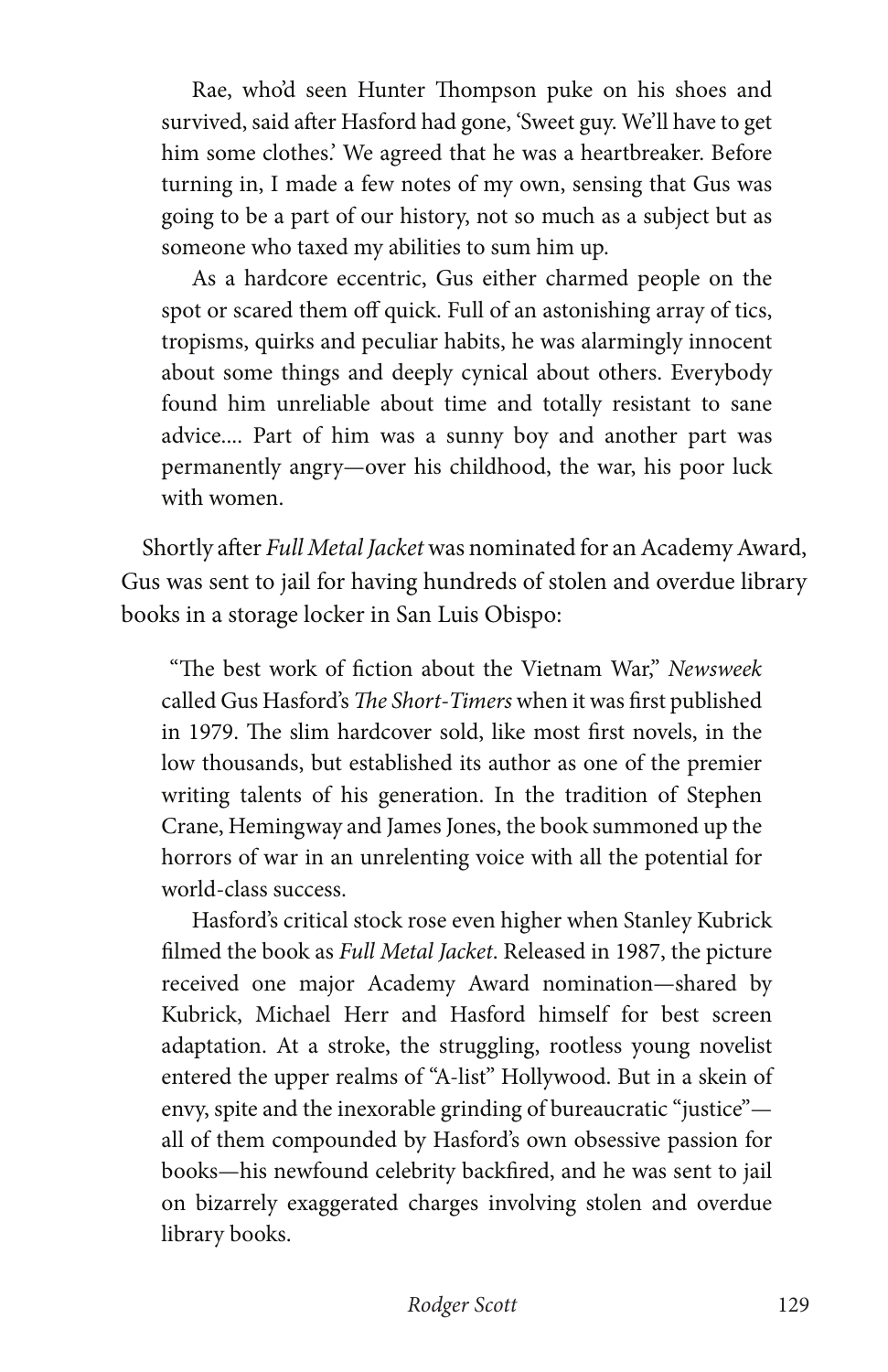It all combined to kill him.

Gus died alone, as he had mostly lived, in Greece on January 29 at the measly age of 45 from the complications of untreated diabetes. His death coincided eerily with the 25th anniversary of the Tet offensive, the campaign so graphically described in *The Short-Timers*. Two weeks after the shock of his death, 20-odd mourners had gathered in the chapel at Tacoma's Mountain View Memorial Park. Gus' kin sat close to the front—his mother, Hazel, a gaunt and visibly ailing Alabama native with Gus' younger brother, Army Sergeant Terry Hasford, and Terry's Korean wife, Soo. Back of them a couple of rows were the Snuffies, a cadre of Gus' brothers-in-arms from the Vietnam days, all wearing their battle ribbons on sweaters or lapels, the five men who'd managed to attend representing a total of eight Purple Hearts....

Rae told me that Grover was moved when the highly decorated comrades-in-arms made him an honorary Snuffy.

The noon ceremony was spare, simple and elegantly offbeat. Steve "Bernie" Berntson, chief archivist of the Snuffies, spoke a brief eulogy and then set out bottles of Jack Daniel's, fruit juice, Evian water and California wine. Nine other mourners, including myself, offered personal tributes to Gus, concluding with toasts to his memory. A local Presbyterian minister, a little nonplused by the procedure, toasted God.

At the service's conclusion, the Marine honor guard fired four volleys of salute outside the chapel, followed by a bugler playing taps. A smart-stepping Marine SNCO presented Gus' mother with a folded American flag. "In behalf of a grateful nation, ma'am, we present this flag as a token of your son's honorable and faithful service to the United States of America." Mrs. Hasford sat with her eyes lowered, softly fingering the cloth. "I never could understand that boy," she'd told one of the Snuffies a few days before, "just never could."

In a caravan of cars, the memorial moved en masse to Berntson's house in a nearby suburb, where the post-mortems continued through the afternoon and into the evening in a glow of sipping whiskey, fond remembrance and brusque camaraderie.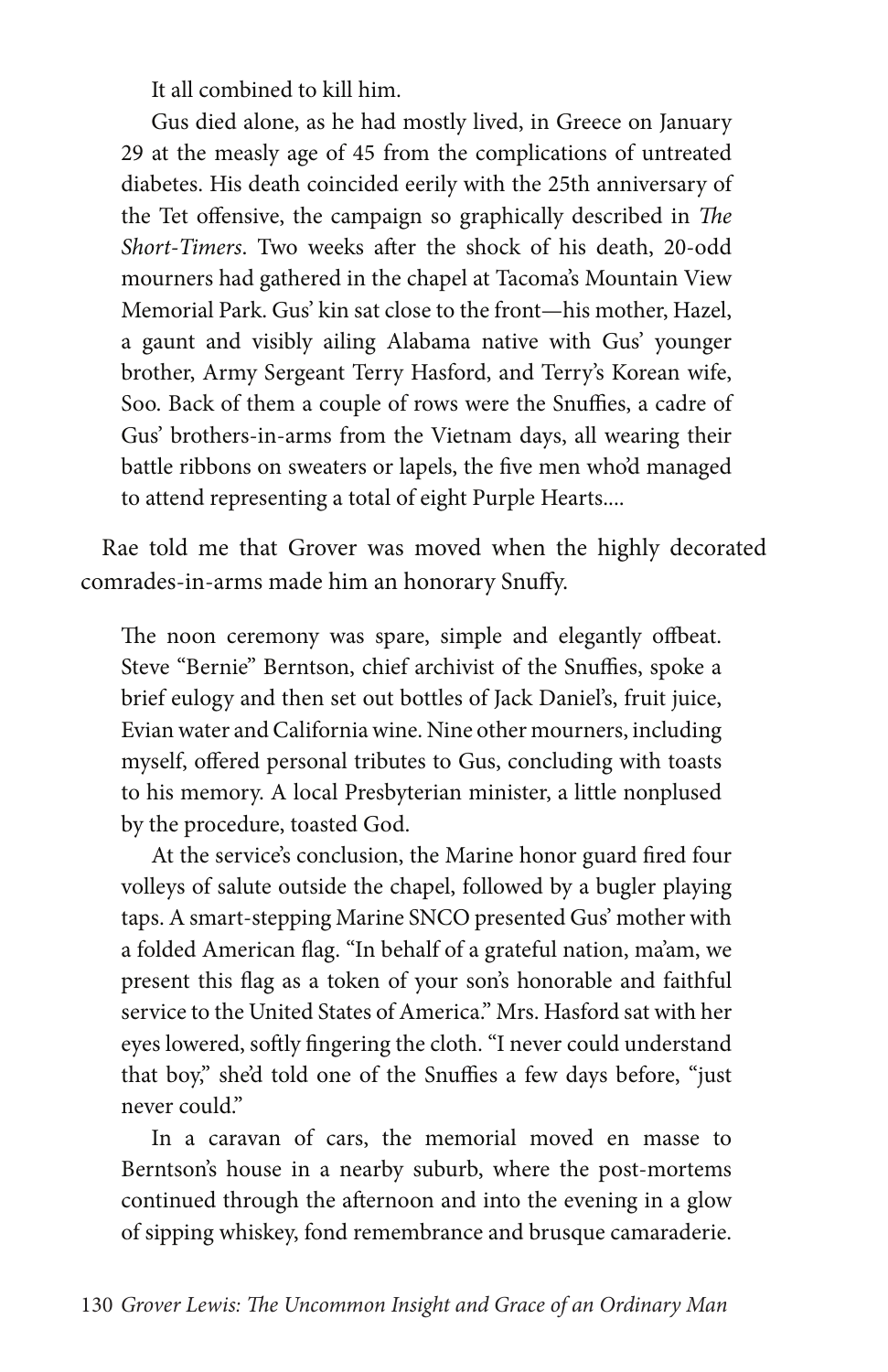Many of the characters in *The Short-Timers* had been modeled on the now-middle-aged Snuffies, and the men were strapping proud of the distinction. In Vietnam with Gus, they'd all been Marine combat correspondents, equally adept at filing dispatches or fighting hooch-to-hooch. At Gus' wake, circulating from bar to buffet, they openly discussed his jail sentence and its effect on him. None of them approved of his transgressions, but none of them had rejected him, either. As men who'd shared life at its worst, they viewed Gus as family—and whatever had happened, they loved him....

Bernie told perhaps the best "Gus story": "It's peculiar, but this happened exactly 25 years ago today. I'd set up a base camp in Hue City, and Walter Cronkite rolls up with a camera crew. He was doing a stand-upper with some pogue colonel, asking about rumors that our guys had been looting. Just then Gus busts in with two black onyx panthers and a stone Buddha on his back. 'Hey, there's a whole temple full of this shit,' he hollers. 'We can get beaucoup bucks for this stuff in Saigon!' I hustled him outside quick, and Cronkite, of course, came back home and declared the war unwinnable on national TV…."

Another round of toasts commenced after dinner. Every Snuffy present had helped Gus out of various hapless jams during and ever since the war.... Bob Bayer ("Mr. Short-Round") recalled driving hundreds of miles to rescue Gus from his latest brokendown lemon car. "He could start out to meet you with a thousand bucks in his pocket, walk past a bookstore, and then you'd have to spring for dinner." Earl Gerheim ("Crazy Earl") nodded and smiled: "Gus had a 45-year childhood—the childhood the rest of us missed, I guess." There was general agreement that Gus had been a zany, wonderful, generous, naive, impractical homemade genius, maybe too pure in his way to die of old age. Bernie raised his wine glass. "To those of us who are near," he said, "and those far away, and those who are beyond the wire."

Three months before Hasford was released from the jail in San Luis Obispo, he broke off contact with Grover and Rae—even though he had promised to call them regularly. Years earlier when Grover had learned that Gus "liberated" library books, he criticized the practice.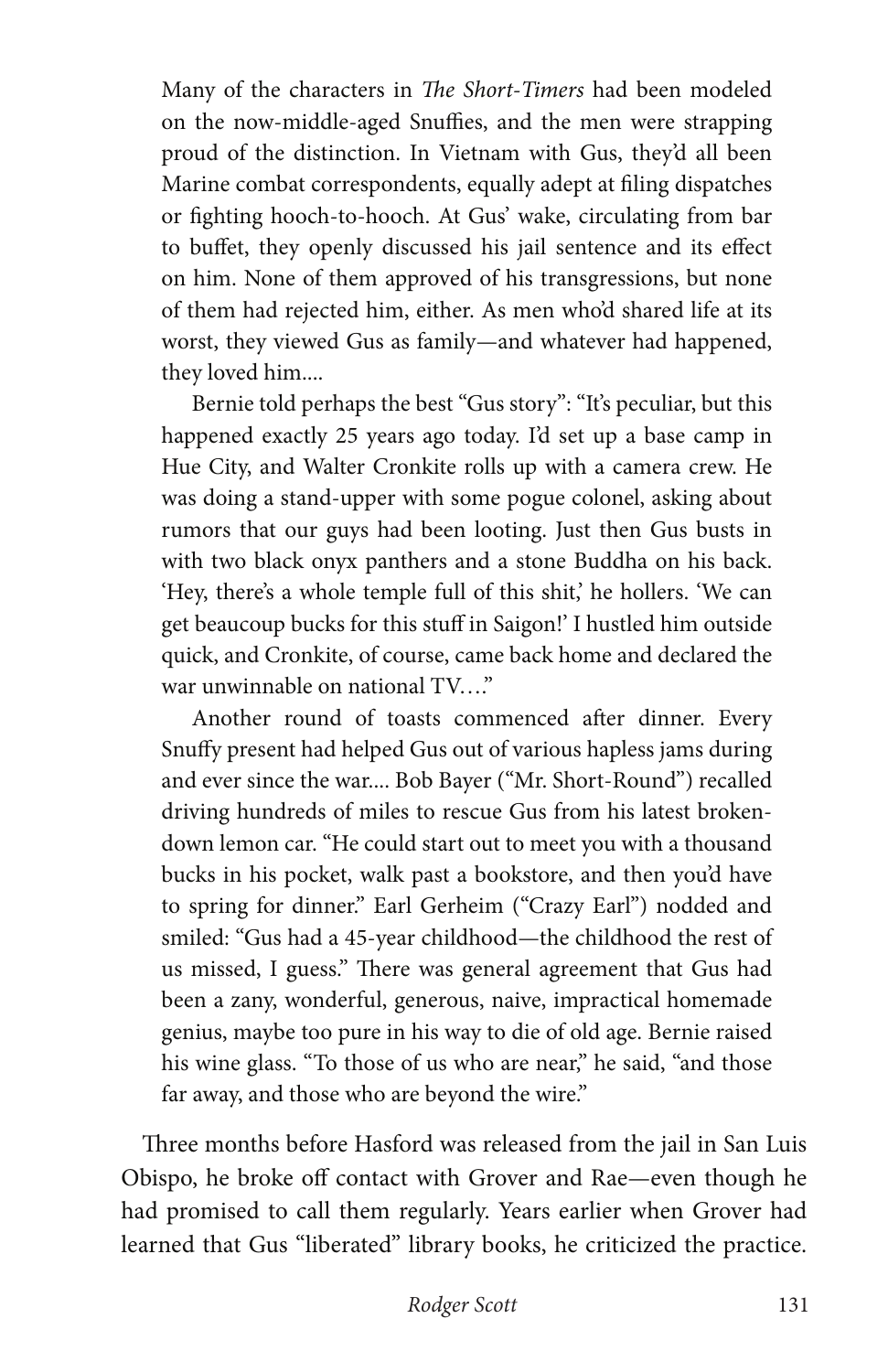And in telephone conversations when Gus was in jail, Grover tried to persuade him not to dissipate his energy attempting to expose the people inside and outside the criminal justice system for exacting punishment far more severe than the "crime":

Getting brushed off without cause was a bitter pill for me to swallow.... In the end, Rae and I settled into thinking of Gus as an absent friend. We assumed his delusion or whatever the hell was bugging him was temporary, and we expected to see him at the door again when the fit had passed....

What Rae and I didn't know was that the disgrace and ritual humiliation had already started to kill him by the time he left the San Luis Obispo lockup. Ravaged by a cold and then intestinal flu, Hasford had dropped 40 pounds as a prisoner. In time, he gained back some of the weight, but he never really regained his health or strength or spirit.

Bob Bayer started telling me the end of Hasford's story as we drove along a commercial strip in suburban San Diego, headed for a location Bayer wanted to keep secret. "When he first got out, Gus was in pretty rocky shape. It took him a long time and a lot of effort to get his stuff back from the police. Cost him a bundle, too. And things were missing—a collection of \$20 gold pieces, for one. I'm not sure what else was taken, but they got him coming and going—whacked him for stealing, and then stole from him when he couldn't do anything about it.

"Gus started drinking around that time—drinking a lot of beer and wine at night. Said he couldn't get to sleep otherwise.... He was living in a motel in El Cajon so he could be close to his books, which he was reorganizing after trucking them down from SLO. I was recycling cans home, and he'd bring over big trash bags full of tall Colt 45 empties every couple of weeks. He drank those by the case. Plus, wine—a *lot* of wine.

 "He just wasn't ever himself again after going to jail. It weighed on him heavily, you know, on his mental attitudes. He was afraid to take planes afterwards, and he talked a lot about applying for political asylum in France. And that big expose′ he was going to write—hiring private dicks and everything. I told him, 'Gus, nobody's gonna care about this shit three years from now—it's a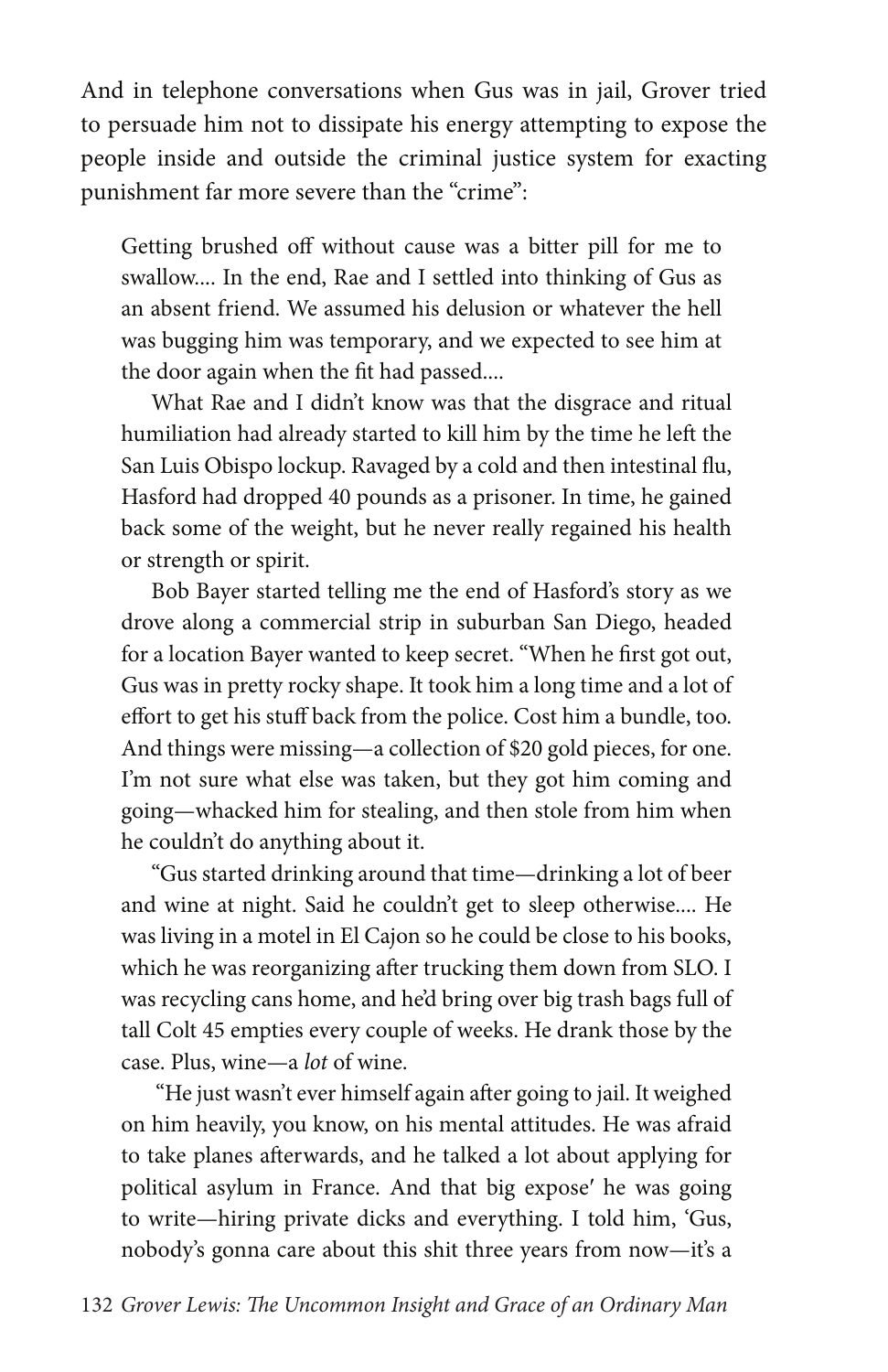smalltime legal deal. Focus the energy you've got on your bigger projects.' But he wouldn't let go of it."

I mentioned that I'd had an almost identical conversation with Hasford.

Bayer nodded, grinning ruefully. "Gus just totally lacked common sense. His diabetes, for instance. When he got his books back in order, he went up to Tacoma to stay with his mother and brother in a real small apartment, sleeping on the floor. He was still drinking all the time and feeling lousy constantly, so Bernie Berntson dragged him—almost physically—to a V.A. hospital. They ran tests and gave him an insulin shot on the spot. After that, Doctor Dave, who'd moved his practice to Seattle, kept after Gus to get his diet regulated, get his weight down under proper guidance. Dave told Gus he probably shouldn't be going to Greece. Everybody else told him the same thing, but Gus went anyway last April. By the fall, he'd moved into a *pensione* in Aegina, about 45 miles by boat off the Greek coast. By that time, he was hardly even writing letters anymore, so I called him in December and asked if he was under a doctor's care and so on. 'Yeah, yeah, yeah' you know the drill. Apparently, he was alone when he died. The woman who owned the *pensione* found him in his room."

Bayer took Grover into the storage area where Hasford had kept his books.

Massive cardboard boxes filled with books and papers crowded almost every inch of space.... Bayer and I rough-counted the cartons, arriving at a tally just under 900. Gus had believed he could master any subject if he could find the right books to study. Books, the printed word, had been his college, his tabernacle the secret labyrinth at the corner of which he lived.

Bayer tapped his toe against a Marine-issue footlocker stenciled with Hasford's initials. "It was fun being Gus' friend," he said, shaking his head reflectively. "It wasn't always easy, but it was always fun."

Grover had been confronting the deaths of people close to him since he was eight years old and the inevitability of death never made the timing or the circumstances any easier to accept: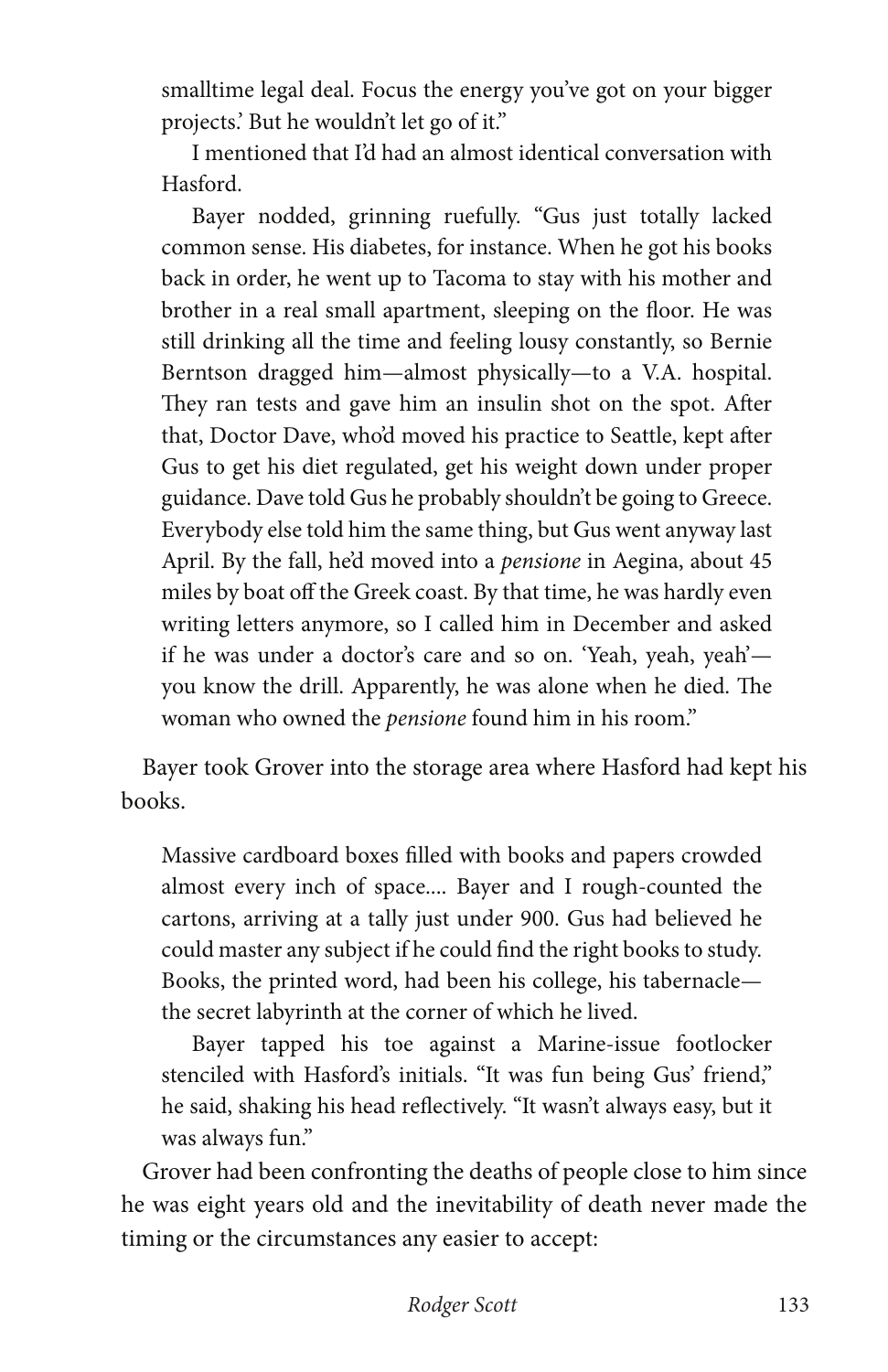I was still tasting bile over Gus' death—the sheer, needless waste of it. He'd died by many hands, including his own, but basically, I thought he'd been pecked to death by chickenshits. His real crime was being hopelessly different from most people in a claptrap culture where everything was considered transient, talent a mere currency....

Gus had more than his share of contradictions. His diverse imagination, acute loneliness and intense concentration shaped an elliptical moral consciousness that allowed him to pursue his greatest dreams but also isolated him from the people he needed most.

Hasford still taxed my ability to sum him up. But I could say for certain that he was irreplaceable. Full of shortcomings and human failings, not a grown-up at all on some level, afflicted with built-in buzz-saw cussedness and a deadly book jones, he had been nonetheless gallant, large-hearted, steadfast—a man of honor with complicated gifts and brave, bad attitudes in a wretched time, a Southern romantic to the core and forever a soldier. Hollywood hadn't even looked up from its chips at his passing, but among those who'd taken the time to see him clearly, Gus was well-loved. I wondered if it was something he ever fully knew.

*The Short-Timers* stood as his major testament. To write it, Hasford had outwitted poverty and class prejudice and his own callow ignorance and lack of education. As long as the Vietnam War was recalled, his book would be read as one of its defining documents—raw and galling and true as spilled blood....

I'd thought in advance that coming to see Gus' locker would be my last step with him, but I knew now that I'd never be through with Gus. Maybe I'd get down to Alabama to visit his grave.... For sure, I meant to go for a walk on San Clemente beach when the sunbathers were in force. Laughing and joking, Gus had talked a blue streak about the beach and all its lustrous beauties. When he died, he'd say, he wanted his ashes scattered there so all the gorgeous girls could sit on his face for eternity.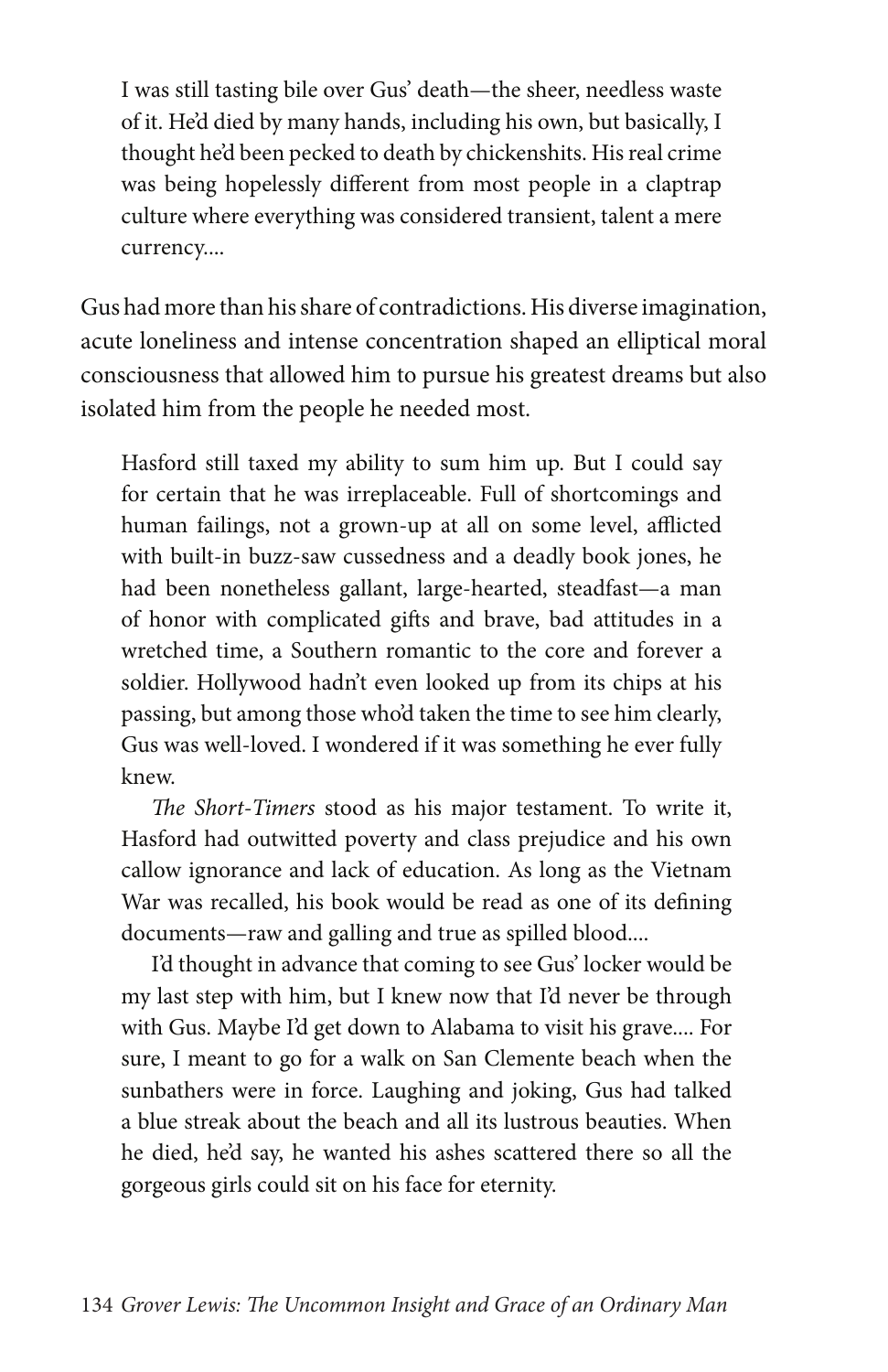Grover was extremely disappointed when the *L.A.Weekly* piece on Hasford, which was one of the five finalists in the PEN West Journalism category, didn't win since the same thing had happened the year before to "Farewell to Cracker Eden," Grover's autobiographical piece in *Texas Monthly*. I asked him why he thought the panel hadn't selected his article.

"Poor boys never win."

"Are you being literal?"

 "Not quite. It's just politically correct bullshit. I read the article that won and it's just not better than the piece on Gus. I know what I can do as a writer and I'm at the height of my powers. I don't need an award to confirm that but it would've been nice to win."

Grover was drawn to people generally regarded as marginal who had the ability and will to overcome the long odds, and he loved to tell their stories; and the best, in my judgment, were his own and Gus's—stories that show the human spirit is as real as roses on a white trellis or a dove in the afternoon sky or the voice of a friend.

People who paid their dues more often than they collected the benefits were always Grover's constituency. He rose through the ranks of life from an orphan who was almost blind to a general in the corps of writers and thinkers, but he always marched—and drank—with the troops.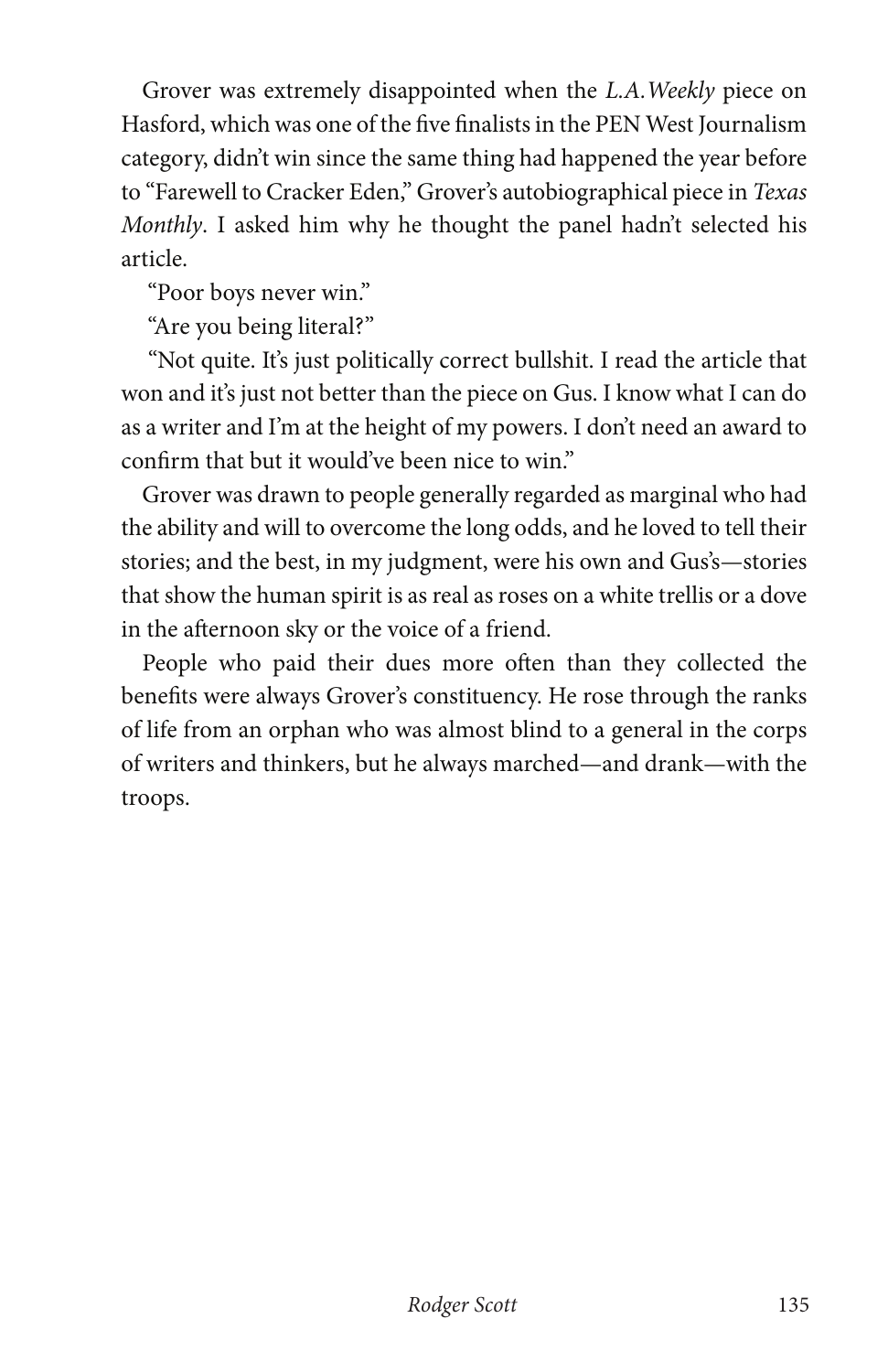# **Grover and Rae's Apartment in Santa Monica**

Rae and Grover's clean, orderly apartment was always filled with books, tapes, records, photography and paintings that revealed as much about their character and values as the vocabulary and precision of their speech. For 13 years they had lived on the fourth floor of an apartment building that was five minutes walk from the beach in what right-wing wits and income-property owners weary of rent control call "The People's Republic of Santa Monica." As we were walking in that extended neighborhood a few years before, Grover, always a docent of human geography, pointed out the building William Holden had died in and the house where Bertold Brecht had lived. And as we passed individual houses, he commented on literary projects, social experiments and even an unsolved murder case that were, I'm sure, as distant from the consciousness of the contemporary residents of that staid community as Grover believed social responsibility and artistic integrity were from the concerns of a troubling number of Hollywood film makers.

Visiting them had always been a time of quiet celebration. Whenever I traveled to the L.A. area for union conventions or other meetings, I always managed to spend a night or two with them. I felt as welcome in their apartment as in my parents' home. Grover and Rae treated me like a brother and a prodigal. If I'd made a list of my five favorite places in the world, their fourth-floor glass-enclosed balcony that served as a dining room would've been number one. Gus Hasford, the Marine veteran and writer, named it Cafe Cafard.

It's a moment of light when you realize that there is no better place in the world for you to be than where you are.

In the spring of 1983, I went to an American Federation of Teachers convention downtown Los Angeles. I had intended to leave around noon to visit Grover and Rae; but I wasn't able to reach them.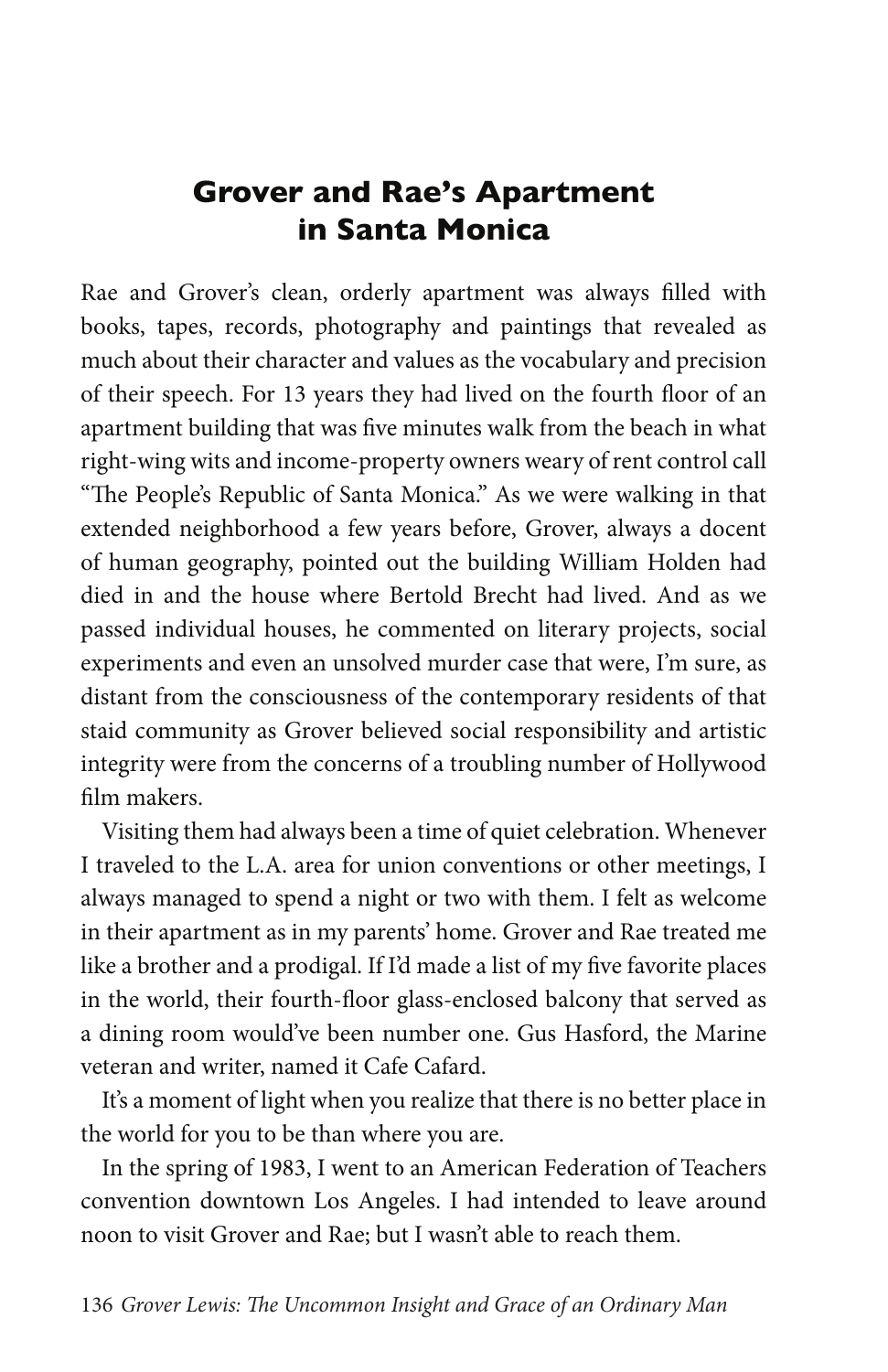When more than 100 of the delegates returned to the convention hall after protesting U.S. intervention in El Salvador, we learned that President Reagan was in L.A. and that AFT President Albert Shanker had invited him to address the convention without consulting the 3,500 delegates. Around 400 delegates called a meeting to try to determine the most effective way to protest Shanker's decision and Reagan's foreign policy—especially in El Salvador. My suggestion, which got some support but didn't prevail, was to stand up and turn our backs on Reagan and continue standing in silence until the end of his comments. The majority judgment, however, was to wear black arm-bands and sit together, then stand up and walk out as soon as he started speaking. We were informed that, "for security reasons," we couldn't take placards into the convention hall. I decided to make my own mini-placard and took two sheets of legal-size paper and wrote with a black felt-tip marker:

### WE SHALL OVERCOME—EVEN REAGAN'S IGNORANCE on one side and

#### SUPPORT EDUCATION, NOT GENOCIDE IN EL SALVADOR on the other

The 400 or so dissenters sat together on the right side of the hall. When President Reagan started speaking, we all stood up. Some of the sergeants-at-arms shouted: "You people have to sit down!" We shouted back: "We're walking out!" We walked forward to the horizontal middle aisle and turned left. As we reached the vertical middle aisle, everyone in front of me turned left and started toward the exit at the rear of the convention hall. Until that time I had been holding my mini-placard next to my chest. I raised it at arms-length above my head, turned right and started walking toward the stage. When I approached the TV camera crews, someone shouted, "Cut the lights," but no one approached me or said anything to me. I continued walking until I was a few feet from the stage—and was within 10 or 12 feet from Shanker, who was scowling at me but didn't say anything because he was close enough to Reagan's microphone that any message to me would have been to the TV audience of America. I was close enough to President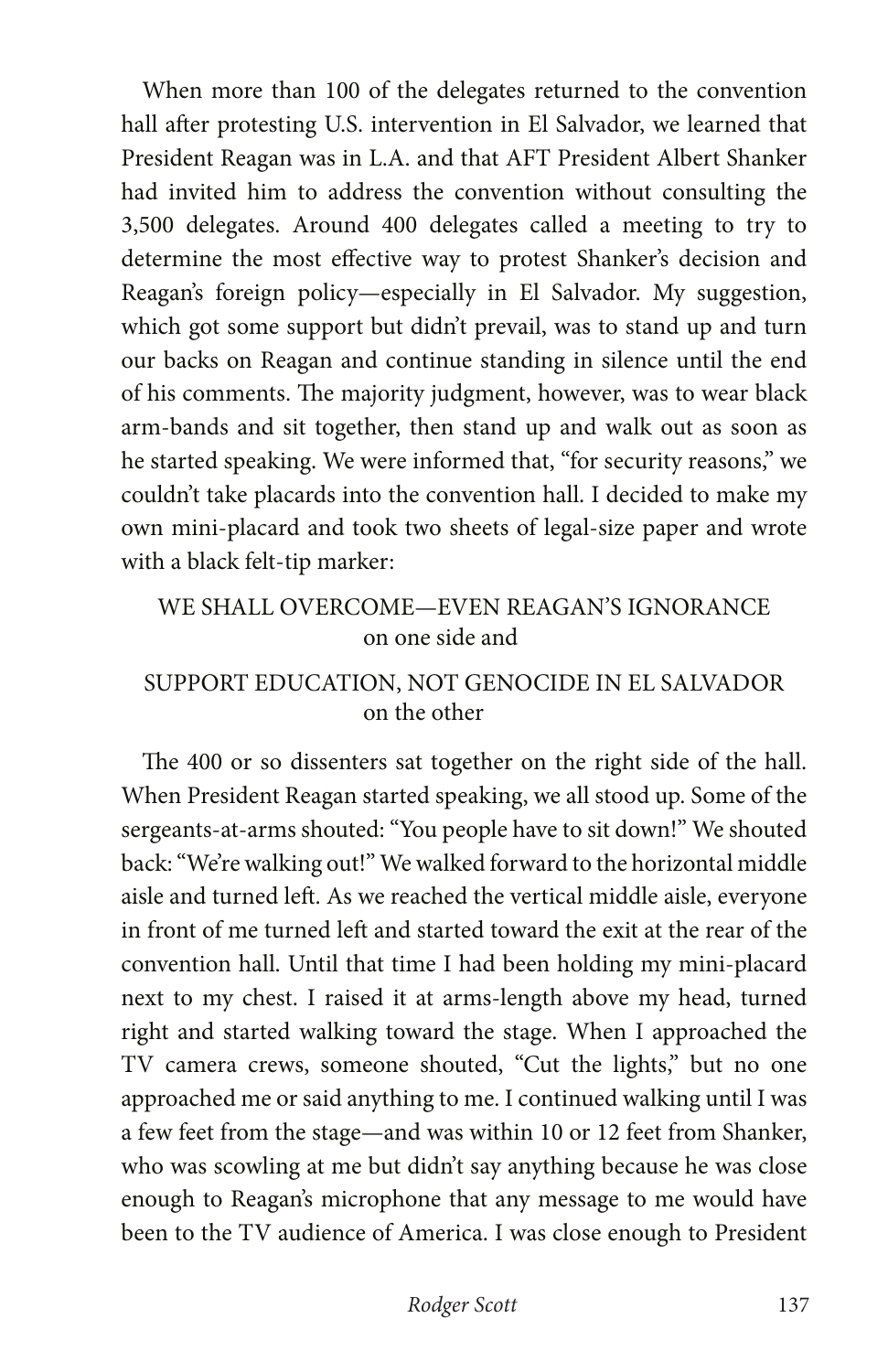Reagan to see the make-up on his face for the television cameras. He didn't look at me or depart from his speech. I couldn't tell whether he was ignoring me or was so focused on his speech that he wasn't aware of my presence.

I made a 360-degree turn with the mini-placard above my head then walked toward the exit. Sitting in an aisle seat in the last row, a chubby, middle-aged woman in a grey gabardine security guard uniform scowled, shook her heard and hissed: "Oh, Jesus Christ." I said, "Yes, ma'am," and left the hall.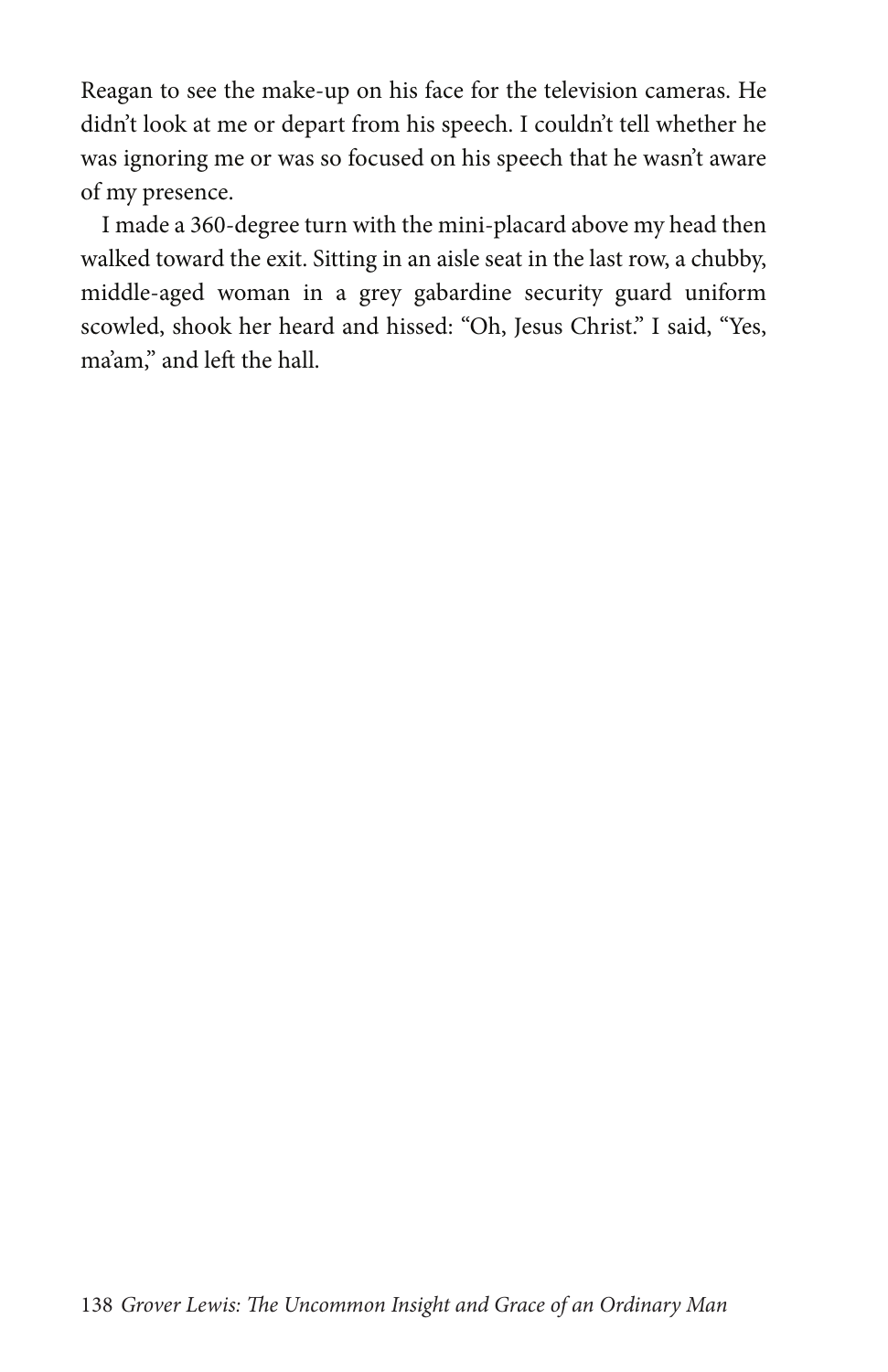# **Lung Cancer and Radiation**

After Rae and Grover got the terrible news that he had lung cancer and the radiation treatment had begun, Rae called and said Grover wanted to talk to me. He got to the point quickly. "I've promised Rae and I promise you that I'll keep an open mind and do everything the doctors tell me to do. But after a certain point if there's no hope and I'm in pain and a burden to Rae, I don't want to go on and I don't intend to."

"I understand."

"There's a difference between endin' your life and takin' your life. I'd never take my own life. This brings me to what I wanted to ask you. Can you get the pills and find out exactly what we have to do?" When I said that I could, he continued: "The plan is for the three of us to drive to our place in Utah. I don't want to have to go to a motel and blow my brains out. I want to end life with some dignity. If you can't do it, tell me. I have to know."

"It'd be sad and hard but worse to see you suffer without any hope."

"Then I have your word?"

"When it's time, have Rae call and I'll fly to L.A. and we'll rent a van and drive from there"

"That eases my mind; you don't know how much. Now, I can focus on other things. I'd like to finish the book but I don't think there's much chance"

L

Each time Rae and I spoke by telephone one of us made a reference to the plan. In early April Rae mentioned June as the likely time. Grover said something to her. "Wait a minute," she said. "Grover says it won't be that long." Around a week later, Rae left a message on our answering machine. I returned the call late in the afternoon. "Grover's too weak to make the trip to Kanarra and wants to see you. Can you can come down for a visit?"

"I can fly down tomorrow afternoon."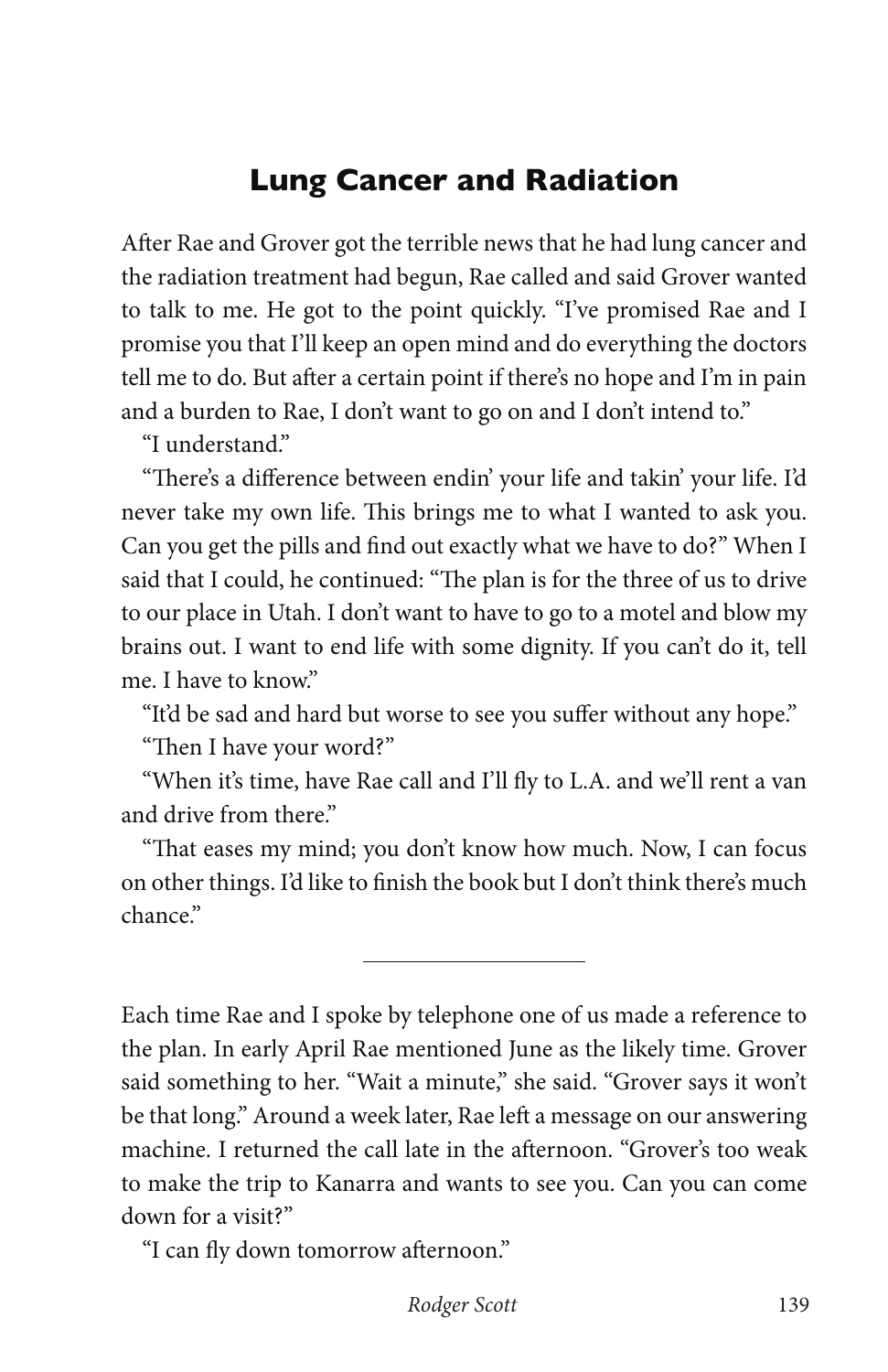"He wants to know if you can spend the night." I told her that I could. She didn't say whether to bring the pills I'd accumulated and I didn't ask. I decided to take them—and the book *Final Exit*, a manual on death as intelligent and readable as Strunk and White's little book, *The Elements of Style*.

Rae was standing in the open door a few steps from the elevator. We hugged each other and she took me by the hand to their bedroom. I recalled her attempts to prepare me in our telephone conversations ("Grover weighs around 120 pounds and he's too weak to walk.") I also thought of the comments of a Bay Area woman in a similar condition who miraculously survived after all the doctors had given up hope: "The worst part," she said, "was people treating me as if I were already dead. Love and morphine helped me more than chemotherapy and radiation." When Rae related her comments to Grover, he said: "I'd put it 'morphine and love.' " Grover, who was in the hospital bed they had rented, propped up by pillows, extended his pale, thin arms to embrace me: "Glad you could come."

"I appreciate your askin' me to come," I said, as his head rested on my shoulder, "I wouldn't have missed seein' you."

Rae asked if he wanted to change positions. He did and instructed me to bend down and let him interlock his fingers behind my neck and pull himself forward while Rae rearranged the pillows. When all the medical tests confirmed that Grover had lung cancer that had already metastasized and that the constant pain we thought was from a back injury was instead from a tumor on his spine, I couldn't resist hoping that Grover's remarkable strength of mind and spirit would allow him to find a way to walk the edge, to beat somehow the overwhelming odds the way a lone tree survives a lightning strike. But when I saw him, I knew there was no hope. I took his hand and said: "We've been down lots of roads together, Son, but I never gave much thought to this one." I couldn't continue. He patted me on the arm and when I apologized for not being able to stay in control, he said: "That's nothin' to be ashamed of."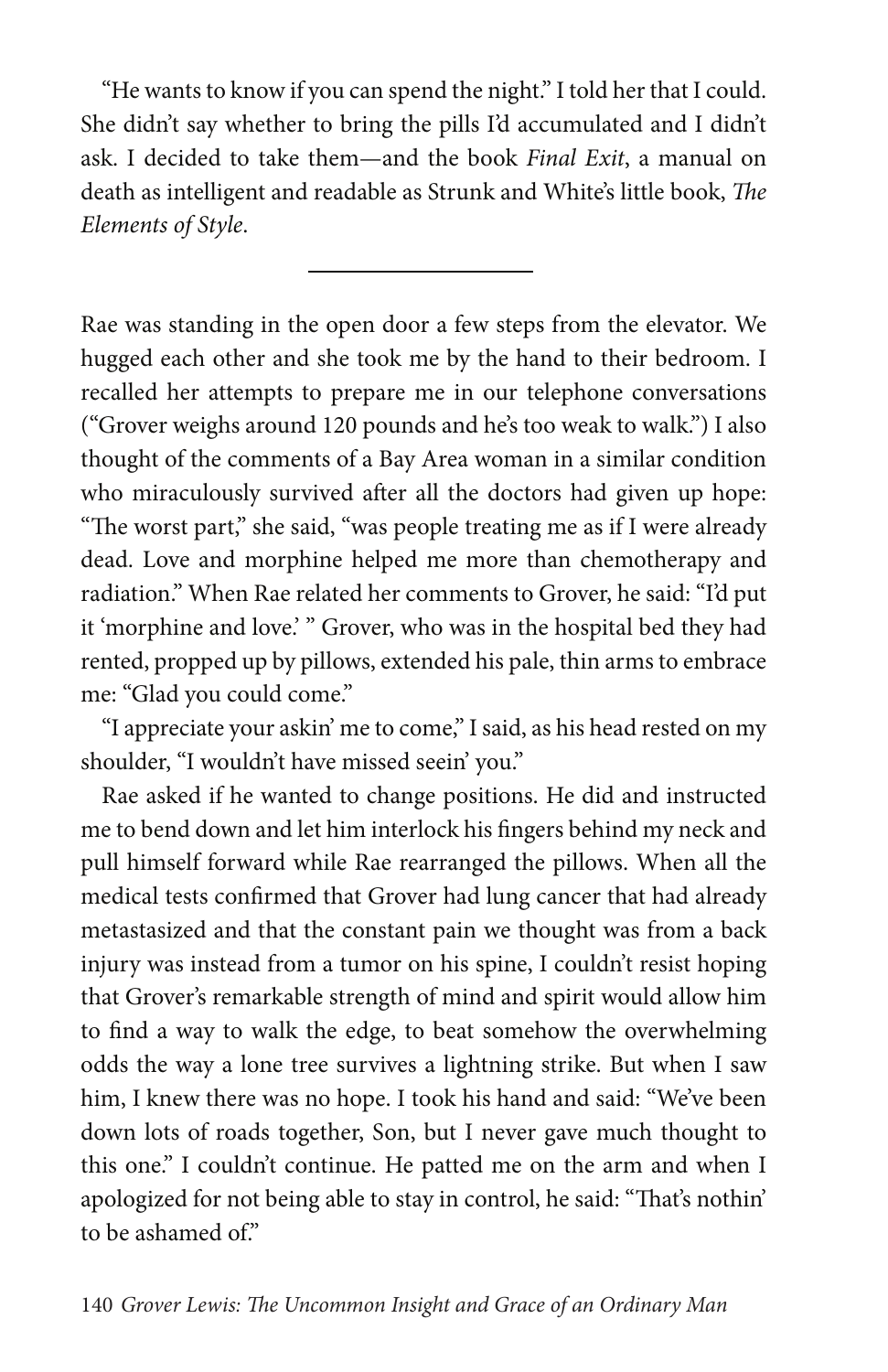In our long talks, he had the same acuity of judgment and gift of expression he'd always had—in spite of being near death, confined to the bed, and totally dependent on Rae and the home nurses, who came at odd hours to clean him, to install the intravenous morphine pump and to ensure that the pump was working properly.

It was after midnight when the home nurse with long dark-red hair prepared to leave. She accepted my offer to walk her to the car. I told her that Rae was with Grover most of the time but occasionally had to leave him alone during the day while she ran errands or went to work for brief periods. "Are you sure he won't be in pain?"

"Absolutely," she said, "morphine's a remarkable drug."

"Do you have any idea how much time he has left?"

"It's hard to say; he's very weak. It could be a matter of hours or days or even weeks, although that's not likely. The morphine'll gradually shut down the system."

The next morning Grover wanted to learn how to increase the flow of morphine if the pain got stronger. I showed him what to press. He put his right index finger on the control, pressed it until he had doubled the dosage, then smiled and looked up at me: "This round's on me."

Grover didn't shed a tear or express any fear of death or bitterness at the timing, even though he mentioned the irony of doing in the final months of his life his best and most important writing. He also regretted not being able to finish the book that could have given him the financial reward and place in American letters that he deserves.

Grover's uncommon wisdom came from some unlikely sources. On that warm April afternoon, I was the one taking notes. He said: "In art and life all things are eclectic. You sit back and see where you fit in the picture and you do it without illusion. You pick an ideal of excellence and some good rules to help get you there. I respect people and have always tried to be responsible. I knew I had to find my own way, avoiding the trendy and the facile. I filled in the blanks according to my true curiosities. I also knew I had to weave my mental pursuits into real life. My credo as a journalist and a literary voice was to find out the discoverable truth and to describe it in unmistakable terms and tones. I did that for thirty years, always embracing the humanity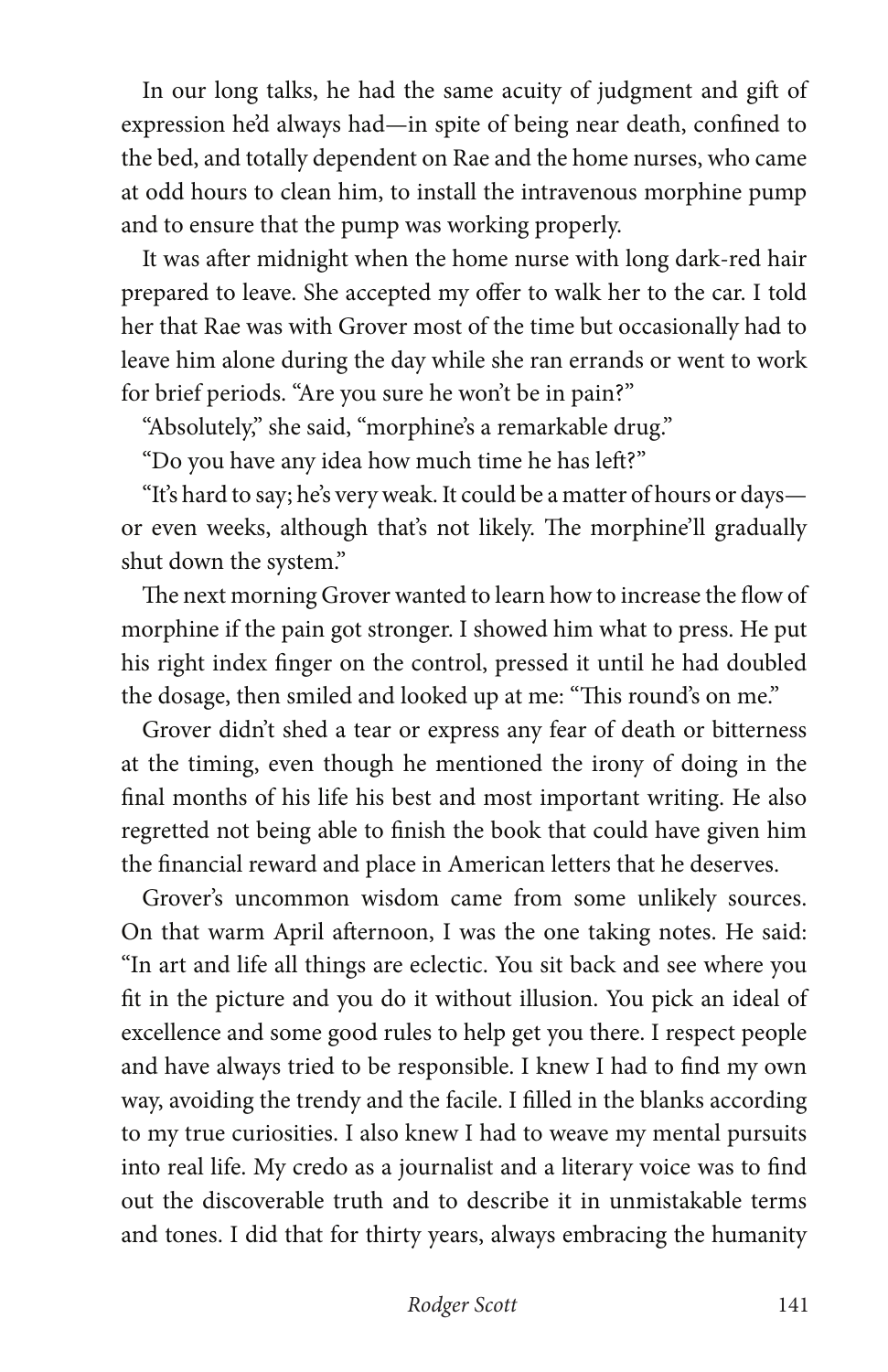I encountered."

I was astounded that Grover could be so weak and still concentrate the way he always had: "Where there's breath, there's an idea."

He smiled and nodded his head one time then asked for a cigarette. Rae mentioned earlier that the doctor had told Grover there was no reason for him to stop smoking at that point. I picked up the pack of Luckies on the bedside table. "No, I want to roll my own," he said. I handed him the stainless steel bowl he kept the Gauloise tobacco, roller and cigarette papers in. He licked the edge of the paper then put it and the tobacco into the roller. When the cigarette came out, he shaped it with his fingers.

"That reminds me," I said, "when I was a kid, watchin' the old cowboys sittin' in the saddle and holdin' the reins in the left hand, then takin' a sack of Bull Durham from a breast pocket and rollin' a cigarette with the right hand."

Grover looked toward the window: "Those guys could roll a cigarette better with one hand than I ever could with two. An old one-armed sheepherder named Shorty, who worked for Rae's dad, was just as good. When we'd sit around and talk, I loved to watch him roll his cigarettes with that one hand."

"You remember the time I called you and Rae in Kanarra and asked how you were doing? It was in the dead of winter and you said, 'To tell you the truth, winter here is as cold as the Arctic Circle and when the Mormons want to celebrate something, they kill a mutton.' "

"I think I remember sayin' that and yes, it is that cold and yes, they do." Grover and Rae lived in Kanarraville, a community of 160 people in southern Utah, for three years. Most of the people there—predictably enough, like people everywhere—came to appreciate Grover's wisdom, decency and wit, and didn't find it strange that he reciprocated. Wherever he went, Grover saw the thread of humanity and practiced his own interpretation of the Golden Rule; and he always found good people to talk to—and drink with—even in Mormon country.

Grover talked about learning to love movies when Opal used to take him to the best Hollywood films of the early 1940s. A small, slender hotel waitress in her mid-twenties and her half-blind seven-year-old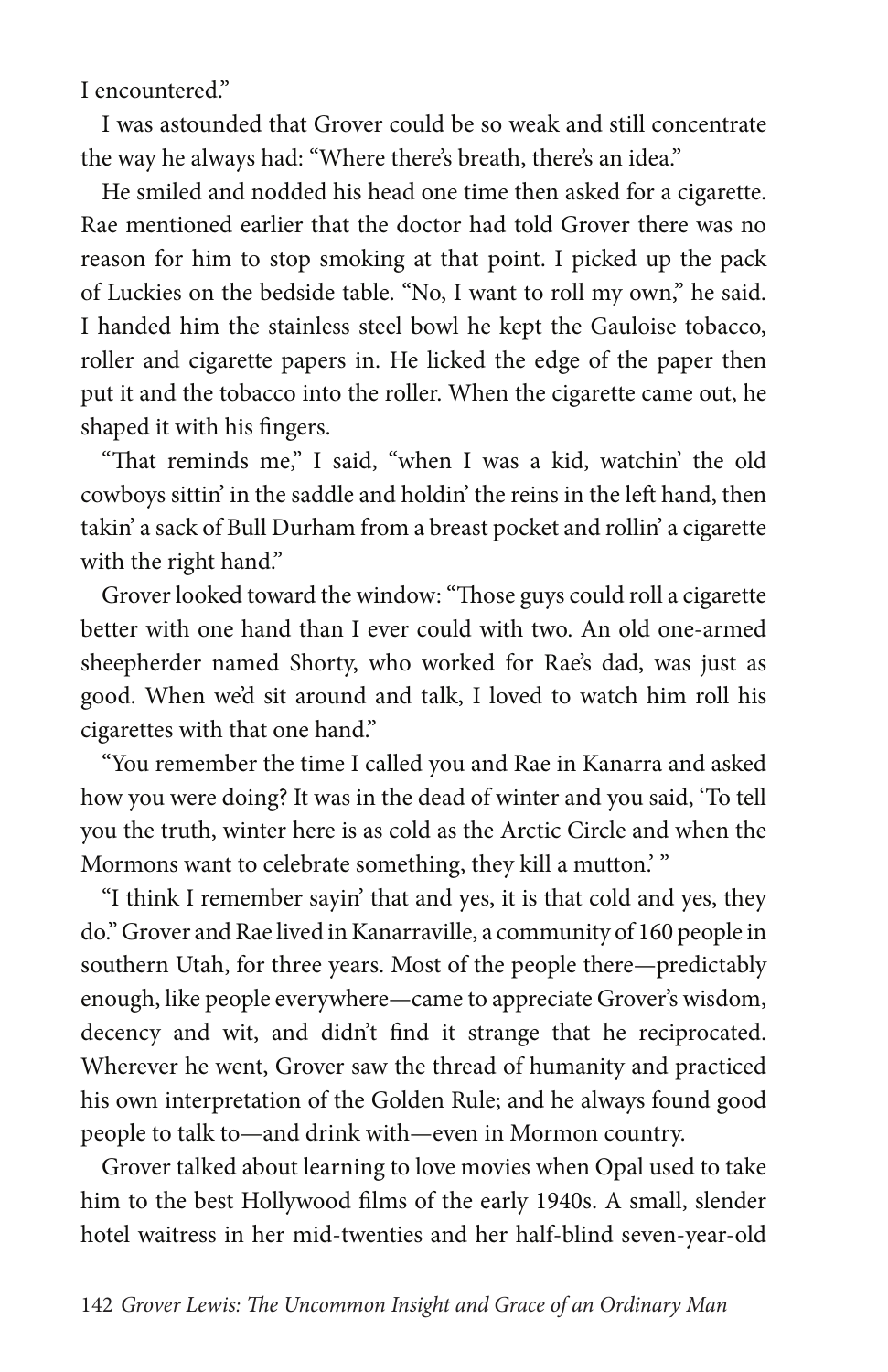son would go to a soda fountain in a drugstore after the Sunday matinee and talk about what was good in the movie and what wasn't— and why. Both of them needed to remember that there was a world beyond the places they lived in that never became familiar—and that most people didn't have to keep running away, as they did, from a well-meaning and hardworking man whose love turned to rage and violence when he got drunk. "If Opal hadn't taken a special interest in me and known how to draw me out, I probably would've turned out to be a hopeless geek stuck in a mindless job my whole life."

"I'm glad Opal set you in the right direction but I think you would've found a way to do what you did."

Grover closed his eyes for a few seconds. I asked him if there was anything he wanted me to do or anyone he wanted me to contact. He asked me to write two people to let them know he held them in high regard: Todd Moore, whose epic poem on John Dillinger Grover had reviewed in the *Los Angeles Times*; and Chuck Schwanitz, an old journalist who had been a close friend of journalist and novelist Edward Anderson. "Rae can give you their addresses. And I've got a message for Kell." Grover shared the view of many others that Kell was at least as faithful to hundred proof alcohol (although on principle he didn't discriminate against weaker brews) as he was to his art and his steel-stringed Martin. Grover sometimes saw more evidence of Kell's humanity and insight in his work than his life, and their friendship over 25 years knew as much alcohol-accented dissension as civil discourse, but the bond of friendship between them was strong and each had great respect for the other's work. It was Kell's turn to make amends after the *Desperado* magazine fiasco, and he intended to but he didn't realize Grover had so little time. "Tell ol' Kell I love him and to do the best work he can."

I reminded Grover of the time, in the mid-70s, when he, Kell and I were having a beer in the back room of a little Greek deli and liquor store on Potrero Hill in San Francisco. I looked out the west window. The spring afternoon had about two hours of light left and I could see all the way to the ocean. In this city of so much beauty, that's my favorite sight. I've gone back to that area several times but I couldn't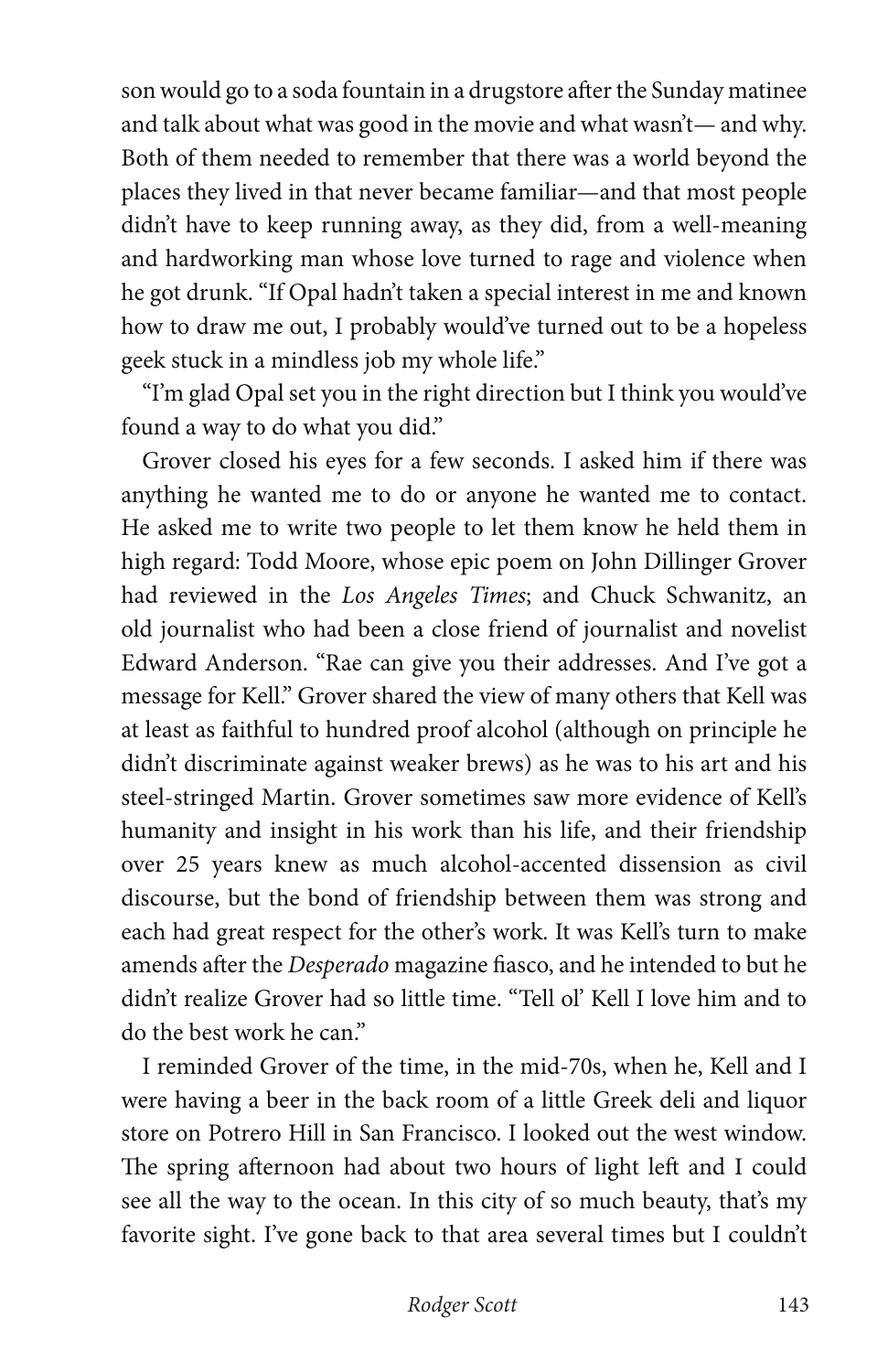find the place. I also realize that if I found it, the light wouldn't be the same and the whole scene would be as different as a painting or a photograph of it. Kell reported to us that Lawrence Ferlinghetti, the Beat poet and publisher, had put up the writer Charles Bukowski for several days at his house a few blocks from the deli. "After Bukowski left," Kell said, "Lawrence came home and found that Bukowski'd shit on the bedspread."

"What the hell does Lawrence expect?" Grover said, "I wouldn't let that syphilitic son-of-a-bitch in my house."

Grover nodded. "I remember the incident and the conversation. Back to ol' Kell, I'd like to see somebody put out a decent book of his poems. Nobody has and he certainly deserves that."

I told Grover I would write the two letters and give the message to Kell. I also promised to start a small press and publish a book of Kell's poetry. "I know you're not religious, but—"

"No, that's not right," Grover interrupted; "like Faulkner—and I'm not comparing myself to him—I believe in the human soul and in the qualities that make us different from other creatures."

Grover's life is as instructive as his writing. He read and appreciated modern and classical literature but much of what he learned came from movies, newspapers and television. His interest in good movies and well-written, independent newspapers was understandable, but I found it curious that he was so attentive to television. TV, like the clips of life recorded in memory, offers choices in the extreme of human behavior and of social and individual reflection: from brilliant documentaries on "Healing and the Mind" and "The Civil War" to sitcoms that illustrate what questionable value we place on the ability to think analytically and to speak coherently. In a medium of unexamined redundancy and hedonism of the mundane, Grover always managed to find brilliance and originality.

Without being an opportunist or individualist, he insisted on dealing with the world on his own terms. As a child, he embraced the values of the people he respected and did battle with or shunned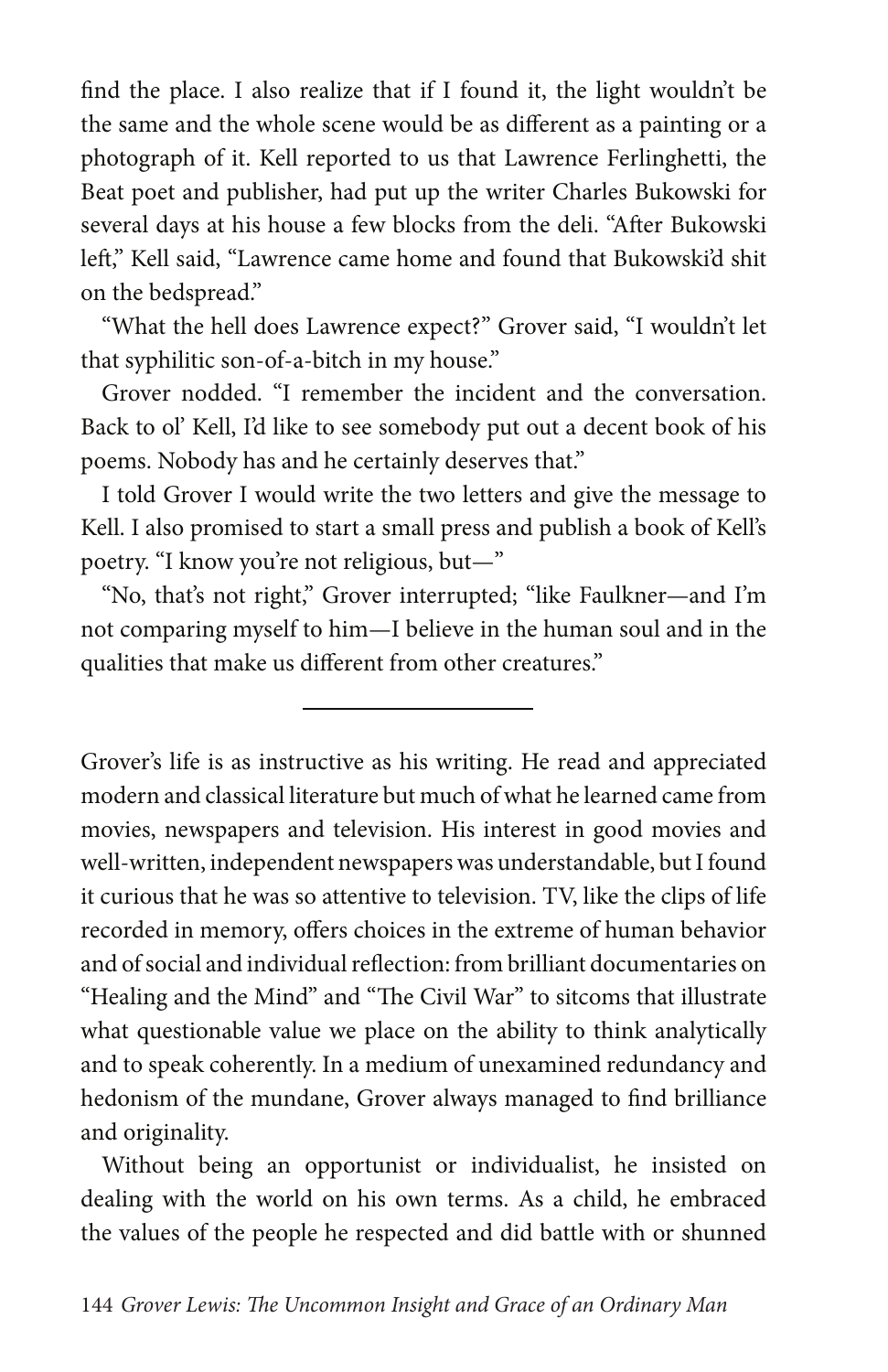those who oppressed him and others close to him. As an adolescent surrounded by fundamentalist and racial bigotry as well as material and intellectual poverty, Grover learned about the world from the best books in the English language—and many that were translated from other languages. As a graduate student and journalist, he wrote about human questions that intrigued him rather than waiting for teachers and editors to assign him his tasks.

Grover's moral and intellectual will committed him to the solitary task of writing and he became one of the best at the kind of creative journalism he practiced. I regard his poetry as the least exceptional of his work but he was as much a poet as journalist. The poet brought us the morning light of understanding and the symphonic flight of language, and the journalist showed us that moral consciousness is as clear an index of intelligence as wit, common sense, and social grace. Always standing with the "little man" that Harry Truman lobbied for, that Woody Guthrie and Lightnin' Hopkins sang about and performed for, Grover invariably saw the human side of an issue—no matter how obscured by fashionable nonsense or ethical ambiguities—also the starkness and beauty that define the world.

I can't say that the 35-year friendship with Grover made me a better or wiser person but I couldn't help learning from him what a versatile instrument the mind is and how the human spirit can can find, or imagine, a single yellow flower next to the wall of a house left in ruins after a bombing raid. And how a child whose mother was murdered can hear her voice for more than five decades until the end of his life.

When an eight-year-old boy learns his mother has been shot eight times, then the next day his father also dies after being shot with the same gun, the world can become a borderless prison.

I believe Grover's subtle wit was born of the kindred tragedy that guides comic genius and reconstructs the border between light and darkness. He came to know that a mind of great energy in a frail body would inevitably encounter individual adversaries and oppressive institutions, but his uncommon insight and persevering curiosity and the courage that remains after seeing death then walking away taught him to outwit the wardens of the world and the jailers of souls.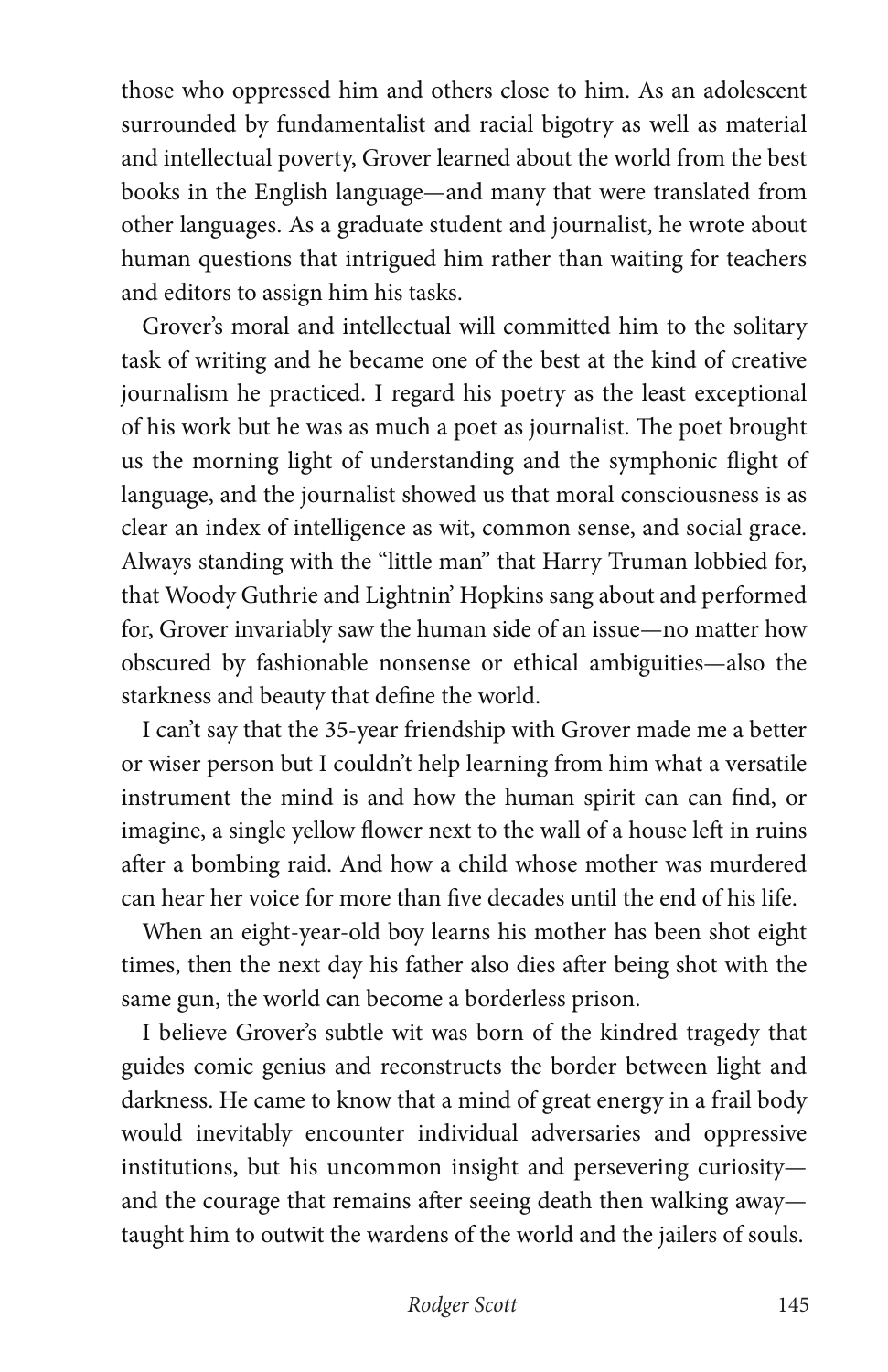On the last day of my visit, Grover asked if I could stay until the end "because I don't want Rae to be alone when the time comes."

"We talked about that today and she said that David [her brother] would come immediately. I told her that when the time comes, I'll be here in a few hours and stay as long as she needs me." It's painful to recognize that my response was more reasonable than generous. My dad would drive 1100 miles from the Texas Panhandle to Southern California to see his children and their families then leave after a twoday visit. Weeks later it struck me that Grover had stopped eating and drinking juice when the home-care nurse hooked up the intravenous morphine pump. He decided it was time to go but I was not very observant—and not as loyal a friend as he took me to be since he died less than 36 hours after I left.

Grover nodded and asked me to read to him from the *Los Angeles Times*, as Rae and I had done earlier in the day.

It was late in the afternoon on Good Friday when I put my bag by the door and made sure I had the airline ticket. Rae took my hand as I went to tell Grover goodbye. I leaned down to hug him. I couldn't help knowing that would be the last time I'd see him, but instead I said: "This may be the last time we see each other."

"No doubt about that," he said.

"I'm proud of what you accomplished, and there's nothing in life I value more than your friendship."

Grover died Easter Sunday morning sometime between 3:30, when Rae checked on him and noticed that his breathing was labored, and 7:20, when she touched him and realized that he had gone.

He tried traditional and non-traditional therapies as he battled the pain, oppression and indignity of lung cancer in the advanced stage without spending a single night in the hospital. High on morphine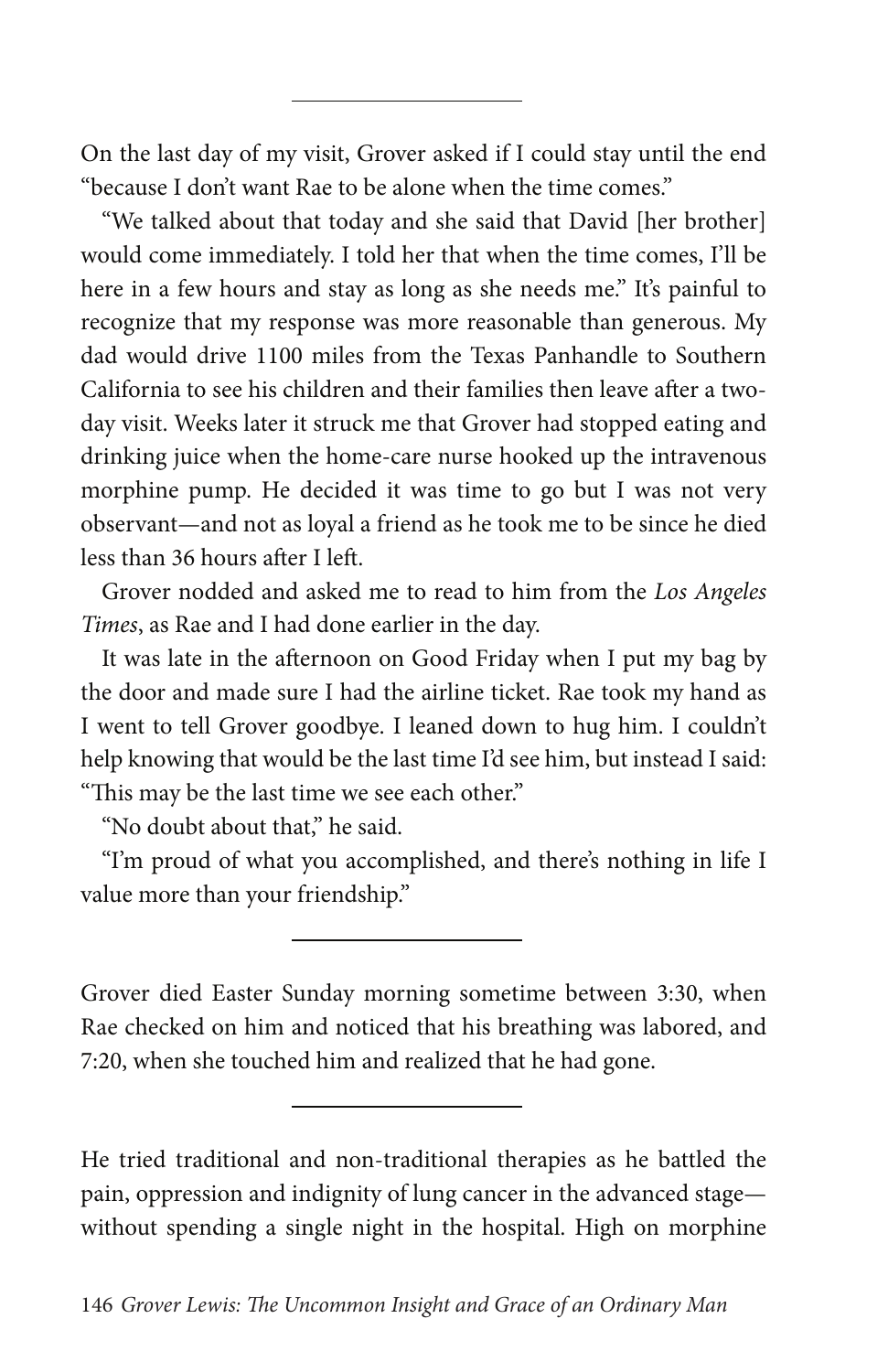and cared for by a woman who loved and respected him, Grover died without fear or self-pity in a clean, comfortable room surrounded by the treasures of the human spirit that he had created and collected.

When Rae called Easter Sunday morning to tell us that Grover was gone, we didn't talk long. I walked back to the bedroom and told Maria-Theresa. As we hugged each other, she said, "He won't have to suffer anymore." It was easier to nod than talk. "How's Rae taking it?" she asked.

"She seems calm and strong. She and Grover both showed more courage than I did."

I went to the bookcase and took out Grover's two books. I opened his slender book of poems, *I'll Be There in the Morning If I Live*, and read the inscription on the title page:

> For Rod, My oldest and truest friend Coraggio, Grover

Grover understood that truth does make us free because it separates fear from reason and helps us to confront the inevitable with grace. When the voice is silent and the mind still, the end and beginning are two beats of the same heart, two distant rivers flowing to the sea.

In a world of pain, injustice, misery and absurdity, there always have been—and probably always will be—people like Grover Lewis and Woody Guthrie who were as heroic as they were ordinary. They found brilliance, strength and character in unlikely places. When they came upon people with those qualities, they walked with them then told their stories, and in the telling they encouraged us all, including themselves.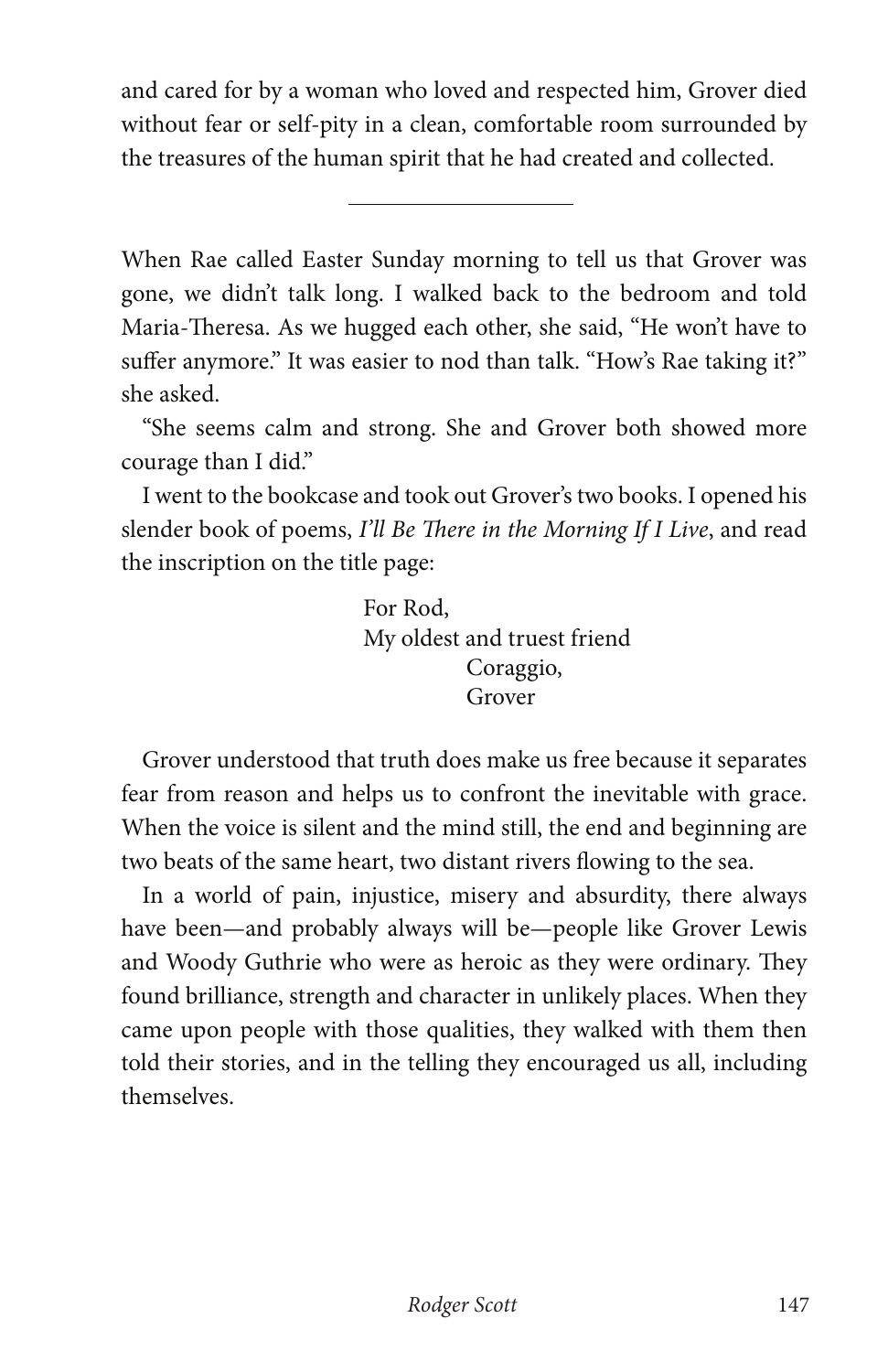### **About the Author**

Rodger Scott was born in Aspermont, Texas in 1936, the last of nine children in a family of farmers and ranchers who moved into town because they couldn't survive working other people's land. Rodger was a juvenile delinquent in junior high, and in high school was suspended or expelled six times in five semesters, but loved college and received a B.A. in foreign languages from Texas Tech at 20. He has an M.A. in English also from Texas Tech and a Ph.D. in American Studies from the University of New Mexico.

Scott has been a teacher for 48 years in five states of the U.S. and in Japan, China and Colombia (as a Peace Corps volunteer). He served two years in the U.S. Army between the undeclared wars in Korea and Vietnam. He has held union posts for over 40 years and was president of American Federation of Teachers Local 2121 at San Francisco City College. Scott is co-chair of the Social and Economic Justice Committee of the San Francisco Labor Council and active in organizations like Justice for Mario Woods Coalition that are committed to stopping unjustified police killings, especially of young people of color, and the San Francisco Living Wage Coalition. He supports struggles for racial justice, affordable and accessible higher education, and progressive unions with ties to community and human rights groups*—*unions that advocate for society and humanity, not just their members.

Scott describes himself as a photographer and videographer with more experience than talent or success. In theology and ideology, he prefers single-mindedness to certainty and acknowledges being more cautious than courageous. However, he has been arrested in East Germany, Mexico—and recently for civil disobedience in California. He was deported from Japan in 1969 after 57 days in Japanese Immigration detention centers for anti-Vietnam War activities and sailing on the Quaker yacht "Phoenix" from Nagasaki, Japan to the People's Republic of China.